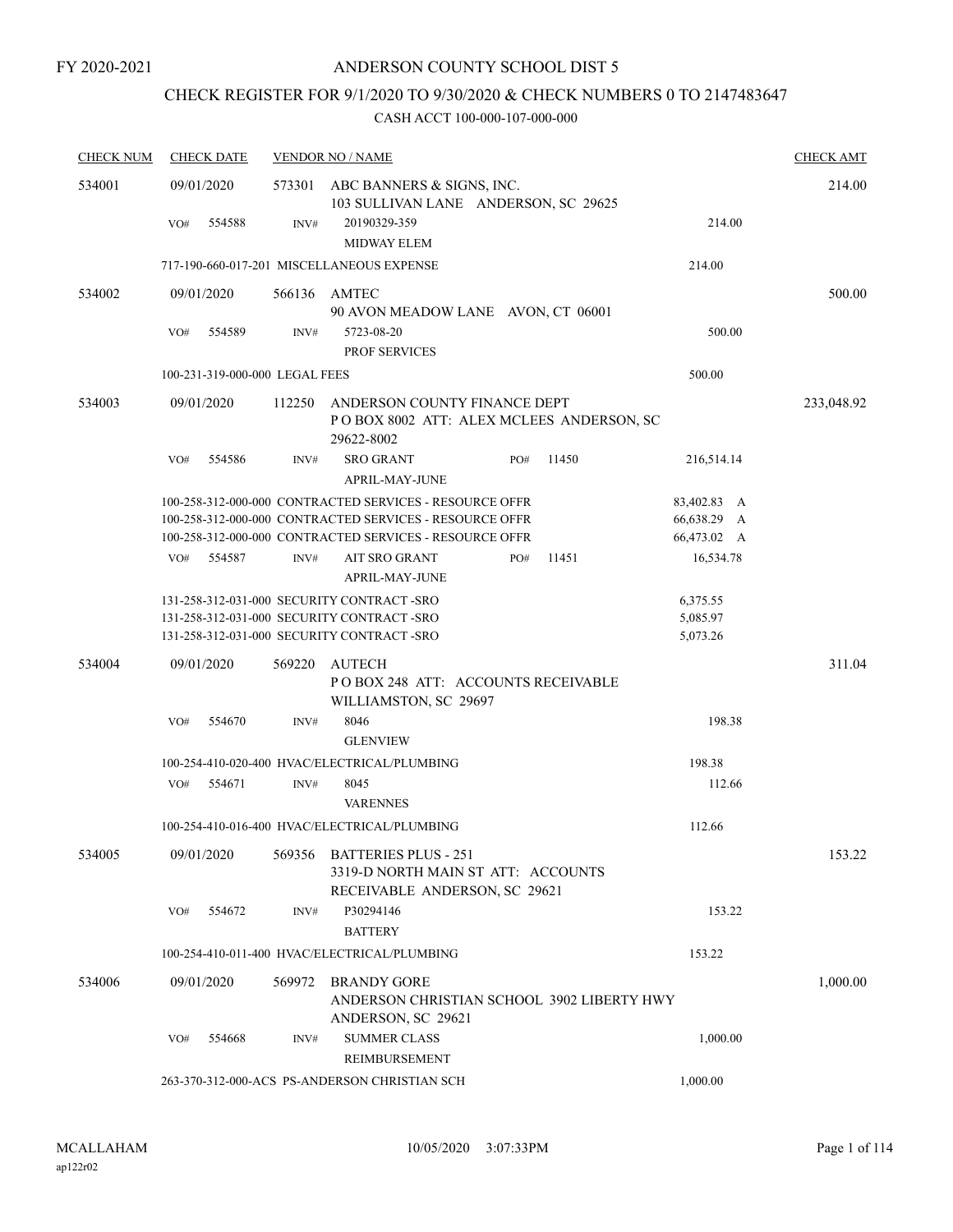## ANDERSON COUNTY SCHOOL DIST 5

## CHECK REGISTER FOR 9/1/2020 TO 9/30/2020 & CHECK NUMBERS 0 TO 2147483647

| <b>CHECK NUM</b> | <b>CHECK DATE</b>                    |        | <b>VENDOR NO / NAME</b>                                                                        |              |           | <b>CHECK AMT</b> |
|------------------|--------------------------------------|--------|------------------------------------------------------------------------------------------------|--------------|-----------|------------------|
| 534007           | 09/01/2020                           |        | 572445 CENTER FOR APPLIED LINGUISTICS<br>4646 40TH STREET NW WASHINGTON, DC 20016              |              |           | 235.00           |
|                  | 554677<br>VO#                        | INV#   | 0528<br>REF 2019239A                                                                           |              | 235.00    |                  |
|                  | 356-183-410-023-000 SUPPLIES         |        |                                                                                                |              | 235.00    |                  |
| $*$ 534010       | 09/01/2020                           |        | 576326 C & F MECHANICAL CORP<br>450 HORSESHOE BEND ANDERSON, SC 29625                          |              |           | 850.00           |
|                  | 554674<br>VO#                        | INV#   | 2211<br><b>VARENNES</b>                                                                        |              | 400.00    |                  |
|                  |                                      |        | 100-254-323-016-400 CONTR SERV-HVAC/ELECT/PLUMBING                                             |              | 400.00    |                  |
|                  | 554675<br>VO#                        | INV#   | 2210<br><b>BRACKETS</b>                                                                        |              | 450.00    |                  |
|                  |                                      |        | 100-254-410-012-400 HVAC/ELECTRICAL/PLUMBING                                                   |              | 150.00    |                  |
|                  |                                      |        | 100-254-410-016-400 HVAC/ELECTRICAL/PLUMBING                                                   |              | 150.00    |                  |
|                  |                                      |        | 100-254-410-019-400 HVAC/ELECTRICAL/PLUMBING                                                   |              | 150.00    |                  |
| 534011           | 09/01/2020                           | 570581 | CITY OF ANDERSON POLICE DEPT<br>401 SOUTH MAIN ST ATTN: TESSA FREDERICKS<br>ANDERSON, SC 29624 |              |           | 645.00           |
|                  | 554676<br>VO#                        | INV#   | AUG 18-27                                                                                      |              | 645.00    |                  |
|                  |                                      |        | <b>ADULT ED SECURITY</b>                                                                       |              |           |                  |
|                  |                                      |        | 356-258-312-023-000 CONTRACTED SECURITY                                                        |              | 645.00    |                  |
| 534012           | 09/01/2020                           |        | 571748 COLONIAL LIFE<br>PREMIUM PROCESSING PO BOX 903 COLUMBIA, SC<br>29202-0903               |              |           | 7,160.58         |
|                  | 554603<br>VO#                        | INV#   | <b>AUG 2020</b><br>E4041711                                                                    |              | 7,160.58  |                  |
|                  |                                      |        | 100-000-469-000-000 LIFE INSURANCE PAYABLE                                                     |              | 7,160.58  |                  |
| 534013           | 09/01/2020                           |        | 576598 DUMAS, ETHAN** 2265<br>300 E. COLLEGE AVE HARTSVILLE, SC 29550                          |              |           | 1,420.40         |
|                  | 554620<br>VO#                        | INV#   | <b>CHEER CAMP</b><br><b>ROBERT ANDERSON</b>                                                    |              | 1,420.40  |                  |
|                  | 706-271-660-006-611 PEP CLUB EXPENSE |        |                                                                                                |              | 1,420.40  |                  |
| * 534016         | 09/01/2020                           | 574887 | HERALD OFFICE SOLUTIONS<br>PO BOX 1288 DILLON, SC 29536                                        |              |           | 44,940.00        |
|                  | 554617<br>VO#                        | INV#   | 789987                                                                                         | 13032<br>PO# | 32,100.00 |                  |
|                  |                                      |        | <b>WHSE SUPPLIES</b>                                                                           |              |           |                  |
|                  |                                      |        | 100-000-170-000-000 WAREHOUSE INVENTORY                                                        |              | 32,100.00 |                  |
|                  | 554618<br>VO#                        | INV#   | 793316                                                                                         | 13094<br>PO# | 12,840.00 |                  |
|                  |                                      |        | <b>WHSE SUPPLIES</b>                                                                           |              |           |                  |
|                  |                                      |        | 100-000-170-000-000 WAREHOUSE INVENTORY                                                        |              | 12,840.00 |                  |
| 534017           | 09/01/2020                           |        | 573205 HILL COMPANY, INC.<br>PO BOX 699 ROSWELL, GA 30077                                      |              |           | 367.86           |
|                  | VO#<br>554686                        | INV#   | 20-P6768                                                                                       |              | 367.86    |                  |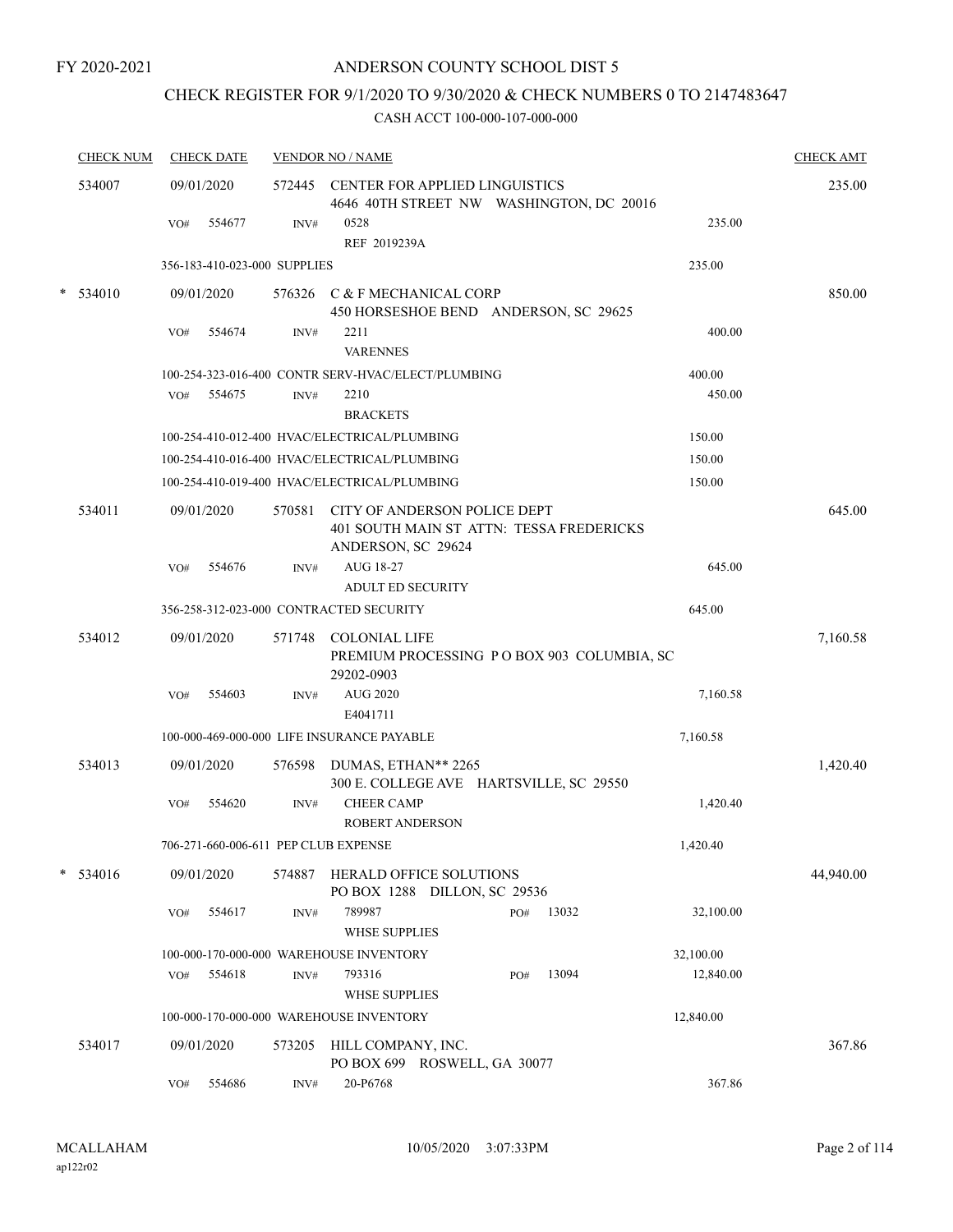## CHECK REGISTER FOR 9/1/2020 TO 9/30/2020 & CHECK NUMBERS 0 TO 2147483647

| <b>CHECK NUM</b> |     | <b>CHECK DATE</b>            |        | <b>VENDOR NO / NAME</b>                                                                             |     |       |           | <b>CHECK AMT</b> |
|------------------|-----|------------------------------|--------|-----------------------------------------------------------------------------------------------------|-----|-------|-----------|------------------|
|                  |     |                              |        | <b>FAN MOTOR</b>                                                                                    |     |       |           |                  |
|                  |     |                              |        | 100-254-410-020-400 HVAC/ELECTRICAL/PLUMBING                                                        |     |       | 367.86    |                  |
| 534018           |     | 09/01/2020                   | 576027 | HOME DEPOT USA, INC<br>PO BOX 742604 ATLANTA, GA 30374-2604                                         |     |       |           | 15,586.14        |
|                  | VO# | 554621                       | INV#   | 564092351                                                                                           | PO# | 13079 | 2,673.93  |                  |
|                  |     |                              |        | <b>WHSE SUPPLIES</b>                                                                                |     |       |           |                  |
|                  |     |                              |        | 100-000-170-000-000 WAREHOUSE INVENTORY                                                             |     |       | 2,673.93  |                  |
|                  | VO# | 554622                       | INV#   | 564092369                                                                                           | PO# | 13103 | 7,656.92  |                  |
|                  |     |                              |        | 568799852                                                                                           |     |       |           |                  |
|                  |     |                              |        | 100-000-170-000-000 WAREHOUSE INVENTORY                                                             |     |       | 3,215.91  |                  |
|                  |     |                              |        | 100-000-170-000-000 WAREHOUSE INVENTORY                                                             |     |       | 4,441.01  |                  |
|                  | VO# | 554623                       | INV#   | 564092344                                                                                           | PO# | 13123 | 1,735.97  |                  |
|                  |     |                              |        | <b>WHSE SUPPLIES</b>                                                                                |     |       |           |                  |
|                  |     |                              |        | 100-000-170-000-000 WAREHOUSE INVENTORY                                                             |     |       | 1,735.97  |                  |
|                  | VO# | 554624                       | INV#   | 562982785                                                                                           | PO# | 13031 | 1,735.97  |                  |
|                  |     |                              |        | <b>WHSE SUPPLIES</b>                                                                                |     |       |           |                  |
|                  |     |                              |        | 100-000-170-000-000 WAREHOUSE INVENTORY                                                             |     |       | 1,735.97  |                  |
|                  | VO# | 554682                       | INV#   | 567513676                                                                                           |     |       | $-103.61$ |                  |
|                  |     |                              |        | <b>CREDIT</b>                                                                                       |     |       |           |                  |
|                  |     | 505-254-323-002-CAR CARPETS  |        |                                                                                                     |     |       | $-103.61$ |                  |
|                  | VO# | 554683                       | INV#   | 567245436                                                                                           |     |       | 1,259.08  |                  |
|                  |     |                              |        | <b>SUPPLIES</b>                                                                                     |     |       |           |                  |
|                  |     | 505-254-323-002-CAR CARPETS  |        |                                                                                                     |     |       | 1,259.08  |                  |
|                  | VO# | 554684                       | INV#   | 568045207                                                                                           |     |       | $-16.05$  |                  |
|                  |     |                              |        | <b>CREDIT</b>                                                                                       |     |       |           |                  |
|                  |     | 100-254-410-002-000 SUPPLIES |        |                                                                                                     |     |       | $-16.05$  |                  |
|                  | VO# | 554685                       | INV#   | 567513684                                                                                           |     |       | 643.93    |                  |
|                  |     |                              |        | <b>SUPPLIES</b>                                                                                     |     |       |           |                  |
|                  |     | 100-254-410-002-000 SUPPLIES |        |                                                                                                     |     |       | 643.93    |                  |
|                  |     |                              |        |                                                                                                     |     |       |           |                  |
| 534019           |     | 09/01/2020                   | 304900 | KAPLAN EARLY LEARNING COMPANY<br>PO BOX 890575 ATT: ACCOUNTS RECEIVABLE<br>CHARLOTTE, NC 28289-0575 |     |       |           | 583.45           |
|                  |     | VO# 554628                   | INV#   | 5521610                                                                                             |     |       | 32.14     |                  |
|                  |     |                              |        | <b>CONCORD ELEM</b>                                                                                 |     |       |           |                  |
|                  |     | 100-111-410-009-000 SUPPLIES |        |                                                                                                     |     |       | 32.14     |                  |
|                  | VO# | 554629                       | INV#   | 5564199                                                                                             |     |       | 551.31    |                  |
|                  |     |                              |        | <b>CONCORD ELEM</b>                                                                                 |     |       |           |                  |
|                  |     |                              |        | 100-112-410-009-C19 COVID 19 SUPPLIES                                                               |     |       | 551.31    |                  |
| 534020           |     | 09/01/2020                   |        | 307745 KENDALL HUNT PUBLISHING CO<br>PO BOX 1840 ATT: ACCOUNTS RECEIVABLE                           |     |       |           | 375.00           |
|                  |     |                              |        | DUBUQUE, IA 52004-1840                                                                              |     |       |           |                  |
|                  | VO# | 554689                       | INV#   | 12416069<br>T41932                                                                                  | PO# | 13299 | 375.00    |                  |
|                  |     |                              |        | 267-224-312-000-PD5 CONTRACTED-SC STANDARDS                                                         |     |       | 375.00    |                  |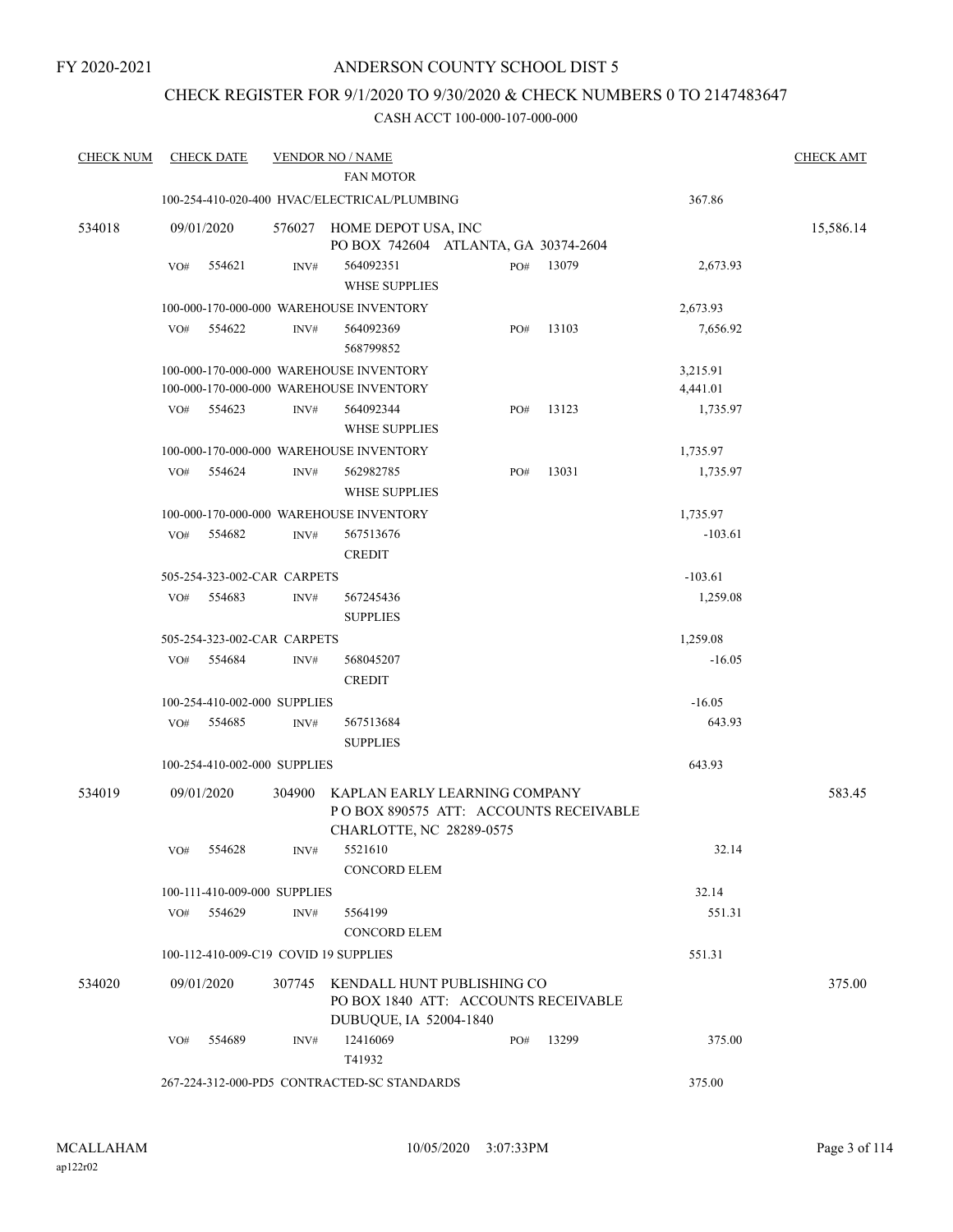## CHECK REGISTER FOR 9/1/2020 TO 9/30/2020 & CHECK NUMBERS 0 TO 2147483647

|   | <b>CHECK NUM</b> | <b>CHECK DATE</b>                      |        | <b>VENDOR NO / NAME</b>                                                                       |                                          |            | <b>CHECK AMT</b> |
|---|------------------|----------------------------------------|--------|-----------------------------------------------------------------------------------------------|------------------------------------------|------------|------------------|
|   | 534021           | 09/01/2020                             |        | 576566 KTM SOLUTIONS, INC<br><b>603 HIGH TECH COURT</b>                                       | <b>GREER, SC 29650</b>                   |            | 1,742.65         |
|   |                  | 554630<br>VO#                          | INV#   | CP10052<br><b>PARTITIONS</b>                                                                  | 13192<br>PO#                             | 1,742.65   |                  |
|   |                  | 131-115-410-031-000 SUPPLIES           |        |                                                                                               |                                          | 1,742.65   |                  |
|   | 534022           | 09/01/2020                             | 321425 | LEXINGTON SCHOOL DISTRICT TWO<br>COLUMBIA, SC 29169                                           | 715 NINTH STREET ATTN: DAWN FERTICK WEST |            | 22,483.08        |
|   |                  | 554631<br>VO#                          | INV#   | 2019-2020<br><b>PROVISO</b>                                                                   |                                          | 22,483.08  |                  |
|   |                  |                                        |        | 100-412-720-000-000 PAYMENTS TO OTHER GOV'T UNITS                                             |                                          | 22,483.08  |                  |
| * | 534024           | 09/01/2020                             | 575149 | MICROBURST LEARNING<br>141-F PELHAM DRIVE COLUMBIA, SC 29209                                  |                                          |            | 2,250.00         |
|   |                  | VO#<br>554632                          | INV#   | 1692<br><b>EMPLOYABILITY</b>                                                                  | 13139<br>PO#                             | 2,250.00   |                  |
|   |                  | 395-212-312-000-000 PURCHASED SERVICES |        |                                                                                               |                                          | 2,250.00   |                  |
|   | 534025           | 09/01/2020                             | 358500 | MINUTEMAN PRESS<br>3308 NORTH MAIN STREET ATT: ACCOUNTS<br>RECEIVABLE ANDERSON, SC 29621-4108 |                                          |            | 251.45           |
|   |                  | 554633<br>VO#                          | INV#   | 90418<br><b>DECALS</b>                                                                        |                                          | 251.45     |                  |
|   |                  | 100-256-410-000-C19 COVID SUPPLIES     |        |                                                                                               |                                          | 251.45     |                  |
|   | 534026           | 09/01/2020                             | 576413 | MOBILE COMMUNICATIONS AMERICA INC<br>PO BOX 1458 CHARLOTTE, NC 28201                          |                                          |            | 6,409.10         |
|   |                  | 554634<br>VO#                          | INV#   | 280001115<br><b>REPEATER</b>                                                                  | 12587<br>PO#                             | 6,409.10   |                  |
|   |                  | 100-254-410-008-RPT REPEATER           |        |                                                                                               |                                          | 6,409.10 A |                  |
|   | 534027           | 09/01/2020                             | 574358 | MONSTER TECHNOLOGY, LLC<br>8726 S. SEPULVEDA BLVD SUITE D #B-152 LOS<br>ANGELES, CA 90045     |                                          |            | 844.00           |
|   |                  | 554635<br>VO#                          | INV#   | IJH-5846<br><b>TONER</b>                                                                      |                                          | 132.00     |                  |
|   |                  |                                        |        | 100-113-410-005-VEN SUPPLY-ADDT'L FOR LOST VENDING                                            |                                          | 132.00     |                  |
|   |                  | 554691<br>VO#                          | INV#   | IJH-5842<br><b>TONER</b>                                                                      |                                          | 712.00     |                  |
|   |                  | 100-112-410-013-000 SUPPLIES           |        |                                                                                               |                                          | 445.00     |                  |
|   |                  | 100-113-410-013-000 SUPPLIES           |        |                                                                                               |                                          | 267.00     |                  |
|   | 534028           | 09/01/2020                             | 366700 | <b>MUTUAL OF OMAHA</b><br>PO BOX 2147 OMAHA, NE 68103-2147                                    |                                          |            | 26,987.96        |
|   |                  | VO#<br>554636                          | INV#   | <b>SEPT 2020</b><br>#G00018B5                                                                 |                                          | 26,987.96  |                  |
|   |                  | 100-000-450-000-000 MISC. DEDUCTIONS   |        |                                                                                               |                                          | 7,595.96   |                  |
|   |                  | 100-000-456-000-000 INSURANCE PAYABLE  |        |                                                                                               |                                          | 19,392.00  |                  |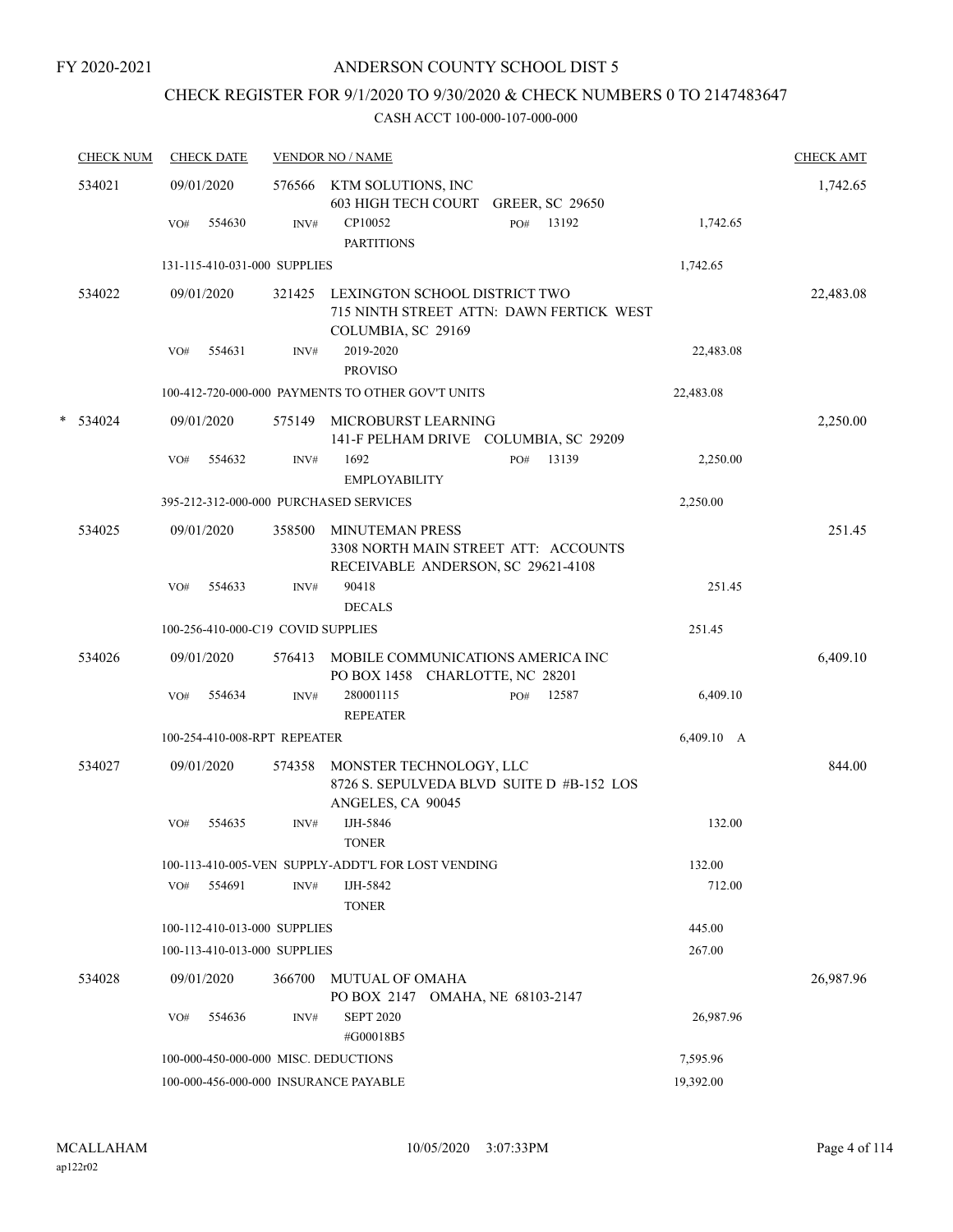## ANDERSON COUNTY SCHOOL DIST 5

## CHECK REGISTER FOR 9/1/2020 TO 9/30/2020 & CHECK NUMBERS 0 TO 2147483647

| <b>CHECK NUM</b> |     | <b>CHECK DATE</b>                                                  |        | <b>VENDOR NO / NAME</b>                                                                       |              |                 | <b>CHECK AMT</b> |
|------------------|-----|--------------------------------------------------------------------|--------|-----------------------------------------------------------------------------------------------|--------------|-----------------|------------------|
| 534029           |     | 09/01/2020                                                         |        | 572491 PEARSON CLINICAL ASSESSMENT<br>13036 COLLECTION CENTER DIRVE CHICAGO, IL<br>60693      |              |                 | 423.72           |
|                  | VO# | 554645                                                             | INV#   | 9376129<br><b>MIDWAY ELEM</b>                                                                 | 12573<br>PO# | 423.72          |                  |
|                  |     |                                                                    |        | 203-127-410-000-000 SUPPLIES- LD/DD/OHI, SUPPLEMENTAL                                         |              | 423.72          |                  |
| 534030           |     | 09/01/2020                                                         |        | 576599 PINDRON, CASSANDRA**<br>115 AUSTONWOODS CIRCLE APT I EASLEY, SC 29640                  |              |                 | 447.00           |
|                  | VO# | 554661                                                             | INV#   | 01<br><b>SOUTH FANT</b>                                                                       |              | 447.00          |                  |
|                  |     |                                                                    |        | 715-271-660-015-375 FACULTY EXPENSE                                                           |              | 447.00          |                  |
| 534031           |     | 09/01/2020                                                         |        | 576596 PROFESSIONAL PLASTICS INC<br>PO BOX 392209 PITTSBURGH, PA 15251-9209                   |              |                 | 1,007.71         |
|                  | VO# | 554647                                                             | INV#   | ED1020990<br><b>CONCORD ELEM</b>                                                              |              | 757.70          |                  |
|                  |     |                                                                    |        | 100-112-410-009-C19 COVID 19 SUPPLIES                                                         |              | 757.70          |                  |
|                  |     | VO# 554648                                                         | INV#   | ED1021266<br><b>CONCORD ELEM</b>                                                              |              | 250.01          |                  |
|                  |     |                                                                    |        | 100-112-410-009-C19 COVID 19 SUPPLIES                                                         |              | 250.01          |                  |
| 534032           |     | 09/01/2020                                                         |        | 565485 RESOURCES FOR EDUCATORS<br>POBOX 97293 WASHINGTON, DC 20077-9911                       |              |                 | 199.28           |
|                  | VO# | 554650                                                             | INV#   | 2753178<br><b>WEST MARKET</b>                                                                 |              | 199.28          |                  |
|                  |     |                                                                    |        | 718-271-660-018-229 DUKE ENERGY GRANT EXPENSE                                                 |              | 199.28          |                  |
| 534033           |     | 09/01/2020                                                         | 563479 | ROYLCO<br>3251 ABBEVILLE HIGHWAY ANDERSON, SC 29624                                           |              |                 | 149.80           |
|                  | VO# | 554652                                                             | INV#   | 35957<br><b>FACE SHIELDS</b>                                                                  | 13203<br>PO# | 149.80          |                  |
|                  |     |                                                                    |        | 100-127-410-000-C19 COVID 19 SUPPLIES                                                         |              | 149.80          |                  |
| 534034           |     | 09/01/2020                                                         | 573043 | SCHOOL DISTRICT OF OCONEE COUNTY<br>414 S. PINE ST. ATTN: ANDREA BRANER<br>WALHALLA, SC 29691 |              |                 | 2,004.25         |
|                  | VO# | 554698                                                             | INV#   | 2019-2020<br><b>PROVISO</b>                                                                   |              | 2,004.25        |                  |
|                  |     |                                                                    |        | 100-412-720-000-000 PAYMENTS TO OTHER GOV'T UNITS                                             |              | 2,004.25 A      |                  |
| $*$ 534036       |     | 09/01/2020                                                         | 571007 | SIMPLIFIED OFFICE SYSTEMS<br>6220 BUSH RIVER ROAD COLUMBIA, SC 29212                          |              |                 | 385.10           |
|                  | VO# | 554704                                                             | INV#   | 200109-0033<br><b>COPIER</b>                                                                  |              | 385.10          |                  |
|                  |     | 201-112-490-011-000 COPIER COST                                    |        |                                                                                               |              | 213.14          |                  |
|                  |     | 201-112-490-011-000 COPIER COST<br>201-112-490-011-000 COPIER COST |        |                                                                                               |              | 54.40<br>117.56 |                  |
| 534037           |     | 09/01/2020                                                         | 576593 | <b>SMOKE &amp; SPIRITS</b><br>21 WABASH COURT SAVANNAH, GA 31406                              |              |                 | 160.00           |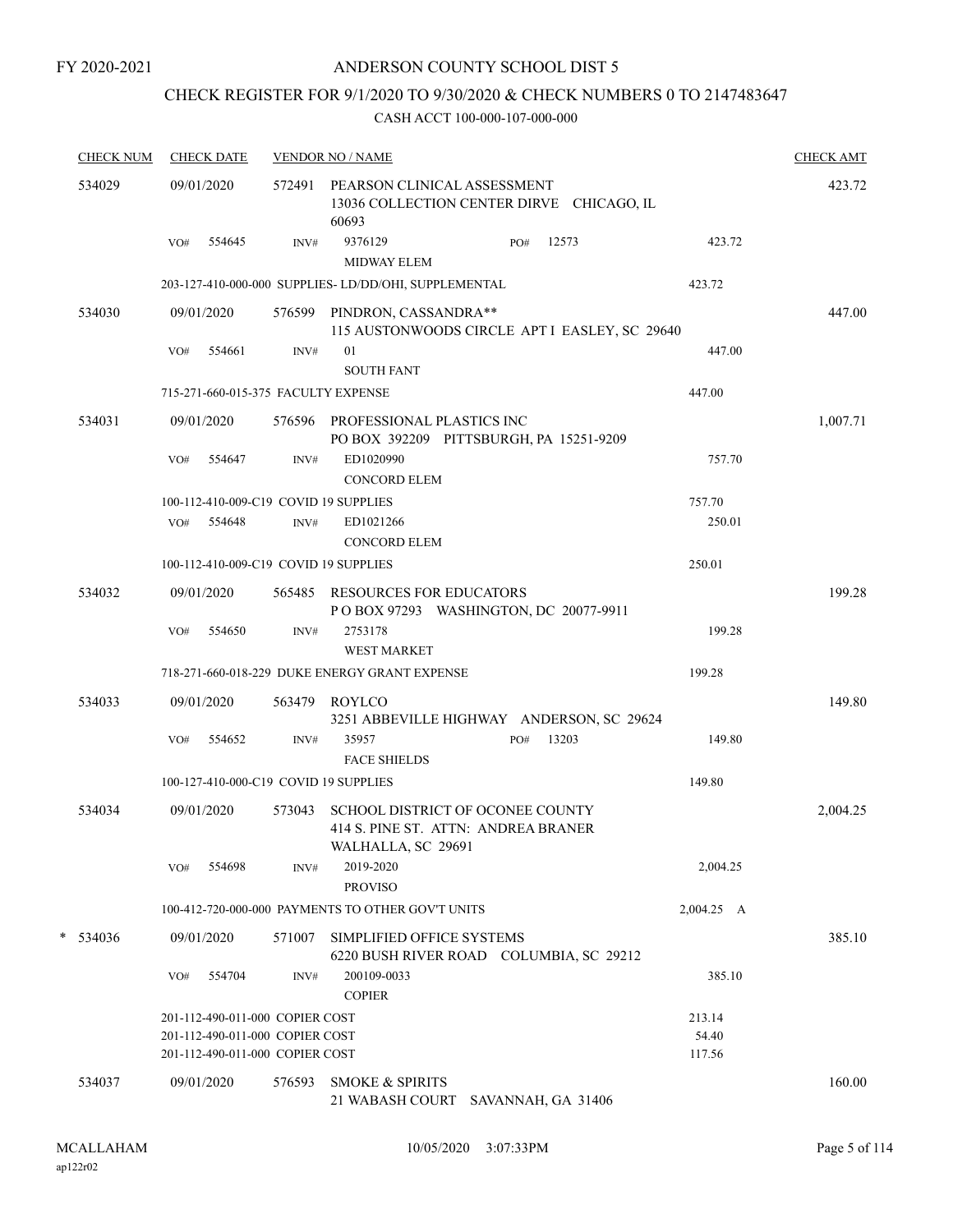## CHECK REGISTER FOR 9/1/2020 TO 9/30/2020 & CHECK NUMBERS 0 TO 2147483647

| <b>CHECK NUM</b> |     | <b>CHECK DATE</b>                   |        | <b>VENDOR NO / NAME</b>                                                                    |                 | <b>CHECK AMT</b> |
|------------------|-----|-------------------------------------|--------|--------------------------------------------------------------------------------------------|-----------------|------------------|
|                  |     | VO# 554705                          | INV#   | 052457<br><b>CENTERVILLE ELEM</b>                                                          | 160.00          |                  |
|                  |     | 707-190-660-007-375 FACULTY EXPENSE |        |                                                                                            | 160.00          |                  |
| 534038           |     | 09/01/2020                          | 574996 | SUDDUTH, CAMILLA**<br>3RG DESIGNWORKS 2405 OWL CIRCLE WEST<br>COLUMBIA, SC 29169           |                 | 150.00           |
|                  | VO# | 554706                              | INV#   | <b>SERVICE</b><br><b>FOR DANA GRANT</b>                                                    | 150.00          |                  |
|                  |     |                                     |        | 131-115-312-031-000 PURCHASED SERVICES                                                     | 150.00          |                  |
| 534039           |     | 09/01/2020                          |        | 573815 UNITED REFRIGERATION, INC<br>PO BOX 740703 ATLANTA, GA 30374-0703                   |                 | 1,931.36         |
|                  | VO# | 554712                              | INV#   | 74889754<br><b>REPAIR PARTS</b>                                                            | 64.33           |                  |
|                  |     |                                     |        | 100-254-410-006-400 HVAC/ELECTRICAL/PLUMBING                                               | 64.33           |                  |
|                  |     | VO# 554713                          | INV#   | 74804170<br><b>REPAIR PARTS</b>                                                            | 147.64          |                  |
|                  |     |                                     |        | 100-254-410-006-400 HVAC/ELECTRICAL/PLUMBING                                               | 147.64          |                  |
|                  |     | VO# 554714                          | INV#   | 74649823<br><b>REPAIR PARTS</b>                                                            | 217.53          |                  |
|                  |     |                                     |        | 100-254-410-016-400 HVAC/ELECTRICAL/PLUMBING                                               | 217.53          |                  |
|                  |     | VO# 554715                          | INV#   | 74775012<br><b>REPAIR PARTS</b>                                                            | 1,139.35        |                  |
|                  |     |                                     |        | 100-254-410-020-400 HVAC/ELECTRICAL/PLUMBING                                               | 1,139.35        |                  |
|                  |     | VO# 554716                          | INV#   | 74744029<br><b>REPAIR PARTS</b>                                                            | 362.51          |                  |
|                  |     |                                     |        | 100-254-410-020-400 HVAC/ELECTRICAL/PLUMBING                                               | 362.51          |                  |
| 534040           |     | 09/01/2020                          | 524353 | WAL-MART COMMUNITY/GEMB<br>POBOX 530934 ATT: ACCOUNTS RECEIVABLE<br>ATLANTA, GA 30353-0934 |                 | 505.04           |
|                  | VO# | 554718                              | INV#   | 1013 3717<br><b>NEVITT FOREST</b>                                                          | 505.04          |                  |
|                  |     |                                     |        | 201-112-410-012-000 SUPPLIES AND MATERIALS                                                 | 356.00          |                  |
|                  |     |                                     |        | 712-271-660-012-324 POSTIVE BEHAVIOR I.S. EXPENSE                                          | 149.04          |                  |
| $*$ 534042       |     | 09/01/2020                          | 524353 | WAL-MART COMMUNITY/GEMB<br>POBOX 530934 ATT: ACCOUNTS RECEIVABLE<br>ATLANTA, GA 30353-0934 |                 | 271.51           |
|                  | VO# | 554720                              | INV#   | 2017 9874<br><b>WEST MARKET</b>                                                            | 271.51          |                  |
|                  |     |                                     |        | 718-271-660-018-201 MISCELLANEOUS EXPENSE<br>718-271-660-018-201 MISCELLANEOUS EXPENSE     | 235.91<br>35.60 |                  |
| $*$ 534045       |     | 09/03/2020                          | 115202 | ASD5 CULINARY SERVICES PETTY CASH                                                          |                 | 150.00           |
|                  | VO# | 554731                              | INV#   | <b>COFFEE SHOP</b><br>PETTY CASH                                                           | 150.00          |                  |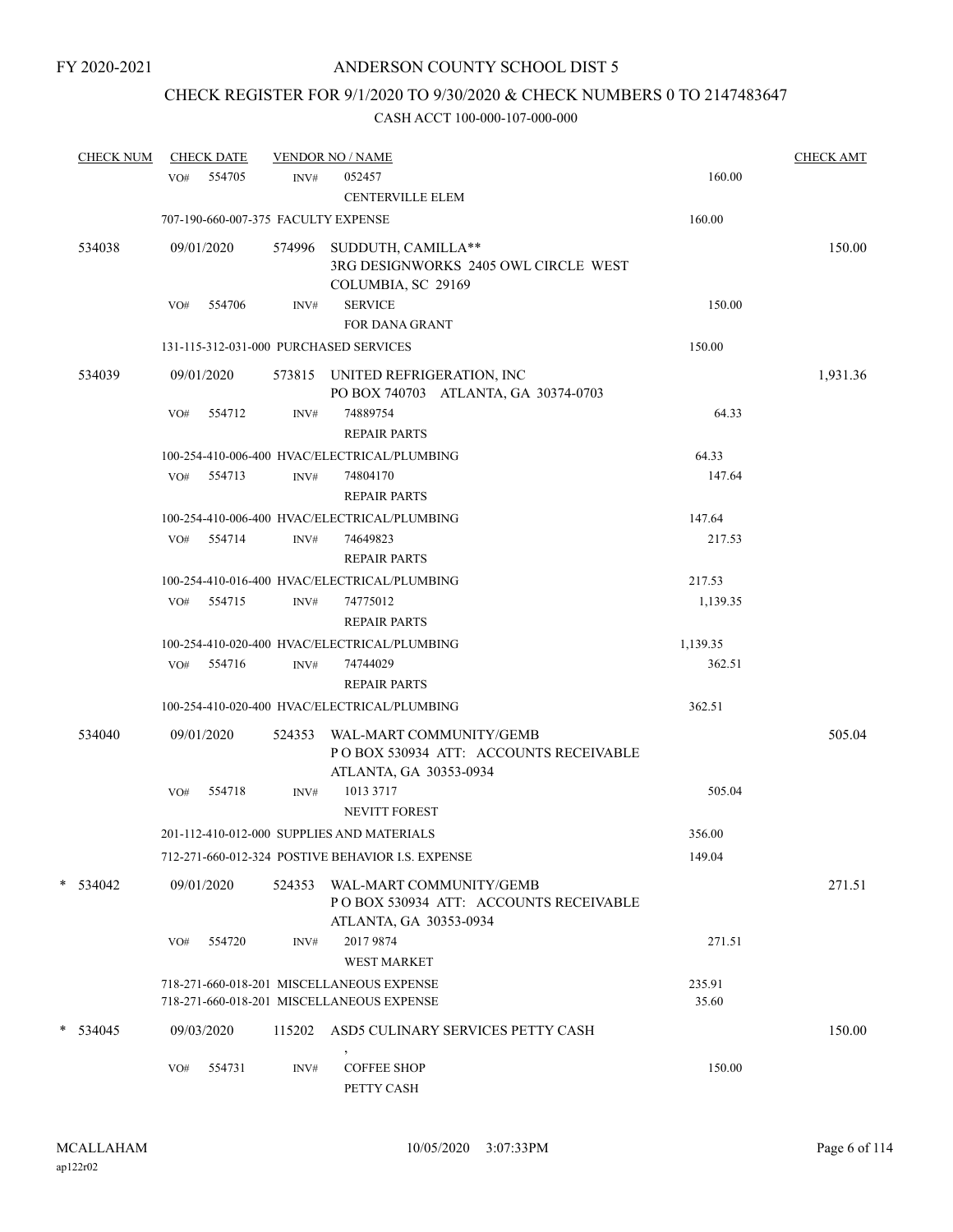## CHECK REGISTER FOR 9/1/2020 TO 9/30/2020 & CHECK NUMBERS 0 TO 2147483647

| <b>CHECK NUM</b> | <b>CHECK DATE</b><br>631-000-102-031-000 PETTY CASH- AIT |        | <b>VENDOR NO / NAME</b>                                                                      | 150.00   | <b>CHECK AMT</b> |
|------------------|----------------------------------------------------------|--------|----------------------------------------------------------------------------------------------|----------|------------------|
|                  |                                                          |        |                                                                                              |          |                  |
| 534046           | 09/03/2020                                               | 567907 | AT&T<br>$(864 M10-0346)$<br>POBOX 105503 ATT: ACCOUNTS RECEIVABLE<br>ATLANTA, GA 30348-5503  |          | 4,151.52         |
|                  | 554802<br>VO#                                            | INV#   | 864 M10-0346                                                                                 | 4,151.52 |                  |
|                  |                                                          |        | <b>SERVICE</b>                                                                               |          |                  |
|                  | 100-266-340-000-000 TELEPHONE                            |        |                                                                                              | 1,275.12 |                  |
|                  | 100-266-340-000-000 TELEPHONE                            |        |                                                                                              | 88.15    |                  |
|                  | 100-266-340-000-000 TELEPHONE                            |        |                                                                                              | 17.87    |                  |
|                  | 100-266-340-000-000 TELEPHONE                            |        |                                                                                              | 124.80   |                  |
|                  | 100-266-340-001-000 TELEPHONE                            |        |                                                                                              | 59.76    |                  |
|                  | 100-266-340-002-000 TELEPHONE                            |        |                                                                                              | 401.56   |                  |
|                  | 100-266-340-003-000 TELEPHONE                            |        |                                                                                              | 406.79   |                  |
|                  | 100-266-340-005-000 TELEPHONE                            |        |                                                                                              | 88.15    |                  |
|                  | 100-266-340-006-000 TELEPHONE                            |        |                                                                                              | 73.43    |                  |
|                  | 100-266-340-007-000 TELEPHONE                            |        |                                                                                              | 68.12    |                  |
|                  | 100-266-340-008-000 TELEPHONE                            |        |                                                                                              | 59.54    |                  |
|                  | 100-266-340-009-000 TELEPHONE                            |        |                                                                                              | 82.71    |                  |
|                  | 100-266-340-010-000 TELEPHONE                            |        |                                                                                              | 73.43    |                  |
|                  | 100-266-340-011-000 TELEPHONE                            |        |                                                                                              | 254.63   |                  |
|                  | 100-266-340-012-000 TELEPHONE                            |        |                                                                                              | 102.15   |                  |
|                  | 100-266-340-013-000 TELEPHONE                            |        |                                                                                              | 87.32    |                  |
|                  | 100-266-340-014-000 TELEPHONE                            |        |                                                                                              | 88.15    |                  |
|                  | 100-266-340-015-000 TELEPHONE                            |        |                                                                                              | 74.12    |                  |
|                  | 100-266-340-016-000 TELEPHONE                            |        |                                                                                              | 95.82    |                  |
|                  | 100-266-340-017-000 TELEPHONE                            |        |                                                                                              | 87.32    |                  |
|                  | 100-266-340-018-000 TELEPHONE                            |        |                                                                                              | 87.32    |                  |
|                  | 100-266-340-019-000 TELEPHONE                            |        |                                                                                              | 68.69    |                  |
|                  | 100-266-340-020-000 TELEPHONE                            |        |                                                                                              | 59.54    |                  |
|                  | 100-266-340-021-000 TELEPHONE                            |        |                                                                                              | 88.15    |                  |
|                  | 100-266-340-023-000 TELEPHONE                            |        |                                                                                              | 46.06    |                  |
|                  | 124-266-340-024-000 TELEPHONE                            |        |                                                                                              | 45.65    |                  |
|                  | 131-266-340-031-000 TELEPHONE                            |        |                                                                                              | 31.76    |                  |
|                  | 600-256-340-000-000 TELEPHONE                            |        |                                                                                              | 115.41   |                  |
|                  |                                                          |        |                                                                                              |          |                  |
| 534047           | 09/03/2020                                               | 566585 | <b>BANK OF AMERICA</b><br>PO BOX 15731 ATT: ACCOUNTS RECEIVABLE<br>WILMINGTON, DE 19886-5731 |          | 125.00           |
|                  | 554735<br>VO#                                            | INV#   | <b>ACCT 1172</b>                                                                             | 125.00   |                  |
|                  |                                                          |        | <b>PURCHASES</b>                                                                             |          |                  |
|                  |                                                          |        | 201-223-333-000-000 TRIPS- ADMIN/ HOMELESS LIAISON                                           | 125.00   |                  |
| 534048           | 09/03/2020                                               | 160602 | <b>CDW GOVERNMENT</b>                                                                        |          | 589.57           |
|                  |                                                          |        | 75 REMITTANCE DRIVE SUITE 1515 ATT:<br>ACCOUNTS RECEIVABLE CHICAGO, IL 60675-1515            |          |                  |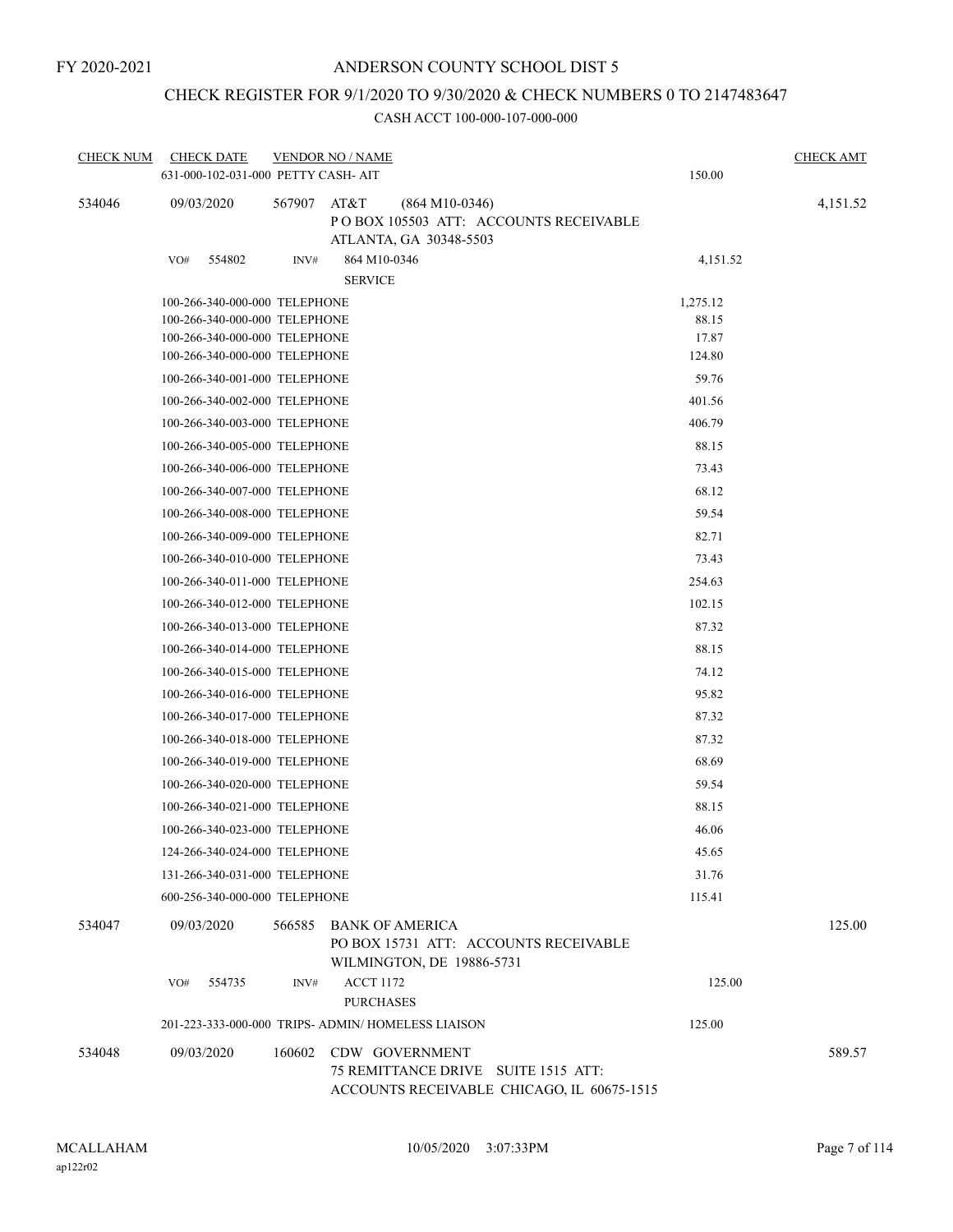## CHECK REGISTER FOR 9/1/2020 TO 9/30/2020 & CHECK NUMBERS 0 TO 2147483647

| <b>CHECK NUM</b> |     | <b>CHECK DATE</b> |                                                                  | <b>VENDOR NO / NAME</b>                                                                                  |     |       |                 | <b>CHECK AMT</b> |
|------------------|-----|-------------------|------------------------------------------------------------------|----------------------------------------------------------------------------------------------------------|-----|-------|-----------------|------------------|
|                  | VO# | 554803            | INV#                                                             | ZTS5411<br>ZTP7543                                                                                       | PO# | 13232 | 589.57          |                  |
|                  |     |                   | 100-266-345-000-TEC TECHNOLOGY<br>100-266-345-000-TEC TECHNOLOGY |                                                                                                          |     |       | 518.82<br>70.75 |                  |
| 534049           |     | 09/03/2020        | 570581                                                           | CITY OF ANDERSON POLICE DEPT<br>401 SOUTH MAIN ST ATTN: TESSA FREDERICKS<br>ANDERSON, SC 29624           |     |       |                 | 34,332.03        |
|                  | VO# | 554739            | INV#                                                             | APRIL-JUNE<br><b>RESOURCE OFFICERS</b>                                                                   | PO# | 11452 | 34,332.03       |                  |
|                  |     |                   |                                                                  | 100-258-312-000-000 CONTRACTED SERVICES - RESOURCE OFFR                                                  |     |       | 34,332.03 A     |                  |
| 534050           |     | 09/03/2020        | 569704                                                           | CONVERGED NETWORKS, LLC<br>2 STILL SHADOW DRIVE SUITE G ATT: ACCOUNTS<br>RECEIVABLE CHARLESTON, SC 29414 |     |       |                 | 34,662.73        |
|                  | VO# | 554804            | INV#                                                             | 8116<br><b>PHONES</b>                                                                                    | PO# | 13222 | 350.83          |                  |
|                  |     |                   | 100-221-410-001-VIR VIRTUAL SET UP                               |                                                                                                          |     |       | 350.83          |                  |
|                  | VO# | 554805            | INV#                                                             | 8117<br><b>SUPPORT</b>                                                                                   | PO# | 13121 | 34,311.90       |                  |
|                  |     |                   |                                                                  | 100-266-445-000-000 SOFTWARE TECHNOLOGY                                                                  |     |       | 34,311.90       |                  |
|                  |     |                   |                                                                  | 515-253-545-000-FAC TECHNOLOGY HARDWARE/SOFTWARE                                                         |     |       | 0.00            |                  |
| 534051           |     | 09/03/2020        | 198651                                                           | DELL MARKETING LP<br>POBOX 534118 ATT: ACCOUNTS RECEIVABLE<br>ATLANTA, GA 30353-4118                     |     |       |                 | 389,164.30       |
|                  | VO# | 554806            | INV#                                                             | 10402613261<br><b>SERVICES</b>                                                                           | PO# | 12735 | 380,814.00      |                  |
|                  |     |                   |                                                                  | 505-266-345-000-TEC SMARTBOARD REPLACMENTS                                                               |     |       | 380,814.00      |                  |
|                  | VO# | 554807            | INV#                                                             | 10404408491<br>10403049111                                                                               | PO# | 13295 | 5,641.04        |                  |
|                  |     |                   | 100-266-345-000-TEC TECHNOLOGY                                   |                                                                                                          |     |       | 3,525.65        |                  |
|                  |     |                   | 100-266-345-000-TEC TECHNOLOGY                                   |                                                                                                          |     |       | 2,115.39        |                  |
|                  | VO# | 554834            | INV#                                                             | 10419951140<br><b>TECHNOLOGY</b>                                                                         | PO# | 13250 | 2,709.26        |                  |
|                  |     |                   |                                                                  | 100-266-345-000-000 TECHNOLOGY INFRASTRUCTURE                                                            |     |       | 2,709.26        |                  |
| 534052           |     | 09/03/2020        | 566662                                                           | DONE RIGHT SERVICES<br>101 INDIAN SPRINGS DRIVE ATT: ACCOUNTS<br>RECEIVABLE GREENVILLE, SC 29615-1413    |     |       |                 | 4,351.25         |
|                  | VO# | 554835            | INV#                                                             | 8320<br>TL HANNA                                                                                         | PO# | 12738 | 4,351.25        |                  |
|                  |     |                   | 505-254-323-002-CAR CARPETS                                      |                                                                                                          |     |       | 4,351.25        |                  |
| 534053           |     | 09/03/2020        | 211302                                                           | DUKE ENERGY<br>PO BOX 70516 CHARLOTTE, NC 28272-0516                                                     |     |       |                 | 54,820.77        |
|                  | VO# | 554853            | INV#                                                             | DUE SEPT 8<br><b>UTILITIES</b>                                                                           |     |       | 54,820.77       |                  |
|                  |     |                   |                                                                  | 100-254-470-000-000 ENERGY-ELECTRICITY & WATER                                                           |     |       | 4,668.18        |                  |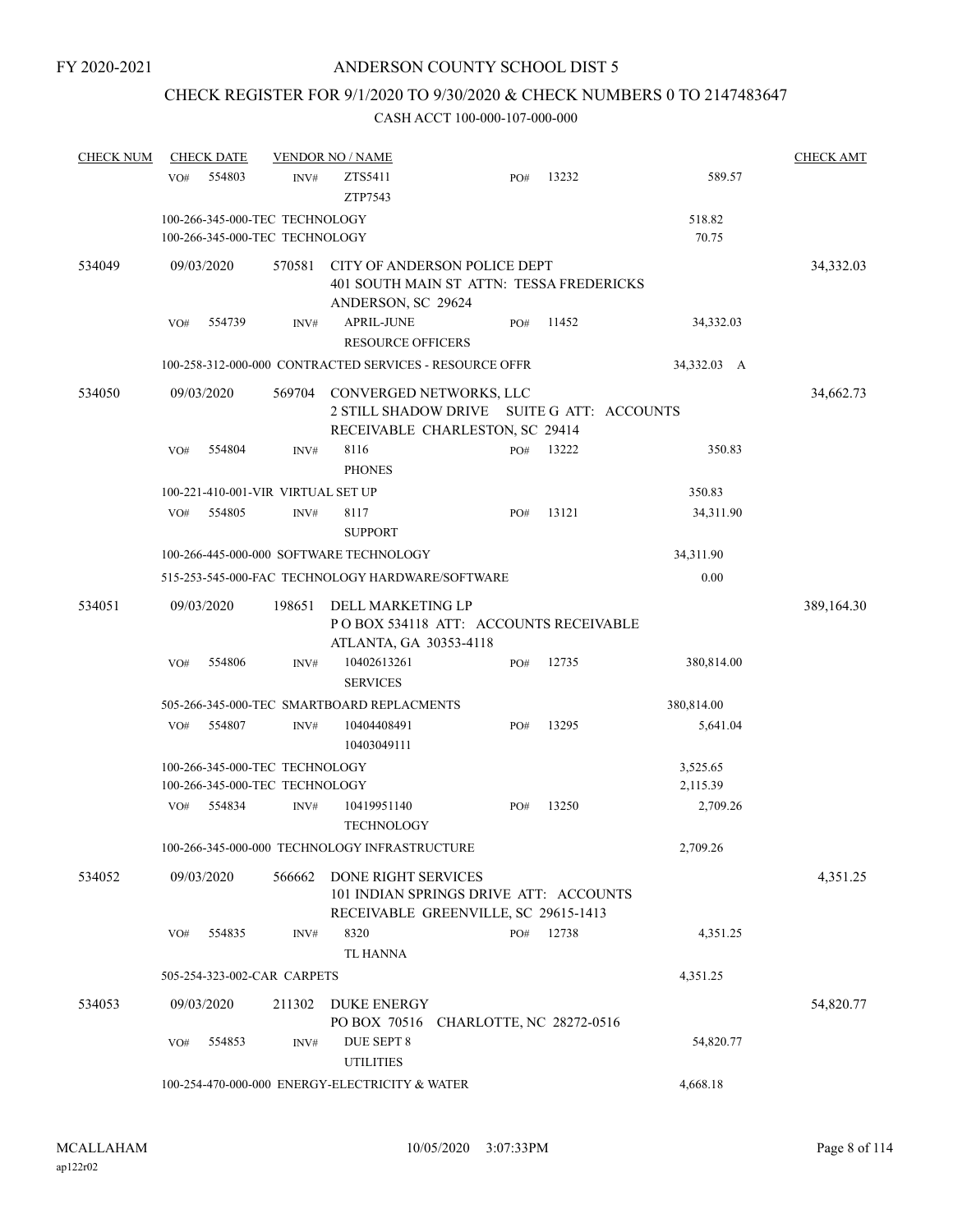## CHECK REGISTER FOR 9/1/2020 TO 9/30/2020 & CHECK NUMBERS 0 TO 2147483647

| <b>CHECK NUM</b> |     | <b>CHECK DATE</b>                  |        | <b>VENDOR NO / NAME</b>                                                                             |     |       |           | <b>CHECK AMT</b> |
|------------------|-----|------------------------------------|--------|-----------------------------------------------------------------------------------------------------|-----|-------|-----------|------------------|
|                  |     |                                    |        | 100-254-470-000-000 ENERGY-ELECTRICITY & WATER                                                      |     |       | 87.31     |                  |
|                  |     |                                    |        | 100-254-470-001-000 ENERGY-ELECTRICITY & WATER                                                      |     |       | 72.02     |                  |
|                  |     |                                    |        | 100-254-470-002-000 ENERGY-ELECTRICITY & WATER                                                      |     |       | 144.02    |                  |
|                  |     |                                    |        | 100-254-470-003-000 ENERGY-ELECTRICITY & WATER                                                      |     |       | 27,081.26 |                  |
|                  |     |                                    |        | 100-254-470-005-000 ENERGY-ELECTRICITY & WATER                                                      |     |       | 84.19     |                  |
|                  |     |                                    |        | 100-254-470-009-000 ENERGY-ELECTRICITY & WATER                                                      |     |       | 7,435.28  |                  |
|                  |     |                                    |        | 100-254-470-012-000 ENERGY-ELECTRICITY & WATER                                                      |     |       | 34.08     |                  |
|                  |     |                                    |        | 100-254-470-014-000 ENERGY-ELECTRICITY & WATER                                                      |     |       | 49.48     |                  |
|                  |     |                                    |        | 100-254-470-015-000 ENERGY-ELECTRICITY & WATER                                                      |     |       | 33.46     |                  |
|                  |     |                                    |        | 100-254-470-016-000 ENERGY-ELECTRICITY & WATER                                                      |     |       | 26.47     |                  |
|                  |     |                                    |        | 100-254-470-018-000 ENERGY-ELECTRICITY & WATER                                                      |     |       | 3,700.40  |                  |
|                  |     |                                    |        | 100-254-470-019-000 ENERGY-ELECTRICITY & WATER                                                      |     |       | 35.43     |                  |
|                  |     |                                    |        | 131-254-470-031-000 ENERGY-ELECTRICITY/WATER                                                        |     |       | 11,369.19 |                  |
| 534054           |     | 09/03/2020                         | 576563 | DX PRINTING LLC<br>30 JOE KENNEDY BLVD STATESBORO, GA 30458                                         |     |       |           | 21,086.91        |
|                  | VO# | 554808                             | INV#   | 22094<br><b>FACE MASKS</b>                                                                          | PO# | 13190 | 21,086.91 |                  |
|                  |     | 100-257-410-000-C19 COVID SUPPLIES |        |                                                                                                     |     |       | 21,086.91 |                  |
| 534055           |     | 09/03/2020                         | 563495 | <b>ELECTRIC CITY UTILITIES</b><br>CITY OF ANDERSON 601 SOUTH MAIN ST<br>ANDERSON, SC 29624          |     |       |           | 8,556.80         |
|                  | VO# | 554852                             | INV#   | <b>DUE 9/17</b><br><b>UTILITIES</b>                                                                 |     |       | 8,556.80  |                  |
|                  |     |                                    |        | 100-254-470-000-000 ENERGY-ELECTRICITY & WATER                                                      |     |       | 144.59    |                  |
|                  |     |                                    |        | 100-254-470-003-000 ENERGY-ELECTRICITY & WATER                                                      |     |       | 5,974.34  |                  |
|                  |     |                                    |        | 100-254-470-007-000 ENERGY-ELECTRICITY & WATER                                                      |     |       | 628.27    |                  |
|                  |     |                                    |        | 100-254-470-019-000 ENERGY-ELECTRICITY & WATER                                                      |     |       | 705.84    |                  |
|                  |     |                                    |        | 131-254-470-031-000 ENERGY-ELECTRICITY/WATER                                                        |     |       | 1,103.76  |                  |
| 534056           |     | 09/03/2020                         | 576595 | <b>EXPANDABLE MIND SOFTWARE</b><br>ROBERT M DOLTAR 6107 SW MURRAY BLVE #294<br>BEARVERTON, OR 97008 |     |       |           | 597.00           |
|                  | VO# | 554836                             | INV#   | 1614<br><b>LICENSE</b>                                                                              | PO# | 13323 | 597.00    |                  |
|                  |     | 338-114-410-001-EAR SUPPLIES       |        |                                                                                                     |     |       | 597.00    |                  |
| 534057           |     | 09/03/2020                         | 276400 | ID SHOP, INC<br>POBOX 49457 ATT: ACCOUNTS RECEIVABLE<br>GREENWOOD, SC 29649                         |     |       |           | 630.00           |
|                  | VO# | 554840                             | INV#   | 102194<br><b>ASURE ID</b>                                                                           | PO# | 13305 | 630.00    |                  |
|                  |     |                                    |        | 100-266-345-000-000 TECHNOLOGY INFRASTRUCTURE                                                       |     |       | 630.00    |                  |
| 534058           |     | 09/03/2020                         | 576550 | <b>IMPULSE SOUVENIRS</b><br>4310 S 131st PLACE TUKWILA, WA 98168                                    |     |       |           | 800.00           |
|                  | VO# | 554841                             | INV#   | S3299                                                                                               |     |       | 800.00    |                  |
|                  |     |                                    |        |                                                                                                     |     |       |           |                  |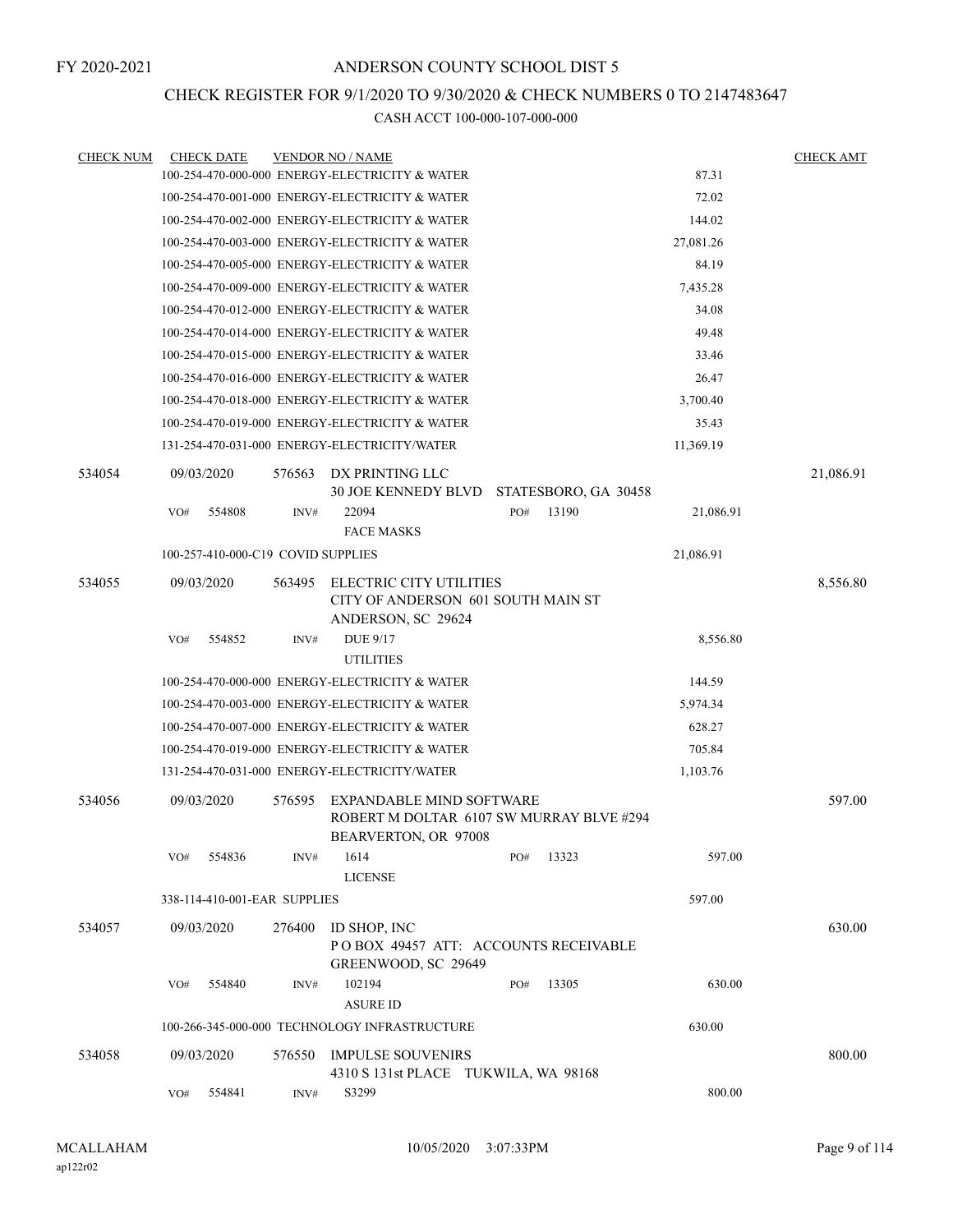## ANDERSON COUNTY SCHOOL DIST 5

## CHECK REGISTER FOR 9/1/2020 TO 9/30/2020 & CHECK NUMBERS 0 TO 2147483647

|        | <b>CHECK NUM</b> |     | <b>CHECK DATE</b>                 |        | <b>VENDOR NO / NAME</b>                            |                                                                                                         |       |          | <b>CHECK AMT</b> |
|--------|------------------|-----|-----------------------------------|--------|----------------------------------------------------|---------------------------------------------------------------------------------------------------------|-------|----------|------------------|
|        |                  |     |                                   |        | TL HANNA MASKS                                     |                                                                                                         |       |          |                  |
|        |                  |     |                                   |        | 100-114-410-002-VEN SUPPLY-ADDT'L FOR LOST VENDING |                                                                                                         |       | 800.00   |                  |
|        | 534059           |     | 09/03/2020                        |        |                                                    | 576601 LATHAM RESTAURANT GROUP<br>BESTO 1606 N MAIN ST ANDERSON, SC 29621                               |       |          | 534.10           |
|        |                  | VO# | 554843                            | INV#   | ORDER 92<br><b>NORTH POINTE</b>                    |                                                                                                         |       | 534.10   |                  |
|        |                  |     |                                   |        | 713-271-660-013-201 MISCELLANEOUS EXPENSE          |                                                                                                         |       | 534.10   |                  |
| $\ast$ | 534061           |     | 09/03/2020                        |        |                                                    | 569988 MCMILLAN PAZDAN SMITH, LLC<br>DEPT 999450 PO BOX 537044 ATLANTA, GA 30353-7044                   |       |          | 4,272.09         |
|        |                  | VO# | 554844                            | INV#   | 02001432<br>PROJ #015013                           |                                                                                                         |       | 972.50   |                  |
|        |                  |     | 515-253-520-031-CAR CAREER CENTER |        |                                                    |                                                                                                         |       | 972.50   |                  |
|        |                  |     | VO# 554845                        | INV#   | 02001434<br>PROJ #017396                           |                                                                                                         |       | 2,710.00 |                  |
|        |                  |     |                                   |        | 505-271-540-002-BSC BASEBALL&SOFTBALL COMPLEX      |                                                                                                         |       | 1,355.00 |                  |
|        |                  |     |                                   |        | 505-271-540-003-BSC BASEBALL&SOFTBALL COMPLEX      |                                                                                                         |       | 1,355.00 |                  |
|        |                  |     | VO# 554846                        | INV#   | 02000583                                           |                                                                                                         |       | 589.59   |                  |
|        |                  |     |                                   |        | PROJ #017455                                       |                                                                                                         |       |          |                  |
|        |                  |     |                                   |        | 505-254-323-005-000 CONTRACTED SERVICES            |                                                                                                         |       | 589.59   |                  |
|        | $*$ 534063       |     | 09/03/2020                        |        | 567126 MUSIC & ARTS CENTER                         | 5295 WESTVIEW DR SUITE 300 ATTN: CA                                                                     |       |          | 1,151.63         |
|        |                  | VO# | 554760                            | INV#   | FREDERICK, MD 21703<br>022628906                   |                                                                                                         |       | 64.20    |                  |
|        |                  |     |                                   |        | ACCT 9422544                                       |                                                                                                         |       |          |                  |
|        |                  |     | 100-114-410-003-001 BAND SUPPLIES |        |                                                    |                                                                                                         |       | 64.20 A  |                  |
|        |                  | VO# | 554761                            | INV#   | 023280084                                          |                                                                                                         |       | 400.55   |                  |
|        |                  |     |                                   |        | ACCT 9422544                                       |                                                                                                         |       |          |                  |
|        |                  |     | 100-114-410-003-001 BAND SUPPLIES |        |                                                    |                                                                                                         |       | 400.55   |                  |
|        |                  |     | VO# 554762                        | INV#   | 023220150<br>ACCT 9422544                          |                                                                                                         |       | 28.83    |                  |
|        |                  |     | 100-114-410-003-001 BAND SUPPLIES |        |                                                    |                                                                                                         |       | 28.83    |                  |
|        |                  | VO# | 554763                            | INV#   | 022960216                                          |                                                                                                         |       | 214.00   |                  |
|        |                  |     |                                   |        | <b>ACCT 9422544</b>                                |                                                                                                         |       |          |                  |
|        |                  |     | 100-114-410-003-001 BAND SUPPLIES |        |                                                    |                                                                                                         |       | 214.00 A |                  |
|        |                  | VO# | 554764                            | INV#   | 022831294                                          |                                                                                                         |       | 379.85   |                  |
|        |                  |     |                                   |        | ACCT 9422544                                       |                                                                                                         |       |          |                  |
|        |                  |     | 100-114-410-003-001 BAND SUPPLIES |        |                                                    |                                                                                                         |       | 379.85 A |                  |
|        |                  | VO# | 554765                            | INV#   | 022795976                                          |                                                                                                         |       | 64.20    |                  |
|        |                  |     |                                   |        | <b>ACCT 9422544</b>                                |                                                                                                         |       |          |                  |
|        |                  |     | 100-114-410-003-001 BAND SUPPLIES |        |                                                    |                                                                                                         |       | 64.20 A  |                  |
|        | $*$ 534065       |     | 09/03/2020                        | 563478 |                                                    | NORFOLK WIRE & ELECTRONICS<br>PO BOX 890608 ATT: ACCOUNTS RECEIVABLE<br><b>CHARLOTTE, NC 28289-0608</b> |       |          | 181.11           |
|        |                  | VO# | 554815                            | INV#   | 2648915                                            | PO#                                                                                                     | 13268 | 181.11   |                  |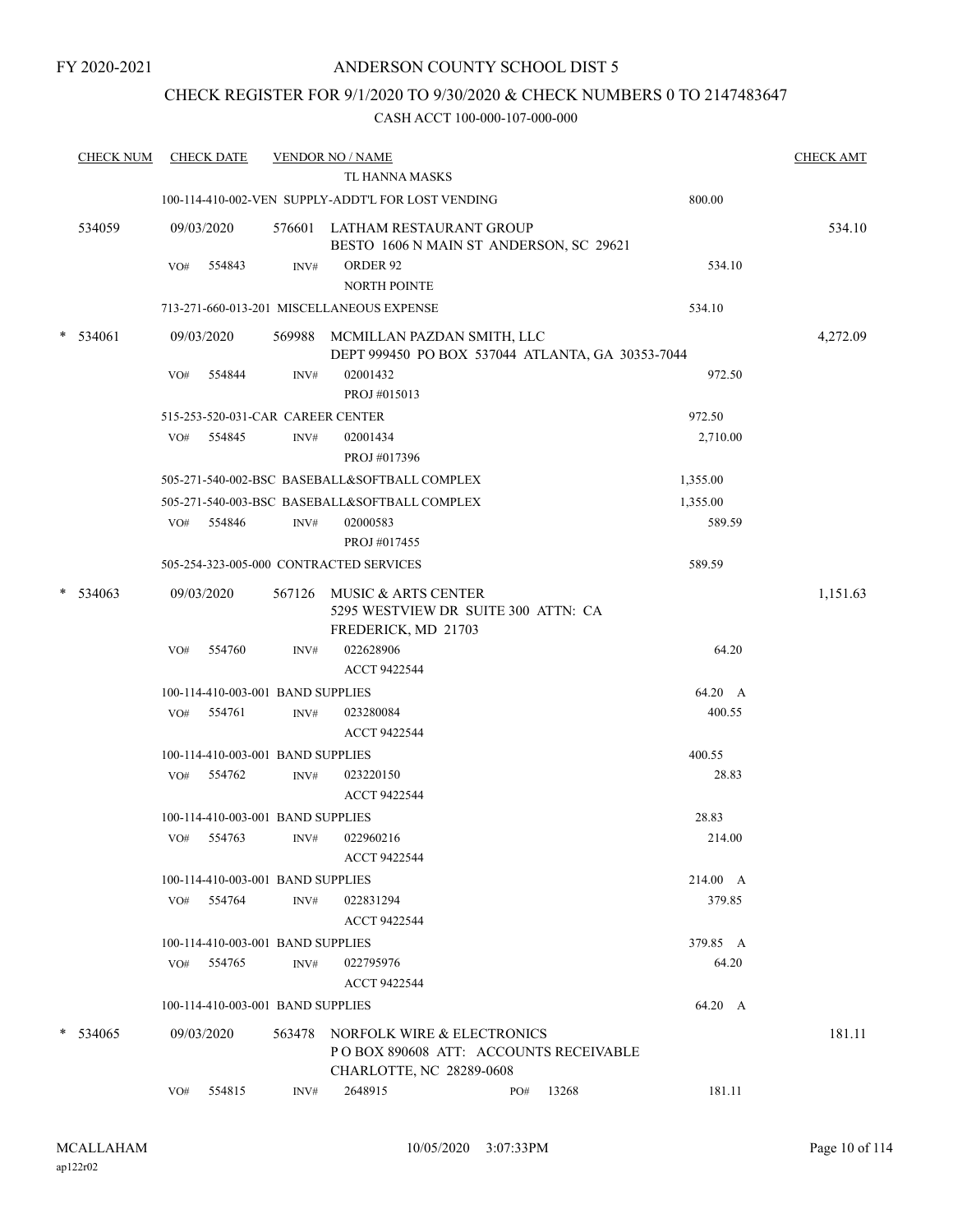## ANDERSON COUNTY SCHOOL DIST 5

## CHECK REGISTER FOR 9/1/2020 TO 9/30/2020 & CHECK NUMBERS 0 TO 2147483647

| <b>CHECK NUM</b> |     | <b>CHECK DATE</b>                  |                | <b>VENDOR NO / NAME</b><br><b>SUPPLIES</b>                                                                               | <b>CHECK AMT</b> |
|------------------|-----|------------------------------------|----------------|--------------------------------------------------------------------------------------------------------------------------|------------------|
|                  |     | 100-266-345-000-TEC TECHNOLOGY     |                | 181.11                                                                                                                   |                  |
| 534066           |     | 09/03/2020                         |                | 576600 OAKTREE PRODUCTS INC<br>610 SPIRIT VALLEY EAST DR CHESTERFIELD, MO<br>63005                                       | 145.91           |
|                  | VO# | 554767                             | INV#           | 1457928<br>145.91<br><b>NORTH POINTE</b>                                                                                 |                  |
|                  |     |                                    |                | 100-112-410-013-C19 COVID 19 SUPPLIES<br>145.91                                                                          |                  |
| $*$ 534069       |     | 09/03/2020                         |                | 572153 SCDC PRINTING & GRAPHICS<br>PO BOX 21787 COLUMBIA, SC 29221                                                       | 172.00           |
|                  | VO# | 554774                             | INV#           | 90297685<br>13202<br>172.00<br>PO#<br><b>DECALS</b>                                                                      |                  |
|                  |     | 131-115-410-031-000 SUPPLIES       |                | 172.00                                                                                                                   |                  |
| 534070           |     | 09/03/2020                         |                | 448513 SC DEPT OF EDUC/ TRANSPORTATION<br>1429 SENATE STREET ROOM 1100<br><b>RUTLEDGE</b><br>BUILDING COLUMBIA, SC 29201 | 632.46           |
|                  | VO# | 554847                             | INV#           | 0405-08-20<br>632.46<br><b>BUS DAMAGES</b>                                                                               |                  |
|                  |     |                                    |                | 100-255-323-000-000 CONTRACTED SERVICES<br>632.46                                                                        |                  |
| $*$ 534072       |     | 09/03/2020                         |                | 571007 SIMPLIFIED OFFICE SYSTEMS<br>6220 BUSH RIVER ROAD COLUMBIA, SC 29212                                              | 332.64           |
|                  | VO# | 554784                             | INV#           | 332.64<br>200519-0007<br><b>COPIES</b>                                                                                   |                  |
|                  |     | 100-115-410-003-000 SUPPLIES       |                | 332.64 A                                                                                                                 |                  |
| 534073           |     | 09/03/2020                         | 571368         | STRAIGHT PATHS LANDSCAPE<br>PO BOX 5542 ANDERSON, SC 29623-0542                                                          | 3,375.00         |
|                  | VO# | 554849                             | INV#           | 19945<br>12975<br>3,375.00<br>PO#<br><b>AUG SERVICES</b>                                                                 |                  |
|                  |     |                                    |                | 131-254-323-031-305 CONTRACT SERV.-GROUNDS<br>3,375.00                                                                   |                  |
| 534076           |     | 09/03/2020                         | 576602         | T MAKS INTERNATIONAL INC<br>7076 DAVIS CREEK ROAD JACKSONVILLE, FL 32256                                                 | 2,317.56         |
|                  |     | VO# 554785                         | $\text{INV}\#$ | 20786<br>751.29<br><b>GLENVIEW MS</b>                                                                                    |                  |
|                  | VO# | 554786                             | INV#           | 100-113-410-020-C19 COVID 19 SUPPLIES<br>751.29 A<br>20866<br>1,566.27<br><b>NORTH POINTE</b>                            |                  |
|                  |     | 100-213-410-013-C19 COVID SUPPLIES |                | 1,566.27                                                                                                                 |                  |
| 534077           |     | 09/03/2020                         | 563377         | UNIFIED TECHNOLOGY SYSTEMS<br>PO BOX 161122 ATLANTA, GA 30321-1122                                                       | 30,184.77        |
|                  | VO# | 554816                             | INV#           | 342789<br>13208<br>PO#<br>30,184.77<br><b>MOBILE STANDS</b>                                                              |                  |
|                  |     |                                    |                | 30,184.77<br>505-266-345-000-TEC SMARTBOARD REPLACMENTS                                                                  |                  |
| 534078           |     | 09/03/2020                         |                | 524353 WAL-MART COMMUNITY/GEMB                                                                                           | 198.05           |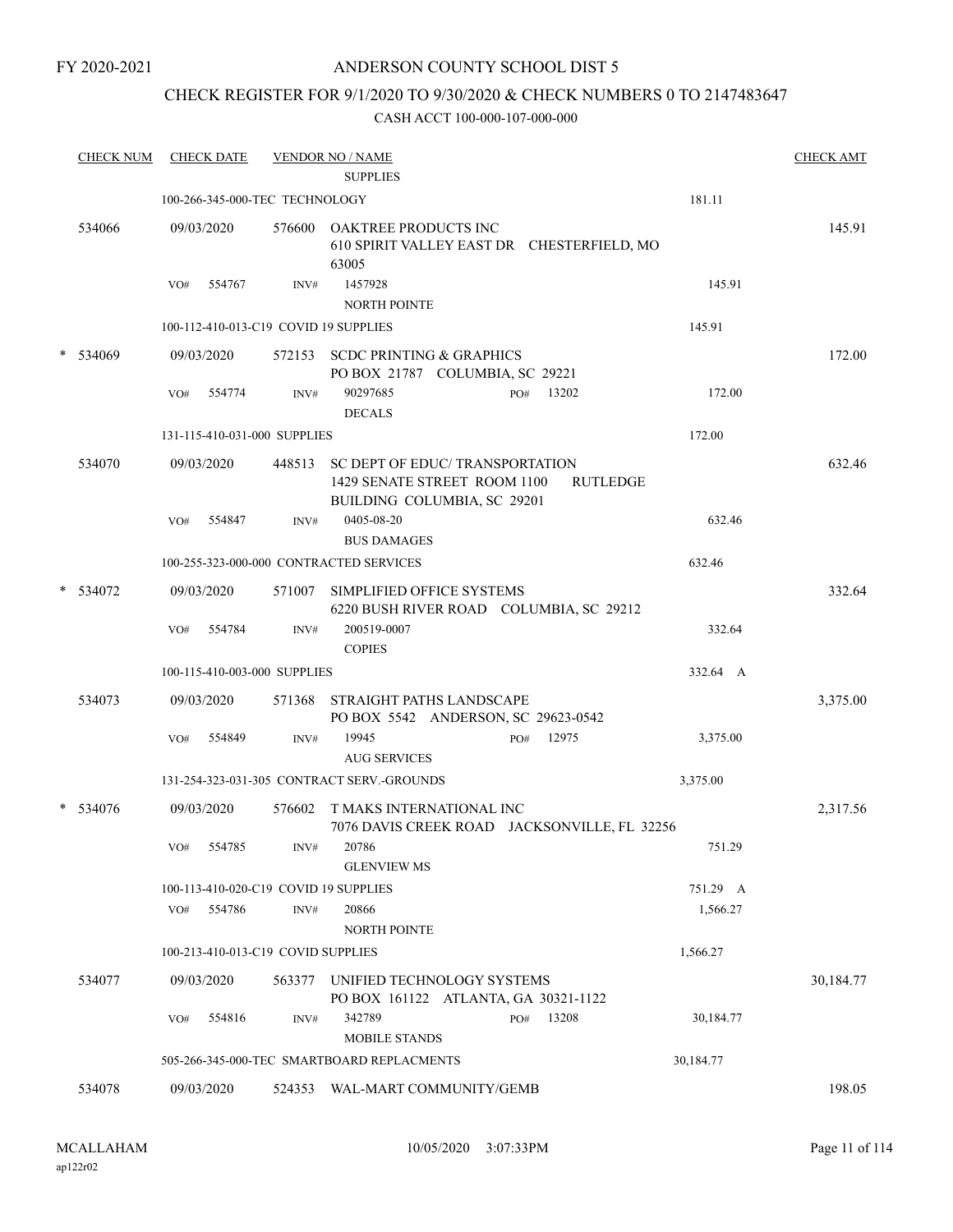## ANDERSON COUNTY SCHOOL DIST 5

## CHECK REGISTER FOR 9/1/2020 TO 9/30/2020 & CHECK NUMBERS 0 TO 2147483647

| <b>CHECK NUM</b> |     | <b>CHECK DATE</b> |                              | <b>VENDOR NO / NAME</b>                                             |     |       |           | <b>CHECK AMT</b> |
|------------------|-----|-------------------|------------------------------|---------------------------------------------------------------------|-----|-------|-----------|------------------|
|                  |     |                   |                              | PO BOX 530934 ATT: ACCOUNTS RECEIVABLE                              |     |       |           |                  |
|                  |     |                   |                              | ATLANTA, GA 30353-0934                                              |     |       |           |                  |
|                  | VO# | 554818            | INV#                         | 1013 3709                                                           |     |       | 198.05    |                  |
|                  |     |                   |                              | <b>OPERATIONS</b>                                                   |     |       |           |                  |
|                  |     |                   | 100-255-410-000-000 SUPPLIES |                                                                     |     |       | 183.15    |                  |
|                  |     |                   | 600-256-410-017-000 SUPPLIES |                                                                     |     |       | 14.90     |                  |
|                  |     |                   |                              |                                                                     |     |       |           |                  |
| 534079           |     | 09/03/2020        | 573864                       | WELLS FARGO VENDOR FIN SERV<br>PO BOX 105710 ATLANTA, GA 30348-5710 |     |       |           | 23,734.15        |
|                  | VO# | 554789            | INV#                         | 5011550965                                                          | PO# | 13021 | 225.36    |                  |
|                  |     |                   |                              | <b>COPIER</b>                                                       |     |       |           |                  |
|                  |     |                   |                              |                                                                     |     |       | 225.36    |                  |
|                  |     |                   | 100-147-410-015-000 SUPPLIES |                                                                     |     |       |           |                  |
|                  | VO# | 554790            | INV#                         | 5011040380                                                          | PO# | 13019 | 4,082.35  |                  |
|                  |     |                   |                              | <b>COPIER</b>                                                       |     |       |           |                  |
|                  |     |                   |                              | 100-112-410-008-000 SUPPLIES AND MATERIALS                          |     |       | 4,082.35  |                  |
|                  | VO# | 554791            | INV#                         | 5010434168                                                          | PO# | 13276 | 4,106.49  |                  |
|                  |     |                   |                              | <b>COPIER</b>                                                       |     |       |           |                  |
|                  |     |                   |                              | 124-114-445-024-000 TECHNOLOGY SUPPLIES                             |     |       | 4,106.49  |                  |
|                  | VO# | 554792            | INV#                         | 5010434169                                                          | PO# | 13277 | 1,608.98  |                  |
|                  |     |                   |                              | <b>COPIER</b>                                                       |     |       |           |                  |
|                  |     |                   | 100-114-410-001-ALT SUPPLIES |                                                                     |     |       | 1,608.98  |                  |
|                  | VO# | 554851            | INV#                         | 4320464132                                                          | PO# | 12954 | 13,710.97 |                  |
|                  |     |                   |                              | <b>COPIERS</b>                                                      |     |       |           |                  |
|                  |     |                   | 100-114-410-003-000 SUPPLIES |                                                                     |     |       | 3,449.06  |                  |
|                  |     |                   | 100-115-410-003-000 SUPPLIES |                                                                     |     |       | 10,261.91 |                  |
| 534080           |     | 09/03/2020        | 522978                       | WINTHROP UNIVERSITY                                                 |     |       |           | 1,200.00         |
|                  |     |                   |                              | 22 TILLMAN HALL CASHIER'S OFFICE ROCK HILL, SC                      |     |       |           |                  |
|                  |     |                   |                              | 29733                                                               |     |       |           |                  |
|                  | VO# | 554817            | INV#                         | <b>CECLIA TAYLOR</b>                                                |     |       | 1,200.00  |                  |
|                  |     |                   |                              | ID 21410031391820                                                   |     |       |           |                  |
|                  |     |                   |                              | 900-113-410-000-016 TEACHER GRANT SUPPLIES                          |     |       | 1,200.00  |                  |
|                  |     |                   |                              |                                                                     |     |       |           |                  |
| 534081           |     | 09/03/2020        | 574864                       | HATLEY, CRAIG MARKUS<br>XERVANT 29520 COMMUNITY ROAD ALBEMARLE,     |     |       |           | 2,500.00         |
|                  |     |                   |                              | NC 28001                                                            |     |       |           |                  |
|                  | VO# | 554839            | INV#                         | 1286                                                                | PO# | 13024 | 2,500.00  |                  |
|                  |     |                   |                              | <b>ASSESSMENT</b>                                                   |     |       |           |                  |
|                  |     |                   |                              | 100-266-345-000-000 TECHNOLOGY INFRASTRUCTURE                       |     |       | 2,500.00  |                  |
|                  |     |                   |                              |                                                                     |     |       |           |                  |
| 534082           |     | 09/03/2020        | 569016                       | YOUNG OFFICE ENVIRONMENTS                                           |     |       |           | 33,576.70        |
|                  |     |                   |                              | 1280 RIDGE ROAD ATT: ACCOUNTS RECEIVABLE                            |     |       |           |                  |
|                  |     |                   |                              | GREENVILLE, SC 29607                                                |     |       |           |                  |
|                  | VO# | 554793            | INV#                         | 517                                                                 | PO# | 12578 | 33,576.70 |                  |
|                  |     |                   |                              | TL HANNA                                                            |     |       |           |                  |
|                  |     |                   | 505-254-323-002-CAR CARPETS  |                                                                     |     |       | 33,576.70 |                  |
| 534083           |     | 09/08/2020        | 576412                       | AMAZON CAPITAL SERVICES                                             |     |       |           | 11,751.01        |
|                  |     |                   |                              | PO BOX 035184 SEATTLE, WA 98124-5184                                |     |       |           |                  |
|                  |     |                   |                              |                                                                     |     |       |           |                  |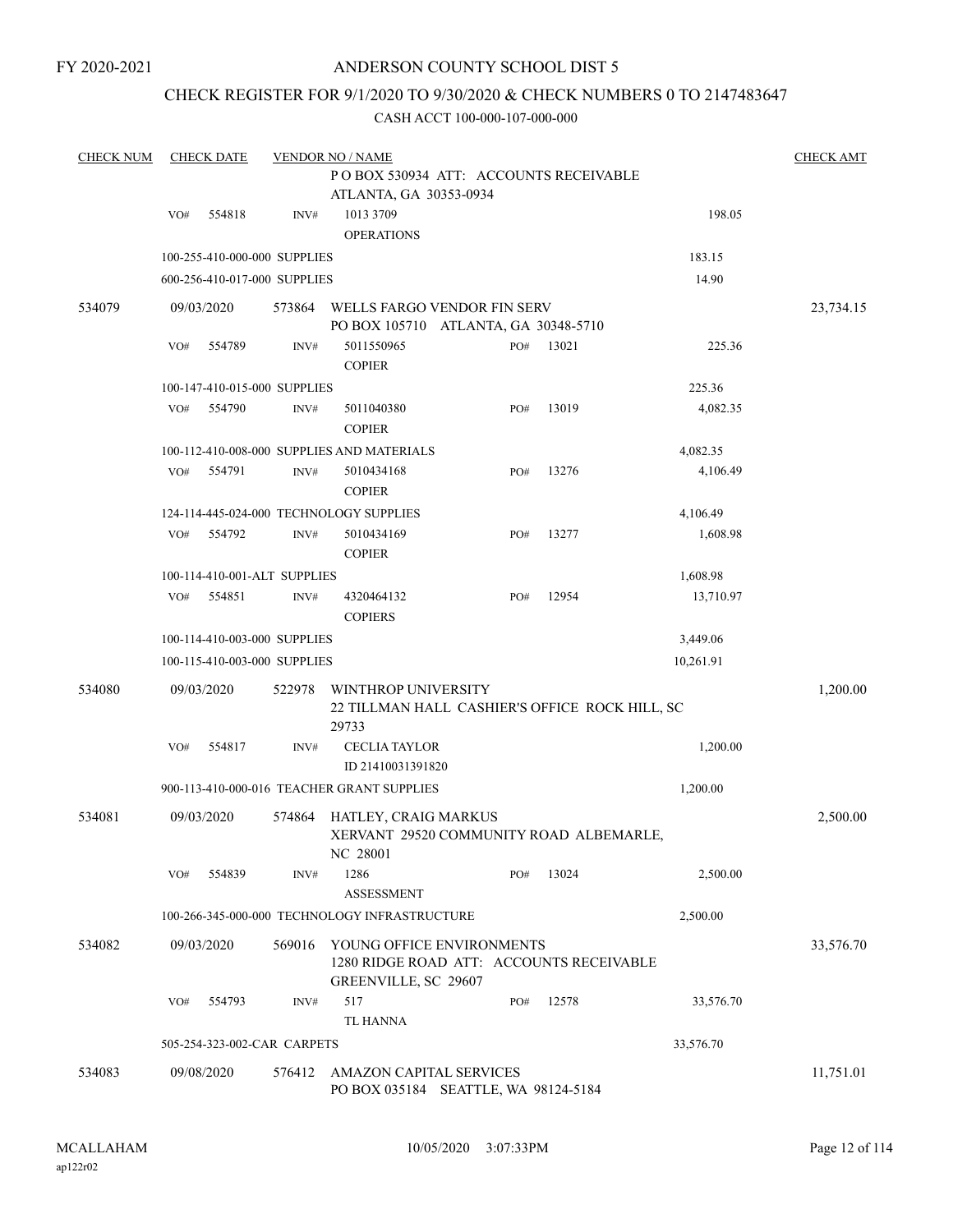## CHECK REGISTER FOR 9/1/2020 TO 9/30/2020 & CHECK NUMBERS 0 TO 2147483647

| <b>CHECK NUM</b> | <b>CHECK DATE</b>                     | <b>VENDOR NO / NAME</b>                                                                        |           | <b>CHECK AMT</b> |
|------------------|---------------------------------------|------------------------------------------------------------------------------------------------|-----------|------------------|
|                  | VO# 554891                            | <b>PURCHASES</b><br>INV#                                                                       | 11,751.01 |                  |
|                  |                                       | #A2QG7V7TDJIMYY                                                                                |           |                  |
|                  | 100-112-410-008-C19 COVID 19 SUPPLIES |                                                                                                | 377.12    |                  |
|                  |                                       | 100-112-410-009-INQ INQUIRY BASED LEARNING                                                     | 215.36    |                  |
|                  | 100-112-410-019-C19 COVID 19 SUPPLIES |                                                                                                | 340.71    |                  |
|                  | 100-113-410-005-C19 COVID 19 SUPPLIES |                                                                                                | 2,140.19  |                  |
|                  | 100-113-410-013-000 SUPPLIES          |                                                                                                | 548.80    |                  |
|                  | 100-113-410-020-000 SUPPLIES          |                                                                                                | 79.68     |                  |
|                  |                                       | 100-114-410-003-VEN SUPPLY-ADDT'L FOR LOST VENDING                                             | 507.65    |                  |
|                  | 100-221-410-000-TST SUPPLIES-TESTING  |                                                                                                | 171.05    |                  |
|                  | 100-233-410-014-000 SUPPLIES          |                                                                                                | 348.85    |                  |
|                  |                                       | 201-112-410-012-000 SUPPLIES AND MATERIALS                                                     | 98.72     |                  |
|                  | 201-224-410-007-000 PD SUPPLIES       |                                                                                                | 765.30    |                  |
|                  |                                       | 702-271-660-002-410 GENERAL ADMINISTRATION EXPENSE                                             | 64.16     |                  |
|                  |                                       | 702-271-660-002-663 ATHLETIC GENERAL EXPENSE                                                   | 235.56    |                  |
|                  |                                       | 703-271-660-003-410 GENERAL ADMINISTRATION EXPENSE                                             | 446.02    |                  |
|                  |                                       | 703-271-660-003-552 YEARBOOK EXPENSE                                                           | 54.35     |                  |
|                  |                                       | 705-271-660-005-411 MISCELLANEOUS EXPENSE                                                      | 458.71    |                  |
|                  |                                       | 707-190-660-007-201 MISCELLANEOUS EXPENSE                                                      | 223.95    |                  |
|                  |                                       | 709-271-660-009-201 MISCELLANEOUS EXPENSE                                                      | 888.50    |                  |
|                  |                                       | 714-271-660-014-201 MISCELLANEOUS EXPENSE                                                      | 799.65    |                  |
|                  | 715-271-660-015-375 FACULTY EXPENSE   |                                                                                                | 99.47     |                  |
|                  |                                       | 720-271-660-020-411 MISCELLANEOUS EXPENSE                                                      | 713.20    |                  |
|                  |                                       | 805-221-445-000-000 TECHNOLOGY SUPPLIES/SOFTWARE                                               | 23.43     |                  |
|                  | 810-147-410-015-000 SUPPLIES          |                                                                                                | 538.33    |                  |
|                  | 810-147-410-019-000 SUPPLIES          |                                                                                                | 231.54    |                  |
|                  |                                       | 871-113-410-000-000 SUPPLIES AND MATERIALS                                                     | 850.64    |                  |
|                  |                                       | 900-121-416-008-NKJ KELLY JEROLAMON 20/21 SUPPLIES                                             | $-93.71$  |                  |
|                  |                                       | 900-121-416-008-NKJ KELLY JEROLAMON 20/21 SUPPLIES                                             | $-141.13$ |                  |
|                  |                                       | 900-221-445-000-047 TECHNOLOGY SUPPLIES-BOSCH LAB                                              | 764.91    |                  |
| 534085           | 09/08/2020                            | 110960 ANDERSON AREA YMCA<br>201 EAST REED ROAD ANDERSON, SC 29621                             |           | 1,000.00         |
|                  | 554893<br>VO#                         | <b>GOLF</b><br>INV#<br><b>SPONSORSHIP</b>                                                      | 1,000.00  |                  |
|                  |                                       | 100-390-410-000-000 SUPPLIES AND MATERIALS                                                     | 1,000.00  |                  |
| 534086           | 09/08/2020                            | 198651<br>DELL MARKETING LP<br>POBOX 534118 ATT: ACCOUNTS RECEIVABLE<br>ATLANTA, GA 30353-4118 |           | 410.84           |
|                  | 554895<br>VO#                         | 10419737342<br>13212<br>PO#<br>INV#<br><b>BATTERY</b>                                          | 410.84    |                  |
|                  |                                       | 100-266-314-000-000 REPAIRS TO EQUIPMENT                                                       | 410.84    |                  |
| * 534088         | 09/08/2020                            | 232600<br><b>FASTENAL COMPANY</b>                                                              |           | 1,057.99         |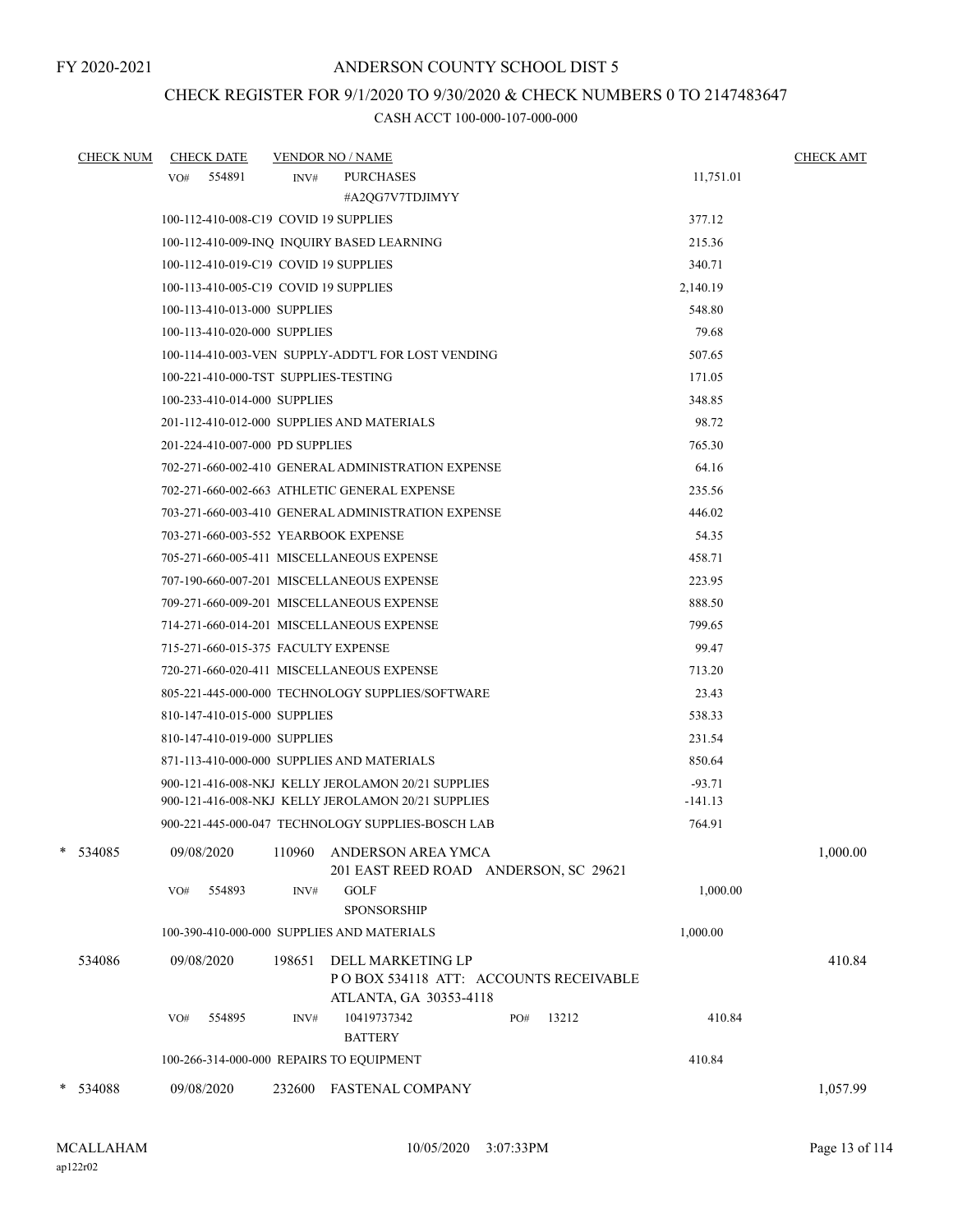## ANDERSON COUNTY SCHOOL DIST 5

## CHECK REGISTER FOR 9/1/2020 TO 9/30/2020 & CHECK NUMBERS 0 TO 2147483647

|        | <b>CHECK NUM</b> |     | <b>CHECK DATE</b> |                                    | <b>VENDOR NO / NAME</b>                                                                                          |     |       |            | <b>CHECK AMT</b> |
|--------|------------------|-----|-------------------|------------------------------------|------------------------------------------------------------------------------------------------------------------|-----|-------|------------|------------------|
|        |                  |     |                   |                                    | POBOX 1286 ATT: ACCOUNTS RECEIVABLE<br>WINONA, MN 55987-1286                                                     |     |       |            |                  |
|        |                  | VO# | 554896            | INV#                               | 154109<br><b>SUPPLIES</b>                                                                                        | PO# | 13287 | 348.62     |                  |
|        |                  |     |                   | 100-255-410-000-000 SUPPLIES       |                                                                                                                  |     |       | 0.00       |                  |
|        |                  |     |                   | 100-255-410-000-C19 COVID SUPPLIES |                                                                                                                  |     |       | 348.62     |                  |
|        |                  | VO# | 554897            | INV#                               | 153981                                                                                                           |     |       | 709.37     |                  |
|        |                  |     |                   |                                    | <b>BROOMS</b>                                                                                                    |     |       |            |                  |
|        |                  |     |                   | 100-255-410-000-000 SUPPLIES       |                                                                                                                  |     |       | 709.37     |                  |
|        | * 534090         |     | 09/08/2020        |                                    | 320795 LESLEY COURTS AND PAVING, INC<br>3104 OLD WILLIAMSTON ROAD ATT: ACCOUNTS<br>RECEIVABLE ANDERSON, SC 29621 |     |       |            | 2,400.00         |
|        |                  | VO# | 554869            | INV#                               | 3589<br><b>CF REAMES</b>                                                                                         | PO# | 12833 | 2,400.00   |                  |
|        |                  |     |                   |                                    | 100-254-323-005-CAP CONTRACTED SERVICES                                                                          |     |       | 2,400.00   |                  |
|        | * 534093         |     | 09/08/2020        |                                    | 574179 PLANETHS, LLC<br>20098 ASHBROOK PLACE, SUITE 155 ASHBURN, VA<br>20147                                     |     |       |            | 6,825.00         |
|        |                  | VO# | 550372            | INV#                               | 1047<br>LICENSE RENEWAL                                                                                          | PO# | 12589 | 6,825.00   |                  |
|        |                  |     |                   |                                    | 100-271-312-002-LIC LICENSE RENEWAL                                                                              |     |       | 2,625.00   |                  |
|        |                  |     |                   |                                    | 100-271-312-003-LIC LICENSE RENEWAL                                                                              |     |       | 2,625.00   |                  |
|        |                  |     |                   |                                    | 100-271-312-005-LIC LICENSE RENEWAL                                                                              |     |       | 525.00     |                  |
|        |                  |     |                   |                                    | 100-271-312-006-LIC LICENSE RENEWAL                                                                              |     |       | 525.00     |                  |
|        |                  |     |                   |                                    | 100-271-312-020-LIC LICENSE RENEWAL                                                                              |     |       | 525.00     |                  |
| $\ast$ | 534095           |     | 09/08/2020        | 571149                             | SCDOC SC DEPT OF CORRECTIONS<br>SUPPORT SERVICES & INDUSTRIES PO BOX 21787<br>COLUMBIA, SC 29221                 |     |       |            | 1,519.00         |
|        |                  | VO# | 554879            | INV#                               | 90296036<br><b>MASKS</b>                                                                                         | PO# | 13337 | 1,519.00   |                  |
|        |                  |     |                   | 100-257-410-000-C19 COVID SUPPLIES |                                                                                                                  |     |       | 1,519.00   |                  |
|        | 534096           |     | 09/08/2020        |                                    | 573543 SCHOOL LIBRARY JOURNAL<br>PO BOX 461119 ESCONDIDO, CA 92046-9807                                          |     |       |            | 136.99           |
|        |                  | VO# | 554906            | INV#                               | <b>RENEWAL</b><br><b>CONCORD ELEM</b>                                                                            |     |       | 136.99     |                  |
|        |                  |     |                   |                                    | 709-271-660-009-305 LIBRARY EXPENSE                                                                              |     |       | 136.99     |                  |
|        | * 534098         |     | 09/08/2020        | 451201                             | SC SCHOOL BOARDS INSURANCE TRUST<br>111 RESEARCH DRIVE COLUMBIA, SC 29203                                        |     |       |            | 213,033.00       |
|        |                  | VO# | 554877            | INV#                               | 13288<br>2ND QUARTER                                                                                             |     |       | 207,772.00 |                  |
|        |                  |     |                   |                                    | 100-252-270-000-000 WORKMAN'S COMPENSATION                                                                       |     |       | 207,772.00 |                  |
|        |                  | VO# | 554878            | INV#                               | 13283<br>2ND QUARTER                                                                                             |     |       | 5,261.00   |                  |
|        |                  |     |                   |                                    | 131-233-270-031-000 WORKERS COMPENSATION                                                                         |     |       | 5,261.00   |                  |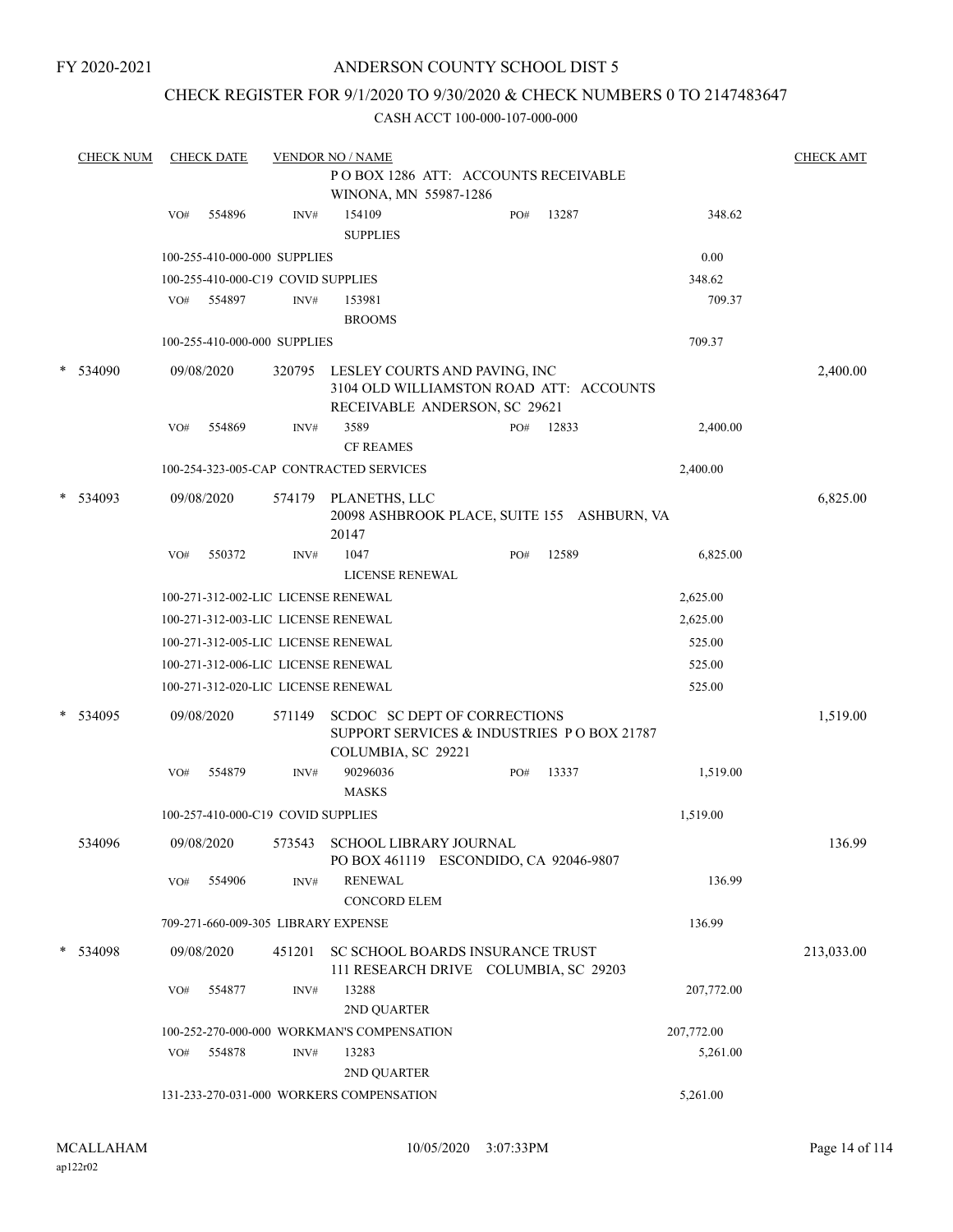## CHECK REGISTER FOR 9/1/2020 TO 9/30/2020 & CHECK NUMBERS 0 TO 2147483647

|        | <b>CHECK NUM</b> |     | <b>CHECK DATE</b>                  |        | <b>VENDOR NO / NAME</b>                                                                                        |          | <b>CHECK AMT</b> |
|--------|------------------|-----|------------------------------------|--------|----------------------------------------------------------------------------------------------------------------|----------|------------------|
| *      | 534100           |     | 09/08/2020                         |        | 571007 SIMPLIFIED OFFICE SYSTEMS<br>6220 BUSH RIVER ROAD COLUMBIA, SC 29212                                    |          | 1,027.53         |
|        |                  | VO# | 554910                             | INV#   | 200401-0052<br><b>MIDWAY ELEM</b>                                                                              | 261.06   |                  |
|        |                  |     | 717-190-660-017-362 COPIER EXPENSE |        |                                                                                                                | 261.06   |                  |
|        |                  | VO# | 554911                             | INV#   | 200302-0052<br><b>MIDWAY ELEM</b>                                                                              | 668.42   |                  |
|        |                  |     | 717-190-660-017-362 COPIER EXPENSE |        |                                                                                                                | 668.42   |                  |
|        |                  | VO# | 554912                             | INV#   | 200518-0057<br><b>MIDWAY ELEM</b>                                                                              | 98.05    |                  |
|        |                  |     | 717-190-660-017-362 COPIER EXPENSE |        |                                                                                                                | 98.05    |                  |
|        | 534101           |     | 09/08/2020                         |        | 571601 SOCIAL THINKING<br>404 SARATOGA AVE SUITE 200 SANTA CLARA, CA<br>95050                                  |          | 210.83           |
|        |                  | VO# | 554913                             | INV#   | 171436<br><b>CONCORD ELEM</b>                                                                                  | 210.83   |                  |
|        |                  |     | 100-212-410-009-000 SUPPLIES       |        |                                                                                                                | 210.83 A |                  |
|        | $*$ 534103       |     | 09/08/2020                         |        | 566477 WE BLACK TERMITE & PEST CONTROL, INC<br>POBOX 1053 ATT: ACCOUNTS RECEIVABLE<br>ANDERSON, SC 29622       |          | 225.00           |
|        |                  | VO# | 554916                             | INV#   | 237793<br>TL HANNA GYM                                                                                         | 225.00   |                  |
|        |                  |     |                                    |        | 100-254-323-002-001 CONTRACTED SERVICES                                                                        | 225.00 A |                  |
| $\ast$ | 534105           |     | 09/10/2020                         |        | 576614 ABI DIGITAL SOLUTIONS<br>851 N FM3083 RD E CONROE, TX 77303                                             |          | 579.25           |
|        |                  | VO# | 555000                             | INV#   | 20200869<br><b>WESTSIDE HS</b>                                                                                 | 579.25   |                  |
|        |                  |     | 100-114-410-003-001 BAND SUPPLIES  |        |                                                                                                                | 579.25   |                  |
|        | 534106           |     | 09/10/2020                         | 574476 | ALLEN, ADELL**<br>ANOINTED HANDS CATERING 208 LOBLOLLY DR<br>ANDERSON, SC 29625                                |          | 287.50           |
|        |                  | VO# | 554999                             | INV#   | 2034<br><b>SOUTH FANT</b>                                                                                      | 287.50   |                  |
|        |                  |     |                                    |        | 715-271-660-015-201 MISCELLANEOUS EXPENSE                                                                      | 287.50   |                  |
|        | 534107           |     | 09/10/2020                         | 116800 | ANDERSON TILE & CARPET DIST CO, INC<br>1109 WHITEHALL ROAD ATT: ACCOUNTS<br>RECEIVABLE ANDERSON, SC 29625-2127 |          | 2,384.92         |
|        |                  | VO# | 554935                             | INV#   | 21978<br><b>CARPET</b>                                                                                         | 2,384.92 |                  |
|        |                  |     |                                    |        | 100-254-410-000-001 MAINT. SUPPLIES-STRUCTURES                                                                 | 2,384.92 |                  |
|        | 534108           |     | 09/10/2020                         | 115202 | ASD5 CULINARY SERVICES PETTY CASH                                                                              |          | 150.00           |
|        |                  | VO# | 555001                             | INV#   | $\,$<br><b>WILLIFORDS</b><br><b>REIMBURSEMENT</b>                                                              | 150.00   |                  |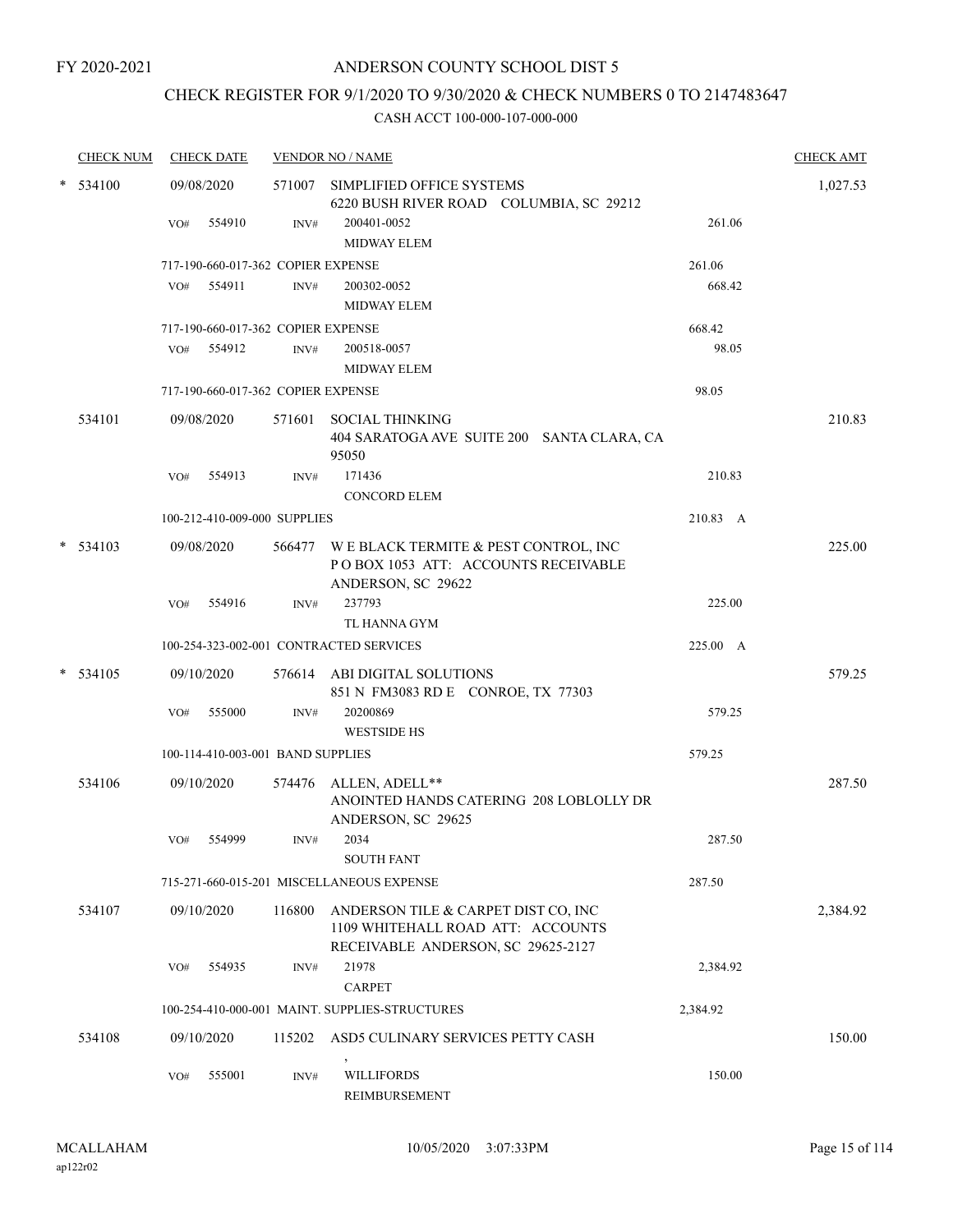## CHECK REGISTER FOR 9/1/2020 TO 9/30/2020 & CHECK NUMBERS 0 TO 2147483647

| <b>CHECK NUM</b> | <b>CHECK DATE</b><br>600-256-332-000-000 IN DISTRICT TRAVEL |        | <b>VENDOR NO / NAME</b>                                                                                | 150.00         | <b>CHECK AMT</b> |
|------------------|-------------------------------------------------------------|--------|--------------------------------------------------------------------------------------------------------|----------------|------------------|
| 534109           | 09/10/2020                                                  | 570003 | AT&T<br>$(803 M24-8701)$<br>PO BOX 9011 ATT: ACCOUNTS RECEIVABLE CAROL<br>STREAM, IL 60197             |                | 1,067.55         |
|                  | 554937<br>VO#                                               | INV#   | 15238365<br><b>AUG SERVICE</b>                                                                         | 1,067.55       |                  |
|                  | 100-266-340-015-000 TELEPHONE                               |        |                                                                                                        | 355.85         |                  |
|                  | 100-266-340-018-000 TELEPHONE                               |        |                                                                                                        | 355.85         |                  |
|                  | 100-266-340-023-000 TELEPHONE                               |        |                                                                                                        | 355.85         |                  |
| 534110           | 09/10/2020                                                  | 566585 | BANK OF AMERICA<br>PO BOX 15731 ATT: ACCOUNTS RECEIVABLE<br>WILMINGTON, DE 19886-5731                  |                | 20,252.11        |
|                  | 554939<br>VO#                                               | INV#   | <b>ACCT 7426</b><br><b>PURCHASES</b>                                                                   | 494.04         |                  |
|                  | 100-114-410-003-C19 COVID SUPPLIES                          |        |                                                                                                        | 494.04 A       |                  |
|                  | VO#<br>554940                                               | INV#   | <b>ACCT 7426</b><br><b>PURCHASES</b>                                                                   | 19,758.07      |                  |
|                  | 100-112-410-019-C19 COVID 19 SUPPLIES                       |        |                                                                                                        | 5,779.04       |                  |
|                  | 100-147-410-019-000 SUPPLIES                                |        |                                                                                                        | 5,779.03       |                  |
|                  | 100-257-410-000-C19 COVID SUPPLIES                          |        |                                                                                                        | 8,200.00       |                  |
| 534111           | 09/10/2020                                                  | 569972 | BRANTLEY ISOM<br>436 GALLOPING GHOST RD ANDERSON, SC 29626                                             |                | 127.15           |
|                  | VO#<br>554918                                               | INV#   | LUNCH REFUNDS<br><b>MCLEES &amp; N.POINTE</b>                                                          | 127.15         |                  |
|                  |                                                             |        | 600-000-474-008-000 REVENUES COLLECTED IN ADVANCE                                                      | 42.20          |                  |
|                  |                                                             |        | 600-000-474-013-000 REVENUES COLLECTED IN ADVANCE<br>600-000-474-013-000 REVENUES COLLECTED IN ADVANCE | 40.50<br>44.45 |                  |
| 534112           | 09/10/2020                                                  | 576611 | CARMENATES, OMAR**<br>607 SUMMITBLUFF DR. GREENVILLE, SC 29617                                         |                | 250.00           |
|                  | 555022<br>VO#                                               | INV#   | AUGUST 25<br><b>SPEAKING EVENT</b>                                                                     | 250.00         |                  |
|                  | 100-221-312-000-000 PURCHASED SERVICES                      |        |                                                                                                        | 250.00         |                  |
| 534113           | 09/10/2020                                                  | 167800 | <b>CHICK-FIL-A</b><br>3526 CLEMSON BOULEVARD ATT: MARY STEPHENS<br>ANDERSON, SC 29625                  |                | 1,332.47         |
|                  | 554942<br>VO#                                               | INV#   | <b>BOXED LUNCH</b><br>WED AUG 26                                                                       | 305.23         |                  |
|                  |                                                             |        | 900-115-410-031-046 SUPPLIES- AIT MISC DONATIONS                                                       | 305.23         |                  |
|                  | 555003<br>VO#                                               | INV#   | <b>BOXED LUNCHES</b>                                                                                   | 1,027.24       |                  |
|                  |                                                             |        | AUG 31 & SEPT 1-4                                                                                      |                |                  |
|                  | 600-256-410-000-000 SUPPLIES                                |        |                                                                                                        | 1,027.24       |                  |
| 534114           | 09/10/2020                                                  | 171100 | CITY GLASS COMPANY, INC.<br>POBOX 275 ATT: ACCOUNTS RECEIVABLE<br>ANDERSON, SC 29622                   |                | 642.00           |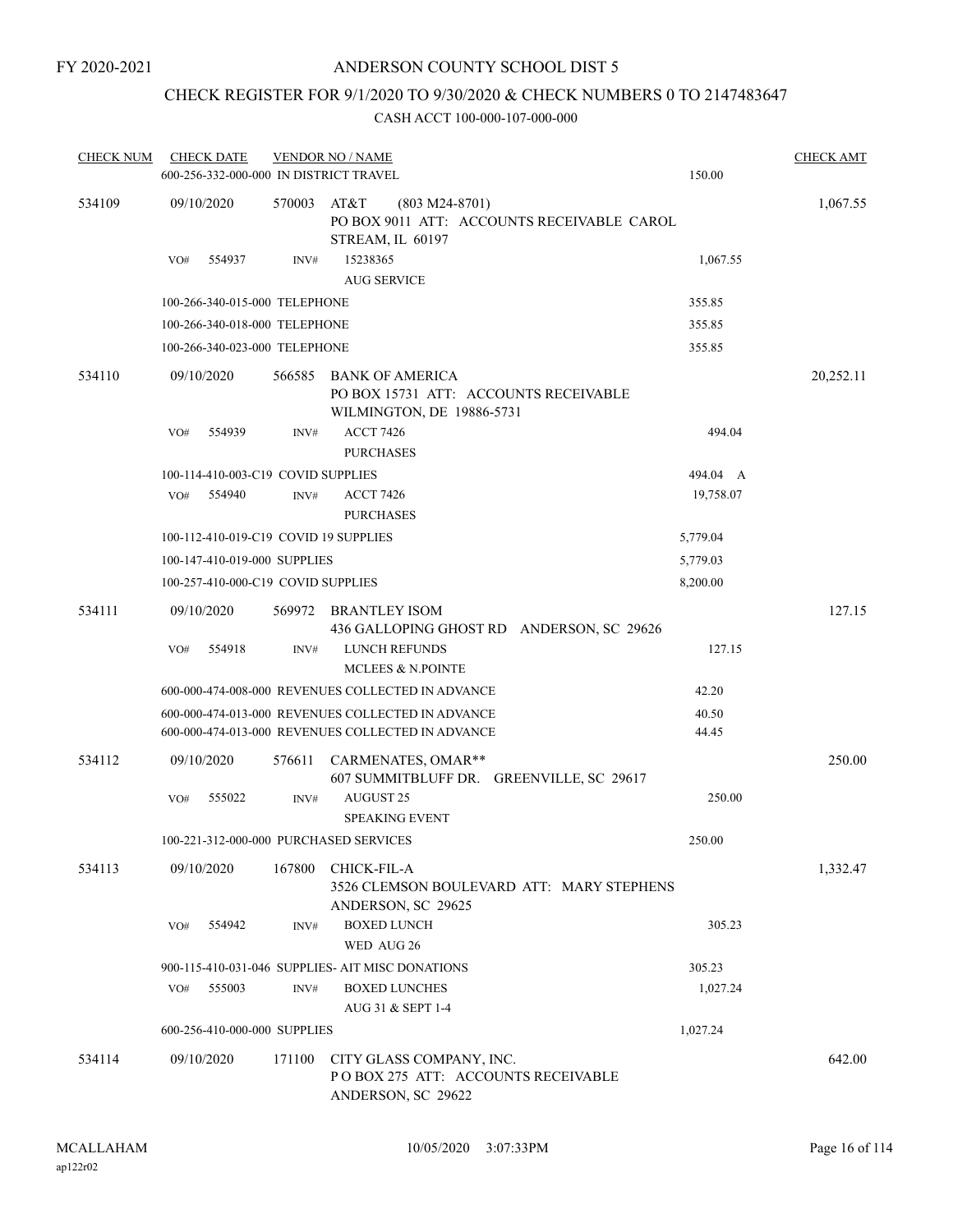## CHECK REGISTER FOR 9/1/2020 TO 9/30/2020 & CHECK NUMBERS 0 TO 2147483647

### CASH ACCT 100-000-107-000-000

| <b>CHECK NUM</b> | <b>CHECK DATE</b>                       |        | <b>VENDOR NO / NAME</b>                                                             |           | <b>CHECK AMT</b> |
|------------------|-----------------------------------------|--------|-------------------------------------------------------------------------------------|-----------|------------------|
|                  | 554943<br>VO#                           | INV#   | 23719                                                                               | 64.20     |                  |
|                  |                                         |        | <b>STANDS</b>                                                                       |           |                  |
|                  | 100-254-410-000-000 CUSTODIAL SUPPLIES  |        |                                                                                     | 64.20     |                  |
|                  | 554944<br>VO#                           | INV#   | 23724                                                                               | 577.80    |                  |
|                  |                                         |        | <b>STANDS</b>                                                                       |           |                  |
|                  | 100-254-410-000-000 CUSTODIAL SUPPLIES  |        |                                                                                     | 577.80    |                  |
| 534115           | 09/10/2020                              | 576157 | DRI-STICK DECAL CORPORATION<br>RYDIN PO BOX 92170 ELK GROVE VILLAGE, IL 60009       |           | 915.00           |
|                  | 554967<br>VO#                           | INV#   | 372352<br><b>NEVITT FOREST</b>                                                      | 915.00    |                  |
|                  | 100-112-410-012-000 SUPPLIES            |        |                                                                                     | 915.00    |                  |
| 534116           | 09/10/2020                              | 211302 | <b>DUKE ENERGY</b><br>PO BOX 70516 CHARLOTTE, NC 28272-0516                         |           | 99,584.93        |
|                  | 555055<br>VO#                           | INV#   | <b>DUE 9/14</b><br><b>UTILITIES</b>                                                 | 99,584.93 |                  |
|                  |                                         |        | 100-254-470-000-000 ENERGY-ELECTRICITY & WATER                                      | 1,771.76  |                  |
|                  |                                         |        | 100-254-470-000-000 ENERGY-ELECTRICITY & WATER                                      | 345.78    |                  |
|                  |                                         |        | 100-254-470-001-000 ENERGY-ELECTRICITY & WATER                                      | 377.56    |                  |
|                  |                                         |        | 100-254-470-002-000 ENERGY-ELECTRICITY & WATER                                      | 25,631.29 |                  |
|                  |                                         |        | 100-254-470-005-000 ENERGY-ELECTRICITY & WATER                                      | 13,735.90 |                  |
|                  |                                         |        | 100-254-470-006-000 ENERGY-ELECTRICITY & WATER                                      | 16,102.88 |                  |
|                  |                                         |        | 100-254-470-008-000 ENERGY-ELECTRICITY & WATER                                      | 7,340.52  |                  |
|                  |                                         |        | 100-254-470-011-000 ENERGY-ELECTRICITY & WATER                                      | 4,557.90  |                  |
|                  |                                         |        | 100-254-470-012-000 ENERGY-ELECTRICITY & WATER                                      | 6,076.75  |                  |
|                  |                                         |        | 100-254-470-014-000 ENERGY-ELECTRICITY & WATER                                      | 7,154.08  |                  |
|                  | 100-254-470-014-THR UTILITIES - THEATRE |        |                                                                                     | 2,102.56  |                  |
|                  |                                         |        | 100-254-470-015-000 ENERGY-ELECTRICITY & WATER                                      | 2,967.04  |                  |
|                  |                                         |        | 100-254-470-021-000 ENERGY-ELECTRICITY & WATER                                      | 11,085.69 |                  |
|                  | 600-256-470-026-000 ENERGY              |        |                                                                                     | 335.22    |                  |
| 534117           | 09/10/2020                              | 563495 | ELECTRIC CITY UTILITIES<br>CITY OF ANDERSON 601 SOUTH MAIN ST<br>ANDERSON, SC 29624 |           | 5,699.73         |
|                  | 555053<br>VO#                           | INV#   | <b>DUE 9/26</b><br><b>WATER &amp; SEWER</b>                                         | 5,699.73  |                  |
|                  |                                         |        | 100-254-470-001-000 ENERGY-ELECTRICITY & WATER                                      | 676.44    |                  |
|                  |                                         |        | 100-254-470-005-000 ENERGY-ELECTRICITY & WATER                                      | 12.00     |                  |
|                  |                                         |        | 100-254-470-006-000 ENERGY-ELECTRICITY & WATER                                      | 1,741.65  |                  |
|                  |                                         |        | 100-254-470-015-000 ENERGY-ELECTRICITY & WATER                                      | 182.87    |                  |
|                  |                                         |        | 100-254-470-016-000 ENERGY-ELECTRICITY & WATER                                      | 1,238.38  |                  |
|                  |                                         |        | 100-254-470-018-000 ENERGY-ELECTRICITY & WATER                                      | 528.99    |                  |
|                  |                                         |        | 100-254-470-021-000 ENERGY-ELECTRICITY & WATER                                      | 1,319.40  |                  |
| 534119           | 09/10/2020                              | 574794 | <b>GLENVIEW BOOSTER CLUB</b>                                                        |           | 1,482.00         |

,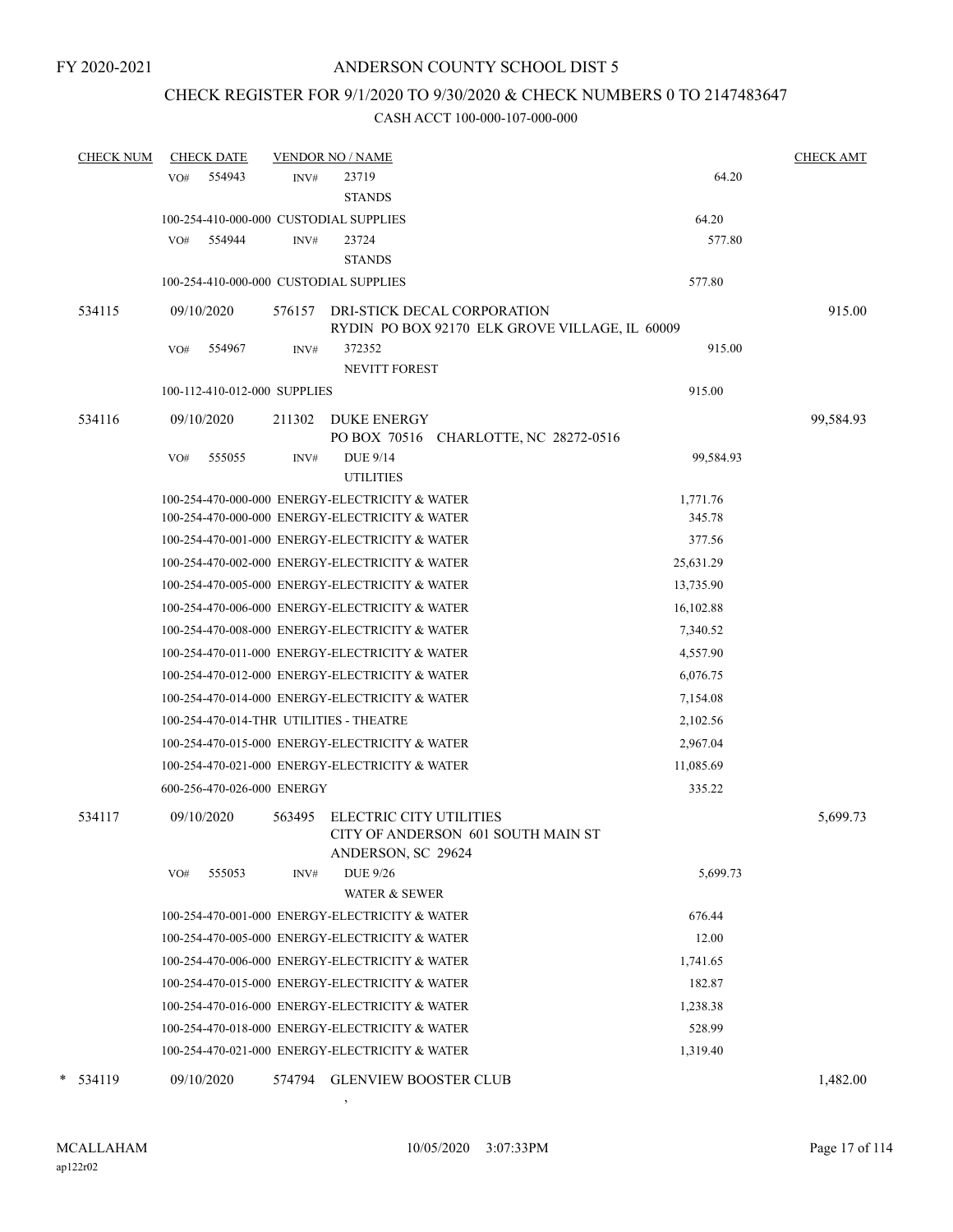## CHECK REGISTER FOR 9/1/2020 TO 9/30/2020 & CHECK NUMBERS 0 TO 2147483647

|   | <b>CHECK NUM</b> |     | <b>CHECK DATE</b> |                                   | <b>VENDOR NO / NAME</b>                                                                            |                        |       |            | <b>CHECK AMT</b> |
|---|------------------|-----|-------------------|-----------------------------------|----------------------------------------------------------------------------------------------------|------------------------|-------|------------|------------------|
|   |                  | VO# | 555009            | INV#                              | 20/21 FEES<br><b>MEMBERSHIPS</b>                                                                   |                        |       | 1,482.00   |                  |
|   |                  |     |                   |                                   | 720-271-660-020-667 BOOSTER CLUB MONEY EXPENSE                                                     |                        |       | 1,482.00   |                  |
|   | 534120           |     | 09/10/2020        | 574795                            | <b>GLENVIEW PTO</b>                                                                                |                        |       |            | 5,884.00         |
|   |                  | VO# | 555056            | INV#                              | 2020-2021<br><b>DONATIONS</b>                                                                      |                        |       | 5,884.00   |                  |
|   |                  |     |                   |                                   | 720-271-660-020-493 SCHOOL/CLASS DONATIONS EXPENSE                                                 |                        |       | 5,884.00   |                  |
|   | 534121           |     | 09/10/2020        | 576572                            | GUARDS UP, LLC<br>15793 OLD COUNTRY CT NEW FREEDOM, PA 17349                                       |                        |       |            | 3,024.59         |
|   |                  | VO# | 554950            | INV#                              | WHITEHALL<br><b>TRIGUARDS</b>                                                                      | PO#                    | 13197 | 3,024.59   |                  |
|   |                  |     |                   |                                   | 100-112-410-019-C19 COVID 19 SUPPLIES                                                              |                        |       | 3,024.59   |                  |
| * | 534123           |     | 09/10/2020        | 569972                            | <b>JENNIFER THOMAS</b><br>37 HIDDEN FALLS RD ANDERSON, SC 29621                                    |                        |       |            | 124.70           |
|   |                  | VO# | 554919            | INV#                              | <b>MIDWAY</b><br>LUNCH REFUND                                                                      |                        |       | 124.70     |                  |
|   |                  |     |                   |                                   | 600-000-474-017-000 REVENUES COLLECTED IN ADVANCE                                                  |                        |       | 124.70     |                  |
|   | $*$ 534125       |     | 09/10/2020        | 565585                            | <b>KEMP ENTERPRISES</b><br>HARDWOOD STIX PO BOX 824 FARMINGTON, ME<br>04938                        |                        |       |            | 174.50           |
|   |                  | VO# | 555011            | INV#                              | 414<br>NORTH POINTE                                                                                |                        |       | 174.50     |                  |
|   |                  |     |                   | 713-271-660-013-220 MUSIC EXPENSE |                                                                                                    |                        |       | 174.50     |                  |
|   | 534126           |     | 09/10/2020        | 576566                            | KTM SOLUTIONS, INC<br>603 HIGH TECH COURT                                                          | <b>GREER, SC 29650</b> |       |            | 3,491.64         |
|   |                  | VO# | 554951            | INV#                              | 7-115582<br><b>PARTITIONS</b>                                                                      | PO#                    | 13194 | 3,491.64   |                  |
|   |                  |     |                   | 100-112-410-014-000 SUPPLIES      |                                                                                                    |                        |       | 848.20     |                  |
|   |                  |     |                   |                                   | 100-112-410-014-C19 COVID 19 SUPPLIES                                                              |                        |       | 2,643.44   |                  |
|   | 534127           |     | 09/10/2020        |                                   | 564353 LAZER CONSTRUCTION COMPANY INC<br>POBOX 5103 ATT: ACCOUNTS RECEIVABLE<br>ANDERSON, SC 29623 |                        |       |            | 187,777.40       |
|   |                  | VO# | 554952            | INV#                              | APP 7419-14<br>TL HANNA                                                                            |                        |       | 156,670.63 |                  |
|   |                  |     |                   |                                   | 505-253-520-002-STD STADIUM RENOVATIONS                                                            |                        |       | 156,670.63 |                  |
|   |                  | VO# | 554953            | INV#                              | APP 7318-23<br><b>TL HANNA</b>                                                                     |                        |       | 31,106.77  |                  |
|   |                  |     |                   |                                   | 505-271-540-002-BSC BASEBALL&SOFTBALL COMPLEX                                                      |                        |       | 31,106.77  |                  |
|   | $*$ 534129       |     | 09/10/2020        | 329401                            | LOWES BUSINESS ACCOUNT<br>PO BOX 530954 CREDIT SERVICES ATLANTA, GA<br>30353-0954                  |                        |       |            | 699.56           |
|   |                  | VO# | 555015            | INV#                              | 9800 728800 8<br><b>PURCHASES</b>                                                                  |                        |       | 699.56     |                  |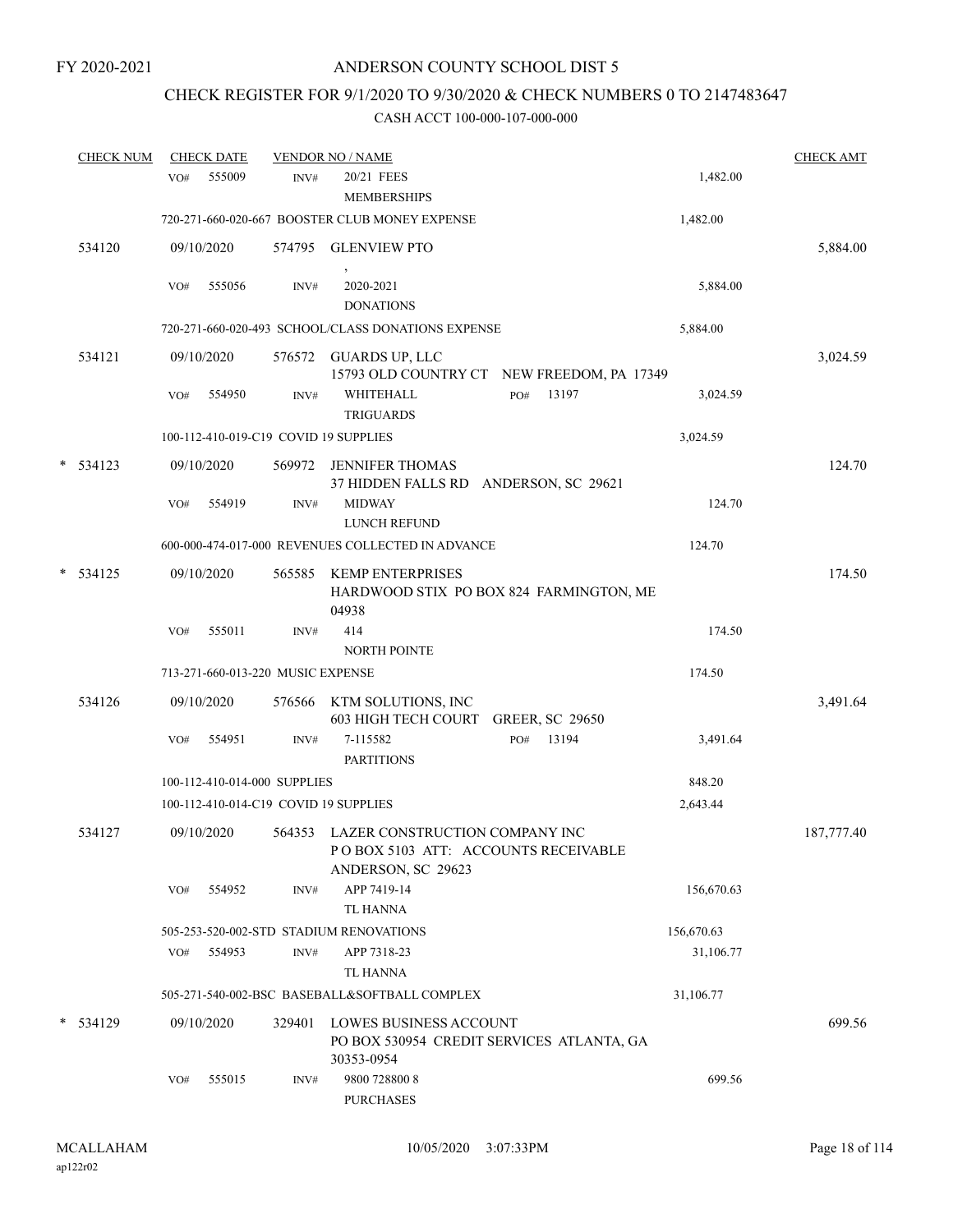## CHECK REGISTER FOR 9/1/2020 TO 9/30/2020 & CHECK NUMBERS 0 TO 2147483647

| <b>CHECK NUM</b> | <b>CHECK DATE</b>                          |        | <b>VENDOR NO / NAME</b>                                                            |          | <b>CHECK AMT</b> |
|------------------|--------------------------------------------|--------|------------------------------------------------------------------------------------|----------|------------------|
|                  |                                            |        | 100-254-410-000-001 MAINT. SUPPLIES-STRUCTURES                                     | 149.23   |                  |
|                  | 100-254-410-000-400 HVAC SUPPLIES          |        |                                                                                    | 32.24    |                  |
|                  | 100-254-410-000-500 PEST MANAGEMENT        |        |                                                                                    | 106.14   |                  |
|                  | 100-254-410-001-100 CUSTODIAL EQUIPMENT    |        |                                                                                    | 342.52   |                  |
|                  |                                            |        | 100-254-410-002-400 HVAC/ELECTRICAL/PLUMBING                                       | 6.49     |                  |
|                  | 100-254-410-006-001 SUPPLIES - MAINTENANCE |        |                                                                                    | 29.43    |                  |
|                  | 100-254-410-009-000 SUPPLIES               |        |                                                                                    | 16.76    |                  |
|                  | 100-254-410-016-000 SUPPLIES               |        |                                                                                    | 16.75    |                  |
| 534130           | 09/10/2020                                 |        | 575673 L & W SUPPLY CORPORATION<br>PO BOX 415421 BOSTON, MA 02241-5421             |          | 1,454.28         |
|                  | 554954<br>VO#                              | INV#   | P2406820521<br><b>SUPPLIES</b>                                                     | 1,454.28 |                  |
|                  | 100-254-410-002-001 SUPPLIES - MAINTENANCE |        |                                                                                    | 1,454.28 |                  |
| 534131           | 09/10/2020                                 | 576600 | <b>OAKTREE PRODUCTS INC</b><br>610 SPIRIT VALLEY EAST DR CHESTERFIELD, MO<br>63005 |          | 212.93           |
|                  | 555016<br>VO#                              | INV#   | 1467703<br><b>MASKS</b>                                                            | 212.93   |                  |
|                  |                                            |        | 707-190-660-007-201 MISCELLANEOUS EXPENSE                                          | 212.93   |                  |
| 534132           | 09/10/2020                                 |        | 568036 PIEDMONT NATURAL GAS<br>PO BOX 1246 CHARLOTTE, NC 28201-1246                |          | 893.51           |
|                  | 555054<br>VO#                              | INV#   | <b>DUE 9/22</b><br><b>UTILITIES</b>                                                | 893.51   |                  |
|                  | 100-254-472-000-000 ENERGY-GAS             |        |                                                                                    | 44.47    |                  |
|                  | 100-254-472-001-000 ENERGY-GAS             |        |                                                                                    | 225.01   |                  |
|                  | 100-254-472-005-000 ENERGY-GAS             |        |                                                                                    | 29.27    |                  |
|                  | 100-254-472-011-000 ENERGY-GAS             |        |                                                                                    | 23.54    |                  |
|                  | 100-254-472-012-000 ENERGY-GAS             |        |                                                                                    | 24.72    |                  |
|                  | 100-254-472-015-000 ENERGY-GAS             |        |                                                                                    | 56.61    |                  |
|                  | 100-254-472-016-000 ENERGY-GAS             |        |                                                                                    | 23.54    |                  |
|                  | 100-254-472-021-000 ENERGY- GAS            |        |                                                                                    | 74.92    |                  |
|                  | 600-256-470-011-000 ENERGY                 |        |                                                                                    | 65.51    |                  |
|                  | 600-256-470-012-000 ENERGY                 |        |                                                                                    | 57.39    |                  |
|                  | 600-256-470-015-000 ENERGY                 |        |                                                                                    | 82.16    |                  |
|                  | 600-256-470-016-000 ENERGY                 |        |                                                                                    | 72.75    |                  |
|                  | 600-256-470-021-000 ENERGY                 |        |                                                                                    | 113.62   |                  |
| 534133           | 09/10/2020                                 | 572037 | PLANBOOKEDU LLC<br>710 MARKET ST #14 CHAPEL HILL, NC 27516                         |          | 1,584.00         |
|                  | 555041<br>VO#                              | INV#   | 2020-11119<br><b>WESTSIDE HS</b>                                                   | 1,584.00 |                  |
|                  | 100-114-410-003-000 SUPPLIES               |        |                                                                                    | 1,584.00 |                  |
| $* 534136$       | 09/10/2020                                 | 572850 | ROBERT ANDERSON PETTY CASH                                                         |          | 250.00           |
|                  |                                            |        |                                                                                    |          |                  |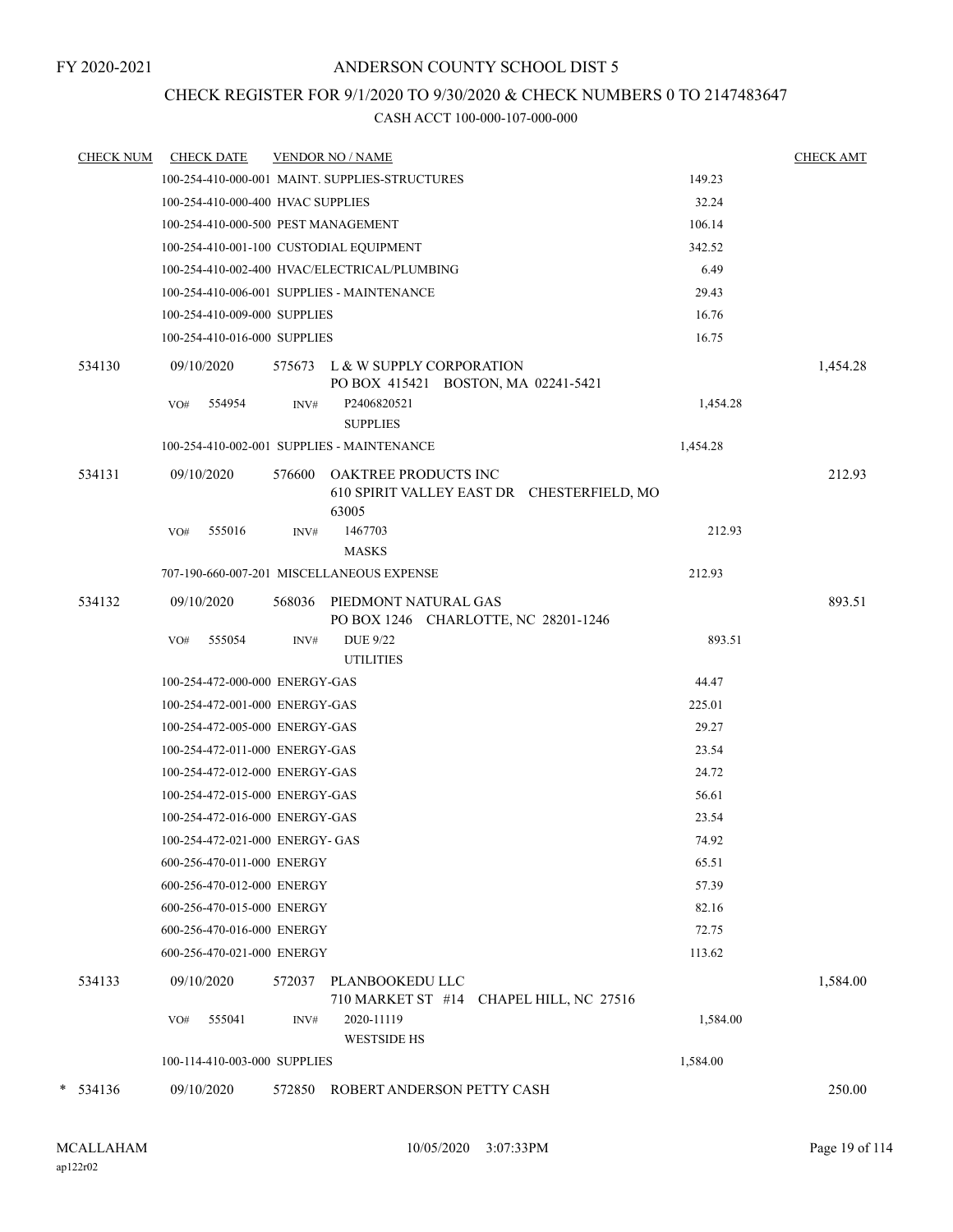## CHECK REGISTER FOR 9/1/2020 TO 9/30/2020 & CHECK NUMBERS 0 TO 2147483647

| <b>CHECK NUM</b> |            | <b>CHECK DATE</b>          |        | <b>VENDOR NO / NAME</b>                              |     |       |           | <b>CHECK AMT</b> |
|------------------|------------|----------------------------|--------|------------------------------------------------------|-----|-------|-----------|------------------|
|                  |            |                            |        |                                                      |     |       |           |                  |
|                  | VO#        | 555042                     | INV#   | SEPT <sub>16</sub>                                   |     |       | 250.00    |                  |
|                  |            |                            |        | VOLLEYBALL                                           |     |       |           |                  |
|                  |            |                            |        | 706-271-660-006-666 CONCESSIONS EXPENSE              |     |       | 100.00    |                  |
|                  |            |                            |        | 706-271-660-006-679 VOLLEYBALL GATE RECEIPTS EXPENSE |     |       | 150.00    |                  |
| 534137           | 09/10/2020 |                            | 567525 | ROWLAND MECHANICAL                                   |     |       |           | 5,289.45         |
|                  |            |                            |        | 4035 HWY 24 ANDERSON, SC 29626                       |     |       |           |                  |
|                  | VO#        | 554965                     | INV#   | 10005-10008                                          | PO# | 13096 | 1,045.47  |                  |
|                  |            |                            |        | <b>BUS REPAIRS</b>                                   |     |       |           |                  |
|                  |            |                            |        | 100-255-323-000-ACT ACTIVITY BUS CONTRACTED SERVICES |     |       | 230.00    |                  |
|                  |            |                            |        | 100-255-323-000-ACT ACTIVITY BUS CONTRACTED SERVICES |     |       | 172.50    |                  |
|                  |            |                            |        | 100-255-323-000-ACT ACTIVITY BUS CONTRACTED SERVICES |     |       | 172.50    |                  |
|                  |            |                            |        | 100-255-323-000-ACT ACTIVITY BUS CONTRACTED SERVICES |     |       | 470.47    |                  |
|                  | VO#        | 554966                     | INV#   | 9990-10004                                           | PO# | 13096 | 4,243.98  |                  |
|                  |            |                            |        | <b>REPAIRS</b>                                       |     |       |           |                  |
|                  |            |                            |        | 100-255-323-000-ACT ACTIVITY BUS CONTRACTED SERVICES |     |       | 172.50    |                  |
|                  |            |                            |        | 100-255-323-000-ACT ACTIVITY BUS CONTRACTED SERVICES |     |       | 887.50    |                  |
|                  |            |                            |        | 100-255-323-000-ACT ACTIVITY BUS CONTRACTED SERVICES |     |       | 668.48    |                  |
|                  |            |                            |        | 100-255-323-000-ACT ACTIVITY BUS CONTRACTED SERVICES |     |       | 772.50    |                  |
|                  |            |                            |        | 100-255-323-000-ACT ACTIVITY BUS CONTRACTED SERVICES |     |       | 69.00     |                  |
|                  |            |                            |        | 100-255-323-000-ACT ACTIVITY BUS CONTRACTED SERVICES |     |       | 69.00     |                  |
|                  |            |                            |        | 100-255-323-000-ACT ACTIVITY BUS CONTRACTED SERVICES |     |       | 69.00     |                  |
|                  |            |                            |        | 100-255-323-000-ACT ACTIVITY BUS CONTRACTED SERVICES |     |       | 69.00     |                  |
|                  |            |                            |        | 100-255-323-000-ACT ACTIVITY BUS CONTRACTED SERVICES |     |       | 69.00     |                  |
|                  |            |                            |        | 100-255-323-000-ACT ACTIVITY BUS CONTRACTED SERVICES |     |       | 69.00     |                  |
|                  |            |                            |        | 100-255-323-000-ACT ACTIVITY BUS CONTRACTED SERVICES |     |       | 188.50    |                  |
|                  |            |                            |        | 100-255-323-000-ACT ACTIVITY BUS CONTRACTED SERVICES |     |       | 115.00    |                  |
|                  |            |                            |        | 100-255-323-000-ACT ACTIVITY BUS CONTRACTED SERVICES |     |       | 887.50    |                  |
|                  |            |                            |        | 100-255-323-000-ACT ACTIVITY BUS CONTRACTED SERVICES |     |       | 69.00     |                  |
|                  |            |                            |        | 100-255-323-000-ACT ACTIVITY BUS CONTRACTED SERVICES |     |       | 69.00     |                  |
| 534138           | 09/10/2020 |                            | 570868 | <b>SCASBO</b>                                        |     |       |           | 305.00           |
|                  |            |                            |        | PO BOX 6563 MEMBERSHIP COLUMBIA, SC 29260            |     |       |           |                  |
|                  | VO#        | 554968                     | INV#   | ID M-1067                                            |     |       | 305.00    |                  |
|                  |            |                            |        | 20/21 AMY HEARD                                      |     |       |           |                  |
|                  |            | 100-252-380-000-000 TRAVEL |        |                                                      |     |       | 255.00    |                  |
|                  |            |                            |        | 100-252-680-000-000 MEMBERSHIP AND DUES              |     |       | 50.00     |                  |
|                  |            |                            |        |                                                      |     |       |           |                  |
| $* 534140$       | 09/10/2020 |                            |        | 575494 SCHOOLCHECKIN                                 |     |       |           | 10,450.00        |
|                  |            |                            |        | PO BOX 17979 TAMPA, FL 33682-7979                    |     |       |           |                  |
|                  | VO#        | 555023                     | INV#   | 4601                                                 | PO# | 13341 | 10,450.00 |                  |
|                  |            |                            |        | <b>RENEWAL</b>                                       |     |       |           |                  |
|                  |            |                            |        | 100-233-312-000-000 PURCHASED SERVICES               |     |       | 10,450.00 |                  |
| $*$ 534144       | 09/10/2020 |                            | 573721 | SSBT AS TTEE FOR SCORP MM61953-001-042               |     |       |           | 520.33           |
|                  |            |                            |        | MASS MUTUAL RETIREMENT SERVICES PO BOX               |     |       |           |                  |
|                  |            |                            |        | 219062 KANSAS CITY, MO 64121                         |     |       |           |                  |
|                  | VO#        | 554987                     | INV#   | AUG 2020                                             |     |       | 520.33    |                  |
|                  |            |                            |        |                                                      |     |       |           |                  |
|                  |            |                            |        | ELIZABETH SILVEY                                     |     |       |           |                  |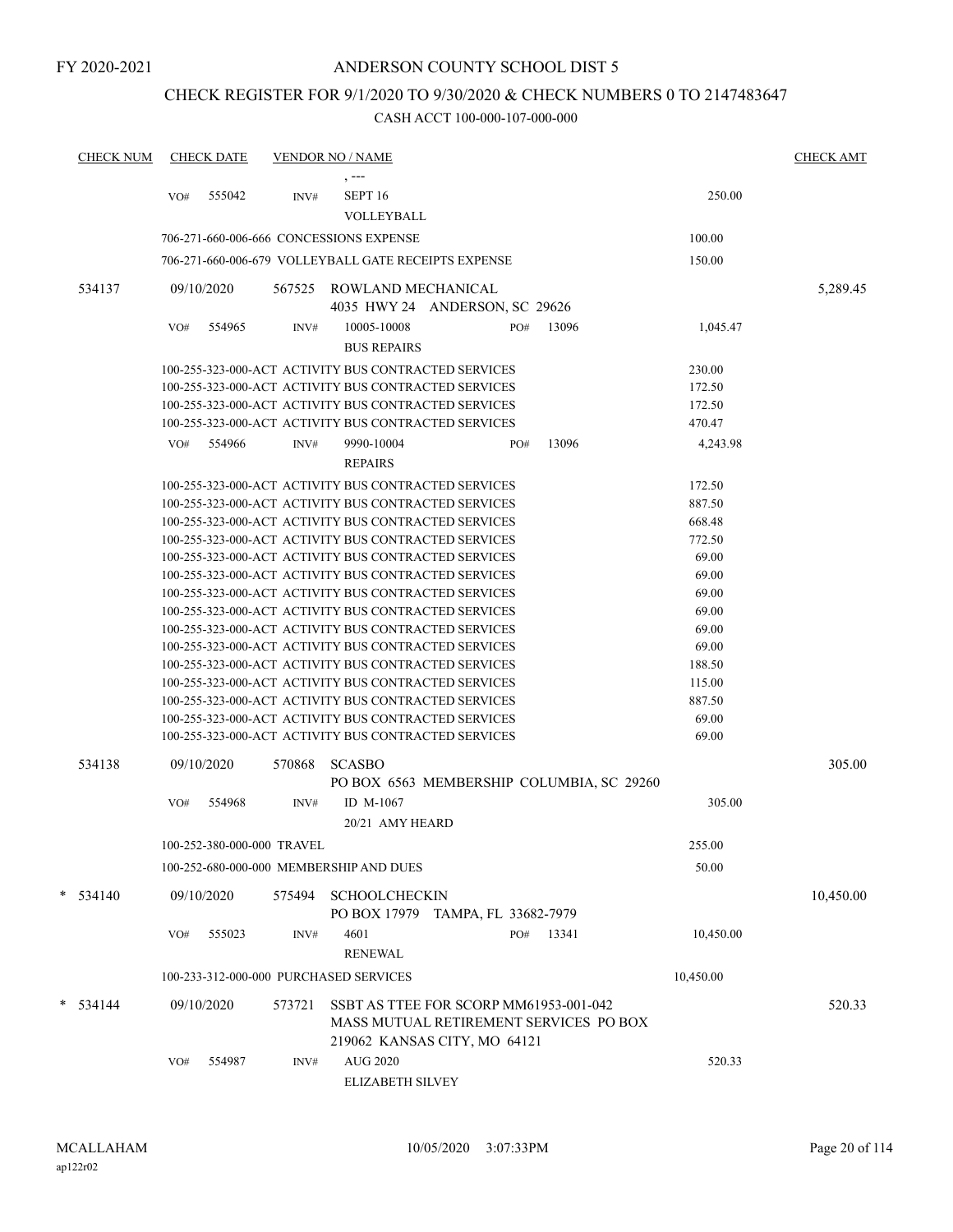## CHECK REGISTER FOR 9/1/2020 TO 9/30/2020 & CHECK NUMBERS 0 TO 2147483647

| <b>CHECK NUM</b> |            | <b>CHECK DATE</b> |                                 | <b>VENDOR NO / NAME</b><br>100-000-468-000-000 OPTIONAL RETIREMENT PLAN                     |              |  | 334.50 | <b>CHECK AMT</b> |
|------------------|------------|-------------------|---------------------------------|---------------------------------------------------------------------------------------------|--------------|--|--------|------------------|
|                  |            |                   |                                 | 100-000-484-000-000 EMPLOYER RETIREMENT PAYABLE                                             |              |  | 185.83 |                  |
| 534145           | 09/10/2020 |                   | 524353                          | WAL-MART COMMUNITY/GEMB<br>POBOX 530934 ATT: ACCOUNTS RECEIVABLE<br>ATLANTA, GA 30353-0934  |              |  |        | 271.66           |
|                  | VO#        | 554990            | INV#                            | ACCT 2021 5306<br><b>GLENVIEW</b>                                                           |              |  | 271.66 |                  |
|                  |            |                   | 100-113-410-020-000 SUPPLIES    |                                                                                             |              |  | 115.31 |                  |
|                  |            |                   |                                 | 100-113-410-020-VEN SUPPLY-ADDT'L FOR LOST VENDING                                          |              |  | 156.35 |                  |
| 534146           | 09/10/2020 |                   | 524353                          | WAL-MART COMMUNITY/GEMB<br>PO BOX 530934 ATT: ACCOUNTS RECEIVABLE<br>ATLANTA, GA 30353-0934 |              |  |        | 387.49           |
|                  | VO#        | 554989            | INV#                            | ACCT 2021 5314<br><b>ROBERT ANDERSON</b>                                                    |              |  | 387.49 |                  |
|                  |            |                   | 100-113-410-006-000 SUPPLIES    |                                                                                             |              |  | 387.49 |                  |
| 534147           | 09/10/2020 |                   | 573864                          | WELLS FARGO VENDOR FIN SERV<br>PO BOX 105710 ATLANTA, GA 30348-5710                         |              |  |        | 908.86           |
|                  | VO#        | 554991            | INV#                            | 5011141250<br><b>COPIER</b>                                                                 | 13021<br>PO# |  | 225.36 |                  |
|                  |            |                   | 100-147-410-015-000 SUPPLIES    |                                                                                             |              |  | 225.36 |                  |
|                  | VO#        | 555034            | INV#                            | 5011734331<br><b>COPIER</b>                                                                 |              |  | 683.50 |                  |
|                  |            |                   | 201-113-490-006-000 COPIER COST |                                                                                             |              |  | 683.50 |                  |
| 534148           | 09/15/2020 |                   | 573978                          | AAA SUPPLY INC<br>PO BOX 17769 GREENVILLE, SC 29606                                         |              |  |        | 886.86           |
|                  | VO#        | 555185            | INV#                            | 04-534730<br><b>SUPPLIES</b>                                                                |              |  | 239.68 |                  |
|                  |            |                   |                                 | 100-254-410-001-400 HVAC/ELECTRICAL/PLUMBING                                                |              |  | 239.68 |                  |
|                  | VO#        | 555186            | INV#                            | 04-535140<br><b>SUPPLIES</b>                                                                |              |  | 10.83  |                  |
|                  |            |                   |                                 | 100-254-410-009-400 HVAC/ELECTRICAL/PLUMBING                                                |              |  | 10.83  |                  |
|                  | VO#        | 555187            | INV#                            | 04-533810<br><b>SUPPLIES</b>                                                                |              |  | 71.69  |                  |
|                  |            |                   |                                 | 100-254-410-000-000 CUSTODIAL SUPPLIES                                                      |              |  | 71.69  |                  |
|                  | VO#        | 555188            | INV#                            | 04-535210<br><b>SUPPLIES</b>                                                                |              |  | 411.44 |                  |
|                  |            |                   |                                 | 100-254-410-012-400 HVAC/ELECTRICAL/PLUMBING                                                |              |  | 411.44 |                  |
|                  | VO#        | 555189            | INV#                            | 04-535370<br><b>SUPPLIES</b>                                                                |              |  | 135.22 |                  |
|                  |            |                   |                                 | 100-254-410-005-400 HVAC/ELECTRICAL/PLUMBING                                                |              |  | 135.22 |                  |
|                  | VO#        | 555190            | INV#                            | 04-535580<br><b>SUPPLIES</b>                                                                |              |  | 18.00  |                  |
|                  |            |                   |                                 | 100-254-410-023-400 SUPPLIES-HVAC/ELECT/PLUMBING                                            |              |  | 18.00  |                  |
| 534149           | 09/15/2020 |                   | 573301                          | ABC BANNERS & SIGNS, INC.                                                                   |              |  |        | 2,354.00         |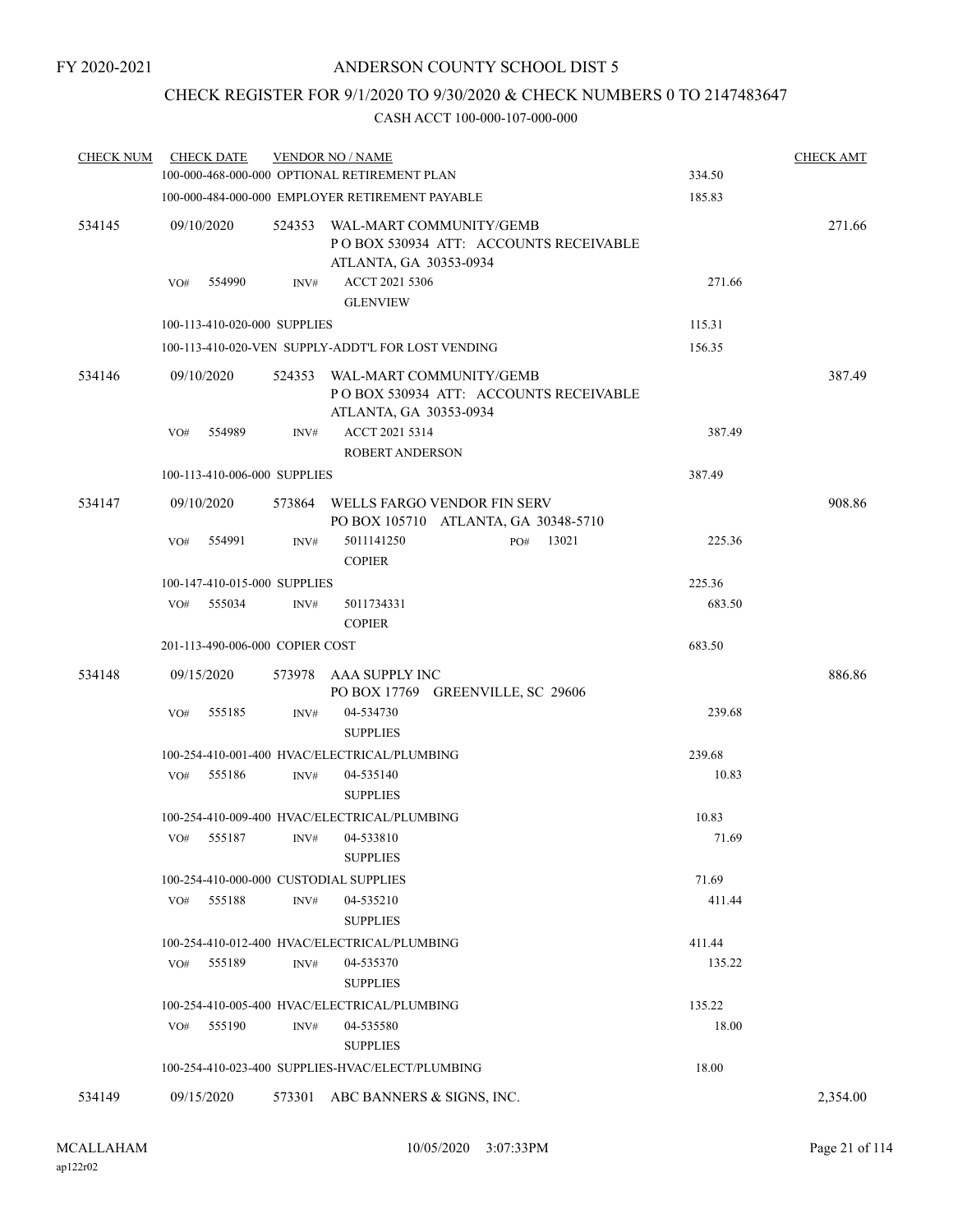## CHECK REGISTER FOR 9/1/2020 TO 9/30/2020 & CHECK NUMBERS 0 TO 2147483647

| <b>CHECK NUM</b> |     | <b>CHECK DATE</b>                   |        | <b>VENDOR NO / NAME</b>                              |     |       |           | <b>CHECK AMT</b> |
|------------------|-----|-------------------------------------|--------|------------------------------------------------------|-----|-------|-----------|------------------|
|                  |     |                                     |        | 103 SULLIVAN LANE ANDERSON, SC 29625                 |     |       |           |                  |
|                  | VO# | 555089                              | INV#   | 20190329-375                                         |     |       | 205.44    |                  |
|                  |     |                                     |        | <b>SOUTHWOOD</b>                                     |     |       |           |                  |
|                  |     |                                     |        | 100-113-410-021-VEN SUPPLY-ADDT'L FOR LOST VENDING   |     |       | 205.44    |                  |
|                  | VO# | 555090                              | INV#   | 20190329-380                                         |     |       | 2,148.56  |                  |
|                  |     |                                     |        | <b>CONCORD ELEM</b>                                  |     |       |           |                  |
|                  |     | 100-112-410-009-000 SUPPLIES        |        |                                                      |     |       | 2,148.56  |                  |
| 534150           |     | 09/15/2020                          | 572707 | ADDIS, SANDY                                         |     |       |           | 600.00           |
|                  |     |                                     |        | BOARD OF TRUSTEES 5230 WHITE CITY PARK RD            |     |       |           |                  |
|                  |     |                                     |        | ANDERSON, SC 29625                                   |     |       |           |                  |
|                  | VO# | 555077                              | INV#   | 2020                                                 |     |       | 600.00    |                  |
|                  |     |                                     |        | <b>BONUS</b>                                         |     |       |           |                  |
|                  |     | 100-231-334-000-000 TRUSTEE EXPENSE |        |                                                      |     |       | 600.00 A  |                  |
| 534151           |     | 09/15/2020                          | 570950 | ANDERSON COUNTY SHERIFF'S OFFICE                     |     |       |           | 367.50           |
|                  |     |                                     |        | ATTN: JAMIE LAZAR 305 CAMSON ROAD                    |     |       |           |                  |
|                  |     |                                     |        | ANDERSON, SC 29621                                   |     |       |           |                  |
|                  | VO# | 555092                              | INV#   | 9/2 SECURITY                                         |     |       | 52.50     |                  |
|                  |     |                                     |        | <b>CENTERVILLE ELEM</b>                              |     |       |           |                  |
|                  |     |                                     |        | 707-190-660-007-201 MISCELLANEOUS EXPENSE            |     |       | 52.50     |                  |
|                  | VO# | 555093                              | INV#   | 9/1 SECURITY                                         |     |       | 52.50     |                  |
|                  |     |                                     |        | <b>CENTERVILLE ELEM</b>                              |     |       |           |                  |
|                  |     |                                     |        | 707-190-660-007-201 MISCELLANEOUS EXPENSE            |     |       | 52.50     |                  |
|                  | VO# | 555094                              | INV#   | 9/9 SECURITY                                         |     |       | 105.00    |                  |
|                  |     |                                     |        | <b>GLENVIEW</b>                                      |     |       |           |                  |
|                  |     |                                     |        | 720-271-660-020-679 VOLLEYBALL GATE RECEIPTS EXPENSE |     |       | 105.00    |                  |
|                  | VO# | 555167                              | INV#   | 9/9 SECURITY                                         |     |       | 157.50    |                  |
|                  |     |                                     |        | TL HANNA                                             |     |       |           |                  |
|                  |     |                                     |        | 702-271-660-002-679 VOLLEYBALL GATE RECEIPTS EXPENSE |     |       | 157.50    |                  |
| 534152           |     | 09/15/2020                          | 569220 | AUTECH                                               |     |       |           | 15,549.63        |
|                  |     |                                     |        | POBOX 248 ATT: ACCOUNTS RECEIVABLE                   |     |       |           |                  |
|                  |     |                                     |        | WILLIAMSTON, SC 29697                                |     |       |           |                  |
|                  | VO# | 555196                              | INV#   | 8104                                                 |     |       | 1,401.70  |                  |
|                  |     |                                     |        | REPAIR PARTS                                         |     |       |           |                  |
|                  |     | 100-254-410-000-400 HVAC SUPPLIES   |        |                                                      |     |       | 1,401.70  |                  |
|                  | VO# | 555197                              | INV#   | 8098                                                 | PO# | 13328 | 10,182.12 |                  |
|                  |     |                                     |        | <b>MCLEES ELEM</b>                                   |     |       |           |                  |
|                  |     |                                     |        | 100-254-323-008-400 CONTR SERV-HVAC/ELECT/PLUMBING   |     |       | 10,182.12 |                  |
|                  | VO# | 555198                              | INV#   | 8090                                                 |     |       | 2,485.56  |                  |
|                  |     |                                     |        | TL HANNA                                             |     |       |           |                  |
|                  |     |                                     |        | 100-254-323-002-400 CONTR SERV-HVAC/ELECT/PLUMBING   |     |       | 2,485.56  |                  |
|                  | VO# | 555199                              | INV#   | 8089                                                 |     |       | 930.25    |                  |
|                  |     |                                     |        | <b>MCLEES ELEM</b>                                   |     |       |           |                  |
|                  |     |                                     |        | 100-254-323-008-400 CONTR SERV-HVAC/ELECT/PLUMBING   |     |       | 930.25    |                  |
|                  | VO# | 555200                              | INV#   | 8048                                                 |     |       | 150.00    |                  |
|                  |     |                                     |        | <b>MCCANTS</b>                                       |     |       |           |                  |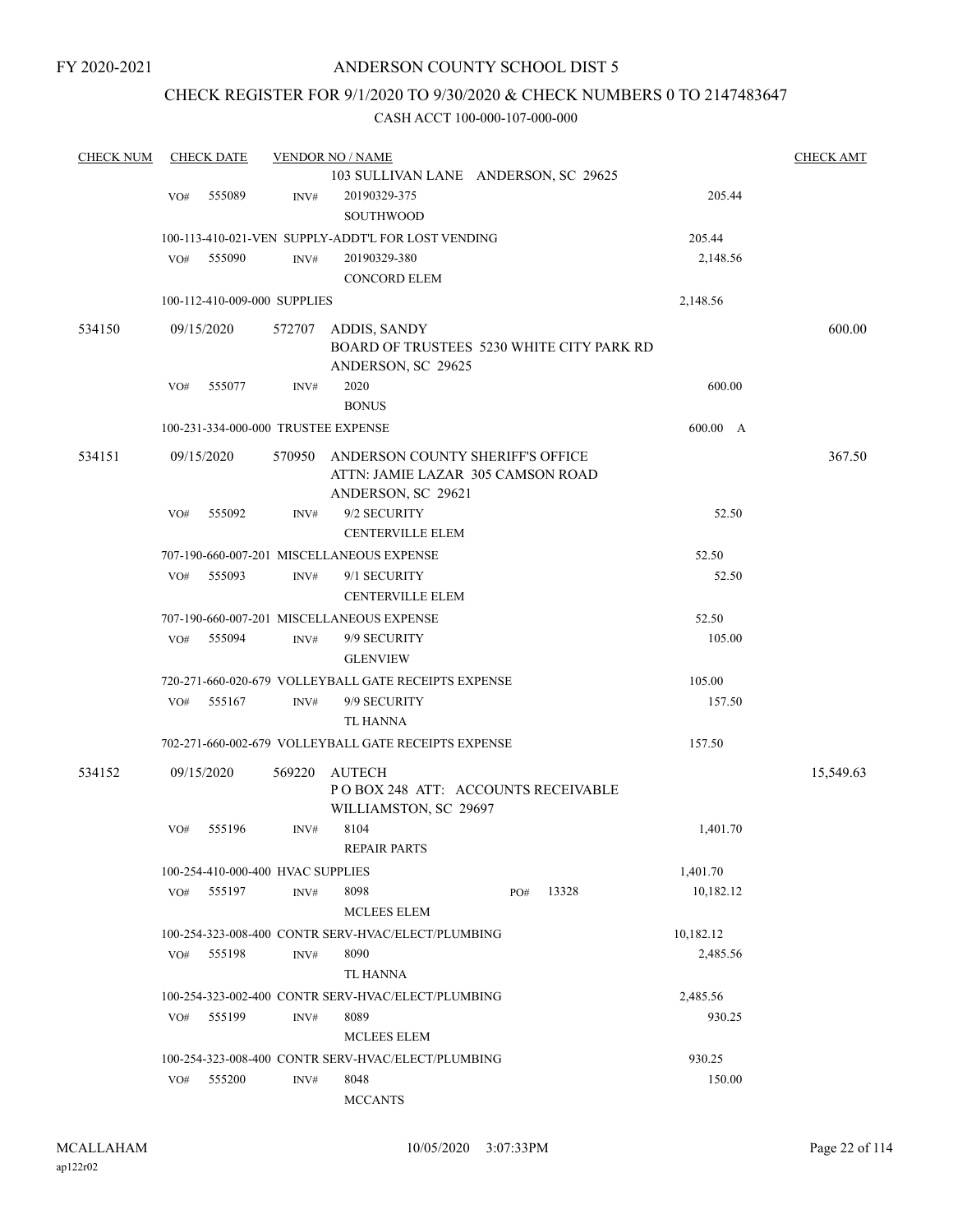## CHECK REGISTER FOR 9/1/2020 TO 9/30/2020 & CHECK NUMBERS 0 TO 2147483647

| <b>CHECK NUM</b> |     | <b>CHECK DATE</b>                   |        | <b>VENDOR NO / NAME</b>                                                                            |     |       |          | <b>CHECK AMT</b> |
|------------------|-----|-------------------------------------|--------|----------------------------------------------------------------------------------------------------|-----|-------|----------|------------------|
|                  |     |                                     |        | 100-254-323-005-400 CONTR SERV-HVAC/ELECT/PLUMBING                                                 |     |       | 150.00   |                  |
|                  | VO# | 555201                              | INV#   | 8094<br><b>WEST MARKET</b>                                                                         |     |       | 400.00   |                  |
|                  |     |                                     |        | 100-254-323-018-400 CONTR SERV-HVAC/ELECT/PLUMBING                                                 |     |       | 400.00   |                  |
| 534153           |     | 09/15/2020                          |        | 569356 BATTERIES PLUS - 251<br>3319-D NORTH MAIN ST ATT: ACCOUNTS<br>RECEIVABLE ANDERSON, SC 29621 |     |       |          | 180.83           |
|                  | VO# | 555202                              | INV#   | P30333205<br><b>BATTERIES</b>                                                                      |     |       | 180.83   |                  |
|                  |     |                                     |        | 100-254-410-012-400 HVAC/ELECTRICAL/PLUMBING                                                       |     |       | 180.83   |                  |
| 534154           |     | 09/15/2020                          | 576427 | BLUE RIDGE EQUIPMENT SERVICES LLC<br>DAVID L PARKER 1001 DICKERSON RD ANDERSON, SC<br>29626        |     |       |          | 1,800.00         |
|                  | VO# | 555168                              | INV#   | 1203<br><b>TL HANNA</b>                                                                            | PO# | 12977 | 1,800.00 |                  |
|                  |     |                                     |        | 100-254-323-002-001 CONTRACTED SERVICES                                                            |     |       | 1,800.00 |                  |
| 534155           |     | 09/15/2020                          | 567666 | <b>BRADSHAW, RICK</b><br>BOARD OF TRUSTEES 404 QUAIL HOLLOW<br>ANDERSON, SC 29621                  |     |       |          | 600.00           |
|                  | VO# | 555075                              | INV#   | 2020<br><b>BONUS</b>                                                                               |     |       | 600.00   |                  |
|                  |     | 100-231-334-000-000 TRUSTEE EXPENSE |        |                                                                                                    |     |       | 600.00 A |                  |
| 534156           |     | 09/15/2020                          | 567945 | <b>BURNETT ATHLETICS INC</b><br>7095 HIGHWAY 11 ATTN: ACCTS RECEIVABLE                             |     |       |          | 1,212.10         |
|                  | VO# | 555203                              | INV#   | CAMPOBELLO, SC 29322<br><b>BA85198</b><br><b>FIELD PAINT</b>                                       |     |       | 1,212.10 |                  |
|                  |     |                                     |        | 100-254-410-002-001 SUPPLIES - MAINTENANCE                                                         |     |       | 404.02   |                  |
|                  |     |                                     |        | 100-254-410-003-001 SUPPLIES - MAINTENANCE                                                         |     |       | 202.02   |                  |
|                  |     |                                     |        | 100-254-410-005-001 SUPPLIES - MAINTENANCE                                                         |     |       | 202.02   |                  |
|                  |     |                                     |        | 100-254-410-006-001 SUPPLIES - MAINTENANCE                                                         |     |       | 202.02   |                  |
|                  |     |                                     |        | 100-254-410-020-001 SUPPLIES - MAINTENANCE                                                         |     |       | 202.02   |                  |
| 534157           |     | 09/15/2020                          | 570070 | CABLEWHOLESALE.COM<br>PO BOX 11775 ATT: ACCOUNTS RECEIVABLE<br>PLEASANTON, CA 94588                |     |       |          | 3,395.10         |
|                  | VO# | 555096                              | INV#   | AD1517069<br><b>TECH SUPPLIES</b>                                                                  | PO# | 13030 | 2,474.94 |                  |
|                  |     |                                     |        | 505-266-345-000-TEC SMARTBOARD REPLACMENTS                                                         |     |       | 2,474.94 |                  |
|                  | VO# | 555097                              | INV#   | AD1516617<br><b>TECH SUPPLIES</b>                                                                  | PO# | 13013 | 920.16   |                  |
|                  |     |                                     |        | 505-266-345-000-TEC SMARTBOARD REPLACMENTS                                                         |     |       | 920.16   |                  |
| $*$ 534159       |     | 09/15/2020                          | 566288 | CES CITY ELECTRIC SUPPLY                                                                           |     |       |          | 485.62           |
|                  | VO# | 555204                              | INV#   | PO BOX 131811 DALLAS, TX 75313<br>155011                                                           |     |       | 429.22   |                  |
|                  |     |                                     |        |                                                                                                    |     |       |          |                  |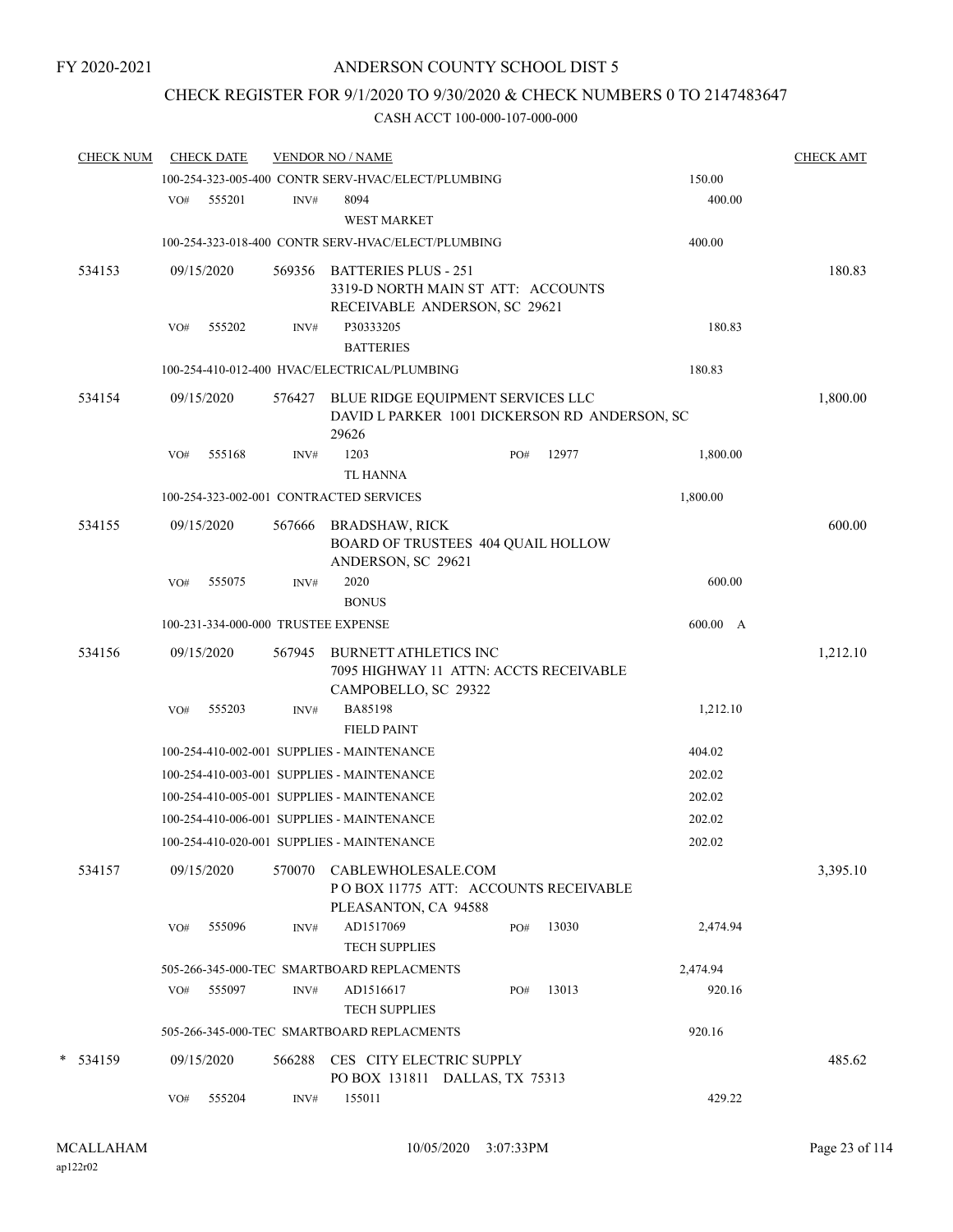## ANDERSON COUNTY SCHOOL DIST 5

## CHECK REGISTER FOR 9/1/2020 TO 9/30/2020 & CHECK NUMBERS 0 TO 2147483647

|   | <b>CHECK NUM</b> |     | <b>CHECK DATE</b> |                                   | <b>VENDOR NO / NAME</b><br><b>SUPPLIES</b>                 |     |       |          | <b>CHECK AMT</b> |
|---|------------------|-----|-------------------|-----------------------------------|------------------------------------------------------------|-----|-------|----------|------------------|
|   |                  |     |                   |                                   | 100-254-410-017-400 HVAC/ELECTRICAL/PLUMBING               |     |       | 429.22   |                  |
|   |                  | VO# | 555205            | INV#                              | 154742                                                     |     |       | 56.40    |                  |
|   |                  |     |                   |                                   | <b>SUPPLIES</b>                                            |     |       |          |                  |
|   |                  |     |                   | 100-254-410-000-400 HVAC SUPPLIES |                                                            |     |       | 56.40    |                  |
|   | 534160           |     | 09/15/2020        |                                   | 576326 C & F MECHANICAL CORP                               |     |       |          | 500.00           |
|   |                  |     |                   |                                   | 450 HORSESHOE BEND ANDERSON, SC 29625                      |     |       |          |                  |
|   |                  | VO# | 555206            | INV#                              | 2237                                                       |     |       | 500.00   |                  |
|   |                  |     |                   |                                   | <b>DRAIN PANS</b>                                          |     |       |          |                  |
|   |                  |     |                   |                                   | 100-254-410-001-400 HVAC/ELECTRICAL/PLUMBING               |     |       | 500.00   |                  |
| * | 534162           |     | 09/15/2020        | 573557                            | CLAY-KING                                                  |     |       |          | 288.90           |
|   |                  |     |                   |                                   | 125 BEN-ABI ROAD SPARTANBURG, SC 29307-5400                |     |       |          |                  |
|   |                  | VO# | 555101            | INV#                              | 5174                                                       |     |       | 288.90   |                  |
|   |                  |     |                   |                                   | <b>CONCORD ELEM</b>                                        |     |       |          |                  |
|   |                  |     |                   | 709-271-660-009-228 ART EXPENSE   |                                                            |     |       | 288.90   |                  |
|   | 534163           |     | 09/15/2020        |                                   | 572257 DAIKIN APPLIED                                      |     |       |          | 1,176.00         |
|   |                  |     |                   |                                   | 24827 NETWORK PLACE CHICAGO, IL 60673                      |     |       |          |                  |
|   |                  | VO# | 555221            | INV#                              | 3265687                                                    |     |       | 1,176.00 |                  |
|   |                  |     |                   |                                   | <b>TL HANNA</b>                                            |     |       |          |                  |
|   |                  |     |                   |                                   | 100-254-323-002-400 CONTR SERV-HVAC/ELECT/PLUMBING         |     |       | 1,176.00 |                  |
|   | 534164           |     | 09/15/2020        | 196400                            | DEAN HUNTER & COMPANY                                      |     |       |          | 2,406.00         |
|   |                  |     |                   |                                   | 1815 NORTH BOULEVARD ATT: ACCOUNTS                         |     |       |          |                  |
|   |                  |     |                   |                                   | RECEIVABLE ANDERSON, SC 29621                              |     |       |          |                  |
|   |                  | VO# | 555222            | INV#                              | 48575                                                      |     |       | 2,406.00 |                  |
|   |                  |     |                   |                                   | <b>CALHOUN ELEM</b>                                        |     |       |          |                  |
|   |                  |     |                   |                                   | 100-254-410-014-400 HVAC/ELECTRICAL/PLUMBING               |     |       | 2,406.00 |                  |
|   | 534165           |     | 09/15/2020        | 198651                            | DELL MARKETING LP                                          |     |       |          | 2,150.70         |
|   |                  |     |                   |                                   | POBOX 534118 ATT: ACCOUNTS RECEIVABLE                      |     |       |          |                  |
|   |                  |     |                   |                                   | ATLANTA, GA 30353-4118                                     |     | 13289 |          |                  |
|   |                  | VO# | 555102            | INV#                              | 10420422280<br><b>ADAPTERS</b>                             | PO# |       | 2,150.70 |                  |
|   |                  |     |                   |                                   | 100-266-345-000-000 TECHNOLOGY INFRASTRUCTURE              |     |       | 2,150.70 |                  |
|   |                  |     |                   |                                   |                                                            |     |       |          |                  |
|   | 534166           |     | 09/15/2020        |                                   | 573901 DOLLAR DAYS INTERNATIONAL, INC.                     |     |       |          | 431.37           |
|   |                  | VO# | 555103            | INV#                              | 3033 N. 44TH STREET SUITE 330 PHOENIX, AZ 85018<br>2688423 |     |       | 431.37   |                  |
|   |                  |     |                   |                                   | ACCT 3773375                                               |     |       |          |                  |
|   |                  |     |                   | 100-113-410-006-000 SUPPLIES      |                                                            |     |       | 431.37   |                  |
|   |                  |     |                   |                                   |                                                            |     |       |          |                  |
|   | 534167           |     | 09/15/2020        | 573762                            | DONALD, JOHNNY                                             |     |       |          | 600.00           |
|   |                  |     |                   |                                   | BOARD OF TRUSTEES 2010 BOLT DRIVE ANDERSON,<br>SC 29621    |     |       |          |                  |
|   |                  | VO# | 555080            | INV#                              | 2020                                                       |     |       | 600.00   |                  |
|   |                  |     |                   |                                   | <b>BONUS</b>                                               |     |       |          |                  |
|   |                  |     |                   |                                   | 100-231-334-000-000 TRUSTEE EXPENSE                        |     |       | 600.00 A |                  |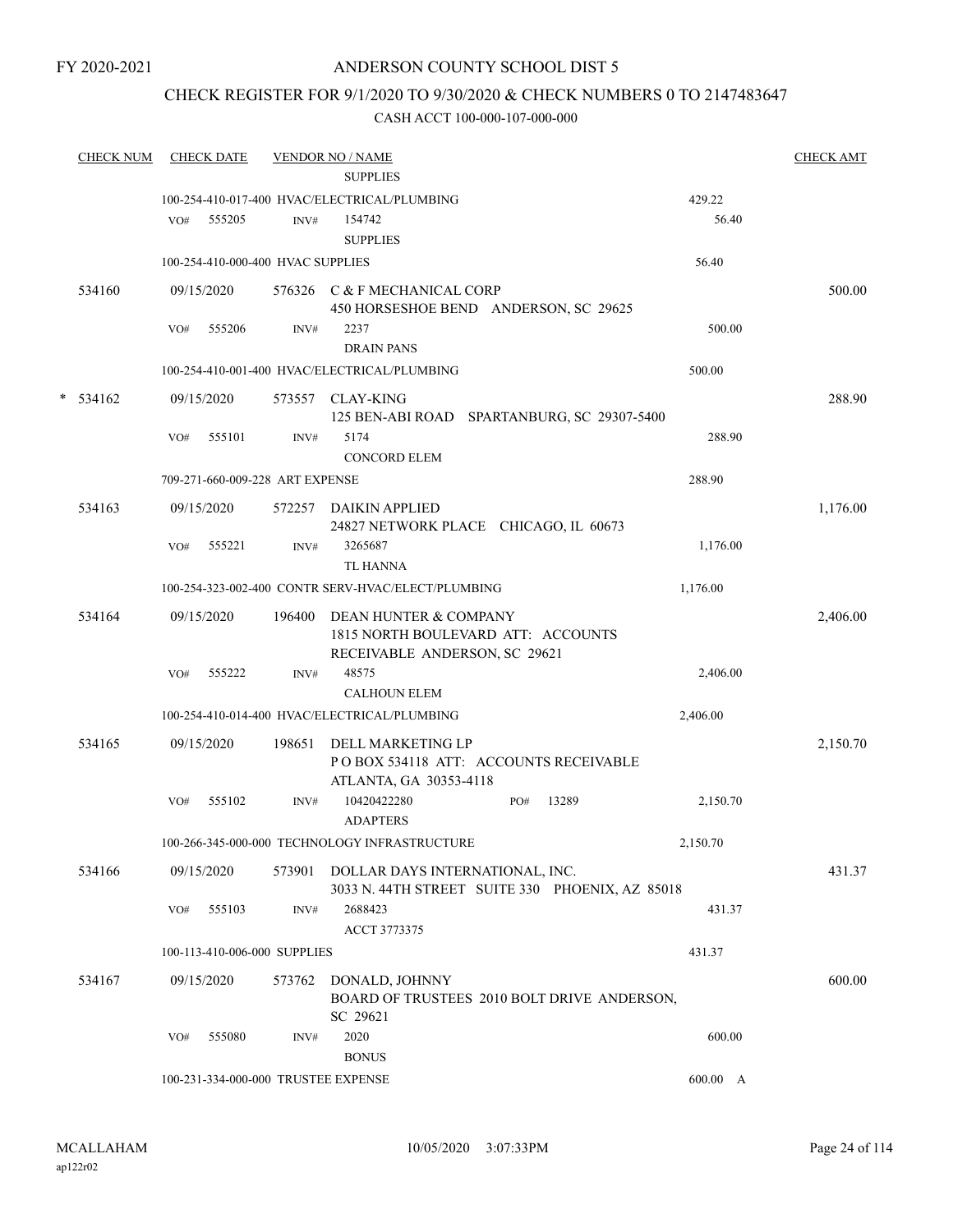## CHECK REGISTER FOR 9/1/2020 TO 9/30/2020 & CHECK NUMBERS 0 TO 2147483647

| <b>CHECK NUM</b> | <b>CHECK DATE</b>                   |        | <b>VENDOR NO / NAME</b>                                                                         |                           |           | <b>CHECK AMT</b> |
|------------------|-------------------------------------|--------|-------------------------------------------------------------------------------------------------|---------------------------|-----------|------------------|
| 534168           | 09/15/2020                          | 576521 | EDUCATORSHANDBOOK.COM<br>PO BOX 13793 TALLAHASSEE, FL 32317                                     |                           |           | 698.00           |
|                  | 555105<br>VO#                       | INV#   | 7389<br><b>LICENSE</b>                                                                          | 13066<br>PO#              | 698.00    |                  |
|                  |                                     |        | 100-233-312-000-000 PURCHASED SERVICES                                                          |                           | 698.00    |                  |
| 534169           | 09/15/2020                          | 576585 | ESPARK INC<br>223 W ERIE ST, STE 3NW CHICAGO, IL 60654                                          |                           |           | 3,861.00         |
|                  | 555169<br>VO#                       | INV#   | 2707<br><b>HOMELAND PARK</b>                                                                    | 13261<br>PO#              | 3,861.00  |                  |
|                  |                                     |        | 201-112-445-011-000 TECHNOLOGY SUPPLIES                                                         |                           | 3,861.00  |                  |
| 534170           | 09/15/2020                          | 571711 | <b>GRIFFITH, JOHN P</b><br>BOARD OF TRUSTEES 1313 NORTHAMPTON ROAD<br>ANDERSON, SC 29621        |                           |           | 600.00           |
|                  | 555076<br>VO#                       | INV#   | 2020<br><b>BONUS</b>                                                                            |                           | 600.00    |                  |
|                  | 100-231-334-000-000 TRUSTEE EXPENSE |        |                                                                                                 |                           | 600.00 A  |                  |
| $*$ 534172       | 09/15/2020                          | 575036 | HUITT, ANN<br>BOARD OF TRUSTEES 120 HUITT ROAD ANDERSON,<br>SC 29626                            |                           |           | 600.00           |
|                  | 555079<br>VO#                       | INV#   | 2020<br><b>BONUS</b>                                                                            |                           | 600.00    |                  |
|                  | 100-231-334-000-000 TRUSTEE EXPENSE |        |                                                                                                 |                           | 600.00 A  |                  |
| $*$ 534174       | 09/15/2020                          | 306035 | KAY, HAROLD R.<br>BOARD OF TRUSTEES PO BOX 2473 ANDERSON, SC<br>29622                           |                           |           | 600.00           |
|                  | 555078<br>VO#                       | INV#   | 2020<br><b>BONUS</b>                                                                            |                           | 600.00    |                  |
|                  | 100-231-334-000-000 TRUSTEE EXPENSE |        |                                                                                                 |                           | 600.00 A  |                  |
| 534175           | 09/15/2020                          | 307745 | KENDALL HUNT PUBLISHING CO<br>PO BOX 1840 ATT: ACCOUNTS RECEIVABLE<br>DUBUQUE, IA 52004-1840    |                           |           | 20,882.30        |
|                  | 555171<br>VO#                       | INV#   | 12399910<br><b>MATERIALS</b>                                                                    | 13240<br>PO#              | 20,882.30 |                  |
|                  |                                     |        | 397-112-445-000-000 TECHNOLOGY SUPPLIES                                                         |                           | 20,882.30 |                  |
| 534176           | 09/15/2020                          | 307795 | KEPHART SERVICES<br>PO BOX 5748<br>ACCOUNTS RECEIVABLE ANDERSON, SC 29623                       | DBA RCI SERVICES INC ATT: |           | 12,950.00        |
|                  | 555116<br>VO#                       | INV#   | <b>PAINT</b><br><b>ROBERT ANDERSON</b>                                                          | 13179<br>PO#              | 12,950.00 |                  |
|                  |                                     |        | 100-254-323-006-CAP CONTRACTED SERVICES                                                         |                           | 12,950.00 |                  |
| $* 534178$       | 09/15/2020                          | 321425 | LEXINGTON SCHOOL DISTRICT TWO<br>715 NINTH STREET ATTN: DAWN FERTICK WEST<br>COLUMBIA, SC 29169 |                           |           | 1,066.55         |
|                  | 555117<br>VO#                       | INV#   | 2019-2020                                                                                       |                           | 1,066.55  |                  |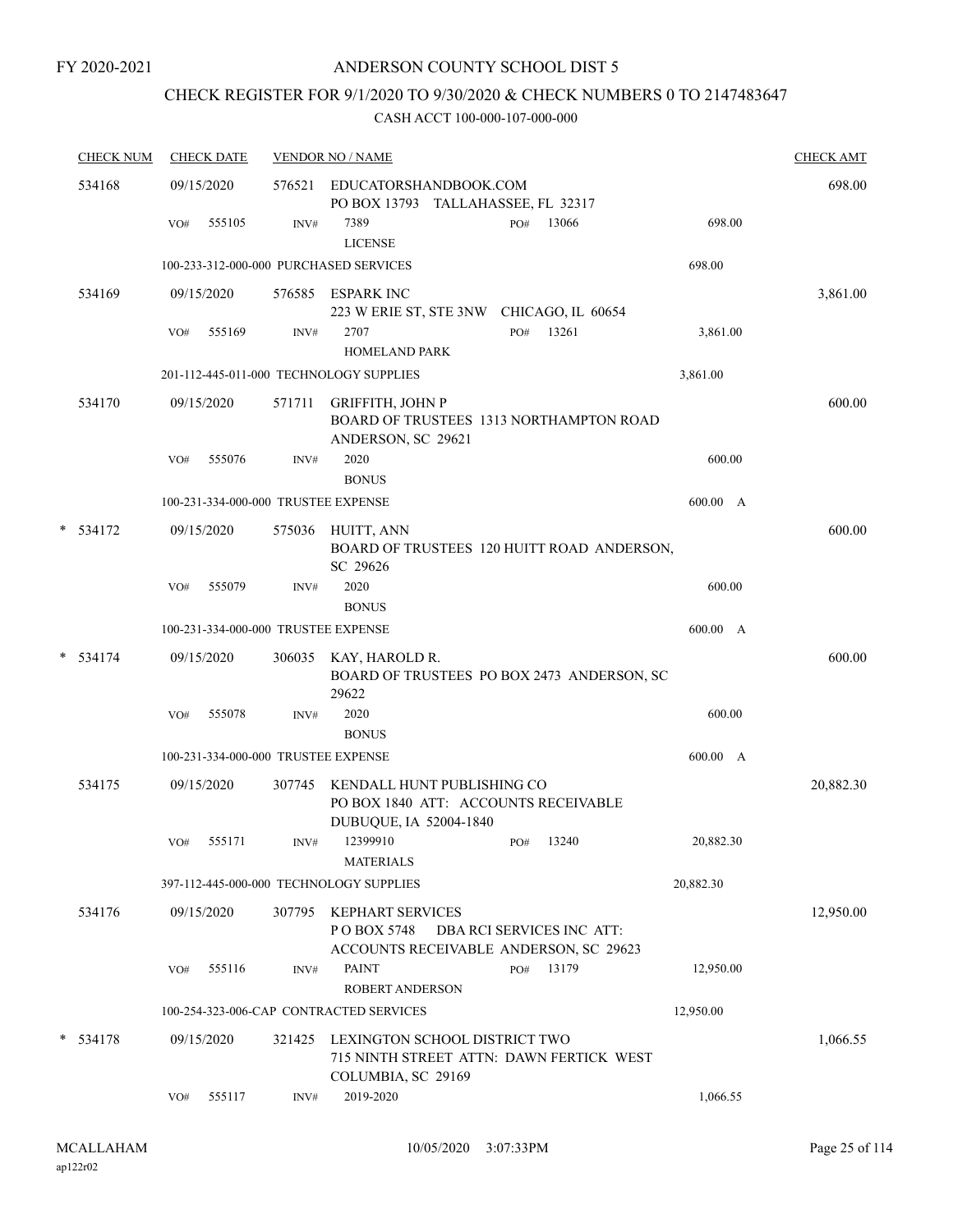## ANDERSON COUNTY SCHOOL DIST 5

## CHECK REGISTER FOR 9/1/2020 TO 9/30/2020 & CHECK NUMBERS 0 TO 2147483647

| <b>CHECK NUM</b> |     | <b>CHECK DATE</b> |                               | <b>VENDOR NO / NAME</b><br><b>PROVISO</b>                                                                          |     |       |            | <b>CHECK AMT</b> |
|------------------|-----|-------------------|-------------------------------|--------------------------------------------------------------------------------------------------------------------|-----|-------|------------|------------------|
|                  |     |                   |                               | 100-412-720-000-000 PAYMENTS TO OTHER GOV'T UNITS                                                                  |     |       | 1,066.55 A |                  |
|                  |     |                   |                               |                                                                                                                    |     |       |            |                  |
| $*$ 534180       |     | 09/15/2020        |                               | 576590 LOCKE, BENJAMIN**<br>413 LOCKE RD BELTON, SC 29627                                                          |     |       |            | 1,550.00         |
|                  | VO# | 555225            | INV#                          | 5581<br><b>WESTSIDE</b>                                                                                            |     |       | 1,550.00   |                  |
|                  |     |                   | 100-254-410-003-ART SUPPLIES  |                                                                                                                    |     |       | 1,550.00   |                  |
| * 534182         |     | 09/15/2020        | 568804                        | MASSTAR SIGN CORPORATION<br>11801 ANDERSON ROAD ATT: ACCOUNTS<br>RECEIVABLE GREENVILLE, SC 29611                   |     |       |            | 1,132.60         |
|                  | VO# | 555118            | INV#                          | 200151<br><b>CENTERVILLE</b>                                                                                       | PO# | 12903 | 1,132.60   |                  |
|                  |     |                   |                               | 100-254-410-007-SGN SIGN IMPROVEMENTS                                                                              |     |       | 1,132.60   |                  |
| 534183           |     | 09/15/2020        |                               | 575505 MCCOLLUM, CHRISTOPER**<br>LUMBERJACK TREE SERVICE PO BOX 14161<br>ANDERSON, SC 29624                        |     |       |            | 1,000.00         |
|                  | VO# | 555226            | INV#                          | 057<br><b>TL HANNA</b>                                                                                             |     |       | 1,000.00   |                  |
|                  |     |                   |                               | 100-254-323-002-001 CONTRACTED SERVICES                                                                            |     |       | 1,000.00   |                  |
| 534184           |     | 09/15/2020        | 575978                        | MCDONALD, JOHN**<br>505 SUNSET DR ANDERSON, SC 29625                                                               |     |       |            | 3,500.00         |
|                  | VO# | 555227            | INV#                          | 2020-205<br><b>MCCANTS</b>                                                                                         | PO# | 12805 | 3,500.00   |                  |
|                  |     |                   | 505-271-410-005-BLC BLEACHERS |                                                                                                                    |     |       | 3,500.00   |                  |
| 534185           |     | 09/15/2020        |                               | 567126 MUSIC & ARTS CENTER<br>5295 WESTVIEW DR SUITE 300 ATTN: CA<br>FREDERICK, MD 21703                           |     |       |            | 143.36           |
|                  | VO# | 555120            | INV#                          | 022446628<br><b>NORTH POINTE</b>                                                                                   |     |       | 72.93      |                  |
|                  |     |                   |                               | 713-271-660-013-335 CHORUS CLUB EXPENSE                                                                            |     |       | 72.93      |                  |
|                  | VO# | 555121            | INV#                          | 022412796<br><b>NORTH POINTE</b>                                                                                   |     |       | 70.43      |                  |
|                  |     |                   |                               | 713-271-660-013-335 CHORUS CLUB EXPENSE                                                                            |     |       | 70.43      |                  |
| 534186           |     | 09/15/2020        |                               | 564010 NC CHILD SUPPORT CENTRALIZED COLLECTNS<br>POBOX 900012 RALEIGH, NC 27675-9012                               |     |       |            | 305.50           |
|                  | VO# | 555086            | INV#                          | 9/15 PAYROLL<br><b>DEDUCTIONS</b>                                                                                  |     |       | 305.50     |                  |
|                  |     |                   |                               | 100-000-435-000-000 WAGE GARNISH/CH SUPPORT                                                                        |     |       | 305.50     |                  |
| 534187           |     | 09/15/2020        |                               | 382750 NEW FOUNDATIONS CHILDREN & FAM SVCS INC<br>2300 STANDRIDGE ROAD ATT: DONNA HARRINGTON<br>ANDERSON, SC 29625 |     |       |            | 2,198.68         |
|                  | VO# | 555122            | INV#                          | 1777<br><b>AUG EXPENSES</b>                                                                                        | PO# | 13356 | 2,198.68   |                  |
|                  |     |                   |                               | 221-113-312-000-NFH ADMIN COORD/VOC FACIL/TUTORS                                                                   |     |       | 2,198.68   |                  |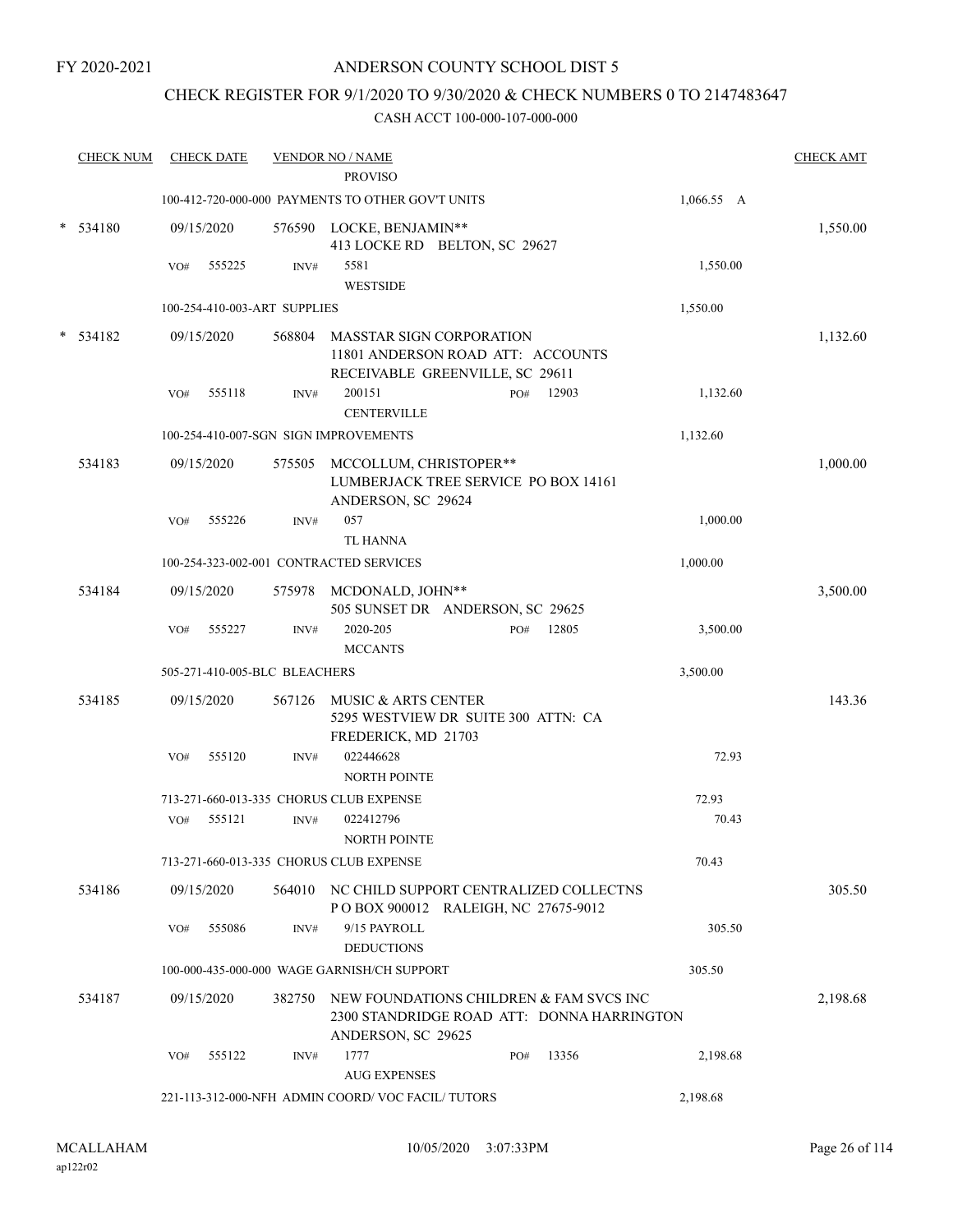## CHECK REGISTER FOR 9/1/2020 TO 9/30/2020 & CHECK NUMBERS 0 TO 2147483647

| <b>CHECK NUM</b> |     | <b>CHECK DATE</b> |                                   | <b>VENDOR NO / NAME</b>                                                                                 |          | <b>CHECK AMT</b> |
|------------------|-----|-------------------|-----------------------------------|---------------------------------------------------------------------------------------------------------|----------|------------------|
| 534188           |     | 09/15/2020        |                                   | 563478 NORFOLK WIRE & ELECTRONICS<br>PO BOX 890608 ATT: ACCOUNTS RECEIVABLE<br>CHARLOTTE, NC 28289-0608 |          | 179.42           |
|                  | VO# | 555123            | INV#                              | 2653065<br><b>TECH SUPPLIES</b>                                                                         | 179.42   |                  |
|                  |     |                   |                                   | 100-266-345-000-000 TECHNOLOGY INFRASTRUCTURE                                                           | 179.42   |                  |
| * 534190         |     | 09/15/2020        |                                   | 576600 OAKTREE PRODUCTS INC<br>610 SPIRIT VALLEY EAST DR CHESTERFIELD, MO<br>63005                      |          | 285.86           |
|                  | VO# | 555125            | INV#                              | 1467694<br>CUST #41721                                                                                  | 72.95    |                  |
|                  |     |                   |                                   | 100-112-410-013-C19 COVID 19 SUPPLIES                                                                   | 72.95    |                  |
|                  |     | VO# 555172        | INV#                              | 1467700<br>CUST #41725                                                                                  | 212.91   |                  |
|                  |     |                   |                                   | 100-112-410-008-C19 COVID 19 SUPPLIES                                                                   | 212.91   |                  |
| * 534193         |     | 09/15/2020        |                                   | 571701 PRICE, TOMMY<br><b>BOARD OF TRUSTEES 201 HUNTERS LANE</b><br>ANDERSON, SC 29625                  |          | 600.00           |
|                  | VO# | 555082            | INV#                              | 2020<br><b>BONUS</b>                                                                                    | 600.00   |                  |
|                  |     |                   |                                   | 100-231-334-000-000 TRUSTEE EXPENSE                                                                     | 600.00 A |                  |
| 534194           |     | 09/15/2020        |                                   | 571652 PROSOURCE LLC<br>P.O. BOX 5339 GREENVILLE, SC 29606                                              |          | 532.88           |
|                  | VO# | 555234            | INV#                              | S2240598<br><b>REPAIR PARTS</b>                                                                         | 461.33   |                  |
|                  |     |                   |                                   | 100-254-410-003-400 HVAC/ELECTRICAL/PLUMBING                                                            | 461.33   |                  |
|                  |     | VO# 555235        | INV#                              | S2240602<br><b>REPAIR PARTS</b>                                                                         | 71.55    |                  |
|                  |     |                   | 100-254-410-000-400 HVAC SUPPLIES |                                                                                                         | 14.31    |                  |
|                  |     |                   |                                   | 100-254-410-001-400 HVAC/ELECTRICAL/PLUMBING                                                            | 14.31    |                  |
|                  |     |                   |                                   | 100-254-410-006-400 HVAC/ELECTRICAL/PLUMBING                                                            | 42.93    |                  |
| 534195           |     |                   |                                   | 09/15/2020 431095 REALLY GOOD STUFF, LLC<br>PO BOX 734329 CHICAGO, IL 60673-4329                        |          | 178.66           |
|                  | VO# | 555146            | INV#                              | 7394063<br>ACCT 9171155                                                                                 | 178.66   |                  |
|                  |     |                   |                                   | 713-271-660-013-305 LIBRARY EXPENSE                                                                     | 178.66   |                  |
| 534196           |     | 09/15/2020        | 576477                            | <b>SARAH LOEW</b><br>108 PALM BRANCH WAY ANDERSON, SC 29621                                             |          | 150.00           |
|                  | VO# | 548554            | INV#                              | SOUTHWOOD<br>FIELD TRIP REFUND                                                                          | 150.00   |                  |
|                  |     |                   |                                   | 100-271-312-021-C19 CANCELLED FIELD TRIPS                                                               | 150.00   |                  |
| 534197           |     | 09/15/2020        | 570868                            | <b>SCASBO</b>                                                                                           |          | 305.00           |
|                  |     |                   |                                   | PO BOX 6563 MEMBERSHIP COLUMBIA, SC 29260                                                               |          |                  |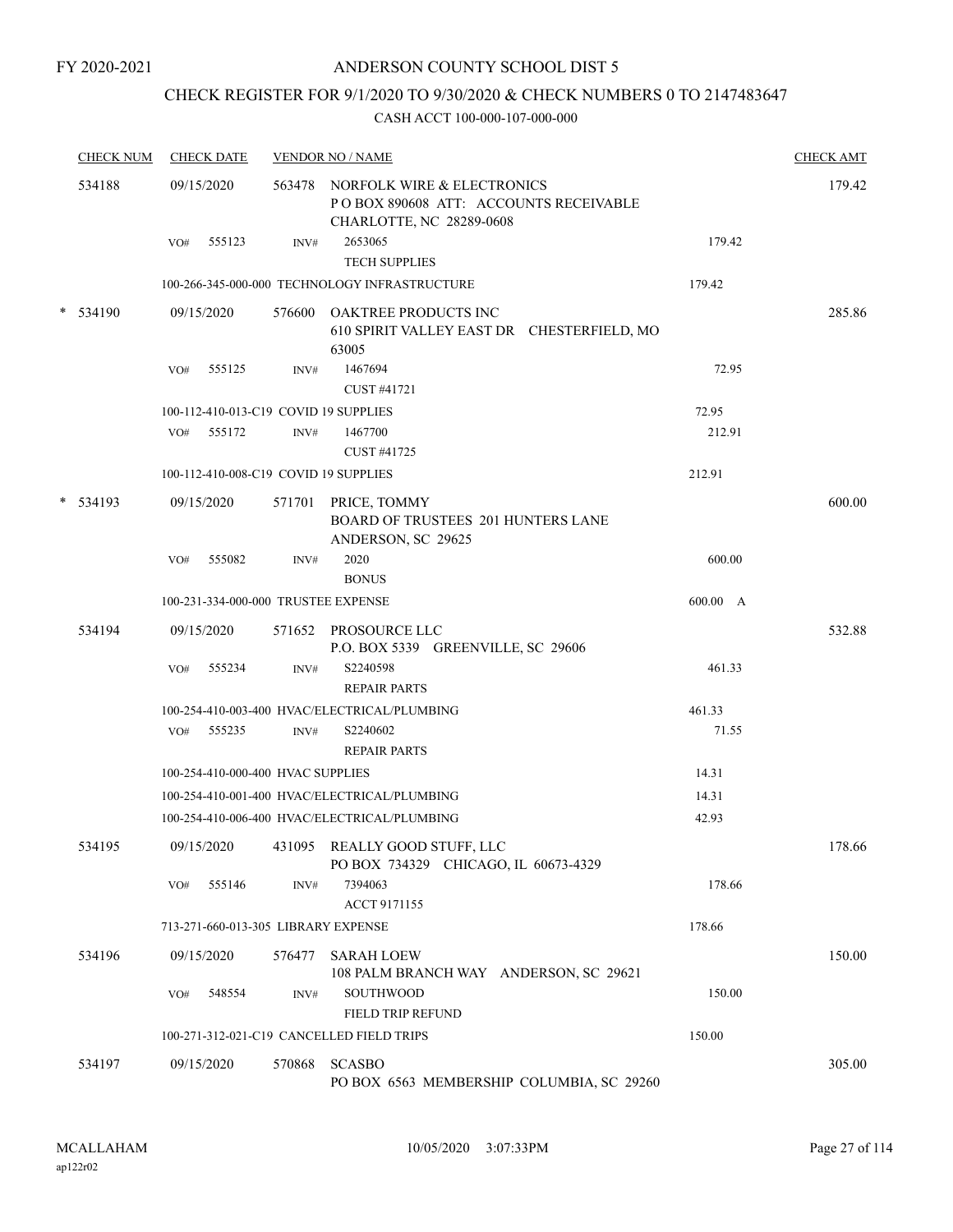## CHECK REGISTER FOR 9/1/2020 TO 9/30/2020 & CHECK NUMBERS 0 TO 2147483647

|   | <b>CHECK NUM</b> |     | <b>CHECK DATE</b>                                              |        | <b>VENDOR NO / NAME</b>                                                               |              | <b>CHECK AMT</b> |
|---|------------------|-----|----------------------------------------------------------------|--------|---------------------------------------------------------------------------------------|--------------|------------------|
|   |                  | VO# | 555147                                                         | INV#   | ID M-1094<br><b>DANA MCCLUNG</b>                                                      | 305.00       |                  |
|   |                  |     |                                                                |        | 100-252-333-000-000 TRIPS AND CONFERENCES                                             | 255.00       |                  |
|   |                  |     | 100-252-640-000-000 DUES AND FEES                              |        |                                                                                       | 50.00        |                  |
|   | 534198           |     | 09/15/2020                                                     | 573373 | SCDSS, CHILD CARE LICENSING<br>PO BOX 1520 ROOM 218 COLUMBIA, SC 29202                |              | 160.00           |
|   |                  | VO# | 555179                                                         | INV#   | <b>WEST MARKET</b><br><b>REGISTRY RELEASE</b>                                         | 160.00       |                  |
|   |                  |     |                                                                |        | 100-147-312-018-000 PURCHASED SERVICES                                                | 160.00       |                  |
| * | 534200           |     | 09/15/2020                                                     | 450701 | SC RETIREMENT SYSTEM (SPP)<br>POBOX 11960 CAPITOL STATION COLUMBIA, SC<br>29211       |              | 585.61           |
|   |                  | VO# | 555088                                                         | INV#   | 9/15 PAYROLL<br><b>DEDUCTIONS</b>                                                     | 585.61       |                  |
|   |                  |     |                                                                |        | 100-000-438-000-000 RETIREMENT SERV PURCHASE                                          | 585.61       |                  |
|   | 534201           |     | 09/15/2020                                                     |        | 576084 SC STATE DISBURSEMENT UNIT<br>PO BOX 100303 COLUMBIA, SC 29202-3303            |              | 1,209.09         |
|   |                  | VO# | 555085                                                         | INV#   | 9/15 PAYROLL<br><b>DEDUCTIONS</b>                                                     | 1,209.09     |                  |
|   |                  |     |                                                                |        | 100-000-435-000-000 WAGE GARNISH/CH SUPPORT                                           | 1,209.09     |                  |
|   | 534202           |     | 09/15/2020                                                     | 576350 | <b>SEGRA</b><br>SC TELECOMMUNICATIONS GROUP PO BOX 603030<br>CHARLOTTE, NC 28260-3030 |              | 176.10           |
|   |                  | VO# | 555150                                                         | INV#   | 1774087<br><b>SEPT SERVICE</b>                                                        | 176.10       |                  |
|   |                  |     | 100-266-340-000-000 TELEPHONE                                  |        |                                                                                       | 108.23       |                  |
|   |                  |     | 100-266-340-000-000 TELEPHONE<br>100-266-340-000-000 TELEPHONE |        |                                                                                       | 4.49<br>0.35 |                  |
|   |                  |     | 100-266-340-001-000 TELEPHONE                                  |        |                                                                                       | 8.20         |                  |
|   |                  |     | 100-266-340-002-000 TELEPHONE                                  |        |                                                                                       | 23.92        |                  |
|   |                  |     | 100-266-340-003-000 TELEPHONE                                  |        |                                                                                       | 10.41        |                  |
|   |                  |     | 100-266-340-005-000 TELEPHONE                                  |        |                                                                                       | 0.12         |                  |
|   |                  |     | 100-266-340-007-000 TELEPHONE                                  |        |                                                                                       | 3.15         |                  |
|   |                  |     | 100-266-340-008-000 TELEPHONE                                  |        |                                                                                       | 0.60         |                  |
|   |                  |     | 100-266-340-009-000 TELEPHONE                                  |        |                                                                                       | 3.41         |                  |
|   |                  |     | 100-266-340-010-000 TELEPHONE                                  |        |                                                                                       | 1.21         |                  |
|   |                  |     | 100-266-340-011-000 TELEPHONE                                  |        |                                                                                       | 1.39         |                  |
|   |                  |     | 100-266-340-012-000 TELEPHONE                                  |        |                                                                                       | 1.13         |                  |
|   |                  |     | 100-266-340-014-000 TELEPHONE                                  |        |                                                                                       | 1.58         |                  |
|   |                  |     | 100-266-340-015-000 TELEPHONE                                  |        |                                                                                       | 1.62         |                  |
|   |                  |     | 100-266-340-016-000 TELEPHONE                                  |        |                                                                                       | 0.17         |                  |
|   |                  |     | 100-266-340-017-000 TELEPHONE                                  |        |                                                                                       | 2.33         |                  |
|   |                  |     | 100-266-340-019-000 TELEPHONE                                  |        |                                                                                       | 1.35         |                  |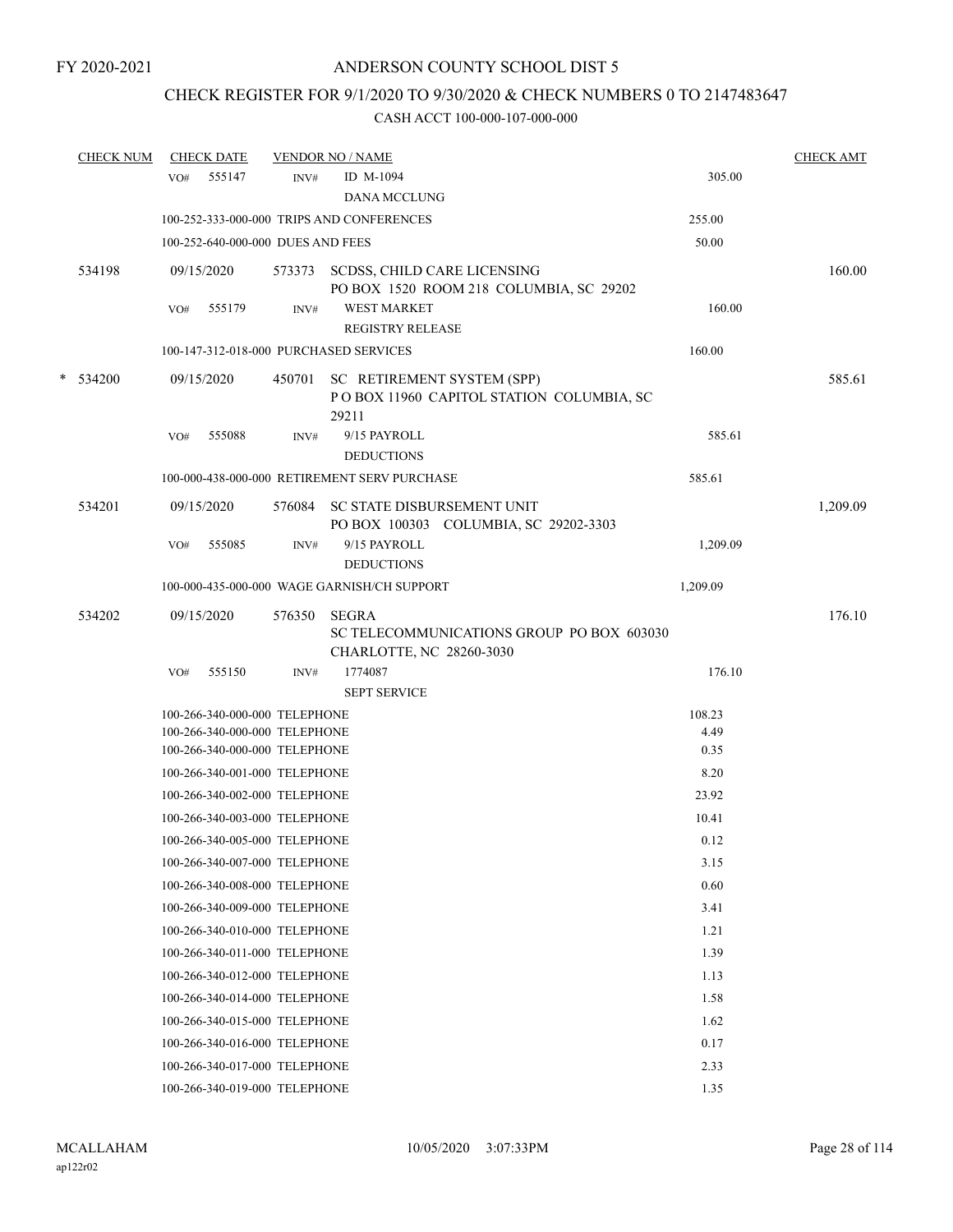## CHECK REGISTER FOR 9/1/2020 TO 9/30/2020 & CHECK NUMBERS 0 TO 2147483647

| <b>CHECK NUM</b> |     | <b>CHECK DATE</b><br>100-266-340-021-000 TELEPHONE |           | <b>VENDOR NO / NAME</b>                                                           | 1.71   | <b>CHECK AMT</b> |
|------------------|-----|----------------------------------------------------|-----------|-----------------------------------------------------------------------------------|--------|------------------|
|                  |     |                                                    |           |                                                                                   |        |                  |
|                  |     | 124-266-340-024-000 TELEPHONE                      |           |                                                                                   | 0.73   |                  |
| $*$ 534204       |     | 09/15/2020                                         |           | 568954 SHRED A WAY<br>PO BOX 51132 ATT: ACCOUNTS RECEIVABLE<br>PIEDMONT, SC 29673 |        | 113.00           |
|                  | VO# | 555154                                             | INV#      | A82986                                                                            | 48.00  |                  |
|                  |     |                                                    |           | <b>TL HANNA</b>                                                                   |        |                  |
|                  |     |                                                    |           | 100-114-410-002-VEN SUPPLY-ADDT'L FOR LOST VENDING                                | 48.00  |                  |
|                  | VO# | 555155                                             | INV#      | A83098<br><b>ROBERT ANDERSON</b>                                                  | 65.00  |                  |
|                  |     | 100-113-410-006-000 SUPPLIES                       |           | 65.00                                                                             |        |                  |
| 534205           |     | 09/15/2020                                         |           | 572694 SPECIALTY INSULATION, LLC<br>PO BOX 14398 GREENVILLE, SC 29610             |        | 400.00           |
|                  | VO# | 555240                                             | INV#      | 20200828<br><b>TL HANNA</b>                                                       | 400.00 |                  |
|                  |     |                                                    |           | 100-254-410-002-400 HVAC/ELECTRICAL/PLUMBING                                      | 400.00 |                  |
| 534206           |     | 09/15/2020                                         |           | 576477 STEPHANIE MILLER<br>2211 HUNTER DR ANDERSON, SC 29625                      |        | 150.00           |
|                  | VO# | 548603                                             | INV#      | <b>SOUTHWOOD</b><br>FIELD TRIP REFUND                                             | 150.00 |                  |
|                  |     |                                                    |           | 100-271-312-021-C19 CANCELLED FIELD TRIPS                                         | 150.00 |                  |
| 534207           |     | 09/15/2020                                         |           | 576616 STUDENTS OF HISTORY INC<br>171 BROAD ST BOX 8474 RED BANK, NJ 07701        |        | 960.00           |
|                  | VO# | 555156                                             | INV#      | 1041<br><b>WESTSIDE</b>                                                           | 960.00 |                  |
|                  |     | 100-223-410-003-000 SUPPLIES                       |           |                                                                                   | 960.00 |                  |
| 534208           |     | 09/15/2020                                         | 572503 TG | P O BOX 659601 SAN ANTONIO, TX 78265-9601                                         |        | 354.45           |
|                  | VO# | 555084                                             | INV#      | 9/15 PAYROLL<br><b>DEDUCTIONS</b>                                                 | 354.45 |                  |
|                  |     | 100-000-441-000-000 MISCELLANEOUS                  |           |                                                                                   | 354.45 |                  |
| 534209           |     | 09/15/2020                                         | 572513    | <b>UNITED LASER</b><br>P.O. BOX 6889 FLORENCE, SC 29501                           |        | 476.15           |
|                  | VO# | 555181                                             | INV#      | 204598<br>PO#<br>13354<br><b>TONER</b>                                            | 476.15 |                  |
|                  |     |                                                    |           | 201-112-445-012-000 TECHNOLOGY SUPPLIES                                           | 476.15 |                  |
| 534210           |     | 09/15/2020                                         |           | 573815 UNITED REFRIGERATION, INC<br>PO BOX 740703 ATLANTA, GA 30374-0703          |        | 2,686.57         |
|                  | VO# | 555248                                             | INV#      | 75315748<br><b>REPAIR PARTS</b>                                                   | 62.03  |                  |
|                  |     |                                                    |           | 100-254-410-013-400 HVAC/ELECTRICAL/PLUMBING                                      | 62.03  |                  |
|                  |     | VO# 555249                                         | INV#      | 75310932<br><b>REPAIR PARTS</b>                                                   | 121.99 |                  |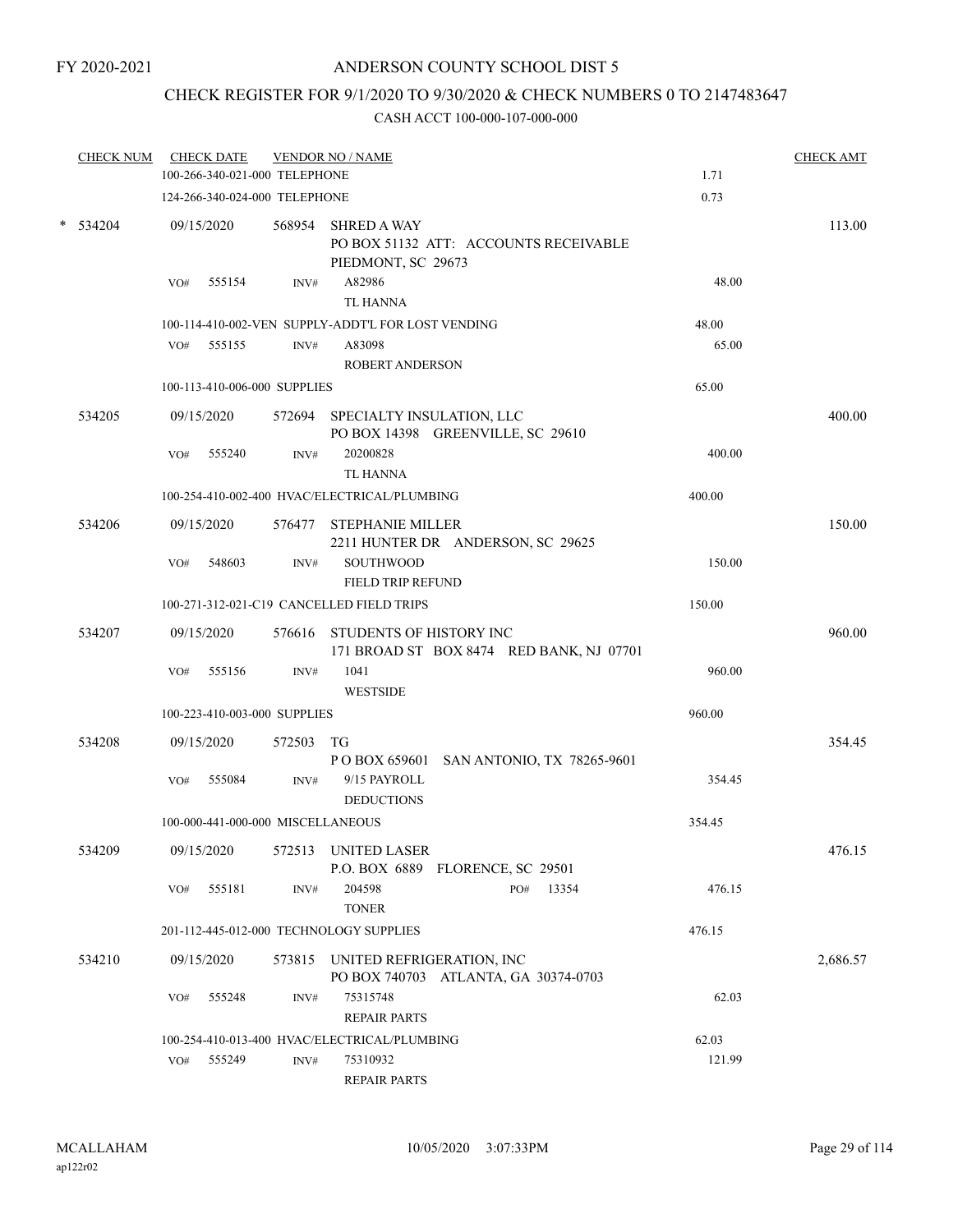## CHECK REGISTER FOR 9/1/2020 TO 9/30/2020 & CHECK NUMBERS 0 TO 2147483647

|            | CHECK NUM CHECK DATE                      |        | <b>VENDOR NO / NAME</b>                                               |          | <b>CHECK AMT</b> |
|------------|-------------------------------------------|--------|-----------------------------------------------------------------------|----------|------------------|
|            |                                           |        | 100-254-410-013-400 HVAC/ELECTRICAL/PLUMBING                          | 121.99   |                  |
|            | VO# 555250                                | INV#   | 75291341                                                              | 43.21    |                  |
|            |                                           |        | <b>REPAIR PARTS</b>                                                   |          |                  |
|            |                                           |        | 100-254-410-013-400 HVAC/ELECTRICAL/PLUMBING                          | 43.21    |                  |
|            | $VO#$ 555251                              | INV#   | 75124448                                                              | 78.42    |                  |
|            |                                           |        | <b>REPAIR PARTS</b>                                                   |          |                  |
|            |                                           |        | 100-254-410-013-400 HVAC/ELECTRICAL/PLUMBING                          | 78.42    |                  |
|            | VO# 555252                                | INV#   | 74903865                                                              | 241.35   |                  |
|            |                                           |        | <b>REPAIR PARTS</b>                                                   |          |                  |
|            |                                           |        | 100-254-410-013-400 HVAC/ELECTRICAL/PLUMBING                          | 241.35   |                  |
|            | $VO#$ 555253                              | INV#   | 75044306                                                              | 110.09   |                  |
|            |                                           |        | <b>REPAIR PARTS</b>                                                   |          |                  |
|            |                                           |        | 100-254-410-020-400 HVAC/ELECTRICAL/PLUMBING                          | 110.09   |                  |
|            | VO# 555254                                | INV#   | 75044306-01                                                           | 123.61   |                  |
|            |                                           |        | <b>REPAIR PARTS</b>                                                   |          |                  |
|            |                                           |        | 100-254-410-020-400 HVAC/ELECTRICAL/PLUMBING                          | 123.61   |                  |
|            | VO# 555255                                | INV#   | 75188520                                                              | 126.45   |                  |
|            |                                           |        | <b>REPAIR PARTS</b>                                                   |          |                  |
|            |                                           |        | 100-254-410-020-400 HVAC/ELECTRICAL/PLUMBING                          | 126.45   |                  |
|            | VO# 555256                                | INV#   | 75189193                                                              | 68.88    |                  |
|            |                                           |        | <b>REPAIR PARTS</b>                                                   |          |                  |
|            |                                           |        | 100-254-410-002-400 HVAC/ELECTRICAL/PLUMBING                          | 68.88    |                  |
|            |                                           |        |                                                                       | 97.76    |                  |
|            | VO# 555257                                | INV#   | 75291274                                                              |          |                  |
|            |                                           |        | <b>REPAIR PARTS</b>                                                   |          |                  |
|            |                                           |        | 100-254-410-005-400 HVAC/ELECTRICAL/PLUMBING                          | 97.76    |                  |
|            | VO# 555258                                | INV#   | 75057008                                                              | 1,261.27 |                  |
|            |                                           |        | <b>REPAIR PARTS</b>                                                   |          |                  |
|            |                                           |        | 100-254-410-007-400 HVAC/ELECTRICAL/PLUMBING                          | 1,261.27 |                  |
|            | VO# 555259                                | INV#   | 75161025                                                              | 115.66   |                  |
|            |                                           |        | <b>REPAIR PARTS</b>                                                   |          |                  |
|            |                                           |        | 100-254-410-001-400 HVAC/ELECTRICAL/PLUMBING                          | 115.66   |                  |
|            | VO#<br>555260                             | INV#   | 75324245                                                              | 140.44   |                  |
|            |                                           |        | <b>REPAIR PARTS</b>                                                   |          |                  |
|            |                                           |        | 100-254-410-007-400 HVAC/ELECTRICAL/PLUMBING                          | 140.44   |                  |
|            | VO#<br>555261                             | INV#   | 75167371                                                              | 95.41    |                  |
|            |                                           |        | <b>REPAIR PARTS</b>                                                   |          |                  |
|            |                                           |        | 100-254-410-001-400 HVAC/ELECTRICAL/PLUMBING                          | 95.41    |                  |
| 534211     | 09/15/2020                                |        | 564298 UNITED WAY OF ANDERSON COUNTY<br>POBOX 2067 ANDERSON, SC 29622 |          | 2,630.56         |
|            | 555087<br>VO#                             | INV#   | 9/15 PAYROLL                                                          | 2,630.56 |                  |
|            |                                           |        | <b>DEDUCTIONS</b>                                                     |          |                  |
|            | 100-000-455-000-000 UNITED FUND - PAYABLE |        |                                                                       | 2,630.56 |                  |
|            |                                           |        |                                                                       |          |                  |
| $*$ 534214 | 09/15/2020                                | 565833 | <b>WEX BANK</b><br>WRIGHT EXPRESS FLEET SERVICES PO BOX 6293          |          | 558.56           |
|            |                                           |        | CAROL STREAM, IL 60197-6293                                           |          |                  |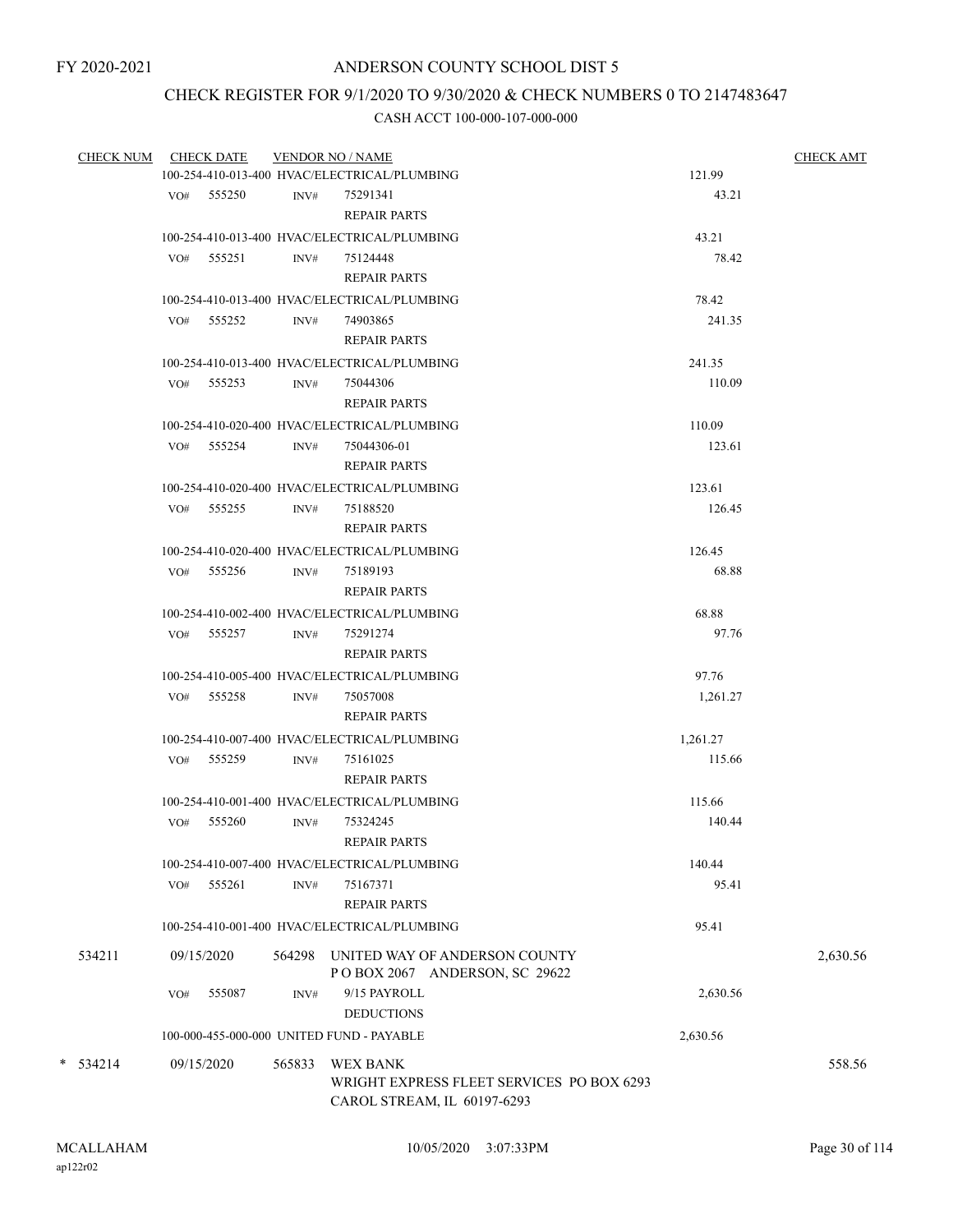# CHECK REGISTER FOR 9/1/2020 TO 9/30/2020 & CHECK NUMBERS 0 TO 2147483647

| <b>CHECK NUM</b> | <b>CHECK DATE</b>                            |        | <b>VENDOR NO / NAME</b>                                                               |     |                                          |          | <b>CHECK AMT</b> |
|------------------|----------------------------------------------|--------|---------------------------------------------------------------------------------------|-----|------------------------------------------|----------|------------------|
|                  | 555160<br>VO#                                | INV#   | 67422582<br><b>FUEL</b>                                                               |     |                                          | 558.56   |                  |
|                  | 100-255-411-000-000 GASOLINE                 |        |                                                                                       |     |                                          | 558.56   |                  |
| 534215           | 09/15/2020                                   | 572293 | WRIGHT JR, JOHN B<br><b>BOARD OF TRUSTEES 211 TERRACE DRIVE</b><br>ANDERSON, SC 29621 |     |                                          |          | 600.00           |
|                  | 555081<br>VO#                                | INV#   | 2020<br><b>BONUS</b>                                                                  |     |                                          | 600.00   |                  |
|                  | 100-231-334-000-000 TRUSTEE EXPENSE          |        |                                                                                       |     |                                          | 600.00 A |                  |
| 534216           | 09/15/2020                                   | 569016 | YOUNG OFFICE ENVIRONMENTS<br>GREENVILLE, SC 29607                                     |     | 1280 RIDGE ROAD ATT: ACCOUNTS RECEIVABLE |          | 1,845.00         |
|                  | VO#<br>555273                                | INV#   | 533<br><b>TL HANNA</b>                                                                | PO# | 12578                                    | 1,845.00 |                  |
|                  | 505-254-323-002-CAR CARPETS                  |        |                                                                                       |     |                                          | 1,845.00 |                  |
| 534217           | 09/15/2020                                   |        | 571542 ZUGG, PAUL<br>ANDERSON, SC 29625                                               |     | BOARD OF TRUSTEES 532 STAGECOACH DRIVE   |          | 600.00           |
|                  | 555083<br>VO#                                | INV#   | 2020<br><b>BONUS</b>                                                                  |     |                                          | 600.00   |                  |
|                  | 100-231-334-000-000 TRUSTEE EXPENSE          |        |                                                                                       |     |                                          | 600.00 A |                  |
| 534218           | 09/17/2020                                   | 573978 | AAA SUPPLY INC<br>PO BOX 17769 GREENVILLE, SC 29606                                   |     |                                          |          | 300.57           |
|                  | VO#<br>555331                                | INV#   | 04-535220<br><b>SUPPLIES</b>                                                          |     |                                          | 291.90   |                  |
|                  | 100-254-410-000-400 HVAC SUPPLIES            |        |                                                                                       |     |                                          | 105.98   |                  |
|                  | 100-254-410-001-400 HVAC/ELECTRICAL/PLUMBING |        |                                                                                       |     |                                          | 53.00    |                  |
|                  | 100-254-410-003-400 HVAC/ELECTRICAL/PLUMBING |        |                                                                                       |     |                                          | 31.27    |                  |
|                  | 100-254-410-008-400 HVAC/ELECTRICAL/PLUMBING |        |                                                                                       |     |                                          | 76.24    |                  |
|                  | 100-254-410-012-400 HVAC/ELECTRICAL/PLUMBING |        |                                                                                       |     |                                          | 25.41    |                  |
|                  | VO#<br>555332                                | INV#   | 04-535730<br><b>SUPPLIES</b>                                                          |     |                                          | 8.67     |                  |
|                  | 100-254-410-017-400 HVAC/ELECTRICAL/PLUMBING |        |                                                                                       |     |                                          | 8.67     |                  |
| $*$ 534221       | 09/17/2020                                   |        | 576412 AMAZON CAPITAL SERVICES<br>PO BOX 035184 SEATTLE, WA 98124-5184                |     |                                          |          | 8,944.95         |
|                  | 555330<br>VO#                                | INV#   | <b>PURCHASES</b><br>#A2QG7V7TDJIMYY                                                   |     |                                          | 8,944.95 |                  |
|                  | 100-111-410-013-000 SUPPLIES                 |        |                                                                                       |     |                                          | 923.50   |                  |
|                  | 100-112-410-013-000 SUPPLIES                 |        |                                                                                       |     |                                          | 1,125.42 |                  |
|                  | 100-112-410-014-0RE RELATED ARTS             |        |                                                                                       |     |                                          | 289.80   |                  |
|                  | 100-113-410-013-000 SUPPLIES                 |        |                                                                                       |     |                                          | 670.18   |                  |
|                  | 100-114-410-003-000 SUPPLIES                 |        |                                                                                       |     |                                          | 1,483.84 |                  |
|                  | 100-147-410-013-000 SUPPLIES                 |        |                                                                                       |     |                                          | 68.42    |                  |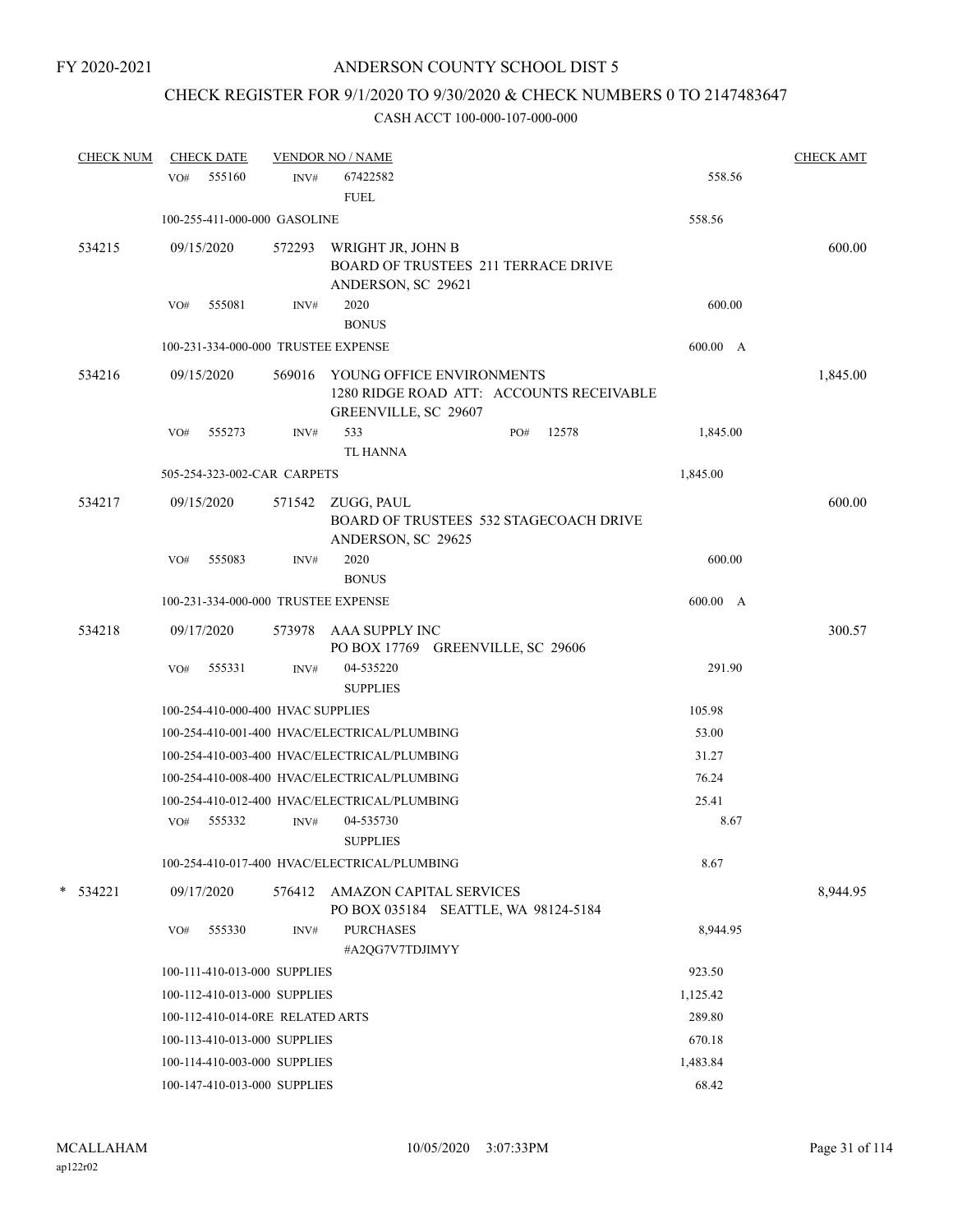## CHECK REGISTER FOR 9/1/2020 TO 9/30/2020 & CHECK NUMBERS 0 TO 2147483647

| <b>CHECK NUM</b> |     | <b>CHECK DATE</b>                 |        | <b>VENDOR NO / NAME</b>                                                                                        |     |           |                 | <b>CHECK AMT</b> |
|------------------|-----|-----------------------------------|--------|----------------------------------------------------------------------------------------------------------------|-----|-----------|-----------------|------------------|
|                  |     | 100-222-410-013-000 SUPPLIES      |        |                                                                                                                |     |           | 255.72          |                  |
|                  |     | 100-233-410-006-000 SUPPLIES      |        |                                                                                                                |     |           | 176.31          |                  |
|                  |     | 100-233-410-013-000 SUPPLIES      |        |                                                                                                                |     |           | 165.74          |                  |
|                  |     |                                   |        | 201-112-410-014-000 SUPPLIES AND MATERIALS                                                                     |     |           | 1,088.20        |                  |
|                  |     |                                   |        | 220-370-410-000-ACS SUPPLIES-ANDERSON CHRISTIAN SCHOOL                                                         |     |           | 385.19          |                  |
|                  |     |                                   |        | 220-370-410-000-MSA SUPPLIES-MONTESSORI SCHOOL OF ANDER                                                        |     |           | 189.06          |                  |
|                  |     |                                   |        | 220-370-410-000-TCS SUPPLIES - TEMPLE CHRISTIAN                                                                |     |           | 16.46           |                  |
|                  |     |                                   |        | 705-271-660-005-411 MISCELLANEOUS EXPENSE                                                                      |     |           | 353.43          |                  |
|                  |     |                                   |        | 705-271-660-005-645 ENGINEERING CLUB EXPENSE                                                                   |     |           | 343.20          |                  |
|                  |     | 708-271-660-008-220 MUSIC EXPENSE |        |                                                                                                                |     |           | 465.84          |                  |
|                  |     |                                   |        | 709-271-660-009-201 MISCELLANEOUS EXPENSE                                                                      |     |           | 136.56          |                  |
|                  |     |                                   |        | 713-271-660-013-201 MISCELLANEOUS EXPENSE                                                                      |     |           | 160.24          |                  |
|                  |     | 713-271-660-013-220 MUSIC EXPENSE |        |                                                                                                                |     |           | 456.70          |                  |
|                  |     |                                   |        | 871-113-410-000-000 SUPPLIES AND MATERIALS                                                                     |     |           | 191.14          |                  |
| 534222           |     | 09/17/2020                        | 574576 | AMPLIFIED IT, LLC<br>812 GRANBY STREET NORFOLK, VA 23510                                                       |     |           |                 | 325.00           |
|                  | VO# | 555285                            | INV#   | 24253<br><b>SUPPORT</b>                                                                                        |     | PO# 13345 | 325.00          |                  |
|                  |     |                                   |        | 100-266-314-000-000 REPAIRS TO EQUIPMENT                                                                       |     |           | 325.00          |                  |
| 534223           |     | 09/17/2020                        | 570950 | ANDERSON COUNTY SHERIFF'S OFFICE<br>ATTN: JAMIE LAZAR 305 CAMSON ROAD<br>ANDERSON, SC 29621                    |     |           |                 | 105.00           |
|                  | VO# | 555286                            | INV#   | 9/14 SECURITY<br><b>GLENVIEW</b>                                                                               |     |           | 105.00          |                  |
|                  |     |                                   |        | 720-271-660-020-679 VOLLEYBALL GATE RECEIPTS EXPENSE                                                           |     |           | 105.00          |                  |
| 534224           |     | 09/17/2020                        | 116800 | ANDERSON TILE & CARPET DIST CO, INC<br>1109 WHITEHALL ROAD ATT: ACCOUNTS<br>RECEIVABLE ANDERSON, SC 29625-2127 |     |           |                 | 4,668.00         |
|                  | VO# | 555287                            | INV#   | 21894<br><b>NEVITT FOREST</b>                                                                                  | PO# | 12506     | 4,668.00        |                  |
|                  |     |                                   |        | 505-254-323-012-TIL WOMEN'S RESTROOM TILE                                                                      |     |           | 4,668.00        |                  |
| 534225           |     | 09/17/2020                        | 570168 | APPLE, INC<br>POBOX 281877 ATT: ACCOUNTS RECEIVABLE<br>ATLANTA, GA 30384-1877                                  |     |           |                 | 714.76           |
|                  | VO# | 555339                            | INV#   | AC41805636<br>AC43150623                                                                                       | PO# | 13304     | 714.76          |                  |
|                  |     |                                   |        | 100-266-345-000-000 TECHNOLOGY INFRASTRUCTURE<br>100-266-345-000-000 TECHNOLOGY INFRASTRUCTURE                 |     |           | 63.13<br>651.63 |                  |
| * 534227         |     | 09/17/2020                        | 569220 | <b>AUTECH</b><br>POBOX 248 ATT: ACCOUNTS RECEIVABLE<br>WILLIAMSTON, SC 29697                                   |     |           |                 | 607.29           |
|                  | VO# | 555289                            | INV#   | 8139<br><b>MCCANTS</b>                                                                                         |     |           | 607.29          |                  |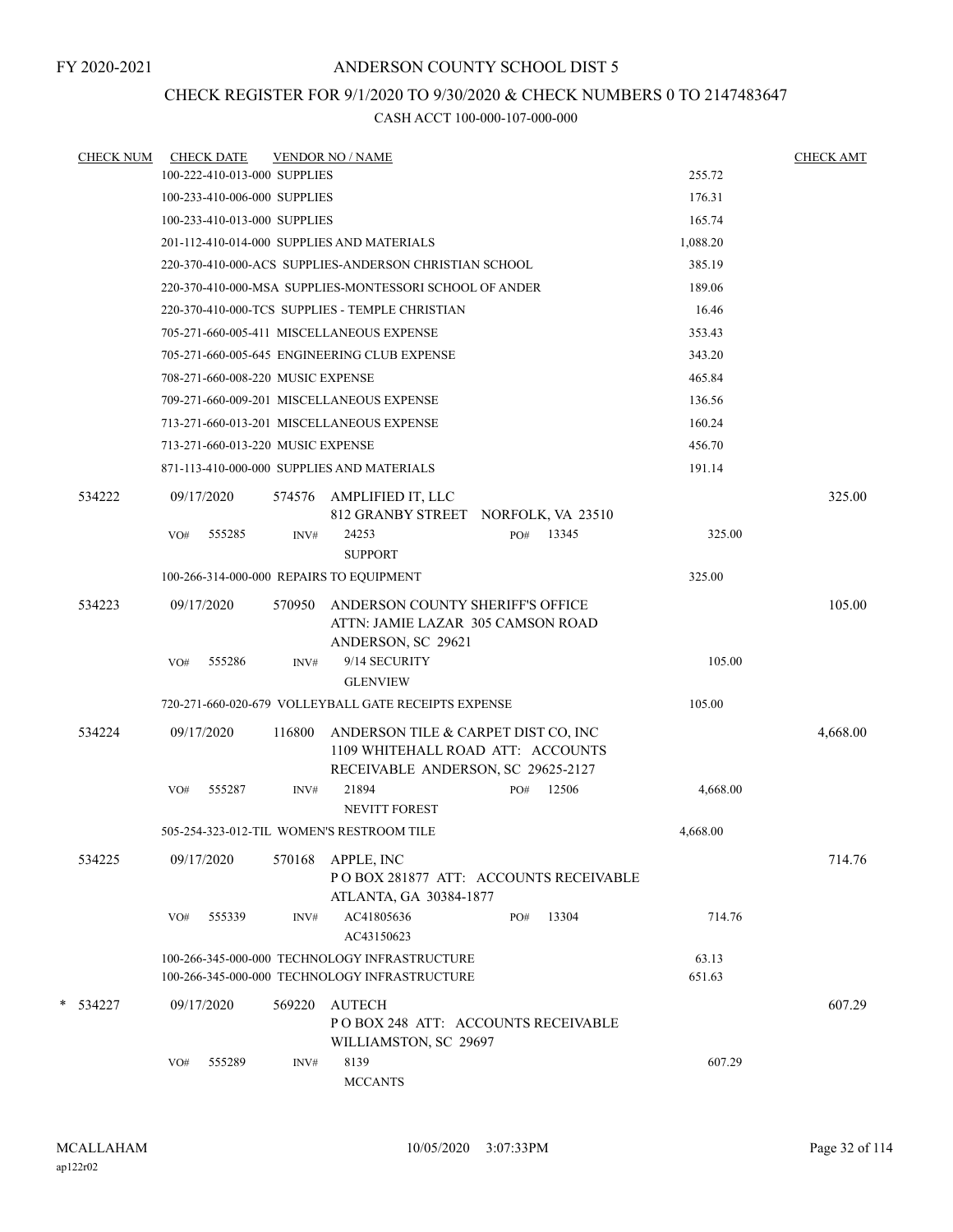## CHECK REGISTER FOR 9/1/2020 TO 9/30/2020 & CHECK NUMBERS 0 TO 2147483647

| <b>CHECK NUM</b> |     | <b>CHECK DATE</b> |                                    | <b>VENDOR NO / NAME</b><br>505-266-345-000-TEC SMARTBOARD REPLACMENTS                                     |     |       | 607.29    | <b>CHECK AMT</b> |
|------------------|-----|-------------------|------------------------------------|-----------------------------------------------------------------------------------------------------------|-----|-------|-----------|------------------|
| 534228           |     | 09/17/2020        |                                    | 567918 BERNHARDT HOUSE OF VIOLINS LLC<br>5 CATEECHEE AVE ATT: ACCOUNTS RECEIVABLE<br>GREENVILLE, SC 29605 |     |       |           | 209.75           |
|                  | VO# | 555290            | INV#                               | 205985<br>SOUTHWOOD                                                                                       |     |       | 209.75    |                  |
|                  |     |                   |                                    | 100-113-410-021-COB CHORUS, ORCHESTRA & BAND                                                              |     |       | 209.75    |                  |
| 534229           |     | 09/17/2020        | 570070                             | CABLEWHOLESALE.COM<br>POBOX 11775 ATT: ACCOUNTS RECEIVABLE<br>PLEASANTON, CA 94588                        |     |       |           | 2,020.43         |
|                  | VO# | 555291            | INV#                               | 1527906<br><b>TECH SUPPLIES</b>                                                                           | PO# | 13216 | 2,020.43  |                  |
|                  |     |                   | 100-221-410-001-VIR VIRTUAL SET UP |                                                                                                           |     |       | 2,020.43  |                  |
| 534230           |     | 09/17/2020        | 568558                             | <b>CHARTER COMMUNICATIONS</b><br>PO BOX 94188 PALATINE, IL 60094-4188                                     |     |       |           | 355.93           |
|                  | VO# | 555342            | INV#                               | 663728090620<br><b>SERVICE</b>                                                                            |     |       | 260.95    |                  |
|                  |     |                   | 100-266-340-000-000 TELEPHONE      |                                                                                                           |     |       | 260.95    |                  |
|                  | VO# | 555343            | INV#                               | 672778090620<br><b>SERVICE</b>                                                                            |     |       | 94.98     |                  |
|                  |     |                   | 100-266-340-000-000 TELEPHONE      |                                                                                                           |     |       | 94.98     |                  |
| $*$ 534233       |     | 09/17/2020        | 196400                             | DEAN HUNTER & COMPANY<br>1815 NORTH BOULEVARD ATT: ACCOUNTS<br>RECEIVABLE ANDERSON, SC 29621              |     |       |           | 3,455.00         |
|                  | VO# | 555349            | INV#                               | 48574                                                                                                     | PO# | 13312 | 3,455.00  |                  |
|                  |     |                   |                                    | <b>WESTSIDE</b>                                                                                           |     |       |           |                  |
|                  |     |                   |                                    | 100-254-323-003-MOL MOLD ABATEMENT                                                                        |     |       | 3,455.00  |                  |
| 534234           |     | 09/17/2020        | 211302                             | <b>DUKE ENERGY</b><br>PO BOX 70516 CHARLOTTE, NC 28272-0516                                               |     |       |           | 36,699.95        |
|                  | VO# | 555383            | INV#                               | <b>DUE 9/23</b><br><b>UTILITIES</b>                                                                       |     |       | 36,699.95 |                  |
|                  |     |                   |                                    | 100-254-470-002-000 ENERGY-ELECTRICITY & WATER                                                            |     |       | 18.26     |                  |
|                  |     |                   |                                    | 100-254-470-013-000 ENERGY-ELECTRICITY & WATER                                                            |     |       | 10,164.20 |                  |
|                  |     |                   |                                    | 100-254-470-016-000 ENERGY-ELECTRICITY & WATER                                                            |     |       | 6,357.91  |                  |
|                  |     |                   |                                    | 100-254-470-017-000 ENERGY-ELECTRICITY & WATER                                                            |     |       | 9,427.52  |                  |
|                  |     |                   |                                    | 100-254-470-020-000 ENERGY-ELECTRICITY & WATER                                                            |     |       | 10,608.61 |                  |
|                  |     |                   |                                    | 100-254-470-023-000 ENERGY-ELECTRICITY & WATER                                                            |     |       | 123.45    |                  |
| 534235           |     | 09/17/2020        | 563495                             | <b>ELECTRIC CITY UTILITIES</b><br>CITY OF ANDERSON 601 SOUTH MAIN ST<br>ANDERSON, SC 29624                |     |       |           | 632.94           |
|                  | VO# | 555381            | INV#                               | 495402011<br>506 E. WHITNER                                                                               |     |       | 109.15    |                  |
|                  |     |                   |                                    | 100-254-470-000-000 ENERGY-ELECTRICITY & WATER                                                            |     |       | 109.15    |                  |
|                  |     | VO# 555382        | INV#                               | 295758061                                                                                                 |     |       | 523.79    |                  |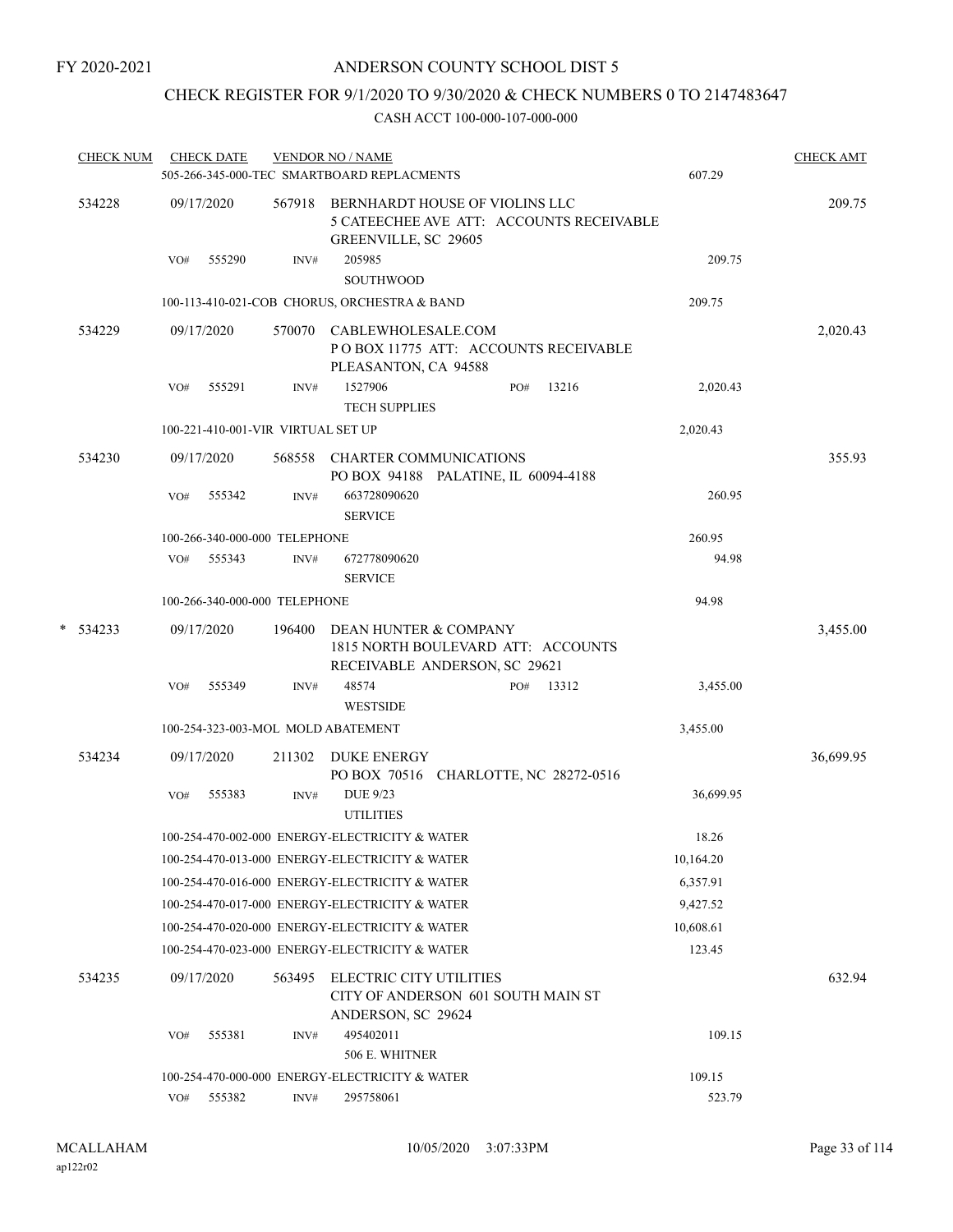## CHECK REGISTER FOR 9/1/2020 TO 9/30/2020 & CHECK NUMBERS 0 TO 2147483647

|   | <b>CHECK NUM</b> |     | <b>CHECK DATE</b> |                              | <b>VENDOR NO / NAME</b>                                     |                                            |          | <b>CHECK AMT</b> |
|---|------------------|-----|-------------------|------------------------------|-------------------------------------------------------------|--------------------------------------------|----------|------------------|
|   |                  |     |                   |                              | 1401 BOLT DR                                                |                                            |          |                  |
|   |                  |     |                   |                              | 100-254-470-012-000 ENERGY-ELECTRICITY & WATER              |                                            | 523.79   |                  |
|   | 534236           |     | 09/17/2020        | 575951                       | EVERT, COURTNEY**<br>COURT ANDERSON, SC 29621               | SIGN GYPSIES ANDERSON/CLEMSON 4 VISTA ROSE |          | 195.00           |
|   |                  | VO# | 555315            | INV#                         | 229                                                         |                                            | 70.00    |                  |
|   |                  |     |                   |                              | <b>GLENVIEW</b>                                             |                                            |          |                  |
|   |                  |     |                   | 100-233-410-020-000 SUPPLIES |                                                             |                                            | 70.00    |                  |
|   |                  |     | VO# 555316        | INV#                         | 224                                                         |                                            | 125.00   |                  |
|   |                  |     |                   |                              | <b>NEVITT FOREST</b>                                        |                                            |          |                  |
|   |                  |     |                   |                              | 712-271-660-012-324 POSTIVE BEHAVIOR I.S. EXPENSE           |                                            | 125.00   |                  |
| * | 534238           |     | 09/17/2020        | 576027                       | HOME DEPOT USA, INC<br>PO BOX 742604 ATLANTA, GA 30374-2604 |                                            |          | 712.19           |
|   |                  | VO# | 555351            | INV#                         | 571420587<br><b>REPAIR PARTS</b>                            |                                            | 712.19   |                  |
|   |                  |     |                   | 100-254-410-005-000 SUPPLIES |                                                             |                                            | 217.06   |                  |
|   |                  |     |                   | 100-254-410-012-000 SUPPLIES |                                                             |                                            | 278.07   |                  |
|   |                  |     |                   | 100-254-410-016-000 SUPPLIES |                                                             |                                            | 217.06   |                  |
|   | 534239           |     | 09/17/2020        | 574294                       | <b>INDEPENDENT MAIL</b>                                     |                                            |          | 423.01           |
|   |                  |     |                   |                              | 45274-2699                                                  | SUBSCRIPTIONS PO BOX 742699 CINCINNATI, OH |          |                  |
|   |                  | VO# | 555298            | INV#                         | <b>RENEWAL</b>                                              |                                            | 423.01   |                  |
|   |                  |     |                   |                              | <b>ACCT AI0946392</b>                                       |                                            |          |                  |
|   |                  |     |                   |                              | 100-252-312-000-000 PURCHASED SERVICES                      |                                            | 423.01   |                  |
|   | 534240           |     | 09/17/2020        | 571483                       | ISOM ELECTRIC, LLC<br>29621                                 | 3300-D N. MAIN STREET PMB 325 ANDERSON, SC |          | 5,400.00         |
|   |                  | VO# | 555352            | INV#                         | 10752                                                       | 12853<br>PO#                               | 5,400.00 |                  |
|   |                  |     |                   |                              | <b>TL HANNA</b>                                             |                                            |          |                  |
|   |                  |     |                   |                              | 600-256-540-002-000 EQUIPMENT-EXPENDABLE                    |                                            | 5,400.00 |                  |
|   | 534241           |     | 09/17/2020        | 573237                       | IVEY SALES ASSOCIATES, INC.                                 | 363 RIDGEWOOD DR. WATERLOO, SC 29384       |          | 335.00           |
|   |                  | VO# | 555353            | INV#                         | 3500<br><b>ROBERT ANDERSON</b>                              |                                            | 335.00   |                  |
|   |                  |     |                   |                              | 706-271-660-006-674 FOOTBALL EXPENSE                        |                                            | 167.50   |                  |
|   |                  |     |                   |                              | 706-271-660-006-751 BASKETBALL BOYS EXPENSE                 |                                            | 167.50   |                  |
|   | $*$ 534243       |     | 09/17/2020        | 310555                       | KING ASPHALT INC<br>POBOX 179 LIBERTY, SC 29657             |                                            |          | 1,750.00         |
|   |                  | VO# | 555355            | INV#                         | 865411                                                      |                                            | 1,750.00 |                  |
|   |                  |     |                   |                              | <b>CONCORD ELEM</b>                                         |                                            |          |                  |
|   |                  |     |                   |                              | 100-254-323-009-CAP CONTRACTED SERVICES                     |                                            | 1,750.00 |                  |
|   | $* 534245$       |     | 09/17/2020        | 576566                       | KTM SOLUTIONS, INC                                          |                                            |          | 1,473.07         |
|   |                  |     |                   |                              | 603 HIGH TECH COURT GREER, SC 29650                         |                                            |          |                  |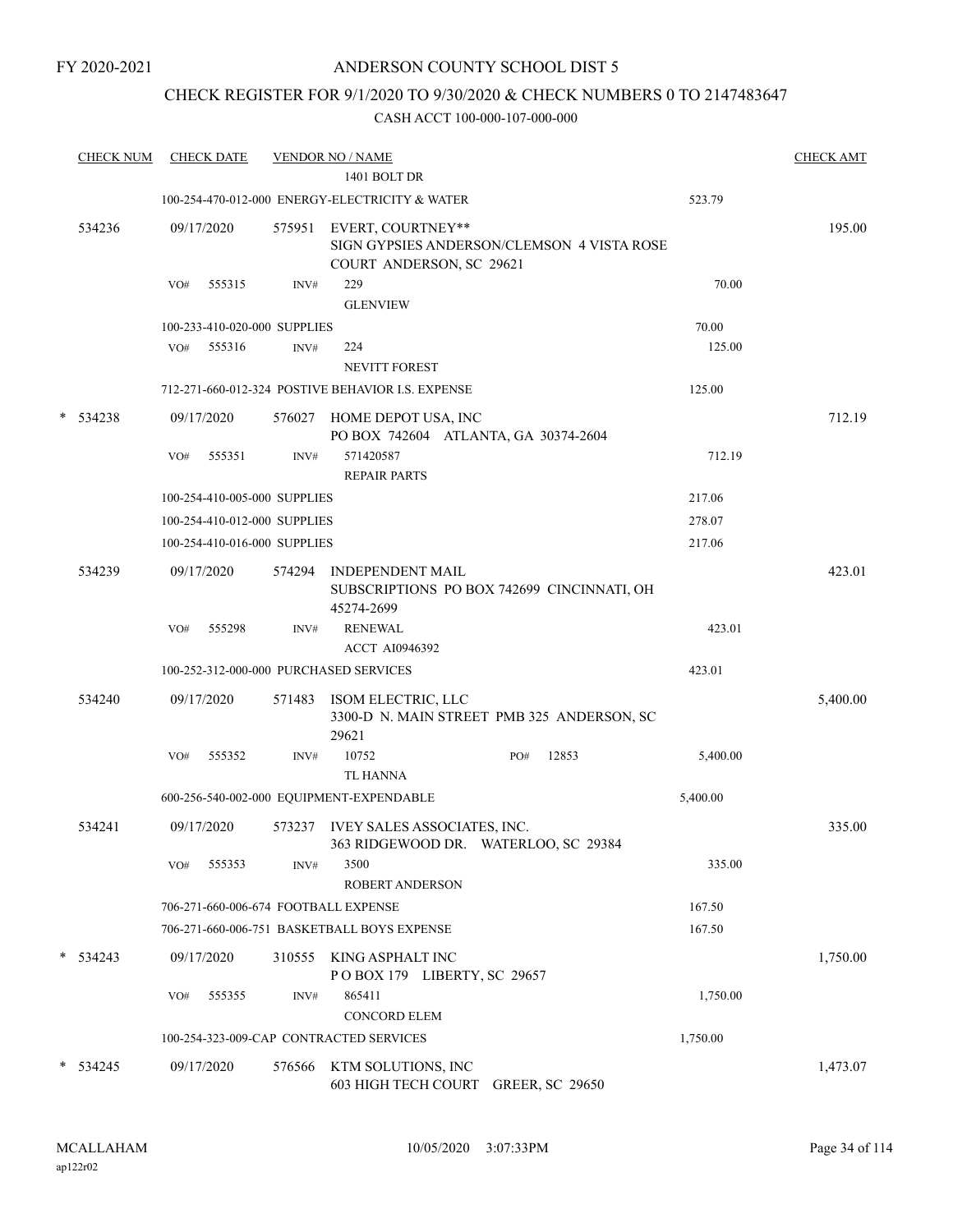## CHECK REGISTER FOR 9/1/2020 TO 9/30/2020 & CHECK NUMBERS 0 TO 2147483647

|   | <b>CHECK NUM</b> |                 | <b>CHECK DATE</b> |                              | <b>VENDOR NO / NAME</b>                            |                                                                                  |     |       |           | <b>CHECK AMT</b> |
|---|------------------|-----------------|-------------------|------------------------------|----------------------------------------------------|----------------------------------------------------------------------------------|-----|-------|-----------|------------------|
|   |                  | VO <sub>#</sub> | 555299            | INV#                         | CP10087<br><b>CALHOUN ELEM</b>                     |                                                                                  |     |       | 1,473.07  |                  |
|   |                  |                 |                   |                              | 100-112-410-014-C19 COVID 19 SUPPLIES              |                                                                                  |     |       | 1,473.07  |                  |
|   | 534246           |                 | 09/17/2020        | 320795                       | LESLEY COURTS AND PAVING, INC                      | 3104 OLD WILLIAMSTON ROAD ATT: ACCOUNTS<br>RECEIVABLE ANDERSON, SC 29621         |     |       |           | 2,475.00         |
|   |                  | VO#             | 555357            | INV#                         | 3588<br><b>CENTERVILLE</b>                         |                                                                                  |     |       | 2,475.00  |                  |
|   |                  |                 |                   |                              | 100-254-323-007-CAP CONTRACTED SERVICES            |                                                                                  |     |       | 2,475.00  |                  |
| * | 534249           |                 | 09/17/2020        | 573969                       | MSW ELECTRICAL                                     | PO BOX 2166 ANDERSON, SC 29622                                                   |     |       |           | 2,985.95         |
|   |                  | VO#             | 555360            | INV#                         | 11266<br><b>WESTSIDE</b>                           |                                                                                  | PO# | 13070 | 2,985.95  |                  |
|   |                  |                 |                   |                              | 100-114-410-003-ART SUPPLIES AND MATERIALS - ART   |                                                                                  |     |       | 2,985.95  |                  |
|   | 534250           |                 | 09/17/2020        | 332350                       | MTS OFFICE MACHINES, LLC                           | 213 WEST WHITNER STREET ATT: ACCOUNTS<br>RECEIVABLE ANDERSON, SC 29624           |     |       |           | 125.00           |
|   |                  | VO#             | 555361            | INV#                         | 200898                                             |                                                                                  |     |       | 125.00    |                  |
|   |                  |                 |                   |                              | <b>MCCANTS SERVICE</b>                             |                                                                                  |     |       |           |                  |
|   |                  |                 |                   | 100-222-410-005-000 SUPPLIES |                                                    |                                                                                  |     |       | 125.00    |                  |
| * | 534254           |                 | 09/17/2020        | 572100                       | PLAY SAFE EDUCATIONAL HEALTH<br>ANDERSON, SC 29621 | 713 E GREENVILLE STREET SUITE D BOX 230                                          |     |       |           | 31,750.00        |
|   |                  | VO#             | 555363            | INV#                         | 09152020                                           |                                                                                  | PO# | 12986 | 31,750.00 |                  |
|   |                  |                 |                   |                              | 20-21 SERVICES                                     |                                                                                  |     |       |           |                  |
|   |                  |                 |                   |                              | 100-271-312-002-TRN ATHLETIC TRAINER               |                                                                                  |     |       | 8,750.00  |                  |
|   |                  |                 |                   |                              | 100-271-312-003-TRN ATHLETIC TRAINER               |                                                                                  |     |       | 20,000.00 |                  |
|   |                  |                 |                   |                              | 100-271-312-005-TRN MIDDLE SCHOOL TRAINER          |                                                                                  |     |       | 1,000.00  |                  |
|   |                  |                 |                   |                              | 100-271-312-006-TRN MIDDLE SCHOOL TRAINER          |                                                                                  |     |       | 1,000.00  |                  |
|   |                  |                 |                   |                              | 100-271-312-020-TRN MIDDLE SCHOOL TRAINER          |                                                                                  |     |       | 1,000.00  |                  |
|   | $*$ 534257       |                 | 09/17/2020        | 569520                       | DALLAS, TX 75395-2121                              | SHI INTERNATIONAL CORP<br>POBOX 952121 ATT: ACCOUNTS RECEIVABLE                  |     |       |           | 5,024.00         |
|   |                  | VO#             | 555366            | INV#                         | B12224838<br><b>WESTSIDE HS</b>                    |                                                                                  | PO# | 13311 | 2,512.00  |                  |
|   |                  |                 |                   |                              | 329-114-410-003-0CO SUPPLIES-STATE (C/O)           |                                                                                  |     |       | 2,512.00  |                  |
|   |                  | VO#             | 555367            | INV#                         | B12224799<br><b>TL HANNA</b>                       |                                                                                  | PO# | 13309 | 2,512.00  |                  |
|   |                  |                 |                   |                              | 329-114-410-002-0CO SUPPLIES-STATE (C/O)           |                                                                                  |     |       | 2,512.00  |                  |
|   | $*$ 534259       |                 | 09/17/2020        | 576529                       | 29623                                              | SOUTHERN ESTATES INVESTMENTS LLC<br>PALMETTO DISTILLERY PO BOX 6159 ANDERSON, SC |     |       |           | 801.97           |
|   |                  | VO#             | 555368            | INV#                         | 5136<br><b>MCCANTS</b>                             |                                                                                  |     |       | 801.97    |                  |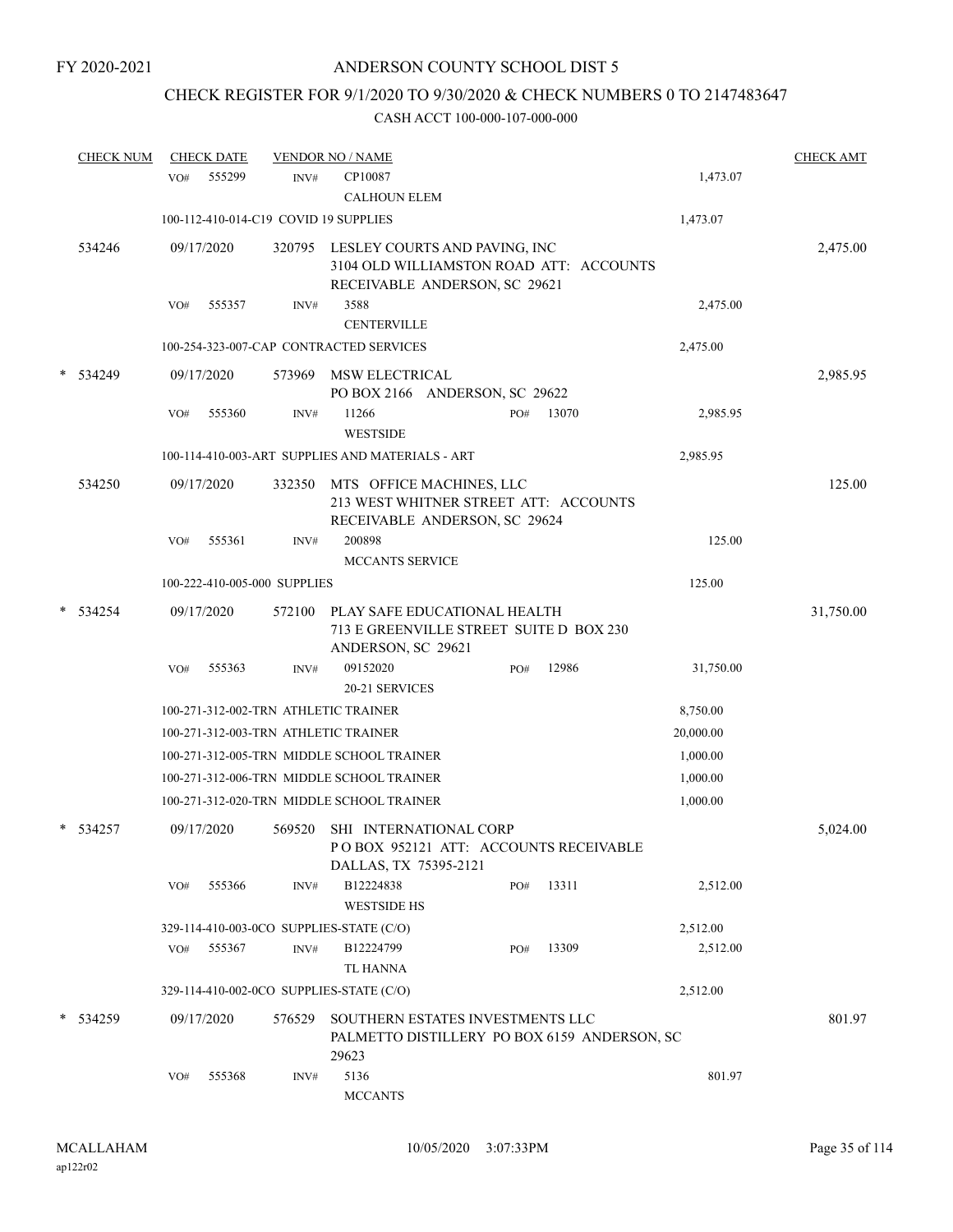## CHECK REGISTER FOR 9/1/2020 TO 9/30/2020 & CHECK NUMBERS 0 TO 2147483647

| * 534261<br>09/17/2020<br>576620 TEAM PLASTICS INC<br>3901 WEST 150TH STREET CLEVELAND, OH 44111<br>10,558.08<br>VO#<br>555317<br>INV#<br>50948<br><b>MIDWAY ELEM</b><br>717-190-660-017-201 MISCELLANEOUS EXPENSE<br>10,558.08<br>$* 534263$<br>09/17/2020<br>501900<br>THE SWEETERY<br>115.56<br>1814 EAST GREENVILLE STREET ATT: ACCOUNTS<br>RECEIVABLE ANDERSON, SC 29621<br><b>MCCANTS</b><br>115.56<br>555318<br>VO#<br>INV#<br><b>SUGAR COOKIES</b><br>705-271-660-005-411 MISCELLANEOUS EXPENSE<br>115.56<br>$*$ 534265<br>09/17/2020<br>572513 UNITED LASER<br>P.O. BOX 6889 FLORENCE, SC 29501<br>204277<br>555371<br>1,199.47<br>VO#<br>INV#<br><b>TONER</b><br>124-114-410-024-000 SUPPLIES<br>1,199.47<br>534266<br>09/17/2020<br>573815 UNITED REFRIGERATION, INC<br>PO BOX 740703 ATLANTA, GA 30374-0703<br>75268155<br>VO#<br>555372<br>INV#<br>254.43<br><b>REPAIR PARTS</b><br>600-256-323-010-000 REPAIRS TO EQUIPMENT<br>254.43<br>126.80<br>VO# 555373<br>75195757<br>INV#<br><b>REPAIR PARTS</b><br>600-256-323-005-000 REPAIRS TO EQUIPMENT<br>126.80<br>555374<br>VO#<br>INV#<br>75446360<br>125.18<br><b>REPAIR PARTS</b><br>100-254-410-006-400 HVAC/ELECTRICAL/PLUMBING<br>125.18<br>74768716<br>224.36<br>555375<br>VO#<br>INV#<br><b>REPAIR PARTS</b><br>100-254-410-001-400 HVAC/ELECTRICAL/PLUMBING<br>224.36<br>555376<br>75360258<br>118.55<br>VO#<br>INV#<br><b>REPAIR PARTS</b><br>118.55<br>100-254-410-006-400 HVAC/ELECTRICAL/PLUMBING<br>US FOODSERVICE<br>534267<br>09/17/2020<br>510790<br>POBOX 602292 CHARLOTTE, NC 28260-2292<br>555384<br>60813458<br>144.90<br>VO#<br>INV#<br><b>USDA FOODS</b><br>24.15<br>600-256-462-002-000 COMMODITY DISTRIBUTION<br>600-256-462-009-000 COMMODITY DISTRIBUTION<br>3.45<br>600-256-462-010-000 COMMODITY DISTRIBUTION<br>20.70<br>600-256-462-011-000 COMMODITY DISTRIBUTION<br>17.25<br>600-256-462-013-000 COMMODITY DISTRIBUTION<br>24.15 | <b>CHECK NUM</b> | <b>CHECK DATE</b><br>100-113-410-005-C19 COVID 19 SUPPLIES | <b>VENDOR NO / NAME</b> | 801.97 | <b>CHECK AMT</b> |
|---------------------------------------------------------------------------------------------------------------------------------------------------------------------------------------------------------------------------------------------------------------------------------------------------------------------------------------------------------------------------------------------------------------------------------------------------------------------------------------------------------------------------------------------------------------------------------------------------------------------------------------------------------------------------------------------------------------------------------------------------------------------------------------------------------------------------------------------------------------------------------------------------------------------------------------------------------------------------------------------------------------------------------------------------------------------------------------------------------------------------------------------------------------------------------------------------------------------------------------------------------------------------------------------------------------------------------------------------------------------------------------------------------------------------------------------------------------------------------------------------------------------------------------------------------------------------------------------------------------------------------------------------------------------------------------------------------------------------------------------------------------------------------------------------------------------------------------------------------------------------------------------------------------------------------|------------------|------------------------------------------------------------|-------------------------|--------|------------------|
|                                                                                                                                                                                                                                                                                                                                                                                                                                                                                                                                                                                                                                                                                                                                                                                                                                                                                                                                                                                                                                                                                                                                                                                                                                                                                                                                                                                                                                                                                                                                                                                                                                                                                                                                                                                                                                                                                                                                 |                  |                                                            |                         |        | 10,558.08        |
|                                                                                                                                                                                                                                                                                                                                                                                                                                                                                                                                                                                                                                                                                                                                                                                                                                                                                                                                                                                                                                                                                                                                                                                                                                                                                                                                                                                                                                                                                                                                                                                                                                                                                                                                                                                                                                                                                                                                 |                  |                                                            |                         |        |                  |
|                                                                                                                                                                                                                                                                                                                                                                                                                                                                                                                                                                                                                                                                                                                                                                                                                                                                                                                                                                                                                                                                                                                                                                                                                                                                                                                                                                                                                                                                                                                                                                                                                                                                                                                                                                                                                                                                                                                                 |                  |                                                            |                         |        |                  |
|                                                                                                                                                                                                                                                                                                                                                                                                                                                                                                                                                                                                                                                                                                                                                                                                                                                                                                                                                                                                                                                                                                                                                                                                                                                                                                                                                                                                                                                                                                                                                                                                                                                                                                                                                                                                                                                                                                                                 |                  |                                                            |                         |        |                  |
|                                                                                                                                                                                                                                                                                                                                                                                                                                                                                                                                                                                                                                                                                                                                                                                                                                                                                                                                                                                                                                                                                                                                                                                                                                                                                                                                                                                                                                                                                                                                                                                                                                                                                                                                                                                                                                                                                                                                 |                  |                                                            |                         |        |                  |
|                                                                                                                                                                                                                                                                                                                                                                                                                                                                                                                                                                                                                                                                                                                                                                                                                                                                                                                                                                                                                                                                                                                                                                                                                                                                                                                                                                                                                                                                                                                                                                                                                                                                                                                                                                                                                                                                                                                                 |                  |                                                            |                         |        |                  |
|                                                                                                                                                                                                                                                                                                                                                                                                                                                                                                                                                                                                                                                                                                                                                                                                                                                                                                                                                                                                                                                                                                                                                                                                                                                                                                                                                                                                                                                                                                                                                                                                                                                                                                                                                                                                                                                                                                                                 |                  |                                                            |                         |        |                  |
|                                                                                                                                                                                                                                                                                                                                                                                                                                                                                                                                                                                                                                                                                                                                                                                                                                                                                                                                                                                                                                                                                                                                                                                                                                                                                                                                                                                                                                                                                                                                                                                                                                                                                                                                                                                                                                                                                                                                 |                  |                                                            |                         |        |                  |
|                                                                                                                                                                                                                                                                                                                                                                                                                                                                                                                                                                                                                                                                                                                                                                                                                                                                                                                                                                                                                                                                                                                                                                                                                                                                                                                                                                                                                                                                                                                                                                                                                                                                                                                                                                                                                                                                                                                                 |                  |                                                            |                         |        | 1,199.47         |
|                                                                                                                                                                                                                                                                                                                                                                                                                                                                                                                                                                                                                                                                                                                                                                                                                                                                                                                                                                                                                                                                                                                                                                                                                                                                                                                                                                                                                                                                                                                                                                                                                                                                                                                                                                                                                                                                                                                                 |                  |                                                            |                         |        |                  |
|                                                                                                                                                                                                                                                                                                                                                                                                                                                                                                                                                                                                                                                                                                                                                                                                                                                                                                                                                                                                                                                                                                                                                                                                                                                                                                                                                                                                                                                                                                                                                                                                                                                                                                                                                                                                                                                                                                                                 |                  |                                                            |                         |        |                  |
|                                                                                                                                                                                                                                                                                                                                                                                                                                                                                                                                                                                                                                                                                                                                                                                                                                                                                                                                                                                                                                                                                                                                                                                                                                                                                                                                                                                                                                                                                                                                                                                                                                                                                                                                                                                                                                                                                                                                 |                  |                                                            |                         |        | 849.32           |
|                                                                                                                                                                                                                                                                                                                                                                                                                                                                                                                                                                                                                                                                                                                                                                                                                                                                                                                                                                                                                                                                                                                                                                                                                                                                                                                                                                                                                                                                                                                                                                                                                                                                                                                                                                                                                                                                                                                                 |                  |                                                            |                         |        |                  |
|                                                                                                                                                                                                                                                                                                                                                                                                                                                                                                                                                                                                                                                                                                                                                                                                                                                                                                                                                                                                                                                                                                                                                                                                                                                                                                                                                                                                                                                                                                                                                                                                                                                                                                                                                                                                                                                                                                                                 |                  |                                                            |                         |        |                  |
|                                                                                                                                                                                                                                                                                                                                                                                                                                                                                                                                                                                                                                                                                                                                                                                                                                                                                                                                                                                                                                                                                                                                                                                                                                                                                                                                                                                                                                                                                                                                                                                                                                                                                                                                                                                                                                                                                                                                 |                  |                                                            |                         |        |                  |
|                                                                                                                                                                                                                                                                                                                                                                                                                                                                                                                                                                                                                                                                                                                                                                                                                                                                                                                                                                                                                                                                                                                                                                                                                                                                                                                                                                                                                                                                                                                                                                                                                                                                                                                                                                                                                                                                                                                                 |                  |                                                            |                         |        |                  |
|                                                                                                                                                                                                                                                                                                                                                                                                                                                                                                                                                                                                                                                                                                                                                                                                                                                                                                                                                                                                                                                                                                                                                                                                                                                                                                                                                                                                                                                                                                                                                                                                                                                                                                                                                                                                                                                                                                                                 |                  |                                                            |                         |        |                  |
|                                                                                                                                                                                                                                                                                                                                                                                                                                                                                                                                                                                                                                                                                                                                                                                                                                                                                                                                                                                                                                                                                                                                                                                                                                                                                                                                                                                                                                                                                                                                                                                                                                                                                                                                                                                                                                                                                                                                 |                  |                                                            |                         |        |                  |
|                                                                                                                                                                                                                                                                                                                                                                                                                                                                                                                                                                                                                                                                                                                                                                                                                                                                                                                                                                                                                                                                                                                                                                                                                                                                                                                                                                                                                                                                                                                                                                                                                                                                                                                                                                                                                                                                                                                                 |                  |                                                            |                         |        |                  |
|                                                                                                                                                                                                                                                                                                                                                                                                                                                                                                                                                                                                                                                                                                                                                                                                                                                                                                                                                                                                                                                                                                                                                                                                                                                                                                                                                                                                                                                                                                                                                                                                                                                                                                                                                                                                                                                                                                                                 |                  |                                                            |                         |        |                  |
|                                                                                                                                                                                                                                                                                                                                                                                                                                                                                                                                                                                                                                                                                                                                                                                                                                                                                                                                                                                                                                                                                                                                                                                                                                                                                                                                                                                                                                                                                                                                                                                                                                                                                                                                                                                                                                                                                                                                 |                  |                                                            |                         |        |                  |
|                                                                                                                                                                                                                                                                                                                                                                                                                                                                                                                                                                                                                                                                                                                                                                                                                                                                                                                                                                                                                                                                                                                                                                                                                                                                                                                                                                                                                                                                                                                                                                                                                                                                                                                                                                                                                                                                                                                                 |                  |                                                            |                         |        |                  |
|                                                                                                                                                                                                                                                                                                                                                                                                                                                                                                                                                                                                                                                                                                                                                                                                                                                                                                                                                                                                                                                                                                                                                                                                                                                                                                                                                                                                                                                                                                                                                                                                                                                                                                                                                                                                                                                                                                                                 |                  |                                                            |                         |        |                  |
|                                                                                                                                                                                                                                                                                                                                                                                                                                                                                                                                                                                                                                                                                                                                                                                                                                                                                                                                                                                                                                                                                                                                                                                                                                                                                                                                                                                                                                                                                                                                                                                                                                                                                                                                                                                                                                                                                                                                 |                  |                                                            |                         |        | 144.90           |
|                                                                                                                                                                                                                                                                                                                                                                                                                                                                                                                                                                                                                                                                                                                                                                                                                                                                                                                                                                                                                                                                                                                                                                                                                                                                                                                                                                                                                                                                                                                                                                                                                                                                                                                                                                                                                                                                                                                                 |                  |                                                            |                         |        |                  |
|                                                                                                                                                                                                                                                                                                                                                                                                                                                                                                                                                                                                                                                                                                                                                                                                                                                                                                                                                                                                                                                                                                                                                                                                                                                                                                                                                                                                                                                                                                                                                                                                                                                                                                                                                                                                                                                                                                                                 |                  |                                                            |                         |        |                  |
|                                                                                                                                                                                                                                                                                                                                                                                                                                                                                                                                                                                                                                                                                                                                                                                                                                                                                                                                                                                                                                                                                                                                                                                                                                                                                                                                                                                                                                                                                                                                                                                                                                                                                                                                                                                                                                                                                                                                 |                  |                                                            |                         |        |                  |
|                                                                                                                                                                                                                                                                                                                                                                                                                                                                                                                                                                                                                                                                                                                                                                                                                                                                                                                                                                                                                                                                                                                                                                                                                                                                                                                                                                                                                                                                                                                                                                                                                                                                                                                                                                                                                                                                                                                                 |                  |                                                            |                         |        |                  |
|                                                                                                                                                                                                                                                                                                                                                                                                                                                                                                                                                                                                                                                                                                                                                                                                                                                                                                                                                                                                                                                                                                                                                                                                                                                                                                                                                                                                                                                                                                                                                                                                                                                                                                                                                                                                                                                                                                                                 |                  |                                                            |                         |        |                  |
|                                                                                                                                                                                                                                                                                                                                                                                                                                                                                                                                                                                                                                                                                                                                                                                                                                                                                                                                                                                                                                                                                                                                                                                                                                                                                                                                                                                                                                                                                                                                                                                                                                                                                                                                                                                                                                                                                                                                 |                  |                                                            |                         |        |                  |
| 600-256-462-016-000 COMMODITY DISTRIBUTION                                                                                                                                                                                                                                                                                                                                                                                                                                                                                                                                                                                                                                                                                                                                                                                                                                                                                                                                                                                                                                                                                                                                                                                                                                                                                                                                                                                                                                                                                                                                                                                                                                                                                                                                                                                                                                                                                      |                  |                                                            |                         | 31.05  |                  |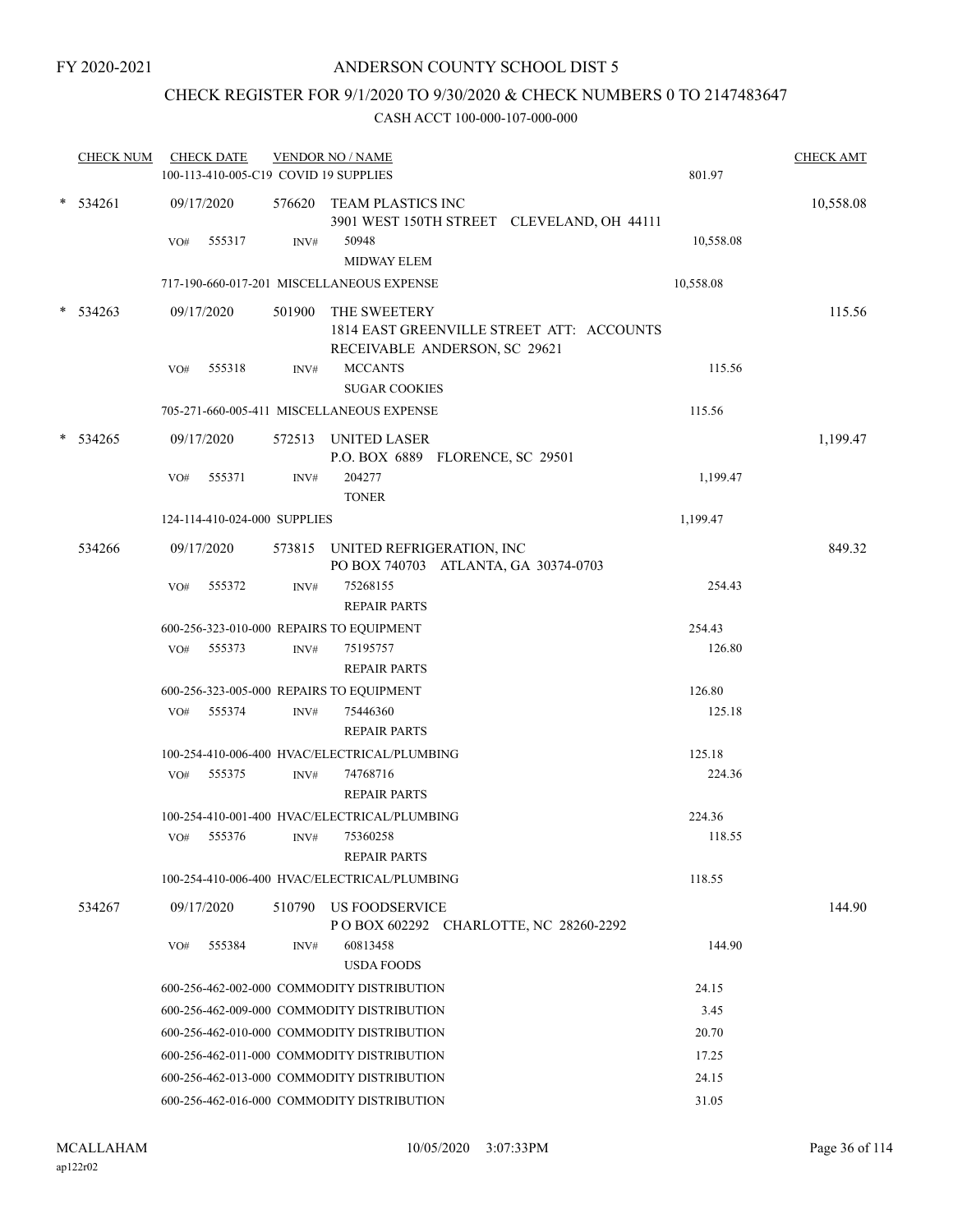## CHECK REGISTER FOR 9/1/2020 TO 9/30/2020 & CHECK NUMBERS 0 TO 2147483647

| <b>CHECK NUM</b> | <b>CHECK DATE</b>                                                        |        | <b>VENDOR NO / NAME</b>                                                                              |                 | <b>CHECK AMT</b> |
|------------------|--------------------------------------------------------------------------|--------|------------------------------------------------------------------------------------------------------|-----------------|------------------|
|                  |                                                                          |        | 600-256-462-021-000 COMMODITY DISTRIBUTION                                                           | 24.15           |                  |
| 534268           | 09/17/2020                                                               | 510790 | <b>US FOODSERVICE</b><br>P O BOX 602292 CHARLOTTE, NC 28260-2292                                     |                 | 39,626.67        |
|                  | 555385<br>VO#                                                            | INV#   | 20950515                                                                                             | 39,626.67       |                  |
|                  |                                                                          |        | <b>FOOD &amp; SUPPLIES</b>                                                                           |                 |                  |
|                  | 600-256-410-000-C19 COVID SUPPLIES                                       |        |                                                                                                      | 183.00          |                  |
|                  | 600-256-410-000-C19 COVID SUPPLIES                                       |        |                                                                                                      | 90.00           |                  |
|                  | 600-256-410-000-C19 COVID SUPPLIES                                       |        |                                                                                                      | 233.60          |                  |
|                  | 600-256-410-000-C19 COVID SUPPLIES                                       |        |                                                                                                      | 72.00           |                  |
|                  | 600-256-410-000-C19 COVID SUPPLIES                                       |        |                                                                                                      | 126.00          |                  |
|                  | 600-256-410-000-C19 COVID SUPPLIES                                       |        |                                                                                                      | 107.60          |                  |
|                  | 600-256-410-000-C19 COVID SUPPLIES<br>600-256-410-000-C19 COVID SUPPLIES |        |                                                                                                      | 78.98<br>108.00 |                  |
|                  | 600-256-410-002-000 SUPPLIES                                             |        |                                                                                                      | 429.67          |                  |
|                  | 600-256-410-009-000 SUPPLIES                                             |        |                                                                                                      | 263.53          |                  |
|                  | 600-256-410-010-000 SUPPLIES                                             |        |                                                                                                      | 308.75          |                  |
|                  |                                                                          |        |                                                                                                      |                 |                  |
|                  | 600-256-410-011-000 SUPPLIES                                             |        |                                                                                                      | 354.49          |                  |
|                  | 600-256-410-013-000 SUPPLIES                                             |        |                                                                                                      | 1,033.75        |                  |
|                  | 600-256-410-015-000 SUPPLIES                                             |        |                                                                                                      | 13.42           |                  |
|                  | 600-256-410-016-000 SUPPLIES                                             |        |                                                                                                      | 725.75          |                  |
|                  | 600-256-410-018-000 SUPPLIES                                             |        |                                                                                                      | 81.72           |                  |
|                  | 600-256-410-021-000 SUPPLIES                                             |        |                                                                                                      | 223.11          |                  |
|                  | 600-256-460-002-000 FOOD                                                 |        |                                                                                                      | 9,269.92        |                  |
|                  | 600-256-460-009-000 FOOD                                                 |        |                                                                                                      | 3,071.54        |                  |
|                  | 600-256-460-010-000 FOOD                                                 |        |                                                                                                      | 3,114.02        |                  |
|                  | 600-256-460-011-000 FOOD                                                 |        |                                                                                                      | 6,062.52        |                  |
|                  | 600-256-460-013-000 FOOD                                                 |        |                                                                                                      | 3,359.27        |                  |
|                  | 600-256-460-015-000 FOOD                                                 |        |                                                                                                      | 2,422.00        |                  |
|                  | 600-256-460-016-000 FOOD                                                 |        |                                                                                                      | 5,442.55        |                  |
|                  | 600-256-460-018-000 FOOD                                                 |        |                                                                                                      | 1,431.00        |                  |
|                  | 600-256-460-021-000 FOOD                                                 |        |                                                                                                      | 1,020.48        |                  |
| * 534270         |                                                                          |        | 09/17/2020 576048 VITAL RECORDS HOLDINGS, LLC<br>DEPT 5874 PO BOX 11407 BIRMINGHAM, AL<br>35246-5874 |                 | 480.00           |
|                  | 555378<br>VO#                                                            | INV#   | 48238                                                                                                | 480.00          |                  |
|                  |                                                                          |        | <b>CLOUD RENEWAL</b>                                                                                 |                 |                  |
|                  | 203-127-312-000-SUP PURCHASED SERVICES                                   |        |                                                                                                      | 480.00          |                  |
| 534271           | 09/17/2020                                                               |        | 524353 WAL-MART COMMUNITY/GEMB<br>POBOX 530934 ATT: ACCOUNTS RECEIVABLE<br>ATLANTA, GA 30353-0934    |                 | 100.16           |
|                  | 555320<br>VO#                                                            | INV#   | 1016-1838                                                                                            | 100.16          |                  |
|                  |                                                                          |        | <b>MIDWAY ELEM</b>                                                                                   |                 |                  |
|                  |                                                                          |        | 717-190-660-017-201 MISCELLANEOUS EXPENSE                                                            | 100.16          |                  |
| 534272           | 09/17/2020                                                               |        | 573864 WELLS FARGO VENDOR FIN SERV                                                                   |                 | 426.93           |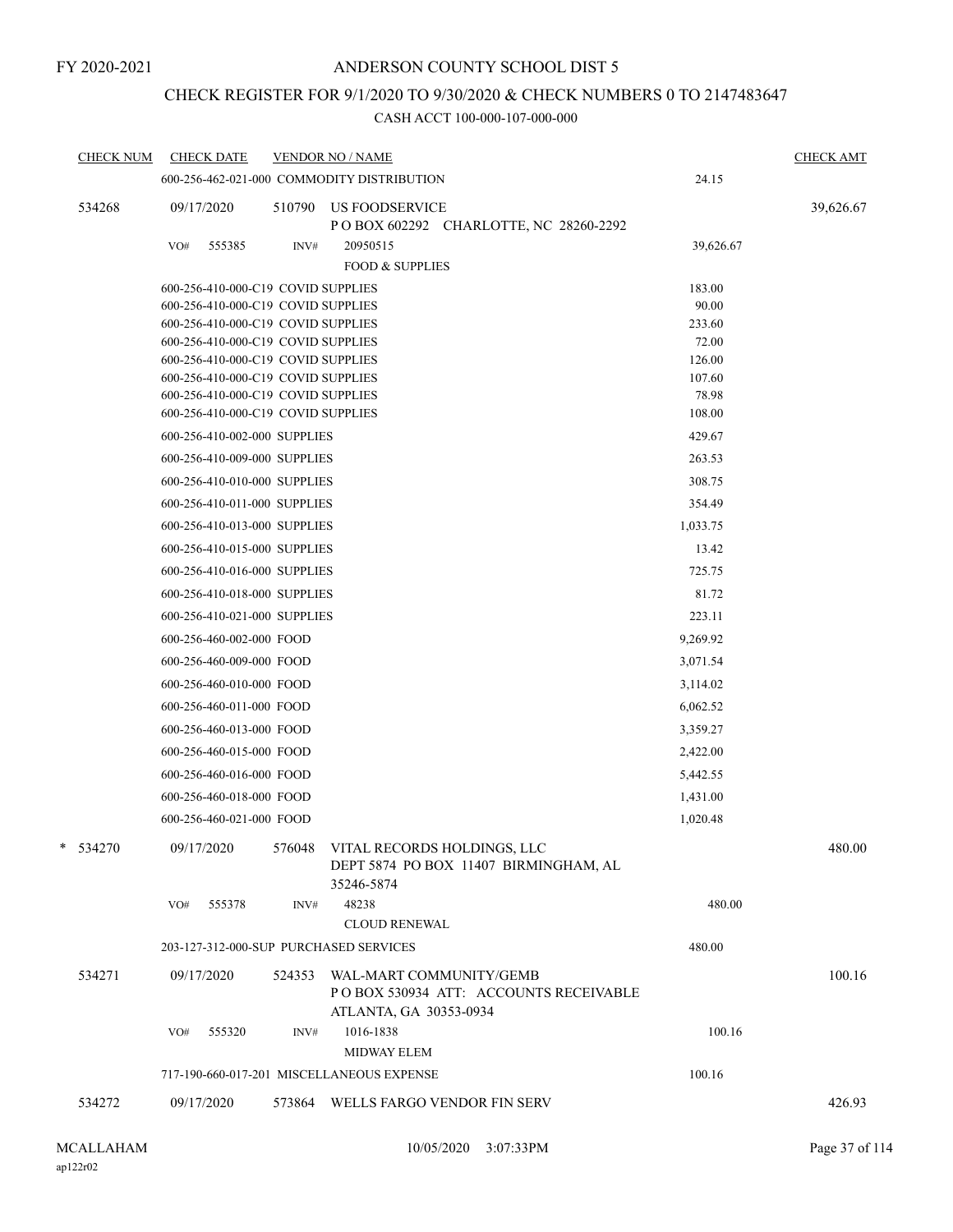## CHECK REGISTER FOR 9/1/2020 TO 9/30/2020 & CHECK NUMBERS 0 TO 2147483647

| <b>CHECK NUM</b> |     | <b>CHECK DATE</b> |                                    | <b>VENDOR NO / NAME</b>                                                                     |     |       |           | <b>CHECK AMT</b> |
|------------------|-----|-------------------|------------------------------------|---------------------------------------------------------------------------------------------|-----|-------|-----------|------------------|
|                  |     |                   |                                    | PO BOX 105710 ATLANTA, GA 30348-5710                                                        |     |       |           |                  |
|                  | VO# | 555321            | INV#                               | 5011802103                                                                                  |     |       | 252.52    |                  |
|                  |     |                   |                                    | <b>COPIER</b>                                                                               |     |       |           |                  |
|                  |     |                   | 723-190-660-023-913 COPIER EXPENSE |                                                                                             |     |       | 252.52    |                  |
|                  | VO# | 555322            | INV#                               | 5011734333                                                                                  |     |       | 174.41    |                  |
|                  |     |                   |                                    | <b>COPIER</b>                                                                               |     |       |           |                  |
|                  |     |                   | 723-190-660-023-913 COPIER EXPENSE |                                                                                             |     |       | 174.41    |                  |
| 534273           |     | 09/17/2020        |                                    | 576415 WHEELERS WELDING<br>TEN ENTERPRISES, LLC 137 MCMURTREY RD                            |     |       |           | 350.00           |
|                  |     |                   |                                    | PENDLETON, SC 29670                                                                         |     |       |           |                  |
|                  | VO# | 546120            | INV#                               | <b>CONCORD ELEM</b>                                                                         |     |       | 350.00    |                  |
|                  |     |                   |                                    | <b>REPAIR GATE</b>                                                                          |     |       |           |                  |
|                  |     |                   |                                    | 100-254-410-009-001 SUPPLIES - MAINTENANCE                                                  |     |       | 350.00    |                  |
| 534274           |     | 09/22/2020        | 570950                             | ANDERSON COUNTY SHERIFF'S OFFICE<br>ATTN: JAMIE LAZAR 305 CAMSON ROAD<br>ANDERSON, SC 29621 |     |       |           | 218.75           |
|                  | VO# | 555414            | INV#                               | <b>SECURITY</b>                                                                             |     |       | 113.75    |                  |
|                  |     |                   |                                    | <b>WESTSIDE VB</b>                                                                          |     |       |           |                  |
|                  |     |                   |                                    | 703-271-660-003-679 VOLLEYBALL GATE RECEIPTS EXPENSE                                        |     |       | 113.75    |                  |
|                  | VO# | 555545            | INV#                               | <b>SEPT OVERTIME</b>                                                                        |     |       | 105.00    |                  |
|                  |     |                   |                                    | <b>ROBERT ANDERSON</b>                                                                      |     |       |           |                  |
|                  |     |                   | 100-113-410-006-000 SUPPLIES       |                                                                                             |     |       | 105.00    |                  |
|                  |     |                   |                                    |                                                                                             |     |       |           |                  |
| * 534278         |     | 09/22/2020        | 573189                             | BLACKBOARD INC.<br>PO BOX 200154 PITTSBURGH, PA 15251-0154                                  |     |       |           | 32,699.04        |
|                  | VO# | 555406            | INV#                               | 1351914                                                                                     | PO# | 13263 | 32,699.04 |                  |
|                  |     |                   |                                    | CUST #329731                                                                                |     |       |           |                  |
|                  |     |                   |                                    | 100-114-445-000-000 VIRTUAL COURSEWARE                                                      |     |       | 32,699.04 |                  |
| $*$ 534280       |     | 09/22/2020        |                                    | 564814 BROOKWOOD FARMS, INC<br>POBOX 277 ATT: ACCOUNTS RECEIVABLE SILER<br>CITY, NC 27344   |     |       |           | 4,350.00         |
|                  | VO# | 555409            | INV#                               | 0127428<br><b>PORK</b>                                                                      |     |       | 4,350.00  |                  |
|                  |     |                   |                                    | 600-000-172-000-000 FOOD SERV INVEN. FOOD                                                   |     |       | 4,350.00  |                  |
|                  |     |                   |                                    |                                                                                             |     |       |           |                  |
| $* 534283$       |     | 09/22/2020        | 167150                             | <b>CHEERZONE</b><br>KATAMY CORPORATION 302 E. OHMER ROAD<br>MAYVILLE, MI 48744              |     |       |           | 110.23           |
|                  | VO# | 555413            | INV#                               | SI 150711<br>ROBERT ANDERSON                                                                |     |       | 110.23    |                  |
|                  |     |                   |                                    | 706-271-660-006-611 PEP CLUB EXPENSE                                                        |     |       | 110.23    |                  |
| $*$ 534285       |     | 09/22/2020        | 576292                             | <b>CROWNSTORE</b>                                                                           |     |       |           | 7,089.23         |
|                  |     |                   |                                    | 12255 NATIONS FORD RD STE D PINEVILLE, NC 28134                                             |     |       |           |                  |
|                  | VO# | 555412            | INV#                               | 17279                                                                                       | PO# | 12828 | 7,089.23  |                  |
|                  |     |                   |                                    | <b>TL HANNA</b>                                                                             |     |       |           |                  |
|                  |     |                   | 100-114-540-002-BAN EQUIPMENT      |                                                                                             |     |       | 0.00      |                  |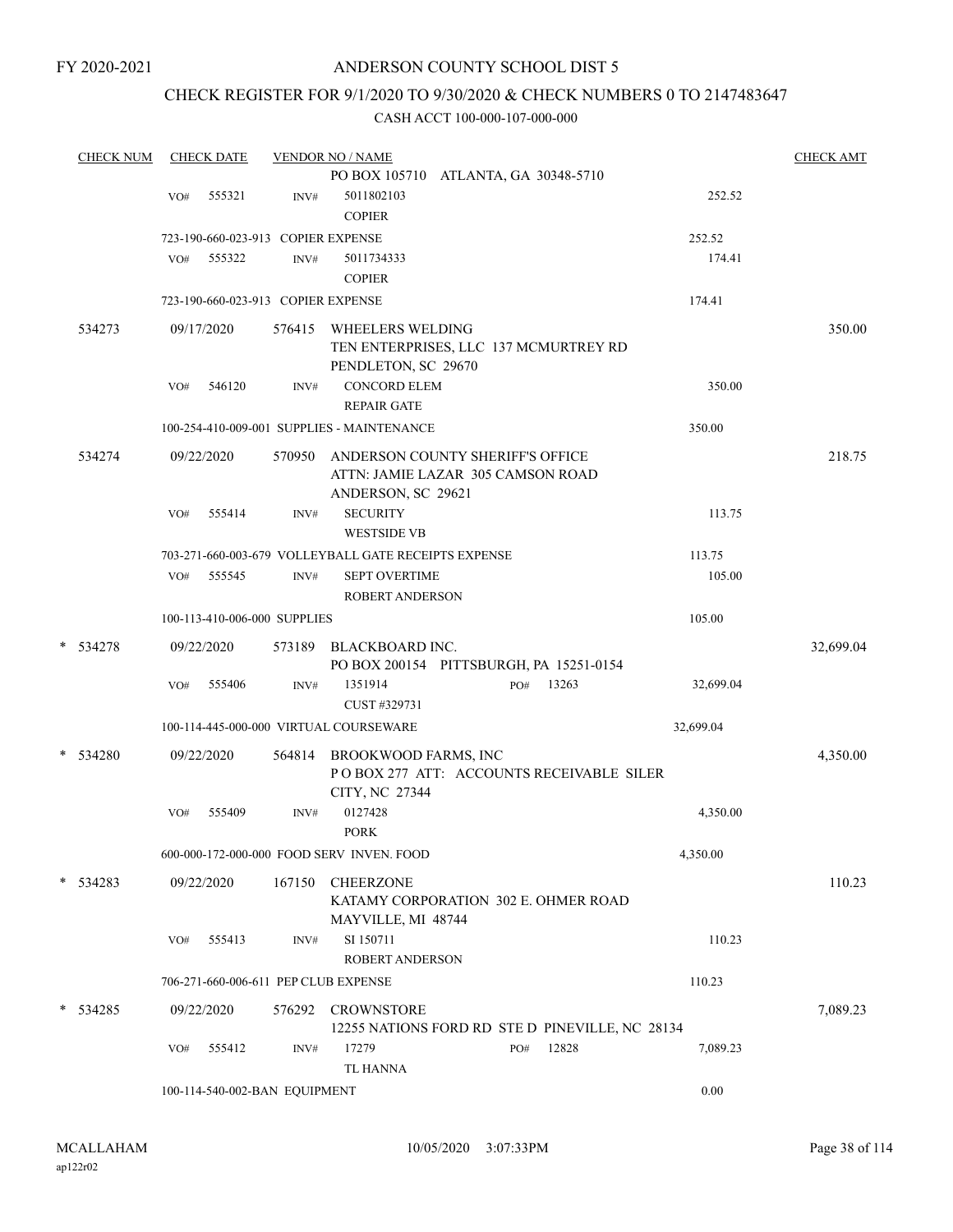## CHECK REGISTER FOR 9/1/2020 TO 9/30/2020 & CHECK NUMBERS 0 TO 2147483647

| <b>CHECK NUM</b> |     | <b>CHECK DATE</b> |                                                                          | <b>VENDOR NO / NAME</b><br>505-114-540-002-BAN BAND EQUIPMENT                              |     |           | 7,089.23              | <b>CHECK AMT</b> |
|------------------|-----|-------------------|--------------------------------------------------------------------------|--------------------------------------------------------------------------------------------|-----|-----------|-----------------------|------------------|
|                  |     |                   |                                                                          |                                                                                            |     |           |                       |                  |
| 534286           |     | 09/22/2020        |                                                                          | 575808 DUE SOUTH COFFEE ROASTERS<br>1320 HAMPTON AVE. EXT. UNIT 4B GREENVILLE, SC<br>29601 |     |           |                       | 128.75           |
|                  | VO# | 555417            | INV#                                                                     | R3630<br><b>COFFEE</b>                                                                     |     |           | 128.75                |                  |
|                  |     |                   | 631-256-460-031-000 PURCHASED FOOD                                       |                                                                                            |     |           | 128.75                |                  |
| 534287           |     | 09/22/2020        |                                                                          | 575439 EVENT RENTALS<br>529 CAMSON RD ANDERSON, SC 29625                                   |     |           |                       | 2,803.40         |
|                  | VO# | 555418            | INV#                                                                     | 439876<br><b>WESTSIDE HS</b>                                                               |     | PO# 13350 | 2,803.40              |                  |
|                  |     |                   | 397-114-410-000-000 SUPPLIES                                             |                                                                                            |     |           | 2,803.40              |                  |
| * 534289         |     | 09/22/2020        |                                                                          | 276400 ID SHOP, INC<br>POBOX 49457 ATT: ACCOUNTS RECEIVABLE<br>GREENWOOD, SC 29649         |     |           |                       | 1,317.96         |
|                  | VO# | 555435            | INV#                                                                     | 102282<br><b>SOUTHWOOD</b>                                                                 |     |           | 144.45                |                  |
|                  |     |                   |                                                                          | 100-113-410-021-VEN SUPPLY-ADDT'L FOR LOST VENDING                                         |     |           | 144.45                |                  |
|                  |     | VO# 555436        | INV#                                                                     | 102060<br><b>SOUTHWOOD</b>                                                                 |     |           | 305.10                |                  |
|                  |     |                   |                                                                          | 100-113-410-021-VEN SUPPLY-ADDT'L FOR LOST VENDING                                         |     |           | 305.10                |                  |
|                  |     | VO# 555437        | INV#                                                                     | 102247<br><b>WESTSIDE</b>                                                                  |     |           | 422.59                |                  |
|                  |     |                   | 100-271-410-003-000 SUPPLIES                                             |                                                                                            |     |           | 422.59                |                  |
|                  |     | VO# 555438        | INV#                                                                     | 102488<br><b>WESTSIDE</b>                                                                  |     |           | 171.20                |                  |
|                  |     |                   | 100-114-410-003-000 SUPPLIES                                             |                                                                                            |     |           | 171.20                |                  |
|                  | VO# | 555439            | INV#                                                                     | 102493<br><b>MCCANTS</b>                                                                   |     |           | 274.62                |                  |
|                  |     |                   |                                                                          | 100-113-410-005-VEN SUPPLY-ADDT'L FOR LOST VENDING                                         |     |           | 274.62                |                  |
| 534290           |     | 09/22/2020        | 572086                                                                   | <b>ID ZONE</b><br>5830 NW 163RD STREET MIAMI LAKES, FL 33014                               |     |           |                       | 6,263.36         |
|                  | VO# | 555440            | INV#                                                                     | 6456013<br><b>KEY FOBS</b>                                                                 | PO# | 13085     | 6,263.36              |                  |
|                  |     |                   |                                                                          | 100-266-345-000-000 TECHNOLOGY INFRASTRUCTURE                                              |     |           | 6,263.36              |                  |
| 534291           |     | 09/22/2020        | 576550                                                                   | <b>IMPULSE SOUVENIRS</b><br>4310 S 131st PLACE TUKWILA, WA 98168                           |     |           |                       | 80,134.00        |
|                  | VO# | 555441            | INV#                                                                     | S3336<br><b>MASKS</b>                                                                      | PO# | 13129     | 20,000.00             |                  |
|                  |     |                   | 100-257-410-000-C19 COVID SUPPLIES                                       |                                                                                            |     |           | 20,000.00             |                  |
|                  | VO# | 555442            | INV#                                                                     | S3291-S3295<br>S3301 MASKS                                                                 | PO# | 13091     | 60,134.00             |                  |
|                  |     |                   | 100-257-410-000-C19 COVID SUPPLIES<br>100-257-410-000-C19 COVID SUPPLIES |                                                                                            |     |           | 16,820.40<br>5,350.00 |                  |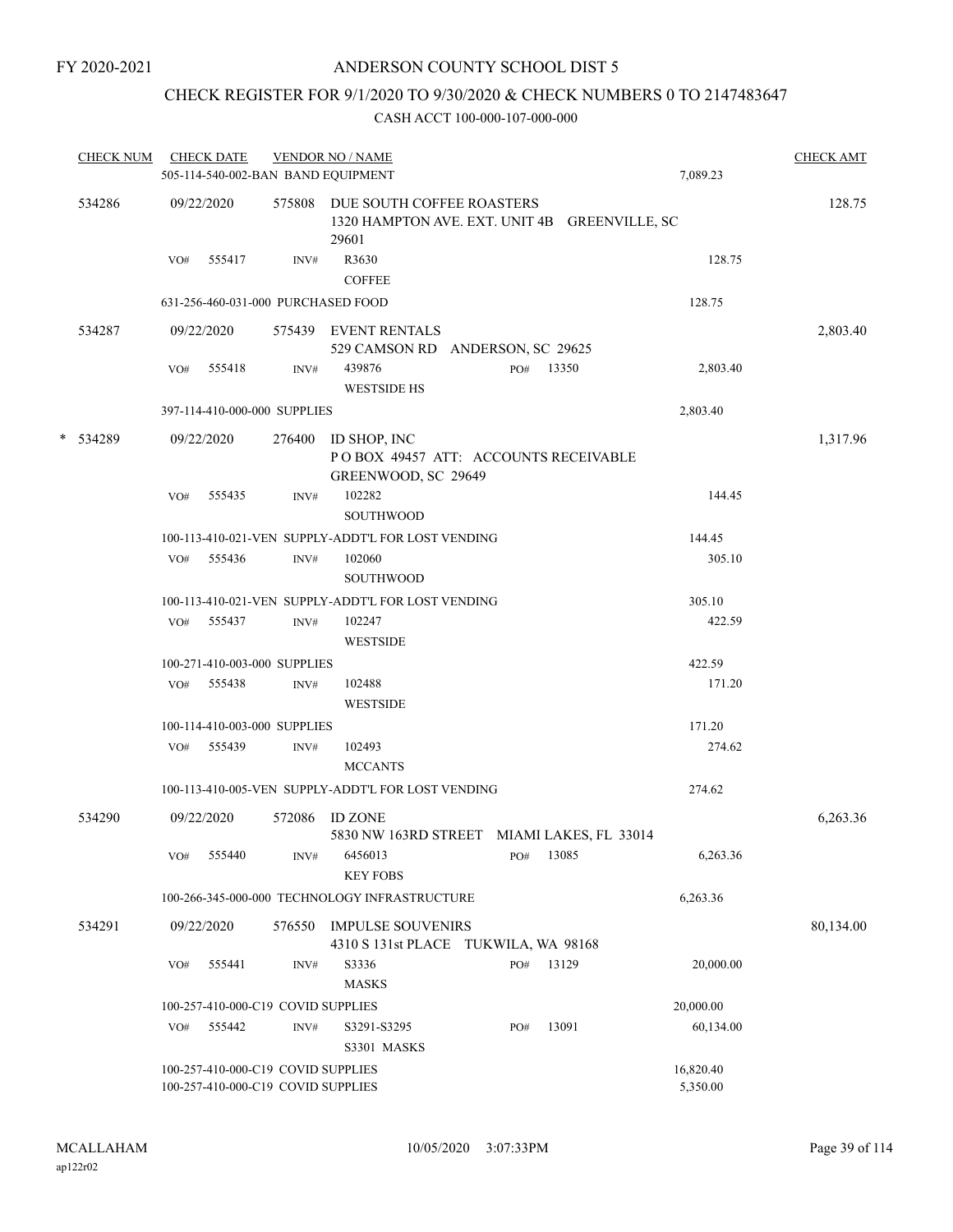## CHECK REGISTER FOR 9/1/2020 TO 9/30/2020 & CHECK NUMBERS 0 TO 2147483647

| <b>CHECK NUM</b> |     | <b>CHECK DATE</b> | 100-257-410-000-C19 COVID SUPPLIES | <b>VENDOR NO / NAME</b>                    |                           | 6,634.00  | <b>CHECK AMT</b> |
|------------------|-----|-------------------|------------------------------------|--------------------------------------------|---------------------------|-----------|------------------|
|                  |     |                   | 100-257-410-000-C19 COVID SUPPLIES |                                            |                           | 14,980.00 |                  |
|                  |     |                   | 100-257-410-000-C19 COVID SUPPLIES |                                            |                           | 3,509.60  |                  |
|                  |     |                   | 100-257-410-000-C19 COVID SUPPLIES |                                            |                           | 12,840.00 |                  |
| 534292           |     | 09/22/2020        | 576580                             | <b>ISTEEP LLC</b>                          |                           |           | 3,616.00         |
|                  |     |                   |                                    | 1302 WAUGH, SUITE 623 HOUSTON, TX 77019    |                           |           |                  |
|                  | VO# | 555443            | INV#                               | 002069                                     | 13269<br>PO#              | 3,616.00  |                  |
|                  |     |                   |                                    | <b>ASSESSMENTS</b>                         |                           |           |                  |
|                  |     |                   |                                    | 100-221-445-000-000 TECHNOLOGY SUPPLIES    |                           | 3,616.00  |                  |
| 534293           |     | 09/22/2020        | 304900                             | KAPLAN EARLY LEARNING COMPANY              |                           |           | 1,943.95         |
|                  |     |                   |                                    | POBOX 890575 ATT: ACCOUNTS RECEIVABLE      |                           |           |                  |
|                  |     |                   |                                    | CHARLOTTE, NC 28289-0575                   |                           |           |                  |
|                  | VO# | 555444            | INV#                               | 5575341                                    |                           | 1,828.41  |                  |
|                  |     |                   |                                    | <b>WEST MARKET</b>                         |                           |           |                  |
|                  |     |                   | 810-147-410-018-000 SUPPLIES       |                                            |                           | 1,828.41  |                  |
|                  | VO# | 555445            | INV#                               | 5585972                                    |                           | 115.54    |                  |
|                  |     |                   |                                    | <b>NORTH POINTE</b>                        |                           |           |                  |
|                  |     |                   | 100-147-410-013-000 SUPPLIES       |                                            |                           | 115.54    |                  |
| 534294           |     | 09/22/2020        | 307795                             | <b>KEPHART SERVICES</b>                    |                           |           | 1,400.00         |
|                  |     |                   |                                    | P O BOX 5748                               | DBA RCI SERVICES INC ATT: |           |                  |
|                  |     |                   |                                    | ACCOUNTS RECEIVABLE ANDERSON, SC 29623     |                           |           |                  |
|                  | VO# | 555447            | INV#                               | <b>TL HANNA</b>                            |                           | 500.00    |                  |
|                  |     |                   |                                    | <b>CEILING TILES</b>                       |                           |           |                  |
|                  |     |                   |                                    | 100-254-323-002-CAP CONTRACTED SERVICES    |                           | 500.00    |                  |
|                  | VO# | 555448            | INV#                               | TL HANNA                                   |                           | 900.00    |                  |
|                  |     |                   |                                    | <b>KITCHEN AREA</b>                        |                           |           |                  |
|                  |     |                   |                                    | 100-254-323-002-CAP CONTRACTED SERVICES    |                           | 900.00    |                  |
| 534295           |     | 09/22/2020        | 566591                             | KINLEY'S WOODWORKS & CABINETS, INC         |                           |           | 450.00           |
|                  |     |                   |                                    | 120 EAST MAULDIN STREET ANDERSON, SC 29621 |                           |           |                  |
|                  | VO# | 555449            | INV#                               | 828                                        |                           | 450.00    |                  |
|                  |     |                   |                                    | <b>DRAWERS</b>                             |                           |           |                  |
|                  |     |                   |                                    | 100-254-410-006-001 SUPPLIES - MAINTENANCE |                           | 225.00 A  |                  |
|                  |     |                   |                                    | 100-254-410-008-001 SUPPLIES - MAINTENANCE |                           | 225.00 A  |                  |
| 534296           |     | 09/22/2020        | 313476                             | LAKESHORE LEARNING MATERIALS               |                           |           | 462.38           |
|                  |     |                   |                                    | 2695 EAST DOMINGUEZ STREET ATT: ACCOUNTS   |                           |           |                  |
|                  |     |                   |                                    | RECEIVABLE CARSON, CA 90895                |                           |           |                  |
|                  | VO# | 555450            | INV#                               | 4479240920                                 |                           | 462.38    |                  |
|                  |     |                   |                                    | <b>CARPET</b>                              |                           |           |                  |
|                  |     |                   | 100-112-410-012-000 SUPPLIES       |                                            |                           | 462.38    |                  |
| 534297           |     | 09/22/2020        | 320795                             | LESLEY COURTS AND PAVING, INC              |                           |           | 3,025.00         |
|                  |     |                   |                                    | 3104 OLD WILLIAMSTON ROAD ATT: ACCOUNTS    |                           |           |                  |
|                  |     |                   |                                    | RECEIVABLE ANDERSON, SC 29621              |                           |           |                  |
|                  | VO# | 555451            | INV#                               | 3593                                       |                           | 2,425.00  |                  |
|                  |     |                   |                                    | NORTH POINTE                               |                           |           |                  |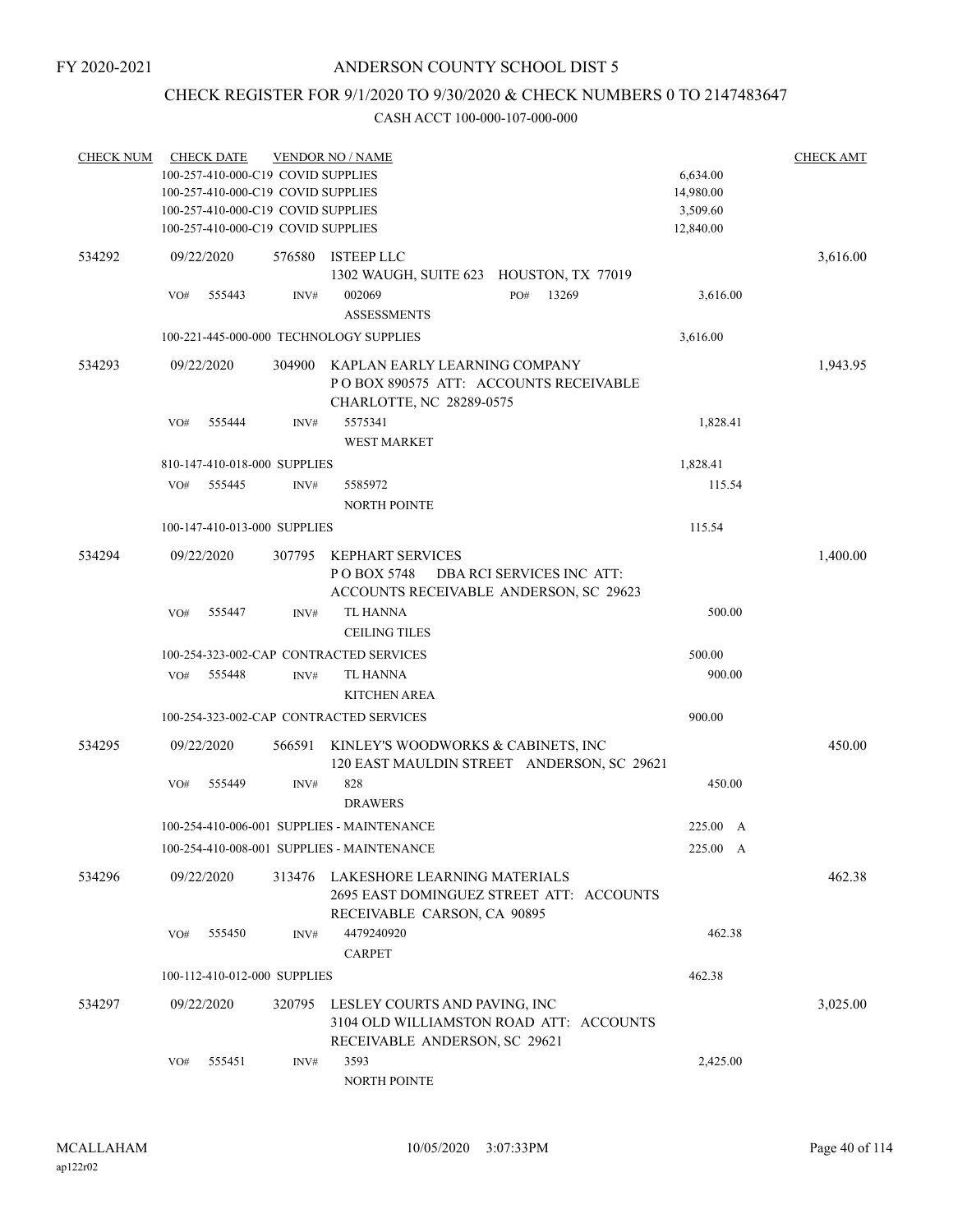## CHECK REGISTER FOR 9/1/2020 TO 9/30/2020 & CHECK NUMBERS 0 TO 2147483647

|   | <b>CHECK NUM</b> |     | <b>CHECK DATE</b>                  |        | <b>VENDOR NO / NAME</b>                          |           | <b>CHECK AMT</b> |
|---|------------------|-----|------------------------------------|--------|--------------------------------------------------|-----------|------------------|
|   |                  |     |                                    |        | 100-254-323-013-CAP CONTRACTED SERVICES          | 2,425.00  |                  |
|   |                  |     | VO# 555452                         | INV#   | 3587                                             | 600.00    |                  |
|   |                  |     |                                    |        | <b>MCCANTS</b>                                   |           |                  |
|   |                  |     |                                    |        | 100-254-323-005-CAP CONTRACTED SERVICES          | 600.00    |                  |
|   | 534298           |     | 09/22/2020                         |        | 576574 LOC-DOC SECURITY                          |           | 408.70           |
|   |                  |     |                                    |        | PO BOX 78987 CHARLOTTE, NC 28271                 |           |                  |
|   |                  | VO# | 555453                             | INV#   | C203379                                          | 11.77     |                  |
|   |                  |     |                                    |        | <b>KEYS</b>                                      |           |                  |
|   |                  |     |                                    |        | 100-254-410-001-001 SUPPLIES - MAINTENANCE       | 11.77     |                  |
|   |                  | VO# | 555454                             | INV#   | C <sub>203375</sub>                              | 21.39     |                  |
|   |                  |     |                                    |        | <b>KEYS</b>                                      |           |                  |
|   |                  |     |                                    |        | 100-254-410-006-001 SUPPLIES - MAINTENANCE       | 21.39     |                  |
|   |                  | VO# | 555455                             | INV#   | C <sub>203381</sub>                              | 54.57     |                  |
|   |                  |     |                                    |        | <b>KEYS/LOCKS</b>                                |           |                  |
|   |                  |     |                                    |        | 100-254-410-002-001 SUPPLIES - MAINTENANCE       | 54.57     |                  |
|   |                  | VO# | 555456                             | INV#   | C203358                                          | 45.89     |                  |
|   |                  |     |                                    |        | <b>KEYS/LOCKS</b>                                |           |                  |
|   |                  |     |                                    |        | 100-254-410-003-001 SUPPLIES - MAINTENANCE       | 45.89     |                  |
|   |                  |     | VO# 555457                         | INV#   | C <sub>203350</sub>                              | 75.93     |                  |
|   |                  |     |                                    |        | <b>KEYS/LOCKS</b>                                |           |                  |
|   |                  |     |                                    |        | 100-254-410-020-001 SUPPLIES - MAINTENANCE       | 75.93     |                  |
|   |                  | VO# | 555458                             | INV#   | C <sub>203353</sub>                              | 88.28     |                  |
|   |                  |     |                                    |        | <b>KEYS/LOCKS</b>                                |           |                  |
|   |                  |     |                                    |        |                                                  |           |                  |
|   |                  |     |                                    |        | 100-254-410-021-001 SUPPLIES - MAINTENANCE       | 88.28     |                  |
|   |                  |     | VO# 555459                         | INV#   | 218422                                           | 110.87    |                  |
|   |                  |     |                                    |        | <b>KEYS/LOCKS</b>                                |           |                  |
|   |                  |     |                                    |        | 100-254-410-003-001 SUPPLIES - MAINTENANCE       | 110.87    |                  |
| * | 534300           |     | 09/22/2020                         |        | 569988 MCMILLAN PAZDAN SMITH, LLC                |           | 10,247.49        |
|   |                  |     |                                    |        | DEPT 999450 PO BOX 537044 ATLANTA, GA 30353-7044 |           |                  |
|   |                  | VO# | 555460                             | INV#   | 02003257                                         | 10,247.49 |                  |
|   |                  |     |                                    |        | PROJ #017455                                     |           |                  |
|   |                  |     |                                    |        | 505-254-323-005-000 CONTRACTED SERVICES          | 10,247.49 |                  |
|   | 534301           |     | 09/22/2020                         | 358500 | <b>MINUTEMAN PRESS</b>                           |           | 574.16           |
|   |                  |     |                                    |        | 3308 NORTH MAIN STREET ATT: ACCOUNTS             |           |                  |
|   |                  |     |                                    |        | RECEIVABLE ANDERSON, SC 29621-4108               |           |                  |
|   |                  | VO# | 555461                             | INV#   | 90556                                            | 574.16    |                  |
|   |                  |     |                                    |        | WHS JOB 123853                                   |           |                  |
|   |                  |     | 100-114-410-003-C19 COVID SUPPLIES |        |                                                  | 574.16    |                  |
|   | 534302           |     | 09/22/2020                         | 574358 | MONSTER TECHNOLOGY, LLC                          |           | 445.00           |
|   |                  |     |                                    |        | 8726 S. SEPULVEDA BLVD SUITE D #B-152 LOS        |           |                  |
|   |                  |     |                                    |        | ANGELES, CA 90045                                |           |                  |
|   |                  | VO# | 555462                             | INV#   | IJH5895                                          | 445.00    |                  |
|   |                  |     |                                    |        | <b>VARENNES ELEM</b>                             |           |                  |
|   |                  |     |                                    |        | 201-112-490-016-000 OTHER/ COPIER COST           | 445.00    |                  |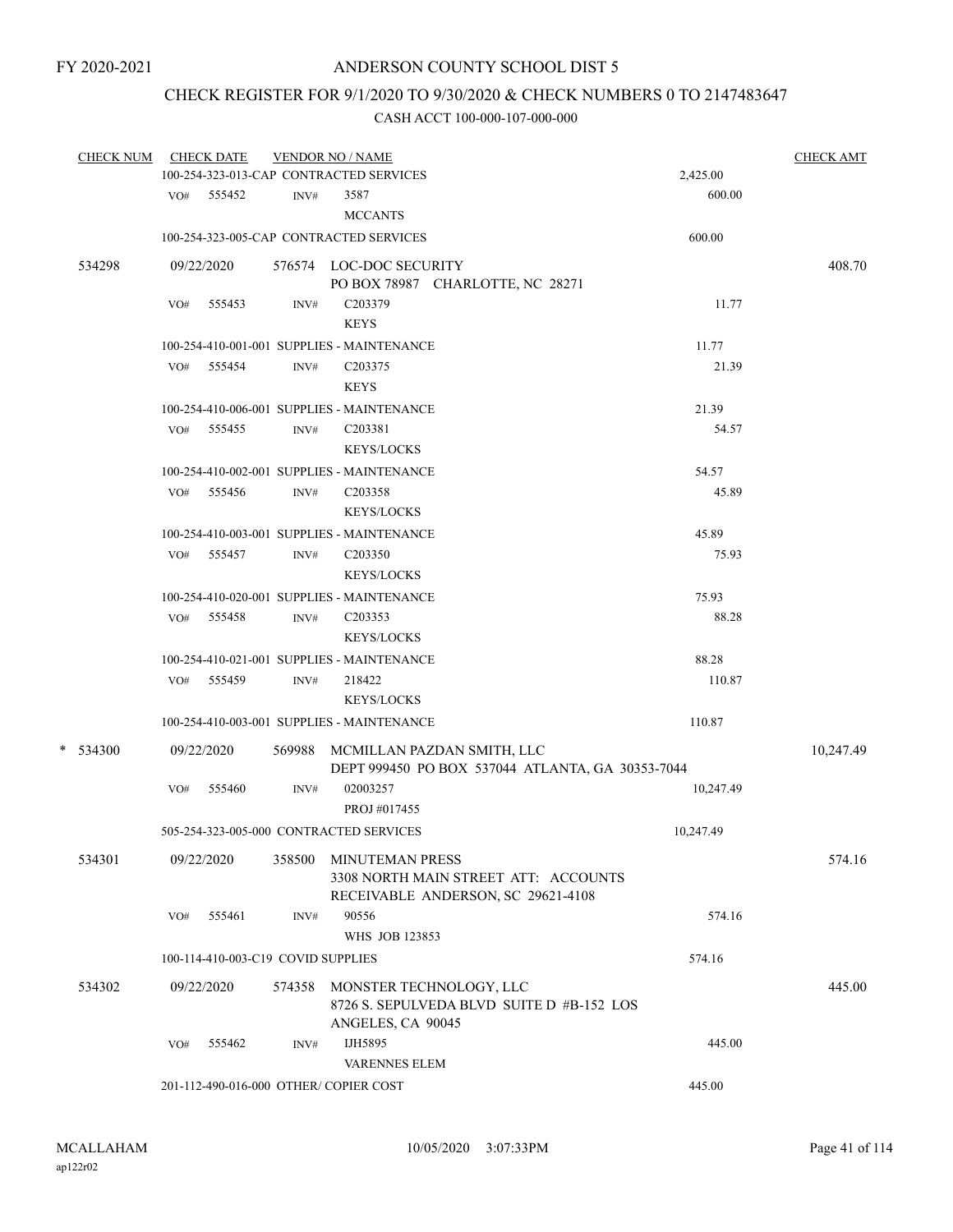## CHECK REGISTER FOR 9/1/2020 TO 9/30/2020 & CHECK NUMBERS 0 TO 2147483647

| <b>CHECK NUM</b> |     | <b>CHECK DATE</b>                 |                | <b>VENDOR NO / NAME</b>                                                                  |            | <b>CHECK AMT</b> |
|------------------|-----|-----------------------------------|----------------|------------------------------------------------------------------------------------------|------------|------------------|
| 534303           |     | 09/22/2020                        |                | 567126 MUSIC & ARTS CENTER<br>5295 WESTVIEW DR SUITE 300 ATTN: CA<br>FREDERICK, MD 21703 |            | 3,542.76         |
|                  | VO# | 555463                            | INV#           | 022980259<br><b>ROBERT ANDERSON</b>                                                      | 123.05     |                  |
|                  |     |                                   |                | 100-113-410-006-COB CHORUS, ORCHESTRA & BAND                                             | 123.05 A   |                  |
|                  |     | VO# 555464                        | INV#           | 022960097<br><b>ROBERT ANDERSON</b>                                                      | 363.80     |                  |
|                  |     |                                   |                | 100-113-410-006-COB CHORUS, ORCHESTRA & BAND                                             | 363.80 A   |                  |
|                  |     | VO# 555465                        | INV#           | 022831527<br><b>ROBERT ANDERSON</b>                                                      | 80.25      |                  |
|                  |     |                                   |                | 100-113-410-006-COB CHORUS, ORCHESTRA & BAND                                             | 80.25 A    |                  |
|                  | VO# | 555466                            | INV#           | 022796863<br>ROBERT ANDERSON                                                             | 431.22     |                  |
|                  |     |                                   |                | 100-113-410-006-COB CHORUS, ORCHESTRA & BAND                                             | 431.22 A   |                  |
|                  |     | VO# 555467                        | INV#           | 023493388<br><b>WESTSIDE</b>                                                             | 12.83      |                  |
|                  |     | 100-114-410-003-001 BAND SUPPLIES |                |                                                                                          | 12.83      |                  |
|                  | VO# | 555468                            | $\text{INV}\#$ | 023445480<br><b>WESTSIDE</b>                                                             | 134.49     |                  |
|                  |     | 100-114-410-003-001 BAND SUPPLIES |                |                                                                                          | 134.49     |                  |
|                  |     | VO# 555469                        | INV#           | 023004001<br><b>WESTSIDE</b>                                                             | 1,617.84   |                  |
|                  |     | 100-114-410-003-001 BAND SUPPLIES |                |                                                                                          | 1,617.84 A |                  |
|                  |     | VO# 555470                        | INV#           | 023624052<br><b>WESTSIDE</b>                                                             | 16.54      |                  |
|                  |     | 100-114-410-003-001 BAND SUPPLIES |                |                                                                                          | 16.54      |                  |
|                  |     | VO# 555471                        | INV#           | 023584755<br><b>WESTSIDE</b>                                                             | 86.65      |                  |
|                  |     | 100-114-410-003-001 BAND SUPPLIES |                |                                                                                          | 86.65      |                  |
|                  |     | VO# 555472                        | INV#           | 023576341<br><b>WESTSIDE</b>                                                             | 676.09     |                  |
|                  |     | 100-114-410-003-001 BAND SUPPLIES |                |                                                                                          | 676.09     |                  |
| 534304           |     | 09/22/2020                        | 569600         | ONLINE STORES, INC<br>1000 WESTINGHOUSE DRIVE SUITE 1 NEW STANTON,<br>PA 15672           |            | 147.45           |
|                  | VO# | 555496                            | INV#           | 241301<br><b>GLENVIEW</b>                                                                | 147.45     |                  |
|                  |     | 100-113-410-020-000 SUPPLIES      |                |                                                                                          | 147.45     |                  |
| $*$ 534306       |     | 09/22/2020                        | 572704         | PIEDMONT FIRE EXTINGUISHERS<br>PO BOX 89 WARE SHOALS, SC 29692                           |            | 1,900.00         |
|                  | VO# | 555499                            | INV#           | <b>KITCHENS</b><br><b>CLEAN VENTS</b>                                                    | 1,900.00   |                  |
|                  |     |                                   |                | 600-256-323-002-000 REPAIRS TO EQUIPMENT                                                 | 100.00     |                  |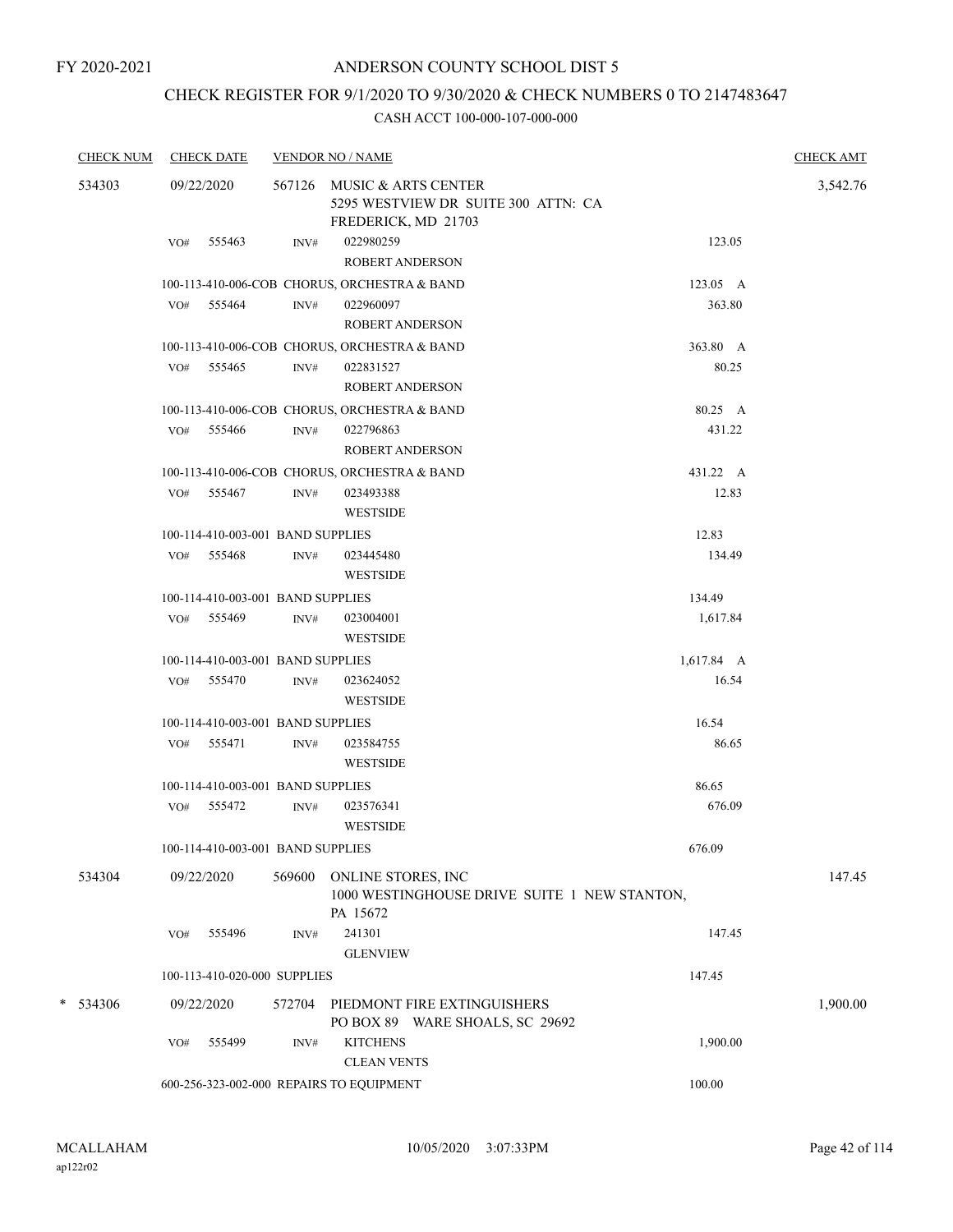## CHECK REGISTER FOR 9/1/2020 TO 9/30/2020 & CHECK NUMBERS 0 TO 2147483647

| <b>CHECK NUM</b> |            | <b>CHECK DATE</b>            |        | <b>VENDOR NO / NAME</b>                                                                                  |        | <b>CHECK AMT</b> |
|------------------|------------|------------------------------|--------|----------------------------------------------------------------------------------------------------------|--------|------------------|
|                  |            |                              |        | 600-256-323-003-000 REPAIRS TO EQUIPMENT                                                                 | 100.00 |                  |
|                  |            |                              |        | 600-256-323-005-000 REPAIRS TO EQUIPMENT                                                                 | 100.00 |                  |
|                  |            |                              |        | 600-256-323-006-000 REPAIRS TO EQUIPMENT                                                                 | 100.00 |                  |
|                  |            |                              |        | 600-256-323-007-000 REPAIRS TO EQUIPMENT                                                                 | 100.00 |                  |
|                  |            |                              |        | 600-256-323-008-000 REPAIRS TO EQUIPMENT                                                                 | 100.00 |                  |
|                  |            |                              |        | 600-256-323-009-000 REPAIRS TO EQUIPMENT                                                                 | 100.00 |                  |
|                  |            |                              |        | 600-256-323-010-000 REPAIRS TO EQUIPMENT                                                                 | 100.00 |                  |
|                  |            |                              |        | 600-256-323-011-000 REPAIRS TO EQUIPMENT                                                                 | 100.00 |                  |
|                  |            |                              |        | 600-256-323-012-000 REPAIRS TO EQUIPMENT                                                                 | 100.00 |                  |
|                  |            |                              |        | 600-256-323-013-000 REPAIRS TO EQUIPMENT                                                                 | 100.00 |                  |
|                  |            |                              |        | 600-256-323-014-000 REPAIRS TO EQUIPMENT                                                                 | 100.00 |                  |
|                  |            |                              |        | 600-256-323-015-000 REPAIRS TO EQUIPMENT                                                                 | 100.00 |                  |
|                  |            |                              |        | 600-256-323-016-000 REPAIRS TO EQUIPMENT                                                                 | 100.00 |                  |
|                  |            |                              |        | 600-256-323-017-000 REPAIRS TO EQUIPMENT                                                                 | 100.00 |                  |
|                  |            |                              |        | 600-256-323-018-000 REPAIRS TO EQUIPMENT                                                                 | 100.00 |                  |
|                  |            |                              |        | 600-256-323-019-000 REPAIRS TO EQUIPMENT                                                                 | 100.00 |                  |
|                  |            |                              |        | 600-256-323-020-000 REPAIRS TO EQUIPMENT                                                                 | 100.00 |                  |
|                  |            |                              |        | 600-256-323-021-000 REPAIRS TO EQUIPMENT                                                                 | 100.00 |                  |
| 534307           | 09/22/2020 |                              | 563653 | PITNEY BOWES GLOBAL FINANCIAL SVCS<br>POBOX 371896 ATT: ACCOUNTS RECEIVABLE<br>PITTSBURGH, PA 15250-7896 |        | 150.84           |
|                  | VO#        | 555501                       | INV#   | 1016349821<br>ROBERT ANDERSON                                                                            | 23.53  |                  |
|                  |            | 100-113-410-006-000 SUPPLIES |        |                                                                                                          | 23.53  |                  |
|                  | VO#        | 555502                       | INV#   | 1016349822                                                                                               | 127.31 |                  |
|                  |            |                              |        | ROBERT ANDERSON                                                                                          |        |                  |
|                  |            | 100-113-410-006-000 SUPPLIES |        |                                                                                                          | 127.31 |                  |
| 534308           | 09/22/2020 |                              | 573416 | PITTMAN, GARY**<br>322 CAMPERDOWN COURT EASLEY, SC 29642                                                 |        | 100.30           |
|                  | VO#        | 555391                       | INV#   | SEPT 10 WHS<br><b>VB OFFICIAL</b>                                                                        | 100.30 |                  |
|                  |            |                              |        | 703-271-660-003-679 VOLLEYBALL GATE RECEIPTS EXPENSE                                                     | 100.30 |                  |
| 534309           | 09/22/2020 |                              |        | 572037 PLANBOOKEDU LLC                                                                                   |        | 224.00           |
|                  | VO#        | 555503                       | INV#   | 710 MARKET ST #14 CHAPEL HILL, NC 27516<br>2020-11230                                                    | 224.00 |                  |
|                  |            |                              |        | <b>ROBERT ANDERSON</b>                                                                                   |        |                  |
|                  |            | 100-113-410-006-000 SUPPLIES |        |                                                                                                          | 224.00 |                  |
| $*$ 534312       | 09/22/2020 |                              | 572850 | ROBERT ANDERSON PETTY CASH                                                                               |        | 250.00           |
|                  | VO#        | 555507                       | INV#   | SEPT <sub>23</sub><br>VOLLEYBALL                                                                         | 250.00 |                  |
|                  |            |                              |        | 706-271-660-006-666 CONCESSIONS EXPENSE                                                                  | 100.00 |                  |
|                  |            |                              |        | 706-271-660-006-679 VOLLEYBALL GATE RECEIPTS EXPENSE                                                     | 150.00 |                  |
|                  |            |                              |        |                                                                                                          |        |                  |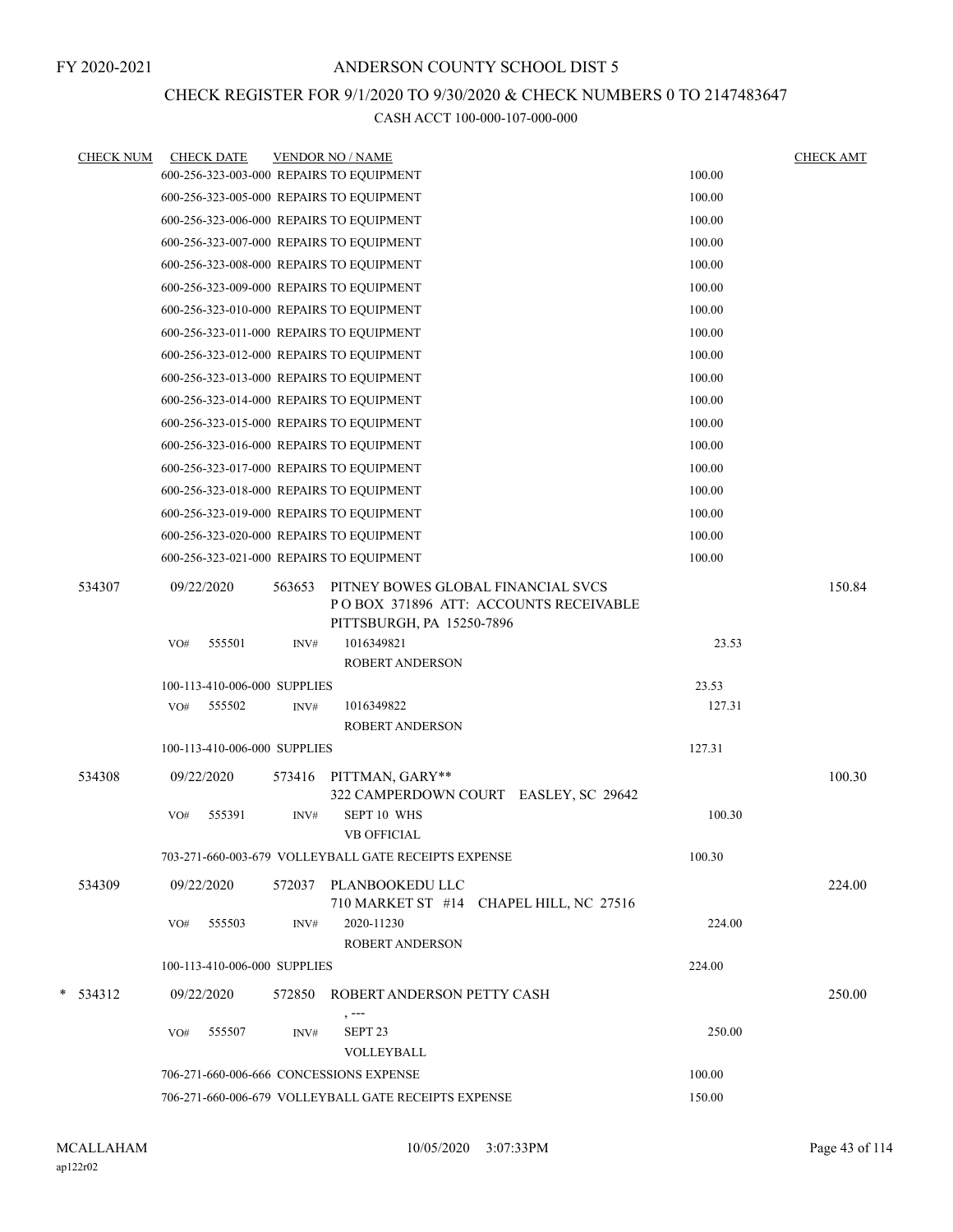## CHECK REGISTER FOR 9/1/2020 TO 9/30/2020 & CHECK NUMBERS 0 TO 2147483647

|   | <b>CHECK NUM</b> |     | <b>CHECK DATE</b> |                                    | <b>VENDOR NO / NAME</b>                                                  |     |       |              | <b>CHECK AMT</b> |
|---|------------------|-----|-------------------|------------------------------------|--------------------------------------------------------------------------|-----|-------|--------------|------------------|
|   | 534313           |     | 09/22/2020        | 576565                             | <b>SC GRAPHICS INC</b><br>100 CONTROL DR ANDERSON, SC 29625              |     |       |              | 1,867.15         |
|   |                  | VO# | 555508            | INV#                               | 2234                                                                     |     |       | 192.60       |                  |
|   |                  |     |                   |                                    | <b>NEVITT FOREST</b>                                                     |     |       |              |                  |
|   |                  |     |                   |                                    | 100-254-410-012-001 SUPPLIES - MAINTENANCE                               |     |       | 192.60       |                  |
|   |                  | VO# | 555509            | INV#                               | 2173                                                                     |     |       | 1,674.55     |                  |
|   |                  |     |                   |                                    | <b>BRIDGE ACADEMY</b>                                                    |     |       |              |                  |
|   |                  |     |                   |                                    | 100-254-323-001-ALT ALT SCHOOL FACILITY UPGRADES                         |     |       | $1,674.55$ A |                  |
| * | 534315           |     | 09/22/2020        | 571007                             | SIMPLIFIED OFFICE SYSTEMS<br>6220 BUSH RIVER ROAD COLUMBIA, SC 29212     |     |       |              | 203.89           |
|   |                  | VO# | 555528            | INV#                               | 200916-0007<br><b>COPIES</b>                                             |     |       | 85.97        |                  |
|   |                  |     |                   | 100-113-410-021-000 SUPPLIES       |                                                                          |     |       | 85.97        |                  |
|   |                  | VO# | 555529            | INV#                               | 200917-0002<br><b>COPIES</b>                                             |     |       | 117.92       |                  |
|   |                  |     |                   | 717-190-660-017-362 COPIER EXPENSE |                                                                          |     |       | 117.92       |                  |
| * | 534318           |     | 09/22/2020        | 576523                             | STAFFORD-SMITH, INC<br>PO BOX 77000 DETROIT, MI 48277-1493               |     |       |              | 239,285.04       |
|   |                  | VO# | 555530            | INV#                               | 5038780<br><b>TL HANNA</b>                                               | PO# | 12857 | 239,285.04   |                  |
|   |                  |     |                   | 505-256-323-000-FAN SERVING LINE   |                                                                          |     |       | 35,490.27    |                  |
|   |                  |     |                   |                                    | 600-256-541-002-000 EQUIPMENT- NON EXPENDABLE                            |     |       | 203,794.77   |                  |
|   | 534319           |     | 09/22/2020        | 571368                             | STRAIGHT PATHS LANDSCAPE<br>PO BOX 5542 ANDERSON, SC 29623-0542          |     |       |              | 2,433.57         |
|   |                  | VO# | 555531            | INV#                               | 19949<br><b>DISTRICT OFFICE</b>                                          |     |       | 2,433.57     |                  |
|   |                  |     |                   | 100-254-323-000-LAN LANDSCAPING    |                                                                          |     |       | 2,433.57     |                  |
|   | 534320           |     | 09/22/2020        | 574096                             | SUMMIT CONSTRUCTION GROUP LLS<br>101 CONCORD CIR ANDERSON, SC 29621      |     |       |              | 9,600.00         |
|   |                  | VO# | 555532            | INV#                               | 185<br>TLH & WHS MULCH                                                   | PO# | 13160 | 9,600.00     |                  |
|   |                  |     |                   |                                    | 100-254-323-002-001 CONTRACTED SERVICES                                  |     |       | 4,800.00     |                  |
|   |                  |     |                   |                                    | 100-254-323-003-001 CONTRACTED SERVICES                                  |     |       | 4,800.00     |                  |
|   | 534321           |     | 09/22/2020        | 567050                             | THE GREAT BOOKS FOUNDATION<br>233 N. MICHIGAN AVE, STE 420 CHICAGO, IL   |     |       |              | 25,883.28        |
|   |                  |     |                   |                                    | 60601-5813                                                               |     |       |              |                  |
|   |                  | VO# | 555430            | INV#                               | SO 0052249                                                               | PO# | 13241 | 25,883.28    |                  |
|   |                  |     |                   |                                    | <b>SUPPLIES</b>                                                          |     |       |              |                  |
|   |                  |     |                   |                                    | 397-112-445-000-000 TECHNOLOGY SUPPLIES                                  |     |       | 25,883.28    |                  |
|   | 534322           |     | 09/22/2020        | 576602                             | T MAKS INTERNATIONAL INC<br>7076 DAVIS CREEK ROAD JACKSONVILLE, FL 32256 |     |       |              | 1,077.56         |
|   |                  | VO# | 555534            | INV#                               | 20909<br>TL HANNA                                                        | PO# | 13347 | 1,077.56     |                  |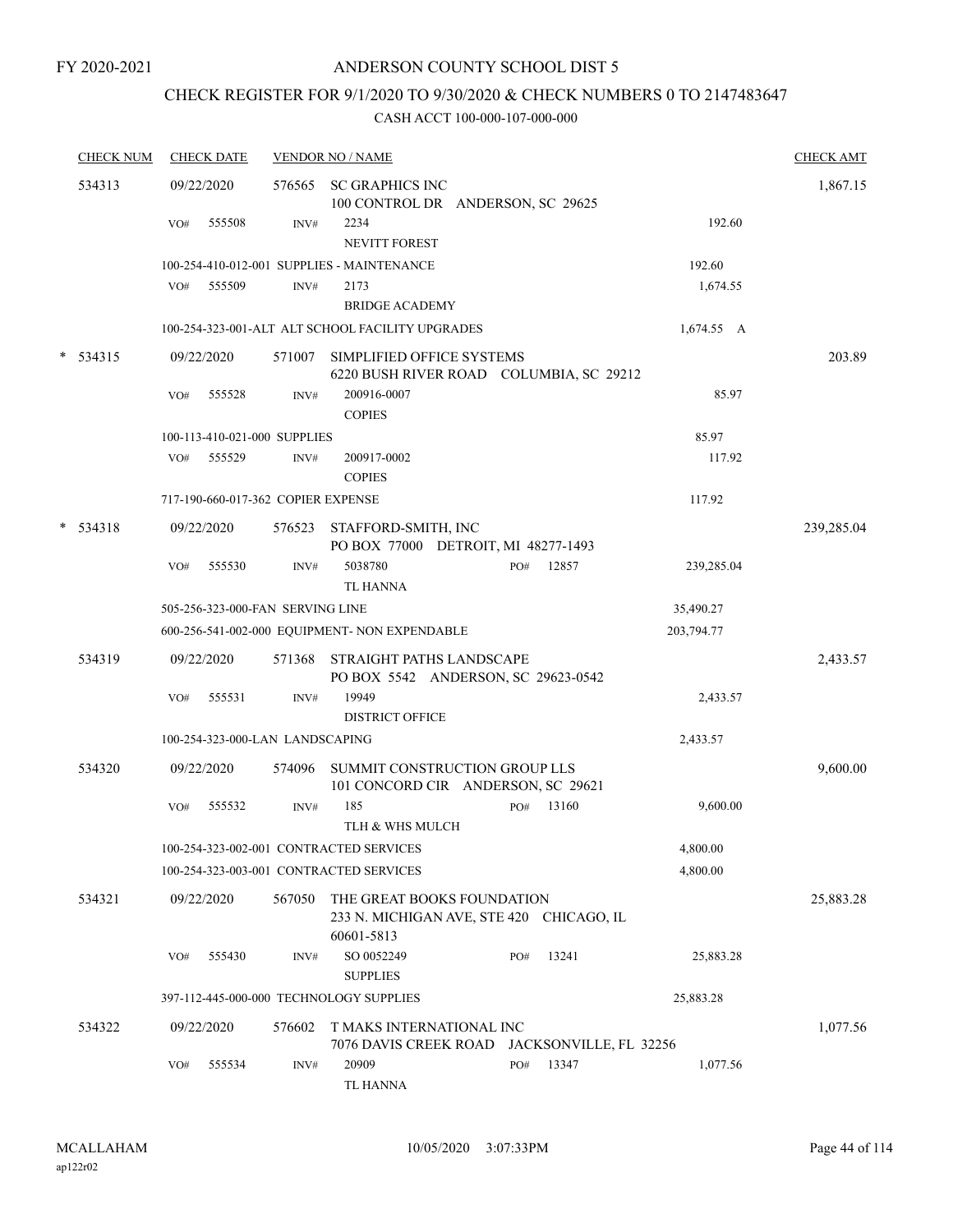## CHECK REGISTER FOR 9/1/2020 TO 9/30/2020 & CHECK NUMBERS 0 TO 2147483647

| <b>CHECK NUM</b> | <b>CHECK DATE</b><br>100-114-410-002-C19 COVID 19 SUPPLIES |                | <b>VENDOR NO / NAME</b>                                               | 1,077.56  | <b>CHECK AMT</b> |
|------------------|------------------------------------------------------------|----------------|-----------------------------------------------------------------------|-----------|------------------|
| 534323           | 09/22/2020                                                 | 571546         | TUCKER MATERIALS, INC<br>P.O. BOX 8 MAULDIN, SC 29662                 |           | 337.46           |
|                  | 555535<br>VO#                                              | INV#           | 7207001<br><b>SUPPLIES</b>                                            | 337.46    |                  |
|                  |                                                            |                | 100-254-410-000-001 MAINT. SUPPLIES-STRUCTURES                        | 337.46    |                  |
| 534324           | 09/22/2020                                                 | 574511         | VERIFIED SERVICES LTD, LLC<br>518 COUNTRY MDWS ANDERSON, SC 29626     |           | 4,600.00         |
|                  | 555536<br>VO#                                              | $\text{INV}\#$ | <b>VSSC180800</b><br>13156<br>PO#<br>TL HANNA                         | 4,600.00  |                  |
|                  | 100-254-323-002-CAP CONTRACTED SERVICES                    |                |                                                                       | 4,600.00  |                  |
| 534325           | 09/22/2020                                                 | 574962         | WESCAD, INC.<br>PO BOX 1085 SIMPSONVILLE, SC 29681                    |           | 19,810.00        |
|                  | 555537<br>VO#                                              | INV#           | 2035,2037 TLH<br>13180<br>PO#<br><b>PAINTING</b>                      | 19,810.00 |                  |
|                  | 100-254-323-002-CAP CONTRACTED SERVICES                    |                |                                                                       | 9,905.00  |                  |
|                  | 100-254-323-002-CAP CONTRACTED SERVICES                    |                |                                                                       | 9,905.00  |                  |
| 534326           | 09/22/2020                                                 | 576583         | <b>ZVERSE INC</b><br>1601 SHOP ROAD, SUITE K COLUMBIA, SC 29201       |           | 2,011.60         |
|                  | VO#<br>555538                                              | INV#           | 385-1324-I1<br><b>TL HANNA</b>                                        | 2,011.60  |                  |
|                  | 100-114-410-002-C19 COVID 19 SUPPLIES                      |                |                                                                       | 2,011.60  |                  |
| 534327           | 09/24/2020                                                 | 573978         | AAA SUPPLY INC<br>PO BOX 17769 GREENVILLE, SC 29606                   |           | 268.04           |
|                  | 555567<br>VO#                                              | INV#           | 04-536170<br><b>SUPPLIES</b>                                          | 100.41    |                  |
|                  |                                                            |                | 131-254-410-031-400 HVAC/ELECTRICAL/PLUMBING                          | 100.41    |                  |
|                  | 555568<br>VO#                                              | INV#           | 04-535910<br><b>SUPPLIES</b>                                          | 57.78     |                  |
|                  | 100-254-410-000-000 CUSTODIAL SUPPLIES                     |                |                                                                       | 57.78     |                  |
|                  | 555569<br>VO#                                              | INV#           | 04-536160<br><b>SUPPLIES</b>                                          | 75.98     |                  |
|                  |                                                            |                | 100-254-410-006-400 HVAC/ELECTRICAL/PLUMBING                          | 57.42     |                  |
|                  |                                                            |                | 100-254-410-007-400 HVAC/ELECTRICAL/PLUMBING                          | 18.56     |                  |
|                  | 555570<br>VO#                                              | INV#           | 04-535850<br><b>SUPPLIES</b>                                          | 33.87     |                  |
|                  | 100-254-410-017-000 SUPPLIES                               |                |                                                                       | 33.87     |                  |
| 534328           | 09/24/2020                                                 | 570950         | ANDERSON COUNTY SHERIFF'S OFFICE<br>ATTN: JAMIE LAZAR 305 CAMSON ROAD |           | 105.00           |
|                  | 555571<br>VO#                                              | INV#           | ANDERSON, SC 29621<br><b>VB SECURITY</b><br><b>GLENVIEW</b>           | 105.00    |                  |
|                  |                                                            |                | 720-271-660-020-679 VOLLEYBALL GATE RECEIPTS EXPENSE                  | 105.00    |                  |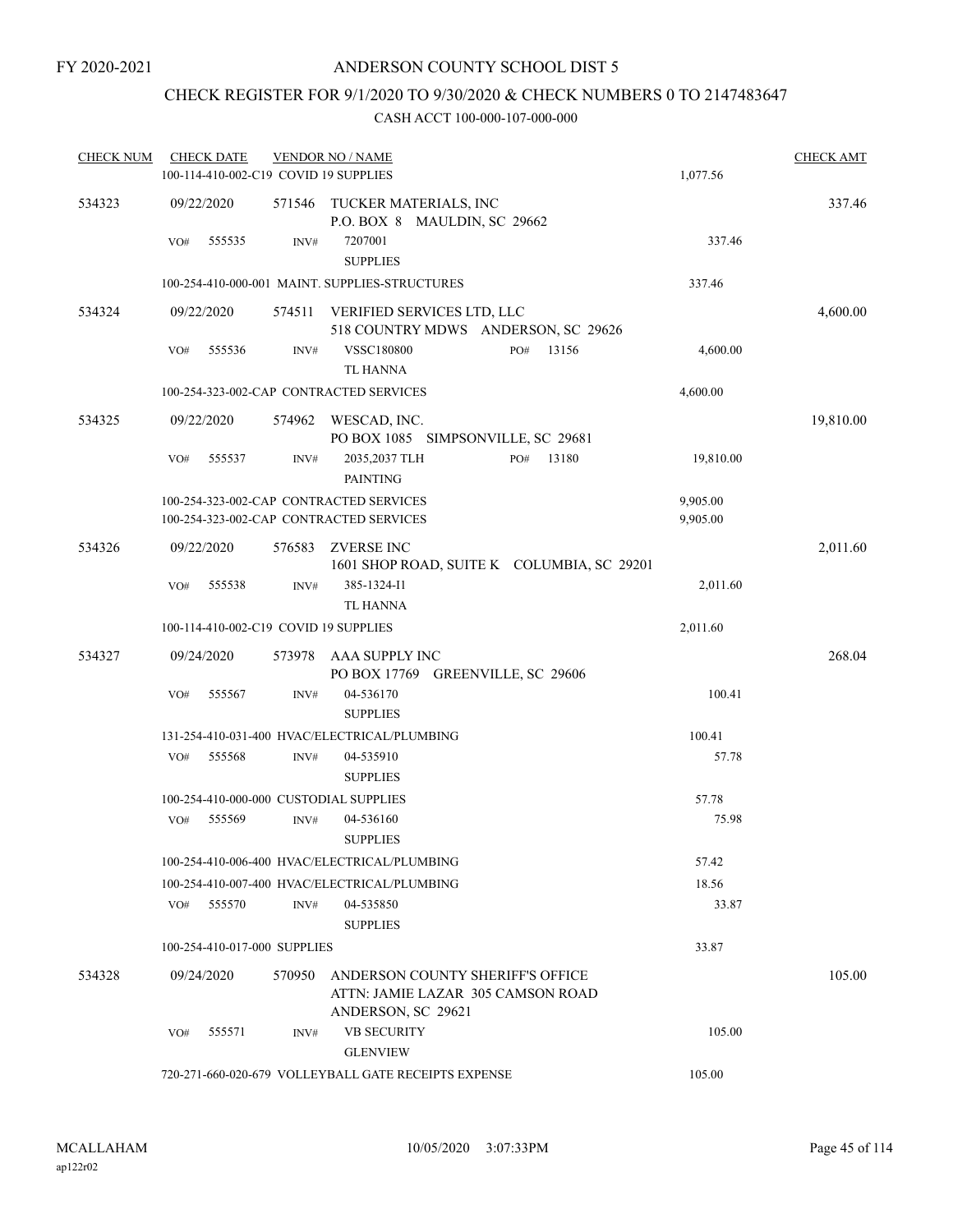## CHECK REGISTER FOR 9/1/2020 TO 9/30/2020 & CHECK NUMBERS 0 TO 2147483647

| <b>CHECK NUM</b> | <b>CHECK DATE</b>                                                              |          | <b>VENDOR NO / NAME</b>                                                               |                 | <b>CHECK AMT</b> |
|------------------|--------------------------------------------------------------------------------|----------|---------------------------------------------------------------------------------------|-----------------|------------------|
| 534329           | 09/24/2020                                                                     | 569220   | AUTECH<br>POBOX 248 ATT: ACCOUNTS RECEIVABLE<br>WILLIAMSTON, SC 29697                 |                 | 599.59           |
|                  | 555573<br>VO#                                                                  | INV#     | 8160<br><b>MCLEES</b>                                                                 | 97.20           |                  |
|                  |                                                                                |          | 100-254-410-008-400 HVAC/ELECTRICAL/PLUMBING                                          | 97.20           |                  |
|                  | 555574<br>VO#                                                                  | INV#     | 8158                                                                                  | 97.20           |                  |
|                  |                                                                                |          | <b>TL HANNA</b>                                                                       |                 |                  |
|                  |                                                                                |          | 100-254-410-002-400 HVAC/ELECTRICAL/PLUMBING                                          | 97.20           |                  |
|                  | VO#<br>555575                                                                  | INV#     | 8159                                                                                  | 186.50          |                  |
|                  |                                                                                |          | <b>WESTSIDE</b>                                                                       |                 |                  |
|                  |                                                                                |          | 100-254-410-003-400 HVAC/ELECTRICAL/PLUMBING                                          | 186.50          |                  |
|                  | 555576<br>VO#                                                                  | INV#     | 8157                                                                                  | 218.69          |                  |
|                  |                                                                                |          | WHITEHALL                                                                             |                 |                  |
|                  |                                                                                |          | 100-254-410-019-400 HVAC/ELECTRICAL/PLUMBING                                          | 218.69          |                  |
| 534330           | 09/24/2020                                                                     | 566585   | BANK OF AMERICA<br>PO BOX 15731 ATT: ACCOUNTS RECEIVABLE<br>WILMINGTON, DE 19886-5731 |                 | 20,442.21        |
|                  | VO#<br>555685                                                                  | INV#     | <b>PURCHASES</b>                                                                      | 20,442.21       |                  |
|                  |                                                                                |          | 8355, 7779, 7426                                                                      |                 |                  |
|                  | 100-112-410-009-C19 COVID 19 SUPPLIES                                          |          |                                                                                       | 136.88          |                  |
|                  | 100-112-410-010-C19 COVID 19 SUPPLIES                                          |          |                                                                                       | 1,064.65        |                  |
|                  | 100-112-410-012-C19 COVID 19 SUPPLIES                                          |          |                                                                                       | 615.68          |                  |
|                  | 100-112-410-019-C19 COVID 19 SUPPLIES                                          |          | 449.37                                                                                |                 |                  |
|                  | 100-112-410-019-C19 COVID 19 SUPPLIES                                          |          | 50.44                                                                                 |                 |                  |
|                  | 100-112-410-019-C19 COVID 19 SUPPLIES                                          |          |                                                                                       | 611.31          |                  |
|                  | 100-112-410-019-C19 COVID 19 SUPPLIES                                          |          | 164.60                                                                                |                 |                  |
|                  | 100-113-410-005-C19 COVID 19 SUPPLIES                                          |          | 350.79                                                                                |                 |                  |
|                  | 100-113-410-006-C19 COVID 19 SUPPLIES                                          |          |                                                                                       | 628.74          |                  |
|                  | 100-113-410-020-C19 COVID 19 SUPPLIES                                          |          |                                                                                       | 1,080.44        |                  |
|                  | 100-139-410-018-C19 COVID 19 SUPPLIES                                          |          |                                                                                       | 128.10          |                  |
|                  | 100-139-410-018-C19 COVID 19 SUPPLIES                                          |          |                                                                                       | 42.70           |                  |
|                  | 100-139-410-018-C19 COVID 19 SUPPLIES                                          |          |                                                                                       | 42.70           |                  |
|                  | 100-139-410-018-C19 COVID 19 SUPPLIES                                          |          |                                                                                       | 64.04           |                  |
|                  | 100-139-410-018-C19 COVID 19 SUPPLIES<br>100-139-410-018-C19 COVID 19 SUPPLIES |          |                                                                                       | 40.56           |                  |
|                  | 100-139-410-018-C19 COVID 19 SUPPLIES                                          |          |                                                                                       | 42.70<br>689.00 |                  |
|                  | 100-139-410-018-C19 COVID 19 SUPPLIES                                          |          |                                                                                       | 344.54          |                  |
|                  | 100-139-410-018-C19 COVID 19 SUPPLIES                                          |          |                                                                                       | 42.70           |                  |
|                  | 100-139-410-018-C19 COVID 19 SUPPLIES                                          |          |                                                                                       | 786.45          |                  |
|                  | 100-147-410-019-000 SUPPLIES                                                   |          |                                                                                       | 50.43           |                  |
|                  | 100-147-410-019-000 SUPPLIES                                                   | 611.30   |                                                                                       |                 |                  |
|                  | 100-257-410-000-C19 COVID SUPPLIES                                             | 9,000.00 |                                                                                       |                 |                  |
|                  | 100-271-410-020-C19 COVID 19 SUPPLIES                                          |          |                                                                                       | 1,080.44        |                  |
|                  | 131-115-410-031-000 SUPPLIES                                                   |          |                                                                                       | 1,487.30        |                  |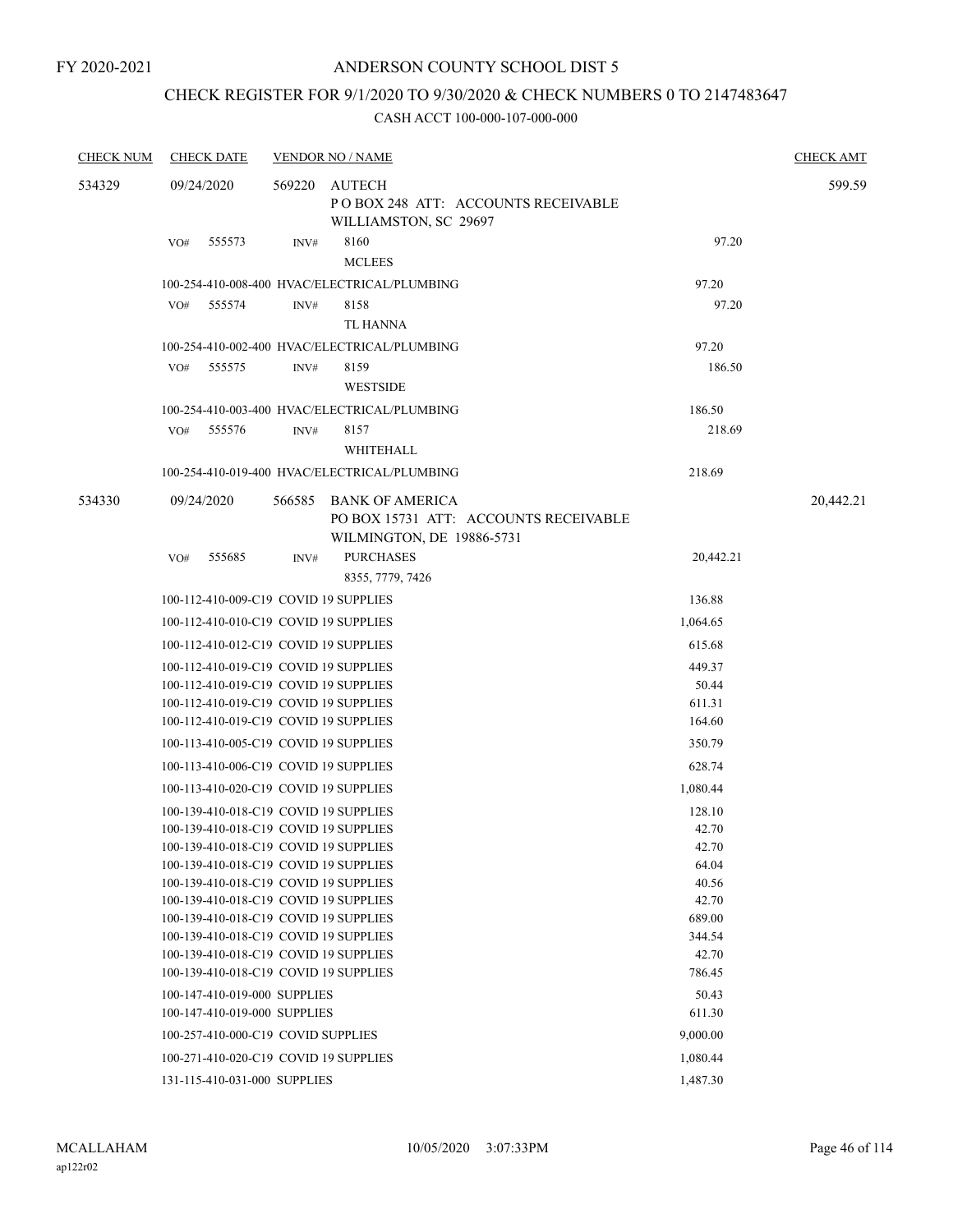## CHECK REGISTER FOR 9/1/2020 TO 9/30/2020 & CHECK NUMBERS 0 TO 2147483647

| 201-112-410-014-000 SUPPLIES AND MATERIALS<br>539.16<br>810-147-410-019-000 SUPPLIES<br>36.54<br>213.78<br>810-147-410-019-000 SUPPLIES<br>810-147-410-019-000 SUPPLIES<br>$-213.78$<br>900-188-410-000-006 HOMELESS SUPPLIES<br>260.65<br>160602<br>CDW GOVERNMENT<br>*<br>534332<br>09/24/2020<br>75 REMITTANCE DRIVE SUITE 1515 ATT:<br>ACCOUNTS RECEIVABLE CHICAGO, IL 60675-1515<br>ZZC6359<br>13217<br>555578<br>2,237.16<br>PO#<br>VO#<br>INV#<br><b>PRINTERS</b><br>100-221-410-001-VIR VIRTUAL SET UP<br>2,237.16<br>555579<br>VO#<br>INV#<br>ZWB1233<br>$-1,194.75$<br><b>CREDIT</b><br>100-266-410-000-000 SUPPLIES<br>$-1,194.75$<br>555580<br><b>TFL9145</b><br>VO#<br>INV#<br><b>CREDIT</b><br>100-266-410-000-000 SUPPLIES<br>$-225.61$<br>555581<br>INV#<br>1084797<br>PO#<br>13301<br>9,381.65<br>VO#<br><b>PIXELBOOK</b> |           |
|--------------------------------------------------------------------------------------------------------------------------------------------------------------------------------------------------------------------------------------------------------------------------------------------------------------------------------------------------------------------------------------------------------------------------------------------------------------------------------------------------------------------------------------------------------------------------------------------------------------------------------------------------------------------------------------------------------------------------------------------------------------------------------------------------------------------------------------------|-----------|
|                                                                                                                                                                                                                                                                                                                                                                                                                                                                                                                                                                                                                                                                                                                                                                                                                                            |           |
|                                                                                                                                                                                                                                                                                                                                                                                                                                                                                                                                                                                                                                                                                                                                                                                                                                            |           |
|                                                                                                                                                                                                                                                                                                                                                                                                                                                                                                                                                                                                                                                                                                                                                                                                                                            |           |
|                                                                                                                                                                                                                                                                                                                                                                                                                                                                                                                                                                                                                                                                                                                                                                                                                                            |           |
|                                                                                                                                                                                                                                                                                                                                                                                                                                                                                                                                                                                                                                                                                                                                                                                                                                            |           |
|                                                                                                                                                                                                                                                                                                                                                                                                                                                                                                                                                                                                                                                                                                                                                                                                                                            | 29,708.40 |
|                                                                                                                                                                                                                                                                                                                                                                                                                                                                                                                                                                                                                                                                                                                                                                                                                                            |           |
|                                                                                                                                                                                                                                                                                                                                                                                                                                                                                                                                                                                                                                                                                                                                                                                                                                            |           |
|                                                                                                                                                                                                                                                                                                                                                                                                                                                                                                                                                                                                                                                                                                                                                                                                                                            |           |
|                                                                                                                                                                                                                                                                                                                                                                                                                                                                                                                                                                                                                                                                                                                                                                                                                                            |           |
|                                                                                                                                                                                                                                                                                                                                                                                                                                                                                                                                                                                                                                                                                                                                                                                                                                            |           |
|                                                                                                                                                                                                                                                                                                                                                                                                                                                                                                                                                                                                                                                                                                                                                                                                                                            |           |
|                                                                                                                                                                                                                                                                                                                                                                                                                                                                                                                                                                                                                                                                                                                                                                                                                                            | $-225.61$ |
|                                                                                                                                                                                                                                                                                                                                                                                                                                                                                                                                                                                                                                                                                                                                                                                                                                            |           |
|                                                                                                                                                                                                                                                                                                                                                                                                                                                                                                                                                                                                                                                                                                                                                                                                                                            |           |
|                                                                                                                                                                                                                                                                                                                                                                                                                                                                                                                                                                                                                                                                                                                                                                                                                                            |           |
| 210-113-410-000-020 SUPPLIES AND MATERIALS/KITS<br>6,104.10                                                                                                                                                                                                                                                                                                                                                                                                                                                                                                                                                                                                                                                                                                                                                                                |           |
| 821-221-410-000-000 SUPPLIES<br>2,503.93                                                                                                                                                                                                                                                                                                                                                                                                                                                                                                                                                                                                                                                                                                                                                                                                   |           |
| 900-221-445-000-047 TECHNOLOGY SUPPLIES-BOSCH LAB<br>773.62                                                                                                                                                                                                                                                                                                                                                                                                                                                                                                                                                                                                                                                                                                                                                                                |           |
| 555687<br>PO 13178<br>13178<br>VO#<br>INV#<br>PO#<br>19,509.95<br>NEW COVENANT                                                                                                                                                                                                                                                                                                                                                                                                                                                                                                                                                                                                                                                                                                                                                             |           |
| 220-370-410-000-NCS SUPPLIES - NEW COVENANT SCHOOL<br>3,104.22                                                                                                                                                                                                                                                                                                                                                                                                                                                                                                                                                                                                                                                                                                                                                                             |           |
| 220-370-410-000-NCS SUPPLIES - NEW COVENANT SCHOOL<br>698.43                                                                                                                                                                                                                                                                                                                                                                                                                                                                                                                                                                                                                                                                                                                                                                               |           |
| 220-370-410-000-NCS SUPPLIES - NEW COVENANT SCHOOL<br>8,134.48                                                                                                                                                                                                                                                                                                                                                                                                                                                                                                                                                                                                                                                                                                                                                                             |           |
| 220-370-410-000-NCS SUPPLIES - NEW COVENANT SCHOOL<br>2,346.94                                                                                                                                                                                                                                                                                                                                                                                                                                                                                                                                                                                                                                                                                                                                                                             |           |
| 220-370-410-000-NCS SUPPLIES - NEW COVENANT SCHOOL<br>3,806.65                                                                                                                                                                                                                                                                                                                                                                                                                                                                                                                                                                                                                                                                                                                                                                             |           |
| 220-370-410-000-NCS SUPPLIES - NEW COVENANT SCHOOL<br>1,419.23                                                                                                                                                                                                                                                                                                                                                                                                                                                                                                                                                                                                                                                                                                                                                                             |           |
| 534333<br>09/24/2020<br>576326<br>C & F MECHANICAL CORP                                                                                                                                                                                                                                                                                                                                                                                                                                                                                                                                                                                                                                                                                                                                                                                    | 150.00    |
| 450 HORSESHOE BEND ANDERSON, SC 29625                                                                                                                                                                                                                                                                                                                                                                                                                                                                                                                                                                                                                                                                                                                                                                                                      |           |
| 555582<br>2249<br>VO#<br>INV#<br><b>DRAIN PANS</b>                                                                                                                                                                                                                                                                                                                                                                                                                                                                                                                                                                                                                                                                                                                                                                                         | 150.00    |
| 100-254-410-001-400 HVAC/ELECTRICAL/PLUMBING<br>150.00                                                                                                                                                                                                                                                                                                                                                                                                                                                                                                                                                                                                                                                                                                                                                                                     |           |
| 534334<br>09/24/2020<br>569704 CONVERGED NETWORKS, LLC<br>2 STILL SHADOW DRIVE SUITE G ATT: ACCOUNTS<br>RECEIVABLE CHARLESTON, SC 29414                                                                                                                                                                                                                                                                                                                                                                                                                                                                                                                                                                                                                                                                                                    | 923.30    |
| 8127<br>555583<br>VO#<br>INV#<br><b>TELEPHONE</b>                                                                                                                                                                                                                                                                                                                                                                                                                                                                                                                                                                                                                                                                                                                                                                                          | 791.80    |
| 791.80<br>100-266-340-021-000 TELEPHONE                                                                                                                                                                                                                                                                                                                                                                                                                                                                                                                                                                                                                                                                                                                                                                                                    |           |
| 8130<br>13258<br>555584<br>VO#<br>INV#<br>PO#                                                                                                                                                                                                                                                                                                                                                                                                                                                                                                                                                                                                                                                                                                                                                                                              | 131.50    |
| <b>SERVICE</b>                                                                                                                                                                                                                                                                                                                                                                                                                                                                                                                                                                                                                                                                                                                                                                                                                             |           |
| 100-113-410-021-VEN SUPPLY-ADDT'L FOR LOST VENDING<br>131.50                                                                                                                                                                                                                                                                                                                                                                                                                                                                                                                                                                                                                                                                                                                                                                               |           |
| 534335<br>09/24/2020<br>576543 CRANE MARKETING GROUP LLC                                                                                                                                                                                                                                                                                                                                                                                                                                                                                                                                                                                                                                                                                                                                                                                   | 26,175.00 |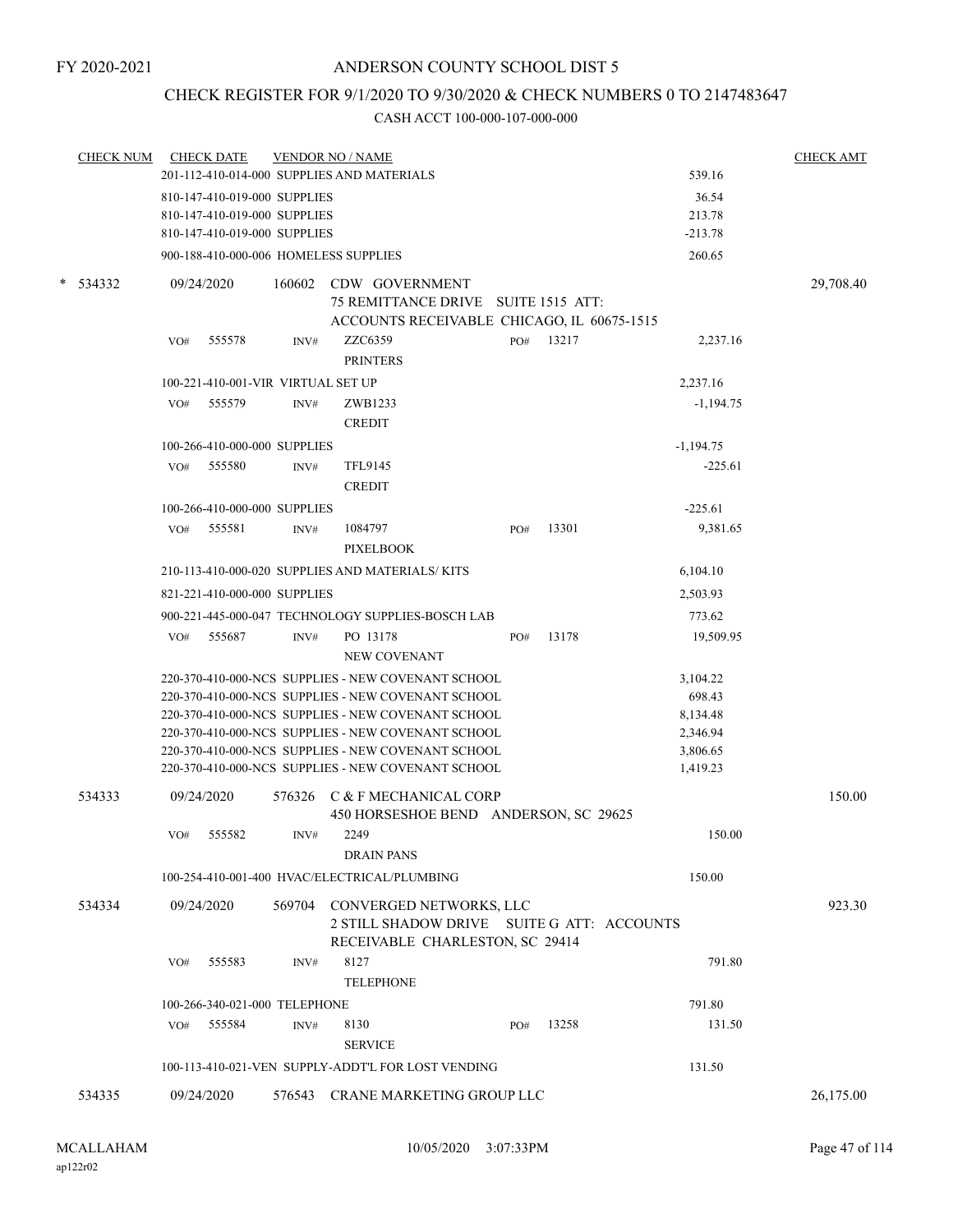## CHECK REGISTER FOR 9/1/2020 TO 9/30/2020 & CHECK NUMBERS 0 TO 2147483647

| <b>CHECK NUM</b> |     | <b>CHECK DATE</b> |                                    | <b>VENDOR NO / NAME</b>                                                                         |     |       |           | <b>CHECK AMT</b> |
|------------------|-----|-------------------|------------------------------------|-------------------------------------------------------------------------------------------------|-----|-------|-----------|------------------|
|                  |     |                   |                                    | 65 E INDIA ROW #39D BOSTON, MA 02110                                                            |     |       |           |                  |
|                  | VO# | 555577            | INV#                               | 13115<br><b>WIPES</b>                                                                           | PO# | 13115 | 26,175.00 |                  |
|                  |     |                   |                                    | 100-000-170-000-000 WAREHOUSE INVENTORY                                                         |     |       | 26,175.00 |                  |
| 534336           |     | 09/24/2020        | 567489                             | DE LAGE LANDEN                                                                                  |     |       |           | 421.58           |
|                  |     |                   |                                    | POBOX 41602 PHILADELPHIA, PA 19101-1602                                                         |     |       |           |                  |
|                  | VO# | 555592            | INV#                               | 69656907<br><b>COPIER</b>                                                                       | PO# | 13026 | 265.36    |                  |
|                  |     |                   | 100-113-410-017-000 SUPPLIES       |                                                                                                 |     |       | 265.36    |                  |
|                  | VO# | 555593            | INV#                               | 69601328<br><b>COPIER</b>                                                                       | PO# | 13161 | 156.22    |                  |
|                  |     |                   | 100-113-410-009-000 SUPPLIES       |                                                                                                 |     |       | 156.22    |                  |
| 534337           |     | 09/24/2020        | 202950                             | DISCOUNT BARK COMPANY<br>1820 PEARMAN DAIRY ROAD ATT: ACCOUNTS<br>RECEIVABLE ANDERSON, SC 29625 |     |       |           | 6,206.00         |
|                  | VO# | 555595            | INV#                               | 13674<br>WHS & TLH                                                                              | PO# | 13054 | 6,206.00  |                  |
|                  |     |                   | 100-254-410-002-MUL MULCH          |                                                                                                 |     |       | 3,103.00  |                  |
|                  |     |                   | 100-254-410-003-MUL MULCH          |                                                                                                 |     |       | 3,103.00  |                  |
| 534338           |     | 09/24/2020        | 211302                             | DUKE ENERGY<br>PO BOX 70516 CHARLOTTE, NC 28272-0516                                            |     |       |           | 19,005.39        |
|                  | VO# | 555682            | INV#                               | DUE OCT 1<br><b>UTILITIES</b>                                                                   |     |       | 19,005.39 |                  |
|                  |     |                   |                                    | 100-254-470-001-000 ENERGY-ELECTRICITY & WATER                                                  |     |       | 9,278.97  |                  |
|                  |     |                   |                                    | 100-254-470-008-000 ENERGY-ELECTRICITY & WATER                                                  |     |       | 25.62     |                  |
|                  |     |                   |                                    | 100-254-470-010-000 ENERGY-ELECTRICITY & WATER                                                  |     |       | 30.17     |                  |
|                  |     |                   |                                    | 100-254-470-019-000 ENERGY-ELECTRICITY & WATER                                                  |     |       | 6,933.74  |                  |
|                  |     |                   |                                    | 100-254-470-023-000 ENERGY-ELECTRICITY & WATER                                                  |     |       | 2,736.89  |                  |
| 534339           |     | 09/24/2020        | 563495                             | ELECTRIC CITY UTILITIES<br>CITY OF ANDERSON 601 SOUTH MAIN ST<br>ANDERSON, SC 29624             |     |       |           | 2,277.27         |
|                  | VO# | 555683            | INV#                               | <b>DUE 10/10</b><br><b>UTILITIES</b>                                                            |     |       | 2,277.27  |                  |
|                  |     |                   |                                    | 100-254-470-005-000 ENERGY-ELECTRICITY & WATER                                                  |     |       | 91.96     |                  |
|                  |     |                   |                                    | 100-254-470-009-000 ENERGY-ELECTRICITY & WATER                                                  |     |       | 636.22    |                  |
|                  |     |                   |                                    | 100-254-470-014-000 ENERGY-ELECTRICITY & WATER                                                  |     |       | 1,402.63  |                  |
|                  |     |                   |                                    | 100-254-470-023-000 ENERGY-ELECTRICITY & WATER                                                  |     |       | 146.46    |                  |
| 534340           |     | 09/24/2020        | 576564                             | <b>GIBBS INTERNATIONAL INC</b><br>9855 WARREN H ABERNATHY HWY SPARTANBURG.<br>SC 29301          |     |       |           | 663.40           |
|                  | VO# | 555604            | INV#                               | 31386<br><b>MASKS</b>                                                                           | PO# | 13150 | 663.40    |                  |
|                  |     |                   | 100-257-410-000-C19 COVID SUPPLIES |                                                                                                 |     |       | 663.40    |                  |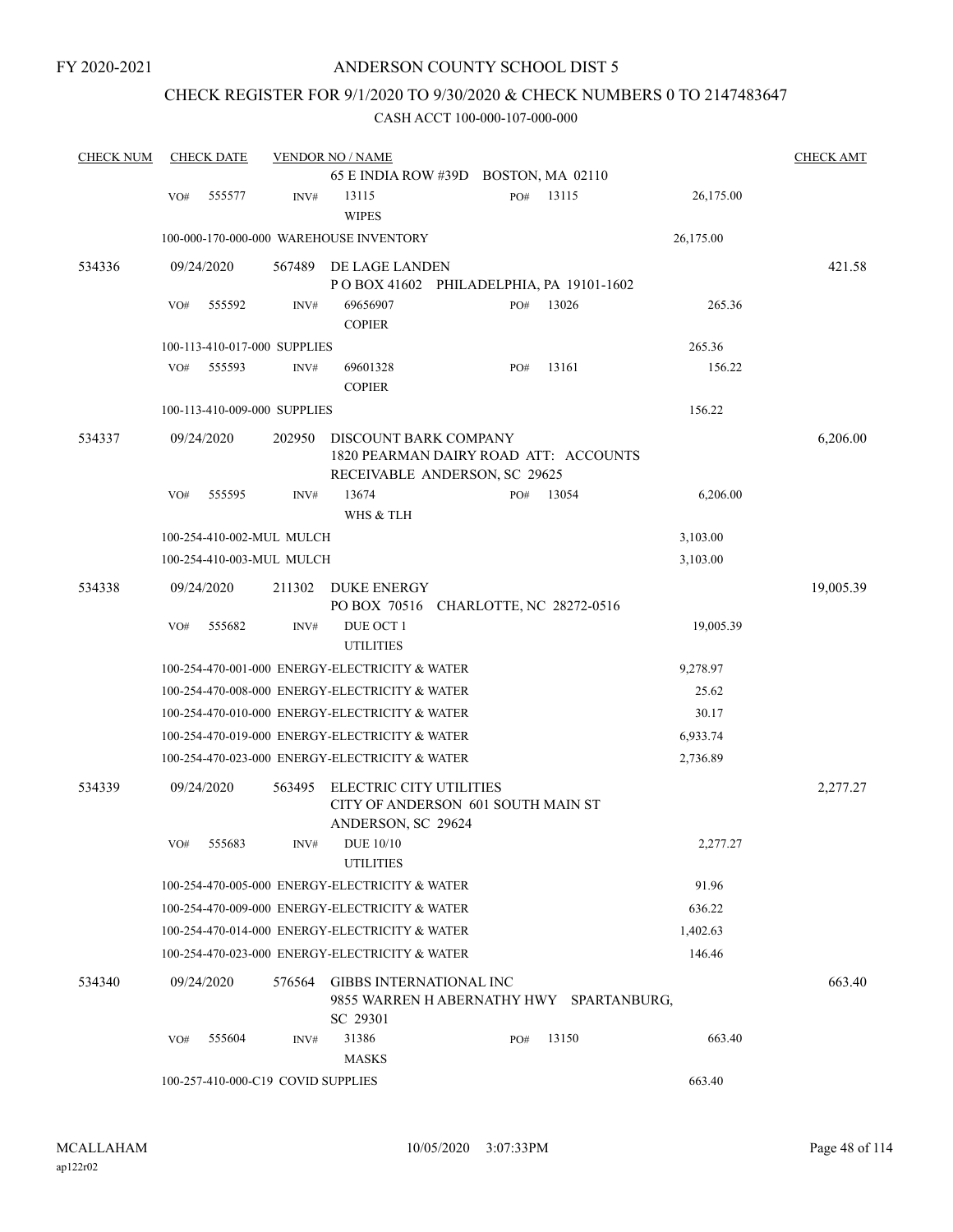## CHECK REGISTER FOR 9/1/2020 TO 9/30/2020 & CHECK NUMBERS 0 TO 2147483647

| <b>CHECK NUM</b> | <b>CHECK DATE</b>                                                                                                            |        | <b>VENDOR NO / NAME</b>                                                                              |     |                                            |                                                | <b>CHECK AMT</b> |
|------------------|------------------------------------------------------------------------------------------------------------------------------|--------|------------------------------------------------------------------------------------------------------|-----|--------------------------------------------|------------------------------------------------|------------------|
| 534341           | 09/24/2020                                                                                                                   | 569372 | <b>GREAT AMERICA LEASING CORP</b><br>PO BOX 660831 ATT: ACCOUNTS RECEIVABLE<br>DALLAS, TX 75266-0831 |     |                                            |                                                | 1,598.48         |
|                  | 555606<br>VO#                                                                                                                | INV#   | 27708603<br><b>COPIER</b>                                                                            | PO# | 13147                                      | 1,598.48                                       |                  |
|                  | 100-252-360-000-000 PRINTING AND BINDING                                                                                     |        |                                                                                                      |     |                                            | 1,598.48                                       |                  |
| 534342           | 09/24/2020                                                                                                                   | 567977 | HARVEY & ASSOCIATES, INC<br>POBOX 818 ATT: ACCOUNTS RECEIVABLE<br><b>FOUNTAIN INN, SC 29644</b>      |     |                                            |                                                | 15,275.00        |
|                  | 555607<br>VO#                                                                                                                | INV#   | 31194<br><b>INSPECTIONS</b>                                                                          | PO# | 12979                                      | 15,275.00                                      |                  |
|                  |                                                                                                                              |        | 100-254-323-002-400 CONTR SERV-HVAC/ELECT/PLUMBING                                                   |     |                                            | 2,125.00                                       |                  |
|                  |                                                                                                                              |        | 100-254-323-003-400 CONTR SERV-HVAC/ELECT/PLUMBING                                                   |     |                                            | 1,700.00                                       |                  |
|                  |                                                                                                                              |        | 100-254-323-006-400 CONTR SERV-HVAC/ELECT/PLUMBING                                                   |     |                                            | 2,550.00                                       |                  |
|                  |                                                                                                                              |        | 100-254-323-008-400 CONTR SERV-HVAC/ELECT/PLUMBING                                                   |     |                                            | 2,325.00                                       |                  |
|                  |                                                                                                                              |        | 100-254-323-013-400 CONTR SERV-HVAC/ELECT/PLUMBING                                                   |     |                                            | 1,700.00                                       |                  |
|                  |                                                                                                                              |        | 100-254-323-014-400 CONTR SERV-HVAC/ELECT/PLUMBING                                                   |     |                                            | 425.00                                         |                  |
|                  |                                                                                                                              |        | 100-254-323-017-400 CONTR SERV-HVAC/ELECT/PLUMBING                                                   |     |                                            | 2,325.00                                       |                  |
|                  |                                                                                                                              |        | 100-254-323-018-400 CONTR SERV-HVAC/ELECT/PLUMBING                                                   |     |                                            | 425.00                                         |                  |
|                  |                                                                                                                              |        | 100-254-323-020-400 CONTR SERV-HVAC/ELECT/PLUMBING                                                   |     |                                            | 850.00                                         |                  |
|                  |                                                                                                                              |        | 100-254-323-021-400 CONTR SERV-HVAC/ELECT/PLUMBING                                                   |     |                                            | 425.00                                         |                  |
|                  |                                                                                                                              |        | 131-254-323-031-400 CONTR SERV-HVAC/ELECT/PLUMBING                                                   |     |                                            | 425.00                                         |                  |
| 534343           | 09/24/2020                                                                                                                   | 576027 | HOME DEPOT USA, INC<br>PO BOX 742604 ATLANTA, GA 30374-2604                                          |     |                                            |                                                | 105,162.65       |
|                  | 555608<br>VO#                                                                                                                | INV#   | PO 12892<br><b>SUPPLIES</b>                                                                          | PO# | 12892                                      | 100,121.88                                     |                  |
|                  | 220-254-410-000-000 SUPPLIES<br>220-254-410-000-000 SUPPLIES<br>220-254-410-000-000 SUPPLIES<br>220-254-410-000-000 SUPPLIES |        |                                                                                                      |     |                                            | 3,745.00<br>26,215.00<br>6,496.88<br>63,665.00 |                  |
|                  | VO#<br>555609                                                                                                                | INV#   | 569660145<br>570987222                                                                               | PO# | 13279                                      | 2,414.99                                       |                  |
|                  | 100-000-170-000-000 WAREHOUSE INVENTORY<br>100-000-170-000-000 WAREHOUSE INVENTORY                                           |        |                                                                                                      |     |                                            | 2,447.63<br>$-32.64$                           |                  |
|                  | 555610<br>VO#                                                                                                                | INV#   | 570705483<br>57075475                                                                                | PO# | 13326                                      | 2,625.78                                       |                  |
|                  | 100-000-170-000-000 WAREHOUSE INVENTORY<br>100-000-170-000-000 WAREHOUSE INVENTORY                                           |        |                                                                                                      |     |                                            | 278.20<br>2,347.58                             |                  |
| 534344           | 09/24/2020                                                                                                                   | 571483 | ISOM ELECTRIC, LLC<br>29621                                                                          |     | 3300-D N. MAIN STREET PMB 325 ANDERSON, SC |                                                | 3,400.00         |
|                  | 555612<br>VO#                                                                                                                | INV#   | 10994<br><b>MAJOR SERVICE</b>                                                                        | PO# | 12980                                      | 3,400.00                                       |                  |
|                  | 100-254-323-000-400 CONTRACT SRVS.-HVAC                                                                                      |        |                                                                                                      |     |                                            |                                                |                  |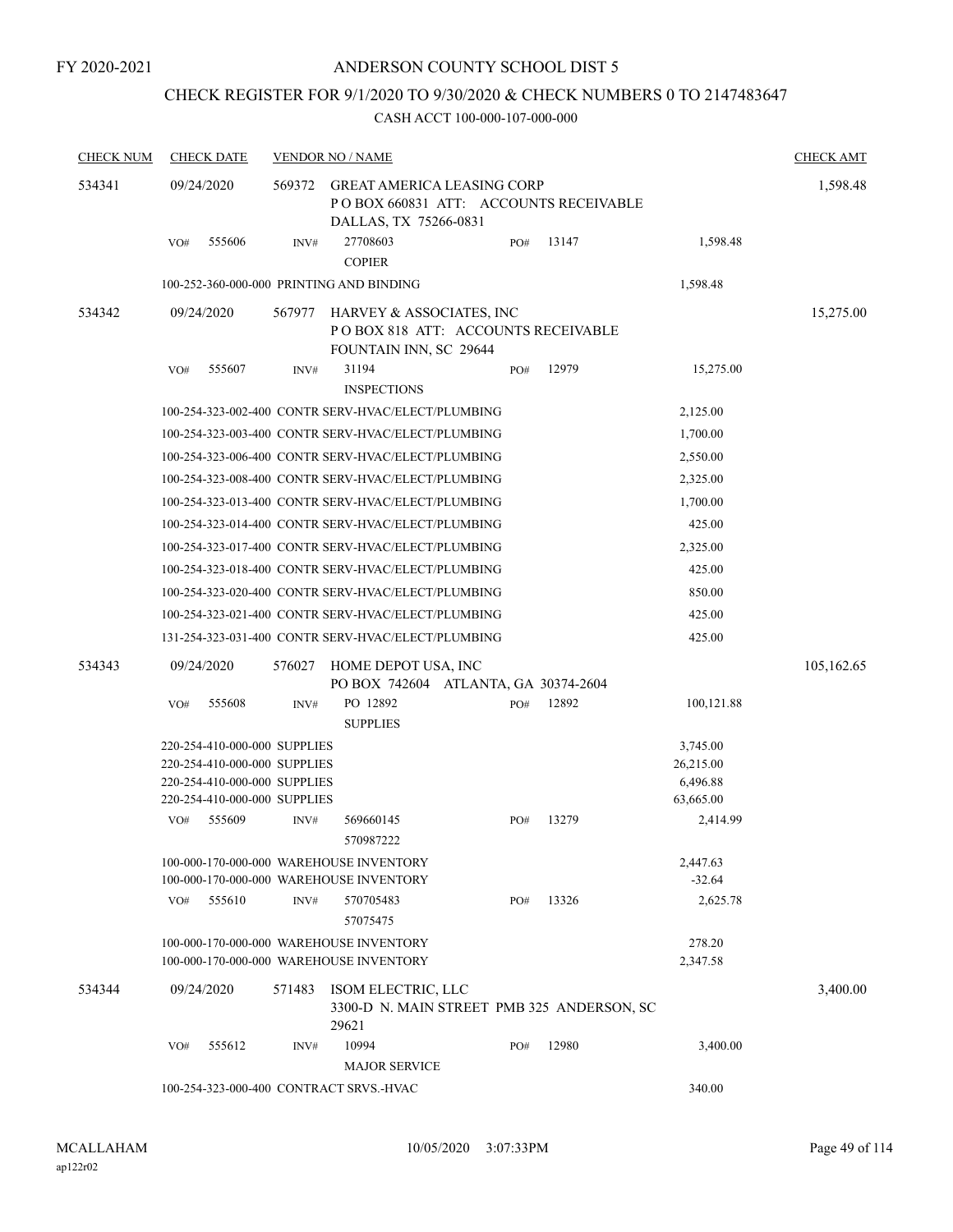## CHECK REGISTER FOR 9/1/2020 TO 9/30/2020 & CHECK NUMBERS 0 TO 2147483647

|   | <b>CHECK NUM</b> |            | <b>CHECK DATE</b>                     |        | <b>VENDOR NO / NAME</b>                                                              |     |                        |           | <b>CHECK AMT</b> |
|---|------------------|------------|---------------------------------------|--------|--------------------------------------------------------------------------------------|-----|------------------------|-----------|------------------|
|   |                  |            |                                       |        | 100-254-323-002-400 CONTR SERV-HVAC/ELECT/PLUMBING                                   |     |                        | 340.00    |                  |
|   |                  |            |                                       |        | 100-254-323-003-400 CONTR SERV-HVAC/ELECT/PLUMBING                                   |     |                        | 340.00    |                  |
|   |                  |            |                                       |        | 100-254-323-006-400 CONTR SERV-HVAC/ELECT/PLUMBING                                   |     |                        | 340.00    |                  |
|   |                  |            |                                       |        | 100-254-323-008-400 CONTR SERV-HVAC/ELECT/PLUMBING                                   |     |                        | 340.00    |                  |
|   |                  |            |                                       |        | 100-254-323-010-400 CONTR SERV-HVAC/ELECT/PLUMBING                                   |     |                        | 340.00    |                  |
|   |                  |            |                                       |        | 100-254-323-013-400 CONTR SERV-HVAC/ELECT/PLUMBING                                   |     |                        | 340.00    |                  |
|   |                  |            |                                       |        | 100-254-323-014-400 CONTR SERV-HVAC/ELECT/PLUMBING                                   |     |                        | 340.00    |                  |
|   |                  |            |                                       |        | 100-254-323-017-400 CONTR SERV-HVAC/ELECT/PLUMBING                                   |     |                        | 340.00    |                  |
|   |                  |            |                                       |        | 100-254-323-020-400 CONTR SERV-HVAC/ELECT/PLUMBING                                   |     |                        | 340.00    |                  |
|   | $* 534346$       |            | 09/24/2020                            | 576566 | KTM SOLUTIONS, INC<br><b>603 HIGH TECH COURT</b>                                     |     | <b>GREER, SC 29650</b> |           | 11,564.60        |
|   |                  | VO#        | 555617                                | INV#   | 7-115583                                                                             | PO# | 13193                  | 11,564.60 |                  |
|   |                  |            |                                       |        | <b>PARTITIONS</b>                                                                    |     |                        |           |                  |
|   |                  |            | 100-112-410-012-C19 COVID 19 SUPPLIES |        |                                                                                      |     |                        | 11,564.60 |                  |
| * | 534348           | 09/24/2020 |                                       | 575505 | MCCOLLUM, CHRISTOPER**<br>LUMBERJACK TREE SERVICE PO BOX 14161<br>ANDERSON, SC 29624 |     |                        |           | 2,800.00         |
|   |                  | VO#        | 555620                                | INV#   | 056<br><b>WESTSIDE TREE</b>                                                          | PO# | 13408                  | 2,800.00  |                  |
|   |                  |            |                                       |        | 100-254-323-003-001 CONTRACTED SERVICES                                              |     |                        | 2,800.00  |                  |
|   | 534349           |            | 09/24/2020                            | 369400 | <b>NASCO</b><br>POBOX 901 ATT: ACCOUNTS RECEIVABLE FORT<br>ATKINSON, WI 53538-0901   |     |                        |           | 153.62           |
|   |                  | VO#        | 555628                                | INV#   | 919945<br><b>SUPPLIES</b>                                                            | PO# | 13352                  | 153.62    |                  |
|   |                  |            |                                       |        | 201-112-410-012-000 SUPPLIES AND MATERIALS                                           |     |                        | 153.62    |                  |
|   | 534350           | 09/24/2020 |                                       | 568697 | ORIENTAL TRADING COMPANY<br>PO BOX 14502 DES MOINES, IA 50306                        |     |                        |           | 1,202.72         |
|   |                  | VO#        | 555635                                | INV#   | 704904066-01<br>WHITEHALL ELEM                                                       | PO# | 13319                  | 1,202.72  |                  |
|   |                  |            | 100-112-410-019-C19 COVID 19 SUPPLIES |        |                                                                                      |     |                        | 1,057.54  |                  |
|   |                  |            | 810-147-410-019-000 SUPPLIES          |        |                                                                                      |     |                        | 145.18    |                  |
|   | 534351           |            | 09/24/2020                            | 568036 | PIEDMONT NATURAL GAS<br>PO BOX 1246 CHARLOTTE, NC 28201-1246                         |     |                        |           | 3,604.29         |
|   |                  | VO#        | 555684                                | INV#   | DUE OCT 2<br><b>UTILITIES</b>                                                        |     |                        | 3,604.29  |                  |
|   |                  |            | 100-254-472-000-000 ENERGY-GAS        |        |                                                                                      |     |                        | 23.54     |                  |
|   |                  |            | 100-254-472-000-000 ENERGY-GAS        |        |                                                                                      |     |                        | 27.15     |                  |
|   |                  |            | 100-254-472-003-000 ENERGY-GAS        |        |                                                                                      |     |                        | 233.87    |                  |
|   |                  |            | 100-254-472-006-000 ENERGY-GAS        |        |                                                                                      |     |                        | 112.55    |                  |
|   |                  |            | 100-254-472-007-000 ENERGY-GAS        |        |                                                                                      |     |                        | 23.54     |                  |
|   |                  |            | 100-254-472-010-000 ENERGY-GAS        |        |                                                                                      |     |                        | 23.54     |                  |
|   |                  |            |                                       |        | 131-254-472-031-000 ENERGY-NATURAL GAS                                               |     |                        | 2,830.36  |                  |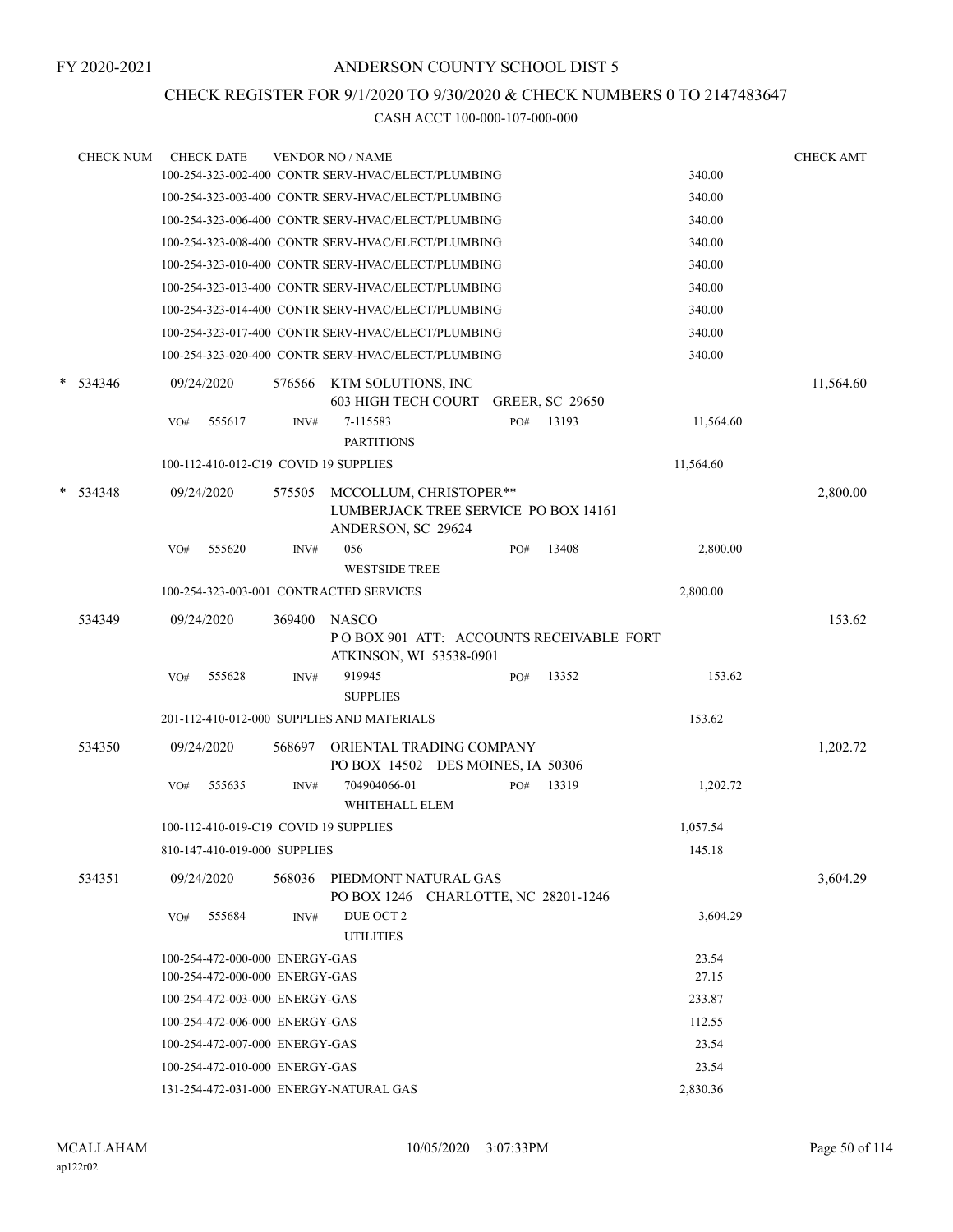## CHECK REGISTER FOR 9/1/2020 TO 9/30/2020 & CHECK NUMBERS 0 TO 2147483647

|  | <b>CHECK NUM</b> | <b>CHECK DATE</b>                     |        | <b>VENDOR NO / NAME</b>                                                                                          |          | <b>CHECK AMT</b> |
|--|------------------|---------------------------------------|--------|------------------------------------------------------------------------------------------------------------------|----------|------------------|
|  |                  | 600-256-470-003-000 ENERGY            |        |                                                                                                                  | 30.78    |                  |
|  |                  | 600-256-470-007-000 ENERGY            |        |                                                                                                                  | 64.79    |                  |
|  |                  | 600-256-470-008-000 ENERGY            |        |                                                                                                                  | 79.26    |                  |
|  |                  | 600-256-470-010-000 ENERGY            |        |                                                                                                                  | 92.29    |                  |
|  |                  | 600-256-470-018-000 ENERGY            |        |                                                                                                                  | 62.62    |                  |
|  | 534352           | 09/24/2020                            | 564232 | <b>POSITIVE PROMOTIONS</b><br>PO BOX 11537 ATT: ACCOUNTS RECEIVABLE<br>NEWARK, NJ 07101-4537                     |          | 786.37           |
|  |                  | 555636<br>VO#                         | INV#   | 13181<br>06594416<br>PO#<br><b>SUPPLIES</b>                                                                      | 786.37   |                  |
|  |                  | 100-139-410-015-C19 COVID 19 SUPPLIES |        |                                                                                                                  | 786.37   |                  |
|  | 534353           | 09/24/2020                            |        | 567525 ROWLAND MECHANICAL<br>4035 HWY 24 ANDERSON, SC 29626                                                      |          | 3,449.97         |
|  |                  | VO#<br>555673                         | INV#   | 10019-10030<br>PO#<br>13096<br><b>REPAIRS</b>                                                                    | 3,449.97 |                  |
|  |                  |                                       |        | 100-255-323-000-ACT ACTIVITY BUS CONTRACTED SERVICES                                                             | 69.00    |                  |
|  |                  |                                       |        | 100-255-323-000-ACT ACTIVITY BUS CONTRACTED SERVICES                                                             | 115.00   |                  |
|  |                  |                                       |        | 100-255-323-000-ACT ACTIVITY BUS CONTRACTED SERVICES                                                             | 81.28    |                  |
|  |                  |                                       |        | 100-255-323-000-ACT ACTIVITY BUS CONTRACTED SERVICES                                                             | 715.00   |                  |
|  |                  |                                       |        | 100-255-323-000-ACT ACTIVITY BUS CONTRACTED SERVICES                                                             | 1,227.00 |                  |
|  |                  |                                       |        | 100-255-323-000-ACT ACTIVITY BUS CONTRACTED SERVICES                                                             | 459.12   |                  |
|  |                  |                                       |        | 100-255-323-000-ACT ACTIVITY BUS CONTRACTED SERVICES                                                             | 69.00    |                  |
|  |                  |                                       |        | 100-255-323-000-ACT ACTIVITY BUS CONTRACTED SERVICES                                                             | 69.00    |                  |
|  |                  |                                       |        | 100-255-323-000-ACT ACTIVITY BUS CONTRACTED SERVICES                                                             | 69.00    |                  |
|  |                  |                                       |        | 100-255-323-000-ACT ACTIVITY BUS CONTRACTED SERVICES                                                             | 69.00    |                  |
|  |                  |                                       |        | 100-255-323-000-ACT ACTIVITY BUS CONTRACTED SERVICES                                                             | 77.20    |                  |
|  |                  |                                       |        | 100-255-323-000-ACT ACTIVITY BUS CONTRACTED SERVICES                                                             | 430.37   |                  |
|  | 534354           | 09/24/2020                            | 572746 | <b>SCHOOL LIFE</b><br>PO BOX 1876 CAMARILLO, CA 93011                                                            |          | 702.58           |
|  |                  | 555638<br>VO#                         | INV#   | 200037590<br><b>NORTH POINTE</b>                                                                                 | 702.58   |                  |
|  |                  |                                       |        | 713-271-660-013-201 MISCELLANEOUS EXPENSE                                                                        | 702.58   |                  |
|  | $* 534356$       | 09/24/2020                            | 573721 | SSBT AS TTEE FOR SCORP MM61953-001-042<br>MASS MUTUAL RETIREMENT SERVICES PO BOX<br>219062 KANSAS CITY, MO 64121 |          | 238.61           |
|  |                  | 555642<br>VO#                         | INV#   | 8/28 PAYROLL                                                                                                     | 238.61   |                  |
|  |                  |                                       |        | <b>KAITLYN KELLER</b>                                                                                            |          |                  |
|  |                  |                                       |        | 100-000-468-000-000 OPTIONAL RETIREMENT PLAN                                                                     | 153.39   |                  |
|  |                  |                                       |        | 100-000-484-000-000 EMPLOYER RETIREMENT PAYABLE                                                                  | 85.22    |                  |
|  | 534357           | 09/24/2020                            | 569192 | STC INCORPORATED<br>1904 WHITEHALL ROAD ATT: ACCOUNTS<br>RECEIVABLE ANDERSON, SC 29625                           |          | 463.65           |
|  |                  | 555646<br>VO#                         | INV#   | 7481                                                                                                             | 463.65   |                  |
|  |                  |                                       |        | <b>BATTERIES</b>                                                                                                 |          |                  |
|  |                  |                                       |        | 100-254-540-000-001 EQUIPMENT - MAINTENANCE                                                                      | 463.65   |                  |
|  |                  |                                       |        |                                                                                                                  |          |                  |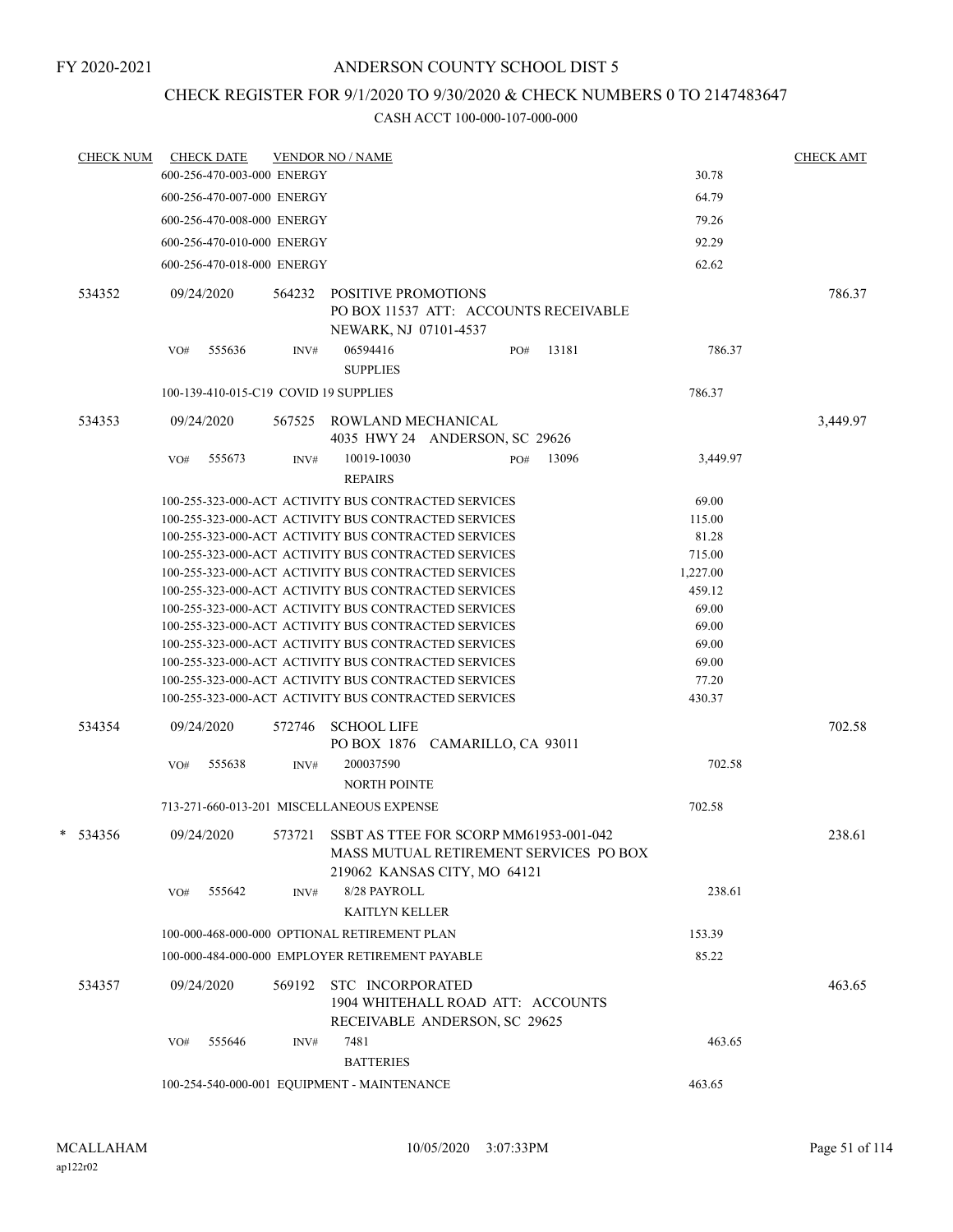## CHECK REGISTER FOR 9/1/2020 TO 9/30/2020 & CHECK NUMBERS 0 TO 2147483647

| <b>CHECK NUM</b> | <b>CHECK DATE</b>                      |        | <b>VENDOR NO / NAME</b>                                                  |     |           |           | <b>CHECK AMT</b> |
|------------------|----------------------------------------|--------|--------------------------------------------------------------------------|-----|-----------|-----------|------------------|
| 534358           | 09/24/2020                             | 574096 | SUMMIT CONSTRUCTION GROUP LLS<br>101 CONCORD CIR ANDERSON, SC 29621      |     |           |           | 54,400.00        |
|                  | 555643<br>VO#                          | INV#   | 179<br><b>MCCANTS</b>                                                    |     | PO# 12757 | 54,400.00 |                  |
|                  | 505-254-540-005-FEN FENCING            |        |                                                                          |     |           | 54,400.00 |                  |
| 534359           | 09/24/2020                             |        | 572636 SYSTEM ID WAREHOUSE<br>1400 10TH STREET PLANO, TX 75074           |     |           |           | 1,019.38         |
|                  | 555644<br>VO#                          | INV#   | 522010056<br><b>SUPPLIES</b>                                             | PO# | 13375     | 1,019.38  |                  |
|                  | 866-266-312-000-000 PURCHASED SERVICES |        |                                                                          |     |           | 1,019.38  |                  |
| 534360           | 09/24/2020                             |        | 573815 UNITED REFRIGERATION, INC<br>PO BOX 740703 ATLANTA, GA 30374-0703 |     |           |           | 1,499.40         |
|                  | VO#<br>555649                          | INV#   | 75385404<br><b>REPAIR PARTS</b>                                          |     |           | 95.41     |                  |
|                  |                                        |        | 100-254-410-001-400 HVAC/ELECTRICAL/PLUMBING                             |     |           | 95.41     |                  |
|                  | 555650<br>VO#                          | INV#   | 75385427<br><b>REPAIR PARTS</b>                                          |     |           | 39.91     |                  |
|                  |                                        |        | 100-254-410-001-400 HVAC/ELECTRICAL/PLUMBING                             |     |           | 39.91     |                  |
|                  | VO#<br>555651                          | INV#   | 75445742<br><b>REPAIR PARTS</b>                                          |     |           | 465.73    |                  |
|                  |                                        |        | 100-254-410-001-400 HVAC/ELECTRICAL/PLUMBING                             |     |           | 465.73    |                  |
|                  | 555652<br>VO#                          | INV#   | 75385560<br><b>REPAIR PARTS</b>                                          |     |           | 141.24    |                  |
|                  |                                        |        | 100-254-410-005-400 HVAC/ELECTRICAL/PLUMBING                             |     |           | 141.24    |                  |
|                  | VO#<br>555653                          | INV#   | 75474888<br><b>REPAIR PARTS</b>                                          |     |           | 5.56      |                  |
|                  |                                        |        | 100-254-410-005-400 HVAC/ELECTRICAL/PLUMBING                             |     |           | 5.56      |                  |
|                  | 555654<br>VO#                          | INV#   | 75189041<br><b>REPAIR PARTS</b>                                          |     |           | 378.31    |                  |
|                  |                                        |        | 100-254-410-020-400 HVAC/ELECTRICAL/PLUMBING                             |     |           | 378.31    |                  |
|                  | VO#<br>555655                          | INV#   | 75339221<br><b>REPAIR PARTS</b>                                          |     |           | 254.73    |                  |
|                  |                                        |        | 100-254-410-020-400 HVAC/ELECTRICAL/PLUMBING                             |     |           | 254.73    |                  |
|                  | 555656<br>VO#                          | INV#   | 75422848<br><b>REPAIR PARTS</b>                                          |     |           | 118.51    |                  |
|                  | 100-254-410-000-400 HVAC SUPPLIES      |        |                                                                          |     |           | 118.51    |                  |
| 534361           | 09/24/2020                             | 575803 | <b>VENDOR REGISTRY</b><br>POBOX 31156 KNOXVILLE, TN 37930                |     |           |           | 1,030.00         |
|                  | 555657<br>VO#                          | INV#   | 1716<br><b>SUBSCRIPTION</b>                                              | PO# | 13424     | 1,030.00  |                  |
|                  |                                        |        | 850-266-410-000-000 SUPPLIES AND MATERIALS                               |     |           | 1,030.00  |                  |
| 534362           | 09/24/2020                             | 573864 | WELLS FARGO VENDOR FIN SERV<br>PO BOX 105710 ATLANTA, GA 30348-5710      |     |           |           | 5,311.01         |
|                  | VO#<br>555658                          | INV#   | 5011852591                                                               | PO# | 13025     | 226.31    |                  |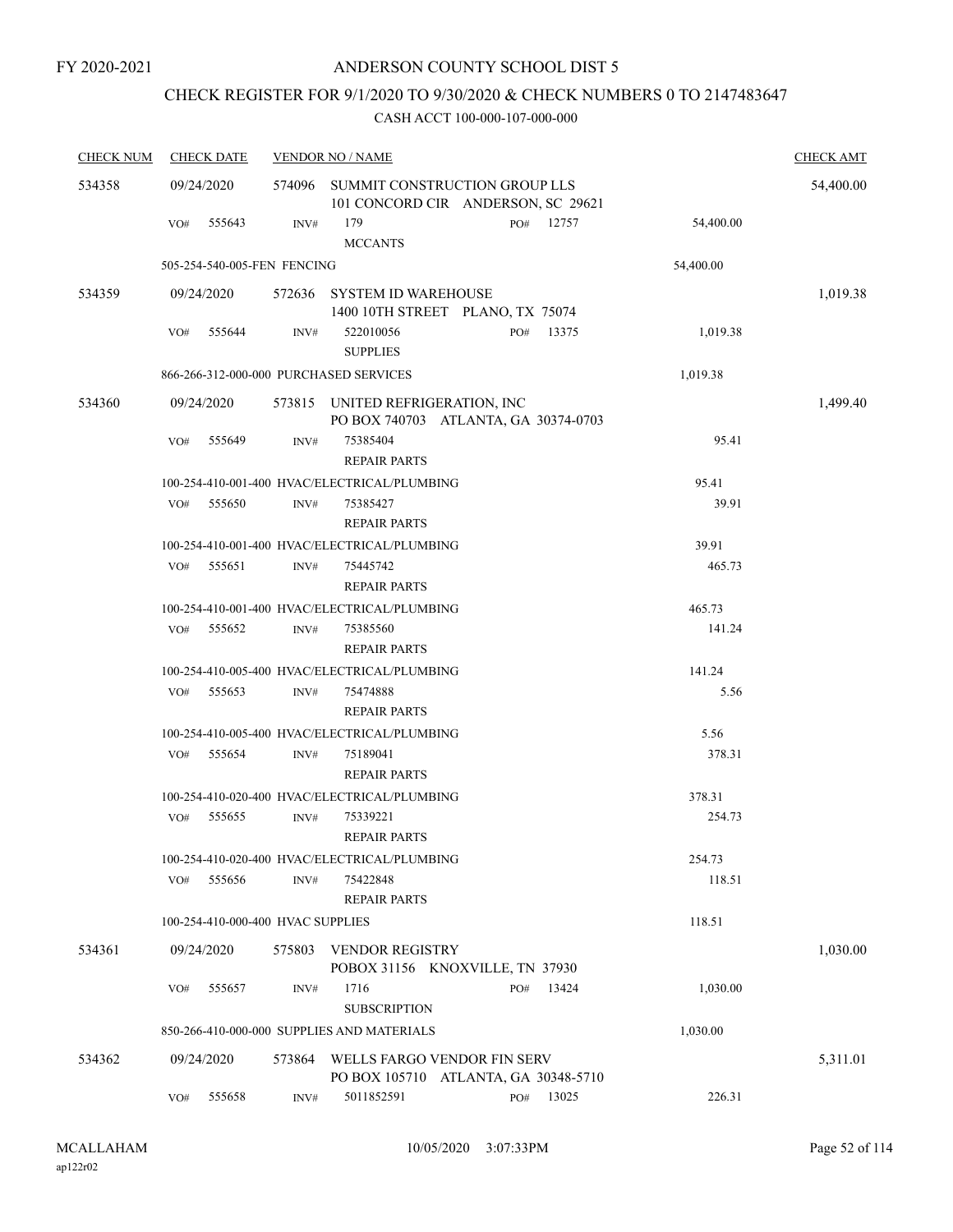## CHECK REGISTER FOR 9/1/2020 TO 9/30/2020 & CHECK NUMBERS 0 TO 2147483647

| <b>CHECK NUM</b> |                                          | <b>CHECK DATE</b>                     |        | <b>VENDOR NO / NAME</b>                                                |     |       |           | <b>CHECK AMT</b> |  |
|------------------|------------------------------------------|---------------------------------------|--------|------------------------------------------------------------------------|-----|-------|-----------|------------------|--|
|                  |                                          |                                       |        | <b>COPIER</b>                                                          |     |       |           |                  |  |
|                  |                                          |                                       |        | 100-255-323-000-000 CONTRACTED SERVICES                                |     |       | 226.31    |                  |  |
|                  |                                          | VO# 555659                            | INV#   | 5011583625                                                             | PO# | 13022 | 460.10    |                  |  |
|                  |                                          |                                       |        | <b>COPIER</b>                                                          |     |       |           |                  |  |
|                  |                                          |                                       |        | 100-113-410-005-VEN SUPPLY-ADDT'L FOR LOST VENDING                     |     |       | 460.10    |                  |  |
|                  | VO#                                      | 555661                                | INV#   | 5011933384<br><b>COPIER</b>                                            | PO# | 13393 | 237.54    |                  |  |
|                  |                                          | 100-112-410-017-000 SUPPLIES          |        |                                                                        |     |       | 237.54    |                  |  |
|                  |                                          | VO# 555662                            | INV#   | 5011546240                                                             | PO# | 13393 | 214.00    |                  |  |
|                  |                                          |                                       |        | <b>COPIER</b>                                                          |     |       |           |                  |  |
|                  |                                          | 100-112-410-017-000 SUPPLIES          |        |                                                                        |     |       | 214.00    |                  |  |
|                  | VO#                                      | 555663                                | INV#   | 5011125915                                                             | PO# | 13393 | 214.00    |                  |  |
|                  |                                          |                                       |        | <b>COPIER</b>                                                          |     |       |           |                  |  |
|                  |                                          | 100-112-410-017-000 SUPPLIES          |        |                                                                        |     |       | 214.00    |                  |  |
|                  |                                          | VO# 555664                            | INV#   | 5011777447                                                             | PO# | 13017 | 222.56    |                  |  |
|                  |                                          |                                       |        | <b>COPIER</b>                                                          |     |       |           |                  |  |
|                  |                                          | 100-147-410-018-000 SUPPLIES          |        |                                                                        |     |       | 222.56    |                  |  |
|                  |                                          | VO# 555669                            | INV#   | 5011947336                                                             | PO# | 13021 | 450.72    |                  |  |
|                  |                                          |                                       |        | <b>COPIER</b>                                                          |     |       |           |                  |  |
|                  |                                          | 100-147-410-015-000 SUPPLIES          |        |                                                                        |     |       | 450.72    |                  |  |
|                  |                                          | VO# 555670                            | INV#   | 5011947301<br><b>COPIER</b>                                            | PO# | 13018 | 355.24    |                  |  |
|                  |                                          | 100-113-410-021-000 SUPPLIES          |        |                                                                        |     |       | 355.24    |                  |  |
|                  |                                          | VO# 555671                            | INV#   | 5011880228                                                             | PO# | 13016 | 369.15    |                  |  |
|                  |                                          |                                       |        | <b>COPIER</b>                                                          |     |       |           |                  |  |
|                  |                                          | 100-113-410-020-000 SUPPLIES          |        |                                                                        |     |       | 369.15    |                  |  |
|                  |                                          | VO# 555672                            | INV#   | 5011989250<br><b>COPIER</b>                                            | PO# | 13023 | 2,561.39  |                  |  |
|                  |                                          | 100-112-410-013-000 SUPPLIES          |        |                                                                        |     |       | 2,561.39  |                  |  |
| * 534366         |                                          | 09/29/2020                            | 563627 | ACT                                                                    |     |       |           | 14,688.00        |  |
|                  |                                          |                                       |        | FINANCE PO BOX 4072 IOWA CITY, IA 52243-4072                           |     |       |           |                  |  |
|                  | VO#                                      | 555698                                | INV#   | 140189<br><b>STATE TESTING</b>                                         | PO# | 13426 | 14,688.00 |                  |  |
|                  |                                          |                                       |        | 319-221-312-000-000 PURCHASED SERVICES-TESTING                         |     |       | 14,688.00 |                  |  |
| $* 534368$       |                                          | 09/29/2020                            |        | 576412 AMAZON CAPITAL SERVICES<br>PO BOX 035184 SEATTLE, WA 98124-5184 |     |       |           | 9,474.42         |  |
|                  | VO#                                      | 555753                                | INV#   | A2QG7V7TDJIMYY<br><b>ORDERS</b>                                        |     |       | 9,474.42  |                  |  |
|                  |                                          |                                       |        | 100-112-410-000-000 SUPPLIES AND MATERIALS                             |     |       | 30.44     |                  |  |
|                  |                                          | 100-112-410-012-C19 COVID 19 SUPPLIES |        |                                                                        |     |       | 613.21    |                  |  |
|                  | $-14.54$<br>100-112-410-013-000 SUPPLIES |                                       |        |                                                                        |     |       |           |                  |  |
|                  |                                          | 100-112-410-014-000 SUPPLIES          |        |                                                                        |     |       | 296.95    |                  |  |
|                  |                                          | 100-113-410-006-C19 COVID 19 SUPPLIES |        |                                                                        |     |       | 3,125.89  |                  |  |
|                  |                                          | 100-113-410-020-000 SUPPLIES          |        |                                                                        |     |       | 27.78     |                  |  |
|                  |                                          |                                       |        |                                                                        |     |       |           |                  |  |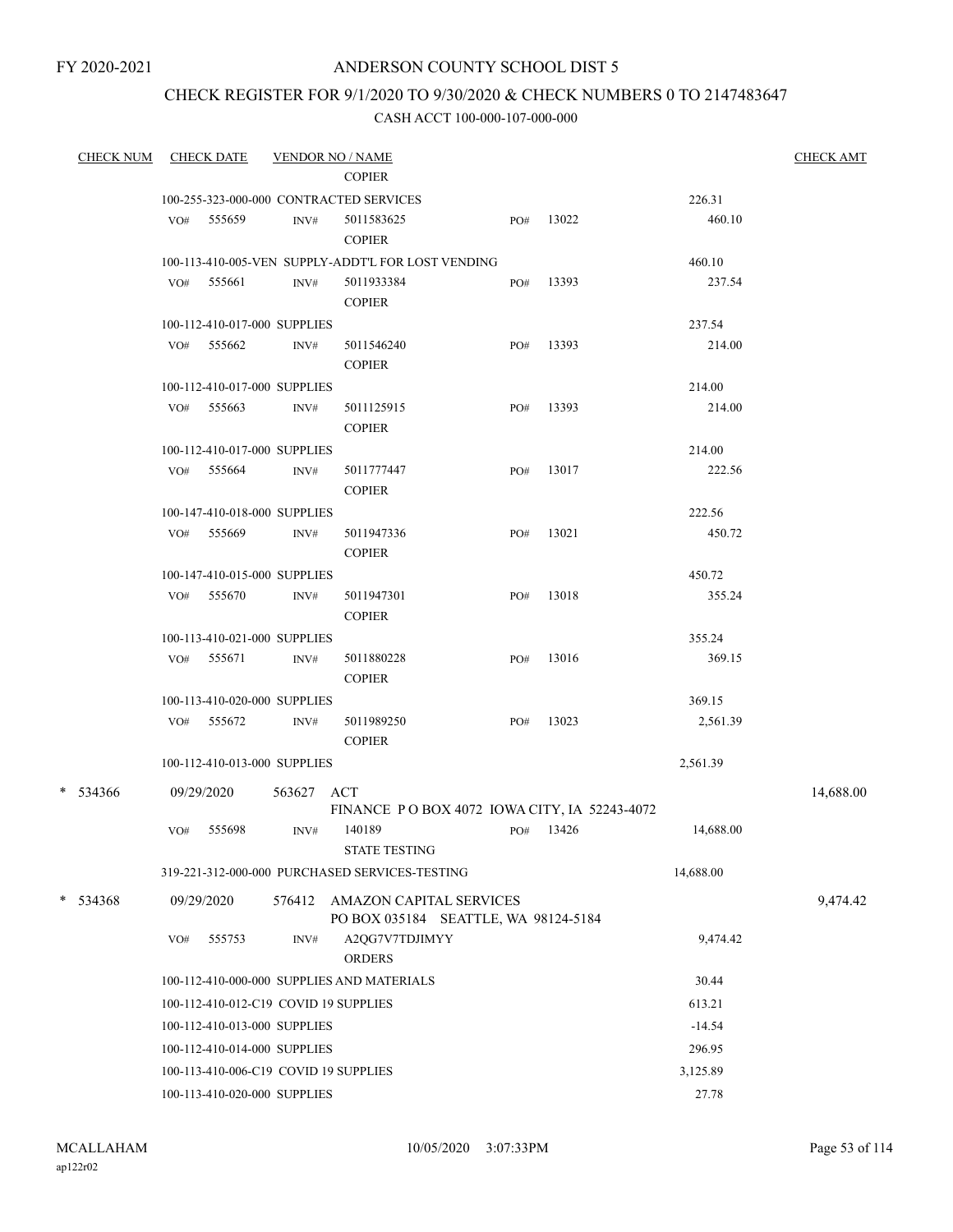## CHECK REGISTER FOR 9/1/2020 TO 9/30/2020 & CHECK NUMBERS 0 TO 2147483647

| <b>CHECK NUM</b> | <b>CHECK DATE</b>                     |        | <b>VENDOR NO / NAME</b>                                                                                 |     |       |           | <b>CHECK AMT</b> |
|------------------|---------------------------------------|--------|---------------------------------------------------------------------------------------------------------|-----|-------|-----------|------------------|
|                  | 100-113-410-020-000 SUPPLIES          |        |                                                                                                         |     |       | 1,155.54  |                  |
|                  |                                       |        | 100-113-410-020-INQ INQUIRY BASED LEARNING                                                              |     |       | 33.11     |                  |
|                  | 100-113-410-021-000 SUPPLIES          |        |                                                                                                         |     |       | 1,717.10  |                  |
|                  |                                       |        | 100-221-410-000-000 SUPPLIES AND MATERIALS                                                              |     |       | 24.16     |                  |
|                  | 100-233-410-003-000 SUPPLIES          |        |                                                                                                         |     |       | 205.22    |                  |
|                  | 100-233-410-013-000 SUPPLIES          |        |                                                                                                         |     |       | 171.64    |                  |
|                  |                                       |        | 702-271-660-002-414 LOST/DAMAGED BOOKS EXPENSE                                                          |     |       | 51.74     |                  |
|                  |                                       |        | 703-271-660-003-507 PARKING DECALS EXPENSE                                                              |     |       | 77.30     |                  |
|                  |                                       |        | 705-271-660-005-645 ENGINEERING CLUB EXPENSE                                                            |     |       | 191.51    |                  |
|                  |                                       |        | 707-190-660-007-201 MISCELLANEOUS EXPENSE                                                               |     |       | 358.92    |                  |
|                  |                                       |        | 707-190-660-007-258 ITEMS FOR NEEDY CHILDREN EXPENSE                                                    |     |       | 59.87     |                  |
|                  |                                       |        | 707-190-660-007-310 RUNNING CLUB EXPENSE                                                                |     |       | 23.52     |                  |
|                  |                                       |        | 713-271-660-013-201 MISCELLANEOUS EXPENSE                                                               |     |       | 271.75    |                  |
|                  | 713-271-660-013-228 ART EXPENSE       |        |                                                                                                         |     |       | 180.62    |                  |
|                  |                                       |        | 714-271-660-014-201 MISCELLANEOUS EXPENSE                                                               |     |       | 93.83     |                  |
|                  |                                       |        | 716-271-660-016-201 MISCELLANEOUS EXPENSE                                                               |     |       | 161.48    |                  |
|                  |                                       |        | 717-190-660-017-201 MISCELLANEOUS EXPENSE                                                               |     |       | 180.83    |                  |
|                  | 717-190-660-017-305 LIBRARY EXPENSE   |        |                                                                                                         |     |       | 237.47    |                  |
|                  | 717-190-660-017-362 COPIER EXPENSE    |        |                                                                                                         |     |       | 42.77     |                  |
|                  |                                       |        | 721-190-660-021-411 MISCELLANEOUS EXPENSE                                                               |     |       | 27.94     |                  |
|                  | 821-221-410-000-000 SUPPLIES          |        |                                                                                                         |     |       | 128.37    |                  |
| 534369           | 09/29/2020                            |        | 576625 ANCHORAUDIOSTORE.COM<br>2907 OAK SPRAWL ST SAN ANTONIO, TX 78231                                 |     |       |           | 2,329.40         |
|                  | 555699<br>VO#                         | INV#   | 20-01379<br><b>MEGAVOX</b>                                                                              |     |       | 2,329.40  |                  |
|                  | 100-112-410-009-C19 COVID 19 SUPPLIES |        |                                                                                                         |     |       | 2,329.40  |                  |
| 534370           | 09/29/2020                            | 570950 | ANDERSON COUNTY SHERIFF'S OFFICE<br>ATTN: JAMIE LAZAR 305 CAMSON ROAD                                   |     |       |           | 402.50           |
|                  | 555703<br>VO#                         | INV#   | ANDERSON, SC 29621<br><b>SECURITY</b><br>9/16 VOLLEYBALL                                                |     |       | 105.00    |                  |
|                  |                                       |        | 706-271-660-006-679 VOLLEYBALL GATE RECEIPTS EXPENSE                                                    |     |       | 105.00    |                  |
|                  | VO#<br>555704                         | INV#   | <b>SECURITY</b><br>9/15-9/18 OVERTIME                                                                   |     |       | 52.50     |                  |
|                  |                                       |        | 100-113-410-006-VEN SUPPLY-ADDT'L FOR LOST VENDING                                                      |     |       | 52.50     |                  |
|                  | 555791<br>VO#                         | INV#   | 09/23/20<br>ROBERT ANDERSON                                                                             |     |       | 245.00    |                  |
|                  |                                       |        | 706-271-660-006-679 VOLLEYBALL GATE RECEIPTS EXPENSE                                                    |     |       | 245.00    |                  |
| 534371           | 09/29/2020                            | 575641 | ANDERSON-OCONEE-PICKENS MENTAL HEALTH CE<br>115 CARTER PARK RD ATTN: NICOLE GARRETT<br>SENECA, SC 29678 |     |       |           | 15,000.00        |
|                  | 555700<br>VO#                         | INV#   | 08152020-ASD5<br>JULY-SEPT 2020                                                                         | PO# | 13265 | 15,000.00 |                  |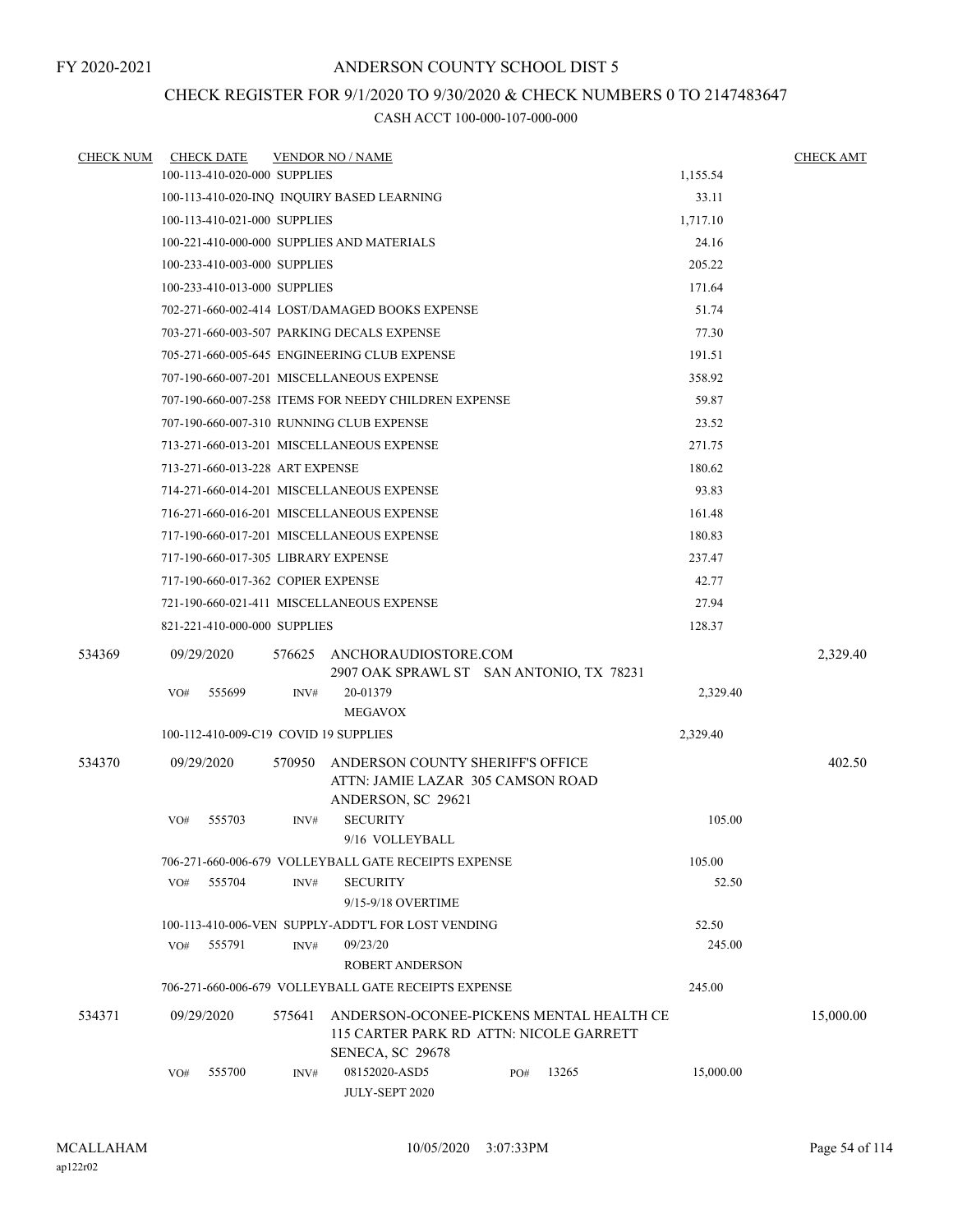## CHECK REGISTER FOR 9/1/2020 TO 9/30/2020 & CHECK NUMBERS 0 TO 2147483647

|   | <b>CHECK NUM</b> |     | <b>CHECK DATE</b>             |                            | <b>VENDOR NO / NAME</b><br>100-211-312-000-MHC MENTAL HEALTH COUNSELORS                            |     |       | 15,000.00 | <b>CHECK AMT</b> |
|---|------------------|-----|-------------------------------|----------------------------|----------------------------------------------------------------------------------------------------|-----|-------|-----------|------------------|
|   | $* 534375$       |     | 09/29/2020                    | 570814 AT&T                | $(864 M09-9122)$<br>PO BOX 105262 ATTN: ACCOUNTS RECEIVABLE                                        |     |       |           | 931.21           |
|   |                  | VO# | 555787                        | INV#                       | ATLANTA, GA 30348-5262<br>864M09-9122<br><b>SERVICE</b>                                            |     |       | 931.21    |                  |
|   |                  |     | 100-266-340-000-000 TELEPHONE |                            |                                                                                                    |     |       | 931.21    |                  |
|   | $*$ 534377       |     | 09/29/2020                    |                            | 572588 BRYANT ENTERPRISES, LLC<br>3280 NC HWY 69, SUITE 2 HAYESVILLE, NC 28904                     |     |       |           | 2,291.00         |
|   |                  | VO# | 555709                        | INV#                       | 13881<br><b>RADIOS</b>                                                                             |     |       | 2,291.00  |                  |
|   |                  |     |                               | 100-233-410-019-RAD RADIOS |                                                                                                    |     |       | 2,291.00  |                  |
|   | 534378           |     | 09/29/2020                    | 156525                     | <b>CAROLINA FRESH FARMS #4</b><br>3620 HWY 81 NORTH ATT: ACCOUNTS RECEIVABLE<br>ANDERSON, SC 29621 |     |       |           | 160.00           |
|   |                  | VO# | 555710                        | INV#                       | 0401093908<br><b>BERMUDA</b>                                                                       |     |       | 160.00    |                  |
|   |                  |     |                               |                            | 100-254-410-002-001 SUPPLIES - MAINTENANCE                                                         |     |       | 160.00    |                  |
|   | 534380           |     | 09/29/2020                    | 566708                     | CARROT-TOP INDUSTRIES INC<br>POBOX 820 ATT: ACCOUNTS RECEIVABLE<br>HILLSBOROUGH, NC 27278          |     |       |           | 301.48           |
|   |                  | VO# | 555711                        | INV#                       | 47724500                                                                                           | PO# | 13422 | 89.38     |                  |
|   |                  |     |                               |                            | <b>FLAGS</b>                                                                                       |     |       |           |                  |
|   |                  |     | 131-115-410-031-000 SUPPLIES  |                            |                                                                                                    |     |       | 89.38     |                  |
|   |                  | VO# | 555712                        | INV#                       | 47730900<br><b>FLAGS</b>                                                                           |     |       | 212.10    |                  |
|   |                  |     |                               |                            | 718-271-660-018-201 MISCELLANEOUS EXPENSE                                                          |     |       | 212.10    |                  |
| * | 534382           |     | 09/29/2020                    | 568558                     | <b>CHARTER COMMUNICATIONS</b><br>PO BOX 94188 PALATINE, IL 60094-4188                              |     |       |           | 125.00           |
|   |                  | VO# | 555823                        | INV#                       | 8351100580543284<br><b>RECIEVER</b>                                                                |     |       | 125.00    |                  |
|   |                  |     | 100-114-410-002-000 SUPPLIES  |                            |                                                                                                    |     |       | 125.00    |                  |
|   | 534383           |     | 09/29/2020                    | 167800                     | CHICK-FIL-A<br>3526 CLEMSON BOULEVARD ATT: MARY STEPHENS<br>ANDERSON, SC 29625                     |     |       |           | 249.29           |
|   |                  | VO# | 555713                        | INV#                       | <b>AIT LUNCH</b><br>8/27 BOXED MEALS                                                               |     |       | 249.29    |                  |
|   |                  |     |                               |                            | 900-115-410-031-046 SUPPLIES- AIT MISC DONATIONS                                                   |     |       | 249.29    |                  |
|   | $* 534386$       |     | 09/29/2020                    | 198651                     | DELL MARKETING LP<br>POBOX 534118 ATT: ACCOUNTS RECEIVABLE<br>ATLANTA, GA 30353-4118               |     |       |           | 157.29           |
|   |                  | VO# | 555785                        | INV#                       | 10426034565<br><b>TONER</b>                                                                        | PO# | 13378 | 157.29    |                  |
|   |                  |     |                               |                            | 100-266-314-000-000 REPAIRS TO EQUIPMENT                                                           |     |       | 157.29    |                  |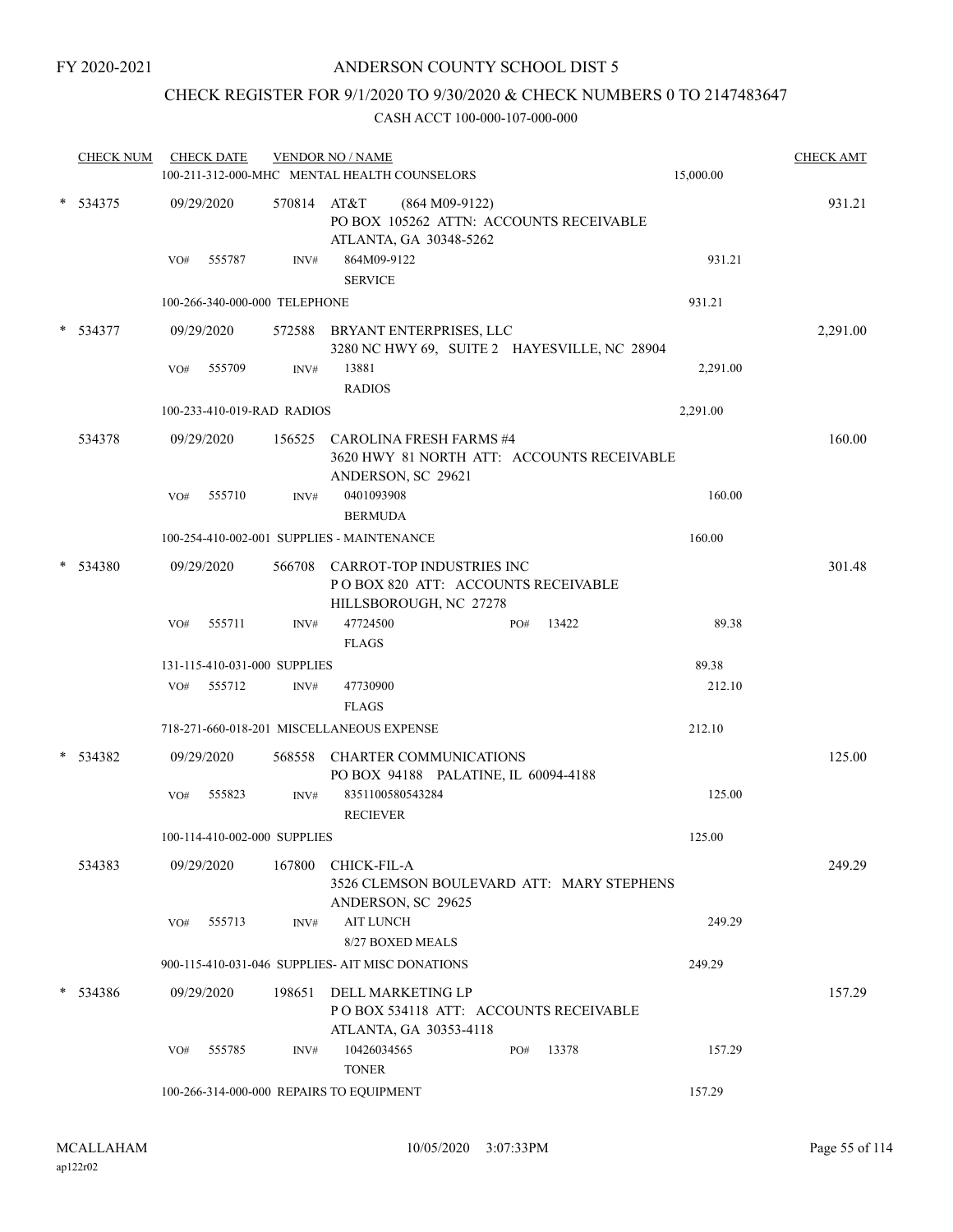## CHECK REGISTER FOR 9/1/2020 TO 9/30/2020 & CHECK NUMBERS 0 TO 2147483647

| <b>CHECK NUM</b> | <b>CHECK DATE</b> |                               | <b>VENDOR NO / NAME</b>                                             |          | <b>CHECK AMT</b> |
|------------------|-------------------|-------------------------------|---------------------------------------------------------------------|----------|------------------|
| 534387           | 09/29/2020        | 573223                        | DEPT OF ADMINISTRATION                                              |          | 783.17           |
|                  |                   |                               | SUITE 409 1200 SENATE STREET COLUMBIA, SC 29201                     |          |                  |
|                  | 555754<br>VO#     | INV#                          | 90300365<br><b>SERIVCE</b>                                          | 783.17   |                  |
|                  |                   | 100-266-340-000-000 TELEPHONE |                                                                     | 76.45    |                  |
|                  |                   | 100-266-340-001-000 TELEPHONE |                                                                     | 44.17    |                  |
|                  |                   | 100-266-340-005-000 TELEPHONE |                                                                     | 44.17    |                  |
|                  |                   | 100-266-340-007-000 TELEPHONE |                                                                     | 44.17    |                  |
|                  |                   | 100-266-340-008-000 TELEPHONE |                                                                     | 44.17    |                  |
|                  |                   | 100-266-340-009-000 TELEPHONE |                                                                     | 44.17    |                  |
|                  |                   | 100-266-340-010-000 TELEPHONE |                                                                     | 44.17    |                  |
|                  |                   | 100-266-340-011-000 TELEPHONE |                                                                     | 44.17    |                  |
|                  |                   | 100-266-340-012-000 TELEPHONE |                                                                     | 44.17    |                  |
|                  |                   | 100-266-340-013-000 TELEPHONE |                                                                     | 44.17    |                  |
|                  |                   | 100-266-340-014-000 TELEPHONE |                                                                     | 44.17    |                  |
|                  |                   | 100-266-340-016-000 TELEPHONE |                                                                     | 44.17    |                  |
|                  |                   | 100-266-340-017-000 TELEPHONE |                                                                     | 44.17    |                  |
|                  |                   | 100-266-340-019-000 TELEPHONE |                                                                     | 44.17    |                  |
|                  |                   | 100-266-340-020-000 TELEPHONE |                                                                     | 44.17    |                  |
|                  |                   | 100-266-340-021-000 TELEPHONE |                                                                     | 44.17    |                  |
|                  |                   | 131-266-340-031-000 TELEPHONE |                                                                     | 44.17    |                  |
| * 534390         | 09/29/2020        | 575500                        | <b>EDPUZZLE</b>                                                     |          | 1,450.00         |
|                  |                   |                               | PO BOX 446 SAN FRANCISCO, CA 94104-0446                             |          |                  |
|                  | 555715<br>VO#     | INV#                          | 8485                                                                | 1,450.00 |                  |
|                  |                   |                               | TL HANNA                                                            |          |                  |
|                  |                   | 397-114-410-002-000 SUPPLIES  |                                                                     | 1,450.00 |                  |
| $*$ 534401       | 09/29/2020        | 573245                        | KUTA SOFTWARE                                                       |          | 880.00           |
|                  |                   |                               | 6308 HOLLAND MEADOW LANE GAITHERSBURG,                              |          |                  |
|                  |                   |                               | MD 20882-1236                                                       |          |                  |
|                  | 555723<br>VO#     | INV#                          | 22975<br><b>GLENVIEW</b>                                            | 880.00   |                  |
|                  |                   |                               | 100-113-410-020-INQ INQUIRY BASED LEARNING                          | 880.00   |                  |
|                  |                   |                               |                                                                     |          |                  |
| $* 534404$       | 09/29/2020        | 329401                        | LOWES BUSINESS ACCOUNT<br>PO BOX 530954 CREDIT SERVICES ATLANTA, GA |          | 108.66           |
|                  |                   |                               | 30353-0954                                                          |          |                  |
|                  | VO#<br>555824     | INV#                          | 98007288008                                                         | 108.66   |                  |
|                  |                   |                               | <b>SUPPLIES</b>                                                     |          |                  |
|                  |                   |                               | 100-266-345-000-000 TECHNOLOGY INFRASTRUCTURE                       | 108.66   |                  |
| 534405           | 09/29/2020        | 329401                        | <b>LOWES BUSINESS ACCOUNT</b>                                       |          | 2,434.52         |
|                  |                   |                               | PO BOX 530954 CREDIT SERVICES ATLANTA, GA                           |          |                  |
|                  |                   |                               | 30353-0954                                                          |          |                  |
|                  | 555825<br>VO#     | INV#                          | 98007288008                                                         | 2,434.52 |                  |
|                  |                   |                               | <b>SUPPLIES</b>                                                     |          |                  |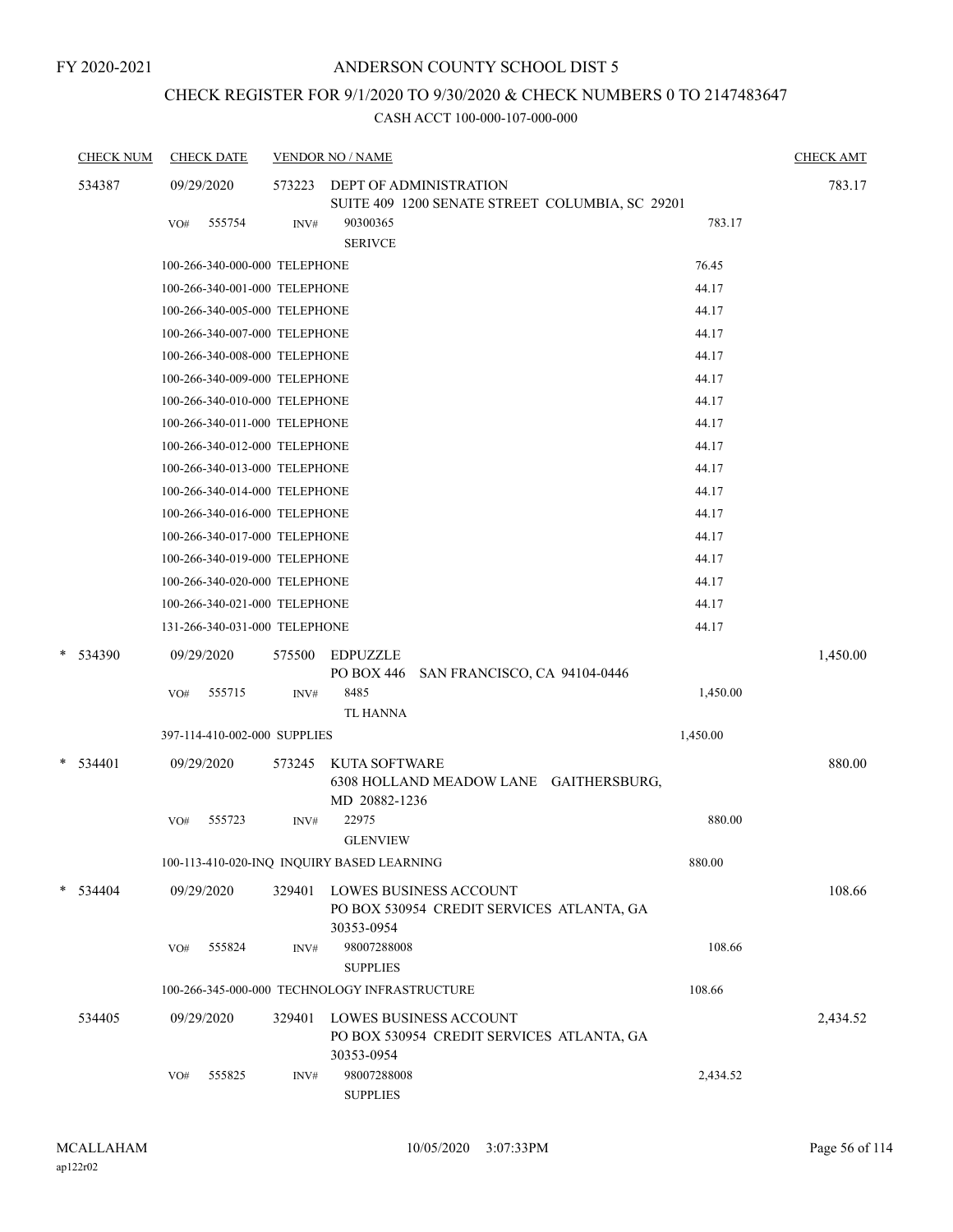## CHECK REGISTER FOR 9/1/2020 TO 9/30/2020 & CHECK NUMBERS 0 TO 2147483647

| <b>CHECK NUM</b> |     | <b>CHECK DATE</b>                  |        | <b>VENDOR NO / NAME</b>                                                                      |     |       |          | <b>CHECK AMT</b> |
|------------------|-----|------------------------------------|--------|----------------------------------------------------------------------------------------------|-----|-------|----------|------------------|
|                  |     |                                    |        | 100-254-410-000-001 MAINT. SUPPLIES-STRUCTURES                                               |     |       | 1,289.27 |                  |
|                  |     |                                    |        | 100-254-410-000-100 SMALL EQUIPMENT                                                          |     |       | 11.17    |                  |
|                  |     |                                    |        | 100-254-410-000-500 PEST MANAGEMENT                                                          |     |       | 60.35    |                  |
|                  |     |                                    |        | 100-254-410-001-400 HVAC/ELECTRICAL/PLUMBING                                                 |     |       | 28.33    |                  |
|                  |     |                                    |        | 100-254-410-001-ALT ALT SCHOOL FACILITY SUPPLIES                                             |     |       | 15.22    |                  |
|                  |     |                                    |        | 100-254-410-002-001 SUPPLIES - MAINTENANCE                                                   |     |       | 8.71     |                  |
|                  |     |                                    |        | 100-254-410-002-400 HVAC/ELECTRICAL/PLUMBING                                                 |     |       | 9.96     |                  |
|                  |     |                                    |        | 100-254-410-003-001 SUPPLIES - MAINTENANCE                                                   |     |       | 292.06   |                  |
|                  |     |                                    |        | 100-254-410-005-001 SUPPLIES - MAINTENANCE                                                   |     |       | 170.04   |                  |
|                  |     |                                    |        | 100-254-410-006-001 SUPPLIES - MAINTENANCE                                                   |     |       | 90.35    |                  |
|                  |     |                                    |        | 100-254-410-008-001 SUPPLIES - MAINTENANCE                                                   |     |       | 157.54   |                  |
|                  |     |                                    |        | 100-254-410-009-400 HVAC/ELECTRICAL/PLUMBING                                                 |     |       | 18.20    |                  |
|                  |     |                                    |        | 100-254-410-010-001 SUPPLIES - MAINTENANCE                                                   |     |       | 44.11    |                  |
|                  |     |                                    |        | 100-254-410-012-001 SUPPLIES - MAINTENANCE                                                   |     |       | 8.12     |                  |
|                  |     |                                    |        | 100-254-410-014-001 SUPPLIES - MAINTENANCE                                                   |     |       | 61.94    |                  |
|                  |     |                                    |        | 100-254-410-021-001 SUPPLIES - MAINTENANCE                                                   |     |       | 169.15   |                  |
| 534406           |     | 09/29/2020                         | 564827 | <b>MAC'S TIRE SERVICE</b><br>POBOX 78 ATT: ACCOUNTS RECEIVABLE<br>ANDERSON, SC 29622         |     |       |          | 244.93           |
|                  | VO# | 555724                             | INV#   | 99807<br><b>TURF TIRE</b>                                                                    |     |       | 119.70   |                  |
|                  |     |                                    |        | 100-254-540-000-001 EQUIPMENT - MAINTENANCE                                                  |     |       | 119.70   |                  |
|                  |     | VO# 555725                         | INV#   | 99871                                                                                        |     |       | 125.23   |                  |
|                  |     |                                    |        | <b>TURF TIRE</b>                                                                             |     |       |          |                  |
|                  |     |                                    |        | 100-254-540-000-001 EQUIPMENT - MAINTENANCE                                                  |     |       | 125.23   |                  |
| $*$ 534408       |     | 09/29/2020                         | 567442 | <b>MAKE MUSIC</b><br>PO BOX 733687 DALLAS, TX 75373-3687                                     |     |       |          | 128.40           |
|                  | VO# | 555726                             | INV#   | 6856328<br><b>SOUTHWOOD</b>                                                                  | PO# | 13388 | 128.40   |                  |
|                  |     | 817-113-410-021-0CO SUPPLIES (C/O) |        |                                                                                              |     |       | 128.40   |                  |
| $*$ 534411       |     | 09/29/2020                         |        | 564010 NC CHILD SUPPORT CENTRALIZED COLLECTNS<br>POBOX 900012 RALEIGH, NC 27675-9012         |     |       |          | 305.50           |
|                  | VO# | 555819                             | INV#   | 09/30/20<br><b>DEDUCTIONS</b>                                                                |     |       | 305.50   |                  |
|                  |     |                                    |        | 100-000-435-000-000 WAGE GARNISH/CH SUPPORT                                                  |     |       | 305.50   |                  |
| $* 534413$       |     | 09/29/2020                         | 576474 | PAXEN PUBLISHING, LLC<br>2194 HIGHWAY A1A SUITE 208 INDIAN HARBOUR<br><b>BEACH, FL 32937</b> |     |       |          | 1,574.07         |
|                  | VO# | 555733                             | INV#   | 10839<br><b>TABE</b>                                                                         |     |       | 662.78   |                  |
|                  |     |                                    |        | 243-181-410-023-000 SUPPLIES AND MATERIALS                                                   |     |       | 662.78   |                  |
|                  | VO# | 555795                             | INV#   | 10890<br><b>TABE</b>                                                                         |     |       | 911.29   |                  |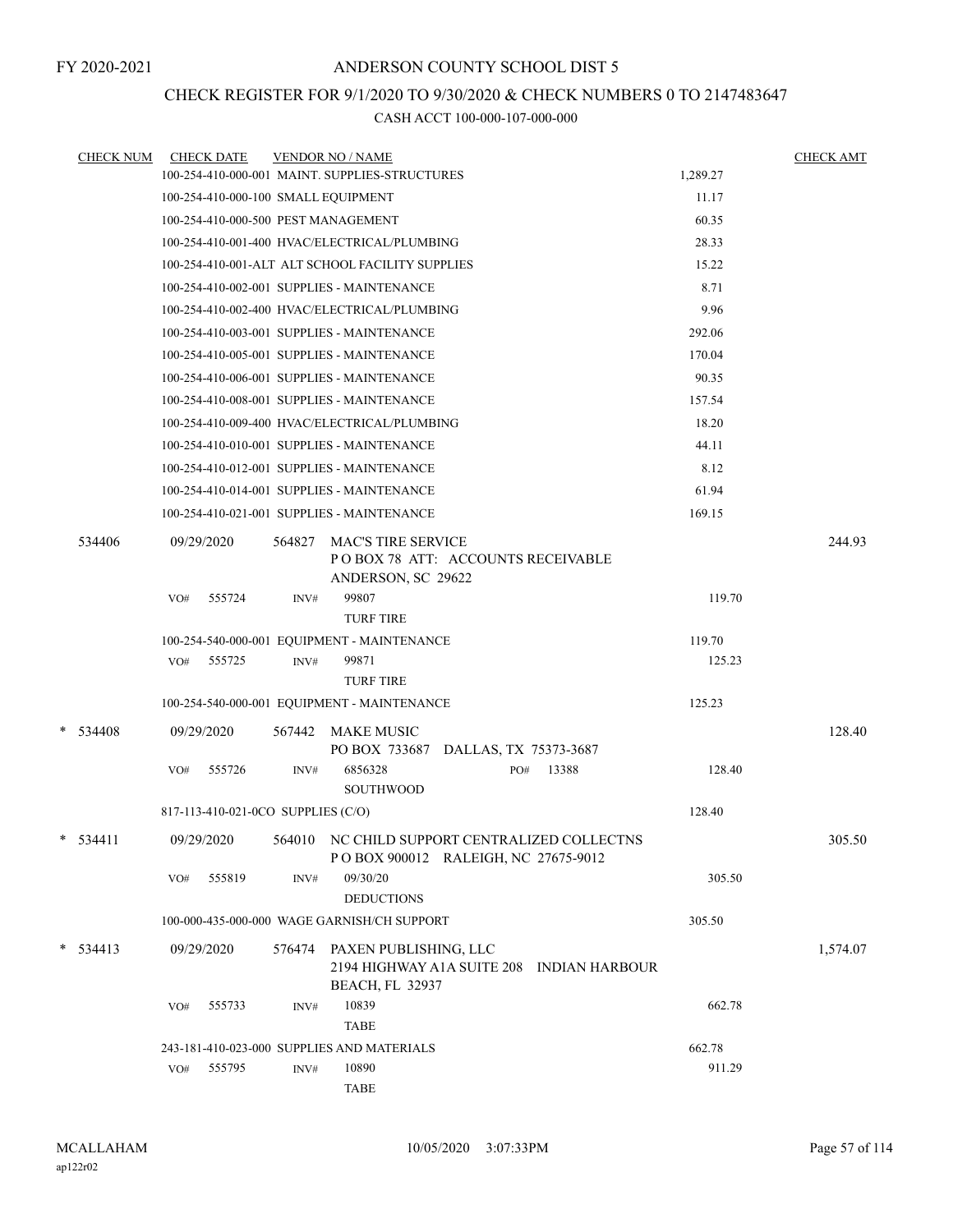## CHECK REGISTER FOR 9/1/2020 TO 9/30/2020 & CHECK NUMBERS 0 TO 2147483647

|   | <b>CHECK NUM</b> |     | <b>CHECK DATE</b> |        | <b>VENDOR NO / NAME</b><br>243-182-410-023-FLC SUPPLIES-FAMILY LITERACY |                                                                              |              | 911.29    | <b>CHECK AMT</b> |
|---|------------------|-----|-------------------|--------|-------------------------------------------------------------------------|------------------------------------------------------------------------------|--------------|-----------|------------------|
|   | 534414           |     | 09/29/2020        | 572704 |                                                                         | PIEDMONT FIRE EXTINGUISHERS<br>PO BOX 89 WARE SHOALS, SC 29692               |              |           | 7,539.40         |
|   |                  | VO# | 555814            | INV#   | <b>AUG 2020</b><br><b>SERVICE</b>                                       |                                                                              | PO#<br>13434 | 7,539.40  |                  |
|   |                  |     |                   |        | 600-256-323-002-000 REPAIRS TO EQUIPMENT                                |                                                                              |              | 398.50    |                  |
|   |                  |     |                   |        | 600-256-323-003-000 REPAIRS TO EQUIPMENT                                |                                                                              |              | 430.60    |                  |
|   |                  |     |                   |        | 600-256-323-005-000 REPAIRS TO EQUIPMENT                                |                                                                              |              | 387.80    |                  |
|   |                  |     |                   |        | 600-256-323-006-000 REPAIRS TO EQUIPMENT                                |                                                                              |              | 430.60    |                  |
|   |                  |     |                   |        | 600-256-323-007-000 REPAIRS TO EQUIPMENT                                |                                                                              |              | 398.50    |                  |
|   |                  |     |                   |        | 600-256-323-008-000 REPAIRS TO EQUIPMENT                                |                                                                              |              | 409.20    |                  |
|   |                  |     |                   |        | 600-256-323-009-000 REPAIRS TO EQUIPMENT                                |                                                                              |              | 398.50    |                  |
|   |                  |     |                   |        | 600-256-323-010-000 REPAIRS TO EQUIPMENT                                |                                                                              |              | 419.90    |                  |
|   |                  |     |                   |        | 600-256-323-011-000 REPAIRS TO EQUIPMENT                                |                                                                              |              | 377.10    |                  |
|   |                  |     |                   |        | 600-256-323-012-000 REPAIRS TO EQUIPMENT                                |                                                                              |              | 377.10    |                  |
|   |                  |     |                   |        | 600-256-323-013-000 REPAIRS TO EQUIPMENT                                |                                                                              |              | 377.10    |                  |
|   |                  |     |                   |        | 600-256-323-014-000 REPAIRS TO EQUIPMENT                                |                                                                              |              | 377.10    |                  |
|   |                  |     |                   |        | 600-256-323-015-000 REPAIRS TO EQUIPMENT                                |                                                                              |              | 366.40    |                  |
|   |                  |     |                   |        | 600-256-323-016-000 REPAIRS TO EQUIPMENT                                |                                                                              |              | 377.10    |                  |
|   |                  |     |                   |        | 600-256-323-017-000 REPAIRS TO EQUIPMENT                                |                                                                              |              | 430.60    |                  |
|   |                  |     |                   |        | 600-256-323-018-000 REPAIRS TO EQUIPMENT                                |                                                                              |              | 409.20    |                  |
|   |                  |     |                   |        | 600-256-323-019-000 REPAIRS TO EQUIPMENT                                |                                                                              |              | 377.10    |                  |
|   |                  |     |                   |        | 600-256-323-020-000 REPAIRS TO EQUIPMENT                                |                                                                              |              | 430.60    |                  |
|   |                  |     |                   |        | 600-256-323-021-000 REPAIRS TO EQUIPMENT                                |                                                                              |              | 366.40    |                  |
|   | 534415           |     | 09/29/2020        | 576592 | PRESENCELEARNING INC                                                    | PO BOX 743532 LOS ANGELES, CA 90074-3532                                     |              |           | 28,800.00        |
|   |                  | VO# | 555735            | INV#   | 34408<br><b>USER FEE</b>                                                |                                                                              | 13430<br>PO# | 28,800.00 |                  |
|   |                  |     |                   |        | 220-213-312-000-000 PURCHASED SERVICES                                  |                                                                              |              | 28,800.00 |                  |
| * | 534417           |     | 09/29/2020        | 572850 |                                                                         | ROBERT ANDERSON PETTY CASH                                                   |              |           | 250.00           |
|   |                  | VO# | 555736            | INV#   | 09/30/20<br>VOLLEYBALL                                                  |                                                                              |              | 250.00    |                  |
|   |                  |     |                   |        | 706-271-660-006-666 CONCESSIONS EXPENSE                                 |                                                                              |              | 100.00    |                  |
|   |                  |     |                   |        | 706-271-660-006-679 VOLLEYBALL GATE RECEIPTS EXPENSE                    |                                                                              |              | 150.00    |                  |
|   | 534418           |     | 09/29/2020        | 574779 |                                                                         | ROBOTICS EDUCATION & COMPETITION FOUNDAT<br>PO BOX 8276 GREENVILLE, TX 75404 |              |           | 15,000.00        |
|   |                  | VO# | 555802            | INV#   | 61938765<br><b>KITS</b>                                                 |                                                                              | 13044<br>PO# | 15,000.00 |                  |
|   |                  |     |                   |        | 900-115-410-031-048 FIRST QUALITY - VEX ROBOTICS KITS                   |                                                                              |              | 15,000.00 |                  |
|   | 534419           |     | 09/29/2020        | 448502 | SC DEPT OF EDUCATION/ACCOUNTING                                         |                                                                              |              |           | 26,000.00        |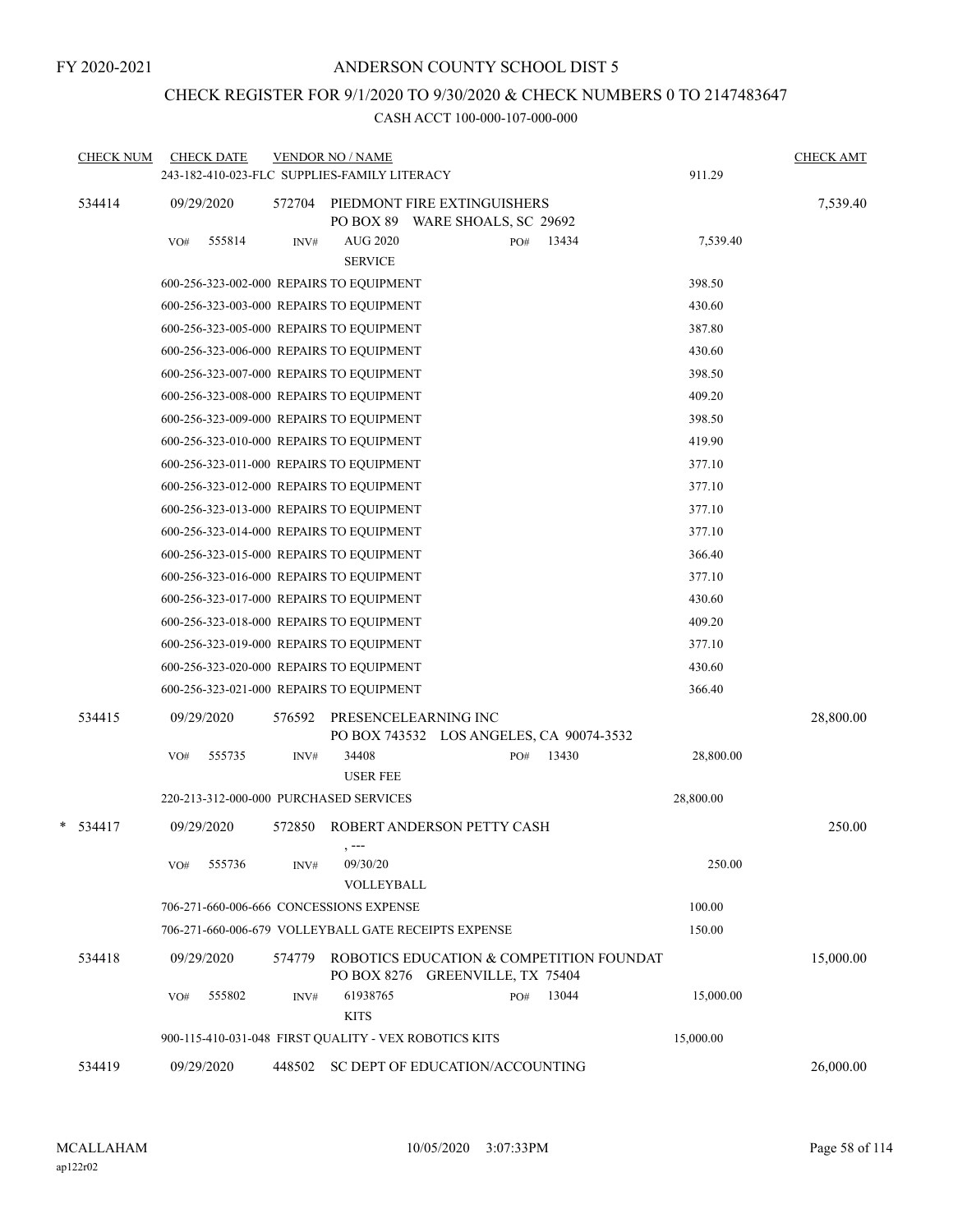## CHECK REGISTER FOR 9/1/2020 TO 9/30/2020 & CHECK NUMBERS 0 TO 2147483647

|        | <b>CHECK NUM</b> |            | <b>CHECK DATE</b> |        | <b>VENDOR NO / NAME</b>                                                                                          |     |       |           | <b>CHECK AMT</b> |
|--------|------------------|------------|-------------------|--------|------------------------------------------------------------------------------------------------------------------|-----|-------|-----------|------------------|
|        |                  |            |                   |        | 1429 SENATE ST ROOM 307 ATTN: DIANE HOUSE                                                                        |     |       |           |                  |
|        |                  |            |                   |        | COLUMBIA, SC 29201                                                                                               |     |       |           |                  |
|        |                  | VO#        | 555822            | INV#   | REIMBURSEMENT                                                                                                    |     |       | 26,000.00 |                  |
|        |                  |            |                   |        | <b>COVID-19 TRAVEL</b>                                                                                           |     |       |           |                  |
|        |                  |            |                   |        | 263-004-351-000-1CO TITLE II-IMPROV TEAC QUAL 18/19 C/O                                                          |     |       | 26,000.00 |                  |
| 534420 |                  | 09/29/2020 |                   | 450701 | SC RETIREMENT SYSTEM (SPP)<br>POBOX 11960 CAPITOL STATION COLUMBIA, SC<br>29211                                  |     |       |           | 585.61           |
|        |                  | VO#        | 555821            | INV#   | 09/30/20                                                                                                         |     |       | 585.61    |                  |
|        |                  |            |                   |        | <b>DEDUCTIONS</b>                                                                                                |     |       |           |                  |
|        |                  |            |                   |        | 100-000-438-000-000 RETIREMENT SERV PURCHASE                                                                     |     |       | 585.61    |                  |
|        | 534421           |            | 09/29/2020        | 576084 | SC STATE DISBURSEMENT UNIT<br>PO BOX 100303 COLUMBIA, SC 29202-3303                                              |     |       |           | 1,209.09         |
|        |                  | VO#        | 555817            | INV#   | 09/30/20                                                                                                         |     |       | 1,209.09  |                  |
|        |                  |            |                   |        | <b>DEDUCTIONS</b>                                                                                                |     |       |           |                  |
|        |                  |            |                   |        | 100-000-435-000-000 WAGE GARNISH/CH SUPPORT                                                                      |     |       | 1,209.09  |                  |
|        | 534422           |            | 09/29/2020        | 576092 | <b>SECURITY CENTRAL</b><br>PO BOX 5759 316 SECURITY DRIVE STATESVILLE, NC                                        |     |       |           | 459.96           |
|        |                  |            | 555737            |        | 28687<br>002375113                                                                                               |     |       | 459.96    |                  |
|        |                  | VO#        |                   | INV#   | AIT                                                                                                              |     |       |           |                  |
|        |                  |            |                   |        | 131-254-323-031-600 MAINTENANCE SERVICES                                                                         |     |       | 459.96    |                  |
|        |                  |            |                   |        |                                                                                                                  |     |       |           |                  |
|        | $*$ 534425       |            | 09/29/2020        | 576554 | <b>SIGNS BY TOMORROW</b><br>413 NORTH PLEASANTBURG DRIVE GREENVILLE, SC<br>29607                                 |     |       |           | 679.44           |
|        |                  | VO#        | 555743            | INV#   | 42357<br><b>SIGNS</b>                                                                                            |     |       | 679.44    |                  |
|        |                  |            |                   |        | 100-114-410-002-C19 COVID 19 SUPPLIES                                                                            |     |       | 679.44    |                  |
|        | 534426           |            | 09/29/2020        | 576615 | SOLUTIONZ<br>120 INTERSTATE NORTH PARKWAY, BUILDING 3<br>ATLANTA, GA 30339                                       |     |       |           | 2,445.59         |
|        |                  | VO#        | 555786            | INV#   | 342950                                                                                                           | PO# | 13360 | 2,445.59  |                  |
|        |                  |            |                   |        | <b>WALL MOUNTS</b>                                                                                               |     |       |           |                  |
|        |                  |            |                   |        | 505-266-345-000-TEC SMARTBOARD REPLACMENTS                                                                       |     |       | 2,445.59  |                  |
|        | 534427           |            | 09/29/2020        | 573721 | SSBT AS TTEE FOR SCORP MM61953-001-042<br>MASS MUTUAL RETIREMENT SERVICES PO BOX<br>219062 KANSAS CITY, MO 64121 |     |       |           | 21,547.39        |
|        |                  | VO#        | 555826            | INV#   | 09/30/20<br><b>PAYROLL</b>                                                                                       |     |       | 21,547.39 |                  |
|        |                  |            |                   |        | 100-000-468-000-000 OPTIONAL RETIREMENT PLAN                                                                     |     |       | 13,851.90 |                  |
|        |                  |            |                   |        | 100-000-484-000-000 EMPLOYER RETIREMENT PAYABLE                                                                  |     |       | 7,695.49  |                  |
|        | 534428           |            | 09/29/2020        | 492025 | SUMMERROW, DAVID**<br>101 PINE BARK COURT SIMPSONVILLE, SC 29680                                                 |     |       |           | 112.90           |
|        |                  | VO#        | 555697            | INV#   | 9/22 WHS                                                                                                         |     |       | 112.90    |                  |
|        |                  |            |                   |        |                                                                                                                  |     |       |           |                  |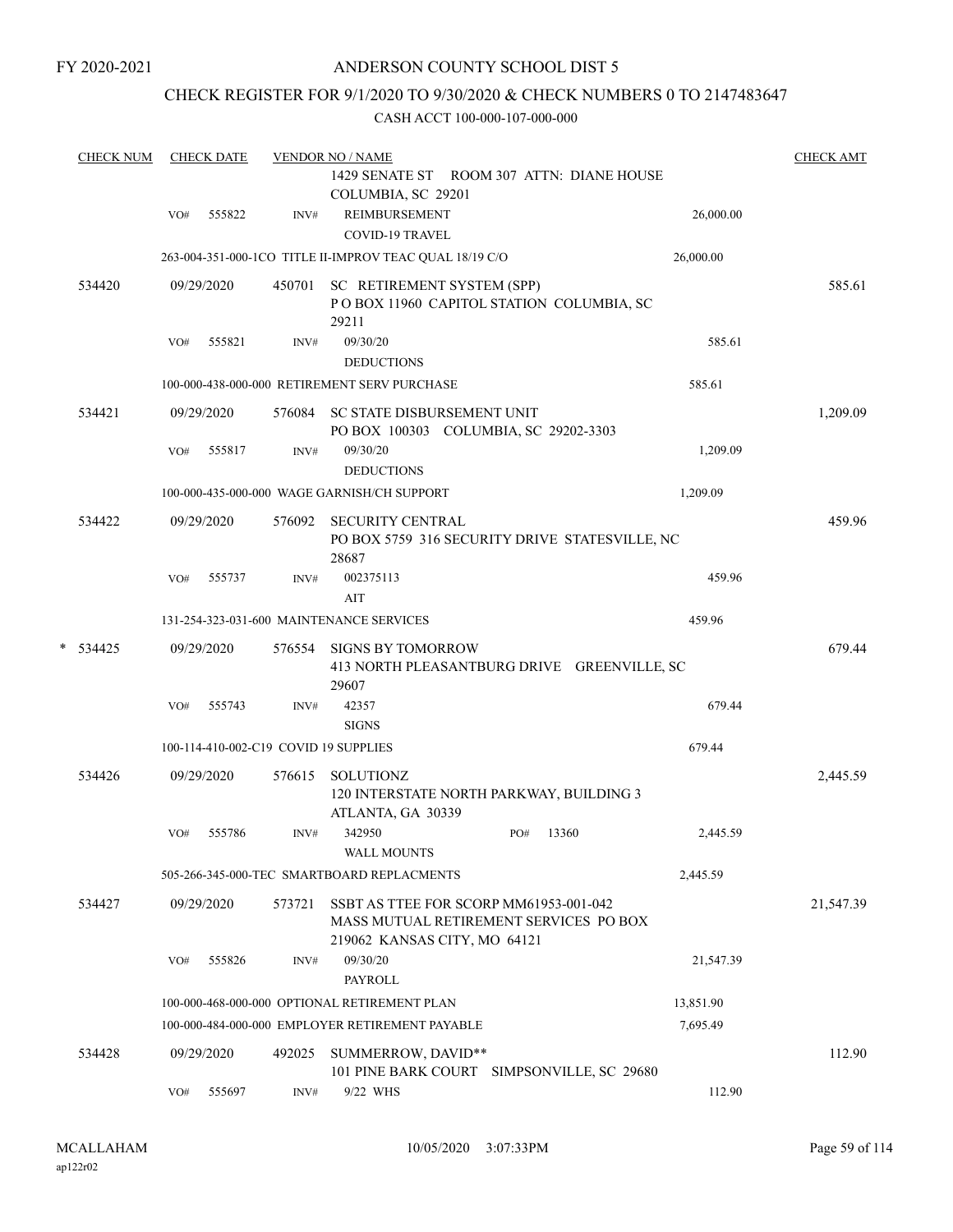FY 2020-2021

## ANDERSON COUNTY SCHOOL DIST 5

## CHECK REGISTER FOR 9/1/2020 TO 9/30/2020 & CHECK NUMBERS 0 TO 2147483647

| <b>CHECK NUM</b> | <b>CHECK DATE</b>                   |              | <b>VENDOR NO / NAME</b>                                                                           |           | <b>CHECK AMT</b> |
|------------------|-------------------------------------|--------------|---------------------------------------------------------------------------------------------------|-----------|------------------|
|                  |                                     |              | <b>VB OFFICIAL</b>                                                                                |           |                  |
|                  |                                     |              | 703-271-660-003-679 VOLLEYBALL GATE RECEIPTS EXPENSE                                              | 112.90    |                  |
| 534429           | 09/29/2020                          | 574096       | SUMMIT CONSTRUCTION GROUP LLS<br>101 CONCORD CIR ANDERSON, SC 29621                               |           | 5,250.00         |
|                  | VO#<br>555744                       | INV#         | 184<br><b>WESTSIDE</b>                                                                            | 2,500.00  |                  |
|                  |                                     |              | 100-254-410-003-001 SUPPLIES - MAINTENANCE                                                        | 2,500.00  |                  |
|                  | 555745<br>VO#                       | INV#         | 181<br><b>TL HANNA</b>                                                                            | 2,500.00  |                  |
|                  |                                     |              | 100-254-410-002-001 SUPPLIES - MAINTENANCE                                                        | 2,500.00  |                  |
|                  | 555746<br>VO#                       | INV#         | 183<br>TL HANNA                                                                                   | 250.00    |                  |
|                  |                                     |              | 100-254-410-002-001 SUPPLIES - MAINTENANCE                                                        | 250.00    |                  |
| $*$ 534433       | 09/29/2020                          | 572503       | TG                                                                                                |           | 354.45           |
|                  |                                     |              | POBOX 659601 SAN ANTONIO, TX 78265-9601                                                           |           |                  |
|                  | 555818<br>VO#                       | INV#         | 09/30/20<br><b>DEDUCTIONS</b>                                                                     | 354.45    |                  |
|                  | 100-000-441-000-000 MISCELLANEOUS   |              |                                                                                                   | 354.45    |                  |
| 534434           | 09/29/2020                          | 504890       | <b>TIAA-CREF</b><br>POBOX 105316 ATLANTA, GA 30348-5316                                           |           | 24,951.94        |
|                  | 555816<br>VO#                       | INV#         | 09/30/20<br><b>DEDUCTIONS</b>                                                                     | 24,951.94 |                  |
|                  |                                     |              | 100-000-468-000-000 OPTIONAL RETIREMENT PLAN                                                      | 16,040.56 |                  |
|                  |                                     |              | 100-000-484-000-000 EMPLOYER RETIREMENT PAYABLE                                                   | 8,911.38  |                  |
| $* 534436$       | 09/29/2020                          | 576626       | TRAFFIC SAFETY STORE<br>1247 WRIGHTS LANE UNIT E WEST CHESTER, PA<br>19380                        |           | 220.77           |
|                  | 555747<br>VO#                       | INV#         | 000751954<br><b>CONES</b>                                                                         | 220.77    |                  |
|                  | 810-147-410-019-000 SUPPLIES        |              |                                                                                                   | 220.77    |                  |
| 534437           | 09/29/2020                          | 564298       | UNITED WAY OF ANDERSON COUNTY<br>POBOX 2067 ANDERSON, SC 29622                                    |           | 2,630.56         |
|                  | 555820<br>VO#                       | INV#         | 09/30/20<br><b>DEDUCTIONS</b>                                                                     | 2,630.56  |                  |
|                  |                                     |              | 100-000-455-000-000 UNITED FUND - PAYABLE                                                         | 2,630.56  |                  |
| $*$ 534439       | 09/29/2020                          |              | 524353 WAL-MART COMMUNITY/GEMB<br>POBOX 530934 ATT: ACCOUNTS RECEIVABLE<br>ATLANTA, GA 30353-0934 |           | 158.36           |
|                  | VO#<br>555748                       | INV#         | 0157<br><b>SUPPLIES</b>                                                                           | 158.36    |                  |
|                  |                                     |              | 100-113-410-021-VEN SUPPLY-ADDT'L FOR LOST VENDING                                                | 40.81     |                  |
|                  | 721-190-660-021-429 FACULTY EXPENSE |              |                                                                                                   | 117.55    |                  |
| 534440           | 09/29/2020                          | 575086 VALIC |                                                                                                   |           | 45,866.29        |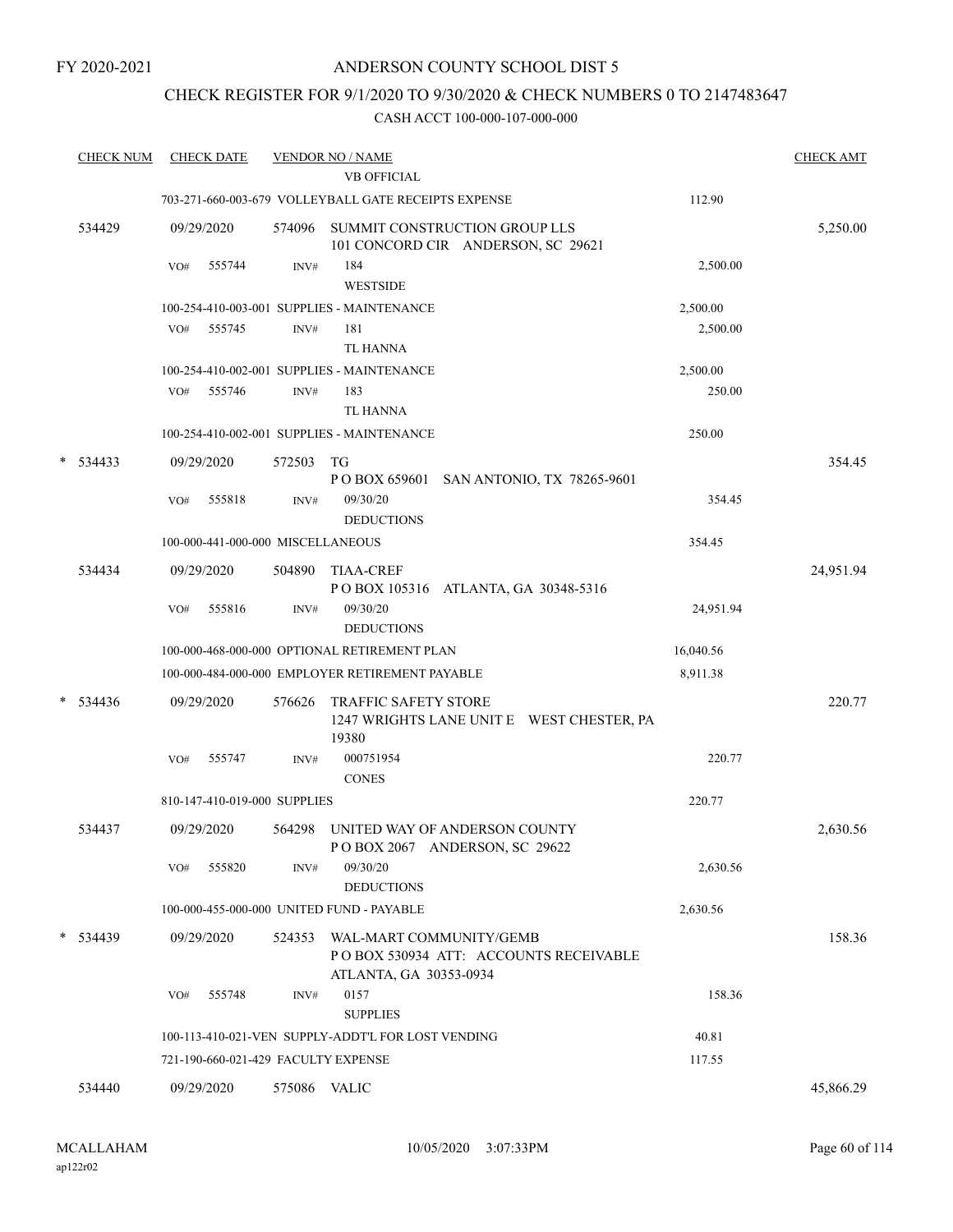FY 2020-2021

## ANDERSON COUNTY SCHOOL DIST 5

## CHECK REGISTER FOR 9/1/2020 TO 9/30/2020 & CHECK NUMBERS 0 TO 2147483647

|   | <b>CHECK NUM</b> |     | <b>CHECK DATE</b>            |        | <b>VENDOR NO / NAME</b><br>C/O JP MORGAN CHASE PO BOX 301701 DALLAS,<br>TX 75303-1701                    |           | <b>CHECK AMT</b> |  |  |
|---|------------------|-----|------------------------------|--------|----------------------------------------------------------------------------------------------------------|-----------|------------------|--|--|
|   |                  |     |                              |        |                                                                                                          |           |                  |  |  |
|   |                  | VO# | 555827                       | INV#   | 09/30/20<br>PAYROLL                                                                                      | 45,866.29 |                  |  |  |
|   |                  |     |                              |        | 100-000-468-000-000 OPTIONAL RETIREMENT PLAN                                                             | 29,485.44 |                  |  |  |
|   |                  |     |                              |        | 100-000-484-000-000 EMPLOYER RETIREMENT PAYABLE                                                          | 16,380.85 |                  |  |  |
| * | 14590            |     | 09/01/2020                   | 111125 | <b>ANDERSON AWARDS</b><br>716 WHITEHALL ROAD ATT: ACCOUNTS<br>RECEIVABLE ANDERSON, SC 29625              |           | 1,185.56 E       |  |  |
|   |                  | VO# | 554590                       | INV#   | <b>CULINARY</b><br><b>NAME BADGES</b>                                                                    | 37.45     |                  |  |  |
|   |                  |     | 600-256-410-000-000 SUPPLIES |        |                                                                                                          | 37.45     |                  |  |  |
|   |                  | VO# | 554591                       | INV#   | <b>COLE</b><br><b>NAME BADGES</b>                                                                        | 19.26     |                  |  |  |
|   |                  |     |                              |        | 100-263-410-000-000 SUPPLIES AND MATERIALS                                                               | 19.26     |                  |  |  |
|   |                  | VO# | 554592                       | INV#   | <b>SMITH</b><br><b>NAME BADGES</b>                                                                       | 12.84     |                  |  |  |
|   |                  |     |                              |        | 100-263-410-000-000 SUPPLIES AND MATERIALS                                                               | 12.84     |                  |  |  |
|   |                  | VO# | 554593                       | INV#   | <b>CALHOUN</b><br><b>NAME BADGES</b>                                                                     | 14.98     |                  |  |  |
|   |                  |     |                              |        | 714-271-660-014-201 MISCELLANEOUS EXPENSE                                                                | 14.98     |                  |  |  |
|   |                  | VO# | 554594                       | INV#   | <b>MIDWAY</b><br><b>NAME BADGES</b>                                                                      | 52.43     |                  |  |  |
|   |                  |     |                              |        | 717-190-660-017-201 MISCELLANEOUS EXPENSE                                                                | 52.43     |                  |  |  |
|   |                  | VO# | 554595                       | INV#   | <b>CENTERVILLE</b><br><b>NAME BADGES</b>                                                                 | 82.39     |                  |  |  |
|   |                  |     |                              |        | 707-190-660-007-201 MISCELLANEOUS EXPENSE                                                                | 82.39     |                  |  |  |
|   |                  | VO# | 554596                       | INV#   | <b>VIRTUAL ACAD</b><br><b>NAME BADGES</b>                                                                | 898.80    |                  |  |  |
|   |                  |     | 100-233-410-001-VIR SUPPLIES |        |                                                                                                          | 898.80    |                  |  |  |
|   |                  | VO# | 554597                       | INV#   | <b>ACE &amp; BRIDGE</b><br><b>NAME BADGES</b>                                                            | 67.41     |                  |  |  |
|   |                  |     | 100-114-410-001-ALT SUPPLIES |        |                                                                                                          | 67.41     |                  |  |  |
|   | 14591            |     | 09/01/2020                   |        | 114325 ANDERSON-OCONEE SPEECH & HEARING SVCS<br>106 DOSTAK DRIVE ATT: BRIAN CURTIS ANDERSON,<br>SC 29621 |           | 900.00 E         |  |  |
|   |                  | VO# | 554599                       | INV#   | <b>AND00001</b><br><b>AUDIOMETERS</b>                                                                    | 900.00    |                  |  |  |
|   |                  |     |                              |        | 203-127-312-000-000 PURCHASED SERVICES-LD/DD/OHI                                                         | 900.00    |                  |  |  |
|   | $*$ 14594        |     | 09/01/2020                   | 573677 | <b>EMPLOYEE VENDOR</b>                                                                                   |           | 225.09 E         |  |  |
|   |                  | VO# | 554667                       | INV#   | <b>SUPPLIES</b><br>REIMBURSEMENT                                                                         | 225.09    |                  |  |  |
|   |                  |     |                              |        | 712-271-660-012-324 POSTIVE BEHAVIOR I.S. EXPENSE                                                        | 225.09    |                  |  |  |
|   | 14595            |     | 09/01/2020                   |        | 143760 EMPLOYEE VENDOR                                                                                   |           | 164.82 E         |  |  |
|   |                  |     |                              |        |                                                                                                          |           |                  |  |  |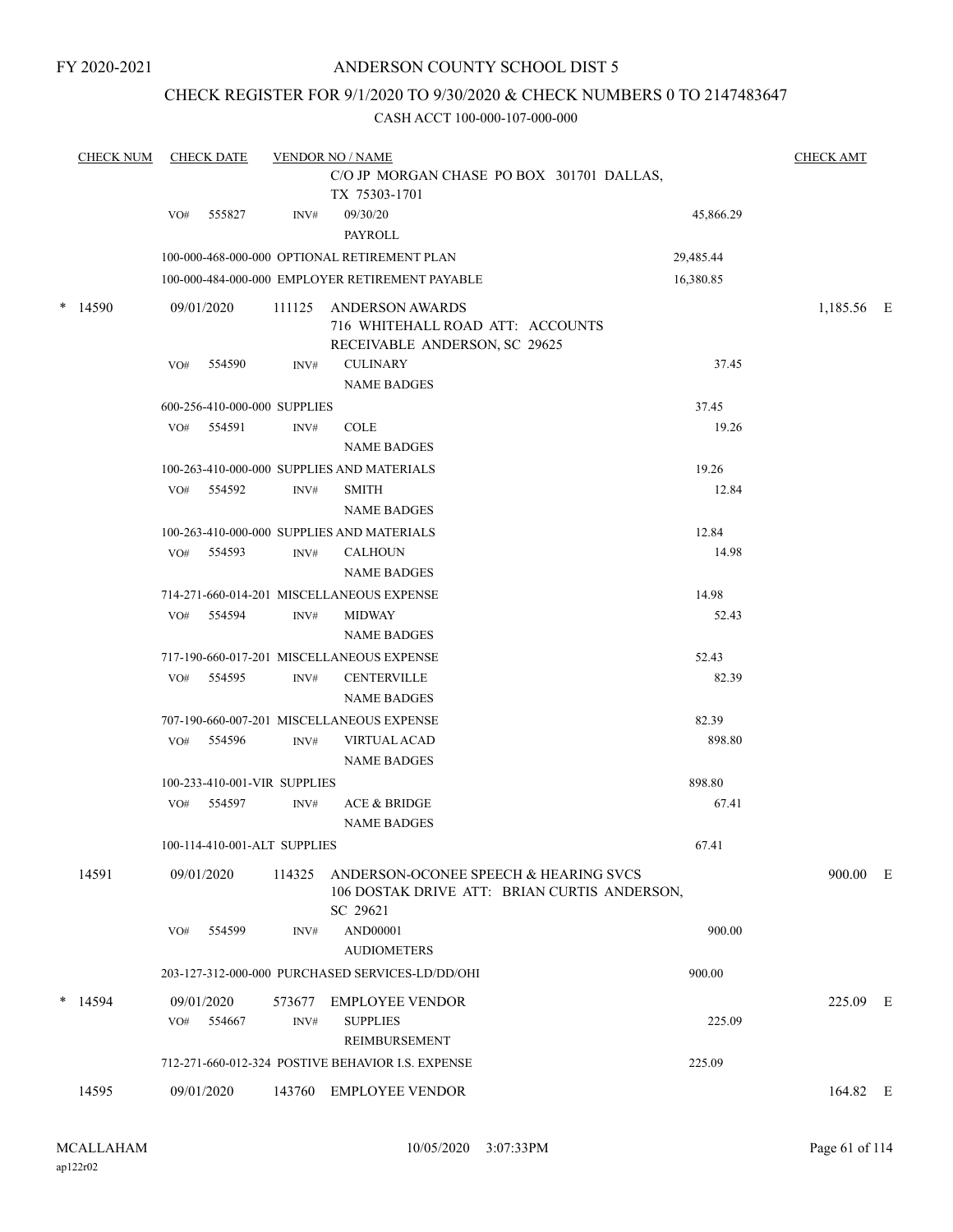## CHECK REGISTER FOR 9/1/2020 TO 9/30/2020 & CHECK NUMBERS 0 TO 2147483647

| <b>CHECK NUM</b> |     | <b>CHECK DATE</b>            |        | <b>VENDOR NO / NAME</b>                                                                           |          | <b>CHECK AMT</b> |  |
|------------------|-----|------------------------------|--------|---------------------------------------------------------------------------------------------------|----------|------------------|--|
|                  | VO# | 554581                       | INV#   | <b>COFFEE</b>                                                                                     | 25.91    |                  |  |
|                  |     |                              |        | <b>REIMBURSEMENT</b>                                                                              |          |                  |  |
|                  |     | 100-233-410-011-000 SUPPLIES |        |                                                                                                   | 25.91    |                  |  |
|                  | VO# | 554582                       | INV#   | <b>GRACES</b>                                                                                     | 138.91   |                  |  |
|                  |     |                              |        | <b>REIMBURSEMENT</b>                                                                              |          |                  |  |
|                  |     | 100-233-410-011-000 SUPPLIES |        |                                                                                                   | 138.91   |                  |  |
| 14596            |     | 09/01/2020                   |        | 564662 BRADY'S SCREEN PRINTING<br>106 CONCORD ROAD ATT: ACCOUNTS RECEIVABLE<br>ANDERSON, SC 29621 |          | 835.67 E         |  |
|                  | VO# | 554600                       | INV#   | 37163                                                                                             | 835.67   |                  |  |
|                  |     |                              |        | <b>HOMELAND PARK</b>                                                                              |          |                  |  |
|                  |     |                              |        | 711-271-660-011-261 "T" SHIRTS EXPENSE                                                            | 835.67   |                  |  |
| 14597            |     | 09/01/2020                   | 572771 | EMPLOYEE VENDOR                                                                                   |          | 188.73 E         |  |
|                  | VO# | 554574                       | INV#   | OFFICE DEPOT<br><b>REIMBURSEMENT</b>                                                              | 176.22   |                  |  |
|                  |     | 100-233-410-001-000 SUPPLIES |        |                                                                                                   | 176.22   |                  |  |
|                  |     | VO# 554575                   | INV#   | OFFICE DEPOT                                                                                      | 12.51    |                  |  |
|                  |     |                              |        | REIMBURSEMENT                                                                                     |          |                  |  |
|                  |     | 100-233-410-001-000 SUPPLIES |        |                                                                                                   | 12.51    |                  |  |
| 14598            |     | 09/01/2020                   |        | 568574 CCP CROWE'S CORPORATE PROMOTIONS<br>PO BOX 2647 ANDERSON, SC 29622                         |          | 782.39 E         |  |
|                  | VO# | 554601                       | INV#   | 15653<br><b>NORTH POINTE</b>                                                                      | 782.39   |                  |  |
|                  |     |                              |        | 713-271-660-013-201 MISCELLANEOUS EXPENSE                                                         | 782.39   |                  |  |
|                  |     |                              |        |                                                                                                   |          |                  |  |
| 14599            |     | 09/01/2020                   |        | 573082 COOLE SCHOOL<br>1213 WEST LOOP NORTH, SUITE 100 HOUSTON, TX<br>77055                       |          | 1,465.00 E       |  |
|                  | VO# | 554604                       | INV#   | 201330-201331<br><b>PLANNERS</b>                                                                  | 1,465.00 |                  |  |
|                  |     |                              |        | 713-271-660-013-201 MISCELLANEOUS EXPENSE                                                         | 1,465.00 |                  |  |
| 14600            |     | 09/01/2020                   |        | 187300 CRESCENT SUPPLY CO, INC<br>POBOX 8798 ATT: ACCOUNTS RECEIVABLE<br>GREENVILLE, SC 29604     |          | 222.98 E         |  |
|                  | VO# | 554678                       | INV#   | 393093<br><b>SUPPLIES</b>                                                                         | 111.49   |                  |  |
|                  |     |                              |        | 100-254-410-020-400 HVAC/ELECTRICAL/PLUMBING                                                      | 111.49   |                  |  |
|                  | VO# | 554679                       | INV#   | 393043                                                                                            | 111.49   |                  |  |
|                  |     |                              |        | <b>SUPPLIES</b>                                                                                   |          |                  |  |
|                  |     |                              |        | 100-254-410-020-400 HVAC/ELECTRICAL/PLUMBING                                                      | 111.49   |                  |  |
| $*$ 14602        |     | 09/01/2020                   | 202600 | DILLARD'S SPORTS CENTER<br>708 WHITEHALL ROAD ATT: ACCOUNTS<br>RECEIVABLE ANDERSON, SC 29625      |          | 536.48 E         |  |
|                  | VO# | 554605                       | INV#   | 107862<br><b>MCCANTS</b>                                                                          | 93.63    |                  |  |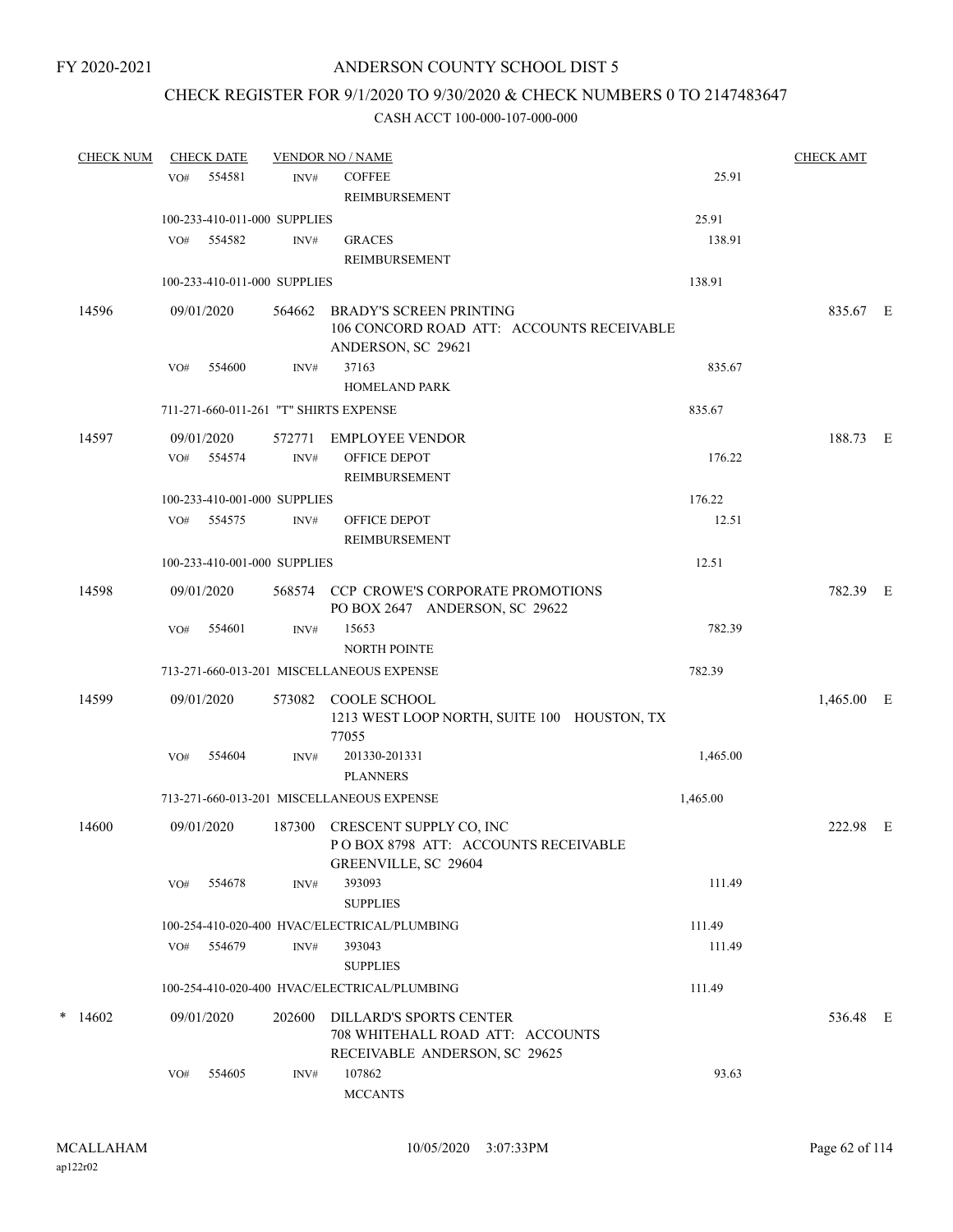## CHECK REGISTER FOR 9/1/2020 TO 9/30/2020 & CHECK NUMBERS 0 TO 2147483647

|        | <b>CHECK NUM</b> |     | <b>CHECK DATE</b>            |        | <b>VENDOR NO / NAME</b><br>705-271-660-005-674 FOOTBALL EXPENSE                                                   |     |       | 93.63              | <b>CHECK AMT</b> |  |
|--------|------------------|-----|------------------------------|--------|-------------------------------------------------------------------------------------------------------------------|-----|-------|--------------------|------------------|--|
|        |                  |     | 554606                       | INV#   | 107861                                                                                                            |     |       | 442.85             |                  |  |
|        |                  | VO# |                              |        | <b>GLENVIEW</b>                                                                                                   |     |       |                    |                  |  |
|        |                  |     |                              |        | 720-271-660-020-682 VOLLEYBALL EXPENSE                                                                            |     |       | 442.85             |                  |  |
| $\ast$ | 14604            |     | 09/01/2020                   | 226585 | <b>EMPLOYEE VENDOR</b>                                                                                            |     |       |                    | 1,136.61 E       |  |
|        |                  | VO# | 554580                       | INV#   | <b>SWEATSHIRTS</b>                                                                                                |     |       | 1,136.61           |                  |  |
|        |                  |     |                              |        | REIMBURSEMENT                                                                                                     |     |       |                    |                  |  |
|        |                  |     |                              |        | 705-271-660-005-411 MISCELLANEOUS EXPENSE                                                                         |     |       | 1,136.61           |                  |  |
|        | 14605            |     | 09/01/2020                   | 569871 | FOLLETT SCHOOL SOLUTIONS, INC<br>91826 COLLECTION CENTER DRIVE ATT: ACCOUNTS<br>RECEIVABLE CHICAGO, IL 60693-0918 |     |       |                    | 1,728.72 E       |  |
|        |                  | VO# | 554608                       | INV#   | 723254<br><b>CONCORD</b>                                                                                          |     |       | 1,728.72           |                  |  |
|        |                  |     | 100-222-410-009-000 SUPPLIES |        |                                                                                                                   |     |       | 1,728.72           |                  |  |
|        | 14606            |     | 09/01/2020                   | 237555 | <b>FORMS &amp; SUPPLY</b><br>POBOX 563953 ATT: ACCOUNTS RECEIVABLE<br>CHARLOTTE, NC 28256                         |     |       |                    | 46,305.12 E      |  |
|        |                  | VO# | 554609                       | INV#   | 5500961<br><b>SOUTH FANT</b>                                                                                      |     |       | 300.94             |                  |  |
|        |                  |     |                              |        | 715-271-660-015-201 MISCELLANEOUS EXPENSE                                                                         |     |       | 300.94             |                  |  |
|        |                  | VO# | 554610                       | INV#   | 5496208<br><b>SUPPLIES</b>                                                                                        | PO# | 13105 | 5,666.72           |                  |  |
|        |                  |     |                              |        | 100-000-170-000-000 WAREHOUSE INVENTORY                                                                           |     |       | 5,666.72           |                  |  |
|        |                  | VO# | 554611                       | INV#   | 5413959-7                                                                                                         | PO# | 12640 | 732.95             |                  |  |
|        |                  |     |                              |        | WHSE SUPPLIES                                                                                                     |     |       |                    |                  |  |
|        |                  |     |                              |        | 100-000-170-000-000 WAREHOUSE INVENTORY                                                                           |     |       | 732.95             |                  |  |
|        |                  | VO# | 554612                       | INV#   | 5461429<br><b>WHSE SUPPLIES</b>                                                                                   | PO# | 12939 | 2,154.42           |                  |  |
|        |                  |     |                              |        | 100-000-170-000-000 WAREHOUSE INVENTORY                                                                           |     |       | 2,154.42           |                  |  |
|        |                  | VO# | 554613                       | INV#   | 5490933<br><b>WHSE SUPPLIES</b>                                                                                   | PO# | 13099 | 7,305.96           |                  |  |
|        |                  |     |                              |        | 100-000-170-000-000 WAREHOUSE INVENTORY                                                                           |     |       | 7,305.96           |                  |  |
|        |                  | VO# | 554614                       | INV#   | 5499051<br><b>WHSE SUPPLIES</b>                                                                                   | PO# | 13148 | 14,011.65          |                  |  |
|        |                  |     |                              |        |                                                                                                                   |     |       | 14,011.65          |                  |  |
|        |                  |     |                              | INV#   | 100-000-170-000-000 WAREHOUSE INVENTORY<br>5489238                                                                |     | 13088 | 16,050.00          |                  |  |
|        |                  | VO# | 554615                       |        | <b>WHSE SUPPLIES</b>                                                                                              | PO# |       |                    |                  |  |
|        |                  |     |                              |        | 100-000-170-000-000 WAREHOUSE INVENTORY<br>100-000-170-000-000 WAREHOUSE INVENTORY                                |     |       | 16,017.90<br>32.10 |                  |  |
|        |                  | VO# | 554681                       | INV#   | 5523760<br><b>SUPPLIES</b>                                                                                        |     |       | 82.48              |                  |  |
|        |                  |     |                              |        | 709-271-660-009-201 MISCELLANEOUS EXPENSE                                                                         |     |       | 82.48              |                  |  |
| *      | 14608            |     | 09/01/2020                   | 574701 | <b>EMPLOYEE VENDOR</b>                                                                                            |     |       |                    | 423.28 E         |  |
|        |                  | VO# | 554577                       | INV#   | <b>BANNERS</b>                                                                                                    |     |       | 192.60             |                  |  |
|        |                  |     |                              |        |                                                                                                                   |     |       |                    |                  |  |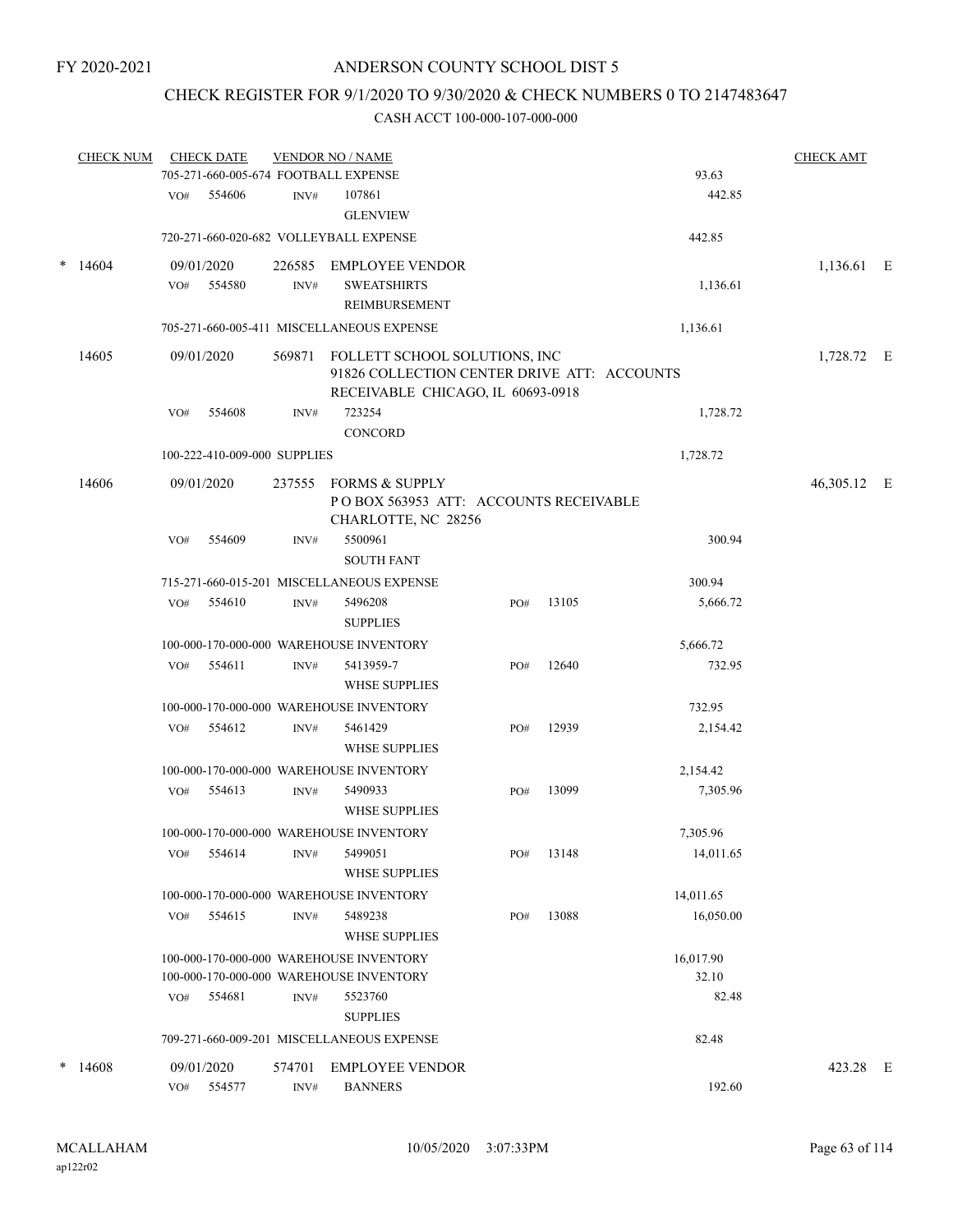## CHECK REGISTER FOR 9/1/2020 TO 9/30/2020 & CHECK NUMBERS 0 TO 2147483647

|        | <b>CHECK NUM</b> |     | <b>CHECK DATE</b>                     |        | <b>VENDOR NO / NAME</b>                     |     |       |          | <b>CHECK AMT</b> |  |
|--------|------------------|-----|---------------------------------------|--------|---------------------------------------------|-----|-------|----------|------------------|--|
|        |                  |     |                                       |        | REIMBURSEMENT                               |     |       |          |                  |  |
|        |                  |     | 100-112-410-009-C19 COVID 19 SUPPLIES |        |                                             |     |       | 192.60   |                  |  |
|        |                  | VO# | 554578                                | INV#   | <b>BREAKFAST</b>                            |     |       | 230.68   |                  |  |
|        |                  |     |                                       |        | REIMBURSEMENT                               |     |       |          |                  |  |
|        |                  |     | 709-271-660-009-375 FACULTY EXPENSE   |        |                                             |     |       | 230.68   |                  |  |
| $\ast$ | 14610            |     | 09/01/2020                            |        | 272800 HOUSE OF TROPHIES                    |     |       |          | 192.60 E         |  |
|        |                  |     |                                       |        | 616 NORTH MURRAY AVENUE ATT: ACCOUNTS       |     |       |          |                  |  |
|        |                  |     |                                       |        | RECEIVABLE ANDERSON, SC 29625-4311          |     |       |          |                  |  |
|        |                  | VO# | 554625                                | INV#   | 32756                                       |     |       | 64.20    |                  |  |
|        |                  |     |                                       |        | <b>NEVITT FOREST</b>                        |     |       |          |                  |  |
|        |                  |     |                                       |        | 712-271-660-012-201 MISCELLANEOUS EXPENSE   |     |       | 64.20    |                  |  |
|        |                  | VO# | 554626                                | INV#   | 32749                                       |     |       | 80.25    |                  |  |
|        |                  |     |                                       |        | <b>HOMELAND PARK</b>                        |     |       |          |                  |  |
|        |                  |     | 100-233-410-011-000 SUPPLIES          |        |                                             |     |       | 80.25    |                  |  |
|        |                  |     | VO# 554627                            | INV#   | 32755                                       |     |       | 48.15    |                  |  |
|        |                  |     |                                       |        | <b>NORTH POINTE</b>                         |     |       |          |                  |  |
|        |                  |     |                                       |        | 713-271-660-013-201 MISCELLANEOUS EXPENSE   |     |       | 48.15    |                  |  |
|        |                  |     |                                       |        |                                             |     |       |          |                  |  |
|        | $*14613$         |     | 09/01/2020                            |        | 576594 EMPLOYEE VENDOR                      |     |       |          | 275.00 E         |  |
|        |                  | VO# | 554579                                | INV#   | 2020-2021                                   |     |       | 275.00   |                  |  |
|        |                  |     |                                       |        | <b>TEACHER SUPPLY</b>                       |     |       |          |                  |  |
|        |                  |     |                                       |        | 377-112-410-017-000 TEACHER SUPPLY - MIDWAY |     |       | 275.00   |                  |  |
|        | $*$ 14617        |     | 09/01/2020                            | 575011 | <b>EMPLOYEE VENDOR</b>                      |     |       |          | 593.08 E         |  |
|        |                  |     | VO# 554669                            | INV#   | AUG 19-21                                   |     |       | 593.08   |                  |  |
|        |                  |     |                                       |        | <b>ATLANTA</b>                              |     |       |          |                  |  |
|        |                  |     |                                       |        | 809-224-333-000-000 TRIPS AND CONFERENCES   |     |       | 593.08   |                  |  |
|        | $*14619$         |     | 09/01/2020                            | 389900 | OFFICE DEPOT                                |     |       |          | 1,534.06 E       |  |
|        |                  |     |                                       |        | POBOX 1413 CHARLOTTE, NC 28201-1413         |     |       |          |                  |  |
|        |                  | VO# | 554637                                | INV#   | 115647335001                                |     |       | 58.84    |                  |  |
|        |                  |     |                                       |        | <b>SUPPLIES</b>                             |     |       |          |                  |  |
|        |                  |     | 100-264-410-000-000 SUPPLIES          |        |                                             |     |       | 58.84    |                  |  |
|        |                  | VO# | 554638                                | INV#   | 115172253001                                |     |       | 61.69    |                  |  |
|        |                  |     |                                       |        | <b>SUPPLIES</b>                             |     |       |          |                  |  |
|        |                  |     | 600-256-410-000-000 SUPPLIES          |        |                                             |     |       | 61.69    |                  |  |
|        |                  | VO# | 554639                                | INV#   | 115650587001                                |     |       | 5.45     |                  |  |
|        |                  |     |                                       |        | <b>SUPPLIES</b>                             |     |       |          |                  |  |
|        |                  |     | 100-264-410-000-000 SUPPLIES          |        |                                             |     |       | 5.45     |                  |  |
|        |                  |     | VO# 554640                            | INV#   | PO 13206                                    | PO# | 13206 | 77.95    |                  |  |
|        |                  |     |                                       |        | <b>SUPPLIES</b>                             |     |       |          |                  |  |
|        |                  |     | 100-221-410-000-TST SUPPLIES-TESTING  |        |                                             |     |       | 14.97    |                  |  |
|        |                  |     | 100-221-410-000-TST SUPPLIES-TESTING  |        |                                             |     |       | 23.53    |                  |  |
|        |                  |     | 100-221-410-000-TST SUPPLIES-TESTING  |        |                                             |     |       | 30.50    |                  |  |
|        |                  |     | 100-221-410-000-TST SUPPLIES-TESTING  |        |                                             |     |       | 30.50    |                  |  |
|        |                  |     | 100-221-410-000-TST SUPPLIES-TESTING  |        |                                             |     |       | $-30.50$ |                  |  |
|        |                  |     | 100-221-410-000-TST SUPPLIES-TESTING  |        |                                             |     |       | 8.95     |                  |  |
|        |                  |     | VO# 554641                            | INV#   | 113630846001                                |     |       | 185.73   |                  |  |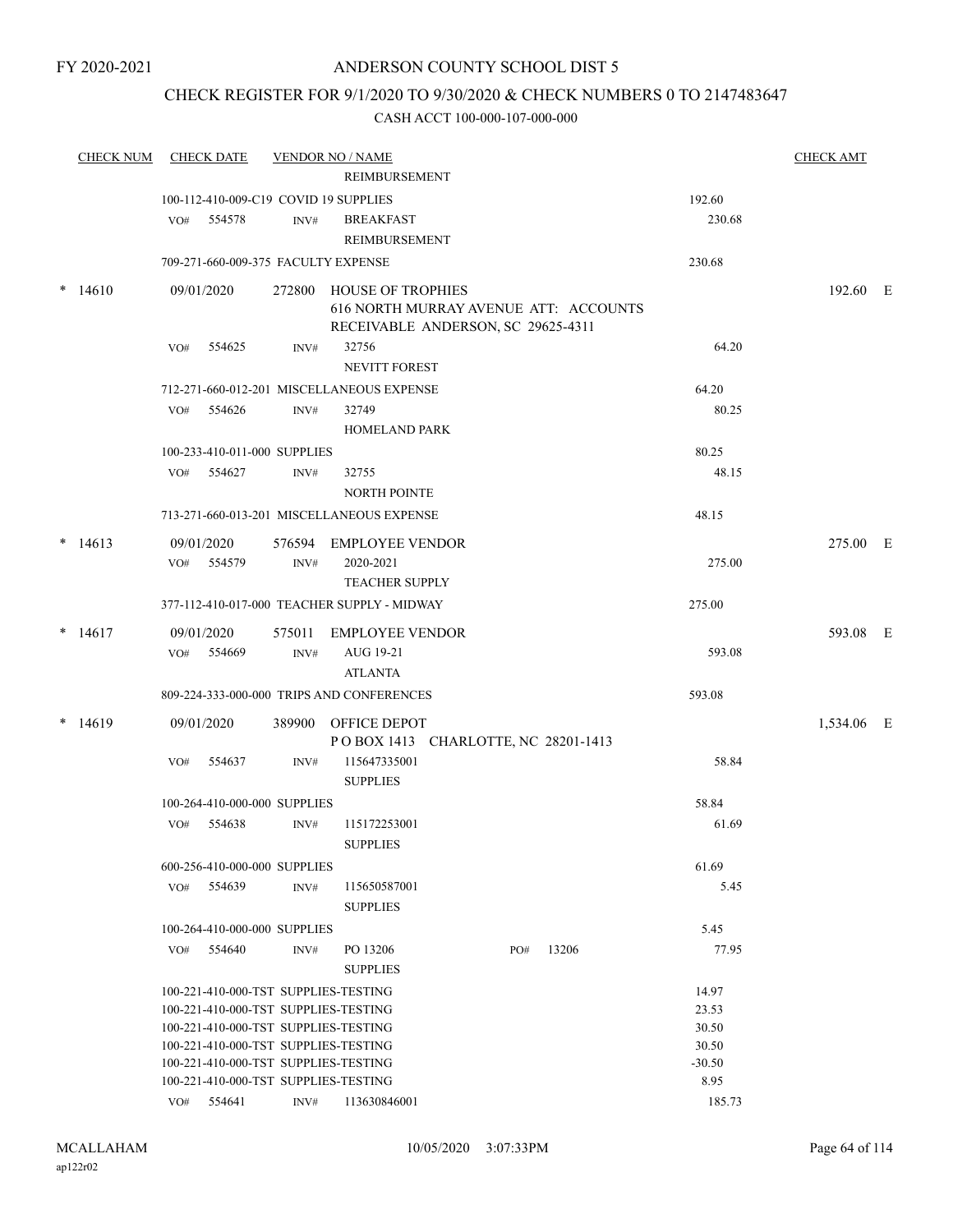FY 2020-2021

## ANDERSON COUNTY SCHOOL DIST 5

## CHECK REGISTER FOR 9/1/2020 TO 9/30/2020 & CHECK NUMBERS 0 TO 2147483647

| <b>CHECK NUM</b> |            | <b>CHECK DATE</b>            |        | <b>VENDOR NO / NAME</b>                                                                      |     |       |          | <b>CHECK AMT</b> |  |
|------------------|------------|------------------------------|--------|----------------------------------------------------------------------------------------------|-----|-------|----------|------------------|--|
|                  |            |                              |        | <b>SUPPLIES</b>                                                                              |     |       |          |                  |  |
|                  |            |                              |        | 723-190-660-023-911 MISCELLANEOUS- ADULT ED EXPENSE                                          |     |       | 185.73   |                  |  |
|                  | VO#        | 554642                       | INV#   | 113661427001<br><b>SUPPLIES</b>                                                              |     |       | 3.70     |                  |  |
|                  |            |                              |        | 723-190-660-023-911 MISCELLANEOUS- ADULT ED EXPENSE                                          |     |       | 3.70     |                  |  |
|                  | VO#        | 554643                       | INV#   | 116330479001<br><b>SUPPLIES</b>                                                              |     |       | 508.03   |                  |  |
|                  |            |                              |        | 723-190-660-023-911 MISCELLANEOUS- ADULT ED EXPENSE                                          |     |       | 508.03   |                  |  |
|                  | VO#        | 554693                       | INV#   | 114043142001<br><b>SUPPLIES</b>                                                              |     |       | 228.06   |                  |  |
|                  |            |                              |        | 100-254-410-000-055 OFFICE SUPPLIES & FURNITURE                                              |     |       | 228.06   |                  |  |
|                  | VO#        | 554694                       | INV#   | 112945848001<br><b>SUPPLIES</b>                                                              |     |       | 56.44    |                  |  |
|                  |            |                              |        | 100-254-410-000-055 OFFICE SUPPLIES & FURNITURE                                              |     |       | 56.44    |                  |  |
|                  |            | VO# 554695                   | INV#   | 113161602001<br><b>SUPPLIES</b>                                                              |     |       | 348.17   |                  |  |
|                  |            | 100-112-410-007-000 SUPPLIES |        |                                                                                              |     |       | 348.17   |                  |  |
| 14620            |            | 09/01/2020                   |        | 571574 PALMETTO DIGITAL, LLC<br>179 SINGER ROAD ANDERSON, SC 29625                           |     |       |          | 297.46 E         |  |
|                  | VO#        | 554644                       | INV#   | 004707<br><b>GLENVIEW</b>                                                                    |     |       | 297.46   |                  |  |
|                  |            |                              |        | 100-113-410-020-C19 COVID 19 SUPPLIES                                                        |     |       | 297.46   |                  |  |
| 14621            |            | 09/01/2020                   |        | 394675 PIP PRINTING<br>1005 NORTH FANT STREET ATT: ACCOUNTS<br>RECEIVABLE ANDERSON, SC 29621 |     |       |          | 566.34 E         |  |
|                  | VO#        | 554646                       | INV#   | 100732<br><b>AIT POSTERS</b>                                                                 |     |       | 566.34   |                  |  |
|                  |            |                              |        | 131-115-312-031-000 PURCHASED SERVICES                                                       |     |       | 566.34   |                  |  |
| 14622            |            | 09/01/2020                   |        | 574687 PRIORITY ONE SECURITY<br>18 INTERCHANGE BLVD., SUITE B GREENVILLE, SC                 |     |       |          | 3,495.80 E       |  |
|                  | VO#        | 554696                       | INV#   | 29607<br>2009923                                                                             | PO# | 13114 | 3,495.80 |                  |  |
|                  |            |                              |        | <b>CUST #BR37107</b>                                                                         |     |       |          |                  |  |
|                  |            |                              |        | 100-254-323-001-ALT ALT SCHOOL FACILITY UPGRADES                                             |     |       | 3,495.80 |                  |  |
| 14623            | 09/01/2020 |                              | 571719 | <b>REPUBLIC SERVICES #744</b><br>PO BOX 9001099 LOUISVILLE, KY 40290-1099                    |     |       |          | 7,025.79 E       |  |
|                  | VO#        | 554649                       | INV#   | 744-001966839<br><b>AUG SERVICE</b>                                                          | PO# | 13248 | 7,025.79 |                  |  |
|                  |            |                              |        | 100-254-323-000-600 MAINTENANCE SERVICES                                                     |     |       | 650.90   |                  |  |
|                  |            |                              |        | 100-254-323-001-600 MAINTENANCE SERVICES                                                     |     |       | 86.08    |                  |  |
|                  |            |                              |        | 100-254-323-002-600 MAINTENANCE SERVICES                                                     |     |       | 499.29   |                  |  |
|                  |            |                              |        | 100-254-323-003-600 MAINTENANCE SERVICES                                                     |     |       | 493.38   |                  |  |
|                  |            |                              |        | 100-254-323-005-600 MAINTENANCE SERVICES                                                     |     |       | 494.44   |                  |  |
|                  |            |                              |        | 100-254-323-006-600 MAINTENANCE SERVICES                                                     |     |       | 23.68    |                  |  |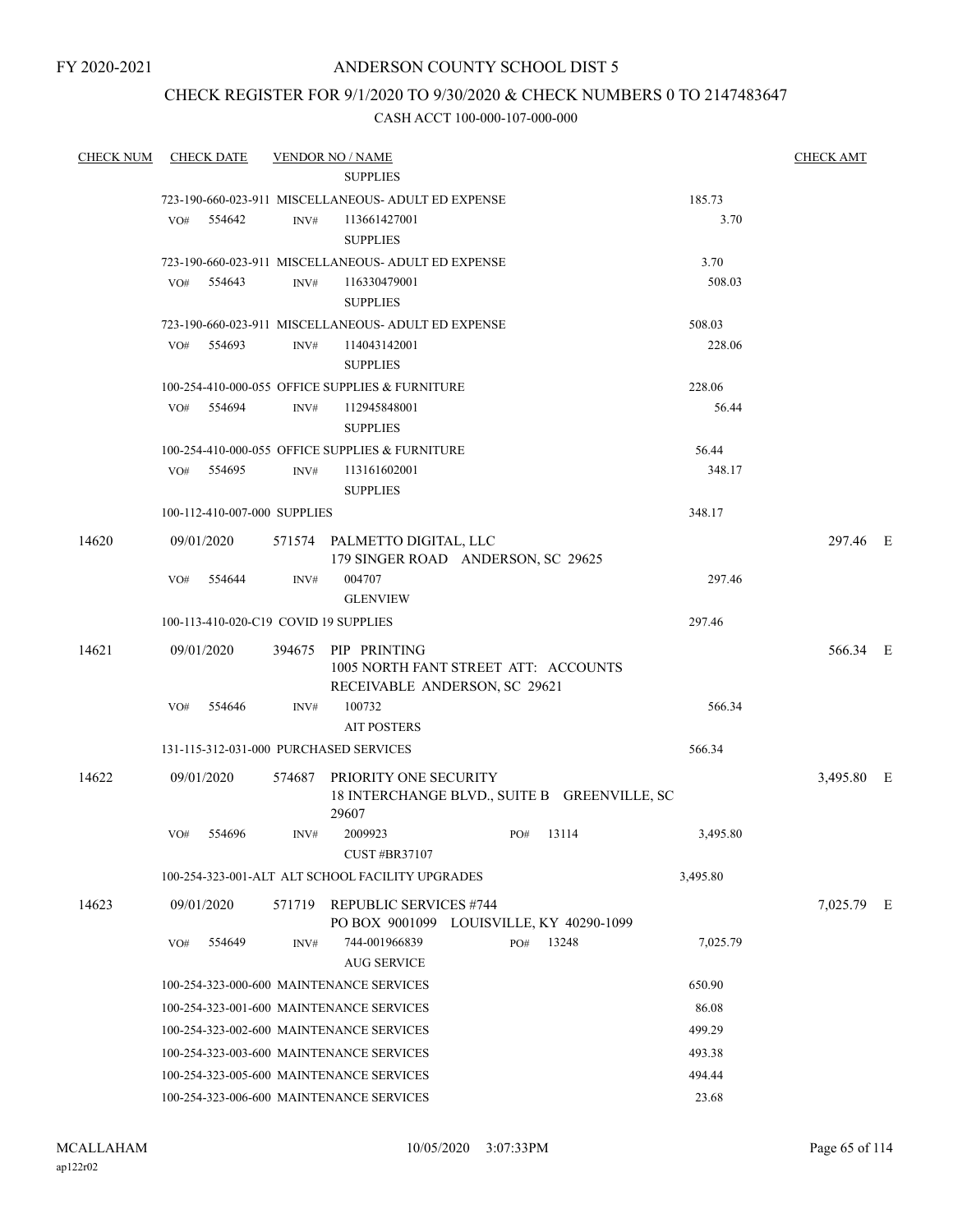## CHECK REGISTER FOR 9/1/2020 TO 9/30/2020 & CHECK NUMBERS 0 TO 2147483647

| <b>CHECK NUM</b> |            | <b>CHECK DATE</b> |        | <b>VENDOR NO / NAME</b>                                                           |              |          | <b>CHECK AMT</b> |  |
|------------------|------------|-------------------|--------|-----------------------------------------------------------------------------------|--------------|----------|------------------|--|
|                  |            |                   |        | 100-254-323-007-600 MAINTENANCE SERVICES                                          |              | 23.68    |                  |  |
|                  |            |                   |        | 100-254-323-008-600 MAINTENANCE SERVICES                                          |              | 23.68    |                  |  |
|                  |            |                   |        | 100-254-323-009-600 MAINTENANCE SERVICES                                          |              | 23.68    |                  |  |
|                  |            |                   |        | 100-254-323-010-600 MAINTENANCE SERVICES                                          |              | 23.68    |                  |  |
|                  |            |                   |        | 100-254-323-011-600 MAINTENANCE SERVICES                                          |              | 73.68    |                  |  |
|                  |            |                   |        | 100-254-323-012-600 MAINTENANCE SERVICES                                          |              | 255.57   |                  |  |
|                  |            |                   |        | 100-254-323-013-600 MAINTENANCE SERVICES                                          |              | 23.68    |                  |  |
|                  |            |                   |        | 100-254-323-014-600 MAINTENANCE SERVICES                                          |              | 288.37   |                  |  |
|                  |            |                   |        | 100-254-323-015-600 MAINTENANCE SERVICES                                          |              | 23.68    |                  |  |
|                  |            |                   |        | 100-254-323-016-600 MAINTENANCE SERVICES                                          |              | 23.68    |                  |  |
|                  |            |                   |        | 100-254-323-017-600 MAINTENANCE SERVICES                                          |              | 23.68    |                  |  |
|                  |            |                   |        | 100-254-323-018-600 MAINTENANCE SERVICES                                          |              | 23.68    |                  |  |
|                  |            |                   |        | 100-254-323-019-600 MAINTENANCE SERVICES                                          |              | 23.68    |                  |  |
|                  |            |                   |        | 100-254-323-020-600 MAINTENANCE SERVICES                                          |              | 23.68    |                  |  |
|                  |            |                   |        | 100-254-323-021-600 MAINTENANCE SERVICES                                          |              | 232.00   |                  |  |
|                  |            |                   |        | 100-254-323-023-600 MAINTENANCE SERVICES                                          |              | 17.76    |                  |  |
|                  |            |                   |        | 100-266-345-000-000 TECHNOLOGY INFRASTRUCTURE                                     |              | 3,632.40 |                  |  |
|                  |            |                   |        | 131-254-323-031-600 MAINTENANCE SERVICES                                          |              | 17.76    |                  |  |
| 14624            | 09/01/2020 |                   | 570955 | RIDDELL/ ALL AMERICAN SPORTS<br>PO BOX 71914 CHICAGO, IL 60694-1914               |              |          | 2,053.51 E       |  |
|                  | VO#        | 554651            | INV#   | 951160230-02<br><b>GLENVIEW HELMETS</b>                                           |              | 2,053.51 |                  |  |
|                  |            |                   |        | 720-271-660-020-674 FOOTBALL EXPENSE                                              |              | 2,053.51 |                  |  |
| 14625            | 09/01/2020 |                   | 440950 | ROCHESTER 100 INC<br>PO BOX 92801 ATT: ACCOUNTS RECEIVABLE<br>ROCHESTER, NY 14692 |              |          | 810.00 E         |  |
|                  | VO#        | 554697            | INV#   | 58554<br><b>NEVITT FOREST</b>                                                     | 13131<br>PO# | 810.00   |                  |  |
|                  |            |                   |        | 201-112-410-012-000 SUPPLIES AND MATERIALS                                        |              | 810.00   |                  |  |
| 14626            | 09/01/2020 |                   |        | 468850 EMPLOYEE VENDOR                                                            |              |          | 301.59 E         |  |
|                  |            | VO# 554663        |        | INV# 8/28 LUNCH<br>REIMBURSEMENT                                                  |              | 301.59   |                  |  |
|                  |            |                   |        | 714-271-660-014-201 MISCELLANEOUS EXPENSE                                         |              | 301.59   |                  |  |
| $*$ 14628        | 09/01/2020 |                   | 472700 | <b>SHERWIN WILLIAMS</b>                                                           |              |          | 661.80 E         |  |
|                  |            |                   |        | 613 NORTH MURRAY AVENUE ATT: ACCOUNTS<br>RECEIVABLE ANDERSON, SC 29625            |              |          |                  |  |
|                  | VO#        | 554701            | INV#   | 2890-2                                                                            |              | 330.90   |                  |  |
|                  |            |                   |        | <b>SUPPLIES</b>                                                                   |              |          |                  |  |
|                  |            |                   |        | 100-254-410-002-001 SUPPLIES - MAINTENANCE                                        |              | 165.45   |                  |  |
|                  |            |                   |        | 100-254-410-003-001 SUPPLIES - MAINTENANCE                                        |              | 165.45   |                  |  |
|                  |            | VO# 554702        | INV#   | 9212-3<br><b>SUPPLIES</b>                                                         |              | 330.90   |                  |  |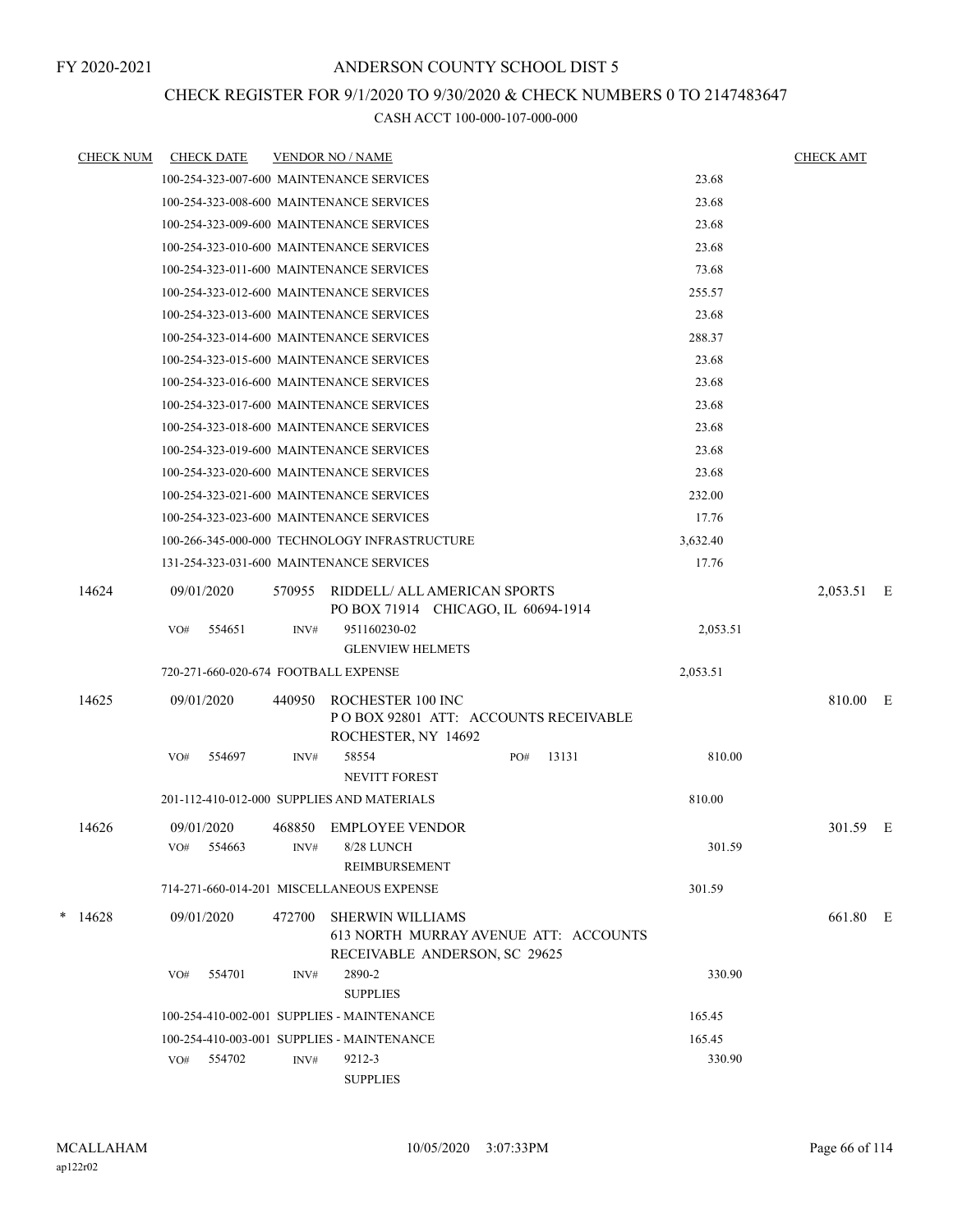## CHECK REGISTER FOR 9/1/2020 TO 9/30/2020 & CHECK NUMBERS 0 TO 2147483647

| <b>CHECK NUM</b> | <b>CHECK DATE</b>                |                | <b>VENDOR NO / NAME</b>                                                                  |     |           |           | <b>CHECK AMT</b> |  |
|------------------|----------------------------------|----------------|------------------------------------------------------------------------------------------|-----|-----------|-----------|------------------|--|
|                  |                                  |                | 100-254-410-002-001 SUPPLIES - MAINTENANCE                                               |     |           | 165.45    |                  |  |
|                  |                                  |                | 100-254-410-003-001 SUPPLIES - MAINTENANCE                                               |     |           | 165.45    |                  |  |
| 14629            | 09/01/2020                       |                | 501460 THE MASTER TEACHER<br>POBOX 1207 2600 LEADERSHIP LANE MANHATTAN,<br>KS 66505-1207 |     |           |           | 3,638.00 E       |  |
|                  | 554657<br>VO#                    | INV#           | 116778677<br><b>WEEKLY PROGRAM</b>                                                       | PO# | 13189     | 3,638.00  |                  |  |
|                  | 201-224-410-006-000 SUPPLIES- PD |                |                                                                                          |     |           | 3,638.00  |                  |  |
| 14630            | 09/01/2020                       | 504870         | THYSSENKRUPP ELEVATOR CORP<br>PO BOX 3796 CAROL STREAM, IL 60132-3796                    |     |           |           | 3,044.76 E       |  |
|                  | VO#<br>554707                    | INV#           | 3005352830<br>TL HANNA                                                                   |     | PO# 13270 | 1,189.87  |                  |  |
|                  |                                  |                | 100-254-323-002-600 MAINTENANCE SERVICES                                                 |     |           | 1,189.87  |                  |  |
|                  | $VO#$ 554708                     | INV#           | 3005351140<br><b>WESTSIDE</b>                                                            | PO# | 13272     | 655.39    |                  |  |
|                  |                                  |                | 100-254-323-003-600 MAINTENANCE SERVICES                                                 |     |           | 655.39    |                  |  |
|                  | VO#<br>554709                    | INV#           | 3005351386<br><b>WESTSIDE</b>                                                            | PO# | 13271     | 655.39    |                  |  |
|                  |                                  |                | 100-254-323-003-600 MAINTENANCE SERVICES                                                 |     |           | 655.39    |                  |  |
|                  | 554710<br>VO#                    | INV#           | 3005351650<br><b>WESTSIDE</b>                                                            | PO# | 13267     | 544.11    |                  |  |
|                  |                                  |                | 100-254-323-003-600 MAINTENANCE SERVICES                                                 |     |           | 544.11    |                  |  |
| 14631            | 09/01/2020<br>VO#<br>554572      | 576185<br>INV# | <b>EMPLOYEE VENDOR</b><br><b>INGLES</b>                                                  |     |           | 79.21     | 161.19 E         |  |
|                  |                                  |                | REIMBURSEMENT                                                                            |     |           |           |                  |  |
|                  | 131-115-410-031-000 SUPPLIES     |                |                                                                                          |     |           | 79.21     |                  |  |
|                  | 554573<br>VO#                    | INV#           | <b>SUPPLIES</b><br>REIMBURSEMENT                                                         |     |           | 81.98     |                  |  |
|                  | 131-115-410-031-000 SUPPLIES     |                |                                                                                          |     |           | 81.98     |                  |  |
| 14632            | 09/01/2020                       | 507850         | <b>TRANE</b><br>POBOX 406469 ATT: ACCOUNTS RECEIVABLE<br>ATLANTA, GA 30384-6469          |     |           |           | 253.96 E         |  |
|                  | 554711<br>VO#                    | INV#           | 8693421<br><b>MOTOR</b>                                                                  |     |           | 253.96    |                  |  |
|                  |                                  |                | 100-254-410-009-400 HVAC/ELECTRICAL/PLUMBING                                             |     |           | 253.96    |                  |  |
| 14633            | 09/01/2020                       | 570642         | <b>UPSTATE SEPTIC TANK</b><br>200 FORD ST GREER, SC 29650                                |     |           |           | 12,800.00 E      |  |
|                  | 554658<br>VO#                    | INV#           | PO 13266<br><b>AUG SERVICE</b>                                                           | PO# | 13266     | 12,800.00 |                  |  |
|                  | 600-256-410-002-000 SUPPLIES     |                |                                                                                          |     |           | 600.00    |                  |  |
|                  | 600-256-410-003-000 SUPPLIES     |                |                                                                                          |     |           | 400.00    |                  |  |
|                  | 600-256-410-005-000 SUPPLIES     |                |                                                                                          |     |           | 400.00    |                  |  |
|                  | 600-256-410-006-000 SUPPLIES     |                |                                                                                          |     |           | 800.00    |                  |  |
|                  | 600-256-410-007-000 SUPPLIES     |                |                                                                                          |     |           | 400.00    |                  |  |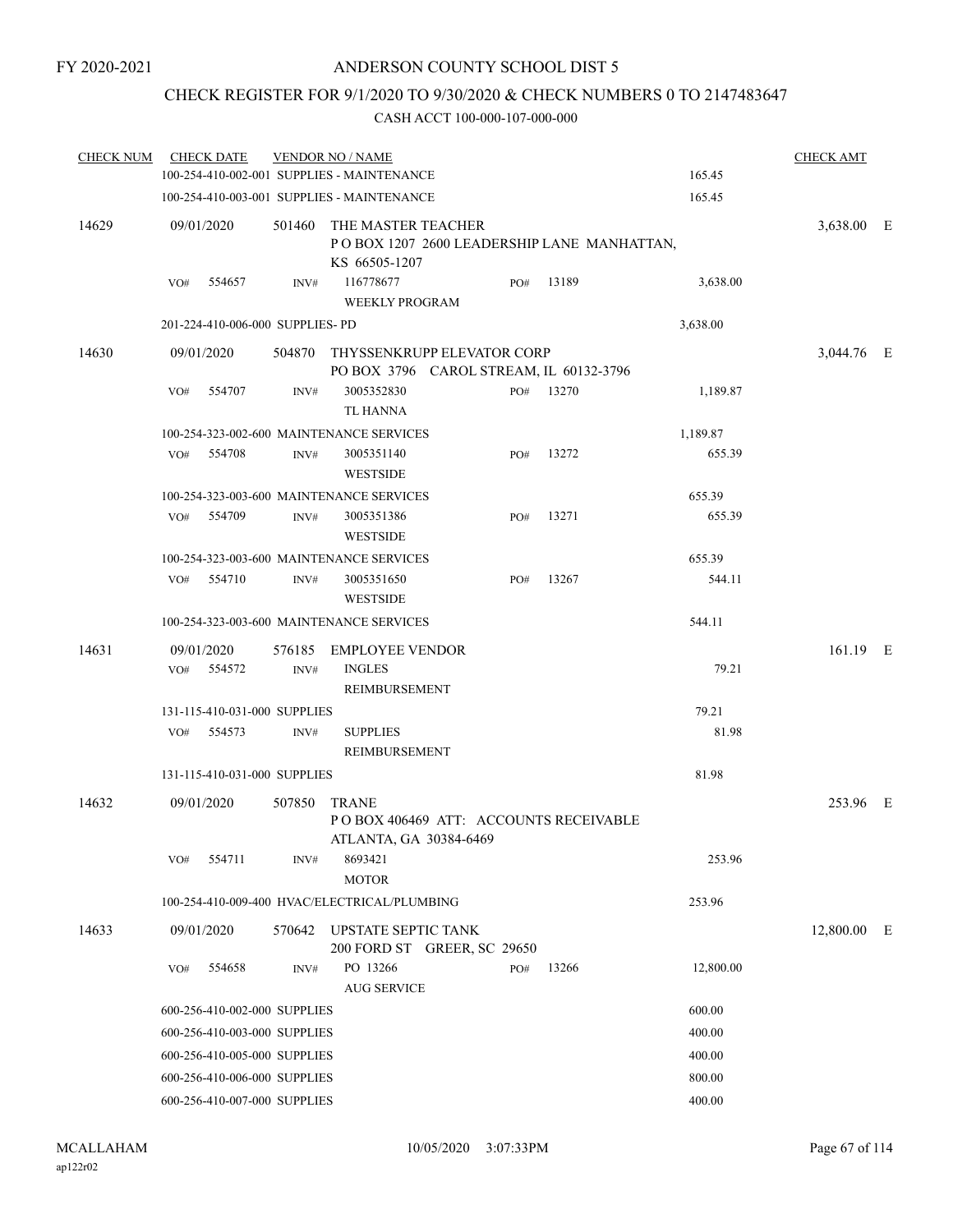## CHECK REGISTER FOR 9/1/2020 TO 9/30/2020 & CHECK NUMBERS 0 TO 2147483647

| <b>CHECK NUM</b> | <b>CHECK DATE</b>                        |        | <b>VENDOR NO / NAME</b>                                                              |     |       |           | <b>CHECK AMT</b> |  |
|------------------|------------------------------------------|--------|--------------------------------------------------------------------------------------|-----|-------|-----------|------------------|--|
|                  | 600-256-410-008-000 SUPPLIES             |        |                                                                                      |     |       | 400.00    |                  |  |
|                  | 600-256-410-009-000 SUPPLIES             |        |                                                                                      |     |       | 600.00    |                  |  |
|                  | 600-256-410-010-000 SUPPLIES             |        |                                                                                      |     |       | 400.00    |                  |  |
|                  | 600-256-410-011-000 SUPPLIES             |        |                                                                                      |     |       | 600.00    |                  |  |
|                  | 600-256-410-012-000 SUPPLIES             |        |                                                                                      |     |       | 400.00    |                  |  |
|                  | 600-256-410-013-000 SUPPLIES             |        |                                                                                      |     |       | 4,000.00  |                  |  |
|                  | 600-256-410-014-000 SUPPLIES             |        |                                                                                      |     |       | 400.00    |                  |  |
|                  | 600-256-410-015-000 SUPPLIES             |        |                                                                                      |     |       | 400.00    |                  |  |
|                  | 600-256-410-016-000 SUPPLIES             |        |                                                                                      |     |       | 400.00    |                  |  |
|                  | 600-256-410-017-000 SUPPLIES             |        |                                                                                      |     |       | 400.00    |                  |  |
|                  | 600-256-410-018-000 SUPPLIES             |        |                                                                                      |     |       | 600.00    |                  |  |
|                  | 600-256-410-019-000 SUPPLIES             |        |                                                                                      |     |       | 400.00    |                  |  |
|                  | 600-256-410-020-000 SUPPLIES             |        |                                                                                      |     |       | 600.00    |                  |  |
|                  | 600-256-410-021-000 SUPPLIES             |        |                                                                                      |     |       | 600.00    |                  |  |
| 14634            | 09/01/2020                               | 567862 | USA TESTPREP LLC<br>PO BOX 2906 TUCKER, GA 30085                                     |     |       |           | 35,625.62 E      |  |
|                  | 554659<br>VO#                            | INV#   | 46624                                                                                | PO# | 13244 | 16,022.50 |                  |  |
|                  |                                          |        | <b>CUST #D1909</b>                                                                   |     |       |           |                  |  |
|                  | 338-221-445-002-EAR TECHNOLOGY SUPPLIES  |        |                                                                                      |     |       | 7,936.87  |                  |  |
|                  | 338-221-445-003-EAR TECHNOLOGY SUPPLIES  |        |                                                                                      |     |       | 8,085.63  |                  |  |
|                  | VO#<br>554717                            | INV#   | 59581<br><b>CUST #D1909</b>                                                          | PO# | 13245 | 19,603.12 |                  |  |
|                  | 338-221-445-005-EAR TECHNOLOGY SUPPLIES  |        |                                                                                      |     |       | 4,876.87  |                  |  |
|                  | 338-221-445-006-EAR TECHNOLOGY SUPPLIES  |        |                                                                                      |     |       | 4,590.00  |                  |  |
|                  | 338-221-445-020-EAR TECHNOLOGY SUPPLIES  |        |                                                                                      |     |       | 4,781.25  |                  |  |
|                  | 338-221-445-021-EAR TECHNOLOGY SUPPLIES  |        |                                                                                      |     |       | 5,355.00  |                  |  |
| 14635            | 09/03/2020                               | 572731 | ACCO BRANDS USA LLC<br>PO BOX 203412 DALLAS, TX 75320-3412                           |     |       |           | 505.04 E         |  |
|                  | 554831<br>VO#                            | INV#   | 4713253365<br><b>SUPPLIES</b>                                                        |     |       | 505.04    |                  |  |
|                  |                                          |        | 708-271-660-008-201 MISCELLANEOUS EXPENSE                                            |     |       | 505.04    |                  |  |
| 14636            | 09/03/2020                               | 111125 | ANDERSON AWARDS<br>716 WHITEHALL ROAD ATT: ACCOUNTS<br>RECEIVABLE ANDERSON, SC 29625 |     |       |           | 194.74 E         |  |
|                  | 554832<br>VO#                            | INV#   | <b>CF REAMES</b>                                                                     |     |       | 194.74    |                  |  |
|                  |                                          |        | <b>NAME BADGES</b>                                                                   |     |       |           |                  |  |
|                  | 100-233-410-001-000 SUPPLIES             |        |                                                                                      |     |       | 194.74    |                  |  |
| 14637            | 09/03/2020                               | 113600 | ANDERSON FIRE & SAFETY<br>POBOX 1265 ATT: ACCOUNTS RECEIVABLE<br>ANDERSON, SC 29622  |     |       |           | 418.14 E         |  |
|                  | 554833<br>VO#                            | INV#   | 7397, 7440<br><b>INSPECTIONS</b>                                                     | PO# | 12981 | 418.14    |                  |  |
|                  | 100-254-323-009-600 MAINTENANCE SERVICES |        |                                                                                      |     |       | 202.00    |                  |  |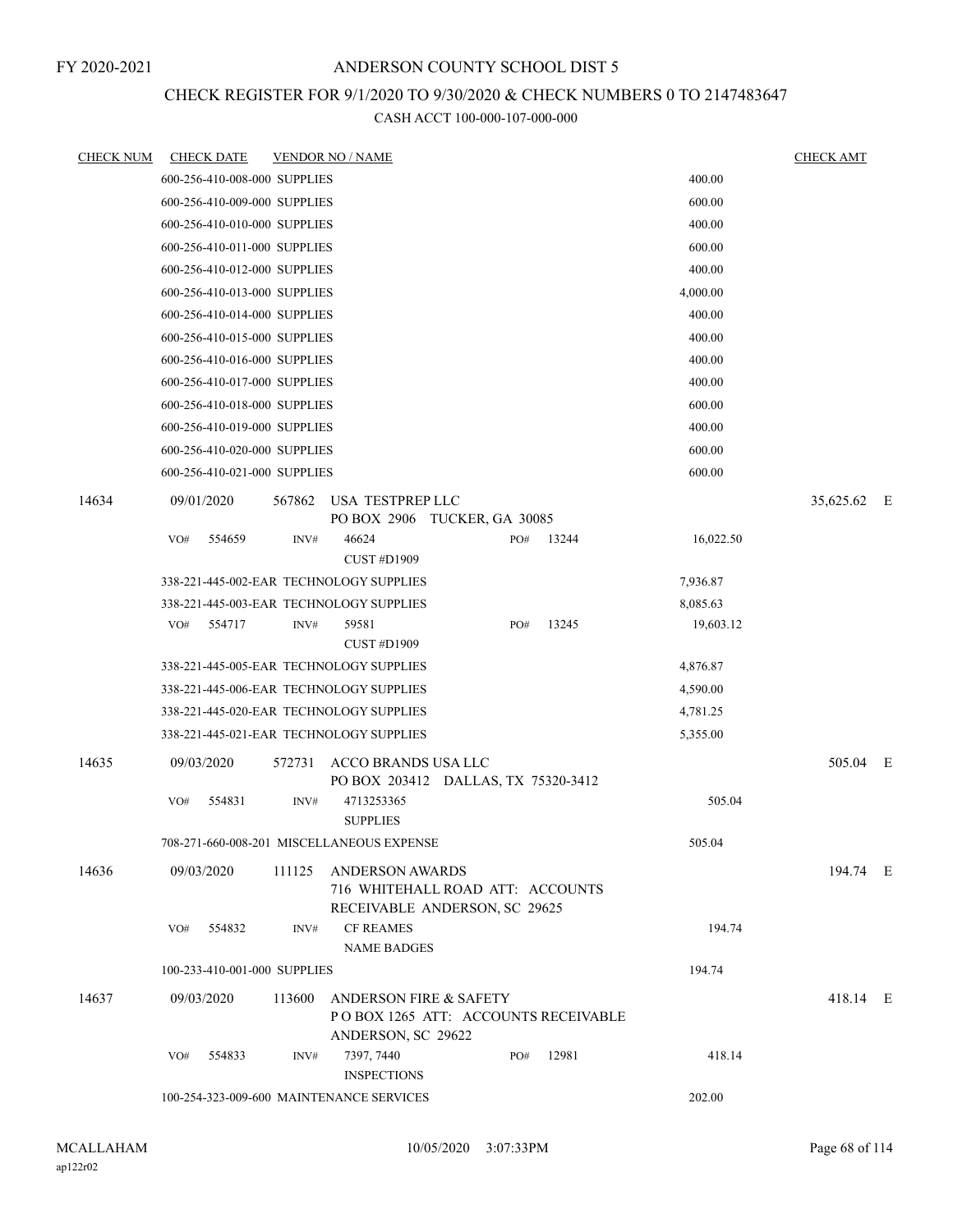## CHECK REGISTER FOR 9/1/2020 TO 9/30/2020 & CHECK NUMBERS 0 TO 2147483647

|        | <b>CHECK NUM</b> |     | <b>CHECK DATE</b>                 |        | <b>VENDOR NO / NAME</b>                                                                       |     |       |             | <b>CHECK AMT</b> |  |
|--------|------------------|-----|-----------------------------------|--------|-----------------------------------------------------------------------------------------------|-----|-------|-------------|------------------|--|
|        |                  |     |                                   |        | 131-254-323-031-600 MAINTENANCE SERVICES                                                      |     |       | 216.14      |                  |  |
|        | 14638            |     | 09/03/2020                        | 126675 | ATTAWAY INC<br>POBOX 302 ATT: ACCOUNTS RECEIVABLE<br>ANDERSON, SC 29622                       |     |       |             | 353.10 E         |  |
|        |                  | VO# | 554732                            | INV#   | 229863<br><b>ROBERT ANDERSON</b>                                                              |     |       | 58.85       |                  |  |
|        |                  |     | 100-113-410-006-000 SUPPLIES      |        |                                                                                               |     |       | 58.85       |                  |  |
|        |                  |     | VO# 554733                        | INV#   | 229894<br><b>TL HANNA</b>                                                                     |     |       | 69.55       |                  |  |
|        |                  |     | 100-212-410-002-000 SUPPLIES      |        |                                                                                               |     |       | 69.55       |                  |  |
|        |                  | VO# | 554734                            | INV#   | 229734<br>TL HANNA                                                                            |     |       | 224.70      |                  |  |
|        |                  |     | 100-212-410-002-000 SUPPLIES      |        |                                                                                               |     |       | 224.70      |                  |  |
|        | 14639            |     | 09/03/2020                        |        | 565415 EMPLOYEE VENDOR                                                                        |     |       |             | 134.51 E         |  |
|        |                  |     | VO# 554801                        | INV#   | <b>SUPPLIES</b><br><b>REIMBURSEMENT</b>                                                       |     |       | 134.51      |                  |  |
|        |                  |     | 100-113-410-006-000 SUPPLIES      |        |                                                                                               |     |       | 134.51      |                  |  |
| $\ast$ | 14641            |     | 09/03/2020                        |        | 564176 BSN SPORTS, LLC<br>PO BOX 660176 DALLAS, TX 75209-0176                                 |     |       |             | 1,609.90 E       |  |
|        |                  | VO# | 554736                            | INV#   | 909559127<br><b>WESTSIDE</b>                                                                  | PO# | 13012 | 734.50      |                  |  |
|        |                  |     | 100-114-410-003-001 BAND SUPPLIES |        |                                                                                               |     |       | 734.50      |                  |  |
|        |                  | VO# | 554737                            | INV#   | 909204834<br><b>WESTSIDE</b>                                                                  |     |       | 875.40      |                  |  |
|        |                  |     | 100-271-410-003-000 SUPPLIES      |        |                                                                                               |     |       | 875.40 A    |                  |  |
|        | $*$ 14643        |     | 09/03/2020                        |        | 572778 CAROLINA CAMPUS SUPPLY, INC<br>PO BOX 172573 SPARTANBURG, SC 29301                     |     |       |             | 604.55 E         |  |
|        |                  | VO# | 554738                            | INV#   | 3600<br><b>SHIRTS</b>                                                                         |     |       | 604.55      |                  |  |
|        |                  |     | 100-114-410-003-000 SUPPLIES      |        |                                                                                               |     |       | 604.55      |                  |  |
|        | $*$ 14645        |     | 09/03/2020                        |        | 187300 CRESCENT SUPPLY CO, INC<br>POBOX 8798 ATT: ACCOUNTS RECEIVABLE<br>GREENVILLE, SC 29604 |     |       |             | 976.24 E         |  |
|        |                  | VO# | 554740                            | INV#   | 393366<br><b>SUPPLIES</b>                                                                     | PO# | 13281 | 976.24      |                  |  |
|        |                  |     |                                   |        | 100-000-170-000-000 WAREHOUSE INVENTORY                                                       |     |       | 976.24      |                  |  |
|        | 14646            |     | 09/03/2020                        | 237555 | <b>FORMS &amp; SUPPLY</b><br>POBOX 563953 ATT: ACCOUNTS RECEIVABLE<br>CHARLOTTE, NC 28256     |     |       |             | 116,252.80 E     |  |
|        |                  | VO# | 554741                            | INV#   | 5478677<br><b>SUPPLIES</b>                                                                    | PO# | 13034 | 854.93      |                  |  |
|        |                  |     |                                   |        | 100-000-170-000-000 WAREHOUSE INVENTORY                                                       |     |       | 854.93      |                  |  |
|        |                  | VO# | 554743                            | INV#   | C5515109<br><b>CREDIT</b>                                                                     |     |       | $-1,781.07$ |                  |  |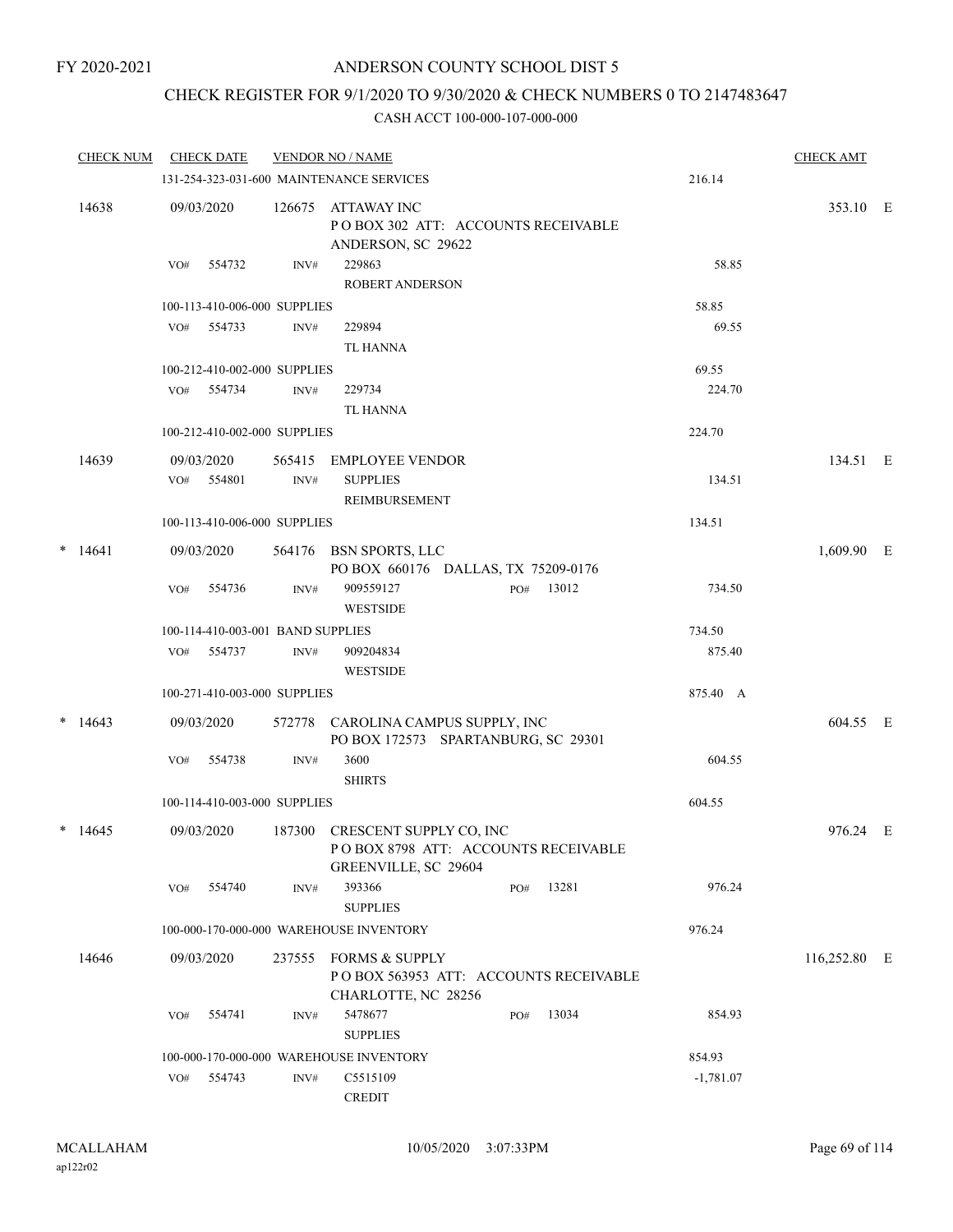# CHECK REGISTER FOR 9/1/2020 TO 9/30/2020 & CHECK NUMBERS 0 TO 2147483647

|   | <b>CHECK NUM</b> |     | <b>CHECK DATE</b>                  |                | <b>VENDOR NO / NAME</b>                                         |     |       |             | <b>CHECK AMT</b> |  |
|---|------------------|-----|------------------------------------|----------------|-----------------------------------------------------------------|-----|-------|-------------|------------------|--|
|   |                  |     | 100-113-410-005-000 SUPPLIES       |                |                                                                 |     |       | $-1,781.07$ |                  |  |
|   |                  |     | VO# 554744                         | INV#           | 5523069<br><b>SUPPLIES</b>                                      | PO# | 13255 | 197.51      |                  |  |
|   |                  |     | 100-257-410-000-000 SUPPLIES       |                |                                                                 |     |       | 197.51      |                  |  |
|   |                  |     | VO# 554745                         | INV#           | 5525668<br><b>SUPPLIES</b>                                      |     |       | 37.14       |                  |  |
|   |                  |     |                                    |                | 100-252-410-000-000 SUPPLIES AND MATERIALS                      |     |       | 37.14       |                  |  |
|   |                  | VO# | 554746                             | INV#           | 5525674<br><b>SUPPLIES</b>                                      |     |       | 40.23       |                  |  |
|   |                  |     |                                    |                | 100-252-410-000-000 SUPPLIES AND MATERIALS                      |     |       | 40.23       |                  |  |
|   |                  | VO# | 554747                             | INV#           | 5529458<br><b>SUPPLIES</b>                                      | PO# | 13282 | 1,709.43    |                  |  |
|   |                  |     |                                    |                | 100-000-170-000-000 WAREHOUSE INVENTORY                         |     |       | 1,709.43    |                  |  |
|   |                  | VO# | 554748                             | INV#           | 5514869<br><b>SUPPLIES</b>                                      | PO# | 13209 | 93,584.88   |                  |  |
|   |                  |     | 100-221-410-001-VIR VIRTUAL SET UP |                |                                                                 |     |       | 93,584.88   |                  |  |
|   |                  |     | VO# 554749                         | INV#           | 5459994<br><b>SUPPLIES</b>                                      |     |       | 559.59      |                  |  |
|   |                  |     | 100-114-410-003-C19 COVID SUPPLIES |                |                                                                 |     |       | 559.59      |                  |  |
|   |                  |     | VO# 554838                         | INV#           | 5469895<br><b>FURNITURE</b>                                     | PO# | 12966 | 21,050.16   |                  |  |
|   |                  |     | 100-114-540-003-ART EQUIPMENT      |                |                                                                 |     |       | 21,050.16 A |                  |  |
| * | 14654            |     | 09/03/2020<br>VO# 554795           | $\text{INV}\#$ | 572225 EMPLOYEE VENDOR<br><b>AUG 2020</b>                       |     |       | 102.58      | 102.58 E         |  |
|   |                  |     |                                    |                | MILEAGE                                                         |     |       |             |                  |  |
|   |                  |     |                                    |                | 100-266-332-000-000 IN-DISTRICT TRAVEL                          |     |       | 102.58      |                  |  |
|   | 14655            |     | 09/03/2020                         | 113700         | <b>INDEPENDENT MAIL</b><br>PO BOX 1411 CHARLOTTE, NC 28201-1411 |     |       |             | 594.50 E         |  |
|   |                  | VO# | 554809                             | INV#           | 3368062<br>AD 4181067                                           | PO# | 12696 | 108.75      |                  |  |
|   |                  |     | 100-257-350-000-000 ADVERTISING    |                |                                                                 |     |       | 108.75 A    |                  |  |
|   |                  |     | VO# 554810                         | INV#           | 3368062<br>AD 4189125                                           | PO# | 12724 | 123.25      |                  |  |
|   |                  |     | 100-257-350-000-000 ADVERTISING    |                |                                                                 |     |       | 123.25 A    |                  |  |
|   |                  |     | $VO#$ 554811                       | INV#           | 3368062<br>AD 4215951                                           | PO# | 12823 | 65.25       |                  |  |
|   |                  |     | 100-257-350-000-000 ADVERTISING    |                |                                                                 |     |       | 65.25 A     |                  |  |
|   |                  |     | VO# 554812                         | INV#           | 3452623<br>AD 4263737                                           | PO# | 13003 | 72.50       |                  |  |
|   |                  |     | 100-257-350-000-000 ADVERTISING    |                |                                                                 |     |       | 72.50       |                  |  |
|   |                  |     | VO# 554813                         | INV#           | 3452623<br>4267460                                              | PO# | 13011 | 108.75      |                  |  |
|   |                  |     | 100-257-350-000-000 ADVERTISING    |                |                                                                 |     |       | 108.75      |                  |  |
|   |                  |     | VO# 554814                         | INV#           | 3410935                                                         | PO# | 12830 | 116.00      |                  |  |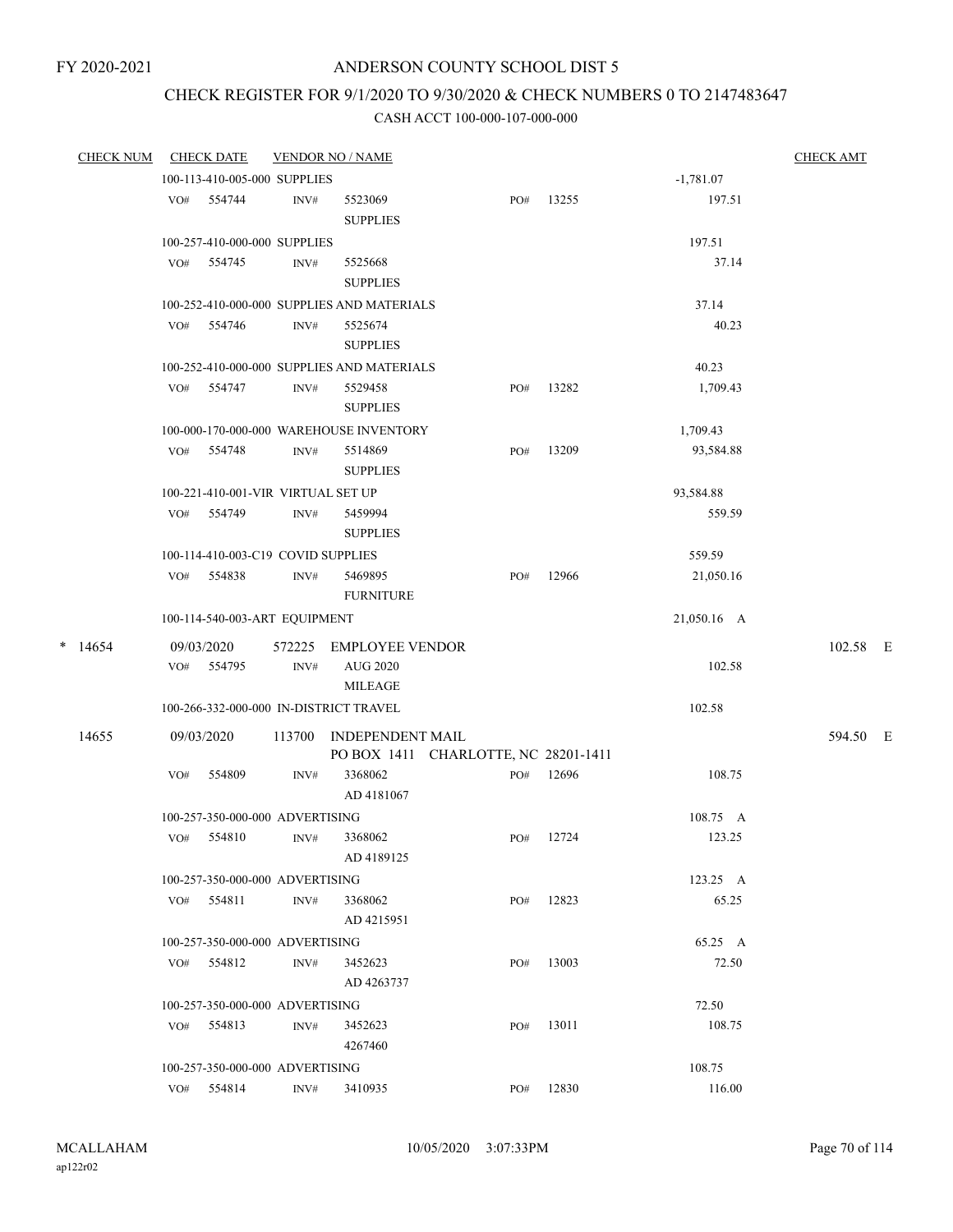## CHECK REGISTER FOR 9/1/2020 TO 9/30/2020 & CHECK NUMBERS 0 TO 2147483647

| <b>CHECK NUM</b> |            | <b>CHECK DATE</b>        |                                   | <b>VENDOR NO / NAME</b><br>AD 4219547                                                         |          | <b>CHECK AMT</b> |  |
|------------------|------------|--------------------------|-----------------------------------|-----------------------------------------------------------------------------------------------|----------|------------------|--|
|                  |            |                          | 100-257-350-000-000 ADVERTISING   |                                                                                               | 116.00 A |                  |  |
| 14656            | 09/03/2020 |                          | 300176                            | JOSTENS INC<br>21336 NETWORK PLACE ATT: ACCOUNTS<br>RECEIVABLE CHICAGO, IL 60673              |          | 1,273.02 E       |  |
|                  | VO#        | 554752                   | INV#                              | N002858871<br><b>WESTSIDE</b>                                                                 | 373.16   |                  |  |
|                  |            |                          | 100-271-410-003-000 SUPPLIES      |                                                                                               | 373.16 A |                  |  |
|                  | VO#        | 554753                   | INV#                              | 24897693<br><b>DIPLOMAS</b>                                                                   | 1.90     |                  |  |
|                  |            |                          |                                   | 100-221-410-003-000 SUPPLIES AND MATERIALS                                                    | 1.90     |                  |  |
|                  |            | VO# 554754               | INV#                              | N002864318<br><b>DECALS</b>                                                                   | 596.27   |                  |  |
|                  |            |                          | 100-114-410-003-001 BAND SUPPLIES |                                                                                               | 596.27   |                  |  |
|                  | VO#        | 554842                   | INV#                              | N002868662<br><b>CHARTER SCHOOL</b>                                                           | 301.69   |                  |  |
|                  |            |                          | 124-114-410-024-000 SUPPLIES      |                                                                                               | 301.69   |                  |  |
| 14657            | 09/03/2020 |                          | 563608                            | JW PEPPER & SON, INC<br>POBOX 642 ATT: ACCOUNTS RECEIVABLE EXTON,<br>PA 19341                 |          | 321.98 E         |  |
|                  | VO#        | 554755                   | INV#                              | 357337354<br><b>WESTSIDE</b>                                                                  | 80.99    |                  |  |
|                  |            |                          | 100-114-410-003-001 BAND SUPPLIES |                                                                                               | 80.99    |                  |  |
|                  |            | VO# 554756               | INV#                              | 356982679<br><b>WESTSIDE</b>                                                                  | 70.00    |                  |  |
|                  |            |                          | 100-114-410-003-001 BAND SUPPLIES |                                                                                               | 70.00    |                  |  |
|                  |            | VO# 554757               | INV#                              | 356961536<br><b>WESTSIDE</b>                                                                  | 170.99   |                  |  |
|                  |            |                          | 100-114-410-003-001 BAND SUPPLIES |                                                                                               | 170.99   |                  |  |
| 14658            | 09/03/2020 |                          | 305300                            | KATHY'S ENTERPRISES<br>500 MT LEBANON CHURCH ROAD ATT: ACCOUNTS<br>RECEIVABLE GREER, SC 29651 |          | 586.50 E         |  |
|                  | VO#        | 554758                   | INV#                              | 5507<br><b>WESTSIDE HS</b>                                                                    | 586.50   |                  |  |
|                  |            |                          | 100-114-410-003-001 BAND SUPPLIES |                                                                                               | 586.50   |                  |  |
| $*$ 14660        |            | 09/03/2020<br>VO# 554825 | INV#                              | 574514 EMPLOYEE VENDOR<br><b>AUG 2020</b>                                                     | 169.86   | 169.86 E         |  |
|                  |            |                          |                                   | <b>MILEAGE</b>                                                                                |          |                  |  |
|                  |            |                          |                                   | 100-266-332-000-000 IN-DISTRICT TRAVEL                                                        | 169.86   |                  |  |
| 14661            | 09/03/2020 | VO# 554797               | INV#                              | 575527 EMPLOYEE VENDOR<br><b>AUG 2020</b><br>MILEAGE                                          | 108.04   | 108.04 E         |  |
|                  |            |                          |                                   | 100-266-332-000-000 IN-DISTRICT TRAVEL                                                        | 108.04   |                  |  |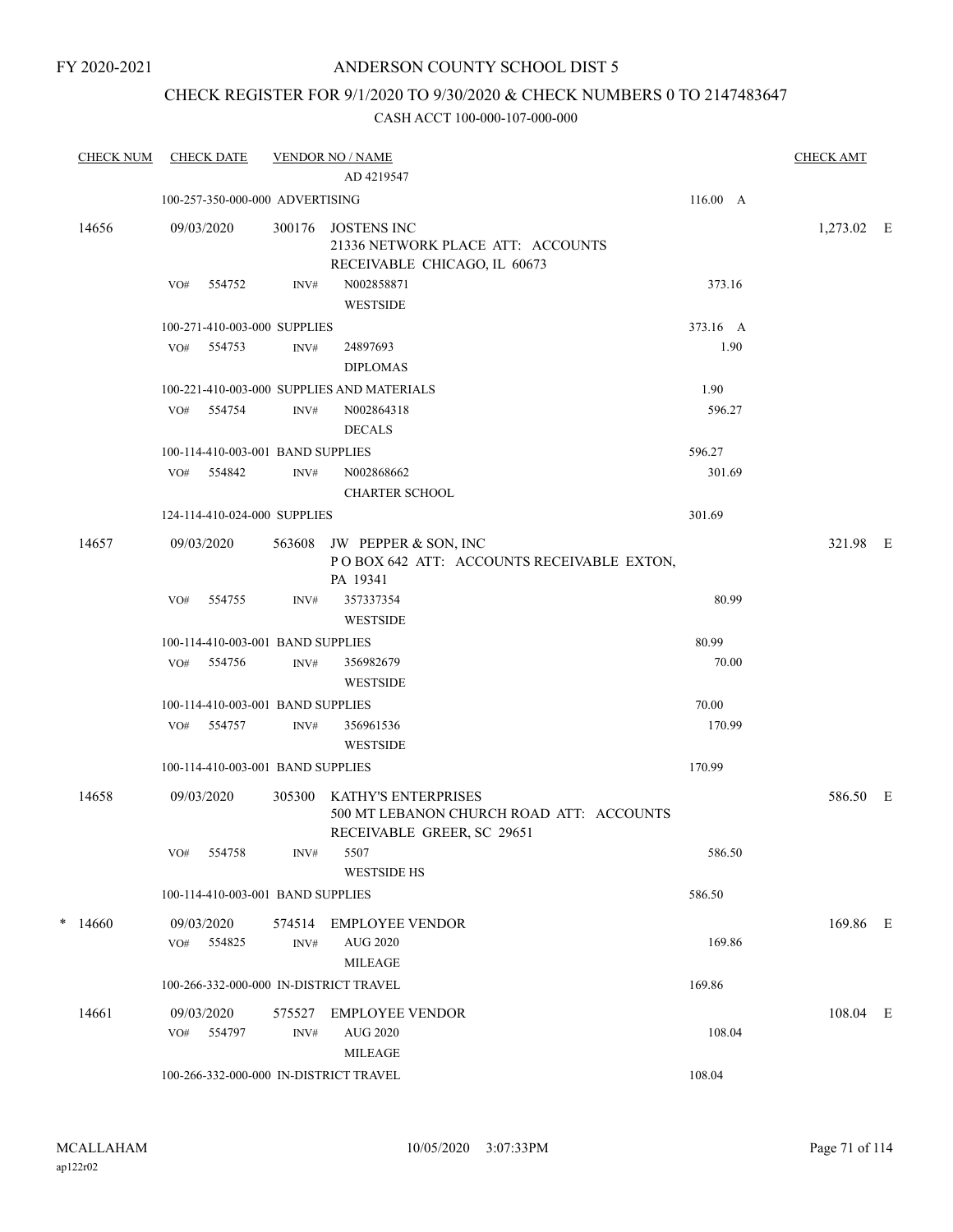## CHECK REGISTER FOR 9/1/2020 TO 9/30/2020 & CHECK NUMBERS 0 TO 2147483647

|   | <b>CHECK NUM</b> |     | <b>CHECK DATE</b>            |                | <b>VENDOR NO / NAME</b>                                                                                 | <b>CHECK AMT</b> |
|---|------------------|-----|------------------------------|----------------|---------------------------------------------------------------------------------------------------------|------------------|
|   | 14662            | VO# | 09/03/2020<br>554820         | 576605<br>INV# | EMPLOYEE VENDOR<br>2020-2021<br>275.00<br><b>TEACHER SUPPLY</b>                                         | 275.00 E         |
|   |                  |     | 377-114-410-001-000 SUPPLIES |                | 275.00                                                                                                  |                  |
|   | 14663            |     | 09/03/2020                   |                | 389900 OFFICE DEPOT<br>POBOX 1413 CHARLOTTE, NC 28201-1413                                              | 315.58 E         |
|   |                  | VO# | 554768                       | INV#           | 192.59<br>514048165001<br><b>SUPPLIES</b>                                                               |                  |
|   |                  |     | 100-114-410-003-000 SUPPLIES |                | 192.59                                                                                                  |                  |
|   |                  |     | VO# 554769                   | INV#           | 100142756002<br>80.20<br><b>SUPPLIES</b>                                                                |                  |
|   |                  |     | 100-114-410-003-000 SUPPLIES |                | 80.20                                                                                                   |                  |
|   |                  | VO# | 554770                       | INV#           | 42.79<br>2417291064<br><b>SUPPLIES</b>                                                                  |                  |
|   |                  |     | 100-114-410-003-000 SUPPLIES |                | 42.79                                                                                                   |                  |
|   | 14664            |     | 09/03/2020                   | 394675         | PIP PRINTING<br>1005 NORTH FANT STREET ATT: ACCOUNTS<br>RECEIVABLE ANDERSON, SC 29621                   | 555.58 E         |
|   |                  | VO# | 554772                       | INV#           | 100761<br>479.28<br><b>ROBERT ANDERSON</b>                                                              |                  |
|   |                  |     | 100-113-410-006-000 SUPPLIES |                | 479.28                                                                                                  |                  |
|   |                  | VO# | 554773                       | INV#           | 100768<br>76.30<br><b>BUSINESS CARDS</b>                                                                |                  |
|   |                  |     | 131-115-410-031-000 SUPPLIES |                | 76.30                                                                                                   |                  |
| * | 14668            |     | 09/03/2020                   | 568276         | <b>SCHINDLER ELEVATOR CORPORATION</b><br>POBOX 93050 ATT: ACCOUNTS RECEIVABLE<br>CHICAGO, IL 60673-3050 | 872.20 E         |
|   |                  | VO# | 554775                       | INV#           | 7153171866<br>13118<br>872.20<br>PO#<br><b>NORTH POINTE</b>                                             |                  |
|   |                  |     |                              |                | 100-254-323-013-600 MAINTENANCE SERVICES<br>872.20                                                      |                  |
|   | 14669            |     | 09/03/2020                   | 570059         | <b>SHARP BUSINESS SYSTEMS</b><br>DEPT 1216 PO BOX 121216 DALLAS, TX 75312-1216                          | 275.09 E         |
|   |                  | VO# | 554776                       | INV#           | 44.94<br>9002885154<br><b>SOFTWARE</b>                                                                  |                  |
|   |                  |     | 100-115-410-003-000 SUPPLIES |                | 44.94                                                                                                   |                  |
|   |                  |     | VO# 554777                   | INV#           | 9002874011<br>6.86<br><b>COPIES</b>                                                                     |                  |
|   |                  |     | 100-115-410-003-000 SUPPLIES |                | 6.86                                                                                                    |                  |
|   |                  |     | VO# 554778                   | INV#           | 44.94<br>9002838853<br><b>SOFTWARE</b>                                                                  |                  |
|   |                  |     | 100-115-410-003-000 SUPPLIES |                | 44.94                                                                                                   |                  |
|   |                  |     | VO# 554779                   | INV#           | 2.13<br>9002872004<br><b>COPIES</b>                                                                     |                  |
|   |                  |     | 100-115-410-003-000 SUPPLIES |                | 2.13                                                                                                    |                  |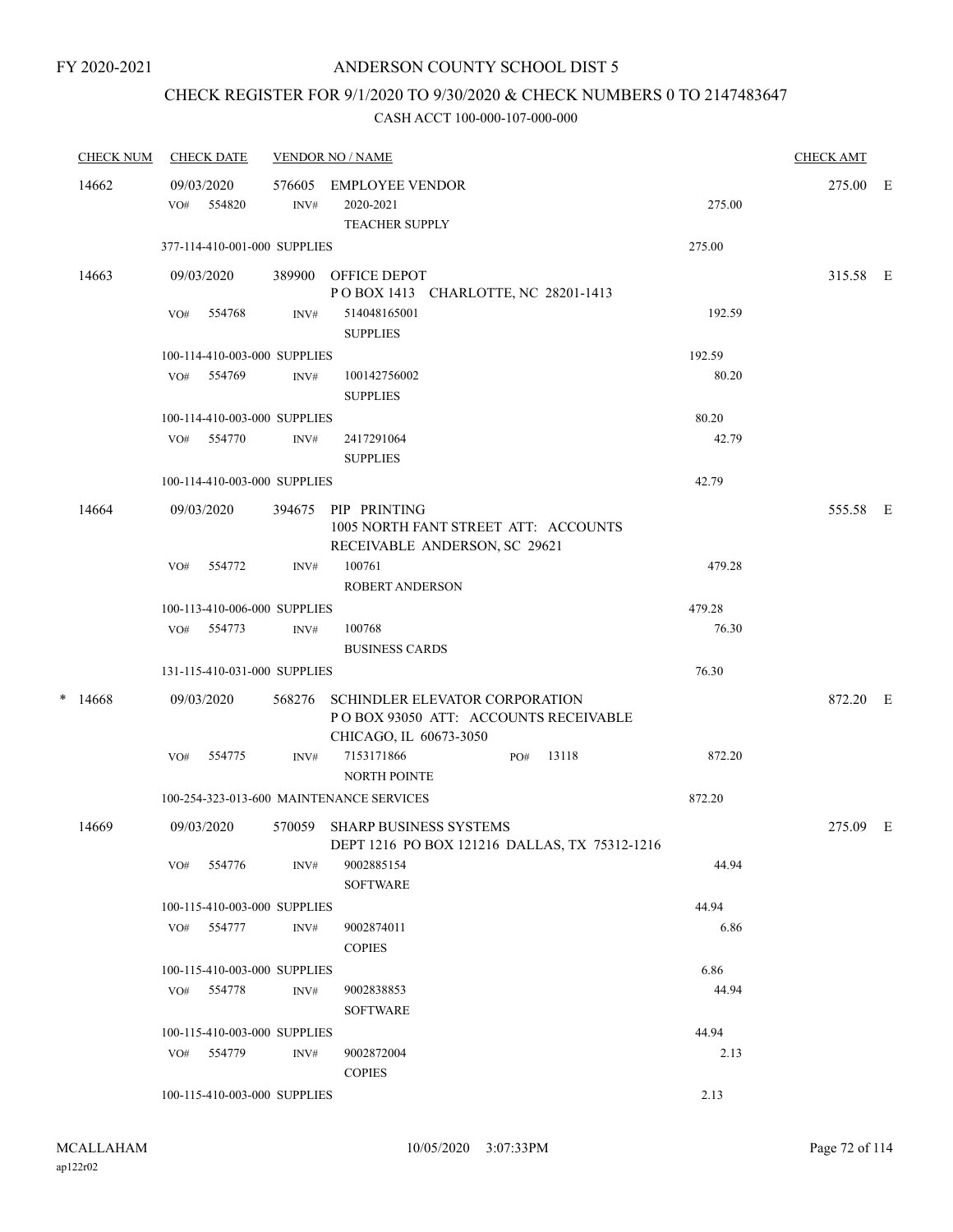# CHECK REGISTER FOR 9/1/2020 TO 9/30/2020 & CHECK NUMBERS 0 TO 2147483647

| <b>CHECK NUM</b> |     | <b>CHECK DATE</b>        |                              | <b>VENDOR NO / NAME</b>                                                                     |     |       |        | <b>CHECK AMT</b> |   |
|------------------|-----|--------------------------|------------------------------|---------------------------------------------------------------------------------------------|-----|-------|--------|------------------|---|
|                  | VO# | 554780                   | INV#                         | 9002910054<br><b>COPIES</b>                                                                 |     |       | 9.50   |                  |   |
|                  |     |                          | 100-111-410-007-000 SUPPLIES |                                                                                             |     |       | 9.50   |                  |   |
|                  |     | VO# 554781               | INV#                         | 9002911082<br><b>COPIES</b>                                                                 | PO# | 13235 | 54.68  |                  |   |
|                  |     |                          | 100-114-410-002-000 SUPPLIES |                                                                                             |     |       | 54.68  |                  |   |
|                  |     | VO# 554782               | INV#                         | 9002839005<br><b>COPIES</b>                                                                 | PO# | 13235 | 19.26  |                  |   |
|                  |     |                          | 100-114-410-002-000 SUPPLIES |                                                                                             |     |       | 19.26  |                  |   |
|                  |     | VO# 554783               | INV#                         | 9002885318<br><b>COPIES</b>                                                                 | PO# | 13235 | 19.26  |                  |   |
|                  |     |                          | 100-114-410-002-000 SUPPLIES |                                                                                             |     |       | 19.26  |                  |   |
|                  |     | VO# 554848               | INV#                         | 9002921430<br><b>COPIES</b>                                                                 |     |       | 73.52  |                  |   |
|                  |     |                          |                              | 100-255-323-000-000 CONTRACTED SERVICES                                                     |     |       | 73.52  |                  |   |
| 14670            |     | 09/03/2020<br>VO# 554721 | INV#                         | 574599 EMPLOYEE VENDOR<br><b>MASKS</b>                                                      |     |       | 536.00 | 536.00 E         |   |
|                  |     |                          |                              | REIMBURSEMENT                                                                               |     |       |        |                  |   |
|                  |     |                          |                              | 100-113-410-021-C19 COVID 19 SUPPLIES                                                       |     |       | 536.00 |                  |   |
| $*$ 14673        |     | 09/03/2020               |                              | 570855 ULINE - ATLANTA<br>P.O. BOX 88741 ATT: ACCOUNTS RECEIVABLE<br>CHICAGO, IL 60680-1741 |     |       |        | 738.65 E         |   |
|                  | VO# | 554787                   | INV#                         | 123448044<br><b>SUPPLIES</b>                                                                | PO# | 13256 | 396.86 |                  |   |
|                  |     |                          | 100-257-410-000-000 SUPPLIES |                                                                                             |     |       | 396.86 |                  |   |
|                  |     | VO# 554788               | INV#                         | 123509098<br><b>SUPPLIES</b>                                                                | PO# | 13262 | 219.67 |                  |   |
|                  |     |                          | 100-257-410-000-000 SUPPLIES |                                                                                             |     |       | 219.67 |                  |   |
|                  |     | VO# 554850               | INV#                         | 123523593<br><b>SUPPLIES</b>                                                                |     |       | 122.12 |                  |   |
|                  |     |                          | 100-255-410-000-000 SUPPLIES |                                                                                             |     |       | 122.12 |                  |   |
| 14674            | VO# | 09/03/2020<br>554819     | INV#                         | 565855 EMPLOYEE VENDOR<br><b>LUNCH</b><br>REIMBURSEMENT                                     |     |       | 208.43 | 208.43           | E |
|                  |     |                          | 100-266-410-000-000 SUPPLIES |                                                                                             |     |       | 208.43 |                  |   |
| 14675            |     | 09/03/2020               | 576604                       | <b>EMPLOYEE VENDOR</b>                                                                      |     |       |        | 275.00 E         |   |
|                  | VO# | 554821                   | INV#                         | 2020-2021<br><b>TEACHER SUPPLY</b>                                                          |     |       | 275.00 |                  |   |
|                  |     |                          |                              | 377-113-410-005-000 TEACHER SUPPLY - MCCANTS                                                |     |       | 275.00 |                  |   |
| 14676            |     | 09/08/2020               | 572731                       | ACCO BRANDS USA LLC<br>PO BOX 203412 DALLAS, TX 75320-3412                                  |     |       |        | 514.23 E         |   |
|                  | VO# | 554866                   | INV#                         | 4713846462<br><b>SUPPLIES</b>                                                               |     |       | 514.23 |                  |   |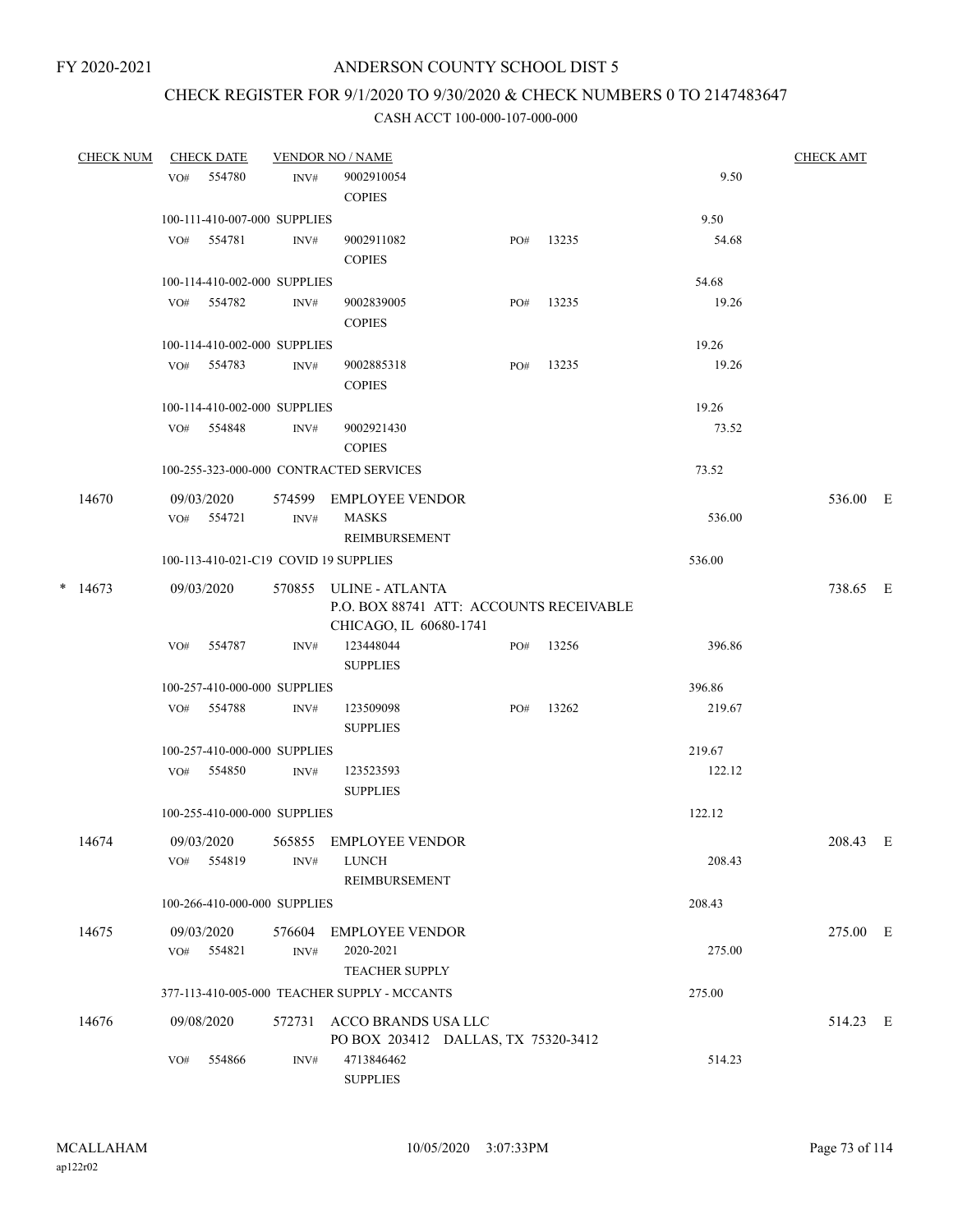# CHECK REGISTER FOR 9/1/2020 TO 9/30/2020 & CHECK NUMBERS 0 TO 2147483647

| <b>CHECK NUM</b> |     | <b>CHECK DATE</b><br>100-113-410-021-000 SUPPLIES                                                                            |                | <b>VENDOR NO / NAME</b>                                                                                           |     |       | 514.23                               | <b>CHECK AMT</b> |  |
|------------------|-----|------------------------------------------------------------------------------------------------------------------------------|----------------|-------------------------------------------------------------------------------------------------------------------|-----|-------|--------------------------------------|------------------|--|
| 14677            |     | 09/08/2020                                                                                                                   | 111125         | ANDERSON AWARDS<br>716 WHITEHALL ROAD ATT: ACCOUNTS<br>RECEIVABLE ANDERSON, SC 29625                              |     |       |                                      | 134.82 E         |  |
|                  | VO# | 554894                                                                                                                       | INV#           | <b>GLENVIEW</b><br><b>NAME BADGES</b>                                                                             |     |       | 134.82                               |                  |  |
|                  |     |                                                                                                                              |                | 720-271-660-020-411 MISCELLANEOUS EXPENSE                                                                         |     |       | 134.82                               |                  |  |
| $*$ 14679        |     | 09/08/2020                                                                                                                   | 569871         | FOLLETT SCHOOL SOLUTIONS, INC<br>91826 COLLECTION CENTER DRIVE ATT: ACCOUNTS<br>RECEIVABLE CHICAGO, IL 60693-0918 |     |       |                                      | 264.05 E         |  |
|                  | VO# | 554898                                                                                                                       | INV#           | 723254F                                                                                                           |     |       | 264.05                               |                  |  |
|                  |     |                                                                                                                              |                | <b>CONCORD ELEM</b>                                                                                               |     |       |                                      |                  |  |
|                  |     | 100-222-410-009-000 SUPPLIES                                                                                                 |                |                                                                                                                   |     |       | 264.05                               |                  |  |
| 14680            |     | 09/08/2020                                                                                                                   |                | 237555 FORMS & SUPPLY<br>POBOX 563953 ATT: ACCOUNTS RECEIVABLE<br>CHARLOTTE, NC 28256                             |     |       |                                      | 1,859.75 E       |  |
|                  | VO# | 554867                                                                                                                       | INV#           | 5492680<br><b>BOOKCASE</b>                                                                                        |     |       | 444.97                               |                  |  |
|                  |     | 100-264-410-000-000 SUPPLIES                                                                                                 |                |                                                                                                                   |     |       | 444.97                               |                  |  |
|                  | VO# | 554899                                                                                                                       | INV#           | PO 13126<br><b>SUPPLIES</b>                                                                                       | PO# | 13126 | 1,414.78                             |                  |  |
|                  |     | 100-112-410-019-000 SUPPLIES<br>100-112-410-019-000 SUPPLIES<br>100-112-410-019-000 SUPPLIES<br>100-112-410-019-000 SUPPLIES |                |                                                                                                                   |     |       | 637.89<br>226.31<br>379.55<br>171.03 |                  |  |
| 14681            |     | 09/08/2020<br>VO# 554863                                                                                                     | 565398<br>INV# | EMPLOYEE VENDOR<br><b>BRUSTERS</b><br>REIMBURSEMENT                                                               |     |       | 241.24                               | 241.24 E         |  |
|                  |     |                                                                                                                              |                | 100-113-410-020-VEN SUPPLY-ADDT'L FOR LOST VENDING                                                                |     |       | 241.24                               |                  |  |
| $*$ 14683        | VO# | 09/08/2020<br>554887                                                                                                         | 574701<br>INV# | <b>EMPLOYEE VENDOR</b><br><b>CABLES</b>                                                                           |     |       | 118.20                               | 245.27 E         |  |
|                  |     |                                                                                                                              |                | <b>REIMBURSEMENT</b>                                                                                              |     |       |                                      |                  |  |
|                  | VO# | 554888                                                                                                                       | INV#           | 709-271-660-009-201 MISCELLANEOUS EXPENSE<br>PARTY CITY<br>REIMBURSEMENT                                          |     |       | 118.20<br>127.07                     |                  |  |
|                  |     |                                                                                                                              |                | 100-112-410-009-C19 COVID 19 SUPPLIES                                                                             |     |       | 127.07                               |                  |  |
| 14684            |     | 09/08/2020                                                                                                                   | 576042         | <b>EMPLOYEE VENDOR</b>                                                                                            |     |       |                                      | 309.06 E         |  |
|                  | VO# | 554860                                                                                                                       | INV#           | <b>BOJANGLES</b><br>REIMBURSEMENT                                                                                 |     |       | 309.06                               |                  |  |
|                  |     | 100-113-410-006-000 SUPPLIES                                                                                                 |                |                                                                                                                   |     |       | 309.06                               |                  |  |
| $*$ 14689        |     | 09/08/2020                                                                                                                   | 570395         | NETWORK CONTROLS & ELECTRIC, INC<br>136 JOHNS ROAD ATT: ACCOUNTS RECEIVABLE<br><b>GREER, SC 29650</b>             |     |       |                                      | 2,139.92 E       |  |
|                  | VO# | 554904                                                                                                                       | INV#           | 25031                                                                                                             | PO# | 13060 | 2,139.92                             |                  |  |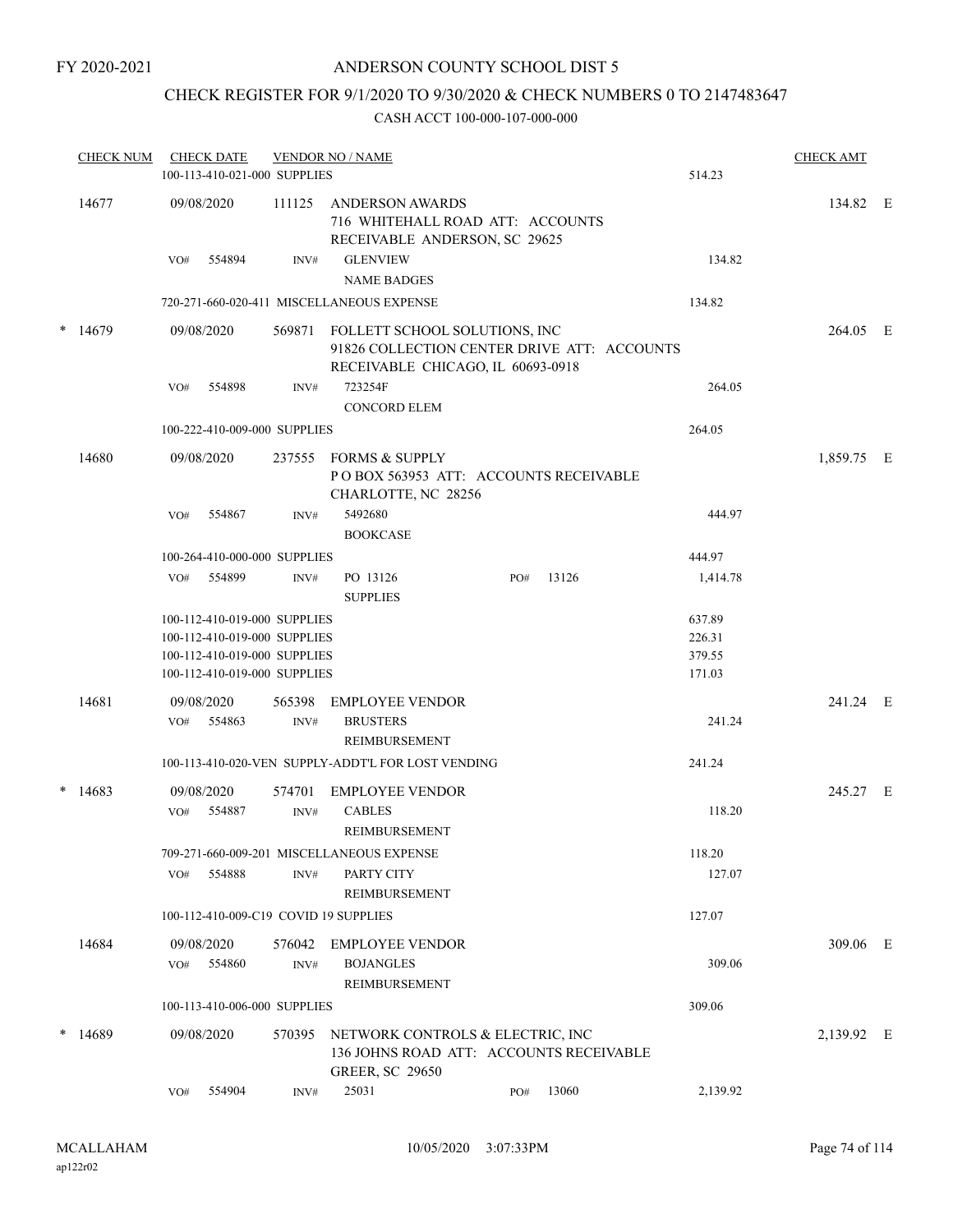# CHECK REGISTER FOR 9/1/2020 TO 9/30/2020 & CHECK NUMBERS 0 TO 2147483647

| <b>CHECK NUM</b> | <b>CHECK DATE</b>                      |        | <b>VENDOR NO / NAME</b>                                                                         |     |       |          | <b>CHECK AMT</b> |  |
|------------------|----------------------------------------|--------|-------------------------------------------------------------------------------------------------|-----|-------|----------|------------------|--|
|                  |                                        |        | <b>GLENVIEW MS</b>                                                                              |     |       |          |                  |  |
|                  | 505-266-345-020-CAM CAMERAS            |        |                                                                                                 |     |       | 2,139.92 |                  |  |
| 14690            | 09/08/2020<br>VO# 554889               | INV#   | 572025 EMPLOYEE VENDOR<br><b>LUNCH</b><br>REIMBURSEMENT                                         |     |       | 160.82   | 160.82 E         |  |
|                  | 100-231-334-000-000 TRUSTEE EXPENSE    |        |                                                                                                 |     |       | 57.13    |                  |  |
|                  |                                        |        | 100-264-312-000-ERP EMPLOYEE RECOGNITION PROGRAM                                                |     |       | 103.69   |                  |  |
| 14691            | 09/08/2020                             |        | 389900 OFFICE DEPOT<br>POBOX 1413 CHARLOTTE, NC 28201-1413                                      |     |       |          | 1,441.85 E       |  |
|                  | VO#<br>554871                          | INV#   | 116146950001<br><b>SUPPLIES</b>                                                                 |     |       | 307.22   |                  |  |
|                  | 124-114-410-024-000 SUPPLIES           |        |                                                                                                 |     |       | 307.22   |                  |  |
|                  | VO# 554872                             | INV#   | 117328786001<br><b>SUPPLIES</b>                                                                 |     |       | 25.66    |                  |  |
|                  |                                        |        | 723-190-660-023-911 MISCELLANEOUS- ADULT ED EXPENSE                                             |     |       | 12.46    |                  |  |
|                  |                                        |        | 969-182-410-023-000 HSED READINESS SUPPLIES                                                     |     |       | 13.20    |                  |  |
|                  | VO# 554873                             | INV#   | 117328814001<br><b>SUPPLIES</b>                                                                 |     |       | 7.93     |                  |  |
|                  |                                        |        | 723-190-660-023-911 MISCELLANEOUS- ADULT ED EXPENSE                                             |     |       | 7.93     |                  |  |
|                  | VO# 554874                             | INV#   | 118033051001<br><b>SUPPLIES</b>                                                                 |     |       | 342.42   |                  |  |
|                  | 100-181-410-023-C19 COVID SUPPLIES     |        |                                                                                                 |     |       | 342.42   |                  |  |
|                  | VO# 554875                             | INV#   | 117105112001<br><b>SUPPLIES</b>                                                                 |     |       | 86.32    |                  |  |
|                  | 100-181-410-023-C19 COVID SUPPLIES     |        |                                                                                                 |     |       | 86.32    |                  |  |
|                  | VO# 554900                             | INV#   | 111351464001<br><b>SUPPLIES</b>                                                                 | PO# | 13151 | 672.30   |                  |  |
|                  | 100-112-410-019-000 SUPPLIES           |        |                                                                                                 |     |       | 672.30   |                  |  |
| 14692            | 09/08/2020                             |        | 576167 EMPLOYEE VENDOR                                                                          |     |       |          | 410.82 E         |  |
|                  | VO# 554882                             | INV#   | <b>JULY 2020</b><br><b>MILEAGE</b>                                                              |     |       | 106.38   |                  |  |
|                  | 100-266-332-000-000 IN-DISTRICT TRAVEL |        |                                                                                                 |     |       | 106.38   |                  |  |
|                  | VO#<br>554883                          | INV#   | <b>AUG 2020</b><br><b>MILEAGE</b>                                                               |     |       | 123.97   |                  |  |
|                  | 100-266-332-000-000 IN-DISTRICT TRAVEL |        |                                                                                                 |     |       | 123.97   |                  |  |
|                  | 554884<br>VO#                          | INV#   | <b>JUNE 2020</b><br><b>MILEAGE</b>                                                              |     |       | 180.47   |                  |  |
|                  | 100-266-332-000-000 IN-DISTRICT TRAVEL |        |                                                                                                 |     |       | 180.47 A |                  |  |
| 14693            | 09/08/2020                             | 416350 | PRESENTATION SYSTEMS SOUTH, INC<br>POBOX 3872 ATT: ACCOUNTS RECEIVABLE<br>MOORESVILLE, NC 28117 |     |       |          | 699.43 E         |  |
|                  | 554876<br>VO#                          | INV#   | 201455<br><b>TONER</b>                                                                          | PO# | 13223 | 699.43   |                  |  |
|                  | 100-114-410-021-000 SUPPLIES           |        |                                                                                                 |     |       | 699.43   |                  |  |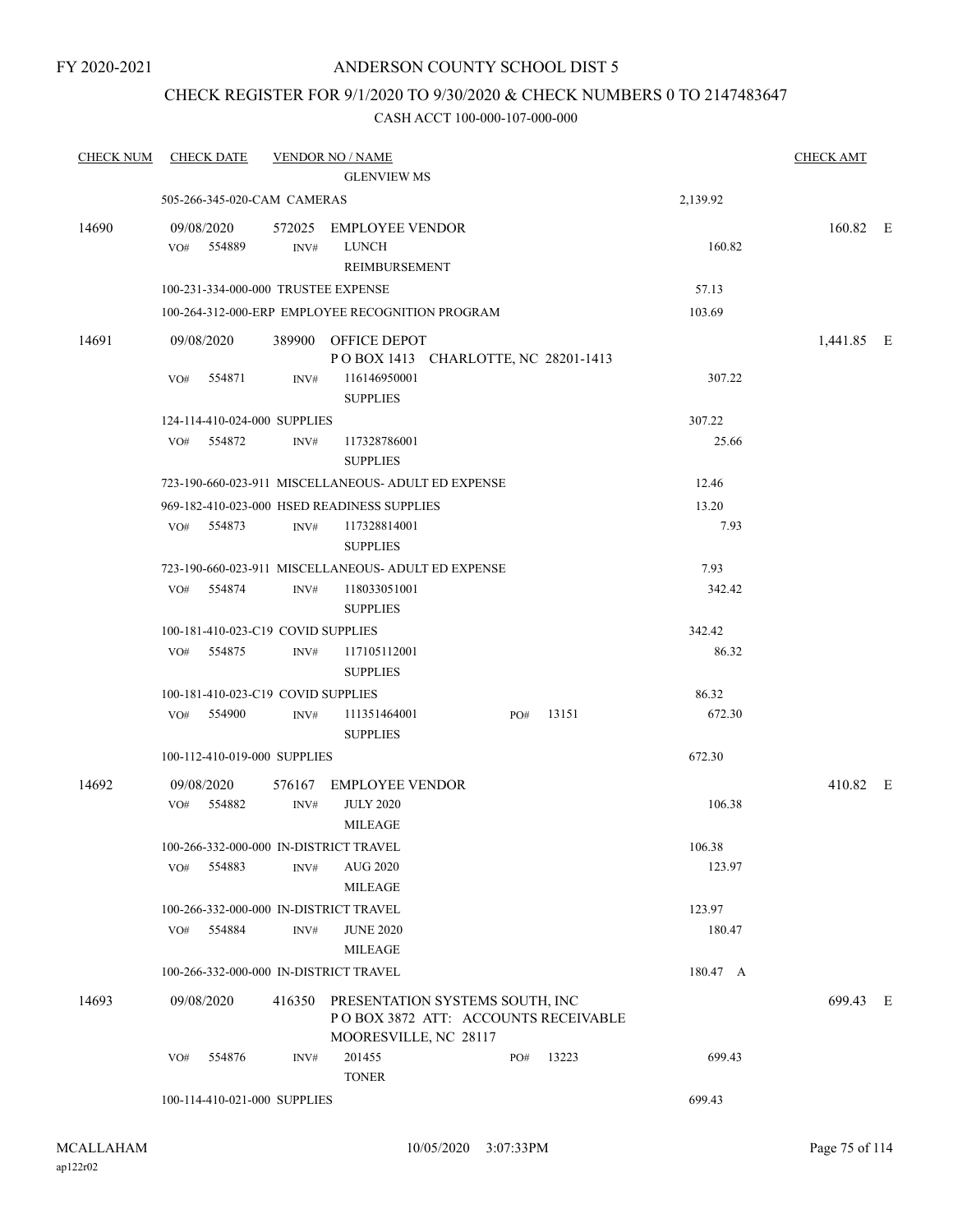# CHECK REGISTER FOR 9/1/2020 TO 9/30/2020 & CHECK NUMBERS 0 TO 2147483647

|   | <b>CHECK NUM</b> | <b>CHECK DATE</b>                     |        | <b>VENDOR NO / NAME</b>                                                                        |     |       |           | <b>CHECK AMT</b> |  |
|---|------------------|---------------------------------------|--------|------------------------------------------------------------------------------------------------|-----|-------|-----------|------------------|--|
| * | 14696            | 09/08/2020                            | 568718 | THE READING WAREHOUSE<br>PO BOX 41328 ATT: ACCOUNTS RECEIVABLE NORTH<br>CHARLESTON, SC 29423   |     |       |           | 362.14 E         |  |
|   |                  | 554914<br>VO#                         | INV#   | 203756<br>WHITEHALL ELEM                                                                       |     |       | 362.14    |                  |  |
|   |                  | 100-112-410-019-000 SUPPLIES          |        |                                                                                                |     |       | 362.14    |                  |  |
|   | 14698            | 09/08/2020                            | 569789 | UNIFIRST CORPORATION<br>PO BOX 650481 DALLAS, TX 75265-0481                                    |     |       |           | 11,249.54 E      |  |
|   |                  | 554915<br>VO#                         | INV#   | #1198414<br><b>UNIFORMS</b>                                                                    | PO# | 12982 | 11,249.54 |                  |  |
|   |                  | 100-254-410-000-075 UNIFORM PURCHASES |        |                                                                                                |     |       | 3,150.96  |                  |  |
|   |                  | 100-254-410-001-075 UNIFORM PURCHASES |        |                                                                                                |     |       | 285.70    |                  |  |
|   |                  | 100-254-410-002-075 UNIFORM PURCHASES |        |                                                                                                |     |       | 319.73    |                  |  |
|   |                  | 100-254-410-003-075 UNIFORM PURCHASES |        |                                                                                                |     |       | 1,043.41  |                  |  |
|   |                  | 100-254-410-005-075 UNIFORM PURCHASES |        |                                                                                                |     |       | 547.01    |                  |  |
|   |                  | 100-254-410-006-075 UNIFORM PURCHASES |        |                                                                                                |     |       | 535.98    |                  |  |
|   |                  | 100-254-410-007-075 UNIFORM PURCHASES |        |                                                                                                |     |       | 363.47    |                  |  |
|   |                  | 100-254-410-008-075 UNIFORM PURCHASES |        |                                                                                                |     |       | 369.17    |                  |  |
|   |                  | 100-254-410-009-075 UNIFORM PURCHASES |        |                                                                                                |     |       | 170.51    |                  |  |
|   |                  | 100-254-410-010-075 UNIFORM PURCHASES |        |                                                                                                |     |       | 274.47    |                  |  |
|   |                  | 100-254-410-011-075 UNIFORM PURCHASES |        |                                                                                                |     |       | 139.96    |                  |  |
|   |                  | 100-254-410-012-075 UNIFORM PURCHASES |        |                                                                                                |     |       | 444.61    |                  |  |
|   |                  | 100-254-410-013-075 UNIFORM PURCHASES |        |                                                                                                |     |       | 458.40    |                  |  |
|   |                  | 100-254-410-014-075 UNIFORM PURCHASES |        |                                                                                                |     |       | 460.39    |                  |  |
|   |                  | 100-254-410-015-075 UNIFORM PURCHASES |        |                                                                                                |     |       | 181.85    |                  |  |
|   |                  | 100-254-410-016-075 UNIFORM PURCHASES |        |                                                                                                |     |       | 355.84    |                  |  |
|   |                  | 100-254-410-017-075 UNIFORM PURCHASES |        |                                                                                                |     |       | 528.49    |                  |  |
|   |                  | 100-254-410-018-075 UNIFORM PURCHASES |        |                                                                                                |     |       | 178.06    |                  |  |
|   |                  | 100-254-410-019-075 UNIFORM PURCHASES |        |                                                                                                |     |       | 80.36     |                  |  |
|   |                  | 100-254-410-020-075 UNIFORM PURCHASES |        |                                                                                                |     |       | 369.39    |                  |  |
|   |                  | 100-254-410-021-075 UNIFORM PURCHASES |        |                                                                                                |     |       | 359.54    |                  |  |
|   |                  | 100-254-410-023-075 UNIFORM PURCHASES |        |                                                                                                |     |       | 0.00      |                  |  |
|   |                  | 100-257-410-000-000 SUPPLIES          |        |                                                                                                |     |       | 179.77    |                  |  |
|   |                  | 131-254-410-031-075 UNIFORM PURCHASES |        |                                                                                                |     |       | 452.47    |                  |  |
|   | $*$ 14700        | 09/08/2020<br>554865<br>VO#           | INV#   | 575112 EMPLOYEE VENDOR<br><b>REGISTRATION</b><br><b>EDUCATION SUMMIT</b>                       |     |       | 225.00    | 225.00 E         |  |
|   |                  |                                       |        | 207-224-333-031-C04 TRIPS/CONFERENCES (C/O)                                                    |     |       | 225.00    |                  |  |
|   | $*$ 14702        | 09/10/2020                            | 113600 | <b>ANDERSON FIRE &amp; SAFETY</b><br>POBOX 1265 ATT: ACCOUNTS RECEIVABLE<br>ANDERSON, SC 29622 |     |       |           | 1,390.00 E       |  |
|   |                  | 554933<br>VO#                         | INV#   | PO 12981                                                                                       | PO# | 12981 | 1,390.00  |                  |  |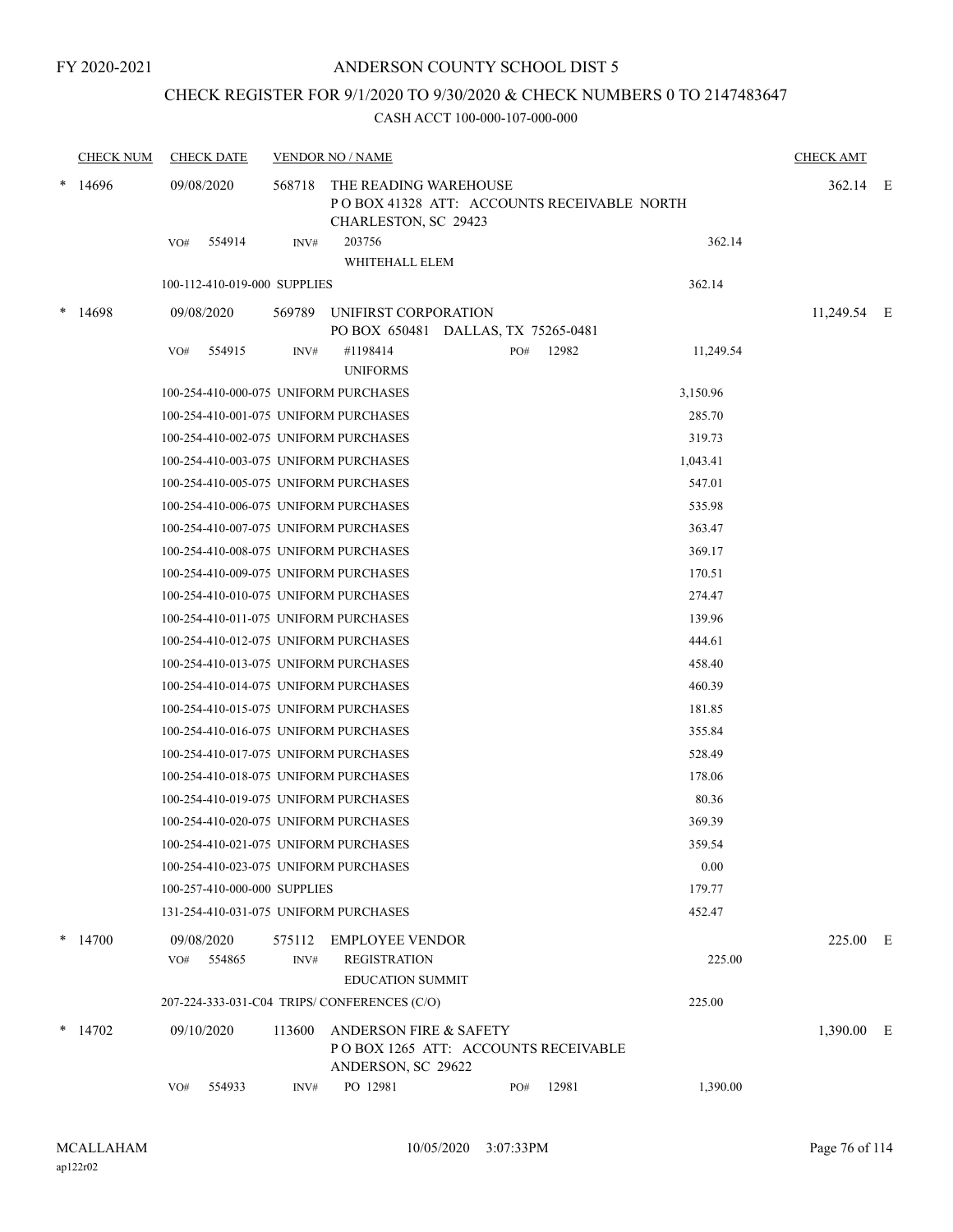# CHECK REGISTER FOR 9/1/2020 TO 9/30/2020 & CHECK NUMBERS 0 TO 2147483647

| <b>CHECK NUM</b> | <b>CHECK DATE</b>                       |        | <b>VENDOR NO / NAME</b>                                                                                   |          | <b>CHECK AMT</b> |  |
|------------------|-----------------------------------------|--------|-----------------------------------------------------------------------------------------------------------|----------|------------------|--|
|                  |                                         |        | <b>INSPECTIONS</b>                                                                                        |          |                  |  |
|                  |                                         |        | 100-254-323-005-600 MAINTENANCE SERVICES                                                                  | 260.00   |                  |  |
|                  |                                         |        | 100-254-323-006-600 MAINTENANCE SERVICES                                                                  | 248.00   |                  |  |
|                  |                                         |        | 100-254-323-012-600 MAINTENANCE SERVICES                                                                  | 100.00   |                  |  |
|                  |                                         |        | 100-254-323-013-600 MAINTENANCE SERVICES                                                                  | 132.00   |                  |  |
|                  |                                         |        | 100-254-323-014-600 MAINTENANCE SERVICES                                                                  | 218.00   |                  |  |
|                  |                                         |        | 100-254-323-015-600 MAINTENANCE SERVICES                                                                  | 264.00   |                  |  |
|                  |                                         |        | 100-254-323-016-600 MAINTENANCE SERVICES                                                                  | 168.00   |                  |  |
| 14703            | 09/10/2020                              | 566562 | ANDERSON OUTDOOR POWER EQUIPMENT<br>110 MIRACLE MILE DRIVE ATT: ACCOUNTS<br>RECEIVABLE ANDERSON, SC 29621 |          | 220.39 E         |  |
|                  | 554934<br>VO#                           | INV#   | 247915                                                                                                    | 220.39   |                  |  |
|                  |                                         |        | <b>REPAIR PARTS</b>                                                                                       |          |                  |  |
|                  |                                         |        | 100-254-410-000-001 MAINT. SUPPLIES-STRUCTURES                                                            | 220.39   |                  |  |
| 14704            | 09/10/2020                              | 207050 | <b>EMPLOYEE VENDOR</b>                                                                                    |          | 599.16 E         |  |
|                  | 554929<br>VO#                           | INV#   | <b>STAPLES</b><br>REIMBURSEMENT                                                                           | 599.16   |                  |  |
|                  | 600-256-410-000-000 SUPPLIES            |        |                                                                                                           | 299.58   |                  |  |
|                  | 600-256-410-009-000 SUPPLIES            |        |                                                                                                           | 299.58   |                  |  |
| 14705            | 09/10/2020                              | 126675 | ATTAWAY INC<br>PO BOX 302 ATT: ACCOUNTS RECEIVABLE<br>ANDERSON, SC 29622                                  |          | 664.47 E         |  |
|                  | 555002<br>VO#                           | INV#   | 229979                                                                                                    | 664.47   |                  |  |
|                  |                                         |        | <b>NEVITT FOREST</b>                                                                                      |          |                  |  |
|                  | 201-188-410-012-000 SUPPLIES- PARENTING |        |                                                                                                           | 664.47   |                  |  |
| $*$ 14707        | 09/10/2020                              | 564662 | <b>BRADY'S SCREEN PRINTING</b><br>106 CONCORD ROAD ATT: ACCOUNTS RECEIVABLE<br>ANDERSON, SC 29621         |          | 1,503.35 E       |  |
|                  | 554941<br>VO#                           | INV#   | 37400<br><b>WESTSIDE</b>                                                                                  | 1,503.35 |                  |  |
|                  | 100-223-410-003-000 SUPPLIES            |        |                                                                                                           | 1,503.35 |                  |  |
| $*$ 14709        | 09/10/2020                              | 148353 | <b>EMPLOYEE VENDOR</b>                                                                                    |          | 143.49 E         |  |
|                  | 554927<br>VO#                           | INV#   | <b>LOWES</b>                                                                                              | 143.49   |                  |  |
|                  |                                         |        | REIMBURSEMENT                                                                                             |          |                  |  |
|                  |                                         |        | 100-213-410-002-000 SUPPLIES-HEALTH SERVICE                                                               | 143.49   |                  |  |
| $*$ 14712        | 09/10/2020                              | 187625 | <b>CPI</b><br>10850 W PARK PLACE SUITE 250 MILWAUKEE, WI<br>53224                                         |          | 150.00 E         |  |
|                  | 555036<br>VO#                           | INV#   | 0172834                                                                                                   | 150.00   |                  |  |
|                  |                                         |        | A. BORDERS                                                                                                |          |                  |  |
|                  | 883-223-410-000-000 SUPPLIES            |        |                                                                                                           | 150.00   |                  |  |
| $*$ 14714        | 09/10/2020                              |        | 237555 FORMS & SUPPLY                                                                                     |          | 3,689.60 E       |  |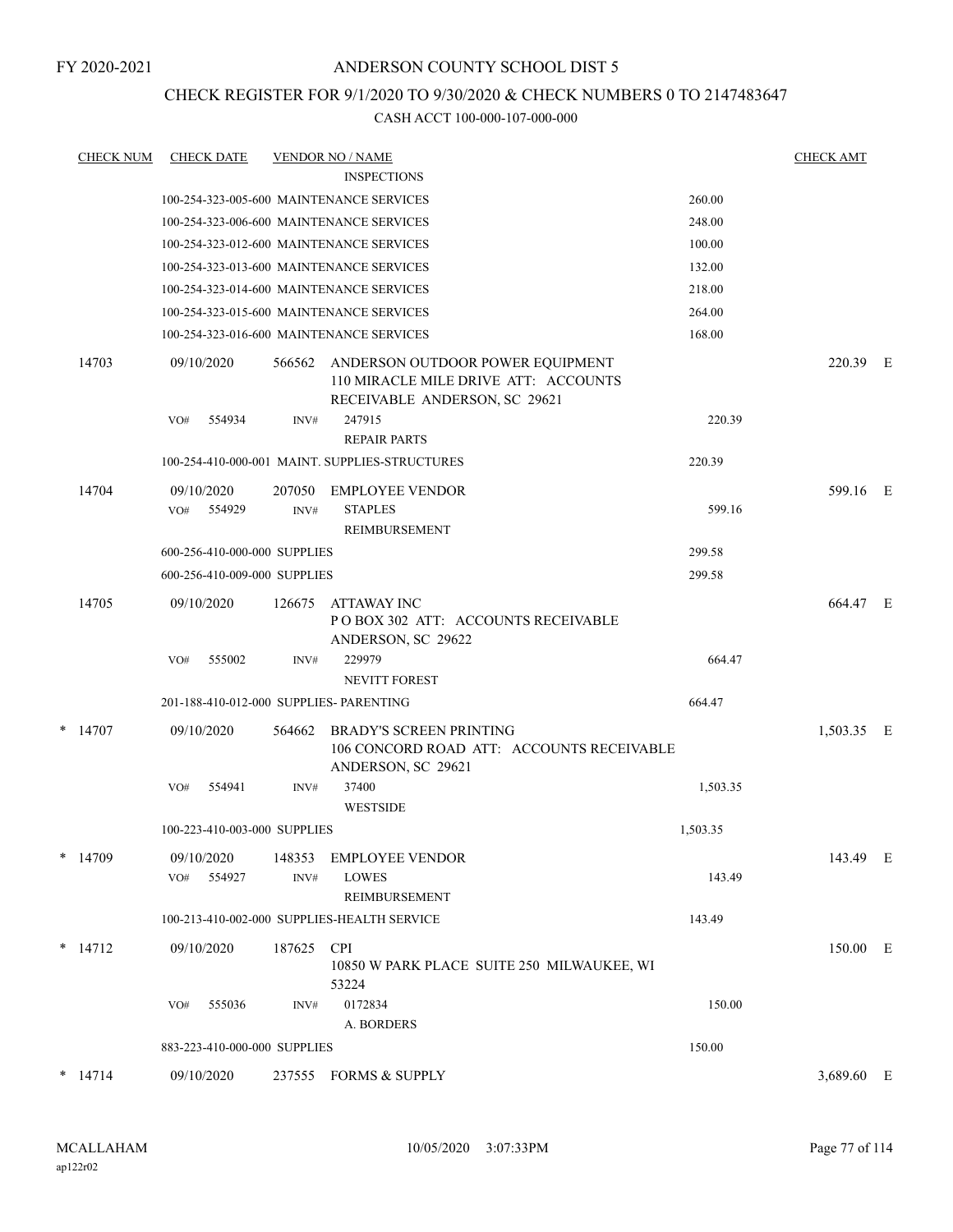# CHECK REGISTER FOR 9/1/2020 TO 9/30/2020 & CHECK NUMBERS 0 TO 2147483647

| <b>CHECK NUM</b> |     | <b>CHECK DATE</b>                     | <b>VENDOR NO / NAME</b> |                                           |     |       |          | <b>CHECK AMT</b> |
|------------------|-----|---------------------------------------|-------------------------|-------------------------------------------|-----|-------|----------|------------------|
|                  |     |                                       |                         | PO BOX 563953 ATT: ACCOUNTS RECEIVABLE    |     |       |          |                  |
|                  |     |                                       |                         | CHARLOTTE, NC 28256                       |     |       | 162.42   |                  |
|                  | VO# | 554945                                | INV#                    | 5523505<br><b>SUPPLIES</b>                |     |       |          |                  |
|                  |     | 100-112-410-019-000 SUPPLIES          |                         |                                           |     |       | 162.42   |                  |
|                  | VO# | 554946                                | INV#                    | 5527407                                   |     |       | 146.16   |                  |
|                  |     |                                       |                         | <b>SUPPLIES</b>                           |     |       |          |                  |
|                  |     | 100-112-410-019-000 SUPPLIES          |                         |                                           |     |       | 146.16   |                  |
|                  | VO# | 554948                                | INV#                    | 5489837                                   | PO# | 13095 | 2,516.64 |                  |
|                  |     |                                       |                         | <b>THERMOMETERS</b>                       |     |       |          |                  |
|                  |     | 100-213-410-001-C19 COVID 19 SUPPLIES |                         |                                           |     |       | 119.84   |                  |
|                  |     | 100-213-410-002-C19 COVID SUPPLIES    |                         |                                           |     |       | 119.84   |                  |
|                  |     | 100-213-410-003-C19 COVID SUPPLIES    |                         |                                           |     |       | 119.84   |                  |
|                  |     | 100-213-410-005-C19 COVID SUPPLIES    |                         |                                           |     |       | 119.84   |                  |
|                  |     | 100-213-410-006-C19 COVID SUPPLIES    |                         |                                           |     |       | 119.84   |                  |
|                  |     | 100-213-410-007-C19 COVID SUPPLIES    |                         |                                           |     |       | 119.84   |                  |
|                  |     | 100-213-410-008-C19 COVID SUPPLIES    |                         |                                           |     |       | 119.84   |                  |
|                  |     | 100-213-410-009-C19 COVID SUPPLIES    |                         |                                           |     |       | 119.84   |                  |
|                  |     | 100-213-410-010-C19 COVID SUPPLIES    |                         |                                           |     |       | 119.84   |                  |
|                  |     | 100-213-410-011-C19 COVID SUPPLIES    |                         |                                           |     |       | 119.84   |                  |
|                  |     | 100-213-410-012-C19 COVID SUPPLIES    |                         |                                           |     |       | 119.84   |                  |
|                  |     | 100-213-410-013-C19 COVID SUPPLIES    |                         |                                           |     |       | 119.84   |                  |
|                  |     | 100-213-410-014-C19 COVID SUPPLIES    |                         |                                           |     |       | 119.84   |                  |
|                  |     | 100-213-410-015-C19 COVID SUPPLIES    |                         |                                           |     |       | 119.84   |                  |
|                  |     | 100-213-410-016-C19 COVID SUPPLIES    |                         |                                           |     |       | 119.84   |                  |
|                  |     | 100-213-410-017-C19 COVID SUPPLIES    |                         |                                           |     |       | 119.84   |                  |
|                  |     | 100-213-410-018-C19 COVID SUPPLIES    |                         |                                           |     |       | 119.84   |                  |
|                  |     | 100-213-410-019-C19 COVID SUPPLIES    |                         |                                           |     |       | 119.84   |                  |
|                  |     | 100-213-410-020-C19 COVID SUPPLIES    |                         |                                           |     |       | 119.84   |                  |
|                  |     | 100-213-410-021-C19 COVID SUPPLIES    |                         |                                           |     |       | 119.84   |                  |
|                  |     | 131-213-410-031-000 SUPPLIES          |                         |                                           |     |       | 119.84   |                  |
|                  | VO# | 555005                                | INV#                    | 5536384                                   | PO# | 13324 | 599.20   |                  |
|                  |     |                                       |                         | <b>THERMOMETERS</b>                       |     |       |          |                  |
|                  |     | 131-115-410-031-000 SUPPLIES          |                         |                                           |     |       | 599.20   |                  |
|                  |     | VO# 555006                            | INV#                    | 5536833                                   |     |       | 92.68    |                  |
|                  |     | 100-233-410-014-000 SUPPLIES          |                         | <b>SUPPLIES</b>                           |     |       | 92.68    |                  |
|                  | VO# | 555007                                | INV#                    | 5531817                                   |     |       | 160.53   |                  |
|                  |     |                                       |                         | <b>SUPPLIES</b>                           |     |       |          |                  |
|                  |     |                                       |                         | 715-271-660-015-201 MISCELLANEOUS EXPENSE |     |       | 160.53   |                  |
|                  | VO# | 555008                                | INV#                    | 5531817                                   |     |       | 11.97    |                  |
|                  |     |                                       |                         | <b>SUPPLIES</b>                           |     |       |          |                  |
|                  |     |                                       |                         | 715-271-660-015-201 MISCELLANEOUS EXPENSE |     |       | 11.97    |                  |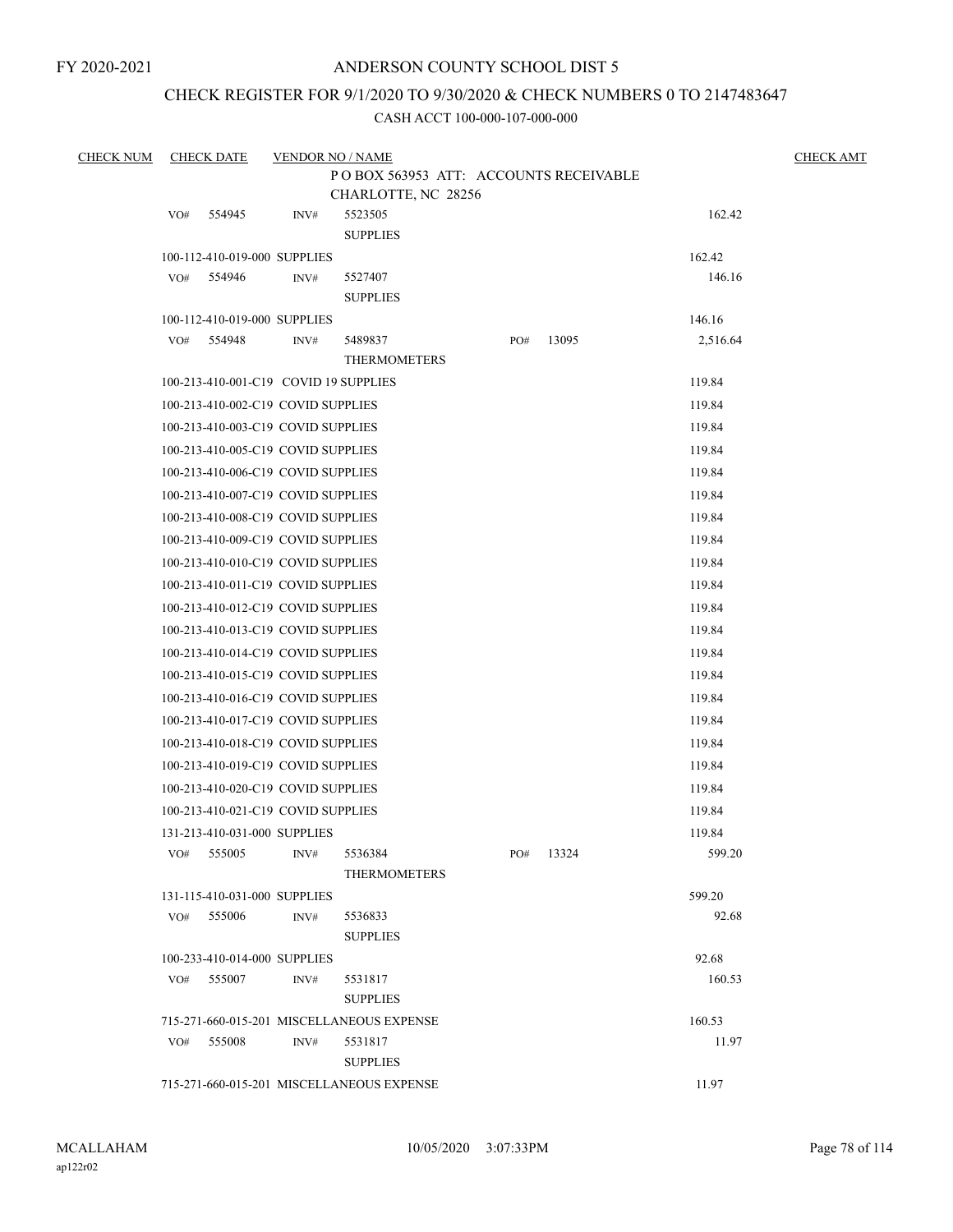# CHECK REGISTER FOR 9/1/2020 TO 9/30/2020 & CHECK NUMBERS 0 TO 2147483647

|        | <b>CHECK NUM</b> | <b>CHECK DATE</b>                       |                | <b>VENDOR NO / NAME</b>                                                                                 |     |       |        | <b>CHECK AMT</b> |  |
|--------|------------------|-----------------------------------------|----------------|---------------------------------------------------------------------------------------------------------|-----|-------|--------|------------------|--|
|        | $*$ 14717        | 09/10/2020                              |                | 252650 GRAINGER<br>DEPT 867098550 ATT: ACCOUNTS RECEIVABLE<br>PALATINE, IL 60038-0001                   |     |       |        | 719.04 E         |  |
|        |                  | 555010<br>VO#                           | INV#           | 9609073946<br><b>VISORS</b>                                                                             | PO# | 13113 | 719.04 |                  |  |
|        |                  | 100-112-410-012-C19 COVID 19 SUPPLIES   |                |                                                                                                         |     |       | 719.04 |                  |  |
|        | 14718            | 09/10/2020                              |                | 575140 EMPLOYEE VENDOR                                                                                  |     |       |        | 133.00 E         |  |
|        |                  | VO# 554923                              | INV#           | <b>MEMBERSHIP</b><br>REIMBURSEMENT                                                                      |     |       | 133.00 |                  |  |
|        |                  | 100-233-410-021-000 SUPPLIES            |                |                                                                                                         |     |       | 133.00 |                  |  |
| $\ast$ | 14725            | 09/10/2020<br>VO# 555035                | $\text{INV}\#$ | 563964 EMPLOYEE VENDOR<br><b>AUG 2020</b><br><b>MILEAGE</b>                                             |     |       | 115.58 | 115.58 E         |  |
|        |                  | 100-266-332-000-000 IN-DISTRICT TRAVEL  |                |                                                                                                         |     |       | 115.58 |                  |  |
|        | 14726            | 09/10/2020                              |                | 576176 EMPLOYEE VENDOR                                                                                  |     |       |        | 246.08 E         |  |
|        |                  | VO# 554995                              | INV#           | <b>CART</b><br><b>REIMBURSEMENT</b>                                                                     |     |       | 246.08 |                  |  |
|        |                  | 713-271-660-013-228 ART EXPENSE         |                |                                                                                                         |     |       | 246.08 |                  |  |
|        | 14727            | 09/10/2020                              |                | 349701 MED CENTRAL HEALTH RESOURCES<br>3424 CLEMSON BLVD ATT: ACCOUNTS RECEIVABLE<br>ANDERSON, SC 29621 |     |       |        | 345.00 E         |  |
|        |                  | 554955<br>VO#                           | INV#           | 54307                                                                                                   |     |       | 65.00  |                  |  |
|        |                  |                                         |                | <b>WILLIAMS</b>                                                                                         |     |       |        |                  |  |
|        |                  | 100-255-323-000-000 CONTRACTED SERVICES |                |                                                                                                         |     |       | 65.00  |                  |  |
|        |                  | 554956<br>VO#                           | INV#           | 15574<br><b>JONES</b>                                                                                   |     |       | 65.00  |                  |  |
|        |                  | 100-255-323-000-000 CONTRACTED SERVICES |                |                                                                                                         |     |       | 65.00  |                  |  |
|        |                  | VO#<br>554957                           | INV#           | 56459<br><b>GARRISON</b>                                                                                |     |       | 20.00  |                  |  |
|        |                  | 100-255-323-000-000 CONTRACTED SERVICES |                |                                                                                                         |     |       | 20.00  |                  |  |
|        |                  | 554958<br>VO#                           | INV#           | 25102<br>WILSON                                                                                         |     |       | 65.00  |                  |  |
|        |                  | 100-255-323-000-000 CONTRACTED SERVICES |                |                                                                                                         |     |       | 65.00  |                  |  |
|        |                  | 554959<br>VO#                           | INV#           | 56382<br><b>LAMMERT</b>                                                                                 |     |       | 65.00  |                  |  |
|        |                  | 100-255-323-000-000 CONTRACTED SERVICES |                |                                                                                                         |     |       | 65.00  |                  |  |
|        |                  | VO# 554960                              | INV#           | 55548<br><b>CROSSAN</b>                                                                                 |     |       | 65.00  |                  |  |
|        |                  | 100-255-323-000-000 CONTRACTED SERVICES |                |                                                                                                         |     |       | 65.00  |                  |  |
|        | 14728            | 09/10/2020                              |                | 574558 EMPLOYEE VENDOR                                                                                  |     |       |        | 175.27 E         |  |
|        |                  | 554930<br>VO#                           | INV#           | <b>COPIES</b><br>REIMBURSEMENT                                                                          |     |       | 175.27 |                  |  |
|        |                  |                                         |                | 805-221-445-000-000 TECHNOLOGY SUPPLIES/SOFTWARE                                                        |     |       | 175.27 |                  |  |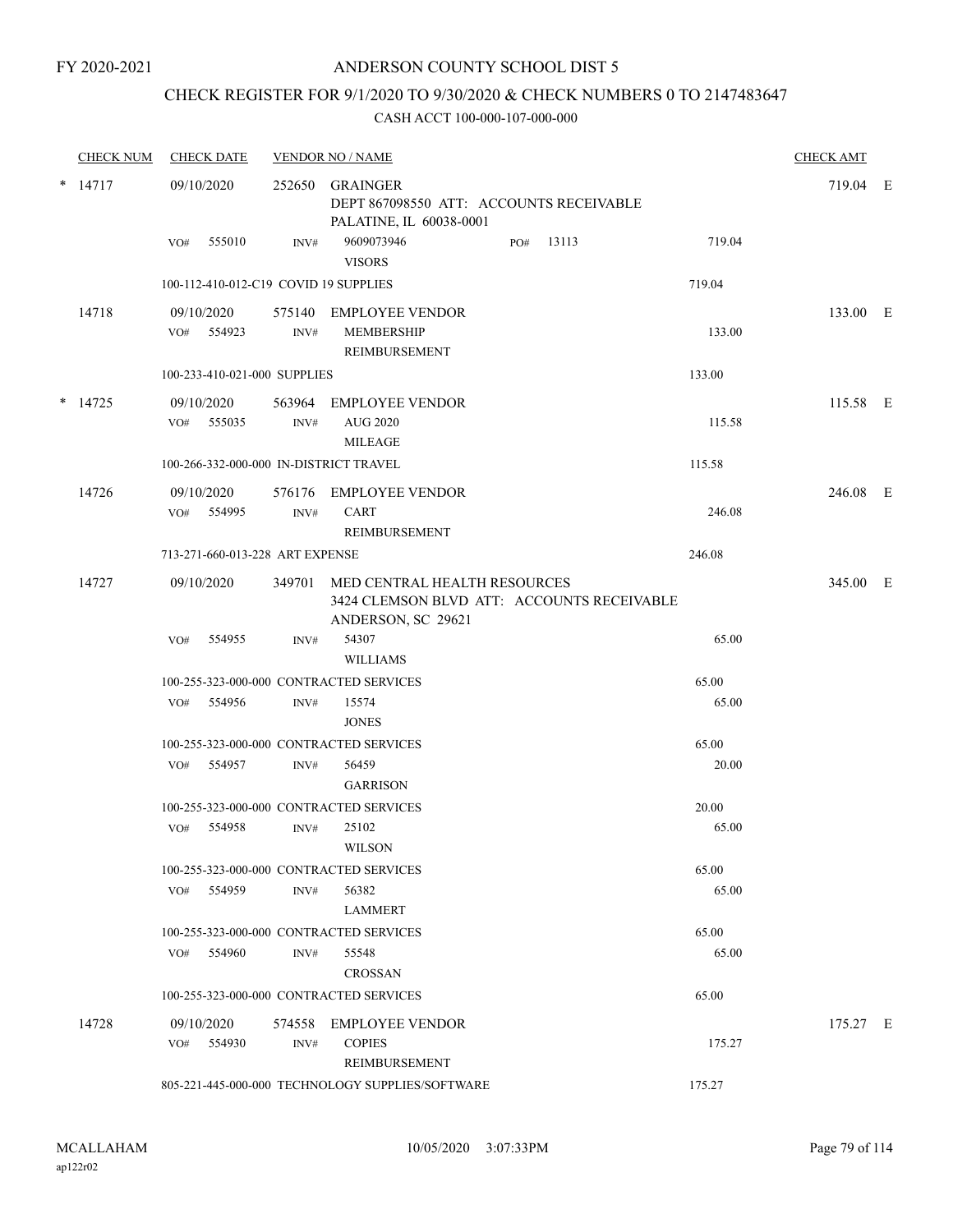# CHECK REGISTER FOR 9/1/2020 TO 9/30/2020 & CHECK NUMBERS 0 TO 2147483647

|   | <b>CHECK NUM</b> |     | <b>CHECK DATE</b>                                            |      | <b>VENDOR NO / NAME</b>                                    |     |       |                | <b>CHECK AMT</b> |  |
|---|------------------|-----|--------------------------------------------------------------|------|------------------------------------------------------------|-----|-------|----------------|------------------|--|
| * | 14730            |     | 09/10/2020                                                   |      | 389900 OFFICE DEPOT<br>POBOX 1413 CHARLOTTE, NC 28201-1413 |     |       |                | 5,412.39 E       |  |
|   |                  | VO# | 555017                                                       | INV# | 118206760001<br><b>TONER</b>                               |     |       | 84.81          |                  |  |
|   |                  |     | 600-256-410-000-000 SUPPLIES                                 |      |                                                            |     |       | 84.81          |                  |  |
|   |                  |     | VO# 555018                                                   | INV# | 116191765001<br><b>TONER</b>                               |     |       | 506.30         |                  |  |
|   |                  |     | 600-256-410-000-000 SUPPLIES                                 |      |                                                            |     |       | 506.30         |                  |  |
|   |                  |     | VO# 555019                                                   | INV# | 120456826001<br><b>SUPPLIES</b>                            |     |       | 1,106.57       |                  |  |
|   |                  |     | 600-256-410-000-000 SUPPLIES                                 |      |                                                            |     |       | 1,106.57       |                  |  |
|   |                  |     | VO# 555020                                                   | INV# | 2429948626<br><b>SUPPLIES</b>                              | PO# | 13285 | 178.24         |                  |  |
|   |                  |     | 100-255-410-000-000 SUPPLIES                                 |      |                                                            |     |       | 178.24         |                  |  |
|   |                  | VO# | 555021                                                       | INV# | 2429948627<br><b>SUPPLIES</b>                              | PO# | 13286 | 106.65         |                  |  |
|   |                  |     | 100-255-410-000-C19 COVID SUPPLIES                           |      |                                                            |     |       | 106.65         |                  |  |
|   |                  |     | VO# 555037                                                   | INV# | 110482125001<br><b>SUPPLIES</b>                            |     |       | 146.64         |                  |  |
|   |                  |     | 100-111-410-013-000 SUPPLIES                                 |      |                                                            |     |       | 28.23          |                  |  |
|   |                  |     | 100-112-410-013-000 SUPPLIES                                 |      |                                                            |     |       | 90.18          |                  |  |
|   |                  |     | 100-113-410-013-000 SUPPLIES                                 |      |                                                            |     |       | 28.23          |                  |  |
|   |                  |     | VO# 555038                                                   | INV# | 110471956001<br><b>SUPPLIES</b>                            |     |       | 964.95         |                  |  |
|   |                  |     | 100-111-410-013-000 SUPPLIES                                 |      |                                                            |     |       | 13.65          |                  |  |
|   |                  |     | 100-112-410-013-000 SUPPLIES<br>100-112-410-013-000 SUPPLIES |      |                                                            |     |       | 54.61<br>13.65 |                  |  |
|   |                  |     | 100-113-410-013-000 SUPPLIES                                 |      |                                                            |     |       | 27.30          |                  |  |
|   |                  |     | 100-147-410-013-000 SUPPLIES                                 |      |                                                            |     |       | 6.82           |                  |  |
|   |                  |     | 100-222-410-013-000 SUPPLIES                                 |      |                                                            |     |       | 515.64         |                  |  |
|   |                  |     | 100-233-410-013-000 SUPPLIES                                 |      |                                                            |     |       | 333.28         |                  |  |
|   |                  |     | VO# 555039                                                   | INV# | 111587855001<br><b>SUPPLIES</b>                            |     |       | 82.32          |                  |  |
|   |                  |     | 100-111-410-013-000 SUPPLIES                                 |      |                                                            |     |       | 11.76          |                  |  |
|   |                  |     | 100-112-410-013-000 SUPPLIES                                 |      |                                                            |     |       | 35.28          |                  |  |
|   |                  |     | 100-113-410-013-000 SUPPLIES                                 |      |                                                            |     |       | 35.28          |                  |  |
|   |                  | VO# | 555040                                                       | INV# | 111588513001<br><b>SUPPLIES</b>                            |     |       | 2,235.91       |                  |  |
|   |                  |     | 100-111-410-013-000 SUPPLIES                                 |      |                                                            |     |       | 299.51         |                  |  |
|   |                  |     | 100-112-410-013-000 SUPPLIES                                 |      |                                                            |     |       | 823.66         |                  |  |
|   |                  |     | 100-112-410-013-0RE RELATED ARTS                             |      |                                                            |     |       | 192.76         |                  |  |
|   |                  |     | 100-112-410-013-C19 COVID 19 SUPPLIES                        |      |                                                            |     |       | 320.96         |                  |  |
|   |                  |     | 100-113-410-013-000 SUPPLIES                                 |      |                                                            |     |       | 449.27         |                  |  |
|   |                  |     | 100-147-410-013-000 SUPPLIES                                 |      |                                                            |     |       | 149.75         |                  |  |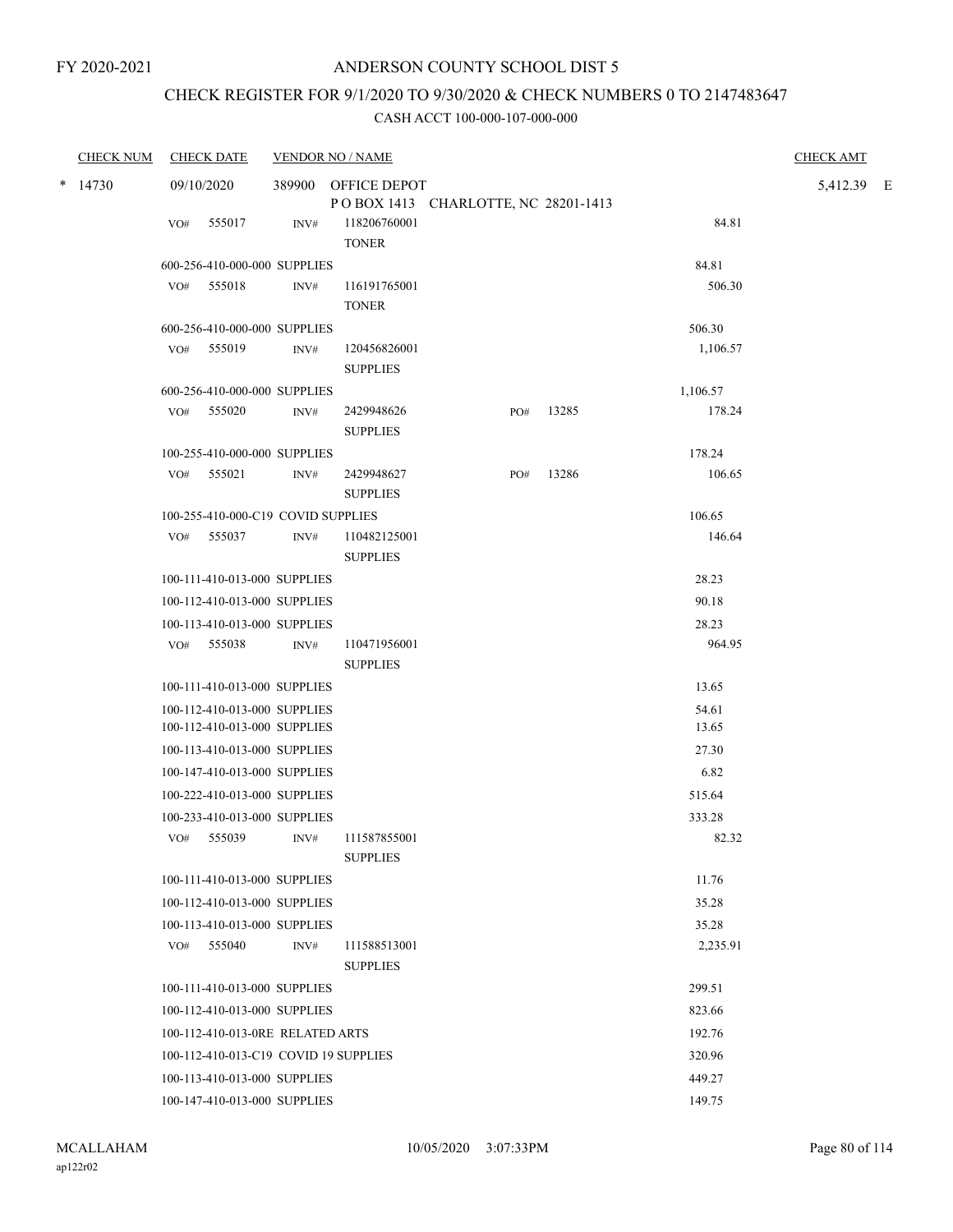# ANDERSON COUNTY SCHOOL DIST 5

# CHECK REGISTER FOR 9/1/2020 TO 9/30/2020 & CHECK NUMBERS 0 TO 2147483647

| <b>CHECK NUM</b> | <b>CHECK DATE</b>                        |        | <b>VENDOR NO / NAME</b>                                                   |     |                                              |          | <b>CHECK AMT</b> |   |
|------------------|------------------------------------------|--------|---------------------------------------------------------------------------|-----|----------------------------------------------|----------|------------------|---|
| 14731            | 09/10/2020                               | 574687 | PRIORITY ONE SECURITY<br>29607                                            |     | 18 INTERCHANGE BLVD., SUITE B GREENVILLE, SC |          | 1,282.00         | E |
|                  | 554962<br>VO#                            | INV#   | 2018392<br><b>SEPT SERVICE</b>                                            | PO# | 12976                                        | 1,282.00 |                  |   |
|                  |                                          |        | 100-254-323-000-600 MAINTENANCE SERVICES                                  |     |                                              | 92.00    |                  |   |
|                  |                                          |        | 100-254-323-001-600 MAINTENANCE SERVICES                                  |     |                                              | 46.00    |                  |   |
|                  |                                          |        | 100-254-323-002-600 MAINTENANCE SERVICES                                  |     |                                              | 168.00   |                  |   |
|                  |                                          |        | 100-254-323-003-600 MAINTENANCE SERVICES                                  |     |                                              | 102.00   |                  |   |
|                  |                                          |        | 100-254-323-005-600 MAINTENANCE SERVICES                                  |     |                                              | 46.00    |                  |   |
|                  |                                          |        | 100-254-323-006-600 MAINTENANCE SERVICES                                  |     |                                              | 69.00    |                  |   |
|                  |                                          |        | 100-254-323-007-600 MAINTENANCE SERVICES                                  |     |                                              | 46.00    |                  |   |
|                  |                                          |        | 100-254-323-008-600 MAINTENANCE SERVICES                                  |     |                                              | 46.00    |                  |   |
|                  |                                          |        | 100-254-323-009-600 MAINTENANCE SERVICES                                  |     |                                              | 46.00    |                  |   |
|                  |                                          |        | 100-254-323-010-600 MAINTENANCE SERVICES                                  |     |                                              | 46.00    |                  |   |
|                  |                                          |        | 100-254-323-011-600 MAINTENANCE SERVICES                                  |     |                                              | 46.00    |                  |   |
|                  |                                          |        | 100-254-323-012-600 MAINTENANCE SERVICES                                  |     |                                              | 46.00    |                  |   |
|                  |                                          |        | 100-254-323-013-600 MAINTENANCE SERVICES                                  |     |                                              | 46.00    |                  |   |
|                  |                                          |        | 100-254-323-014-600 MAINTENANCE SERVICES                                  |     |                                              | 46.00    |                  |   |
|                  |                                          |        | 100-254-323-015-600 MAINTENANCE SERVICES                                  |     |                                              | 46.00    |                  |   |
|                  |                                          |        | 100-254-323-016-600 MAINTENANCE SERVICES                                  |     |                                              | 46.00    |                  |   |
|                  |                                          |        | 100-254-323-017-600 MAINTENANCE SERVICES                                  |     |                                              | 46.00    |                  |   |
|                  |                                          |        | 100-254-323-018-600 MAINTENANCE SERVICES                                  |     |                                              | 46.00    |                  |   |
|                  |                                          |        | 100-254-323-019-600 MAINTENANCE SERVICES                                  |     |                                              | 46.00    |                  |   |
|                  |                                          |        | 100-254-323-020-600 MAINTENANCE SERVICES                                  |     |                                              | 46.00    |                  |   |
|                  |                                          |        | 100-254-323-021-600 MAINTENANCE SERVICES                                  |     |                                              | 46.00    |                  |   |
|                  |                                          |        | 100-254-323-023-600 MAINTENANCE SERVICES                                  |     |                                              | 69.00    |                  |   |
| 14732            | 09/10/2020                               | 571719 | <b>REPUBLIC SERVICES #744</b><br>PO BOX 9001099 LOUISVILLE, KY 40290-1099 |     |                                              |          | 6,633.77 E       |   |
|                  | 554963<br>VO#                            | INV#   | 744-001973598                                                             | PO# | 13248                                        | 6,633.77 |                  |   |
|                  |                                          |        | <b>SEPT SERVICE</b>                                                       |     |                                              |          |                  |   |
|                  |                                          |        | 100-254-323-000-600 MAINTENANCE SERVICES                                  |     |                                              | 310.86   |                  |   |
|                  |                                          |        | 100-254-323-001-600 MAINTENANCE SERVICES                                  |     |                                              | 86.08    |                  |   |
|                  |                                          |        | 100-254-323-002-600 MAINTENANCE SERVICES                                  |     |                                              | 499.29   |                  |   |
|                  |                                          |        | 100-254-323-003-600 MAINTENANCE SERVICES                                  |     |                                              | 493.38   |                  |   |
|                  |                                          |        | 100-254-323-005-600 MAINTENANCE SERVICES                                  |     |                                              | 494.44   |                  |   |
|                  | 100-254-323-006-600 MAINTENANCE SERVICES |        |                                                                           |     |                                              | 23.68    |                  |   |
|                  |                                          |        | 100-254-323-007-600 MAINTENANCE SERVICES                                  |     |                                              | 23.68    |                  |   |
|                  |                                          |        | 100-254-323-008-600 MAINTENANCE SERVICES                                  |     |                                              | 23.68    |                  |   |
|                  |                                          |        | 100-254-323-009-600 MAINTENANCE SERVICES                                  |     |                                              | 23.68    |                  |   |
|                  | 100-254-323-010-600 MAINTENANCE SERVICES |        |                                                                           |     |                                              | 23.68    |                  |   |
|                  | 100-254-323-011-600 MAINTENANCE SERVICES |        |                                                                           |     |                                              | 23.68    |                  |   |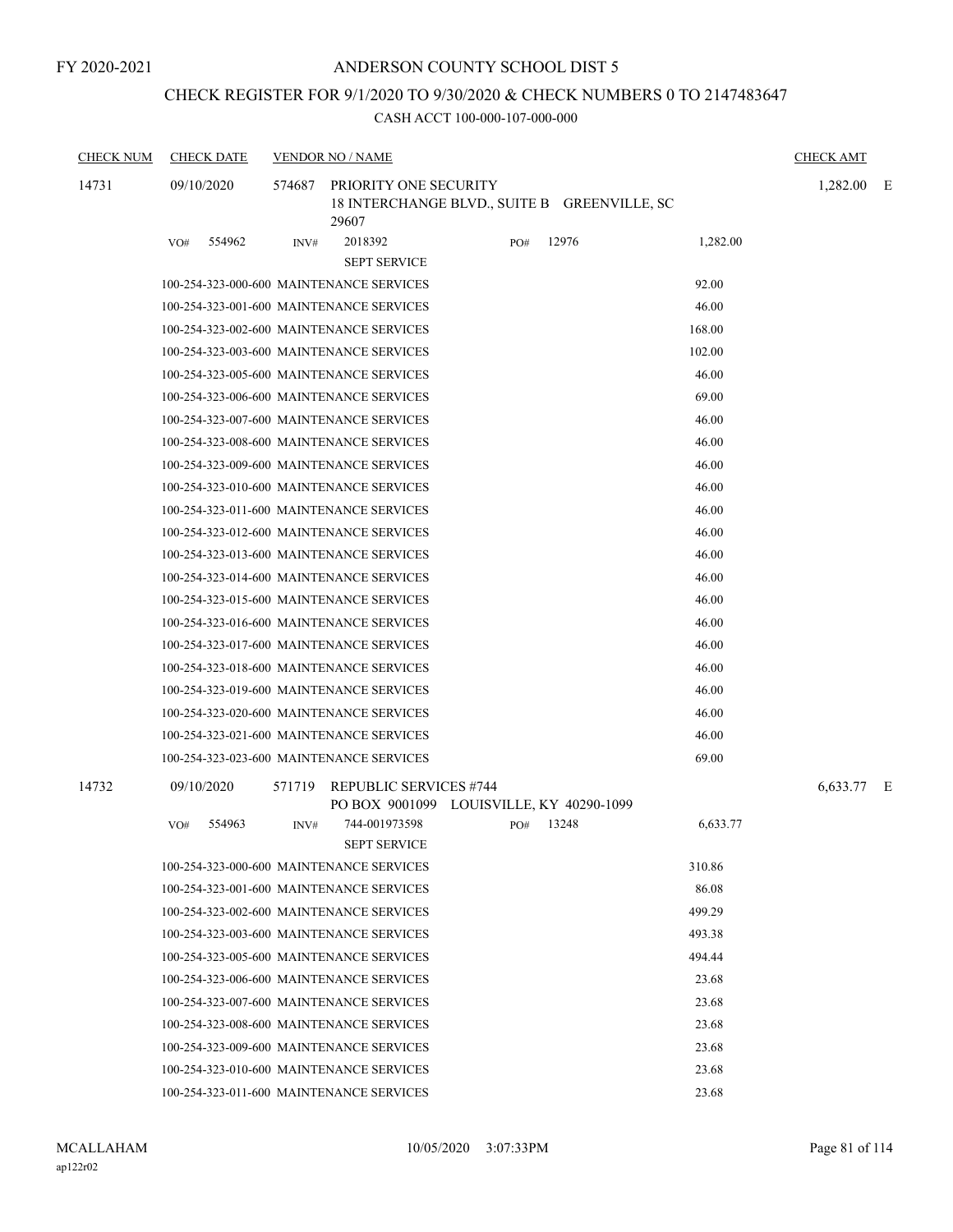# CHECK REGISTER FOR 9/1/2020 TO 9/30/2020 & CHECK NUMBERS 0 TO 2147483647

| <b>CHECK NUM</b> |     | <b>CHECK DATE</b>                 |        | <b>VENDOR NO / NAME</b>                                                                |     |       |          | <b>CHECK AMT</b> |     |
|------------------|-----|-----------------------------------|--------|----------------------------------------------------------------------------------------|-----|-------|----------|------------------|-----|
|                  |     |                                   |        | 100-254-323-012-600 MAINTENANCE SERVICES                                               |     |       | 255.57   |                  |     |
|                  |     |                                   |        | 100-254-323-013-600 MAINTENANCE SERVICES                                               |     |       | 23.68    |                  |     |
|                  |     |                                   |        | 100-254-323-014-600 MAINTENANCE SERVICES                                               |     |       | 142.37   |                  |     |
|                  |     |                                   |        | 100-254-323-015-600 MAINTENANCE SERVICES                                               |     |       | 23.68    |                  |     |
|                  |     |                                   |        | 100-254-323-016-600 MAINTENANCE SERVICES                                               |     |       | 23.68    |                  |     |
|                  |     |                                   |        | 100-254-323-017-600 MAINTENANCE SERVICES                                               |     |       | 23.68    |                  |     |
|                  |     |                                   |        | 100-254-323-018-600 MAINTENANCE SERVICES                                               |     |       | 23.68    |                  |     |
|                  |     |                                   |        | 100-254-323-019-600 MAINTENANCE SERVICES                                               |     |       | 23.68    |                  |     |
|                  |     |                                   |        | 100-254-323-020-600 MAINTENANCE SERVICES                                               |     |       | 23.68    |                  |     |
|                  |     |                                   |        | 100-254-323-021-600 MAINTENANCE SERVICES                                               |     |       | 232.00   |                  |     |
|                  |     |                                   |        | 100-254-323-023-600 MAINTENANCE SERVICES                                               |     |       | 17.76    |                  |     |
|                  |     |                                   |        | 100-266-345-000-000 TECHNOLOGY INFRASTRUCTURE                                          |     |       | 3,776.42 |                  |     |
|                  |     |                                   |        | 131-254-323-031-600 MAINTENANCE SERVICES                                               |     |       | 17.76    |                  |     |
| 14733            |     | 09/10/2020                        | 463590 | <b>SCHOOLMATE.COM</b><br>POBOX 2110 ATT: ACCOUNTS RECEIVABLE<br>KEARNEY, NE 68848-2110 |     |       |          | 1,080.00         | – E |
|                  | VO# | 554971                            | INV#   | 543900                                                                                 |     |       | 1,080.00 |                  |     |
|                  |     |                                   |        | VARENNES ELEM                                                                          |     |       |          |                  |     |
|                  |     | 100-112-410-016-000 SUPPLIES      |        |                                                                                        |     |       | 1,080.00 |                  |     |
| $*$ 14735        |     | 09/10/2020                        | 570059 | <b>SHARP BUSINESS SYSTEMS</b><br>DEPT 1216 PO BOX 121216 DALLAS, TX 75312-1216         |     |       |          | 2,339.49 E       |     |
|                  | VO# | 554972                            | INV#   | 9002838949<br><b>SUPPORT</b>                                                           |     |       | 12.84    |                  |     |
|                  |     | 201-112-490-010-000 COPIER COST   |        |                                                                                        |     |       | 12.84    |                  |     |
|                  | VO# | 554973                            | INV#   | 9002885258<br><b>SUPPORT</b>                                                           |     |       | 12.84    |                  |     |
|                  |     | 201-112-490-010-000 COPIER COST   |        |                                                                                        |     |       | 12.84    |                  |     |
|                  | VO# | 554974                            | INV#   | 9002838850<br><b>LICENSE</b>                                                           |     |       | 77.04    |                  |     |
|                  |     | 100-254-323-000-001 CONTRACT SRVS |        |                                                                                        |     |       | 77.04    |                  |     |
|                  | VO# | 554975                            | INV#   | 9002875811<br><b>COPIES</b>                                                            |     |       | 304.12   |                  |     |
|                  |     |                                   |        | 100-252-360-000-000 PRINTING AND BINDING                                               |     |       | 304.12 A |                  |     |
|                  |     | VO# 554976                        | INV#   | 9002910057<br><b>COPIES</b>                                                            |     |       | 657.03   |                  |     |
|                  |     |                                   |        | 100-252-360-000-000 PRINTING AND BINDING                                               |     |       | 657.03   |                  |     |
|                  |     | VO# 554977                        | INV#   | 9002862929<br><b>SUPPORT</b>                                                           |     |       | 166.35   |                  |     |
|                  |     |                                   |        | 100-252-360-000-000 PRINTING AND BINDING                                               |     |       | 166.35   |                  |     |
|                  | VO# | 554978                            | INV#   | 9002931622<br>TL HANNA                                                                 | PO# | 13235 | 19.26    |                  |     |
|                  |     | 100-114-410-002-000 SUPPLIES      |        |                                                                                        |     |       | 19.26    |                  |     |
|                  | VO# | 554979                            | INV#   | 9002819709<br><b>COPIES</b>                                                            |     |       | 496.26   |                  |     |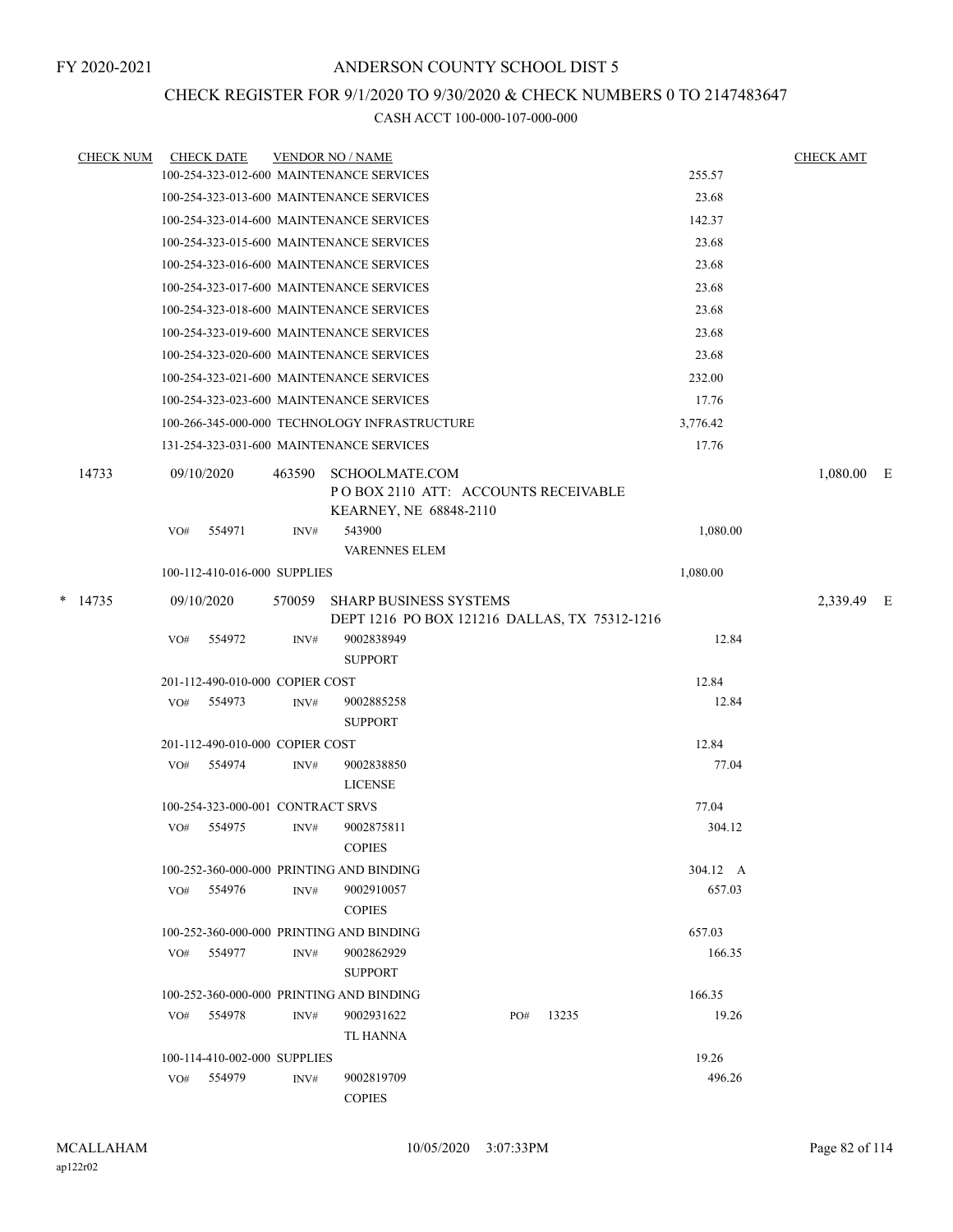# CHECK REGISTER FOR 9/1/2020 TO 9/30/2020 & CHECK NUMBERS 0 TO 2147483647

| <b>CHECK NUM</b> |     | <b>CHECK DATE</b>                   |                | <b>VENDOR NO / NAME</b>                                          |     |       |          | <b>CHECK AMT</b> |
|------------------|-----|-------------------------------------|----------------|------------------------------------------------------------------|-----|-------|----------|------------------|
|                  |     |                                     |                | 100-252-360-000-000 PRINTING AND BINDING                         |     |       | 496.26 A |                  |
|                  |     | VO# 554980                          | INV#           | 9002860417<br><b>COPIES</b>                                      | PO# | 13235 | 100.79   |                  |
|                  |     | 100-114-410-002-000 SUPPLIES        |                |                                                                  |     |       | 100.79 A |                  |
|                  | VO# | 555024                              | INV#           | 9002915437                                                       |     |       | 5.52     |                  |
|                  |     |                                     |                | <b>COPIES</b>                                                    |     |       |          |                  |
|                  |     | 705-271-660-005-562 COPIERS EXPENSE |                |                                                                  |     |       | 5.52     |                  |
|                  |     | VO# 555025                          | INV#           | 9002931595                                                       |     |       | 6.42     |                  |
|                  |     |                                     |                | <b>COPIES</b>                                                    |     |       |          |                  |
|                  |     | 715-271-660-015-362 COPIER          |                |                                                                  |     |       | 6.42     |                  |
|                  | VO# | 555026                              | INV#           | 9002918967                                                       |     |       | 15.19    |                  |
|                  |     |                                     |                | <b>COPIES</b>                                                    |     |       |          |                  |
|                  |     | 715-271-660-015-362 COPIER          |                |                                                                  |     |       | 15.19    |                  |
|                  |     | VO# 555027                          | INV#           | 9002931548                                                       |     |       | 12.84    |                  |
|                  |     |                                     |                | <b>SUPPORT</b>                                                   |     |       |          |                  |
|                  |     | 100-113-410-020-000 SUPPLIES        |                |                                                                  |     |       | 12.84    |                  |
|                  |     | VO# 555028                          | INV#           | 9002931654                                                       |     |       | 80.83    |                  |
|                  |     |                                     |                | <b>COPIES</b>                                                    |     |       |          |                  |
|                  |     | 201-112-490-012-000 COPIER COST     |                |                                                                  |     |       | 80.83    |                  |
|                  |     | VO# 555029                          | INV#           | 9002852285                                                       |     |       | 156.93   |                  |
|                  |     |                                     |                | <b>COPIES</b>                                                    |     |       |          |                  |
|                  |     | 201-112-490-012-000 COPIER COST     |                |                                                                  |     |       | 156.93   |                  |
|                  |     | VO# 555030                          | INV#           | 9002942529<br><b>COPIES</b>                                      |     |       | 195.68   |                  |
|                  |     | 201-112-490-010-000 COPIER COST     |                |                                                                  |     |       | 195.68   |                  |
|                  | VO# | 555031                              | INV#           | 9002820992                                                       |     |       | 6.71     |                  |
|                  |     |                                     |                | <b>COPIES</b>                                                    |     |       |          |                  |
|                  |     |                                     |                | 201-112-490-016-000 OTHER/COPIER COST                            |     |       | 6.71     |                  |
|                  |     | VO# 555032                          | $\text{INV}\#$ | 9002838845                                                       |     |       | 12.84    |                  |
|                  |     |                                     |                | <b>COPIES</b>                                                    |     |       |          |                  |
|                  |     |                                     |                | 201-112-490-016-000 OTHER/COPIER COST                            |     |       | 12.84    |                  |
| 14736            |     | 09/10/2020                          |                | 472700 SHERWIN WILLIAMS<br>613 NORTH MURRAY AVENUE ATT: ACCOUNTS |     |       |          | 346.55 E         |
|                  |     |                                     |                | RECEIVABLE ANDERSON, SC 29625                                    |     |       | 49.20    |                  |
|                  | VO# | 554981                              | INV#           | 3113-8<br><b>SUPPLIES</b>                                        |     |       |          |                  |
|                  |     |                                     |                | 100-254-410-019-001 SUPPLIES - MAINTENANCE                       |     |       | 49.20    |                  |
|                  |     | VO# 554982                          | INV#           | 9857-5<br><b>SUPPLIES</b>                                        |     |       | 147.60   |                  |
|                  |     |                                     |                | 100-254-410-001-001 SUPPLIES - MAINTENANCE                       |     |       | 147.60   |                  |
|                  | VO# | 554983                              | INV#           | 9208-1                                                           |     |       | 66.86    |                  |
|                  |     |                                     |                | <b>SUPPLIES</b>                                                  |     |       |          |                  |
|                  |     |                                     |                | 100-254-410-007-001 SUPPLIES - MAINTENANCE                       |     |       | 66.86    |                  |
|                  | VO# | 554984                              | INV#           | 9209-9                                                           |     |       | 82.89    |                  |
|                  |     |                                     |                | <b>SUPPLIES</b>                                                  |     |       |          |                  |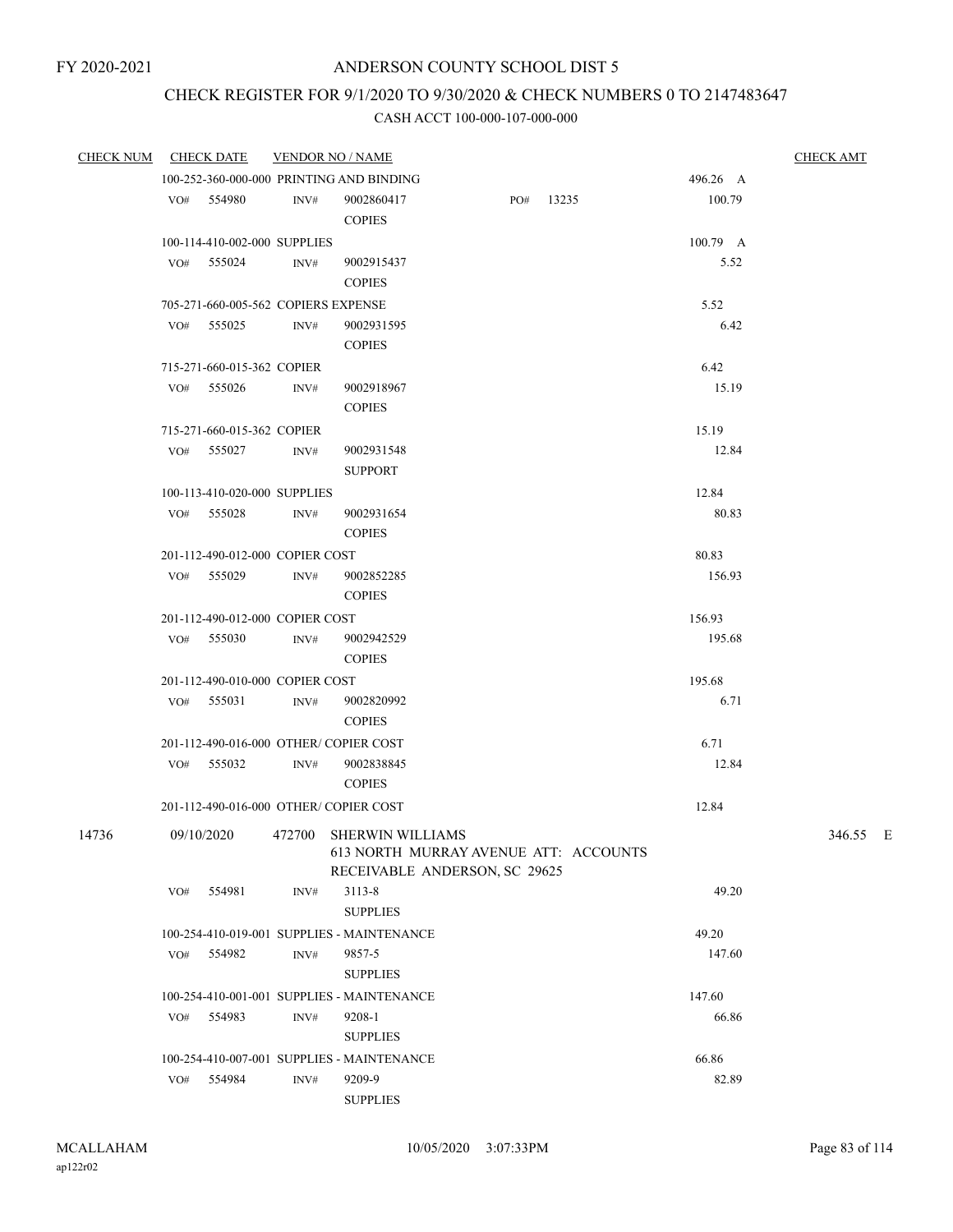# CHECK REGISTER FOR 9/1/2020 TO 9/30/2020 & CHECK NUMBERS 0 TO 2147483647

| <b>CHECK NUM</b> |     | <b>CHECK DATE</b>            |        | <b>VENDOR NO / NAME</b>                                                                                   |     |       |          | <b>CHECK AMT</b> |  |
|------------------|-----|------------------------------|--------|-----------------------------------------------------------------------------------------------------------|-----|-------|----------|------------------|--|
|                  |     |                              |        | 100-254-410-021-001 SUPPLIES - MAINTENANCE                                                                |     |       | 82.89    |                  |  |
| 14737            |     | 09/10/2020                   | 476700 | SMITH & JONES JANITORIAL<br>1 BILOXI SQUARE ATT: ACCOUNTS RECEIVABLE<br>WEST COLUMBIA, SC 29170           |     |       |          | 257.18 E         |  |
|                  | VO# | 554986                       | INV#   | 204391<br><b>SUPPLIES</b>                                                                                 |     |       | 257.18   |                  |  |
|                  |     |                              |        | 100-254-410-000-000 CUSTODIAL SUPPLIES                                                                    |     |       | 257.18   |                  |  |
| 14738            |     | 09/10/2020                   | 569789 | UNIFIRST CORPORATION<br>PO BOX 650481 DALLAS, TX 75265-0481                                               |     |       |          | 297.85 E         |  |
|                  | VO# | 554988                       | INV#   | ACCT 1578913<br><b>DUST MOPS</b>                                                                          | PO# | 12978 | 297.85   |                  |  |
|                  |     | 100-254-410-001-000 SUPPLIES |        |                                                                                                           |     |       | 17.82    |                  |  |
|                  |     | 100-254-410-002-000 SUPPLIES |        |                                                                                                           |     |       | 27.08    |                  |  |
|                  |     | 100-254-410-006-000 SUPPLIES |        |                                                                                                           |     |       | 28.19    |                  |  |
|                  |     | 100-254-410-007-000 SUPPLIES |        |                                                                                                           |     |       | 11.22    |                  |  |
|                  |     | 100-254-410-008-000 SUPPLIES |        |                                                                                                           |     |       | 20.70    |                  |  |
|                  |     | 100-254-410-009-000 SUPPLIES |        |                                                                                                           |     |       | 15.71    |                  |  |
|                  |     | 100-254-410-011-000 SUPPLIES |        |                                                                                                           |     |       | 9.75     |                  |  |
|                  |     | 100-254-410-012-000 SUPPLIES |        |                                                                                                           |     |       | 9.79     |                  |  |
|                  |     | 100-254-410-013-000 SUPPLIES |        |                                                                                                           |     |       | 21.45    |                  |  |
|                  |     | 100-254-410-015-000 SUPPLIES |        |                                                                                                           |     |       | 23.42    |                  |  |
|                  |     | 100-254-410-018-000 SUPPLIES |        |                                                                                                           |     |       | 11.61    |                  |  |
|                  |     | 100-254-410-019-000 SUPPLIES |        |                                                                                                           |     |       | 18.75    |                  |  |
|                  |     | 100-254-410-020-000 SUPPLIES |        |                                                                                                           |     |       | 16.96    |                  |  |
|                  |     | 100-254-410-021-000 SUPPLIES |        |                                                                                                           |     |       | 23.95    |                  |  |
|                  |     | 100-254-410-023-000 SUPPLIES |        |                                                                                                           |     |       | 15.18    |                  |  |
|                  |     | 131-254-410-031-000 SUPPLIES |        |                                                                                                           |     |       | 26.27    |                  |  |
| 14739            |     | 09/10/2020                   | 529000 | WEST ANDERSON WATER COMPANY<br>504 HWY 187 SOUTH ATT: ACCOUNTS RECEIVABLE<br>ANDERSON, SC 29626           |     |       |          | 3,980.50 E       |  |
|                  | VO# | 555051                       | INV#   | <b>ACCT 6473</b><br>WATER & SEWER                                                                         |     |       | 2,358.75 |                  |  |
|                  |     |                              |        | 100-254-470-008-000 ENERGY-ELECTRICITY & WATER                                                            |     |       | 2,358.75 |                  |  |
|                  | VO# | 555052                       | INV#   | <b>ACCT 5438</b>                                                                                          |     |       | 1,621.75 |                  |  |
|                  |     |                              |        | WATER & SEWER                                                                                             |     |       |          |                  |  |
|                  |     |                              |        | 100-254-470-010-000 ENERGY-ELECTRICITY & WATER                                                            |     |       | 1,621.75 |                  |  |
| $*$ 14743        |     | 09/15/2020                   | 566562 | ANDERSON OUTDOOR POWER EQUIPMENT<br>110 MIRACLE MILE DRIVE ATT: ACCOUNTS<br>RECEIVABLE ANDERSON, SC 29621 |     |       |          | 625.05 E         |  |
|                  | VO# | 555192                       | INV#   | 247914<br><b>REPAIR PARTS</b>                                                                             |     |       | 83.35    |                  |  |
|                  |     |                              |        | 100-254-410-000-001 MAINT. SUPPLIES-STRUCTURES                                                            |     |       | 83.35    |                  |  |
|                  |     | VO# 555193                   | INV#   | 248472                                                                                                    |     |       | 131.61   |                  |  |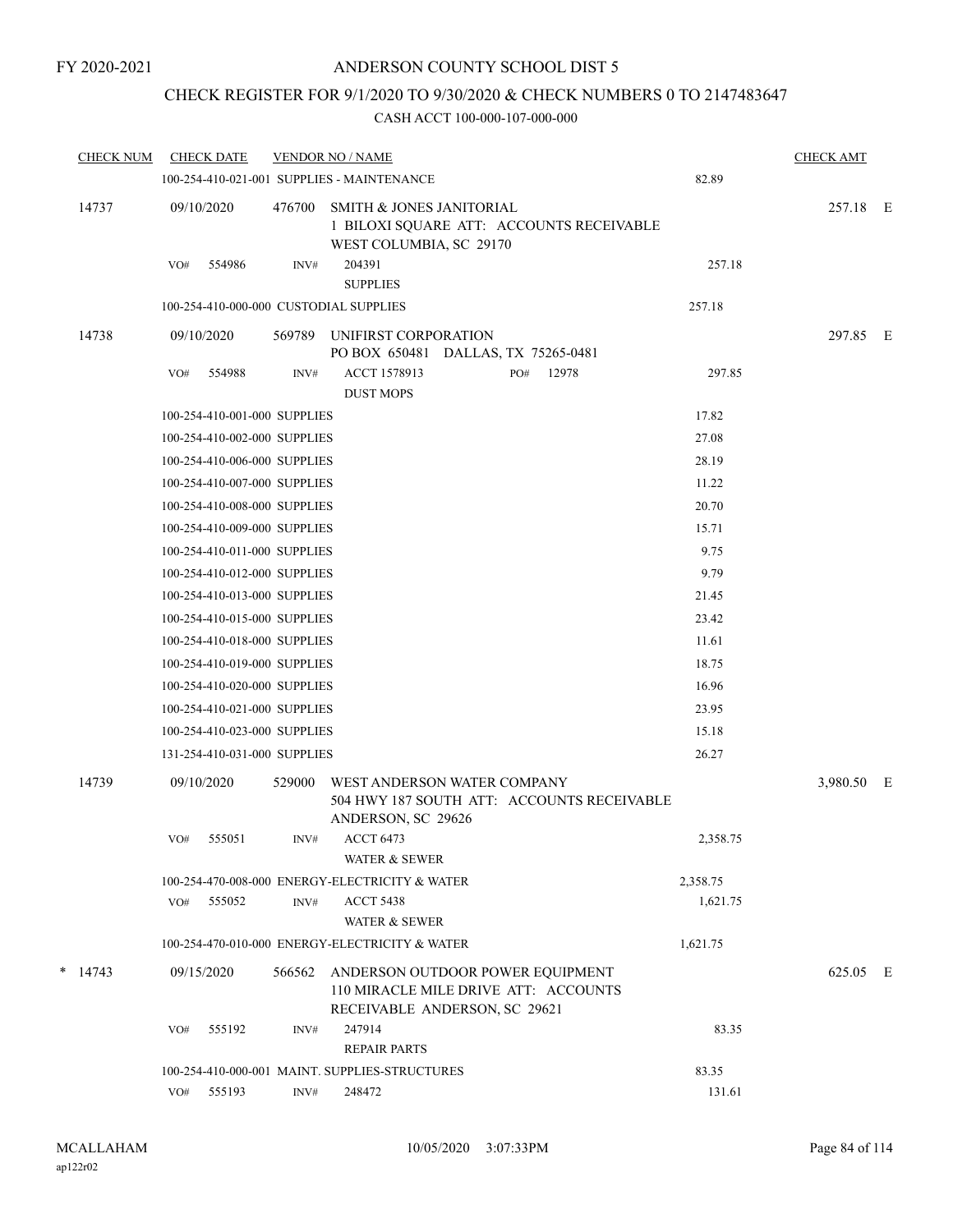# ANDERSON COUNTY SCHOOL DIST 5

# CHECK REGISTER FOR 9/1/2020 TO 9/30/2020 & CHECK NUMBERS 0 TO 2147483647

| <b>CHECK NUM</b> |     | <b>CHECK DATE</b>                   |        | <b>VENDOR NO / NAME</b><br><b>REPAIR PARTS</b>                                         |        | <b>CHECK AMT</b> |  |
|------------------|-----|-------------------------------------|--------|----------------------------------------------------------------------------------------|--------|------------------|--|
|                  |     |                                     |        | 100-254-410-000-001 MAINT. SUPPLIES-STRUCTURES                                         | 131.61 |                  |  |
|                  | VO# | 555194                              | INV#   | 249077                                                                                 | 228.94 |                  |  |
|                  |     |                                     |        | <b>REPAIR PARTS</b>                                                                    |        |                  |  |
|                  |     |                                     |        | 100-254-410-000-100 SMALL EQUIPMENT                                                    | 228.94 |                  |  |
|                  |     | VO# 555195                          | INV#   | 249229                                                                                 | 181.15 |                  |  |
|                  |     |                                     |        | <b>REPAIR PARTS</b>                                                                    |        |                  |  |
|                  |     |                                     |        | 100-254-410-000-100 SMALL EQUIPMENT                                                    | 181.15 |                  |  |
| 14744            |     | 09/15/2020                          | 126675 | ATTAWAY INC<br>PO BOX 302 ATT: ACCOUNTS RECEIVABLE<br>ANDERSON, SC 29622               |        | 146.59 E         |  |
|                  | VO# | 555095                              | INV#   | 229915<br><b>NEVITT FOREST</b>                                                         | 146.59 |                  |  |
|                  |     |                                     |        | 713-271-660-013-201 MISCELLANEOUS EXPENSE                                              | 146.59 |                  |  |
| $*$ 14748        |     | 09/15/2020                          | 572778 | CAROLINA CAMPUS SUPPLY, INC                                                            |        | 176.55 E         |  |
|                  | VO# | 555098                              | INV#   | PO BOX 172573 SPARTANBURG, SC 29301<br>3681<br><b>RING</b>                             | 176.55 |                  |  |
|                  |     | 100-231-334-000-000 TRUSTEE EXPENSE |        |                                                                                        | 176.55 |                  |  |
| $*$ 14751        |     | 09/15/2020                          |        | 163200 EMPLOYEE VENDOR                                                                 |        | 137.88 E         |  |
|                  |     | VO# 555066                          | INV#   | <b>FILE HOLDERS</b><br>REIMBURSEMENT                                                   | 137.88 |                  |  |
|                  |     |                                     |        | 100-113-410-021-VEN SUPPLY-ADDT'L FOR LOST VENDING                                     | 137.88 |                  |  |
| 14752            |     | 09/15/2020                          | 187300 | CRESCENT SUPPLY CO, INC<br>POBOX 8798 ATT: ACCOUNTS RECEIVABLE<br>GREENVILLE, SC 29604 |        | 1,864.81 E       |  |
|                  | VO# | 555207                              | INV#   | 392911<br><b>SUPPLIES</b>                                                              | 112.35 |                  |  |
|                  |     |                                     |        | 100-254-410-019-400 HVAC/ELECTRICAL/PLUMBING                                           | 112.35 |                  |  |
|                  | VO# | 555208                              | INV#   | 392950<br><b>SUPPLIES</b>                                                              | 8.03   |                  |  |
|                  |     |                                     |        | 100-254-410-002-400 HVAC/ELECTRICAL/PLUMBING                                           | 8.03   |                  |  |
|                  |     | VO# 555209                          | INV#   | 392810<br><b>SUPPLIES</b>                                                              | 80.25  |                  |  |
|                  |     |                                     |        | 100-254-410-006-400 HVAC/ELECTRICAL/PLUMBING                                           | 80.25  |                  |  |
|                  |     | $VO#$ 555210                        | INV#   | 392840<br><b>SUPPLIES</b>                                                              | 80.25  |                  |  |
|                  |     |                                     |        | 100-254-410-006-400 HVAC/ELECTRICAL/PLUMBING                                           | 80.25  |                  |  |
|                  |     | VO# 555211                          | INV#   | 392839<br><b>SUPPLIES</b>                                                              | 601.34 |                  |  |
|                  |     |                                     |        | 100-254-410-013-400 HVAC/ELECTRICAL/PLUMBING                                           | 601.34 |                  |  |
|                  |     | VO# 555212                          | INV#   | 392976                                                                                 | 279.68 |                  |  |
|                  |     |                                     |        | <b>SUPPLIES</b><br>100-254-410-002-400 HVAC/ELECTRICAL/PLUMBING                        | 279.68 |                  |  |
|                  |     |                                     |        |                                                                                        |        |                  |  |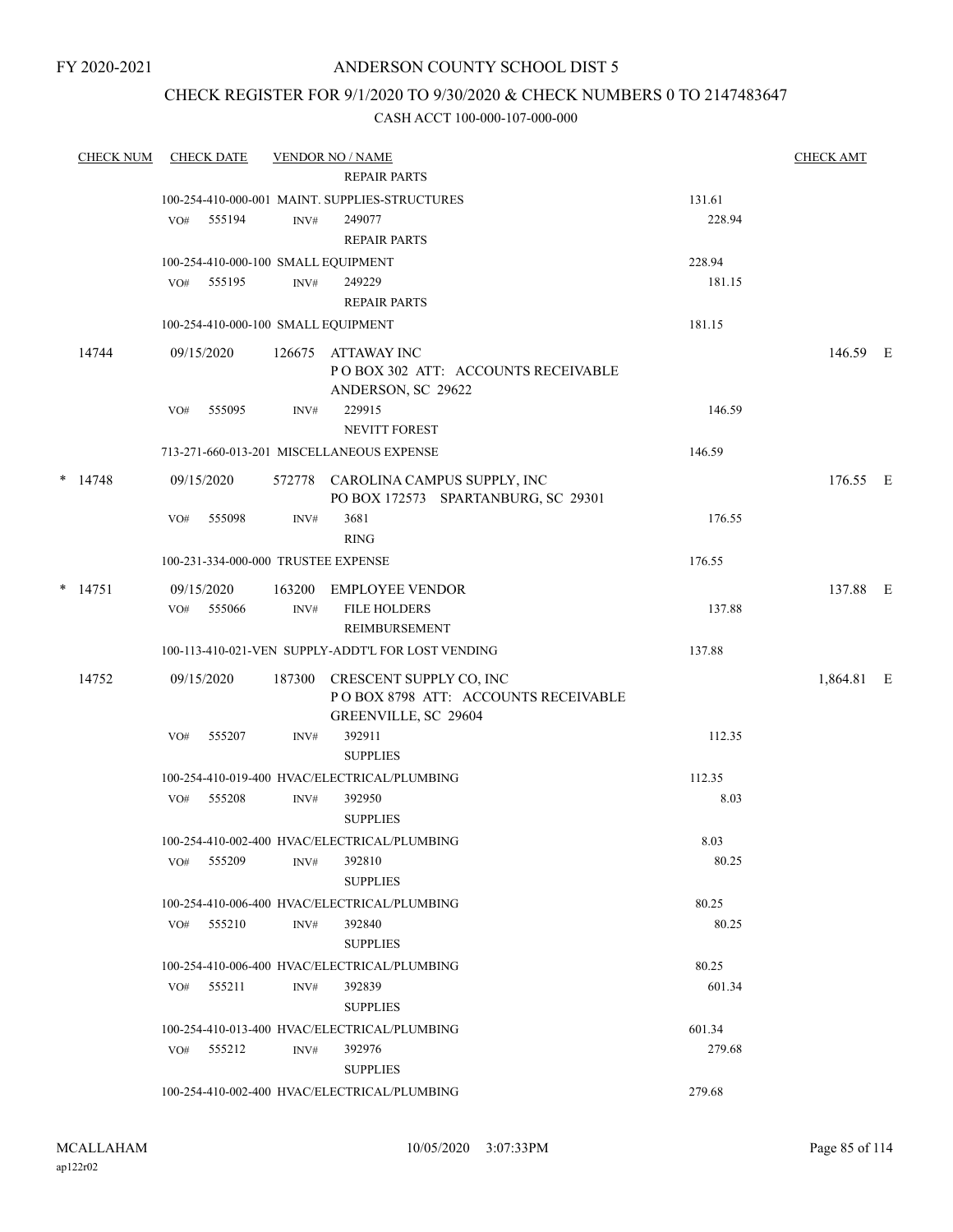# CHECK REGISTER FOR 9/1/2020 TO 9/30/2020 & CHECK NUMBERS 0 TO 2147483647

| CHECK NUM | CHECK DATE    |                                   | <b>VENDOR NO / NAME</b>                                                                                                  |          | <b>CHECK AMT</b> |
|-----------|---------------|-----------------------------------|--------------------------------------------------------------------------------------------------------------------------|----------|------------------|
|           | VO# 555213    | INV#                              | 393126                                                                                                                   | 112.35   |                  |
|           |               |                                   | <b>SUPPLIES</b>                                                                                                          |          |                  |
|           |               |                                   | 100-254-410-011-400 HVAC/ELECTRICAL/PLUMBING                                                                             | 56.17    |                  |
|           |               |                                   | 100-254-410-019-400 HVAC/ELECTRICAL/PLUMBING                                                                             | 56.18    |                  |
|           | VO# 555214    | INV#                              | 393061                                                                                                                   | 134.82   |                  |
|           |               |                                   | <b>SUPPLIES</b>                                                                                                          |          |                  |
|           |               | 100-254-410-003-C19 SUPPIES - C19 |                                                                                                                          | 134.82   |                  |
|           | VO# 555215    | INV#                              | 392910<br><b>SUPPLIES</b>                                                                                                | 112.35   |                  |
|           |               |                                   | 100-254-410-002-400 HVAC/ELECTRICAL/PLUMBING                                                                             | 112.35   |                  |
|           | VO# 555216    | INV#                              | 393345<br><b>SUPPLIES</b>                                                                                                | 27.73    |                  |
|           |               |                                   | 100-254-410-015-400 HVAC/ELECTRICAL/PLUMBING                                                                             | 27.73    |                  |
|           | VO# 555217    | INV#                              | 393319<br><b>SUPPLIES</b>                                                                                                | 270.99   |                  |
|           |               | 100-254-410-000-400 HVAC SUPPLIES |                                                                                                                          | 270.99   |                  |
|           | VO# 555218    | INV#                              | 393318                                                                                                                   | 8.08     |                  |
|           |               |                                   | <b>SUPPLIES</b>                                                                                                          |          |                  |
|           |               | 100-254-410-000-400 HVAC SUPPLIES |                                                                                                                          | 8.08     |                  |
|           | VO# 555219    | INV#                              | 393367                                                                                                                   | 111.49   |                  |
|           |               |                                   | <b>SUPPLIES</b>                                                                                                          |          |                  |
|           |               |                                   | 100-254-410-013-400 HVAC/ELECTRICAL/PLUMBING                                                                             | 111.49   |                  |
|           | VO# 555220    | INV#                              | 391944                                                                                                                   | $-74.90$ |                  |
|           |               |                                   | <b>CREDIT</b>                                                                                                            |          |                  |
|           |               |                                   | 100-254-410-011-400 HVAC/ELECTRICAL/PLUMBING                                                                             | $-74.90$ |                  |
| 14753     | 09/15/2020    |                                   | 213300 EBS, INC<br>615 EAST RIVER STREET ATT: ACCOUNTS<br>RECEIVABLE ANDERSON, SC 29624                                  |          | $126.21$ E       |
|           | 555104<br>VO# | INV#                              | 106883<br><b>KEYS</b>                                                                                                    | 126.21   |                  |
|           |               |                                   | 100-254-410-000-001 MAINT. SUPPLIES-STRUCTURES                                                                           | 126.21   |                  |
| 14754     | 09/15/2020    |                                   | 564637 EMD ELECTRIC MOTORS & DRIVES INC<br>POBOX 2565 ATT: ACCOUNTS RECEIVABLE<br>ANDERSON, SC 29622                     |          | 490.95 E         |
|           | VO#           | 555223<br>INV#                    | 0055460<br><b>WESTSIDE</b>                                                                                               | 490.95   |                  |
|           |               |                                   | 100-254-410-003-400 HVAC/ELECTRICAL/PLUMBING                                                                             | 490.95   |                  |
| 14755     | 09/15/2020    |                                   | 569871 FOLLETT SCHOOL SOLUTIONS, INC<br>91826 COLLECTION CENTER DRIVE ATT: ACCOUNTS<br>RECEIVABLE CHICAGO, IL 60693-0918 |          | 535.80 E         |
|           | VO#           | 555170<br>INV#                    | 631701F                                                                                                                  | 535.80   |                  |
|           |               |                                   | <b>TL HANNA</b>                                                                                                          |          |                  |
|           |               | 100-222-410-002-000 SUPPLIES      |                                                                                                                          | 535.80   |                  |
| 14756     | 09/15/2020    | 237555                            | FORMS & SUPPLY                                                                                                           |          | 493.45 E         |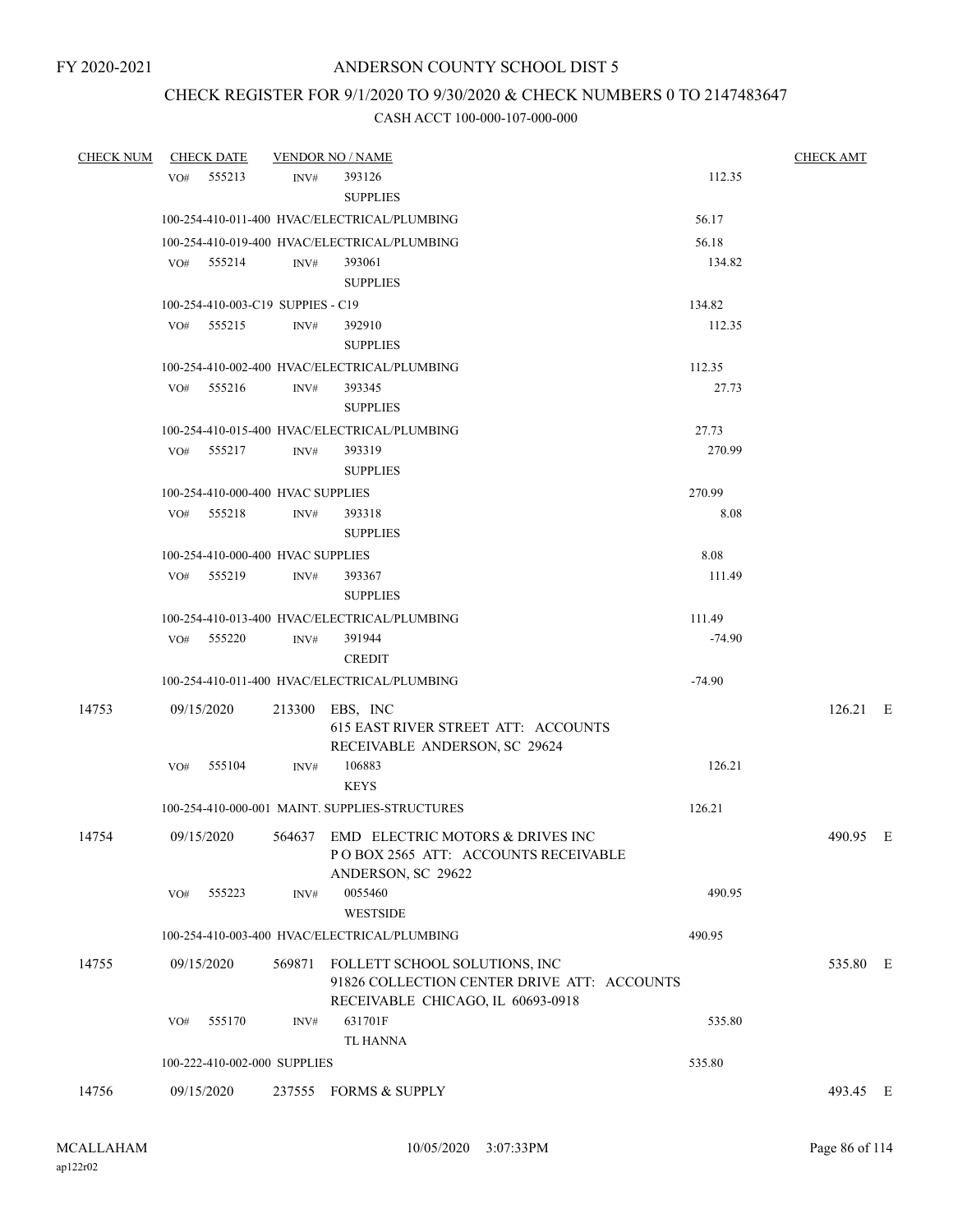# ANDERSON COUNTY SCHOOL DIST 5

# CHECK REGISTER FOR 9/1/2020 TO 9/30/2020 & CHECK NUMBERS 0 TO 2147483647

| <b>CHECK NUM</b> |     | <b>CHECK DATE</b>                 |        | <b>VENDOR NO / NAME</b>                                                  |     |       |          | <b>CHECK AMT</b> |  |
|------------------|-----|-----------------------------------|--------|--------------------------------------------------------------------------|-----|-------|----------|------------------|--|
|                  |     |                                   |        | POBOX 563953 ATT: ACCOUNTS RECEIVABLE                                    |     |       |          |                  |  |
|                  |     |                                   |        | CHARLOTTE, NC 28256                                                      |     |       |          |                  |  |
|                  | VO# | 555106                            | INV#   | 5528883                                                                  |     |       | 24.32    |                  |  |
|                  |     |                                   |        | <b>SUPPLIES</b>                                                          |     |       |          |                  |  |
|                  |     | 100-114-410-002-000 SUPPLIES      |        |                                                                          |     |       | 24.32    |                  |  |
|                  | VO# | 555107                            | INV#   | 5523193                                                                  |     |       | 35.55    |                  |  |
|                  |     |                                   |        | <b>SUPPLIES</b>                                                          |     |       |          |                  |  |
|                  |     | 100-233-410-002-000 SUPPLIES      |        |                                                                          |     |       | 35.55    |                  |  |
|                  | VO# | 555108                            | INV#   | 5535440                                                                  |     |       | 142.74   |                  |  |
|                  |     |                                   |        | <b>SUPPLIES</b>                                                          |     |       |          |                  |  |
|                  |     | 100-114-410-002-ART ART SUPPLIES  |        |                                                                          |     |       | 142.74   |                  |  |
|                  | VO# | 555109                            | INV#   | 5535440-1                                                                |     |       | 59.32    |                  |  |
|                  |     |                                   |        | <b>SUPPLIES</b>                                                          |     |       |          |                  |  |
|                  |     | 100-114-410-002-ART ART SUPPLIES  |        |                                                                          |     |       | 59.32    |                  |  |
|                  | VO# | 555110                            | INV#   | 5536480                                                                  |     |       | 114.07   |                  |  |
|                  |     |                                   |        | <b>SUPPLIES</b>                                                          |     |       |          |                  |  |
|                  |     |                                   |        | 100-114-410-002-VEN SUPPLY-ADDT'L FOR LOST VENDING                       |     |       | 114.07   |                  |  |
|                  | VO# | 555111                            | INV#   | 5539127                                                                  |     |       | 117.45   |                  |  |
|                  |     |                                   |        | <b>SUPPLIES</b>                                                          |     |       |          |                  |  |
|                  |     |                                   |        | 709-271-660-009-201 MISCELLANEOUS EXPENSE                                |     |       | 117.45   |                  |  |
| * 14759          |     | 09/15/2020                        | 574701 | <b>EMPLOYEE VENDOR</b>                                                   |     |       |          | 181.49 E         |  |
|                  | VO# | 555063                            | INV#   | <b>SAMS</b>                                                              |     |       | 181.49   |                  |  |
|                  |     |                                   |        | REIMBURSEMENT                                                            |     |       |          |                  |  |
|                  |     |                                   |        | 709-271-660-009-375 FACULTY EXPENSE                                      |     |       | 181.49   |                  |  |
|                  |     |                                   |        |                                                                          |     |       |          |                  |  |
| $*$ 14761        |     | 09/15/2020                        | 571584 | HOUGHTON MIFFLIN HARCOURT<br>STECK VAUGHN 14046 COLLECTIONS CENTER DRIVE |     |       |          | 4,189.05 E       |  |
|                  |     |                                   |        | CHICAGO, IL 60693                                                        |     |       |          |                  |  |
|                  | VO# | 555112                            | INV#   | 954957418                                                                | PO# | 13275 | 4,189.05 |                  |  |
|                  |     |                                   |        | <b>MATERIALS</b>                                                         |     |       |          |                  |  |
|                  |     |                                   |        | 100-221-410-003-000 SUPPLIES AND MATERIALS                               |     |       | 4,189.05 |                  |  |
|                  |     |                                   |        |                                                                          |     |       |          |                  |  |
| $*$ 14763        |     | 09/15/2020                        | 575524 | <b>EMPLOYEE VENDOR</b>                                                   |     |       |          | 107.00 E         |  |
|                  |     | VO# 555065                        | INV#   | PARTY CITY                                                               |     |       | 107.00   |                  |  |
|                  |     |                                   |        | REIMBURSEMENT                                                            |     |       |          |                  |  |
|                  |     | 100-222-410-012-000 SUPPLIES      |        |                                                                          |     |       | 107.00   |                  |  |
| 14764            |     | 09/15/2020                        | 305300 | KATHY'S ENTERPRISES                                                      |     |       |          | 2,035.15 E       |  |
|                  |     |                                   |        | 500 MT LEBANON CHURCH ROAD ATT: ACCOUNTS                                 |     |       |          |                  |  |
|                  |     |                                   |        | RECEIVABLE GREER, SC 29651                                               |     |       |          |                  |  |
|                  | VO# | 555115                            | INV#   | 5516                                                                     | PO# | 13321 | 2,035.15 |                  |  |
|                  |     |                                   |        | <b>TL HANNA</b>                                                          |     |       |          |                  |  |
|                  |     | 100-114-410-002-001 BAND SUPPLIES |        |                                                                          |     |       | 35.15    |                  |  |
|                  |     |                                   |        | 100-114-410-002-002 COLOR GUARD/DRUM LINE                                |     |       | 2,000.00 |                  |  |
| $*$ 14771        |     | 09/15/2020                        | 572025 | <b>EMPLOYEE VENDOR</b>                                                   |     |       |          | 795.78 E         |  |
|                  | VO# | 555072                            | INV#   | <b>GOLF TOURN</b>                                                        |     |       | 750.00   |                  |  |
|                  |     |                                   |        | REIMBURSEMENT                                                            |     |       |          |                  |  |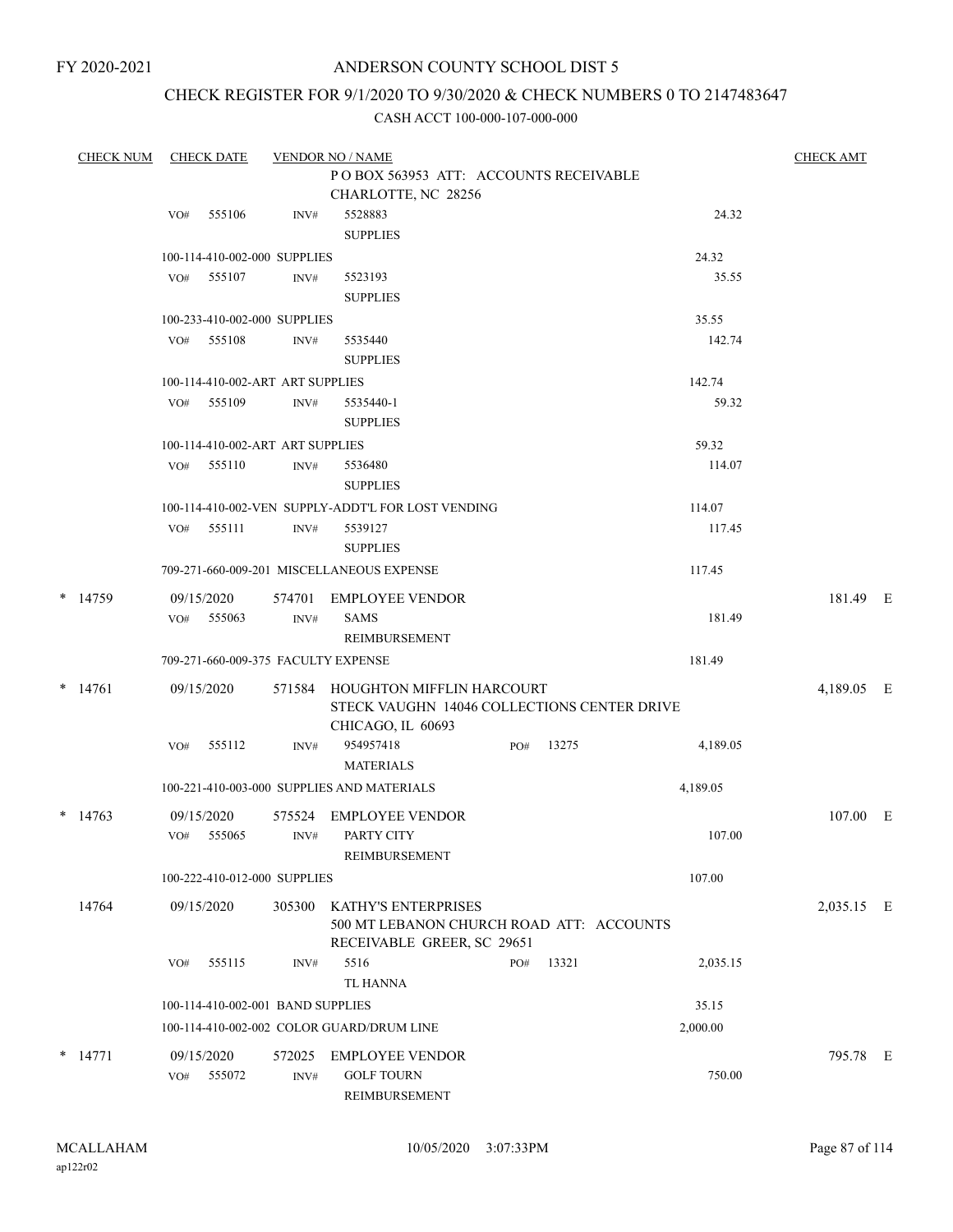# CHECK REGISTER FOR 9/1/2020 TO 9/30/2020 & CHECK NUMBERS 0 TO 2147483647

| CHECK NUM | <b>CHECK DATE</b> | <b>VENDOR NO / NAME</b>               |                                            |        | <b>CHECK AMT</b> |  |
|-----------|-------------------|---------------------------------------|--------------------------------------------|--------|------------------|--|
|           |                   |                                       | 100-390-410-000-000 SUPPLIES AND MATERIALS | 750.00 |                  |  |
|           | VO# 555073        | INV#                                  | <b>GRACES</b><br>REIMBURSEMENT             | 45.78  |                  |  |
|           |                   | 100-232-410-000-000 SUPPLIES          |                                            | 45.78  |                  |  |
| 14772     | 09/15/2020        |                                       | 389900 OFFICE DEPOT                        |        | 3,435.51 E       |  |
|           |                   |                                       | POBOX 1413 CHARLOTTE, NC 28201-1413        |        |                  |  |
|           | VO# 555126        | INV#                                  | 117327636001<br><b>MONITORS</b>            | 534.98 |                  |  |
|           |                   | 100-113-410-020-000 SUPPLIES          |                                            | 534.98 |                  |  |
|           | VO# 555127        | INV#                                  | 114125835001<br><b>CARTS</b>               | 773.74 |                  |  |
|           |                   | 100-113-410-020-000 SUPPLIES          |                                            | 773.74 |                  |  |
|           | VO# 555128        | INV#                                  | 117326297001<br><b>SUPPLIES</b>            | 53.06  |                  |  |
|           |                   | 100-113-410-020-000 SUPPLIES          |                                            | 53.06  |                  |  |
|           | VO# 555129        | INV#                                  | 117144517001<br><b>SUPPLIES</b>            | 129.97 |                  |  |
|           |                   | 100-114-410-001-ALT SUPPLIES          |                                            | 129.97 |                  |  |
|           | VO# 555130        | INV#                                  | 117133963001<br><b>SUPPLIES</b>            | 296.02 |                  |  |
|           |                   | 100-114-410-001-ALT SUPPLIES          |                                            | 296.02 |                  |  |
|           | VO# 555131        | INV#                                  | 115171980001<br><b>SUPPLIES</b>            | 166.47 |                  |  |
|           |                   | 100-114-410-001-ALT SUPPLIES          |                                            | 166.47 |                  |  |
|           | VO# 555132        | INV#                                  | 116259581001<br><b>SUPPLIES</b>            | 56.44  |                  |  |
|           |                   | 124-114-410-024-000 SUPPLIES          |                                            | 56.44  |                  |  |
|           | VO# 555133        | INV#                                  | 116516221001<br><b>SUPPLIES</b>            | 77.34  |                  |  |
|           |                   | 100-264-410-000-000 SUPPLIES          |                                            | 77.34  |                  |  |
|           | VO# 555134        | INV#                                  | 117788513001<br><b>SUPPLIES</b>            | 56.70  |                  |  |
|           |                   | 100-264-410-000-000 SUPPLIES          |                                            | 56.70  |                  |  |
|           | VO# 555135        | INV#                                  | 108929145001<br><b>SUPPLIES</b>            | 540.85 |                  |  |
|           |                   | 100-112-410-010-C19 COVID 19 SUPPLIES |                                            | 540.85 |                  |  |
|           | VO# 555136        | INV#                                  | 116046672001<br><b>SUPPLIES</b>            | 213.96 |                  |  |
|           |                   | 810-147-410-011-000 SUPPLIES          |                                            | 213.96 |                  |  |
|           | VO# 555173        | INV#                                  | 119353411001<br><b>SUPPLIES</b>            | 103.18 |                  |  |
|           |                   | 100-233-410-007-000 SUPPLIES          |                                            | 103.18 |                  |  |
|           | VO# 555174        | INV#                                  | 115968677001<br><b>SUPPLIES</b>            | 199.74 |                  |  |
|           |                   | 100-233-410-007-000 SUPPLIES          |                                            | 199.74 |                  |  |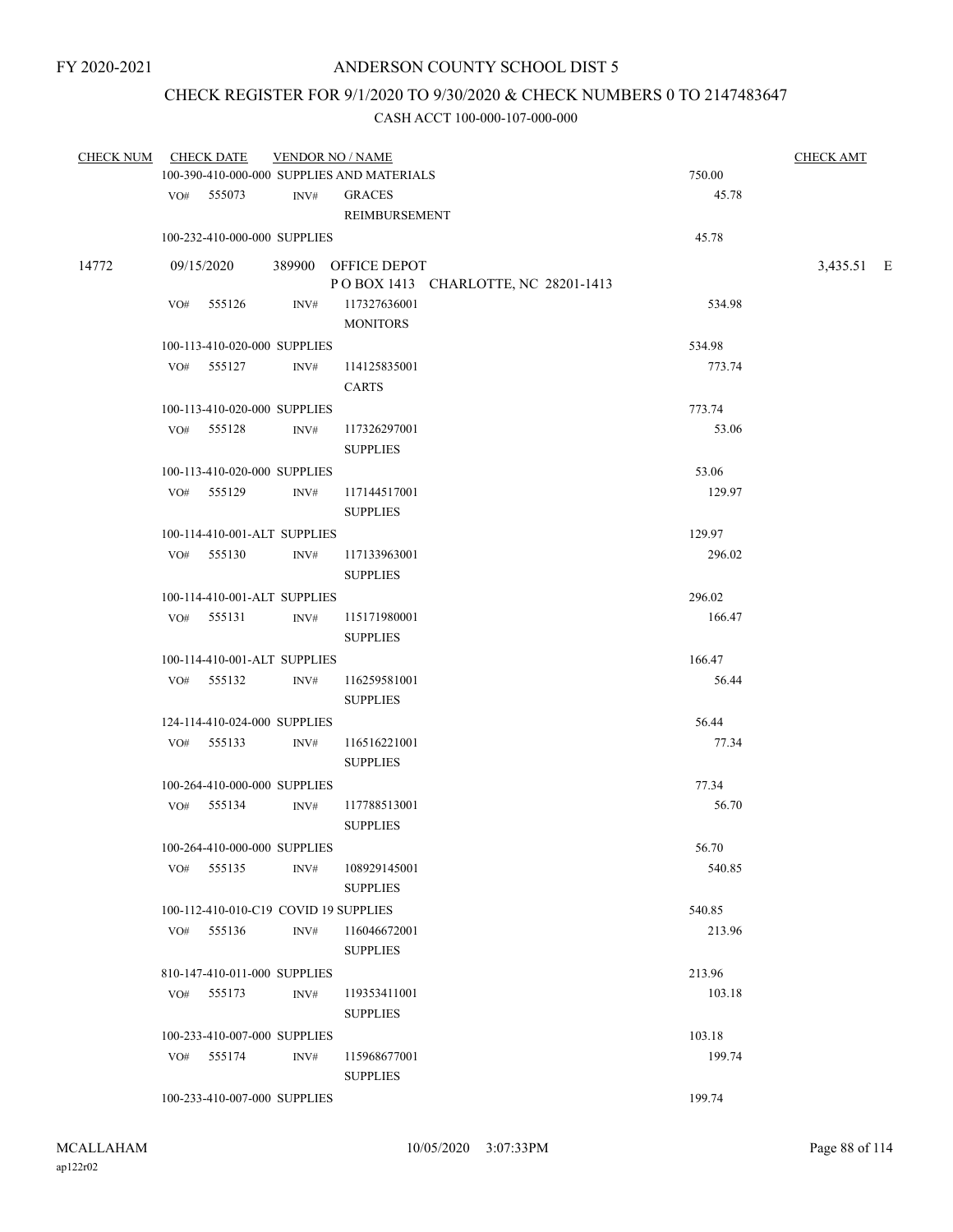# CHECK REGISTER FOR 9/1/2020 TO 9/30/2020 & CHECK NUMBERS 0 TO 2147483647

| <b>CHECK NUM</b> |     | <b>CHECK DATE</b>            |        | <b>VENDOR NO / NAME</b>                                                                         |     |       |        | <b>CHECK AMT</b> |  |
|------------------|-----|------------------------------|--------|-------------------------------------------------------------------------------------------------|-----|-------|--------|------------------|--|
|                  | VO# | 555175                       | INV#   | 2429529230                                                                                      |     |       | 51.87  |                  |  |
|                  |     |                              |        | <b>SUPPLIES</b>                                                                                 |     |       |        |                  |  |
|                  |     | 100-233-410-007-000 SUPPLIES |        |                                                                                                 |     |       | 51.87  |                  |  |
|                  | VO# | 555176                       | INV#   | 2429948628                                                                                      |     |       | 120.22 |                  |  |
|                  |     |                              |        | <b>SUPPLIES</b>                                                                                 |     |       |        |                  |  |
|                  |     | 100-233-410-007-000 SUPPLIES |        |                                                                                                 |     |       | 120.22 |                  |  |
|                  |     | VO# 555177                   | INV#   | 118289905001                                                                                    |     |       | 18.18  |                  |  |
|                  |     |                              |        | <b>SUPPLIES</b>                                                                                 |     |       |        |                  |  |
|                  |     | 100-233-410-007-000 SUPPLIES |        |                                                                                                 |     |       | 18.18  |                  |  |
|                  | VO# | 555178                       | INV#   | 110989275001                                                                                    |     |       | 42.79  |                  |  |
|                  |     |                              |        | <b>SUPPLIES</b>                                                                                 |     |       |        |                  |  |
|                  |     | 100-111-410-000-000 SUPPLIES |        |                                                                                                 |     |       | 42.79  |                  |  |
| 14773            |     | 09/15/2020                   |        | 391100 OLD STONE TRACTOR CO, INC<br>PO BOX 13565 ATT: ACCOUNTS RECEIVABLE<br>ANDERSON, SC 29624 |     |       |        | 434.93 E         |  |
|                  | VO# | 555230                       | INV#   | CT10180                                                                                         |     |       | 320.87 |                  |  |
|                  |     |                              |        | <b>REPAIR PARTS</b>                                                                             |     |       |        |                  |  |
|                  |     |                              |        | 100-254-410-000-100 SMALL EQUIPMENT                                                             |     |       | 320.87 |                  |  |
|                  |     | VO# 555231                   | INV#   | WO39198                                                                                         |     |       | 92.70  |                  |  |
|                  |     |                              |        | <b>REPAIR</b>                                                                                   |     |       |        |                  |  |
|                  |     |                              |        | 100-254-410-000-001 MAINT. SUPPLIES-STRUCTURES                                                  |     |       | 92.70  |                  |  |
|                  |     | VO# 555232                   | INV#   | CT09263                                                                                         |     |       | 21.36  |                  |  |
|                  |     |                              |        | <b>REPAIR PARTS</b>                                                                             |     |       |        |                  |  |
|                  |     |                              |        | 100-254-410-000-001 MAINT. SUPPLIES-STRUCTURES                                                  |     |       | 21.36  |                  |  |
| 14774            |     | 09/15/2020                   |        | 394675 PIP PRINTING<br>1005 NORTH FANT STREET ATT: ACCOUNTS<br>RECEIVABLE ANDERSON, SC 29621    |     |       |        | 2,723.77 E       |  |
|                  | VO# | 555137                       | INV#   | 100762<br><b>ROVBERT ANDERSON</b>                                                               |     |       | 932.51 |                  |  |
|                  |     | 100-113-410-006-000 SUPPLIES |        |                                                                                                 |     |       | 932.51 |                  |  |
|                  | VO# | 555138                       | INV#   | 100803                                                                                          |     |       | 414.44 |                  |  |
|                  |     |                              |        | <b>ROVBERT ANDERSON</b>                                                                         |     |       |        |                  |  |
|                  |     | 100-113-410-006-000 SUPPLIES |        |                                                                                                 |     |       | 414.44 |                  |  |
|                  | VO# | 555139                       | INV#   | 100763                                                                                          |     |       | 855.59 |                  |  |
|                  |     |                              |        | <b>ROVBERT ANDERSON</b>                                                                         |     |       |        |                  |  |
|                  |     | 100-113-410-006-000 SUPPLIES |        |                                                                                                 |     |       | 855.59 |                  |  |
|                  | VO# | 555140                       | INV#   | 100672                                                                                          |     |       | 521.23 |                  |  |
|                  |     |                              |        | NEW PROSPECT                                                                                    |     |       |        |                  |  |
|                  |     | 100-113-410-010-000 SUPPLIES |        |                                                                                                 |     |       | 521.23 |                  |  |
| 14775            |     | 09/15/2020                   | 570443 | PROJECT LEAD THE WAY<br>3939 PRIORITY WAY SOUTH DRIVE SUITE 400<br>INDIANAPOLIS, IN 46240       |     |       |        | 2,680.25 E       |  |
|                  | VO# | 555142                       | INV#   | 253241<br>ROBERT ANDERSON                                                                       | PO# | 13318 | 145.25 |                  |  |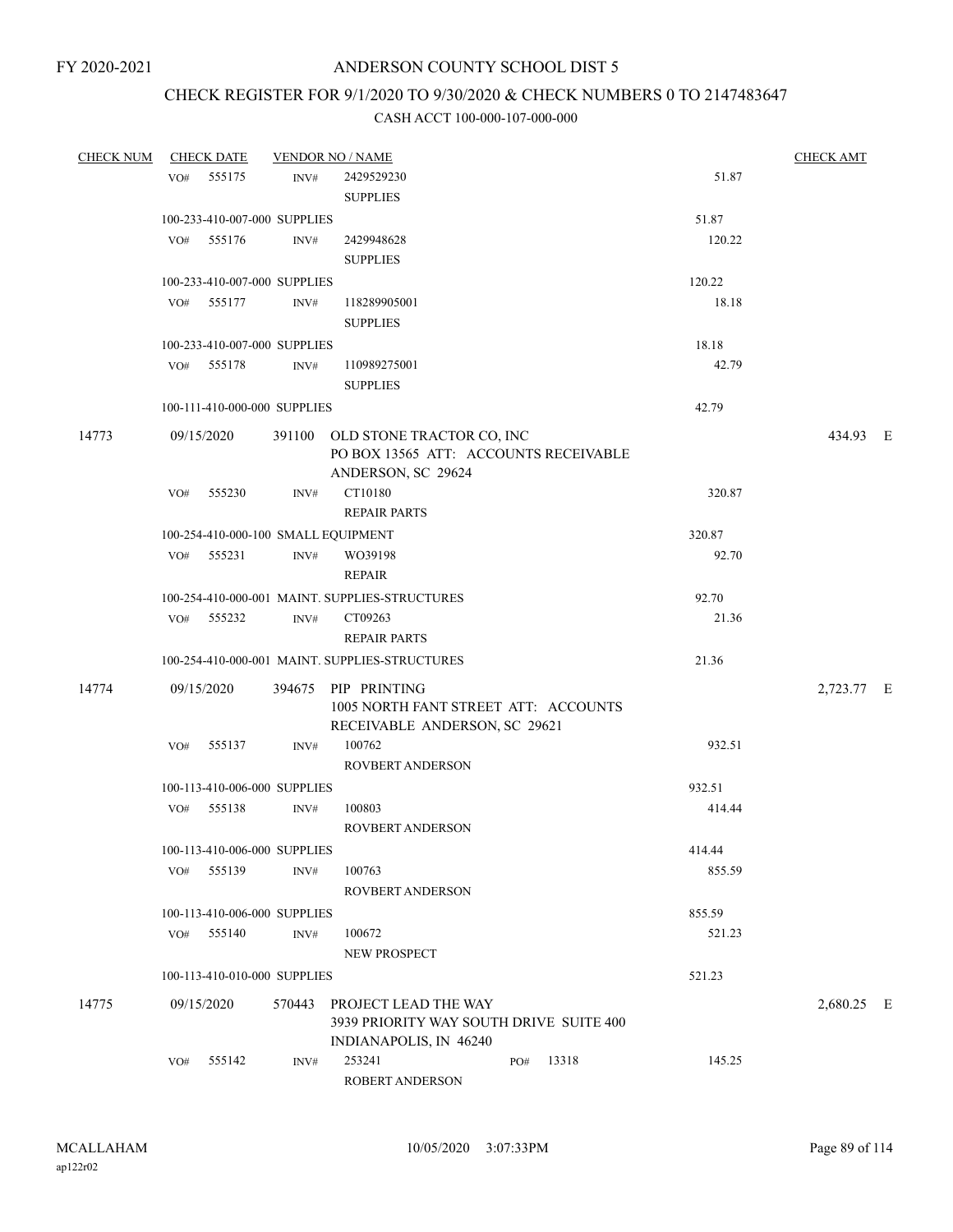# CHECK REGISTER FOR 9/1/2020 TO 9/30/2020 & CHECK NUMBERS 0 TO 2147483647

|        | <b>CHECK NUM</b> |     | <b>CHECK DATE</b>                  |        | <b>VENDOR NO / NAME</b>                                                                               |     |       |          | <b>CHECK AMT</b> |  |
|--------|------------------|-----|------------------------------------|--------|-------------------------------------------------------------------------------------------------------|-----|-------|----------|------------------|--|
|        |                  |     |                                    |        | 207-116-410-006-001 SUPPLIES AND MATERIALS                                                            |     |       | 145.25   |                  |  |
|        |                  |     | VO# 555143                         | INV#   | 253529<br><b>GLENVIEW</b>                                                                             | PO# | 13307 | 261.00   |                  |  |
|        |                  |     |                                    |        | 207-116-410-020-001 SUPPLIES AND MATERIALS                                                            |     |       | 261.00   |                  |  |
|        |                  | VO# | 555144                             | INV#   | 254705                                                                                                | PO# | 13315 | 2,274.00 |                  |  |
|        |                  |     |                                    |        | <b>MCCANTS</b>                                                                                        |     |       |          |                  |  |
|        |                  |     |                                    |        | 207-116-410-005-001 SUPPLIES AND MATERIALS                                                            |     |       | 2,274.00 |                  |  |
|        | $*$ 14780        |     | 09/15/2020                         |        | 463575 SCHOOL HEALTH CORPORATION<br>6764 EAGLE WAY ATT: ACCOUNTS RECEIVABLE<br>CHICAGO, IL 60678-1067 |     |       |          | 1,152.00 E       |  |
|        |                  | VO# | 555148                             | INV#   | 3809882<br><b>GOWNS</b>                                                                               | PO# | 13205 | 1,152.00 |                  |  |
|        |                  |     |                                    |        | 100-213-410-000-C19 COVID-19 SUPPLIES                                                                 |     |       | 1,152.00 |                  |  |
| $\ast$ | 14782            |     | 09/15/2020                         |        | 570059 SHARP BUSINESS SYSTEMS<br>DEPT 1216 PO BOX 121216 DALLAS, TX 75312-1216                        |     |       |          | 196.72 E         |  |
|        |                  | VO# | 555151                             | INV#   | 9002931504<br><b>SUPPORT</b>                                                                          |     |       | 6.42     |                  |  |
|        |                  |     | 709-271-660-009-362 COPIER EXPENSE |        |                                                                                                       |     |       | 6.42     |                  |  |
|        |                  | VO# | 555152                             | INV#   | 9002862011<br><b>COPIES</b>                                                                           |     |       | 8.12     |                  |  |
|        |                  |     | 100-113-410-021-000 SUPPLIES       |        |                                                                                                       |     |       | 8.12     |                  |  |
|        |                  | VO# | 555153                             | INV#   | 9002931580<br><b>SUPPORT</b>                                                                          |     |       | 12.84    |                  |  |
|        |                  |     | 708-271-660-008-362 COPIER EXPENSE |        |                                                                                                       |     |       | 12.84    |                  |  |
|        |                  | VO# | 555236                             | INV#   | 9002861958                                                                                            |     |       | 150.99   |                  |  |
|        |                  |     |                                    |        | <b>COPIES</b>                                                                                         |     |       |          |                  |  |
|        |                  |     |                                    |        | 329-115-690-031-0CO OTHER OBJECTS-WBL (C/O)                                                           |     |       | 150.99   |                  |  |
|        |                  | VO# | 555237                             | INV#   | 9002856889<br><b>COPIES</b>                                                                           |     |       | 18.35    |                  |  |
|        |                  |     | 100-254-323-000-001 CONTRACT SRVS  |        |                                                                                                       |     |       | 18.35    |                  |  |
|        | 14783            |     | 09/15/2020                         | 472700 | <b>SHERWIN WILLIAMS</b><br>613 NORTH MURRAY AVENUE ATT: ACCOUNTS<br>RECEIVABLE ANDERSON, SC 29625     |     |       |          | 126.01 E         |  |
|        |                  | VO# | 555238                             | INV#   | 9612-4<br><b>SUPPLIES</b>                                                                             |     |       | 75.27    |                  |  |
|        |                  |     |                                    |        | 100-254-410-006-001 SUPPLIES - MAINTENANCE                                                            |     |       | 75.27    |                  |  |
|        |                  | VO# | 555239                             | INV#   | 3081-7<br><b>SUPPLIES</b>                                                                             |     |       | 50.74    |                  |  |
|        |                  |     |                                    |        | 100-254-410-021-001 SUPPLIES - MAINTENANCE                                                            |     |       | 50.74    |                  |  |
|        | 14784            |     | 09/15/2020                         |        | 570654 EMPLOYEE VENDOR                                                                                |     |       |          | 157.15 E         |  |
|        |                  | VO# | 555074                             | INV#   | <b>SEPT 10-11</b>                                                                                     |     |       | 157.15   |                  |  |
|        |                  |     |                                    |        | <b>COLUMBIA</b>                                                                                       |     |       |          |                  |  |
|        |                  |     |                                    |        | 100-263-333-000-000 TRIPS AND CONFERENCES                                                             |     |       | 157.15   |                  |  |
|        | 14785            |     | 09/15/2020                         |        | 507850 TRANE                                                                                          |     |       |          | 2,808.15 E       |  |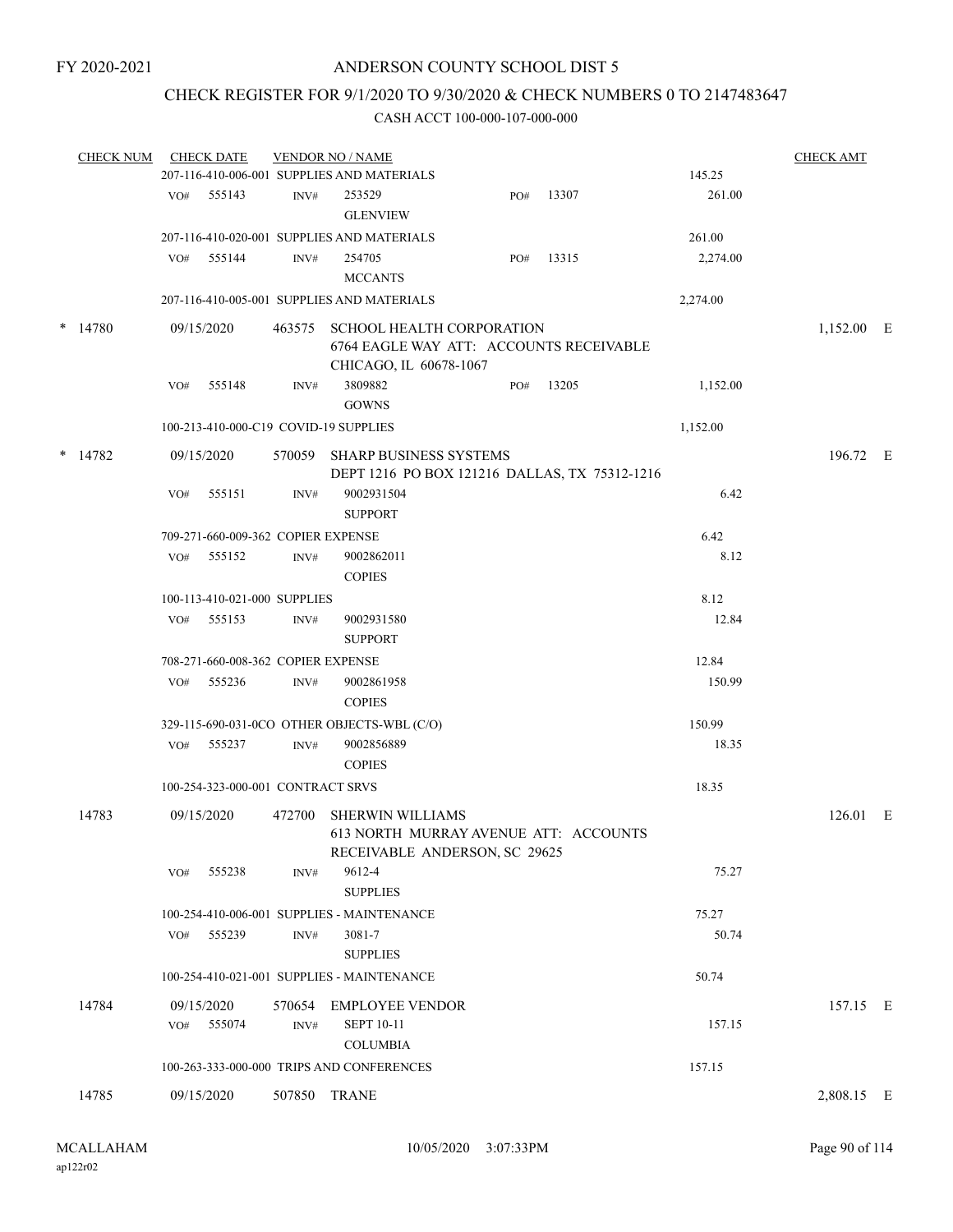# ANDERSON COUNTY SCHOOL DIST 5

# CHECK REGISTER FOR 9/1/2020 TO 9/30/2020 & CHECK NUMBERS 0 TO 2147483647

| <b>CHECK NUM</b> |     | <b>CHECK DATE</b>                  |        | <b>VENDOR NO / NAME</b>                                                                     |                       |     |           |            | <b>CHECK AMT</b> |  |
|------------------|-----|------------------------------------|--------|---------------------------------------------------------------------------------------------|-----------------------|-----|-----------|------------|------------------|--|
|                  |     |                                    |        | POBOX 406469 ATT: ACCOUNTS RECEIVABLE<br>ATLANTA, GA 30384-6469                             |                       |     |           |            |                  |  |
|                  | VO# | 555241                             | INV#   | 8396842                                                                                     |                       |     |           | 205.32     |                  |  |
|                  |     |                                    |        | <b>SENSORS</b>                                                                              |                       |     |           |            |                  |  |
|                  |     |                                    |        | 100-254-410-007-400 HVAC/ELECTRICAL/PLUMBING                                                |                       |     |           | 205.32 A   |                  |  |
|                  | VO# | 555242                             | INV#   | 8396479                                                                                     |                       |     |           | 2,036.63   |                  |  |
|                  |     |                                    |        | <b>SUPPLIES</b>                                                                             |                       |     |           |            |                  |  |
|                  |     |                                    |        | 100-254-410-007-400 HVAC/ELECTRICAL/PLUMBING                                                |                       |     |           | 2,036.63 A |                  |  |
|                  | VO# | 555243                             | INV#   | 8611543<br><b>SUPPLIES</b>                                                                  |                       |     |           | 357.42     |                  |  |
|                  |     |                                    |        | 100-254-410-007-400 HVAC/ELECTRICAL/PLUMBING                                                |                       |     |           | 357.42     |                  |  |
|                  |     | VO# 555244                         | INV#   | 8784134                                                                                     |                       |     |           | 208.78     |                  |  |
|                  |     |                                    |        | <b>REPAIR PARTS</b>                                                                         |                       |     |           |            |                  |  |
|                  |     |                                    |        | 100-254-410-002-400 HVAC/ELECTRICAL/PLUMBING                                                |                       |     |           | 208.78     |                  |  |
| 14786            |     | 09/15/2020                         |        | 570855 ULINE - ATLANTA<br>P.O. BOX 88741 ATT: ACCOUNTS RECEIVABLE<br>CHICAGO, IL 60680-1741 |                       |     |           |            | 2,807.31 E       |  |
|                  | VO# | 555157                             | INV#   | 123763704                                                                                   |                       |     |           | 228.79     |                  |  |
|                  |     |                                    |        | <b>CONCORD ELEM</b>                                                                         |                       |     |           |            |                  |  |
|                  |     | 100-112-410-009-000 SUPPLIES       |        |                                                                                             |                       |     |           | 228.79     |                  |  |
|                  |     | VO# 555245                         | INV#   | 124120581<br><b>SUPPLIES</b>                                                                |                       |     |           | 509.63     |                  |  |
|                  |     | 100-256-410-000-C19 COVID SUPPLIES |        |                                                                                             |                       |     |           | 509.63     |                  |  |
|                  | VO# | 555246                             | INV#   | 122853705                                                                                   |                       |     |           | 595.19     |                  |  |
|                  |     |                                    |        | UTILITY CARTS                                                                               |                       |     |           |            |                  |  |
|                  |     | 100-256-410-000-C19 COVID SUPPLIES |        |                                                                                             |                       |     |           | 595.19     |                  |  |
|                  |     | VO# 555247                         | INV#   | 123719273<br>UTILITY CARTS                                                                  |                       |     |           | 1,473.70   |                  |  |
|                  |     | 100-256-410-000-C19 COVID SUPPLIES |        |                                                                                             |                       |     |           | 1,473.70   |                  |  |
| 14787            |     | 09/15/2020                         | 569781 | VARITRONICS, LLC<br>CB BOX 174 PO BOX 9202 MINNEAPOLIS, MN<br>55480-9202                    |                       |     |           |            | $1,672.08$ E     |  |
|                  |     | VO# 555158                         |        | INV# PSI 121694<br>MIDWAY ELEM                                                              |                       |     | PO# 13300 | 1,102.79   |                  |  |
|                  |     | 100-112-410-017-000 SUPPLIES       |        |                                                                                             |                       |     |           | 1,102.79   |                  |  |
|                  |     | VO# 555159                         | INV#   | PSI-121750<br><b>HOMELAND PARK</b>                                                          |                       | PO# | 13306     | 569.29     |                  |  |
|                  |     |                                    |        | 201-112-410-011-000 SUPPLIES AND MATERIALS                                                  |                       |     |           | 569.29     |                  |  |
|                  |     |                                    |        |                                                                                             |                       |     |           |            |                  |  |
| * 14789          |     | 09/15/2020                         |        | 529275 WESTAR TIRE<br>P O BOX 400<br>ACCOUNTS RECEIVABLE ANDERSON, SC 29622                 | 715 NORTH MURRAY ATT: |     |           |            | 624.31 E         |  |
|                  | VO# | 555262                             | INV#   | 7/29<br><b>SERVICE</b>                                                                      |                       |     |           | 86.99      |                  |  |
|                  |     |                                    |        | 100-254-412-000-001 TRUCK SERVICE - MAINTENANCE                                             |                       |     |           | 86.99      |                  |  |
|                  |     | VO# 555263                         | INV#   | 161607                                                                                      |                       |     |           | 20.00      |                  |  |
|                  |     |                                    |        |                                                                                             |                       |     |           |            |                  |  |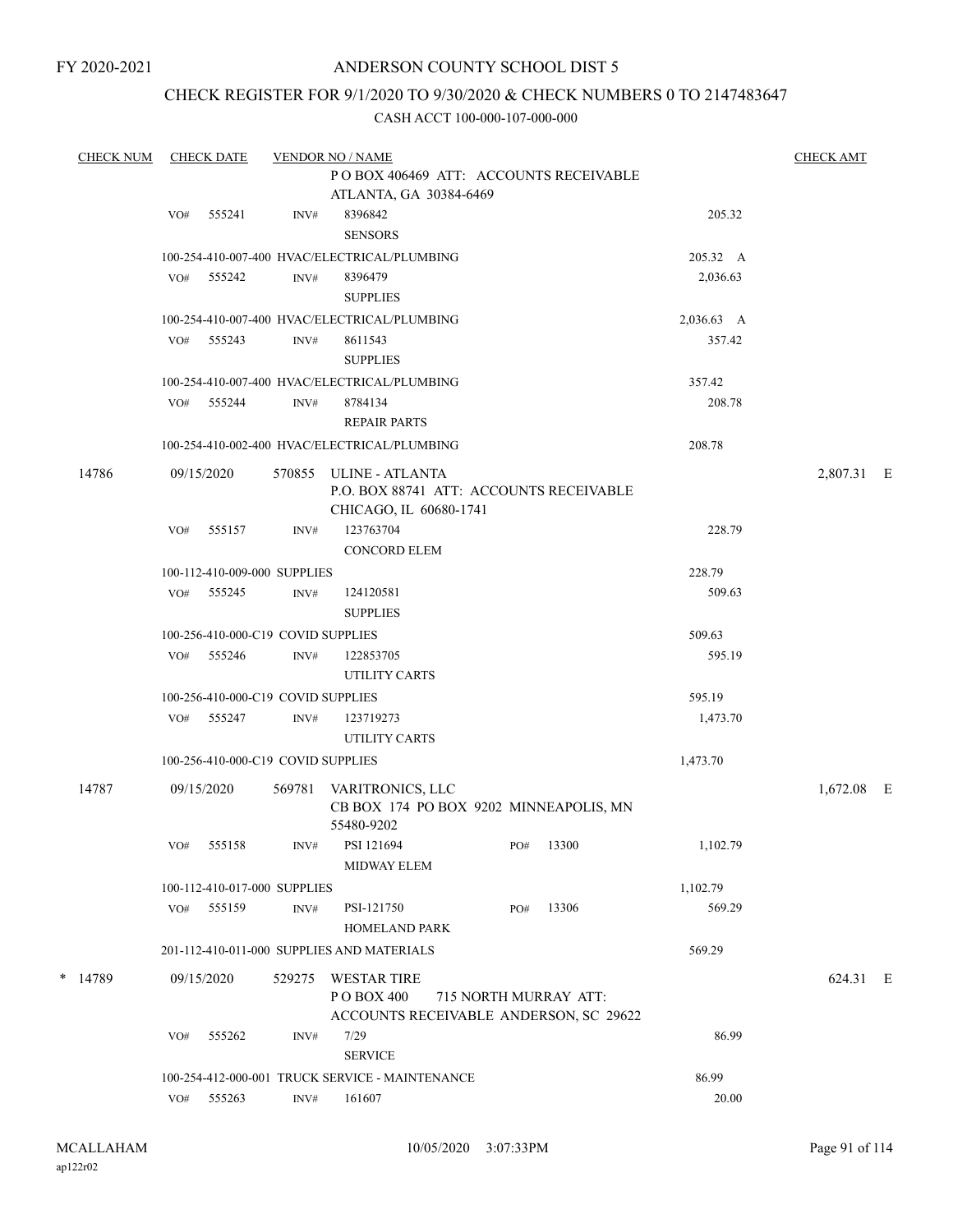# CHECK REGISTER FOR 9/1/2020 TO 9/30/2020 & CHECK NUMBERS 0 TO 2147483647

| <b>CHECK NUM</b> | <b>CHECK DATE</b>                   |        | <b>VENDOR NO / NAME</b>                        |              |        | <b>CHECK AMT</b> |  |
|------------------|-------------------------------------|--------|------------------------------------------------|--------------|--------|------------------|--|
|                  |                                     |        | <b>REPAIR FLAT</b>                             |              |        |                  |  |
|                  |                                     |        | 100-254-540-000-001 EQUIPMENT - MAINTENANCE    |              | 20.00  |                  |  |
|                  | VO# 555264                          | INV#   | 161577                                         |              | 517.32 |                  |  |
|                  |                                     |        | <b>TIRES</b>                                   |              |        |                  |  |
|                  |                                     |        | 100-254-540-000-001 EQUIPMENT - MAINTENANCE    |              | 517.32 |                  |  |
| 14790            | 09/15/2020                          |        | 532300 WHITE JONES ACE HARDWARE                |              |        | 183.72 E         |  |
|                  |                                     |        | PO BOX 13012 ATT: ACCOUNTS RECEIVABLE          |              |        |                  |  |
|                  |                                     |        | ANDERSON, SC 29624                             |              |        |                  |  |
|                  | 555265<br>VO#                       | INV#   | 405680                                         |              | 31.71  |                  |  |
|                  |                                     |        | <b>SUPPLIES</b>                                |              |        |                  |  |
|                  |                                     |        | 100-254-410-001-400 HVAC/ELECTRICAL/PLUMBING   |              | 31.71  |                  |  |
|                  | VO# 555266                          | INV#   | 405876                                         |              | 10.70  |                  |  |
|                  |                                     |        | <b>SUPPLIES</b>                                |              |        |                  |  |
|                  | 100-254-410-000-500 PEST MANAGEMENT |        |                                                |              | 10.70  |                  |  |
|                  | VO# 555267                          | INV#   | 892776                                         |              | 23.50  |                  |  |
|                  |                                     |        | <b>SUPPLIES</b>                                |              |        |                  |  |
|                  | 100-254-410-000-400 HVAC SUPPLIES   |        |                                                |              | 23.50  |                  |  |
|                  | VO# 555268                          | INV#   | 893078<br><b>SUPPLIES</b>                      |              | 76.73  |                  |  |
|                  |                                     |        | 100-254-410-005-001 SUPPLIES - MAINTENANCE     |              | 76.73  |                  |  |
|                  | VO# 555269                          | INV#   | 893051                                         |              | 9.58   |                  |  |
|                  |                                     |        | <b>SUPPLIES</b>                                |              |        |                  |  |
|                  |                                     |        | 100-254-410-000-001 MAINT. SUPPLIES-STRUCTURES |              | 9.58   |                  |  |
|                  | VO# 555270                          | INV#   | 405888                                         |              | 7.92   |                  |  |
|                  |                                     |        | <b>SUPPLIES</b>                                |              |        |                  |  |
|                  |                                     |        | 100-254-410-001-400 HVAC/ELECTRICAL/PLUMBING   |              | 7.92   |                  |  |
|                  | VO# 555271                          | INV#   | 893083                                         |              | 14.73  |                  |  |
|                  |                                     |        | <b>SUPPLIES</b>                                |              |        |                  |  |
|                  |                                     |        | 100-254-410-001-400 HVAC/ELECTRICAL/PLUMBING   |              | 14.73  |                  |  |
|                  | VO# 555272                          | INV#   | 405853                                         |              | 8.85   |                  |  |
|                  |                                     |        | <b>SUPPLIES</b>                                |              |        |                  |  |
|                  |                                     |        | 100-254-410-001-400 HVAC/ELECTRICAL/PLUMBING   |              | 8.85   |                  |  |
| 14791            | 09/15/2020                          |        | 574654 EMPLOYEE VENDOR                         |              |        | 410.95 E         |  |
|                  | 555061<br>VO#                       | INV#   | <b>SAMS/PUBLIX</b>                             |              | 322.29 |                  |  |
|                  |                                     |        | <b>REIMBURSEMENT</b>                           |              |        |                  |  |
|                  |                                     |        | 710-271-660-010-201 MISCELLANEOUS EXPENSE      |              | 322.29 |                  |  |
|                  | 555067<br>VO#                       | INV#   | <b>BACKPACK</b>                                |              | 88.66  |                  |  |
|                  |                                     |        | REIMBURSEMENT                                  |              |        |                  |  |
|                  | 100-233-410-010-000 SUPPLIES        |        |                                                |              | 88.66  |                  |  |
| 14792            | 09/15/2020                          | 332750 | WILLIAM V MACGILL & CO                         |              |        | 257.50 E         |  |
|                  |                                     |        | 1000 NORTH LOMBARD ROAD ATT: ACCOUNTS          |              |        |                  |  |
|                  |                                     |        | RECEIVABLE LOMBARD, IL 60148                   |              |        |                  |  |
|                  | 555161<br>VO#                       | INV#   | 0730062<br><b>POSTERS</b>                      | PO#<br>13210 | 257.50 |                  |  |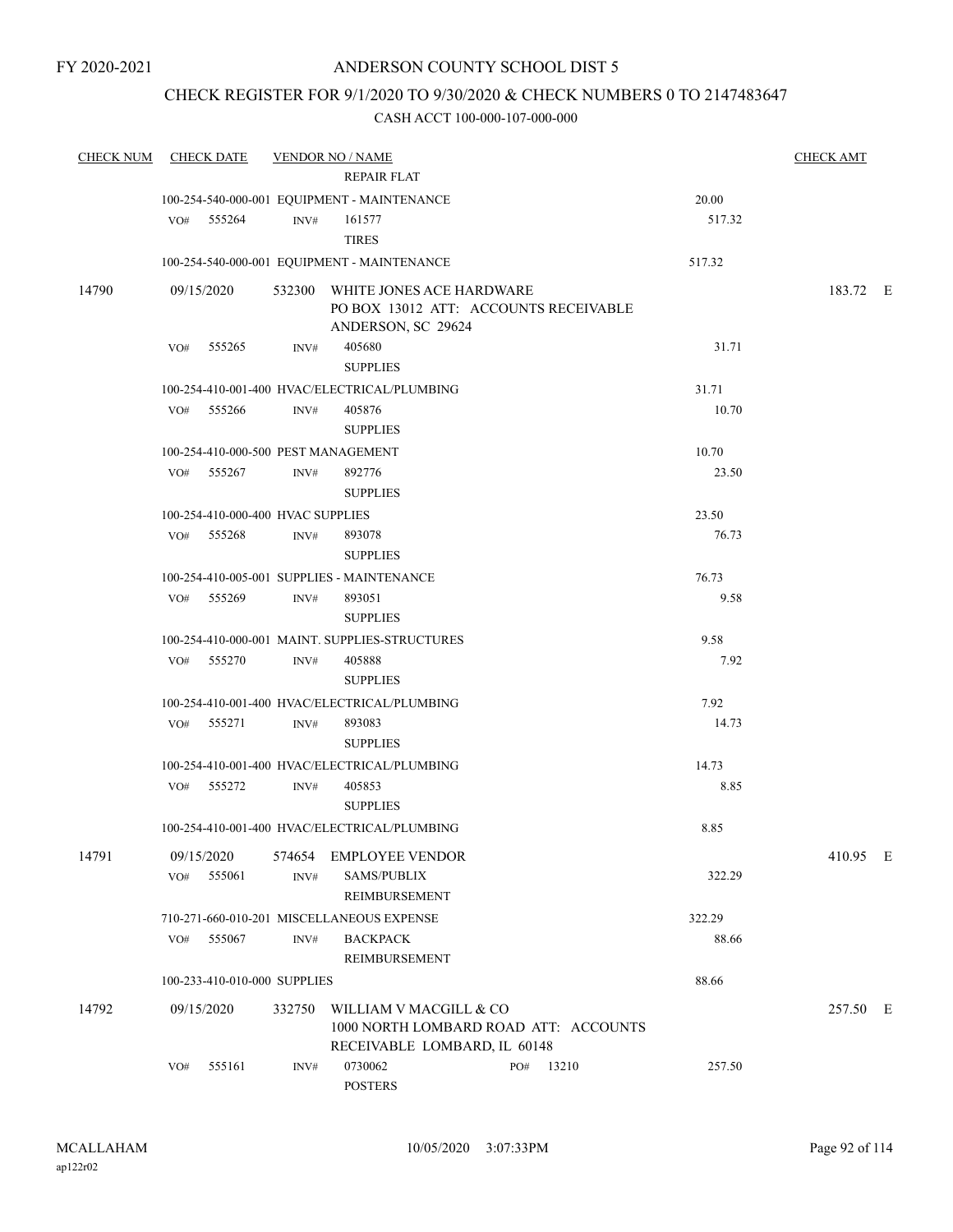# CHECK REGISTER FOR 9/1/2020 TO 9/30/2020 & CHECK NUMBERS 0 TO 2147483647

|        | <b>CHECK NUM</b> |     | <b>CHECK DATE</b>                  |        | <b>VENDOR NO / NAME</b>                                                                                        |        |       |          | <b>CHECK AMT</b> |  |
|--------|------------------|-----|------------------------------------|--------|----------------------------------------------------------------------------------------------------------------|--------|-------|----------|------------------|--|
|        |                  |     |                                    |        | 100-213-410-000-C19 COVID-19 SUPPLIES                                                                          |        |       | 239.70   |                  |  |
|        |                  |     | 100-213-410-006-C19 COVID SUPPLIES |        |                                                                                                                |        |       | 17.80    |                  |  |
|        | $*$ 14794        |     | 09/17/2020                         |        | 114225 ANDERSON RESTAURANT EQUIPMENT<br>112 EAST MAULDIN STREET ATT: ACCOUNTS<br>RECEIVABLE ANDERSON, SC 29621 |        |       |          | 807.27 E         |  |
|        |                  | VO# | 555336                             | INV#   | 59346                                                                                                          |        |       | 257.84   |                  |  |
|        |                  |     |                                    |        | <b>SUPPLIES</b>                                                                                                |        |       |          |                  |  |
|        |                  |     |                                    |        | 600-256-323-017-000 REPAIRS TO EQUIPMENT                                                                       |        |       | 257.84   |                  |  |
|        |                  | VO# | 555337                             | INV#   | 59185<br><b>SUPPLIES</b>                                                                                       |        |       | 267.38   |                  |  |
|        |                  |     | 600-256-410-000-000 SUPPLIES       |        |                                                                                                                |        |       | 267.38   |                  |  |
|        |                  | VO# | 555338                             | INV#   | 59170<br><b>SUPPLIES</b>                                                                                       |        |       | 282.05   |                  |  |
|        |                  |     | 600-256-410-000-000 SUPPLIES       |        |                                                                                                                |        |       | 282.05   |                  |  |
|        | 14795            |     | 09/17/2020                         | 126675 | ATTAWAY INC<br>POBOX 302 ATT: ACCOUNTS RECEIVABLE<br>ANDERSON, SC 29622                                        |        |       |          | 256.80 E         |  |
|        |                  | VO# | 555288                             | INV#   | 230045<br><b>MIDWAY ELEM</b>                                                                                   |        |       | 256.80   |                  |  |
|        |                  |     |                                    |        | 717-190-660-017-201 MISCELLANEOUS EXPENSE                                                                      |        |       | 256.80   |                  |  |
| *      | 14797            |     | 09/17/2020                         |        | 572787 CC&I SERVICES LLC<br>4795 S CHURCH ST EXT SUITE 2 ROEBUCK, SC 29376                                     |        |       |          | 4,753.60 E       |  |
|        |                  | VO# | 555340                             | INV#   | 5746<br>TL HANNA                                                                                               | PO#    | 11061 | 4,368.60 |                  |  |
|        |                  |     |                                    |        | 505-253-520-002-STD STADIUM RENOVATIONS                                                                        |        |       | 4,368.60 |                  |  |
|        |                  | VO# | 555341                             | INV#   | 5745<br>MCCANTS HVAC                                                                                           | PO#    | 11015 | 385.00   |                  |  |
|        |                  |     |                                    |        | 505-254-323-005-000 CONTRACTED SERVICES                                                                        |        |       | 385.00   |                  |  |
|        | 14798            |     | 09/17/2020                         | 566330 | CLEAN CARE OF ANDERSON<br>P.O. BOX 1563 ATT: ACCOUNTS RECEIVABLE<br>ANDERSON, SC 29622                         |        |       |          | 570.00 E         |  |
|        |                  | VO# | 555344                             | INV#   | 26671<br>WHS & TLH                                                                                             |        |       | 570.00   |                  |  |
|        |                  |     | 100-254-410-002-000 SUPPLIES       |        |                                                                                                                |        |       | 210.00   |                  |  |
|        |                  |     | 100-254-410-003-000 SUPPLIES       |        |                                                                                                                |        |       | 360.00   |                  |  |
| $\ast$ | 14800            |     | 09/17/2020                         | 187300 | CRESCENT SUPPLY CO, INC<br>POBOX 8798 ATT: ACCOUNTS RECEIVABLE<br>GREENVILLE, SC 29604                         |        |       |          | 555.26 E         |  |
|        |                  | VO# | 555292                             | INV#   | 393228<br><b>SUPPLIES</b>                                                                                      |        |       | 26.08    |                  |  |
|        |                  |     |                                    |        | 100-254-410-000-001 MAINT. SUPPLIES-STRUCTURES                                                                 |        |       | 26.08    |                  |  |
|        |                  | VO# | 555293                             | INV#   | 393029<br><b>SUPPLIES</b>                                                                                      |        |       | 129.74   |                  |  |
|        |                  |     | 100-254-410-000-400 HVAC SUPPLIES  |        |                                                                                                                | 129.74 |       |          |                  |  |
|        |                  |     |                                    |        |                                                                                                                |        |       |          |                  |  |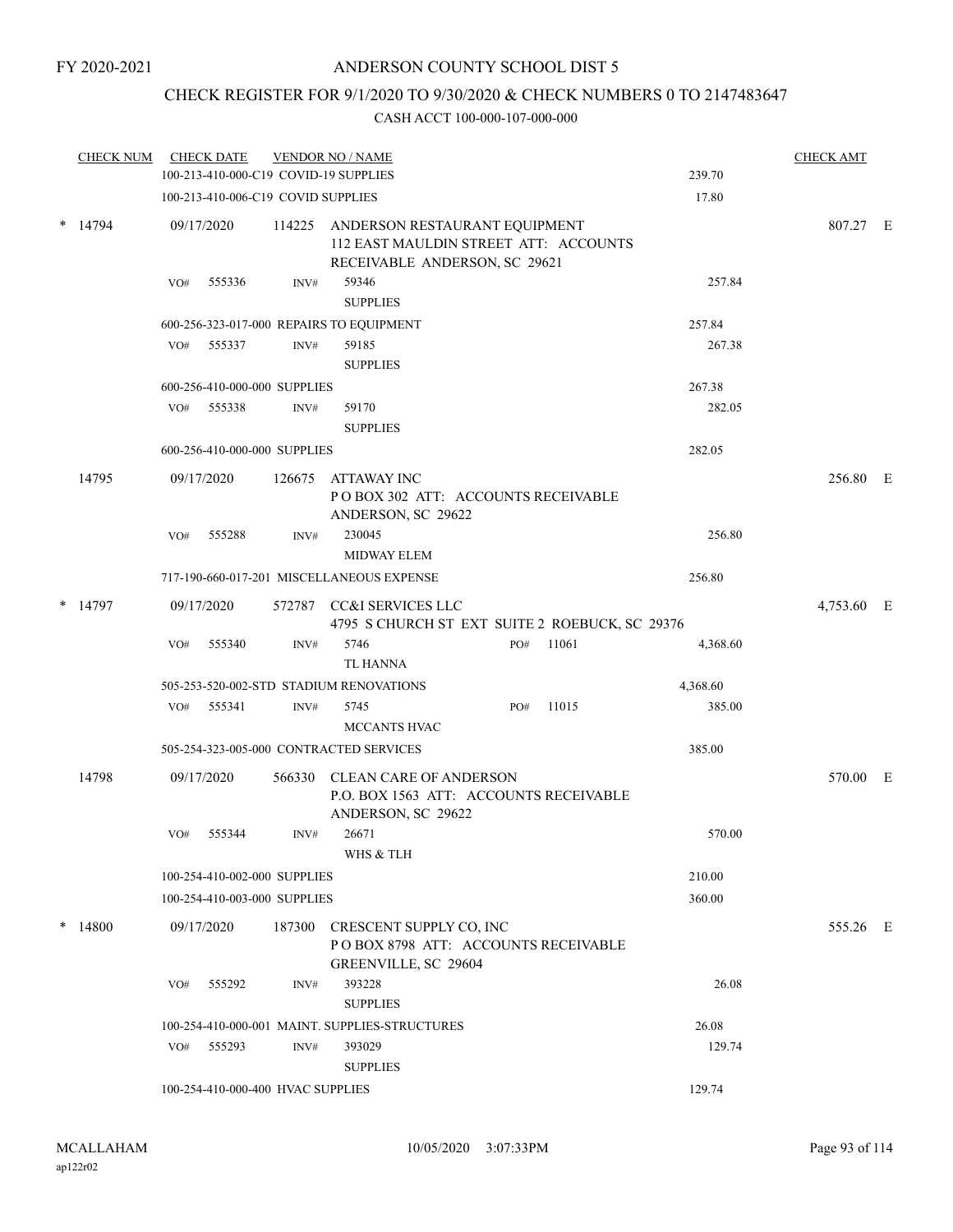# CHECK REGISTER FOR 9/1/2020 TO 9/30/2020 & CHECK NUMBERS 0 TO 2147483647

|        | <b>CHECK NUM</b> |     | <b>CHECK DATE</b>    |                              | <b>VENDOR NO / NAME</b>                                                                                 |        | <b>CHECK AMT</b> |  |
|--------|------------------|-----|----------------------|------------------------------|---------------------------------------------------------------------------------------------------------|--------|------------------|--|
|        |                  | VO# | 555345               | INV#                         | 393393<br><b>SUPPLIES</b>                                                                               | 112.35 |                  |  |
|        |                  |     |                      |                              | 100-254-410-006-400 HVAC/ELECTRICAL/PLUMBING                                                            | 112.35 |                  |  |
|        |                  | VO# | 555346               | INV#                         | 393427<br><b>SUPPLIES</b>                                                                               | 36.98  |                  |  |
|        |                  |     |                      |                              | 100-254-410-018-400 HVAC/ELECTRICAL/PLUMBING                                                            | 36.98  |                  |  |
|        |                  |     | $VO#$ 555347         | INV#                         | 393426<br><b>SUPPLIES</b>                                                                               | 137.76 |                  |  |
|        |                  |     |                      |                              | 100-254-410-020-400 HVAC/ELECTRICAL/PLUMBING                                                            | 137.76 |                  |  |
|        |                  | VO# | 555348               | INV#                         | 393428<br><b>SUPPLIES</b>                                                                               | 112.35 |                  |  |
|        |                  |     |                      |                              | 100-254-410-017-400 HVAC/ELECTRICAL/PLUMBING                                                            | 112.35 |                  |  |
|        | 14801            |     | 09/17/2020           | 202600                       | DILLARD'S SPORTS CENTER<br>708 WHITEHALL ROAD ATT: ACCOUNTS<br>RECEIVABLE ANDERSON, SC 29625            |        | 225.60 E         |  |
|        |                  | VO# | 555294               | INV#                         | 108802<br><b>CENTERVILLE</b>                                                                            | 225.60 |                  |  |
|        |                  |     |                      |                              | 707-190-660-007-201 MISCELLANEOUS EXPENSE                                                               | 225.60 |                  |  |
| $\ast$ | 14803            |     | 09/17/2020           |                              | 564637 EMD ELECTRIC MOTORS & DRIVES INC<br>POBOX 2565 ATT: ACCOUNTS RECEIVABLE<br>ANDERSON, SC 29622    |        | 260.40 E         |  |
|        |                  | VO# | 555350               | INV#                         | 55478<br><b>REPAIR PARTS</b>                                                                            | 260.40 |                  |  |
|        |                  |     |                      |                              | 100-254-410-001-400 HVAC/ELECTRICAL/PLUMBING                                                            | 260.40 |                  |  |
|        | 14804            |     | 09/17/2020           |                              | 237555 FORMS & SUPPLY<br>POBOX 563953 ATT: ACCOUNTS RECEIVABLE<br>CHARLOTTE, NC 28256                   |        | 320.32 E         |  |
|        |                  | VO# | 555295               | INV#                         | 5542842<br><b>TONER</b>                                                                                 | 320.32 |                  |  |
|        |                  |     |                      | 100-233-410-008-000 SUPPLIES |                                                                                                         | 320.32 |                  |  |
|        | $*$ 14806        | VO# | 09/17/2020<br>555280 | 573862<br>INV#               | <b>EMPLOYEE VENDOR</b><br><b>COLUMBIA</b>                                                               | 178.03 | 178.03 E         |  |
|        |                  |     |                      |                              | SEPT 9-11                                                                                               |        |                  |  |
|        |                  |     |                      |                              | 100-224-333-000-000 TRIPS/CONFERENCES                                                                   | 178.03 |                  |  |
|        | 14807            |     | 09/17/2020           |                              | 573279 HERSHEY CREAMERY COMPANY<br>710 CORPORATE CIRCLE SALISBURY, NC 28145                             |        | 165.07 E         |  |
|        |                  | VO# | 555296               | INV#                         | 15820824<br><b>NEVITT FOREST</b>                                                                        | 165.07 |                  |  |
|        |                  |     |                      |                              | 712-271-660-012-391 ICE CREAM SALES EXPENSE                                                             | 165.07 |                  |  |
|        | $*$ 14809        |     | 09/17/2020           | 272800                       | <b>HOUSE OF TROPHIES</b><br>616 NORTH MURRAY AVENUE ATT: ACCOUNTS<br>RECEIVABLE ANDERSON, SC 29625-4311 |        | $112.36$ E       |  |
|        |                  | VO# | 555297               | INV#                         | 32763<br><b>MCLEES</b>                                                                                  | 112.36 |                  |  |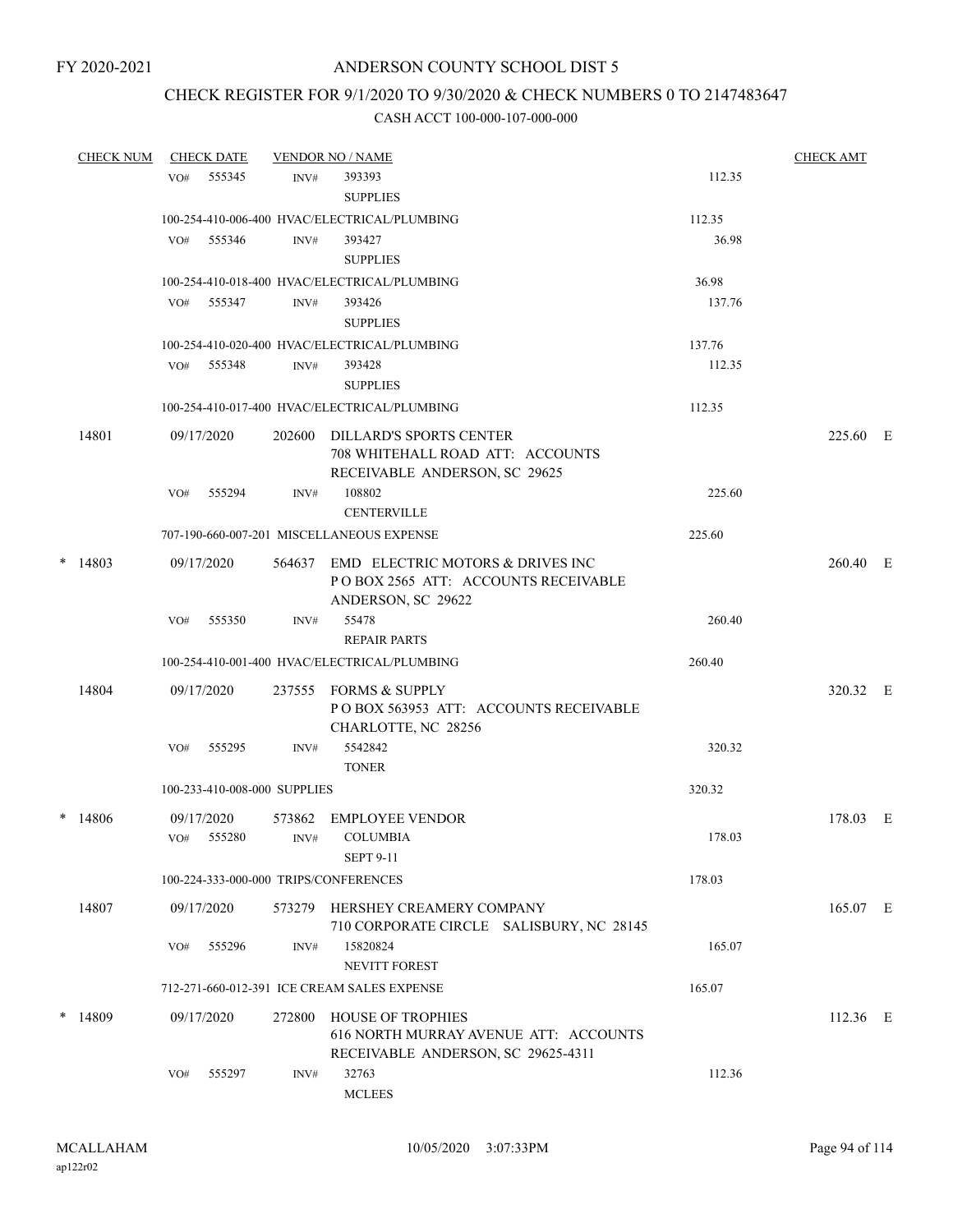# CHECK REGISTER FOR 9/1/2020 TO 9/30/2020 & CHECK NUMBERS 0 TO 2147483647

| $* 14813$<br>09/17/2020<br>570395 NETWORK CONTROLS & ELECTRIC, INC<br>450.00 E<br>136 JOHNS ROAD ATT: ACCOUNTS RECEIVABLE<br><b>GREER, SC 29650</b><br>25077<br>450.00<br>555362<br>VO#<br>INV#<br><b>WESTSIDE</b><br>100-266-314-003-000 REPAIRS TO EQUIPMENT<br>450.00<br>14814<br>09/17/2020<br>389900 OFFICE DEPOT<br>POBOX 1413 CHARLOTTE, NC 28201-1413<br>56.04<br>555300<br>INV#<br>118834727001<br>VO#<br><b>SUPPLIES</b><br>56.04<br>100-212-410-013-000 SUPPLIES<br>VO# 555301<br>INV#<br>118836710001<br>75.08<br><b>SUPPLIES</b><br>75.08<br>100-212-410-013-000 SUPPLIES<br>488.28<br>VO# 555302<br>118836741001<br>INV#<br><b>SUPPLIES</b><br>22.17<br>100-111-410-013-000 SUPPLIES<br>100-112-410-013-0RE RELATED ARTS<br>111.52<br>100-113-410-013-000 SUPPLIES<br>304.70<br>49.89<br>100-212-410-013-000 SUPPLIES<br>117380912001<br>13252<br>VO# 555303<br>1,069.79<br>INV#<br>PO#<br><b>THERMOMETERS</b><br>100-126-410-000-C19 COVID SUPPLIES<br>1,069.79<br>VO# 555304<br>$\mathrm{INV}\#$<br>866.64<br>119935074001<br><b>SUPPLIES</b><br>723-190-660-023-911 MISCELLANEOUS- ADULT ED EXPENSE<br>866.64<br>555305<br>117328790001<br>42.79<br>VO#<br>INV#<br><b>SUPPLIES</b><br>723-190-660-023-911 MISCELLANEOUS- ADULT ED EXPENSE<br>42.79<br>$* 14816$<br>PRESENTATION SYSTEMS SOUTH, INC<br>09/17/2020<br>416350<br>POBOX 3872 ATT: ACCOUNTS RECEIVABLE<br>MOORESVILLE, NC 28117<br>201710<br>555306<br>524.43<br>VO#<br>INV#<br><b>SUPPLIES</b><br>524.43<br>100-222-410-013-000 SUPPLIES<br>14817<br>09/17/2020<br>RIDDELL/ ALL AMERICAN SPORTS<br>570955<br>PO BOX 71914 CHICAGO, IL 60694-1914<br>951141264<br>555308<br>3,186.63<br>INV#<br>VO#<br><b>MCCANTS</b><br>705-271-660-005-674 FOOTBALL EXPENSE<br>3,186.63<br>$\ast$<br>14821<br>507850<br>09/17/2020<br><b>TRANE</b><br>POBOX 406469 ATT: ACCOUNTS RECEIVABLE | <b>CHECK NUM</b> | <b>CHECK DATE</b> | <b>VENDOR NO / NAME</b><br>708-271-660-008-201 MISCELLANEOUS EXPENSE | 112.36 | <b>CHECK AMT</b> |  |
|-----------------------------------------------------------------------------------------------------------------------------------------------------------------------------------------------------------------------------------------------------------------------------------------------------------------------------------------------------------------------------------------------------------------------------------------------------------------------------------------------------------------------------------------------------------------------------------------------------------------------------------------------------------------------------------------------------------------------------------------------------------------------------------------------------------------------------------------------------------------------------------------------------------------------------------------------------------------------------------------------------------------------------------------------------------------------------------------------------------------------------------------------------------------------------------------------------------------------------------------------------------------------------------------------------------------------------------------------------------------------------------------------------------------------------------------------------------------------------------------------------------------------------------------------------------------------------------------------------------------------------------------------------------------------------------------------------------------------------------------------------------------------------------------------------------------------------------------------------------|------------------|-------------------|----------------------------------------------------------------------|--------|------------------|--|
|                                                                                                                                                                                                                                                                                                                                                                                                                                                                                                                                                                                                                                                                                                                                                                                                                                                                                                                                                                                                                                                                                                                                                                                                                                                                                                                                                                                                                                                                                                                                                                                                                                                                                                                                                                                                                                                           |                  |                   |                                                                      |        |                  |  |
|                                                                                                                                                                                                                                                                                                                                                                                                                                                                                                                                                                                                                                                                                                                                                                                                                                                                                                                                                                                                                                                                                                                                                                                                                                                                                                                                                                                                                                                                                                                                                                                                                                                                                                                                                                                                                                                           |                  |                   |                                                                      |        |                  |  |
|                                                                                                                                                                                                                                                                                                                                                                                                                                                                                                                                                                                                                                                                                                                                                                                                                                                                                                                                                                                                                                                                                                                                                                                                                                                                                                                                                                                                                                                                                                                                                                                                                                                                                                                                                                                                                                                           |                  |                   |                                                                      |        |                  |  |
|                                                                                                                                                                                                                                                                                                                                                                                                                                                                                                                                                                                                                                                                                                                                                                                                                                                                                                                                                                                                                                                                                                                                                                                                                                                                                                                                                                                                                                                                                                                                                                                                                                                                                                                                                                                                                                                           |                  |                   |                                                                      |        |                  |  |
|                                                                                                                                                                                                                                                                                                                                                                                                                                                                                                                                                                                                                                                                                                                                                                                                                                                                                                                                                                                                                                                                                                                                                                                                                                                                                                                                                                                                                                                                                                                                                                                                                                                                                                                                                                                                                                                           |                  |                   |                                                                      |        | 2,598.62 E       |  |
|                                                                                                                                                                                                                                                                                                                                                                                                                                                                                                                                                                                                                                                                                                                                                                                                                                                                                                                                                                                                                                                                                                                                                                                                                                                                                                                                                                                                                                                                                                                                                                                                                                                                                                                                                                                                                                                           |                  |                   |                                                                      |        |                  |  |
|                                                                                                                                                                                                                                                                                                                                                                                                                                                                                                                                                                                                                                                                                                                                                                                                                                                                                                                                                                                                                                                                                                                                                                                                                                                                                                                                                                                                                                                                                                                                                                                                                                                                                                                                                                                                                                                           |                  |                   |                                                                      |        |                  |  |
|                                                                                                                                                                                                                                                                                                                                                                                                                                                                                                                                                                                                                                                                                                                                                                                                                                                                                                                                                                                                                                                                                                                                                                                                                                                                                                                                                                                                                                                                                                                                                                                                                                                                                                                                                                                                                                                           |                  |                   |                                                                      |        |                  |  |
|                                                                                                                                                                                                                                                                                                                                                                                                                                                                                                                                                                                                                                                                                                                                                                                                                                                                                                                                                                                                                                                                                                                                                                                                                                                                                                                                                                                                                                                                                                                                                                                                                                                                                                                                                                                                                                                           |                  |                   |                                                                      |        |                  |  |
|                                                                                                                                                                                                                                                                                                                                                                                                                                                                                                                                                                                                                                                                                                                                                                                                                                                                                                                                                                                                                                                                                                                                                                                                                                                                                                                                                                                                                                                                                                                                                                                                                                                                                                                                                                                                                                                           |                  |                   |                                                                      |        |                  |  |
|                                                                                                                                                                                                                                                                                                                                                                                                                                                                                                                                                                                                                                                                                                                                                                                                                                                                                                                                                                                                                                                                                                                                                                                                                                                                                                                                                                                                                                                                                                                                                                                                                                                                                                                                                                                                                                                           |                  |                   |                                                                      |        |                  |  |
|                                                                                                                                                                                                                                                                                                                                                                                                                                                                                                                                                                                                                                                                                                                                                                                                                                                                                                                                                                                                                                                                                                                                                                                                                                                                                                                                                                                                                                                                                                                                                                                                                                                                                                                                                                                                                                                           |                  |                   |                                                                      |        |                  |  |
|                                                                                                                                                                                                                                                                                                                                                                                                                                                                                                                                                                                                                                                                                                                                                                                                                                                                                                                                                                                                                                                                                                                                                                                                                                                                                                                                                                                                                                                                                                                                                                                                                                                                                                                                                                                                                                                           |                  |                   |                                                                      |        |                  |  |
|                                                                                                                                                                                                                                                                                                                                                                                                                                                                                                                                                                                                                                                                                                                                                                                                                                                                                                                                                                                                                                                                                                                                                                                                                                                                                                                                                                                                                                                                                                                                                                                                                                                                                                                                                                                                                                                           |                  |                   |                                                                      |        |                  |  |
|                                                                                                                                                                                                                                                                                                                                                                                                                                                                                                                                                                                                                                                                                                                                                                                                                                                                                                                                                                                                                                                                                                                                                                                                                                                                                                                                                                                                                                                                                                                                                                                                                                                                                                                                                                                                                                                           |                  |                   |                                                                      |        |                  |  |
|                                                                                                                                                                                                                                                                                                                                                                                                                                                                                                                                                                                                                                                                                                                                                                                                                                                                                                                                                                                                                                                                                                                                                                                                                                                                                                                                                                                                                                                                                                                                                                                                                                                                                                                                                                                                                                                           |                  |                   |                                                                      |        |                  |  |
|                                                                                                                                                                                                                                                                                                                                                                                                                                                                                                                                                                                                                                                                                                                                                                                                                                                                                                                                                                                                                                                                                                                                                                                                                                                                                                                                                                                                                                                                                                                                                                                                                                                                                                                                                                                                                                                           |                  |                   |                                                                      |        |                  |  |
|                                                                                                                                                                                                                                                                                                                                                                                                                                                                                                                                                                                                                                                                                                                                                                                                                                                                                                                                                                                                                                                                                                                                                                                                                                                                                                                                                                                                                                                                                                                                                                                                                                                                                                                                                                                                                                                           |                  |                   |                                                                      |        |                  |  |
|                                                                                                                                                                                                                                                                                                                                                                                                                                                                                                                                                                                                                                                                                                                                                                                                                                                                                                                                                                                                                                                                                                                                                                                                                                                                                                                                                                                                                                                                                                                                                                                                                                                                                                                                                                                                                                                           |                  |                   |                                                                      |        |                  |  |
|                                                                                                                                                                                                                                                                                                                                                                                                                                                                                                                                                                                                                                                                                                                                                                                                                                                                                                                                                                                                                                                                                                                                                                                                                                                                                                                                                                                                                                                                                                                                                                                                                                                                                                                                                                                                                                                           |                  |                   |                                                                      |        |                  |  |
|                                                                                                                                                                                                                                                                                                                                                                                                                                                                                                                                                                                                                                                                                                                                                                                                                                                                                                                                                                                                                                                                                                                                                                                                                                                                                                                                                                                                                                                                                                                                                                                                                                                                                                                                                                                                                                                           |                  |                   |                                                                      |        | 524.43 E         |  |
|                                                                                                                                                                                                                                                                                                                                                                                                                                                                                                                                                                                                                                                                                                                                                                                                                                                                                                                                                                                                                                                                                                                                                                                                                                                                                                                                                                                                                                                                                                                                                                                                                                                                                                                                                                                                                                                           |                  |                   |                                                                      |        |                  |  |
|                                                                                                                                                                                                                                                                                                                                                                                                                                                                                                                                                                                                                                                                                                                                                                                                                                                                                                                                                                                                                                                                                                                                                                                                                                                                                                                                                                                                                                                                                                                                                                                                                                                                                                                                                                                                                                                           |                  |                   |                                                                      |        |                  |  |
|                                                                                                                                                                                                                                                                                                                                                                                                                                                                                                                                                                                                                                                                                                                                                                                                                                                                                                                                                                                                                                                                                                                                                                                                                                                                                                                                                                                                                                                                                                                                                                                                                                                                                                                                                                                                                                                           |                  |                   |                                                                      |        | 3,186.63 E       |  |
|                                                                                                                                                                                                                                                                                                                                                                                                                                                                                                                                                                                                                                                                                                                                                                                                                                                                                                                                                                                                                                                                                                                                                                                                                                                                                                                                                                                                                                                                                                                                                                                                                                                                                                                                                                                                                                                           |                  |                   |                                                                      |        |                  |  |
|                                                                                                                                                                                                                                                                                                                                                                                                                                                                                                                                                                                                                                                                                                                                                                                                                                                                                                                                                                                                                                                                                                                                                                                                                                                                                                                                                                                                                                                                                                                                                                                                                                                                                                                                                                                                                                                           |                  |                   |                                                                      |        |                  |  |
|                                                                                                                                                                                                                                                                                                                                                                                                                                                                                                                                                                                                                                                                                                                                                                                                                                                                                                                                                                                                                                                                                                                                                                                                                                                                                                                                                                                                                                                                                                                                                                                                                                                                                                                                                                                                                                                           |                  |                   | ATLANTA, GA 30384-6469                                               |        | 1,475.00 E       |  |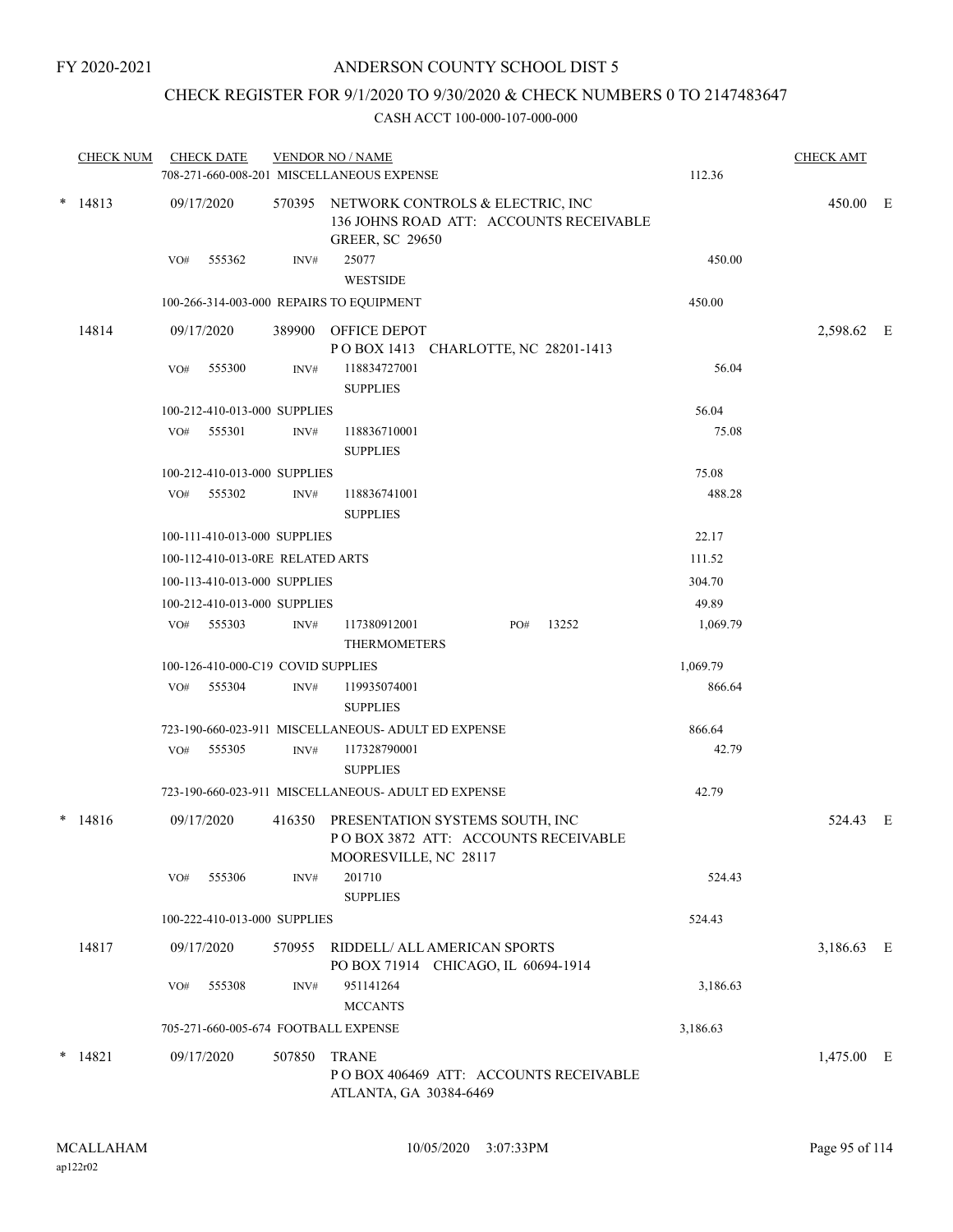# CHECK REGISTER FOR 9/1/2020 TO 9/30/2020 & CHECK NUMBERS 0 TO 2147483647

|   | <b>CHECK NUM</b> | <b>CHECK DATE</b>                      |        | <b>VENDOR NO / NAME</b>                                                              |          | <b>CHECK AMT</b> |  |
|---|------------------|----------------------------------------|--------|--------------------------------------------------------------------------------------|----------|------------------|--|
|   |                  | 555319<br>VO#                          | INV#   | 311095010<br>13294<br>PO#<br><b>MAINTENANCE</b>                                      | 1,475.00 |                  |  |
|   |                  |                                        |        | 131-254-323-031-400 CONTR SERV-HVAC/ELECT/PLUMBING                                   | 1,475.00 |                  |  |
| * | 14823            | 09/17/2020                             |        | 573363 VARSITY SPIRIT FASHION<br>PO BOX 751210 MEMPHIS, TN 38175-1210                |          | 1,399.03 E       |  |
|   |                  | 555377<br>VO#                          | INV#   | 48800059<br><b>ROBERT ANDERSON</b>                                                   | 1,399.03 |                  |  |
|   |                  | 706-271-660-006-611 PEP CLUB EXPENSE   |        |                                                                                      | 1,399.03 |                  |  |
|   | 14824            | 09/17/2020<br>VO#<br>555328            | INV#   | 576298 EMPLOYEE VENDOR<br><b>SPEERT ADV</b><br>REIMBURSEMENT                         | 325.93   | 325.93 E         |  |
|   |                  | 721-190-660-021-637 BAND MS/HS EXPENSE |        |                                                                                      | 325.93   |                  |  |
|   | $*$ 14826        | 09/17/2020<br>555323<br>VO#            | INV#   | 574654 EMPLOYEE VENDOR<br>PE SUPPLIES<br>REIMBURSEMENT                               | 226.81   | 226.81 E         |  |
|   |                  | 937-113-410-010-000 SUPPLIES           |        |                                                                                      | 226.81   |                  |  |
|   | 14827            | 09/22/2020                             |        | 102640 ACTION AUTO<br>529 FAIR STREET ATT: ACCOUNTS RECEIVABLE<br>ANDERSON, SC 29625 |          | 327.09 E         |  |
|   |                  | 555401<br>VO#                          | INV#   | 91225<br>F250 REPAIR                                                                 | 327.09   |                  |  |
|   |                  |                                        |        | 100-254-412-000-001 TRUCK SERVICE - MAINTENANCE                                      | 327.09   |                  |  |
|   | 14829            | 09/22/2020                             | 111125 | ANDERSON AWARDS<br>716 WHITEHALL ROAD ATT: ACCOUNTS<br>RECEIVABLE ANDERSON, SC 29625 |          | 381.99 E         |  |
|   |                  | 555402<br>VO#                          | INV#   | <b>NURSING</b><br><b>NAME BADGES</b>                                                 | 112.35   |                  |  |
|   |                  |                                        |        | 100-213-410-000-000 SUPPLIES AND MATERIALS                                           | 112.35   |                  |  |
|   |                  | VO# 555403                             | INV#   | <b>VARENNES</b><br><b>NAME BADGES</b>                                                | 29.96    |                  |  |
|   |                  | 100-112-410-016-000 SUPPLIES           |        |                                                                                      | 29.96    |                  |  |
|   |                  | VO# 555404                             | INV#   | <b>VARENNES</b><br><b>NAME BADGES</b>                                                | 239.68   |                  |  |
|   |                  | 100-112-410-016-000 SUPPLIES           |        |                                                                                      | 239.68   |                  |  |
|   | $*$ 14831        | 09/22/2020                             | 201391 | <b>BLICK ART MATERIALS</b><br>6910 EAGLE WAY CHICAGO, IL 60670-1069                  |          | 2,442.29 E       |  |
|   |                  | 555407<br>VO#                          | INV#   | 4880678<br><b>SOUTHWOOD</b>                                                          | 762.38   |                  |  |
|   |                  | 817-113-410-021-0CO SUPPLIES (C/O)     |        |                                                                                      | 762.38   |                  |  |
|   |                  | VO# 555548                             | INV#   | 4372559<br><b>SOUTHWOOD</b>                                                          | 1,679.91 |                  |  |
|   |                  |                                        |        | 309-113-410-021-000 SUPPLIES AND MATERIALS                                           | 1,679.91 |                  |  |
|   | $*$ 14833        | 09/22/2020                             |        | 564662 BRADY'S SCREEN PRINTING                                                       |          | 280.88 E         |  |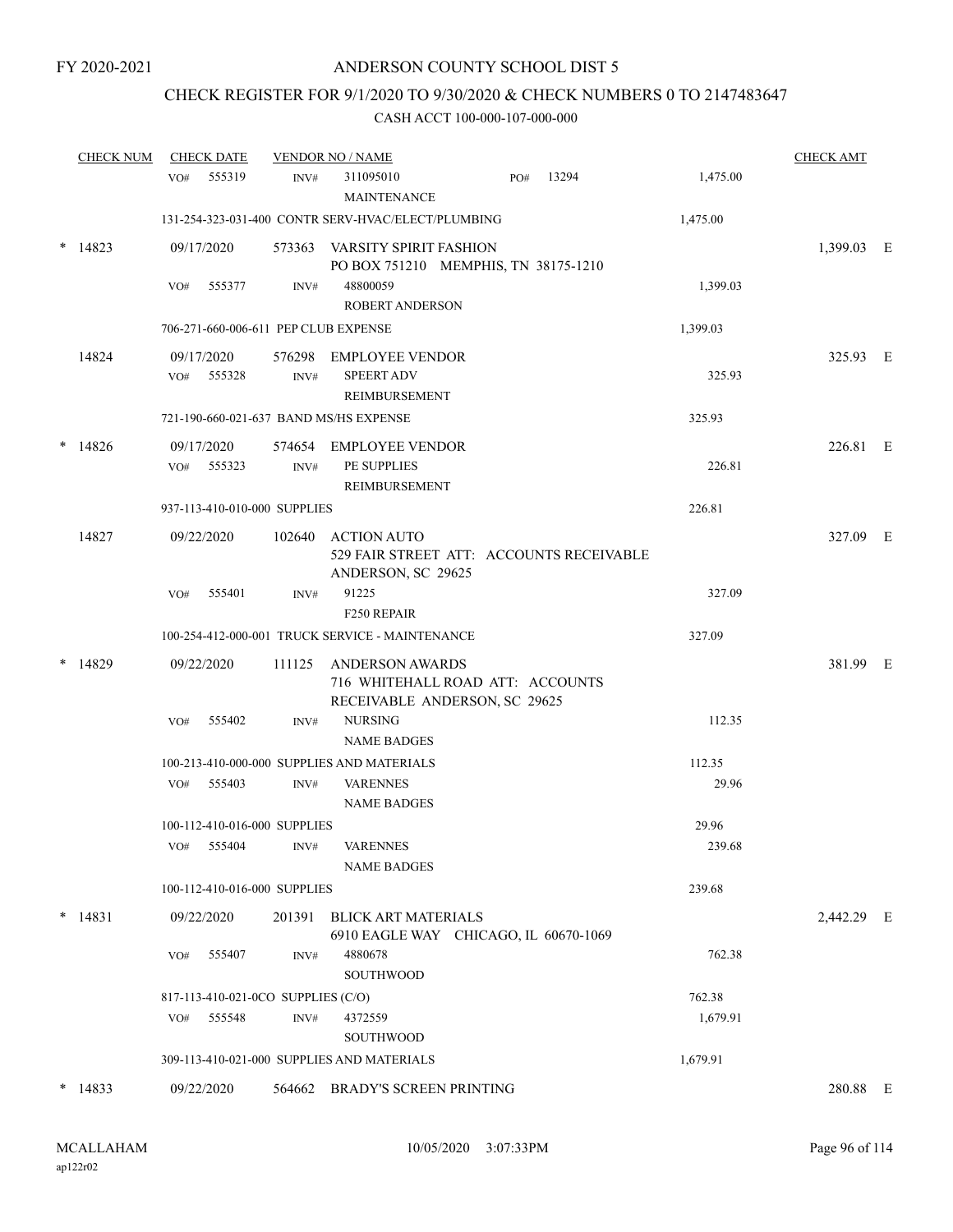# CHECK REGISTER FOR 9/1/2020 TO 9/30/2020 & CHECK NUMBERS 0 TO 2147483647

| <b>CHECK NUM</b> |                                                                 | <b>CHECK DATE</b>            |                | <b>VENDOR NO / NAME</b>                                                                             |          | <b>CHECK AMT</b> |  |
|------------------|-----------------------------------------------------------------|------------------------------|----------------|-----------------------------------------------------------------------------------------------------|----------|------------------|--|
|                  | 106 CONCORD ROAD ATT: ACCOUNTS RECEIVABLE<br>ANDERSON, SC 29621 |                              |                |                                                                                                     |          |                  |  |
|                  | VO#                                                             | 555408                       | INV#           | 37314<br>ROBERT ANDERSON                                                                            | 280.88   |                  |  |
|                  |                                                                 | 100-113-410-006-000 SUPPLIES |                |                                                                                                     | 280.88   |                  |  |
| 14834            |                                                                 | 09/22/2020                   |                | 564176 BSN SPORTS, LLC<br>PO BOX 660176 DALLAS, TX 75209-0176                                       |          | 733.12 E         |  |
|                  | VO#                                                             | 555410                       | INV#           | 909841575<br><b>WESTSIDE</b>                                                                        | 733.12   |                  |  |
|                  |                                                                 | 100-271-410-003-000 SUPPLIES |                |                                                                                                     | 733.12   |                  |  |
| 14835            |                                                                 | 09/22/2020                   |                | 202600 DILLARD'S SPORTS CENTER<br>708 WHITEHALL ROAD ATT: ACCOUNTS<br>RECEIVABLE ANDERSON, SC 29625 |          | 2,154.77 E       |  |
|                  | VO#                                                             | 555415                       | INV#           | 107780<br>TLH FOOTBALL                                                                              | 2,079.89 |                  |  |
|                  |                                                                 | 100-271-410-002-000 SUPPLIES |                |                                                                                                     | 2,079.89 |                  |  |
|                  | VO#                                                             | 555416                       | INV#           | 107777<br>TLH FOOTBALL                                                                              | 74.88    |                  |  |
|                  |                                                                 | 100-271-410-002-000 SUPPLIES |                |                                                                                                     | 74.88    |                  |  |
| 14836            |                                                                 | 09/22/2020                   |                | 237555 FORMS & SUPPLY<br>POBOX 563953 ATT: ACCOUNTS RECEIVABLE<br>CHARLOTTE, NC 28256               |          | 2,820.68 E       |  |
|                  | VO#                                                             | 555420                       | INV#           | 5535567<br><b>SUPPLIES</b>                                                                          | 48.98    |                  |  |
|                  |                                                                 |                              |                | 719-271-660-019-201 MISCELLANEOUS EXPENSE                                                           | 48.98    |                  |  |
|                  | VO#                                                             | 555421                       | $\text{INV}\#$ | 5535567<br><b>SUPPLIES</b>                                                                          | 74.00    |                  |  |
|                  |                                                                 |                              |                | 719-271-660-019-229 DUKE ENERGY GRANT EXPENSE                                                       | 74.00    |                  |  |
|                  | VO#                                                             | 555422                       | INV#           | 5544353<br><b>SUPPLIES</b>                                                                          | 134.29   |                  |  |
|                  |                                                                 |                              |                | 719-271-660-019-201 MISCELLANEOUS EXPENSE                                                           | 134.29   |                  |  |
|                  | VO#                                                             | 555423                       | INV#           | 5531580<br><b>SUPPLIES</b>                                                                          | 67.18    |                  |  |
|                  |                                                                 | 100-112-410-011-000 SUPPLIES |                |                                                                                                     | 63.58    |                  |  |
|                  |                                                                 | 100-112-410-011-000 SUPPLIES |                |                                                                                                     | 3.60     |                  |  |
|                  |                                                                 | VO# 555424                   | INV#           | 5530886<br><b>SUPPLIES</b>                                                                          | 222.00   |                  |  |
|                  |                                                                 | 100-113-410-006-000 SUPPLIES |                |                                                                                                     | 222.00   |                  |  |
|                  | VO#                                                             | 555425                       | INV#           | 5545669<br><b>SUPPLIES</b>                                                                          | 684.59   |                  |  |
|                  |                                                                 | 100-113-410-006-000 SUPPLIES |                |                                                                                                     | 684.59   |                  |  |
|                  | VO#                                                             | 555426                       | INV#           | 5548890<br><b>SUPPLIES</b>                                                                          | 318.39   |                  |  |
|                  |                                                                 |                              |                | 715-271-660-015-201 MISCELLANEOUS EXPENSE                                                           | 318.39   |                  |  |
|                  |                                                                 | VO# 555427                   | INV#           | 5467999                                                                                             | 1,241.40 |                  |  |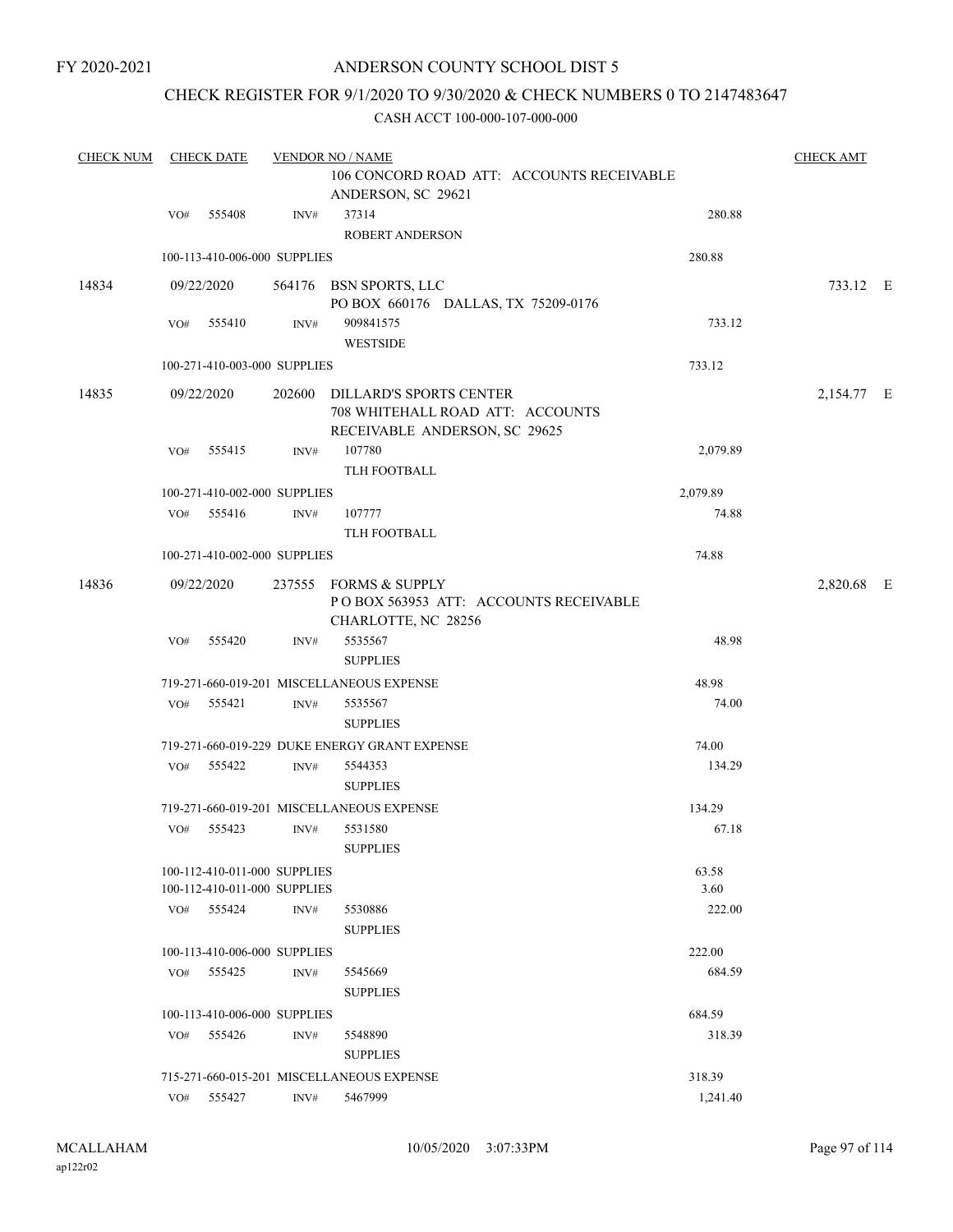# ANDERSON COUNTY SCHOOL DIST 5

# CHECK REGISTER FOR 9/1/2020 TO 9/30/2020 & CHECK NUMBERS 0 TO 2147483647

| <b>CHECK NUM</b> | <b>CHECK DATE</b>                     |        | <b>VENDOR NO / NAME</b>                                            |              |          | <b>CHECK AMT</b> |  |
|------------------|---------------------------------------|--------|--------------------------------------------------------------------|--------------|----------|------------------|--|
|                  |                                       |        | <b>SUPPLIES</b>                                                    |              |          |                  |  |
|                  |                                       |        | 709-271-660-009-201 MISCELLANEOUS EXPENSE                          |              | 1,241.40 |                  |  |
|                  | VO# 555428                            | INV#   | 5540546<br><b>SUPPLIES</b>                                         |              | 29.85    |                  |  |
|                  | 100-111-410-012-000 SUPPLIES          |        |                                                                    |              | 29.85    |                  |  |
|                  |                                       |        |                                                                    |              |          |                  |  |
| 14837            | 09/22/2020                            |        | 565398 EMPLOYEE VENDOR                                             |              |          | $1,018.00$ E     |  |
|                  | VO# 555398                            | INV#   | <b>SIGNS</b>                                                       |              | 1,018.00 |                  |  |
|                  |                                       |        | REIMBURSEMENT                                                      |              |          |                  |  |
|                  | 100-113-410-020-C19 COVID 19 SUPPLIES |        |                                                                    |              | 1,018.00 |                  |  |
| 14838            | 09/22/2020                            |        | 576597 EMPLOYEE VENDOR                                             |              |          | 151.54 E         |  |
|                  | VO# 555394                            | INV#   | <b>SUPPLIES</b>                                                    |              | 139.78   |                  |  |
|                  |                                       |        | <b>REIMBURSEMENT</b>                                               |              |          |                  |  |
|                  | 131-115-410-031-000 SUPPLIES          |        |                                                                    |              | 139.78   |                  |  |
|                  | VO# 555399                            | INV#   | OFFICE DEPOT<br><b>REIMBURSEMENT</b>                               |              | 11.76    |                  |  |
|                  | 131-115-410-031-000 SUPPLIES          |        |                                                                    |              | 11.76    |                  |  |
|                  |                                       |        |                                                                    |              |          |                  |  |
| 14839            | 09/22/2020                            | 252650 | GRAINGER                                                           |              |          | 5,983.12 E       |  |
|                  |                                       |        | DEPT 867098550 ATT: ACCOUNTS RECEIVABLE<br>PALATINE, IL 60038-0001 |              |          |                  |  |
|                  | VO# 555429                            | INV#   | 9626738299                                                         | 13057<br>PO# | 5,983.12 |                  |  |
|                  |                                       |        | <b>SUPPLIES</b>                                                    |              |          |                  |  |
|                  | 100-254-410-000-C19 SUPPIES - C19     |        |                                                                    |              | 5,983.12 |                  |  |
| $*$ 14841        | 09/22/2020                            | 272800 | HOUSE OF TROPHIES                                                  |              |          | 108.08 E         |  |
|                  |                                       |        | 616 NORTH MURRAY AVENUE ATT: ACCOUNTS                              |              |          |                  |  |
|                  |                                       |        | RECEIVABLE ANDERSON, SC 29625-4311                                 |              |          |                  |  |
|                  | VO#<br>555432                         | INV#   | 32772                                                              |              | 32.10    |                  |  |
|                  |                                       |        | NEVITT FOREST                                                      |              |          |                  |  |
|                  |                                       |        | 712-271-660-012-201 MISCELLANEOUS EXPENSE                          |              | 32.10    |                  |  |
|                  | VO# 555433                            | INV#   | 32770                                                              |              | 72.23    |                  |  |
|                  |                                       |        | <b>SOUTH FANT</b>                                                  |              |          |                  |  |
|                  |                                       |        | 715-271-660-015-201 MISCELLANEOUS EXPENSE                          |              | 72.23    |                  |  |
|                  | VO# 555434 INV# 32776                 |        |                                                                    |              | 3.75     |                  |  |
|                  |                                       |        | AIT                                                                |              |          |                  |  |
|                  | 131-115-410-031-000 SUPPLIES          |        |                                                                    |              | 3.75     |                  |  |
| 14842            | 09/22/2020                            |        | 574822 EMPLOYEE VENDOR                                             |              |          | 473.42 E         |  |
|                  | VO# 555542                            | INV#   | <b>MUSIC ROOM</b>                                                  |              | 473.42   |                  |  |
|                  |                                       |        | REIMBURSEMENT                                                      |              |          |                  |  |
|                  | 100-112-410-011-0RE RELATED ARTS      |        |                                                                    |              | 473.42   |                  |  |
| 14843            | 09/22/2020                            |        | 572025 EMPLOYEE VENDOR                                             |              |          | 114.34 E         |  |
|                  | VO# 555393                            | INV#   | <b>PEPPERMINTS</b>                                                 |              | 114.34   |                  |  |
|                  |                                       |        | REIMBURSEMENT                                                      |              |          |                  |  |
|                  | 100-232-410-000-000 SUPPLIES          |        |                                                                    |              | 114.34   |                  |  |
| 14844            | 09/22/2020                            |        | 572183 EMPLOYEE VENDOR                                             |              |          | 380.32 E         |  |
|                  |                                       |        |                                                                    |              |          |                  |  |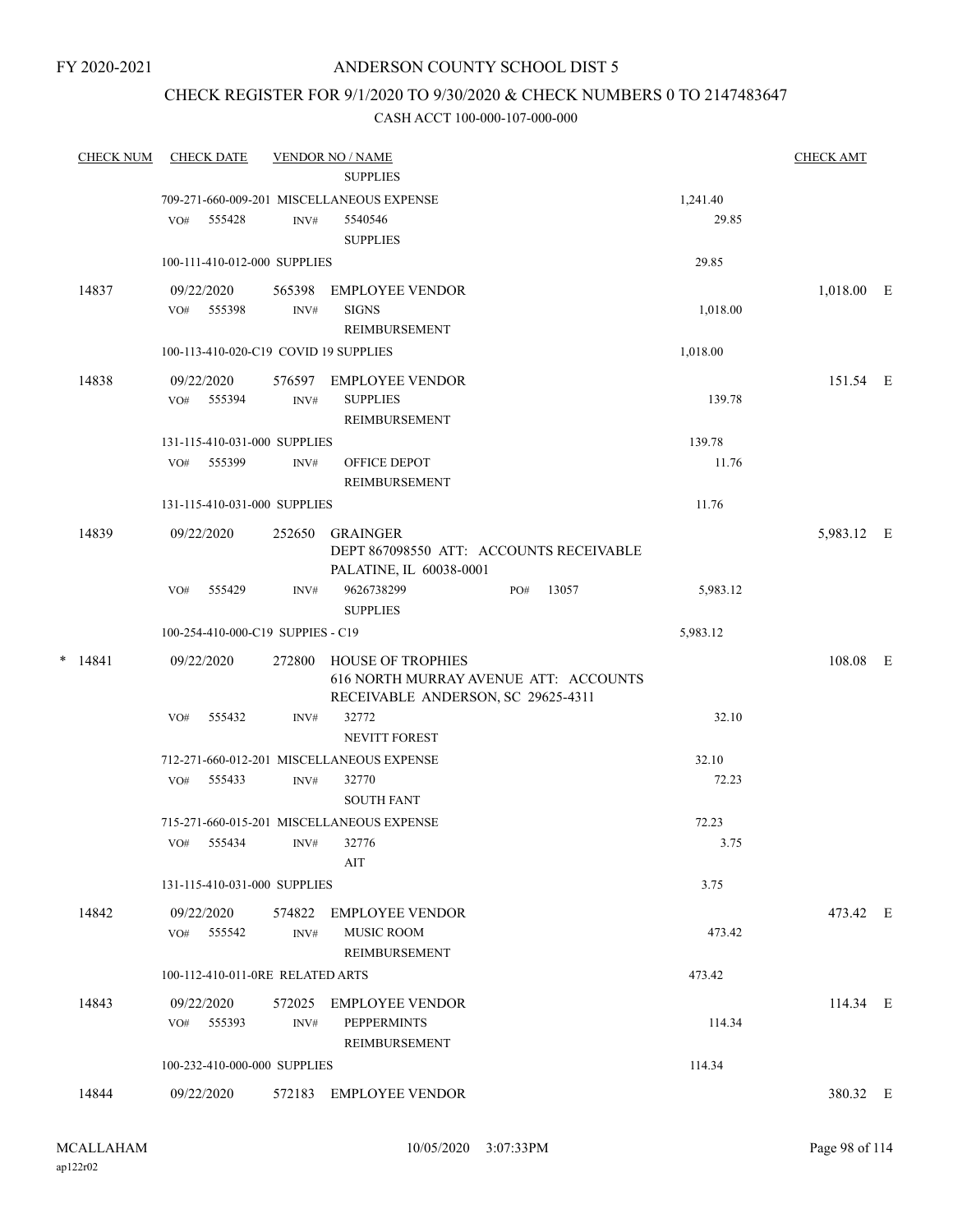# CHECK REGISTER FOR 9/1/2020 TO 9/30/2020 & CHECK NUMBERS 0 TO 2147483647

|       | CHECK NUM CHECK DATE         |      | <b>VENDOR NO / NAME</b>                                    |        |            |  |  |  |
|-------|------------------------------|------|------------------------------------------------------------|--------|------------|--|--|--|
|       | VO# 555540                   | INV# | <b>EXPENSES</b><br>REIMBURSEMENT                           | 380.32 |            |  |  |  |
|       | 100-233-410-001-000 SUPPLIES |      |                                                            | 380.32 |            |  |  |  |
| 14845 | 09/22/2020                   |      | 389900 OFFICE DEPOT<br>POBOX 1413 CHARLOTTE, NC 28201-1413 |        | 2,944.67 E |  |  |  |
|       | VO# 555473                   |      | INV# 118458046001<br><b>SUPPLIES</b>                       | 108.28 |            |  |  |  |
|       |                              |      | 719-271-660-019-229 DUKE ENERGY GRANT EXPENSE              | 108.28 |            |  |  |  |
|       | VO# 555474                   | INV# | 2429182248<br><b>SUPPLIES</b>                              | 69.50  |            |  |  |  |
|       | 100-114-410-003-000 SUPPLIES |      |                                                            | 69.50  |            |  |  |  |
|       | VO# 555475                   | INV# | 2420652437<br><b>SUPPLIES</b>                              | 10.37  |            |  |  |  |
|       | 100-114-410-003-000 SUPPLIES |      |                                                            | 10.37  |            |  |  |  |
|       | VO# 555476                   | INV# | 2427057791<br><b>SUPPLIES</b>                              | 56.31  |            |  |  |  |
|       | 100-114-410-003-000 SUPPLIES |      |                                                            | 56.31  |            |  |  |  |
|       | VO# 555477                   | INV# | 118524734001<br><b>SUPPLIES</b>                            | 122.96 |            |  |  |  |
|       | 100-114-410-003-000 SUPPLIES |      |                                                            | 122.96 |            |  |  |  |
|       | VO# 555478                   | INV# | 117309670001<br><b>SUPPLIES</b>                            | 8.32   |            |  |  |  |
|       | 100-114-410-003-000 SUPPLIES |      |                                                            | 8.32   |            |  |  |  |
|       | VO# 555479                   | INV# | 115359371001<br><b>SUPPLIES</b>                            | 973.65 |            |  |  |  |
|       | 100-114-410-003-000 SUPPLIES |      |                                                            | 973.65 |            |  |  |  |
|       | VO# 555480                   | INV# | 2426225879<br><b>SUPPLIES</b>                              | 60.29  |            |  |  |  |
|       | 100-114-410-003-000 SUPPLIES |      |                                                            | 60.29  |            |  |  |  |
|       | VO# 555481                   | INV# | 117310158001<br><b>SUPPLIES</b>                            | 52.66  |            |  |  |  |
|       | 100-114-410-003-000 SUPPLIES |      |                                                            | 52.66  |            |  |  |  |
|       | 555482<br>VO#                | INV# | 121019715001<br><b>SUPPLIES</b>                            | 87.50  |            |  |  |  |
|       |                              |      | 723-190-660-023-911 MISCELLANEOUS- ADULT ED EXPENSE        | 87.50  |            |  |  |  |
|       | VO# 555483                   | INV# | 120259179001<br><b>SUPPLIES</b>                            | 60.28  |            |  |  |  |
|       | 100-264-410-000-000 SUPPLIES |      |                                                            | 60.28  |            |  |  |  |
|       | VO# 555484                   | INV# | 120261953001<br><b>SUPPLIES</b>                            | 185.07 |            |  |  |  |
|       | 100-264-410-000-000 SUPPLIES |      |                                                            | 185.07 |            |  |  |  |
|       | VO# 555485                   | INV# | 121512559001<br><b>SUPPLIES</b>                            | 47.95  |            |  |  |  |
|       | 100-112-410-012-000 SUPPLIES |      |                                                            | 47.95  |            |  |  |  |
|       | VO# 555486                   | INV# | 120959017001                                               | 160.48 |            |  |  |  |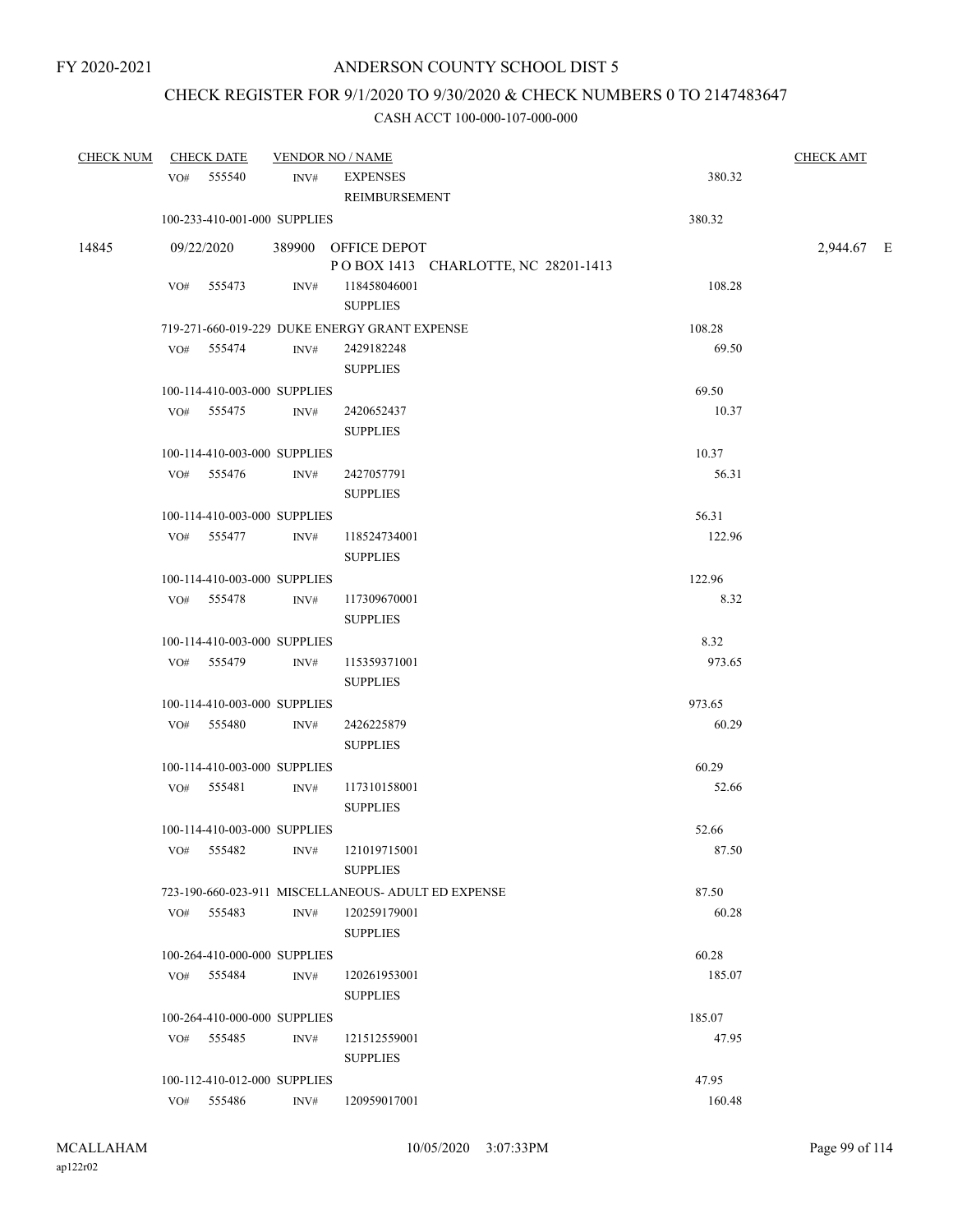# ANDERSON COUNTY SCHOOL DIST 5

# CHECK REGISTER FOR 9/1/2020 TO 9/30/2020 & CHECK NUMBERS 0 TO 2147483647

| CHECK NUM CHECK DATE |            |                              |        | <b>VENDOR NO / NAME</b>                         |          | <b>CHECK AMT</b> |  |
|----------------------|------------|------------------------------|--------|-------------------------------------------------|----------|------------------|--|
|                      |            |                              |        | <b>SUPPLIES</b>                                 |          |                  |  |
|                      |            | 100-233-410-001-VIR SUPPLIES |        |                                                 | 160.48   |                  |  |
|                      | VO#        | 555487                       | INV#   | 121119032001                                    | 11.38    |                  |  |
|                      |            |                              |        | <b>SUPPLIES</b>                                 |          |                  |  |
|                      |            | 100-233-410-001-000 SUPPLIES |        |                                                 | 11.38    |                  |  |
|                      |            | VO# 555488                   | INV#   | 121119700001                                    | 105.80   |                  |  |
|                      |            |                              |        | <b>SUPPLIES</b>                                 |          |                  |  |
|                      |            | 100-233-410-001-000 SUPPLIES |        |                                                 | 105.80   |                  |  |
|                      |            | VO# 555489                   | INV#   | 121119701001                                    | 13.62    |                  |  |
|                      |            |                              |        | <b>SUPPLIES</b>                                 |          |                  |  |
|                      |            | 100-233-410-001-000 SUPPLIES |        |                                                 | 13.62    |                  |  |
|                      |            | VO# 555490                   | INV#   | 121119705001                                    | 19.99    |                  |  |
|                      |            |                              |        | <b>SUPPLIES</b>                                 |          |                  |  |
|                      |            | 100-233-410-001-000 SUPPLIES |        |                                                 | 19.99    |                  |  |
|                      | VO# 555491 |                              | INV#   | 121374902001                                    | 64.14    |                  |  |
|                      |            |                              |        | <b>SUPPLIES</b>                                 |          |                  |  |
|                      |            | 124-114-410-024-000 SUPPLIES |        |                                                 | 64.14    |                  |  |
|                      |            | VO# 555492                   | INV#   | 121399661001                                    | 218.94   |                  |  |
|                      |            |                              |        | <b>SUPPLIES</b>                                 |          |                  |  |
|                      |            | 124-114-410-024-000 SUPPLIES |        |                                                 | 218.94   |                  |  |
|                      |            | VO# 555493                   | INV#   | 121760066001                                    | 153.74   |                  |  |
|                      |            |                              |        | <b>SUPPLIES</b>                                 |          |                  |  |
|                      |            | 100-113-410-007-000 SUPPLIES |        |                                                 | 153.74   |                  |  |
|                      |            | VO# 555494                   | INV#   | 121395703001                                    | 294.20   |                  |  |
|                      |            |                              |        | <b>SUPPLIES</b>                                 |          |                  |  |
|                      |            | 100-112-410-007-000 SUPPLIES |        |                                                 | 294.20   |                  |  |
|                      |            | VO# 555495                   | INV#   | 121394784001                                    | 59.24    |                  |  |
|                      |            |                              |        | <b>SUPPLIES</b>                                 |          |                  |  |
|                      |            | 100-111-410-007-000 SUPPLIES |        |                                                 | 59.24    |                  |  |
| 14846                |            | 09/22/2020                   |        | 574531 PALMETTO SCREEN PRINTING & EMBROIDERY, L |          | 300.94 E         |  |
|                      |            |                              |        | 614 N. MURRAY AVE ANDERSON, SC 29625            |          |                  |  |
|                      | VO# 555498 |                              | INV#   | 3675                                            | 300.94   |                  |  |
|                      |            |                              |        | <b>WESTSIDE SWIM</b>                            |          |                  |  |
|                      |            | 100-271-410-003-000 SUPPLIES |        |                                                 | 300.94   |                  |  |
| 14847                | 09/22/2020 |                              | 394675 | PIP PRINTING                                    |          | 2,599.83 E       |  |
|                      |            |                              |        | 1005 NORTH FANT STREET ATT: ACCOUNTS            |          |                  |  |
|                      |            |                              |        | RECEIVABLE ANDERSON, SC 29621                   |          |                  |  |
|                      | VO#        | 555500                       | INV#   | 100785<br>13228<br>PO#                          | 2,599.83 |                  |  |
|                      |            |                              |        | <b>AIT SIGNS</b>                                |          |                  |  |
|                      |            | 131-115-410-031-000 SUPPLIES |        |                                                 | 2,599.83 |                  |  |
| 14848                | 09/22/2020 |                              | 416350 | PRESENTATION SYSTEMS SOUTH, INC                 |          | 699.43 E         |  |
|                      |            |                              |        | POBOX 3872 ATT: ACCOUNTS RECEIVABLE             |          |                  |  |
|                      |            |                              |        | MOORESVILLE, NC 28117                           |          |                  |  |
|                      | VO#        | 555504                       | INV#   | 201679                                          | 699.43   |                  |  |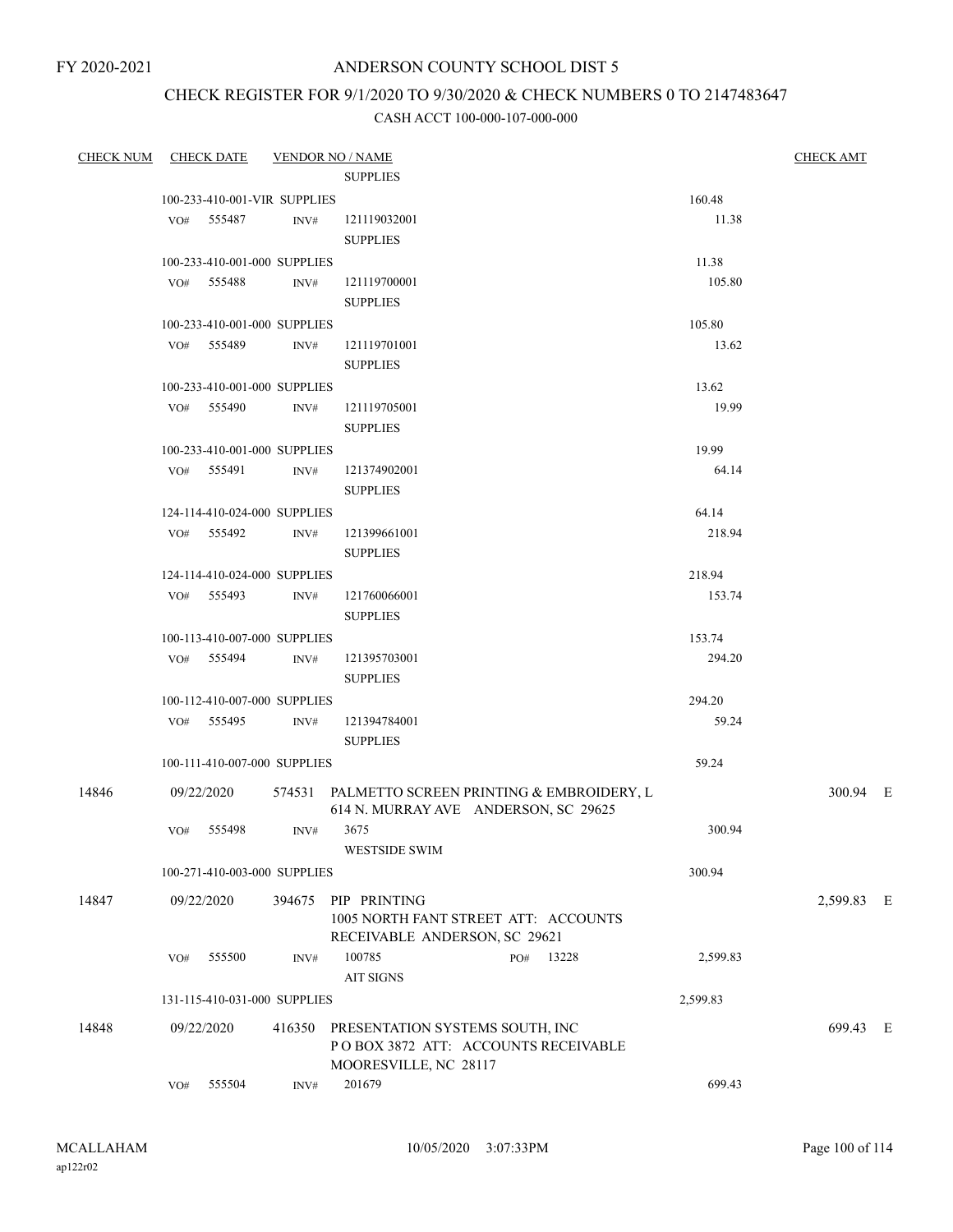# ANDERSON COUNTY SCHOOL DIST 5

# CHECK REGISTER FOR 9/1/2020 TO 9/30/2020 & CHECK NUMBERS 0 TO 2147483647

| <b>CHECK NUM</b> | <b>CHECK DATE</b>               |        |      | <b>VENDOR NO / NAME</b>                                                                         |         | <b>CHECK AMT</b> |  |
|------------------|---------------------------------|--------|------|-------------------------------------------------------------------------------------------------|---------|------------------|--|
|                  |                                 |        |      | <b>WESTSIDE</b>                                                                                 |         |                  |  |
|                  | 100-114-410-003-000 SUPPLIES    |        |      |                                                                                                 | 699.43  |                  |  |
| 14849            | 09/22/2020                      |        |      | 426200 QUILL CORPORATION<br>POBOX 37600 ATT: ACCOUNTS RECEIVABLE<br>PHILADELPHIA, PA 19101-0600 |         | 748.96 E         |  |
|                  | VO#                             | 555506 | INV# | 9529482<br><b>SOUTHWOOD</b>                                                                     | 748.96  |                  |  |
|                  | 100-113-410-021-000 SUPPLIES    |        |      |                                                                                                 | 748.96  |                  |  |
| 14850            | 09/22/2020                      |        |      | 576080 EMPLOYEE VENDOR                                                                          |         | 769.64 E         |  |
|                  | VO#                             | 555395 | INV# | <b>HAY</b><br>REIMBURSEMENT                                                                     | 350.00  |                  |  |
|                  |                                 |        |      | 329-115-410-031-0CO SUPPLIES-STATE (C/O)                                                        | 350.00  |                  |  |
|                  | VO#                             | 555396 | INV# | <b>FUEL</b><br>REIMBURSEMENT                                                                    | 175.12  |                  |  |
|                  |                                 |        |      | 329-115-410-031-0CO SUPPLIES-STATE (C/O)                                                        | 175.12  |                  |  |
|                  | VO# 555397                      |        | INV# | <b>SUPPLIES</b><br>REIMBURSEMENT                                                                | 244.52  |                  |  |
|                  |                                 |        |      | 329-115-410-031-0CO SUPPLIES-STATE (C/O)                                                        | 244.52  |                  |  |
| 14851            | 09/22/2020                      |        |      | 463590 SCHOOLMATE.COM<br>PO BOX 2110 ATT: ACCOUNTS RECEIVABLE<br>KEARNEY, NE 68848-2110         |         | 301.75 E         |  |
|                  | VO#                             | 555510 | INV# | 545236<br><b>NORTH POINTE</b>                                                                   | 301.75  |                  |  |
|                  |                                 |        |      | 713-271-660-013-256 FUNDRAISERS EXPENSE                                                         | 301.75  |                  |  |
| 14852            | 09/22/2020                      |        |      | 570059 SHARP BUSINESS SYSTEMS<br>DEPT 1216 PO BOX 121216 DALLAS, TX 75312-1216                  |         | 199.55 E         |  |
|                  | VO#                             | 555511 | INV# | 9002921439<br><b>COPIES</b>                                                                     | 12.78   |                  |  |
|                  | 100-115-410-003-000 SUPPLIES    |        |      |                                                                                                 | 12.78   |                  |  |
|                  | VO# 555512                      |        | INV# | 9002921434<br><b>COPIES</b>                                                                     | 51.66   |                  |  |
|                  | 100-115-410-003-000 SUPPLIES    |        |      |                                                                                                 | 51.66   |                  |  |
|                  | VO#                             | 555513 | INV# | 9002931474<br><b>COPIES</b>                                                                     | 44.94   |                  |  |
|                  | 100-115-410-003-000 SUPPLIES    |        |      |                                                                                                 | 44.94   |                  |  |
|                  | VO# 555514                      |        | INV# | 9002829372<br><b>COPIES</b>                                                                     | 20.89   |                  |  |
|                  | 100-115-410-003-000 SUPPLIES    |        |      |                                                                                                 | 20.89 A |                  |  |
|                  | VO# 555515                      |        | INV# | 9002931510<br><b>COPIES</b>                                                                     | 12.84   |                  |  |
|                  | 201-112-490-010-000 COPIER COST |        |      |                                                                                                 | 12.84   |                  |  |
|                  | $VO#$ 555516                    |        | INV# | 9002931497<br><b>COPIES</b>                                                                     | 56.44   |                  |  |
|                  | 201-112-490-014-000 COPIER COST |        |      |                                                                                                 | 56.44   |                  |  |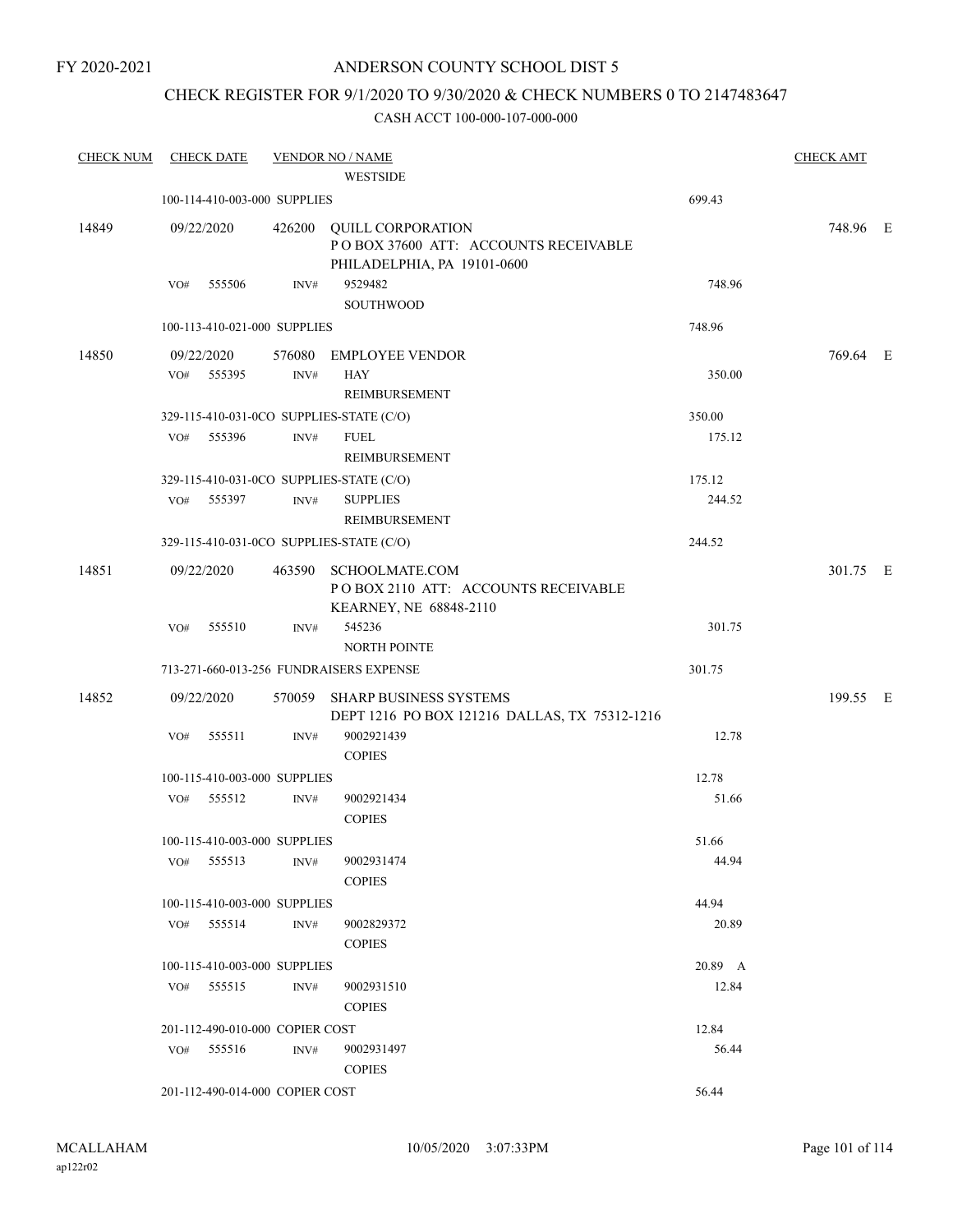# CHECK REGISTER FOR 9/1/2020 TO 9/30/2020 & CHECK NUMBERS 0 TO 2147483647

|       | <b>CHECK NUM</b><br><b>CHECK DATE</b> |     |                              | <b>VENDOR NO / NAME</b> | <b>CHECK AMT</b>                                                                                  |     |       |          |            |  |
|-------|---------------------------------------|-----|------------------------------|-------------------------|---------------------------------------------------------------------------------------------------|-----|-------|----------|------------|--|
| 14853 |                                       |     | 09/22/2020                   | 472700                  | <b>SHERWIN WILLIAMS</b><br>613 NORTH MURRAY AVENUE ATT: ACCOUNTS<br>RECEIVABLE ANDERSON, SC 29625 |     |       |          | 514.30 E   |  |
|       |                                       | VO# | 555517                       | INV#                    | 0040-7<br><b>SUPPLIES</b>                                                                         |     |       | 48.66    |            |  |
|       |                                       |     |                              |                         | 100-254-410-000-001 MAINT. SUPPLIES-STRUCTURES                                                    |     |       | 48.66    |            |  |
|       |                                       |     | VO# 555518                   | INV#                    | 8524-2                                                                                            |     |       | 154.80   |            |  |
|       |                                       |     |                              |                         | <b>SUPPLIES</b>                                                                                   |     |       |          |            |  |
|       |                                       |     |                              |                         | 100-254-410-021-001 SUPPLIES - MAINTENANCE                                                        |     |       | 154.80   |            |  |
|       |                                       |     | VO# 555519                   | INV#                    | 0045-6<br><b>SUPPLIES</b>                                                                         |     |       | 49.20    |            |  |
|       |                                       |     |                              |                         | 100-254-410-001-001 SUPPLIES - MAINTENANCE                                                        |     |       | 49.20    |            |  |
|       |                                       |     | VO# 555520                   | INV#                    | 0136-3<br><b>SUPPLIES</b>                                                                         |     |       | 49.20    |            |  |
|       |                                       |     |                              |                         | 100-254-410-003-001 SUPPLIES - MAINTENANCE                                                        |     |       | 49.20    |            |  |
|       |                                       |     | VO# 555521                   | INV#                    | 3408-2<br><b>SUPPLIES</b>                                                                         |     |       | 97.34    |            |  |
|       |                                       |     |                              |                         | 100-254-410-017-001 SUPPLIES - MANTENANCE                                                         |     |       | 97.34    |            |  |
|       |                                       |     | VO# 555522                   | INV#                    | 7503-7<br><b>SUPPLIES</b>                                                                         |     |       | 25.26    |            |  |
|       |                                       |     |                              |                         | 100-254-410-000-001 MAINT, SUPPLIES-STRUCTURES                                                    |     |       | 25.26    |            |  |
|       |                                       |     | VO# 555523                   | INV#                    | 0189-2<br><b>SUPPLIES</b>                                                                         |     |       | 42.78    |            |  |
|       |                                       |     |                              |                         | 100-254-410-003-001 SUPPLIES - MAINTENANCE                                                        |     |       | 42.78    |            |  |
|       |                                       |     | VO# 555524                   | INV#                    | $0202 - 3$<br><b>SUPPLIES</b>                                                                     |     |       | 47.06    |            |  |
|       |                                       |     |                              |                         | 100-254-410-000-001 MAINT. SUPPLIES-STRUCTURES                                                    |     |       | 47.06    |            |  |
|       | 14854                                 |     | 09/22/2020                   | 573568                  | EMPLOYEE VENDOR                                                                                   |     |       |          | 722.59 E   |  |
|       |                                       |     | VO# 555527                   | INV#                    | 0089<br><b>SWEATSHIRTS</b>                                                                        |     |       | 630.00   |            |  |
|       |                                       |     |                              |                         | 705-271-660-005-411 MISCELLANEOUS EXPENSE                                                         |     |       | 630.00   |            |  |
|       |                                       |     | VO# 555539                   | INV#                    | <b>UNIFORM</b><br>REIMBURSEMENT                                                                   |     |       | 92.59    |            |  |
|       |                                       |     |                              |                         | 705-271-660-005-611 PEP CLUB EXPENSE                                                              |     |       | 92.59    |            |  |
|       | $*$ 14856                             | VO# | 09/22/2020<br>555546         | 574608<br>INV#          | <b>EMPLOYEE VENDOR</b><br><b>EXPENSES</b>                                                         |     |       | 808.89   | 808.89 E   |  |
|       |                                       |     |                              |                         | REIMBURSEMENT                                                                                     |     |       |          |            |  |
|       |                                       |     | 100-114-410-003-000 SUPPLIES |                         |                                                                                                   |     |       | 524.45   |            |  |
|       |                                       |     |                              |                         | 100-114-410-003-VEN SUPPLY-ADDT'L FOR LOST VENDING                                                |     |       | 284.44   |            |  |
|       | $*$ 14858                             |     | 09/24/2020                   | 126675                  | ATTAWAY INC<br>PO BOX 302 ATT: ACCOUNTS RECEIVABLE<br>ANDERSON, SC 29622                          |     |       |          | 3,948.19 E |  |
|       |                                       | VO# | 555572                       | INV#                    | <b>HANDBOOKS</b><br>PO 13195                                                                      | PO# | 13195 | 1,166.19 |            |  |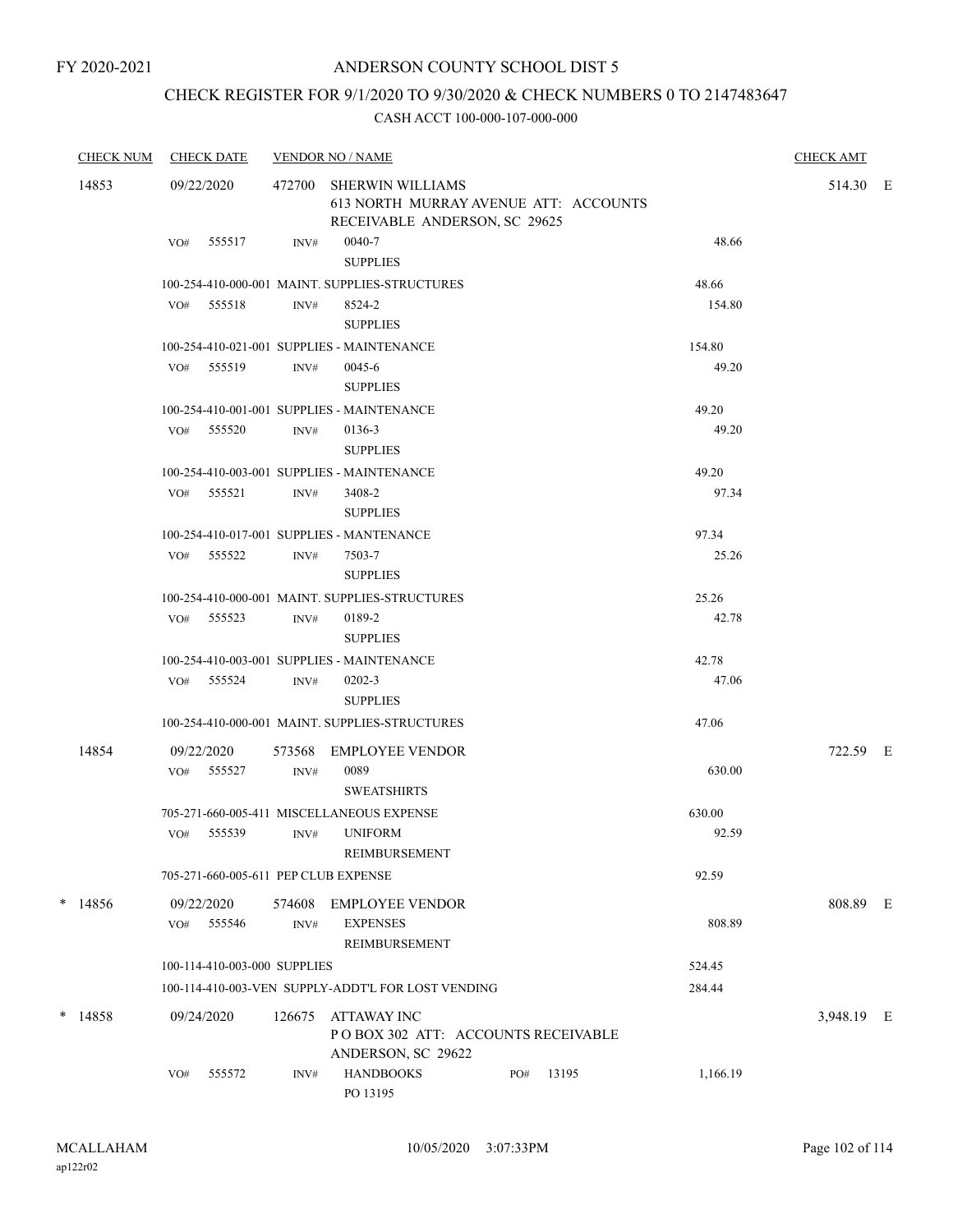# CHECK REGISTER FOR 9/1/2020 TO 9/30/2020 & CHECK NUMBERS 0 TO 2147483647

| <b>CHECK NUM</b> |     | <b>CHECK DATE</b>                  |                | <b>VENDOR NO / NAME</b>                                          |     |       |          | <b>CHECK AMT</b> |  |
|------------------|-----|------------------------------------|----------------|------------------------------------------------------------------|-----|-------|----------|------------------|--|
|                  |     | 100-147-410-011-000 SUPPLIES       |                |                                                                  |     |       | 191.74   |                  |  |
|                  |     | 100-147-410-015-000 SUPPLIES       |                |                                                                  |     |       | 518.95   |                  |  |
|                  |     | 100-147-410-018-000 SUPPLIES       |                |                                                                  |     |       | 455.50   |                  |  |
|                  | VO# | 555677                             | INV#           | 230065<br><b>WHSE SUPPLIES</b>                                   | PO# | 13314 | 2,782.00 |                  |  |
|                  |     | 100-257-410-000-C19 COVID SUPPLIES |                |                                                                  |     |       | 2,782.00 |                  |  |
| 14859            |     | 09/24/2020                         |                | 147195 EMPLOYEE VENDOR                                           |     |       |          | 102.56 E         |  |
|                  |     | VO# 555559                         | INV#           | <b>ESL SUPPLIES</b>                                              |     |       | 102.56   |                  |  |
|                  |     |                                    |                | <b>REIMBURSEMENT</b>                                             |     |       |          |                  |  |
|                  |     | 243-183-410-023-000 SUPPLIES-ESL   |                |                                                                  |     |       | 102.56   |                  |  |
| 14860            |     | 09/24/2020                         |                | 572771 EMPLOYEE VENDOR                                           |     |       |          | 289.78 E         |  |
|                  |     | VO# 555688                         | $\text{INV}\#$ | REIMBURSEMENT                                                    |     |       | 289.78   |                  |  |
|                  |     |                                    |                | <b>TONER</b>                                                     |     |       |          |                  |  |
|                  |     | 124-114-410-024-000 SUPPLIES       |                |                                                                  |     |       | 289.78   |                  |  |
| $*$ 14863        |     | 09/24/2020                         |                | 187300 CRESCENT SUPPLY CO, INC                                   |     |       |          | 682.33 E         |  |
|                  |     |                                    |                | POBOX 8798 ATT: ACCOUNTS RECEIVABLE                              |     |       |          |                  |  |
|                  |     |                                    |                | GREENVILLE, SC 29604                                             |     |       |          |                  |  |
|                  | VO# | 555585                             | INV#           | 393550                                                           |     |       | 63.99    |                  |  |
|                  |     |                                    |                | <b>SUPPLIES</b>                                                  |     |       |          |                  |  |
|                  |     |                                    |                | 100-254-410-012-400 HVAC/ELECTRICAL/PLUMBING                     |     |       | 63.99    |                  |  |
|                  | VO# | 555586                             | INV#           | 393603                                                           |     |       | 224.12   |                  |  |
|                  |     |                                    |                | <b>SUPPLIES</b>                                                  |     |       |          |                  |  |
|                  |     |                                    |                | 100-254-410-008-400 HVAC/ELECTRICAL/PLUMBING                     |     |       | 224.12   |                  |  |
|                  |     | VO# 555587                         | INV#           | 393575                                                           |     |       | 394.22   |                  |  |
|                  |     |                                    |                | <b>SUPPLIES</b>                                                  |     |       |          |                  |  |
|                  |     |                                    |                | 100-254-410-008-400 HVAC/ELECTRICAL/PLUMBING                     |     |       | 394.22   |                  |  |
| 14864            |     | 09/24/2020                         |                | 572679 DEFENDER SERVICES, INC.<br>PO BOX 1775 COLUMBIA, SC 29202 |     |       |          | 3,034.08 E       |  |
|                  | VO# | 555588                             | INV#           | 751459                                                           | PO# | 13390 | 842.80   |                  |  |
|                  |     |                                    |                | <b>ADULT ED</b>                                                  |     |       |          |                  |  |
|                  |     |                                    |                | 100-181-312-023-000 PURCHASED SERVICES                           |     |       | 842.80   |                  |  |
|                  | VO# | 555589                             |                | INV# 751604                                                      | PO# | 13390 | 674.24   |                  |  |
|                  |     |                                    |                | <b>ADULT ED</b>                                                  |     |       |          |                  |  |
|                  |     |                                    |                | 100-181-312-023-000 PURCHASED SERVICES                           |     |       | 674.24   |                  |  |
|                  | VO# | 555590                             | INV#           | 751266                                                           | PO# | 13390 | 674.24   |                  |  |
|                  |     |                                    |                | <b>ADULT ED</b>                                                  |     |       |          |                  |  |
|                  |     |                                    |                | 100-181-312-023-000 PURCHASED SERVICES                           |     |       | 674.24   |                  |  |
|                  | VO# | 555591                             | INV#           | 751090                                                           | PO# | 13390 | 842.80   |                  |  |
|                  |     |                                    |                | <b>ADULT ED</b><br>100-181-312-023-000 PURCHASED SERVICES        |     |       | 842.80   |                  |  |
|                  |     |                                    |                |                                                                  |     |       |          |                  |  |
| 14865            |     | 09/24/2020                         | 202600         | <b>DILLARD'S SPORTS CENTER</b>                                   |     |       |          | 556.29 E         |  |
|                  |     |                                    |                | 708 WHITEHALL ROAD ATT: ACCOUNTS                                 |     |       |          |                  |  |
|                  | VO# | 555594                             | INV#           | RECEIVABLE ANDERSON, SC 29625<br>108346                          |     |       | 556.29   |                  |  |
|                  |     |                                    |                |                                                                  |     |       |          |                  |  |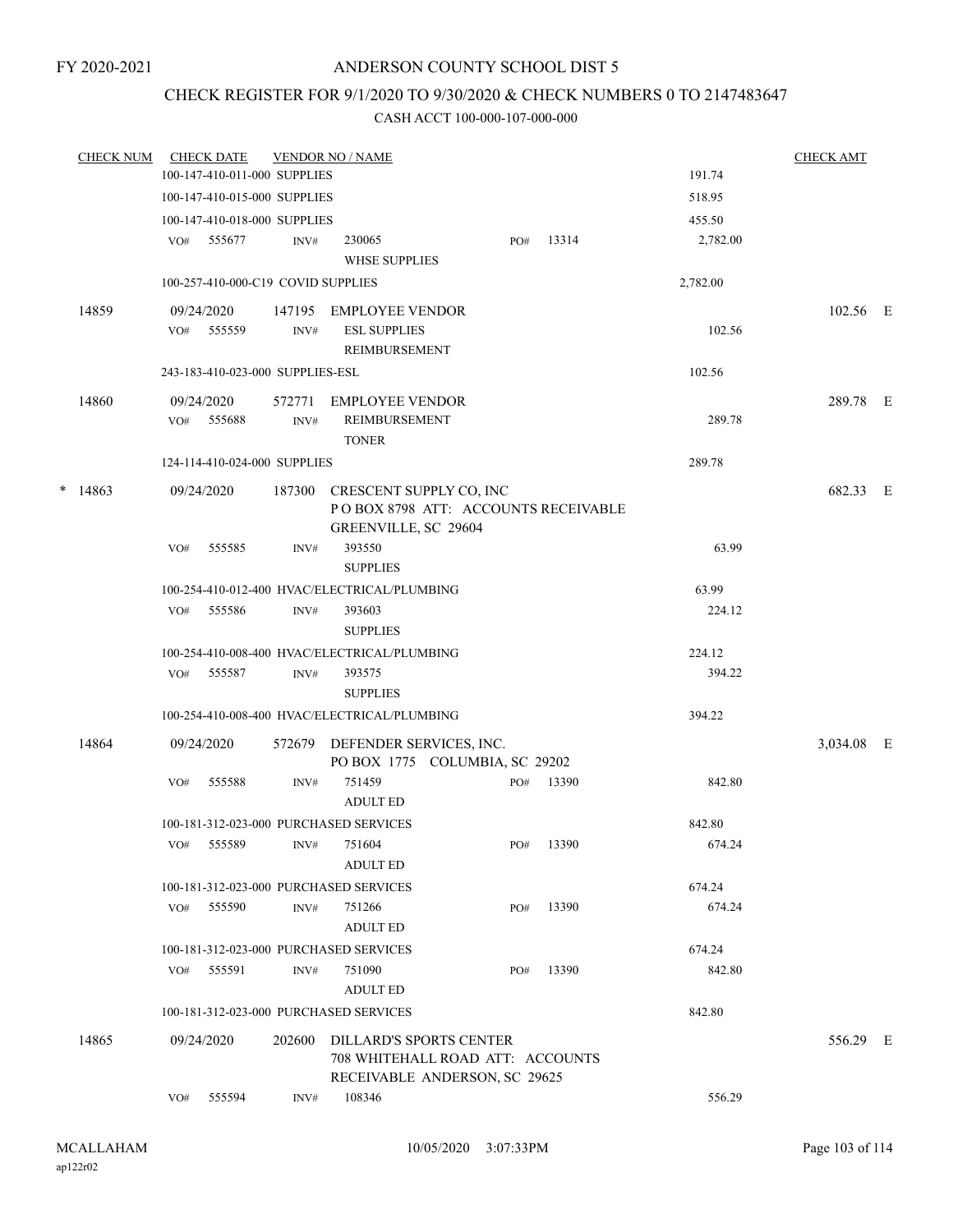# ANDERSON COUNTY SCHOOL DIST 5

# CHECK REGISTER FOR 9/1/2020 TO 9/30/2020 & CHECK NUMBERS 0 TO 2147483647

| <b>CHECK NUM</b> | <b>CHECK DATE</b>                     |      | <b>VENDOR NO / NAME</b>                                                                              |     |       |                 | <b>CHECK AMT</b> |  |
|------------------|---------------------------------------|------|------------------------------------------------------------------------------------------------------|-----|-------|-----------------|------------------|--|
|                  |                                       |      | <b>WESTSIDE</b>                                                                                      |     |       |                 |                  |  |
|                  | 100-271-410-003-000 SUPPLIES          |      |                                                                                                      |     |       | 556.29          |                  |  |
| 14866            | 09/24/2020                            |      | 564637 EMD ELECTRIC MOTORS & DRIVES INC<br>POBOX 2565 ATT: ACCOUNTS RECEIVABLE<br>ANDERSON, SC 29622 |     |       |                 | 1,519.71 E       |  |
|                  | 555596<br>VO#                         | INV# | 0055482<br><b>REPAIR PARTS</b>                                                                       |     |       | 322.44          |                  |  |
|                  |                                       |      | 100-254-410-001-400 HVAC/ELECTRICAL/PLUMBING                                                         |     |       | 322.44          |                  |  |
|                  | 555597<br>VO#                         | INV# | 0055480<br><b>REPAIR PARTS</b>                                                                       |     |       | 1,197.27        |                  |  |
|                  |                                       |      | 100-254-410-001-400 HVAC/ELECTRICAL/PLUMBING                                                         |     |       | 1,197.27        |                  |  |
| 14867            | 09/24/2020                            |      | 237555 FORMS & SUPPLY<br>POBOX 563953 ATT: ACCOUNTS RECEIVABLE<br>CHARLOTTE, NC 28256                |     |       |                 | 10,286.96 E      |  |
|                  | 555598<br>VO#                         | INV# | 5549509<br><b>SUPPLIES</b>                                                                           |     |       | 626.46          |                  |  |
|                  | 100-113-410-007-000 SUPPLIES          |      |                                                                                                      |     |       | 626.46          |                  |  |
|                  | VO# 555599                            | INV# | 5501133<br><b>SUPPLIES</b>                                                                           | PO# | 13153 | 3,668.08        |                  |  |
|                  | 100-233-410-002-FUR FURNITURE         |      |                                                                                                      |     |       | 3,668.08        |                  |  |
|                  | 555600<br>VO#                         | INV# | 5504306<br><b>SUPPLIES</b>                                                                           | PO# | 13166 | 359.52          |                  |  |
|                  | 100-271-410-020-C19 COVID 19 SUPPLIES |      |                                                                                                      |     |       | 359.52          |                  |  |
|                  | 555675<br>VO#                         | INV# | 5457472<br><b>WHSE SUPPLIES</b>                                                                      | PO# | 12904 | 5,543.88        |                  |  |
|                  |                                       |      | 100-000-170-000-000 WAREHOUSE INVENTORY                                                              |     |       | 215.71          |                  |  |
|                  |                                       |      | 100-000-170-000-000 WAREHOUSE INVENTORY                                                              |     |       | 4,761.07        |                  |  |
|                  |                                       |      | 100-000-170-000-000 WAREHOUSE INVENTORY                                                              |     |       | 153.12          |                  |  |
|                  |                                       |      | 100-000-170-000-000 WAREHOUSE INVENTORY<br>100-000-170-000-000 WAREHOUSE INVENTORY                   |     |       | 175.80          |                  |  |
|                  | 555680<br>VO#                         | INV# | 5485543                                                                                              |     |       | 238.18<br>89.02 |                  |  |
|                  |                                       |      | <b>SUPPLIES</b>                                                                                      |     |       |                 |                  |  |
|                  |                                       |      | 100-252-410-000-000 SUPPLIES AND MATERIALS                                                           |     |       | 89.02           |                  |  |
| 14868            | 09/24/2020                            |      | 570843 GATEWAY SUPPLY CO<br>CORPORATE OFFICES P.O. BOX 2826 COLUMBIA, SC                             |     |       |                 | 976.52 E         |  |
|                  |                                       |      | 29202                                                                                                |     |       |                 |                  |  |
|                  | 555601<br>VO#                         | INV# | S4965560<br><b>SUPPLIES</b>                                                                          |     |       | 471.78          |                  |  |
|                  | 100-254-410-012-000 SUPPLIES          |      |                                                                                                      |     |       | 235.89          |                  |  |
|                  | 100-254-410-014-000 SUPPLIES          |      |                                                                                                      |     |       | 235.89          |                  |  |
|                  | VO# 555602                            | INV# | S4965754<br><b>SUPPLIES</b>                                                                          |     |       | 127.56          |                  |  |
|                  | 100-254-410-000-400 HVAC SUPPLIES     |      |                                                                                                      |     |       | 127.56          |                  |  |
|                  | 555603<br>VO#                         | INV# | S4965725                                                                                             |     |       | 377.18          |                  |  |
|                  |                                       |      | <b>SUPPLIES</b>                                                                                      |     |       |                 |                  |  |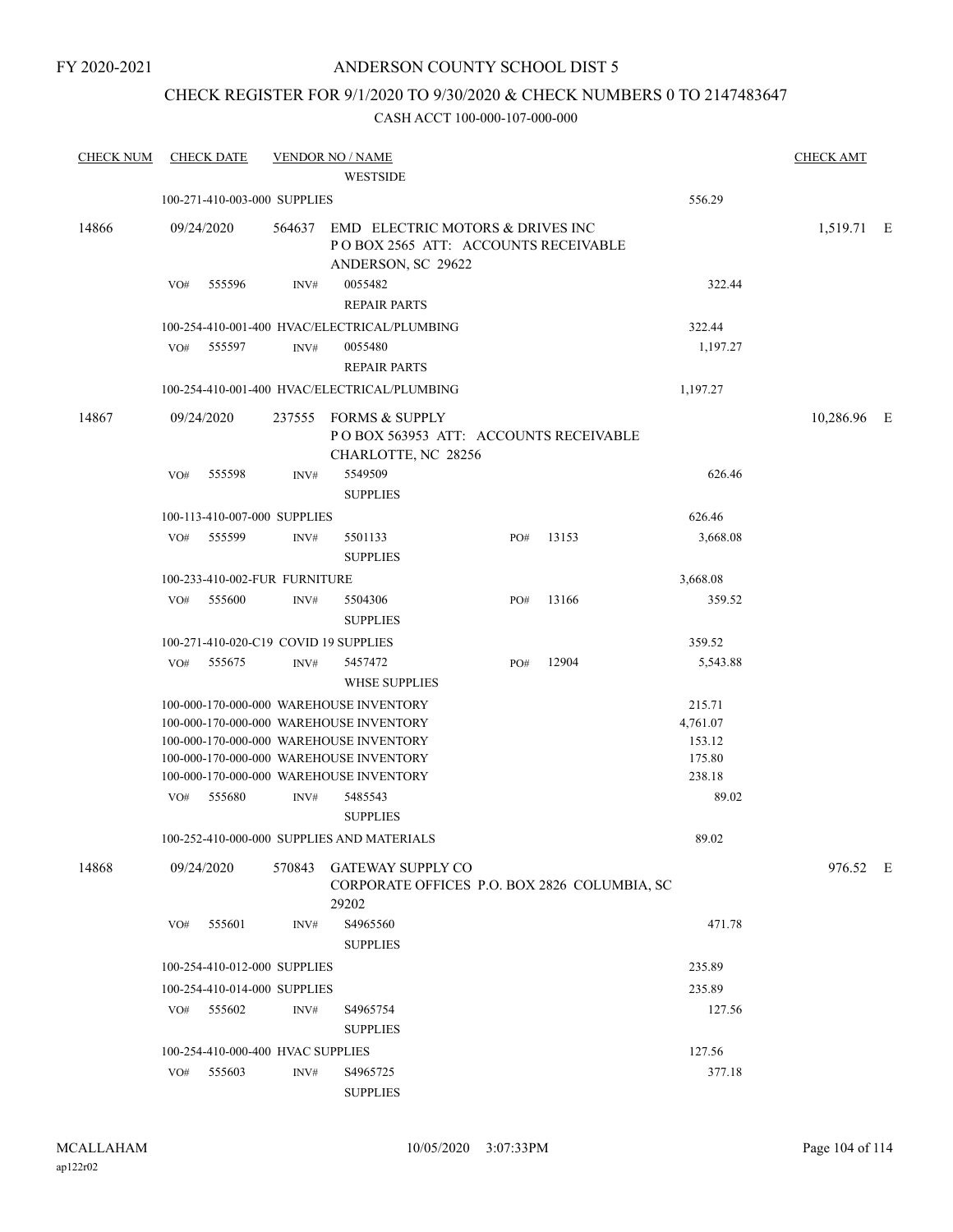# CHECK REGISTER FOR 9/1/2020 TO 9/30/2020 & CHECK NUMBERS 0 TO 2147483647

| <b>CHECK NUM</b> |     | <b>CHECK DATE</b>                                            |                | <b>VENDOR NO / NAME</b><br>131-254-410-031-400 HVAC/ELECTRICAL/PLUMBING                                 |     |       | 377.18             | <b>CHECK AMT</b> |  |
|------------------|-----|--------------------------------------------------------------|----------------|---------------------------------------------------------------------------------------------------------|-----|-------|--------------------|------------------|--|
| 14869            |     | 09/24/2020                                                   | 252650         | GRAINGER<br>DEPT 867098550 ATT: ACCOUNTS RECEIVABLE<br>PALATINE, IL 60038-0001                          |     |       |                    | 2,000.73 E       |  |
|                  | VO# | 555605                                                       | INV#           | PO 13329<br><b>APPLIANCES</b>                                                                           | PO# | 13329 | 2,000.73           |                  |  |
|                  |     | 100-233-410-012-000 SUPPLIES<br>100-233-410-012-000 SUPPLIES |                |                                                                                                         |     |       | 818.36<br>1,182.37 |                  |  |
| 14870            |     | 09/24/2020                                                   | 272800         | <b>HOUSE OF TROPHIES</b><br>616 NORTH MURRAY AVENUE ATT: ACCOUNTS<br>RECEIVABLE ANDERSON, SC 29625-4311 |     |       |                    | 160.50 E         |  |
|                  | VO# | 555611                                                       | INV#           | 32777<br>WHITEHALL ELEM                                                                                 |     |       | 160.50             |                  |  |
|                  |     |                                                              |                | 719-271-660-019-201 MISCELLANEOUS EXPENSE                                                               |     |       | 160.50             |                  |  |
| 14871            |     | 09/24/2020                                                   |                | 276355 IPC SUPPLY, INC<br>POBOX 1987 ATT: ACCOUNTS RECEIVABLE<br>ANDERSON, SC 29622                     |     |       |                    | 3,498.90 E       |  |
|                  | VO# | 555674                                                       | INV#           | 44574, 44647<br><b>WHSE SUPPLIES</b>                                                                    | PO# | 13081 | 3,498.90           |                  |  |
|                  |     |                                                              |                | 100-000-170-000-000 WAREHOUSE INVENTORY<br>100-000-170-000-000 WAREHOUSE INVENTORY                      |     |       | 3,113.70<br>385.20 |                  |  |
| 14872            |     | 09/24/2020                                                   | 564696         | JOHNSTONE SUPPLY<br>POBOX 17466 GREENVILLE, SC 29606                                                    |     |       |                    | 479.45 E         |  |
|                  | VO# | 555613                                                       | INV#           | 4017802<br><b>SUPPLIES</b>                                                                              |     |       | 19.17              |                  |  |
|                  |     |                                                              |                | 100-254-410-003-400 HVAC/ELECTRICAL/PLUMBING                                                            |     |       | 19.17              |                  |  |
|                  | VO# | 555614                                                       | INV#           | 4017673<br><b>SUPPLIES</b>                                                                              |     |       | 213.98             |                  |  |
|                  |     |                                                              |                | 100-254-410-001-400 HVAC/ELECTRICAL/PLUMBING                                                            |     |       | 213.98             |                  |  |
|                  | VO# | 555615                                                       | INV#           | 4017671<br><b>SUPPLIES</b>                                                                              |     |       | 246.30             |                  |  |
|                  |     |                                                              |                | 100-254-410-006-400 HVAC/ELECTRICAL/PLUMBING                                                            |     |       | 246.30             |                  |  |
| 14873            |     | 09/24/2020                                                   | 307650         | <b>EMPLOYEE VENDOR</b>                                                                                  |     |       |                    | 129.93 E         |  |
|                  | VO# | 555566                                                       | INV#           | SEPT <sub>17</sub><br><b>COLUMBIA</b>                                                                   |     |       | 129.93             |                  |  |
|                  |     |                                                              |                | 100-221-333-000-000 TRIPS AND CONFERENCES                                                               |     |       | 129.93             |                  |  |
| 14874            | VO# | 09/24/2020<br>555558                                         | 575453<br>INV# | <b>EMPLOYEE VENDOR</b><br><b>SUPPLIES</b><br><b>REIMBURSEMENT</b>                                       |     |       | 111.19             | 111.19 E         |  |
|                  |     |                                                              |                | 719-271-660-019-201 MISCELLANEOUS EXPENSE                                                               |     |       | 111.19             |                  |  |
| $*$ 14876        |     | 09/24/2020                                                   |                | 568354 MCKAY, ZORN & ASSOCIATES, PA<br>110 FEDERAL STREET STE 5-C ANDERSON, SC 29625                    |     |       |                    | 10,546.00 E      |  |
|                  | VO# | 555621                                                       | INV#           | 1465.0920<br>SOUTHWOOD                                                                                  |     |       | 10,546.00          |                  |  |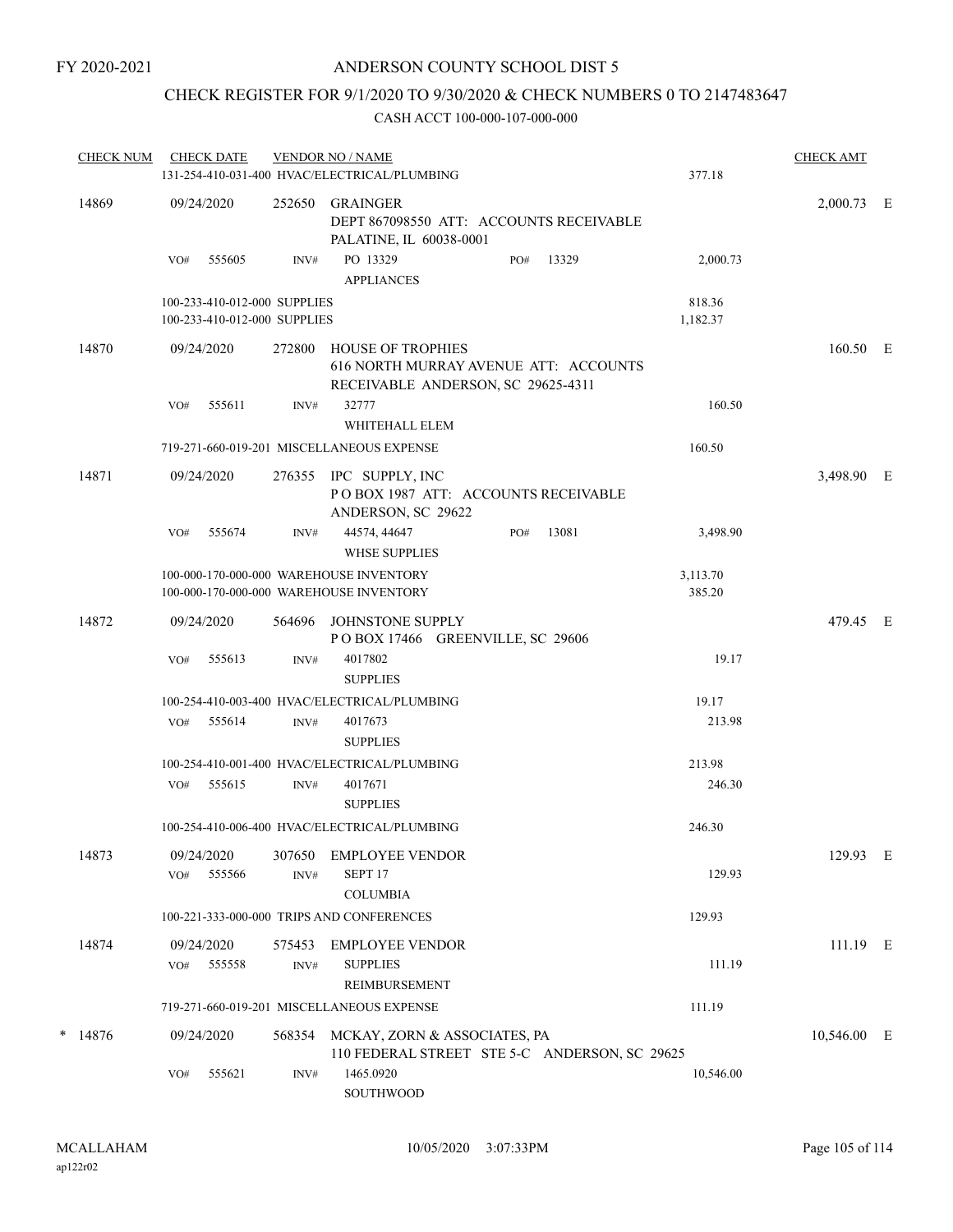# CHECK REGISTER FOR 9/1/2020 TO 9/30/2020 & CHECK NUMBERS 0 TO 2147483647

|   | <b>CHECK NUM</b> |                                                             | <b>CHECK DATE</b>                                            |      | <b>VENDOR NO / NAME</b><br>515-253-520-000-ART FINE ARTS CENTER                                         |  |     |       |  | 10,546.00      | <b>CHECK AMT</b> |  |
|---|------------------|-------------------------------------------------------------|--------------------------------------------------------------|------|---------------------------------------------------------------------------------------------------------|--|-----|-------|--|----------------|------------------|--|
|   | 14877            |                                                             | 09/24/2020                                                   |      | 349701 MED CENTRAL HEALTH RESOURCES<br>3424 CLEMSON BLVD ATT: ACCOUNTS RECEIVABLE<br>ANDERSON, SC 29621 |  |     |       |  |                | 280.00 E         |  |
|   |                  | VO#                                                         | 555622                                                       | INV# | 50212<br>GOSS                                                                                           |  |     |       |  | 65.00          |                  |  |
|   |                  |                                                             |                                                              |      | 100-255-323-000-000 CONTRACTED SERVICES                                                                 |  |     |       |  | 65.00          |                  |  |
|   |                  |                                                             | VO# 555623                                                   | INV# | 56470<br><b>THOMAS</b>                                                                                  |  |     |       |  | 45.00          |                  |  |
|   |                  |                                                             |                                                              |      | 100-255-323-000-000 CONTRACTED SERVICES                                                                 |  |     |       |  | 45.00          |                  |  |
|   |                  |                                                             | VO# 555624                                                   | INV# | 56470<br><b>THOMAS</b>                                                                                  |  |     |       |  | 20.00          |                  |  |
|   |                  |                                                             |                                                              |      | 100-255-323-000-000 CONTRACTED SERVICES                                                                 |  |     |       |  | 20.00          |                  |  |
|   |                  | VO#                                                         | 555625                                                       | INV# | 52476<br><b>MUNN</b>                                                                                    |  |     |       |  | 85.00          |                  |  |
|   |                  |                                                             |                                                              |      | 100-255-323-000-000 CONTRACTED SERVICES                                                                 |  |     |       |  | 85.00          |                  |  |
|   |                  |                                                             | VO# 555626                                                   | INV# | 45520<br>WEBB                                                                                           |  |     |       |  | 65.00          |                  |  |
|   |                  |                                                             |                                                              |      | 100-255-323-000-000 CONTRACTED SERVICES                                                                 |  |     |       |  | 65.00          |                  |  |
| * | 14880            |                                                             | 09/24/2020                                                   |      | 389900 OFFICE DEPOT<br>POBOX 1413 CHARLOTTE, NC 28201-1413                                              |  |     |       |  |                | 1,972.81 E       |  |
|   |                  | VO#                                                         | 555629                                                       | INV# | 120492399001<br><b>SUPPLIES</b>                                                                         |  |     |       |  | 1,039.54       |                  |  |
|   |                  |                                                             | 100-114-410-002-ART ART SUPPLIES                             |      |                                                                                                         |  |     |       |  | 1,039.54       |                  |  |
|   |                  | VO#                                                         | 555630                                                       | INV# | 122023989001<br><b>SUPPLIES</b>                                                                         |  |     |       |  | 63.44          |                  |  |
|   |                  | 100-114-410-002-VEN SUPPLY-ADDT'L FOR LOST VENDING<br>63.44 |                                                              |      |                                                                                                         |  |     |       |  |                |                  |  |
|   |                  | VO#                                                         | 555631                                                       | INV# | 119490373001<br><b>SUPPLIES</b>                                                                         |  |     |       |  | 82.68          |                  |  |
|   |                  |                                                             |                                                              |      | 719-271-660-019-201 MISCELLANEOUS EXPENSE                                                               |  |     |       |  | 82.68          |                  |  |
|   |                  | VO#                                                         | 555632                                                       | INV# | 120383947001<br><b>SUPPLIES</b>                                                                         |  |     |       |  | 151.08         |                  |  |
|   |                  |                                                             | 100-233-410-019-000 SUPPLIES                                 |      |                                                                                                         |  |     |       |  | 151.08         |                  |  |
|   |                  | VO#                                                         | 555633                                                       | INV# | 121649129001<br><b>SUPPLIES</b>                                                                         |  |     |       |  | 10.68          |                  |  |
|   |                  |                                                             |                                                              |      | 713-271-660-013-201 MISCELLANEOUS EXPENSE                                                               |  |     |       |  | 10.68          |                  |  |
|   |                  | VO#                                                         | 555634                                                       | INV# | 118895928001<br><b>SUPPLIES</b>                                                                         |  |     |       |  | 424.57         |                  |  |
|   |                  |                                                             | 100-113-410-020-000 SUPPLIES                                 |      |                                                                                                         |  |     |       |  | 424.57         |                  |  |
|   |                  | VO#                                                         | 555676                                                       | INV# | PO 13254<br><b>SUPPLIES</b>                                                                             |  | PO# | 13254 |  | 200.82         |                  |  |
|   |                  |                                                             | 100-257-410-000-000 SUPPLIES<br>100-257-410-000-000 SUPPLIES |      |                                                                                                         |  |     |       |  | 192.59<br>8.23 |                  |  |
|   | 14881            |                                                             | 09/24/2020                                                   |      | 571705 EMPLOYEE VENDOR                                                                                  |  |     |       |  |                | 113.00 E         |  |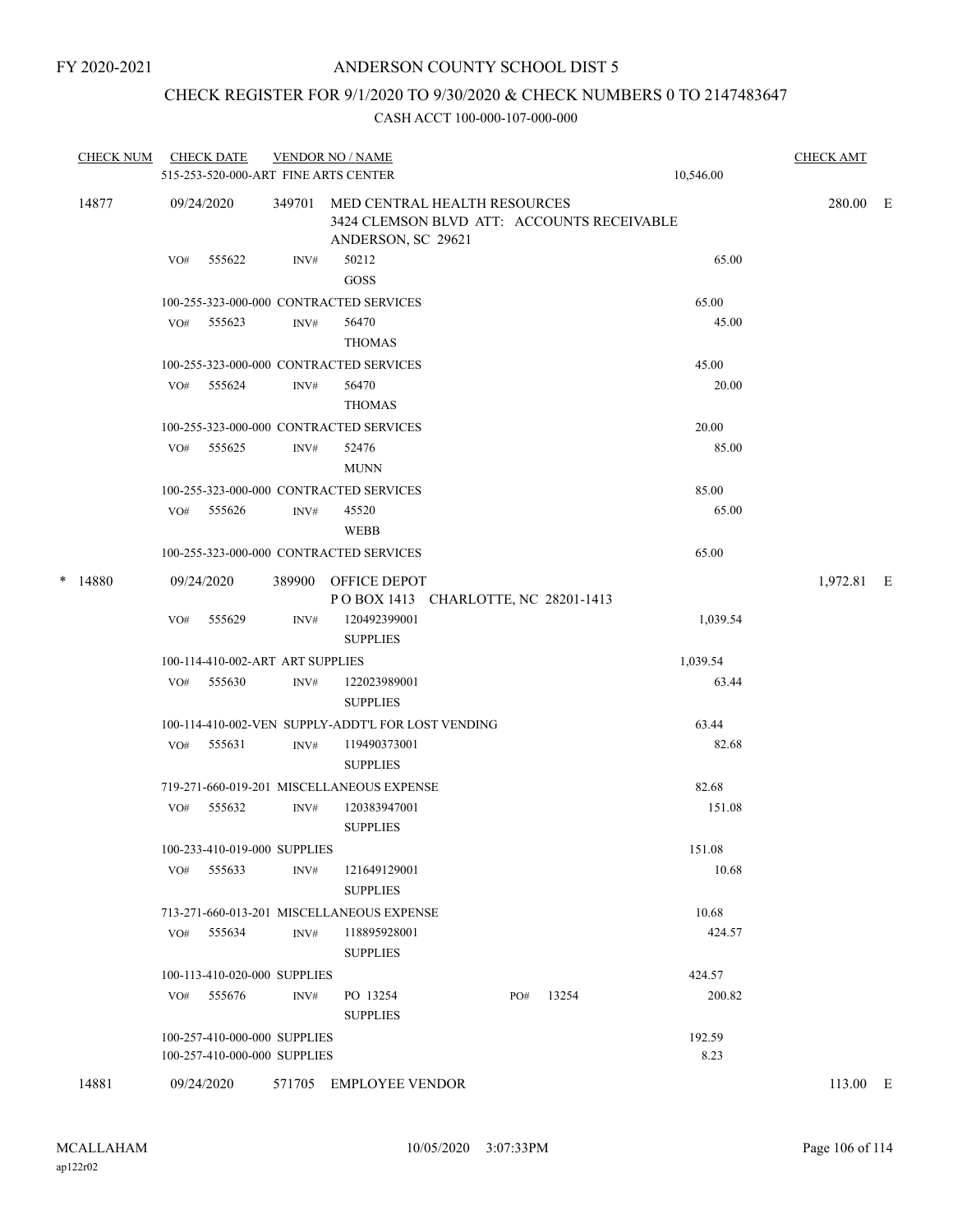# CHECK REGISTER FOR 9/1/2020 TO 9/30/2020 & CHECK NUMBERS 0 TO 2147483647

### CASH ACCT 100-000-107-000-000

|   | <b>CHECK NUM</b> | <b>CHECK DATE</b>                       |        | <b>VENDOR NO / NAME</b>                                                                       |              |          | <b>CHECK AMT</b> |  |
|---|------------------|-----------------------------------------|--------|-----------------------------------------------------------------------------------------------|--------------|----------|------------------|--|
|   |                  | 555563<br>VO#                           | INV#   | <b>NAFME</b><br><b>REIMBURSEMENT</b>                                                          |              | 113.00   |                  |  |
|   |                  | 100-233-410-021-000 SUPPLIES            |        |                                                                                               |              | 113.00   |                  |  |
|   |                  |                                         |        |                                                                                               |              |          |                  |  |
|   | 14882            | 09/24/2020                              | 416350 | PRESENTATION SYSTEMS SOUTH, INC<br>POBOX 3872 ATT: ACCOUNTS RECEIVABLE                        |              |          | 932.75 E         |  |
|   |                  |                                         |        | MOORESVILLE, NC 28117                                                                         |              |          |                  |  |
|   |                  | 555637<br>VO#                           | INV#   | 201816                                                                                        |              | 932.75   |                  |  |
|   |                  |                                         |        | TL HANNA                                                                                      |              |          |                  |  |
|   |                  |                                         |        | 100-114-410-002-VEN SUPPLY-ADDT'L FOR LOST VENDING                                            |              | 932.75   |                  |  |
| * | 14884            | 09/24/2020                              | 445100 | <b>SCASA</b><br><b>SCASSOC SCHOOL ADMINISTRATORS 1</b><br>FERNANDINA COURT COLUMBIA, SC 29212 |              |          | 9,898.00 E       |  |
|   |                  | 555678<br>VO#                           | INV#   | M2021-5569<br><b>MEMBERSHIPS</b>                                                              |              | 2,049.50 |                  |  |
|   |                  |                                         |        | 702-271-660-002-410 GENERAL ADMINISTRATION EXPENSE                                            |              | 175.50   |                  |  |
|   |                  |                                         |        | 703-271-660-003-410 GENERAL ADMINISTRATION EXPENSE                                            |              | 175.50   |                  |  |
|   |                  |                                         |        | 707-190-660-007-201 MISCELLANEOUS EXPENSE                                                     |              | 175.50   |                  |  |
|   |                  |                                         |        | 708-271-660-008-201 MISCELLANEOUS EXPENSE                                                     |              | 821.00   |                  |  |
|   |                  |                                         |        | 709-271-660-009-201 MISCELLANEOUS EXPENSE                                                     |              | 351.00   |                  |  |
|   |                  |                                         |        | 713-271-660-013-201 MISCELLANEOUS EXPENSE                                                     |              | 175.50   |                  |  |
|   |                  |                                         |        | 715-271-660-015-201 MISCELLANEOUS EXPENSE                                                     |              | 175.50   |                  |  |
|   |                  | 555686<br>VO#                           | INV#   | M2021-5569                                                                                    | 13429<br>PO# | 7,848.50 |                  |  |
|   |                  |                                         |        | <b>MEMBERSHIPS</b>                                                                            |              |          |                  |  |
|   |                  | 100-113-410-005-000 SUPPLIES            |        |                                                                                               |              | 175.50   |                  |  |
|   |                  |                                         |        | 100-113-410-021-VEN SUPPLY-ADDT'L FOR LOST VENDING                                            |              | 175.50   |                  |  |
|   |                  | 100-221-312-000-000 PURCHASED SERVICES  |        |                                                                                               |              | 175.50   |                  |  |
|   |                  |                                         |        | 100-221-410-000-000 SUPPLIES AND MATERIALS                                                    |              | 175.50   |                  |  |
|   |                  | 100-221-640-000-000 DUES AND FEES       |        |                                                                                               |              | 702.00   |                  |  |
|   |                  | 100-222-410-010-000 SUPPLIES            |        |                                                                                               |              | 351.00   |                  |  |
|   |                  | 100-232-640-000-000 DUES AND FEES       |        |                                                                                               |              | 1,355.00 |                  |  |
|   |                  | 100-233-312-000-000 PURCHASED SERVICES  |        |                                                                                               |              | 351.00   |                  |  |
|   |                  | 100-233-410-001-VIR SUPPLIES            |        |                                                                                               |              | 526.50   |                  |  |
|   |                  | 100-233-410-006-000 SUPPLIES            |        |                                                                                               |              | 702.00   |                  |  |
|   |                  | 100-233-410-014-000 SUPPLIES            |        |                                                                                               |              | 175.50   |                  |  |
|   |                  | 100-233-410-019-000 SUPPLIES            |        |                                                                                               |              | 351.00   |                  |  |
|   |                  | 100-233-410-020-000 SUPPLIES            |        |                                                                                               |              | 702.00   |                  |  |
|   |                  | 100-254-333-000-OPS TRIPS-OPERATIONS    |        |                                                                                               |              | 175.50   |                  |  |
|   |                  |                                         |        | 100-264-333-000-000 TRIPS AND CONFERENCES                                                     |              | 351.00   |                  |  |
|   |                  | 100-266-333-000-000 TRIPS & CONFERENCES |        |                                                                                               |              | 175.50   |                  |  |
|   |                  |                                         |        | 131-233-333-031-000 TRIPS AND CONFERENCES                                                     |              | 1,053.00 |                  |  |
|   |                  | 852-252-410-000-000 SUPPLIES            |        |                                                                                               |              | 175.50   |                  |  |
|   |                  |                                         |        |                                                                                               |              |          |                  |  |

14885 09/24/2020 570059 SHARP BUSINESS SYSTEMS 515.08 E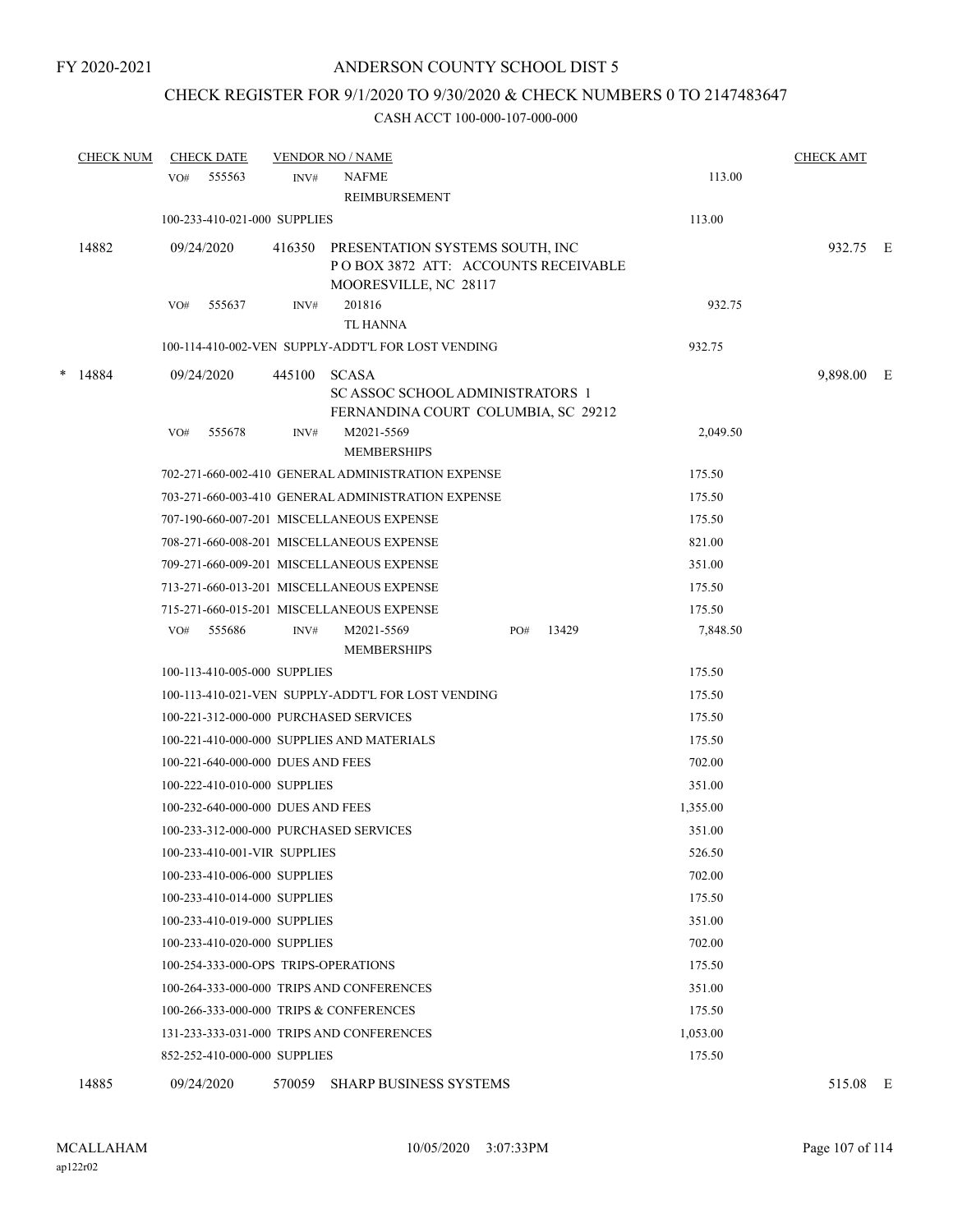# CHECK REGISTER FOR 9/1/2020 TO 9/30/2020 & CHECK NUMBERS 0 TO 2147483647

| <b>CHECK NUM</b> |     | <b>CHECK DATE</b>                 |        | <b>VENDOR NO / NAME</b>                                                                     |     |       |           | <b>CHECK AMT</b> |  |
|------------------|-----|-----------------------------------|--------|---------------------------------------------------------------------------------------------|-----|-------|-----------|------------------|--|
|                  |     |                                   |        | DEPT 1216 PO BOX 121216 DALLAS, TX 75312-1216                                               |     |       |           |                  |  |
|                  | VO# | 555639                            | INV#   | 9002954194<br><b>COPIES</b>                                                                 | PO# | 13235 | 348.73    |                  |  |
|                  |     | 100-114-410-002-000 SUPPLIES      |        |                                                                                             |     |       | 348.73    |                  |  |
|                  | VO# | 555640                            | INV#   | 9002955123                                                                                  |     |       | 166.35    |                  |  |
|                  |     |                                   |        | <b>COPIES</b>                                                                               |     |       |           |                  |  |
|                  |     |                                   |        |                                                                                             |     |       |           |                  |  |
|                  |     |                                   |        | 100-252-360-000-000 PRINTING AND BINDING                                                    |     |       | 166.35    |                  |  |
| 14886            |     | 09/24/2020                        | 563982 | SOUTHEASTERN PAPER GROUP<br>PO BOX 890671 ATT: ACCOUNTS RECEIVABLE                          |     |       |           | 22,598.40 E      |  |
|                  |     |                                   |        | CHARLOTTE, NC 28289-0671                                                                    |     |       |           |                  |  |
|                  | VO# | 555645                            | INV#   | PO 12475                                                                                    | PO# | 12475 | 22,598.40 |                  |  |
|                  |     |                                   |        | <b>WHSE SUPPLIES</b>                                                                        |     |       |           |                  |  |
|                  |     |                                   |        | 100-000-170-000-000 WAREHOUSE INVENTORY                                                     |     |       | 102.72    |                  |  |
|                  |     |                                   |        | 100-000-170-000-000 WAREHOUSE INVENTORY                                                     |     |       | 3,852.00  |                  |  |
|                  |     |                                   |        | 100-000-170-000-000 WAREHOUSE INVENTORY                                                     |     |       | 3,697.92  |                  |  |
|                  |     |                                   |        | 100-000-170-000-000 WAREHOUSE INVENTORY                                                     |     |       | 1,797.60  |                  |  |
|                  |     |                                   |        | 100-000-170-000-000 WAREHOUSE INVENTORY                                                     |     |       | 3,543.84  |                  |  |
|                  |     |                                   |        | 100-000-170-000-000 WAREHOUSE INVENTORY                                                     |     |       | 5,084.64  |                  |  |
|                  |     |                                   |        | 100-000-170-000-000 WAREHOUSE INVENTORY                                                     |     |       | 4,519.68  |                  |  |
| 14887            |     | 09/24/2020                        | 568718 | THE READING WAREHOUSE<br>POBOX 41328 ATT: ACCOUNTS RECEIVABLE NORTH<br>CHARLESTON, SC 29423 |     |       |           | $160.04$ E       |  |
|                  | VO# | 555647                            | INV#   | 204272<br><b>MATERIALS</b>                                                                  | PO# | 13291 | 160.04    |                  |  |
|                  |     | 201-224-410-010-000 SUPPLIES-PD   |        |                                                                                             |     |       | 160.04    |                  |  |
|                  |     |                                   |        |                                                                                             |     |       |           |                  |  |
| 14888            |     | 09/24/2020                        |        | 570855 ULINE - ATLANTA<br>P.O. BOX 88741 ATT: ACCOUNTS RECEIVABLE<br>CHICAGO, IL 60680-1741 |     |       |           | 253.35 E         |  |
|                  | VO# | 555648                            | INV#   | 123376200<br><b>TRAFFIC CONES</b>                                                           | PO# | 13226 | 253.35    |                  |  |
|                  |     | 131-115-410-031-000 SUPPLIES      |        |                                                                                             |     |       | 253.35    |                  |  |
|                  |     |                                   |        |                                                                                             |     |       |           |                  |  |
| 14889            |     | 09/24/2020                        | 532300 | WHITE JONES ACE HARDWARE<br>PO BOX 13012 ATT: ACCOUNTS RECEIVABLE<br>ANDERSON, SC 29624     |     |       |           | 103.02 E         |  |
|                  | VO# | 555665                            | INV#   | 893212<br><b>SUPPLIES</b>                                                                   |     |       | 28.85     |                  |  |
|                  |     | 100-254-410-000-400 HVAC SUPPLIES |        |                                                                                             |     |       | 9.18      |                  |  |
|                  |     |                                   |        | 100-254-410-006-400 HVAC/ELECTRICAL/PLUMBING                                                |     |       | 19.67     |                  |  |
|                  | VO# | 555666                            | INV#   | 893211                                                                                      |     |       | 44.29     |                  |  |
|                  |     |                                   |        | <b>SUPPLIES</b>                                                                             |     |       |           |                  |  |
|                  |     |                                   |        |                                                                                             |     |       |           |                  |  |
|                  |     |                                   |        | 131-254-410-031-400 HVAC/ELECTRICAL/PLUMBING                                                |     |       | 44.29     |                  |  |
|                  | VO# | 555667                            | INV#   | 406038<br><b>SUPPLIES</b>                                                                   |     |       | 11.40     |                  |  |
|                  |     |                                   |        | 100-254-410-001-400 HVAC/ELECTRICAL/PLUMBING                                                |     |       | 11.40     |                  |  |
|                  |     | VO# 555668                        | INV#   | 893195                                                                                      |     |       | 18.48     |                  |  |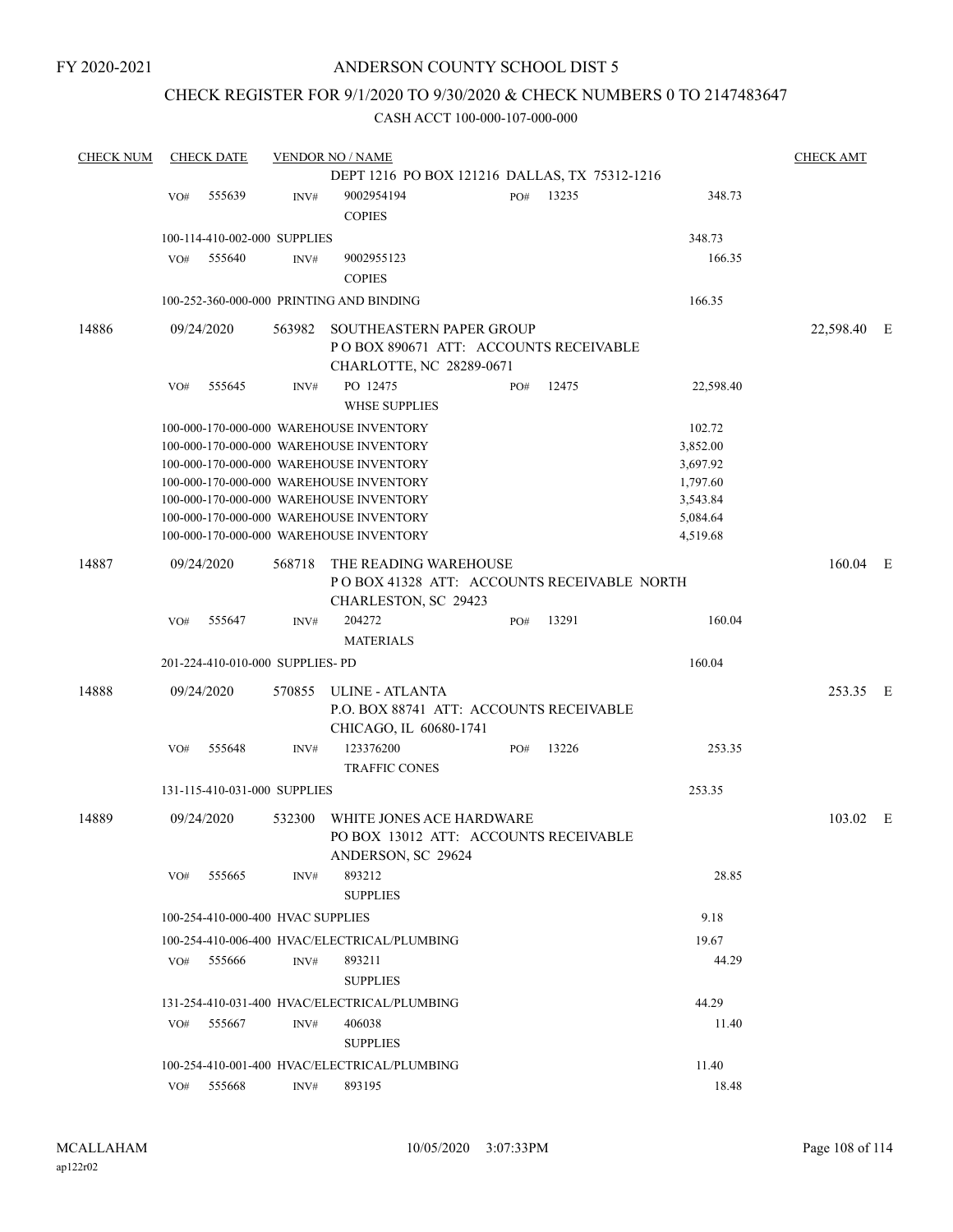### CHECK REGISTER FOR 9/1/2020 TO 9/30/2020 & CHECK NUMBERS 0 TO 2147483647

|   | <b>CHECK NUM</b> |     | <b>CHECK DATE</b>            |                | <b>VENDOR NO / NAME</b>                                                                                          |     |       |          | <b>CHECK AMT</b> |  |
|---|------------------|-----|------------------------------|----------------|------------------------------------------------------------------------------------------------------------------|-----|-------|----------|------------------|--|
|   |                  |     |                              |                | <b>SUPPLIES</b><br>100-254-410-001-001 SUPPLIES - MAINTENANCE                                                    |     |       | 18.48    |                  |  |
|   |                  |     |                              |                |                                                                                                                  |     |       |          |                  |  |
| * | 14891            |     | 09/24/2020<br>VO# 555565     | 536250<br>INV# | EMPLOYEE VENDOR<br><b>KITS</b><br><b>REIMBURSEMENT</b>                                                           |     |       | 143.02   | 205.41 E         |  |
|   |                  |     |                              |                | 326-111-410-000-000 SCIENCE KITS SUPPLIES                                                                        |     |       | 143.02   |                  |  |
|   |                  |     | VO# 555681                   | INV#           | <b>KITS</b><br>REIMBURSEMENT                                                                                     |     |       | 62.39    |                  |  |
|   |                  |     |                              |                | 326-111-410-000-000 SCIENCE KITS SUPPLIES                                                                        |     |       | 62.39    |                  |  |
|   | 14894            |     | 09/29/2020                   |                | 566562 ANDERSON OUTDOOR POWER EQUIPMENT<br>110 MIRACLE MILE DRIVE ATT: ACCOUNTS<br>RECEIVABLE ANDERSON, SC 29621 |     |       |          | 144.80 E         |  |
|   |                  | VO# | 555701                       | INV#           | 250083<br><b>SUPPLIES</b>                                                                                        |     |       | 91.00    |                  |  |
|   |                  |     |                              |                | 100-254-540-000-001 EQUIPMENT - MAINTENANCE                                                                      |     |       | 91.00    |                  |  |
|   |                  | VO# | 555702                       | INV#           | 250172<br><b>REPAIR PARTS</b>                                                                                    |     |       | 53.80    |                  |  |
|   |                  |     |                              |                | 100-254-540-000-001 EQUIPMENT - MAINTENANCE                                                                      |     |       | 53.80    |                  |  |
|   | 14895            |     | 09/29/2020                   | 126675         | ATTAWAY INC<br>PO BOX 302 ATT: ACCOUNTS RECEIVABLE<br>ANDERSON, SC 29622                                         |     |       |          | 377.72 E         |  |
|   |                  | VO# | 555705                       | INV#           | 230290<br>ROBERT ANDERSON                                                                                        |     |       | 48.15    |                  |  |
|   |                  |     |                              |                | 100-113-410-006-VEN SUPPLY-ADDT'L FOR LOST VENDING                                                               |     |       | 48.15    |                  |  |
|   |                  |     | VO# 555706                   | INV#           | 230205<br><b>ROBERT ANDERSON</b>                                                                                 |     |       | 48.15    |                  |  |
|   |                  |     |                              |                | 100-113-410-006-VEN SUPPLY-ADDT'L FOR LOST VENDING                                                               |     |       | 48.15    |                  |  |
|   |                  |     | VO# 555707                   | INV#           | 229861<br><b>CONCORD ELEM</b>                                                                                    | PO# | 13204 | 94.70    |                  |  |
|   |                  |     | 100-147-410-000-000 SUPPLIES |                |                                                                                                                  |     |       | 0.00     |                  |  |
|   |                  |     | 100-147-410-009-000 SUPPLIES |                |                                                                                                                  |     |       | 94.70    |                  |  |
|   |                  |     | VO# 555708                   | INV#           | 229977<br>NORTH POINTE                                                                                           | PO# | 13257 | 186.72   |                  |  |
|   |                  |     | 100-147-410-013-000 SUPPLIES |                |                                                                                                                  |     |       | 186.72   |                  |  |
|   | 14896            |     | 09/29/2020<br>VO# 555800     | 563676<br>INV# | <b>EMPLOYEE VENDOR</b><br><b>TEACHER SUPPLY</b>                                                                  |     |       | 275.00   | 275.00 E         |  |
|   |                  |     |                              |                | 20/21                                                                                                            |     |       |          |                  |  |
|   |                  |     | 377-114-410-001-000 SUPPLIES |                |                                                                                                                  |     |       | 275.00   |                  |  |
|   | 14897            |     | 09/29/2020                   | 565763         | <b>CONVERSE COLLEGE</b><br>580 EAST MAIN STREET ATT: PAMELA BRADLEY<br>SPARTANBURG, SC 29302                     |     |       |          | 5,800.00 E       |  |
|   |                  | VO# | 555815                       | INV#           | 2693<br>EDU 591.Y2                                                                                               | PO# | 13420 | 5,800.00 |                  |  |
|   |                  |     |                              |                | 263-264-312-000-RR1 HQ CERTIFICATIONS                                                                            |     |       | 5,800.00 |                  |  |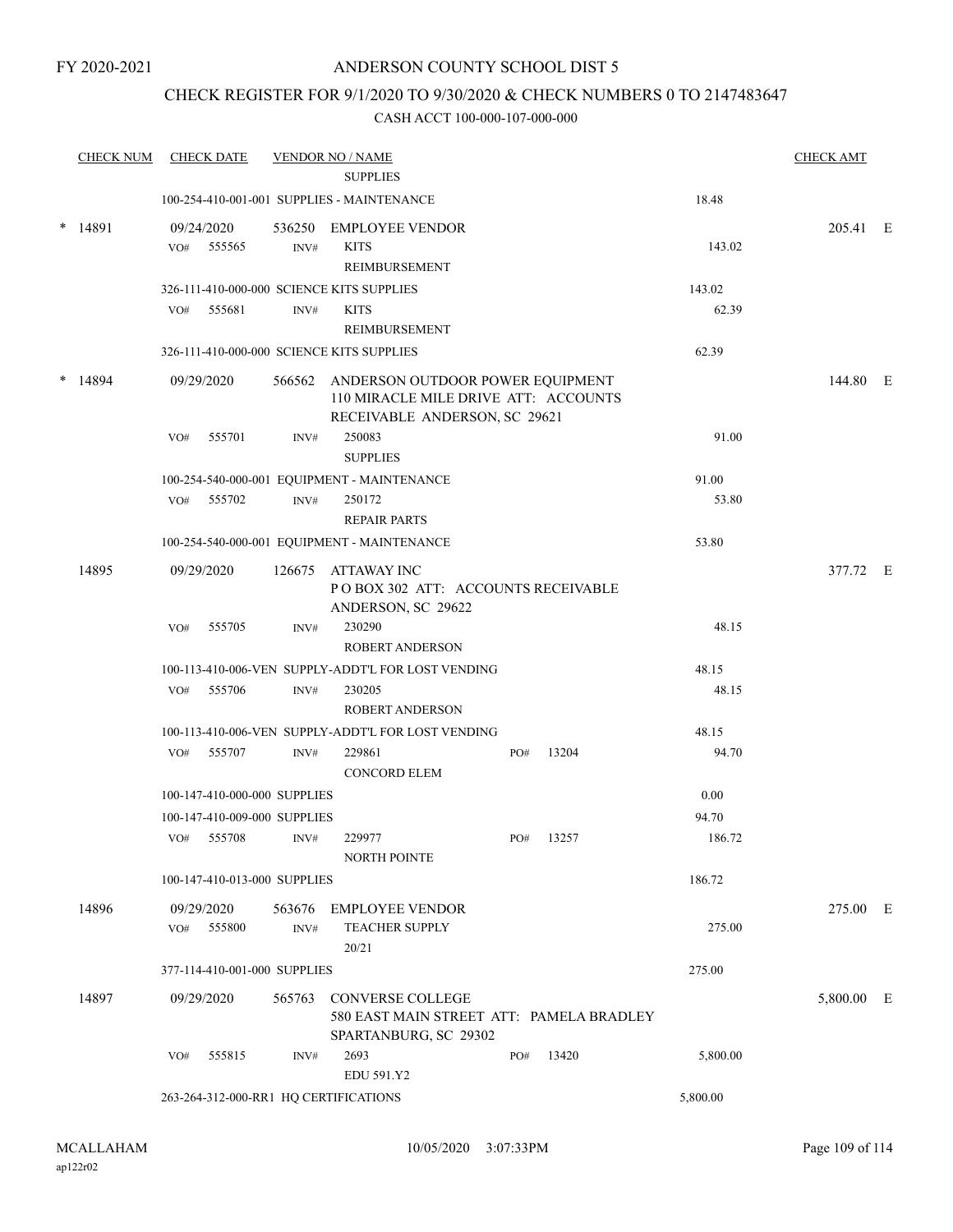# CHECK REGISTER FOR 9/1/2020 TO 9/30/2020 & CHECK NUMBERS 0 TO 2147483647

| <b>CHECK NUM</b> | <b>CHECK DATE</b>            | <b>VENDOR NO / NAME</b> |                                                                                                  |        |          |  |
|------------------|------------------------------|-------------------------|--------------------------------------------------------------------------------------------------|--------|----------|--|
| 14898            | 09/29/2020                   |                         | 187300 CRESCENT SUPPLY CO, INC<br>POBOX 8798 ATT: ACCOUNTS RECEIVABLE<br>GREENVILLE, SC 29604    |        | 353.65 E |  |
|                  | 555714<br>VO#                | INV#                    | 393604<br><b>SUPPLIES</b>                                                                        | 353.65 |          |  |
|                  |                              |                         | 100-254-410-019-400 HVAC/ELECTRICAL/PLUMBING                                                     | 353.65 |          |  |
| 14899            | 09/29/2020                   |                         | 199000 DEMCO, INC<br>POBOX 8048 MADISON, WI 53708-8048                                           |        | 153.87 E |  |
|                  | 555811<br>VO#                | INV#                    | 6832854<br><b>SUPPLIES</b>                                                                       | 153.87 |          |  |
|                  | 100-222-410-009-000 SUPPLIES |                         |                                                                                                  | 153.87 |          |  |
| 14900            | 09/29/2020                   |                         | 237555 FORMS & SUPPLY<br>POBOX 563953 ATT: ACCOUNTS RECEIVABLE<br>CHARLOTTE, NC 28256            |        | 699.91 E |  |
|                  | VO#<br>555718                | INV#                    | 5547369<br><b>SUPPLIES</b>                                                                       | 226.82 |          |  |
|                  |                              |                         | 100-113-410-006-VEN SUPPLY-ADDT'L FOR LOST VENDING                                               | 226.82 |          |  |
|                  | 555719<br>VO#                | INV#                    | 5547374<br><b>SUPPLIES</b>                                                                       | 226.82 |          |  |
|                  |                              |                         | 100-113-410-006-VEN SUPPLY-ADDT'L FOR LOST VENDING                                               | 226.82 |          |  |
|                  | VO# 555720                   | $\text{INV}\#$          | 5548799<br><b>SUPPLIES</b>                                                                       | 209.72 |          |  |
|                  | 100-233-410-014-000 SUPPLIES |                         |                                                                                                  | 209.72 |          |  |
|                  | VO# 555793                   | INV#                    | 5546385<br><b>SUPPLIES</b>                                                                       | 36.55  |          |  |
|                  |                              |                         | 719-271-660-019-201 MISCELLANEOUS EXPENSE                                                        | 36.55  |          |  |
| 14901            | 09/29/2020                   |                         | 475759 EMPLOYEE VENDOR                                                                           |        | 152.21 E |  |
|                  | VO# 555797                   | INV#                    | <b>REIMBURSEMENT</b><br><b>NEWSLETTER</b>                                                        | 79.00  |          |  |
|                  | 100-233-410-013-000 SUPPLIES |                         |                                                                                                  | 79.00  |          |  |
|                  | 555798<br>VO#                | INV#                    | REIMBURSEMENT<br><b>CLOROX WIPES</b>                                                             | 19.72  |          |  |
|                  |                              |                         | 713-271-660-013-201 MISCELLANEOUS EXPENSE                                                        | 19.72  |          |  |
|                  | 555799<br>VO#                | INV#                    | REIMBURSEMENT<br><b>CLOCK</b>                                                                    | 53.49  |          |  |
|                  | 100-233-410-013-000 SUPPLIES |                         |                                                                                                  | 53.49  |          |  |
| $*$ 14903        | 09/29/2020                   | 570057                  | HERITAGE FOOD SERVICE GROUP<br>P.O. BOX 71595 ATT: ACCOUNTS RECEIVABLE<br>CHICAGO, IL 60694-1595 |        | 670.83 E |  |
|                  | 555805<br>VO#                | INV#                    | 0006819000<br><b>SUPPLIES</b>                                                                    | 333.70 |          |  |
|                  |                              |                         | 600-256-323-021-000 REPAIRS TO EQUIPMENT                                                         | 333.70 |          |  |
|                  | 555806<br>VO#                | INV#                    | 0006819900<br><b>SUPPLIES</b>                                                                    | 58.10  |          |  |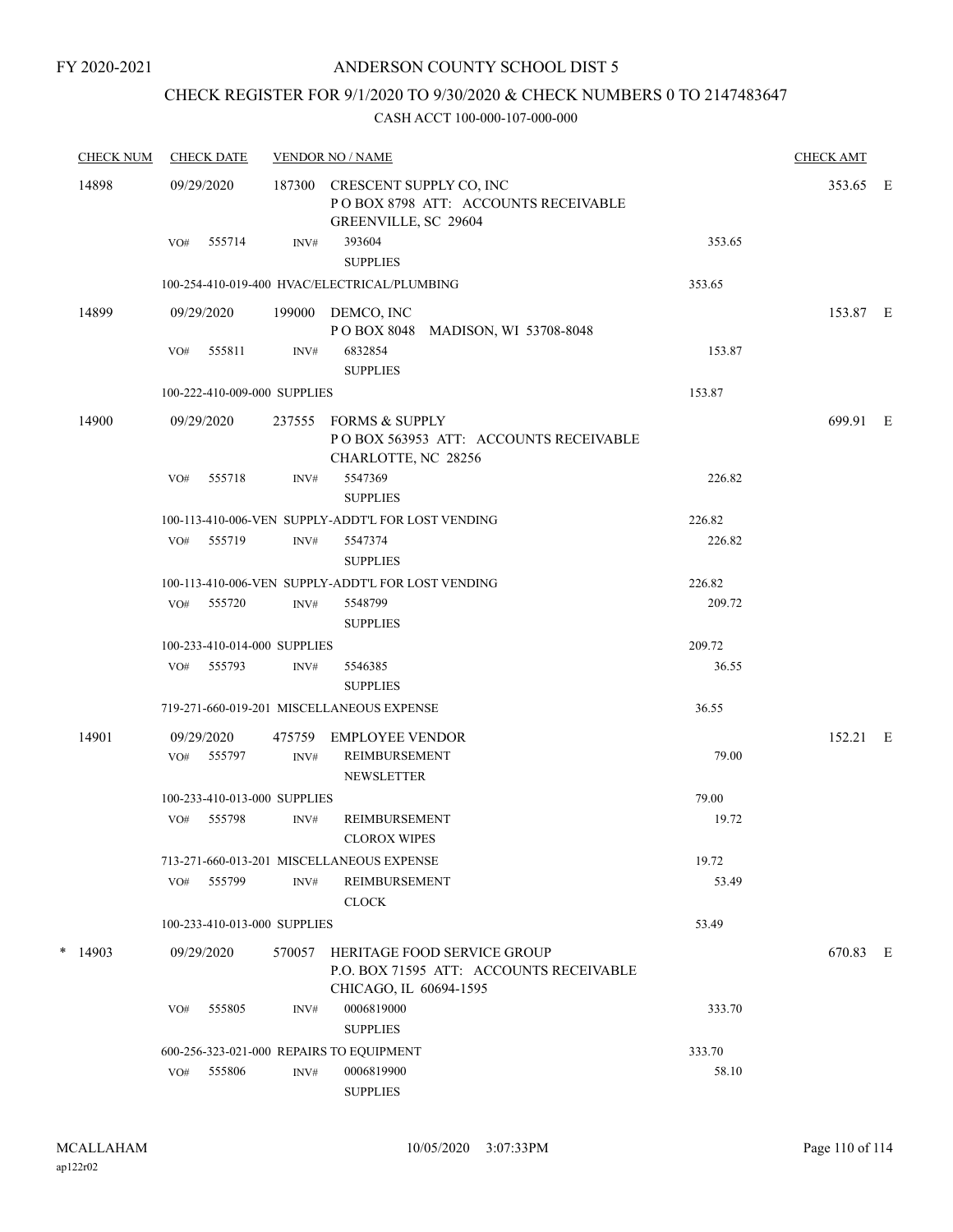### CHECK REGISTER FOR 9/1/2020 TO 9/30/2020 & CHECK NUMBERS 0 TO 2147483647

| <b>CHECK NUM</b> |     | <b>CHECK DATE</b>                |        | <b>VENDOR NO / NAME</b><br>600-256-323-007-000 REPAIRS TO EQUIPMENT         | 58.10  | <b>CHECK AMT</b> |  |
|------------------|-----|----------------------------------|--------|-----------------------------------------------------------------------------|--------|------------------|--|
|                  | VO# | 555807                           | INV#   | 0006819855                                                                  | 164.58 |                  |  |
|                  |     |                                  |        | <b>SUPPLIES</b>                                                             |        |                  |  |
|                  |     |                                  |        | 600-256-323-003-000 REPAIRS TO EQUIPMENT                                    | 164.58 |                  |  |
|                  | VO# | 555808                           | INV#   | 0006811350                                                                  | 114.45 |                  |  |
|                  |     |                                  |        | <b>SUPPLIES</b>                                                             |        |                  |  |
|                  |     |                                  |        | 600-256-323-003-000 REPAIRS TO EQUIPMENT                                    | 114.45 |                  |  |
| 14904            |     | 09/29/2020                       |        | 573279 HERSHEY CREAMERY COMPANY<br>710 CORPORATE CIRCLE SALISBURY, NC 28145 |        | 425.04 E         |  |
|                  | VO# | 555721                           | INV#   | 0015868881                                                                  | 149.40 |                  |  |
|                  |     |                                  |        | <b>NEVITT FOREST</b>                                                        |        |                  |  |
|                  |     |                                  |        | 712-271-660-012-391 ICE CREAM SALES EXPENSE                                 | 149.40 |                  |  |
|                  | VO# | 555794                           | INV#   | 0015856653                                                                  | 275.64 |                  |  |
|                  |     |                                  |        | WHITEHALL                                                                   |        |                  |  |
|                  |     |                                  |        | 719-271-660-019-391 ICE CREAM SALES EXPENSE                                 | 275.64 |                  |  |
|                  |     |                                  |        |                                                                             |        |                  |  |
| 14905            |     | 09/29/2020                       | 573295 | <b>EMPLOYEE VENDOR</b>                                                      |        | 146.22 E         |  |
|                  | VO# | 555813                           | INV#   | <b>SEPT 2020</b>                                                            | 146.22 |                  |  |
|                  |     |                                  |        | MILEAGE                                                                     |        |                  |  |
|                  |     |                                  |        | 100-266-332-000-000 IN-DISTRICT TRAVEL                                      | 146.22 |                  |  |
| $*$ 14908        |     | 09/29/2020                       | 327400 | EMPLOYEE VENDOR                                                             |        | 134.71 E         |  |
|                  |     | VO# 555812                       | INV#   | REIMBURSEMENT                                                               | 134.71 |                  |  |
|                  |     |                                  |        | <b>SUPPLIES</b>                                                             |        |                  |  |
|                  |     | 100-112-410-009-000 SUPPLIES     |        |                                                                             | 134.71 |                  |  |
| $*$ 14910        |     | 09/29/2020                       | 576299 | <b>EMPLOYEE VENDOR</b>                                                      |        | 123.82 E         |  |
|                  | VO# | 555788                           | INV#   | REIMBURSEMENT                                                               | 123.82 |                  |  |
|                  |     |                                  |        | <b>USB PORTS</b>                                                            |        |                  |  |
|                  |     |                                  |        | 900-112-410-007-AFM ABIGAIL MONTESI 20/21 SUPPLIES                          | 123.82 |                  |  |
| 14911            |     | 09/29/2020                       | 570874 | NEW READERS PRESS                                                           |        | $400.00$ E       |  |
|                  |     |                                  |        | 101 WYOMING STREET SYRACUSE, NY 13204                                       |        |                  |  |
|                  | VO# | 555727                           | INV#   | 9434561                                                                     | 400.00 |                  |  |
|                  |     |                                  |        | <b>GED VOUCHERS</b>                                                         |        |                  |  |
|                  |     |                                  |        | 243-182-410-023-FLC SUPPLIES-FAMILY LITERACY                                | 400.00 |                  |  |
| 14912            |     | 09/29/2020                       |        | 389900 OFFICE DEPOT                                                         |        | 549.43 E         |  |
|                  |     |                                  |        | POBOX 1413 CHARLOTTE, NC 28201-1413                                         |        |                  |  |
|                  | VO# | 555728                           | INV#   | 123106508001                                                                | 107.47 |                  |  |
|                  |     |                                  |        | <b>SUPPLIES</b>                                                             |        |                  |  |
|                  |     | 243-183-410-023-000 SUPPLIES-ESL |        |                                                                             | 107.47 |                  |  |
|                  | VO# | 555729                           | INV#   | 123356614001                                                                | 441.96 |                  |  |
|                  |     |                                  |        | <b>SUPPLIES</b>                                                             |        |                  |  |
|                  |     | 243-183-410-023-000 SUPPLIES-ESL |        |                                                                             | 441.96 |                  |  |
| 14913            |     | 09/29/2020                       | 391100 | OLD STONE TRACTOR CO, INC                                                   |        | 781.09 E         |  |
|                  |     |                                  |        | PO BOX 13565 ATT: ACCOUNTS RECEIVABLE<br>ANDERSON, SC 29624                 |        |                  |  |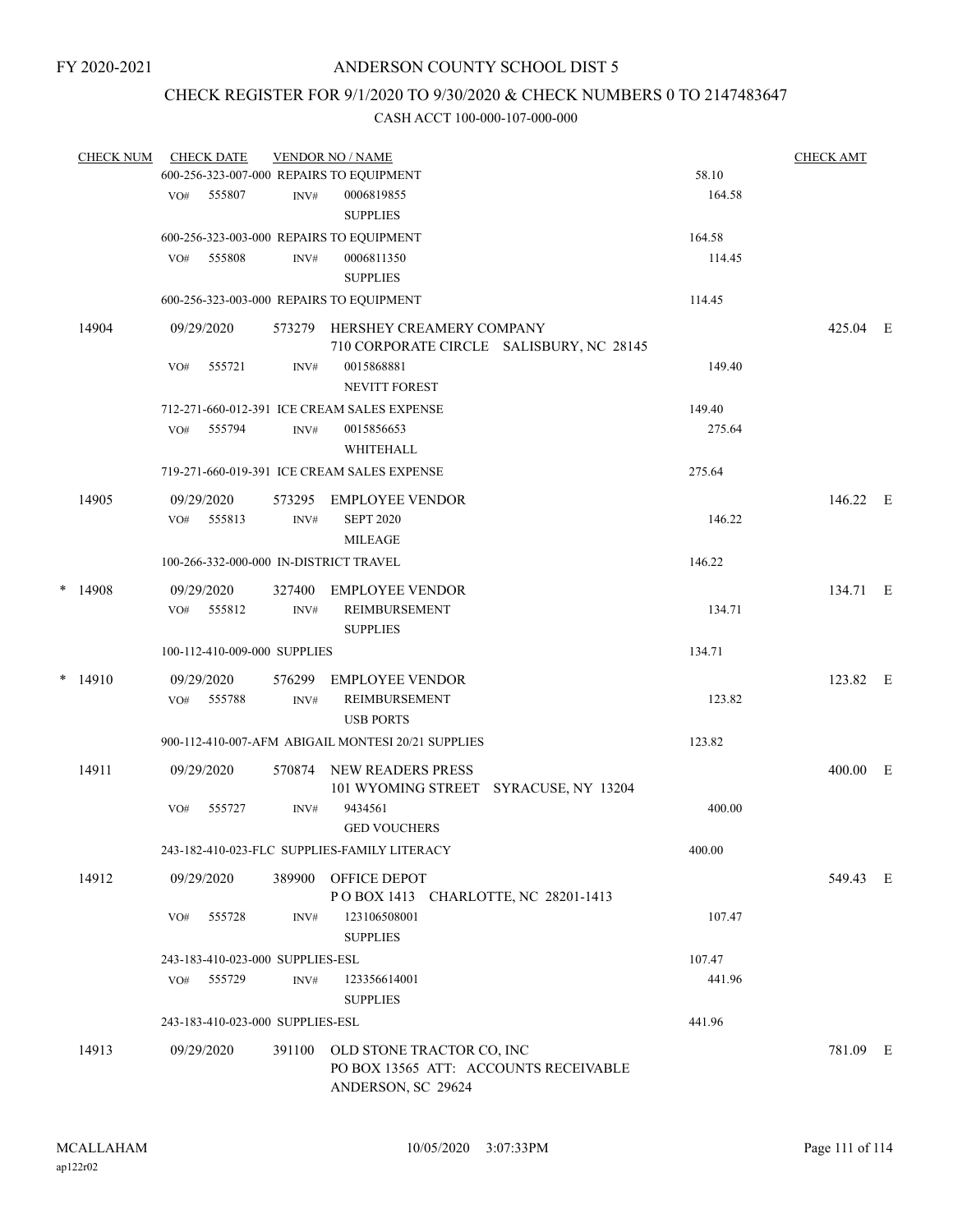### CHECK REGISTER FOR 9/1/2020 TO 9/30/2020 & CHECK NUMBERS 0 TO 2147483647

| <b>CHECK NUM</b> | <b>CHECK DATE</b> |                                    |        | <b>VENDOR NO / NAME</b>                                                                      |     |       |          | <b>CHECK AMT</b> |  |
|------------------|-------------------|------------------------------------|--------|----------------------------------------------------------------------------------------------|-----|-------|----------|------------------|--|
|                  | VO#               | 555730                             | INV#   | 39250<br><b>SERVICE</b>                                                                      |     |       | 521.73   |                  |  |
|                  |                   |                                    |        | 100-254-540-000-001 EQUIPMENT - MAINTENANCE                                                  |     |       | 521.73   |                  |  |
|                  | VO#               | 555731                             | INV#   | 39272                                                                                        |     |       | 259.36   |                  |  |
|                  |                   |                                    |        | <b>SERVICE</b>                                                                               |     |       |          |                  |  |
|                  |                   |                                    |        | 100-254-540-000-001 EQUIPMENT - MAINTENANCE                                                  |     |       | 259.36   |                  |  |
| $*$ 14915        |                   | 09/29/2020                         |        | 394675 PIP PRINTING<br>1005 NORTH FANT STREET ATT: ACCOUNTS<br>RECEIVABLE ANDERSON, SC 29621 |     |       |          | 189.90 E         |  |
|                  | VO#               | 555734                             | INV#   | 100849                                                                                       |     |       | 189.90   |                  |  |
|                  |                   |                                    |        | SOUTHWOOD                                                                                    |     |       |          |                  |  |
|                  |                   |                                    |        | 100-113-410-021-VEN SUPPLY-ADDT'L FOR LOST VENDING                                           |     |       | 189.90   |                  |  |
| $*$ 14917        |                   | 09/29/2020                         |        | 570059 SHARP BUSINESS SYSTEMS<br>DEPT 1216 PO BOX 121216 DALLAS, TX 75312-1216               |     |       |          | 963.57 E         |  |
|                  | VO#               | 555738                             | INV#   | 9002953170<br><b>COPIES</b>                                                                  |     |       | 55.52    |                  |  |
|                  |                   | 100-147-410-018-000 SUPPLIES       |        |                                                                                              |     |       | 55.52    |                  |  |
|                  |                   | VO# 555739                         | INV#   | 9002953165<br><b>COPIES</b>                                                                  |     |       | 603.38   |                  |  |
|                  |                   | 100-113-410-001-VIR SUPPLIES       |        |                                                                                              |     |       | 597.35   |                  |  |
|                  |                   |                                    |        | 124-114-445-024-000 TECHNOLOGY SUPPLIES                                                      |     |       | 6.03     |                  |  |
|                  |                   | VO# 555740                         | INV#   | 9002945339<br><b>COPIES</b>                                                                  |     |       | 56.30    |                  |  |
|                  |                   | 708-271-660-008-362 COPIER EXPENSE |        |                                                                                              |     |       | 56.30    |                  |  |
|                  | VO#               | 555741                             | INV#   | 9002945312<br><b>COPIES</b>                                                                  |     |       | 71.30    |                  |  |
|                  |                   | 708-271-660-008-362 COPIER EXPENSE |        |                                                                                              |     |       | 71.30    |                  |  |
|                  | VO#               | 555742                             | INV#   | 9002953203<br><b>COPIES</b>                                                                  |     |       | 98.79    |                  |  |
|                  |                   | 100-113-410-021-000 SUPPLIES       |        |                                                                                              |     |       | 98.79    |                  |  |
|                  | VO#               | 555796                             | INV#   | 9002955666<br><b>COPIES</b>                                                                  |     |       | 78.28    |                  |  |
|                  |                   | 713-271-660-013-362 COPIER EXPENSE |        |                                                                                              |     |       | 78.28    |                  |  |
| 14918            |                   | 09/29/2020                         | 568682 | SNA                                                                                          |     |       |          | 5,661.00 E       |  |
|                  | VO#               | 555803                             | INV#   | P O BOX 759297 BALTIMORE, MD 21298-9297<br>SC9182020                                         | PO# | 13456 | 5,661.00 |                  |  |
|                  |                   |                                    |        | <b>DUES</b>                                                                                  |     |       |          |                  |  |
|                  |                   | 600-256-640-000-000 DUES AND FEES  |        |                                                                                              |     |       | 412.50   |                  |  |
|                  |                   | 600-256-640-002-000 DUES AND FEES  |        |                                                                                              |     |       | 513.00   |                  |  |
|                  |                   | 600-256-640-003-000 DUES AND FEES  |        |                                                                                              |     |       | 471.00   |                  |  |
|                  |                   | 600-256-640-005-000 DUES AND FEES  |        |                                                                                              |     |       | 303.00   |                  |  |
|                  |                   | 600-256-640-006-000 DUES AND FEES  |        |                                                                                              |     |       | 597.00   |                  |  |
|                  |                   | 600-256-640-007-000 DUES AND FEES  |        |                                                                                              |     |       | 261.00   |                  |  |
|                  |                   | 600-256-640-008-000 DUES AND FEES  |        |                                                                                              |     |       | 261.00   |                  |  |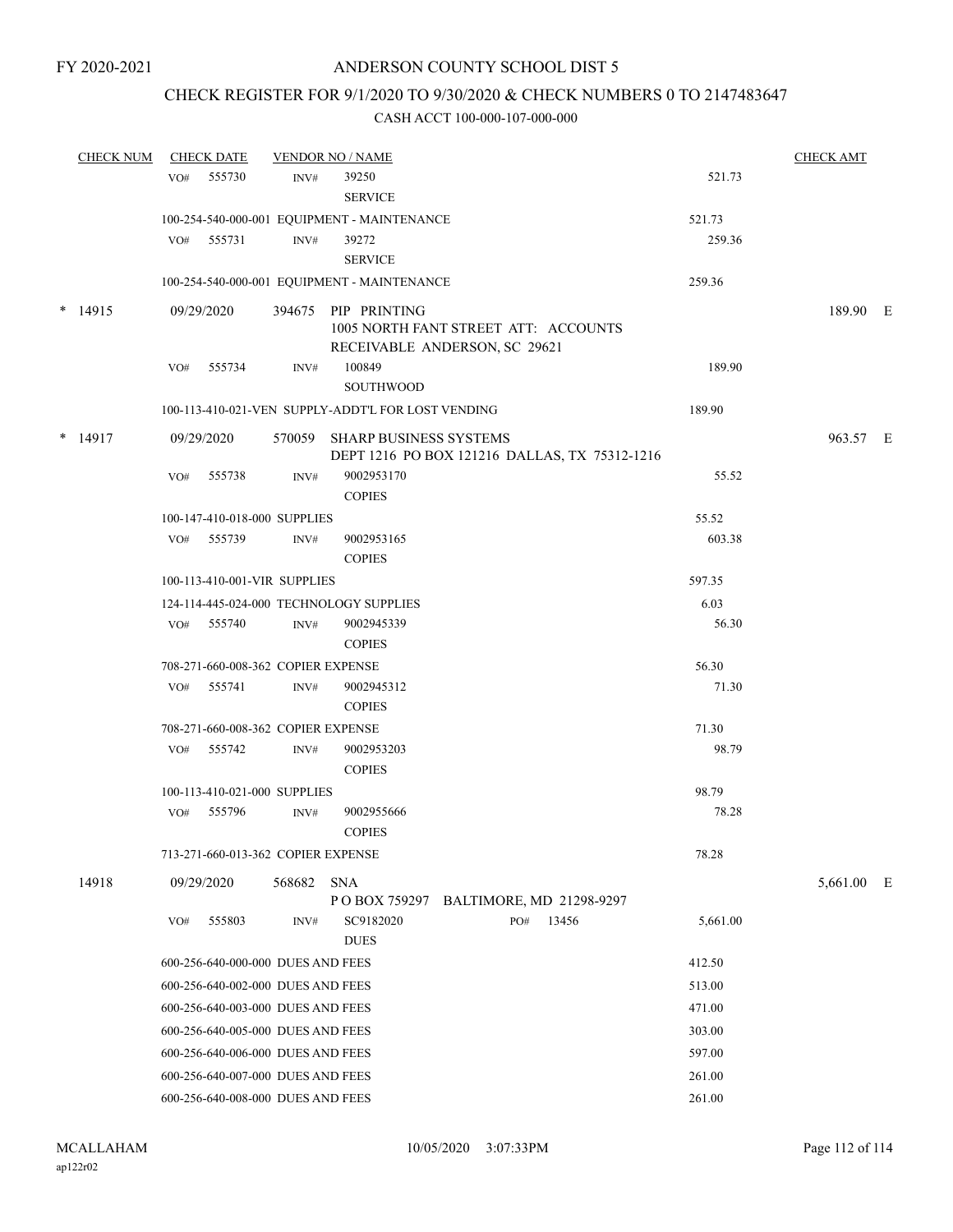# CHECK REGISTER FOR 9/1/2020 TO 9/30/2020 & CHECK NUMBERS 0 TO 2147483647

| CHECK NUM | <b>CHECK DATE</b>                          |        | <b>VENDOR NO / NAME</b>                                                                 |     |       |          | <b>CHECK AMT</b> |  |
|-----------|--------------------------------------------|--------|-----------------------------------------------------------------------------------------|-----|-------|----------|------------------|--|
|           | 600-256-640-009-000 DUES AND FEES          |        |                                                                                         |     |       | 219.00   |                  |  |
|           | 600-256-640-010-000 DUES AND FEES          |        |                                                                                         |     |       | 261.00   |                  |  |
|           | 600-256-640-011-000 DUES AND FEES          |        |                                                                                         |     |       | 261.00   |                  |  |
|           | 600-256-640-012-000 DUES AND FEES          |        |                                                                                         |     |       | 261.00   |                  |  |
|           | 600-256-640-013-000 DUES AND FEES          |        |                                                                                         |     |       | 219.00   |                  |  |
|           | 600-256-640-014-000 DUES AND FEES          |        |                                                                                         |     |       | 261.00   |                  |  |
|           | 600-256-640-015-000 DUES AND FEES          |        |                                                                                         |     |       | 88.50    |                  |  |
|           | 600-256-640-016-000 DUES AND FEES          |        |                                                                                         |     |       | 177.00   |                  |  |
|           | 600-256-640-017-000 DUES AND FEES          |        |                                                                                         |     |       | 219.00   |                  |  |
|           | 600-256-640-018-000 DUES AND FEES          |        |                                                                                         |     |       | 88.50    |                  |  |
|           | 600-256-640-019-000 DUES AND FEES          |        |                                                                                         |     |       | 219.00   |                  |  |
|           | 600-256-640-020-000 DUES AND FEES          |        |                                                                                         |     |       | 303.00   |                  |  |
|           | 600-256-640-021-000 DUES AND FEES          |        |                                                                                         |     |       | 177.00   |                  |  |
|           | 600-256-640-031-000 DUES AND FEES          |        |                                                                                         |     |       | 88.50    |                  |  |
| 14919     | 09/29/2020                                 |        | 571825 EMPLOYEE VENDOR                                                                  |     |       |          | 2,609.75 E       |  |
|           | 555692<br>VO#                              | INV#   | <b>GARDEN</b>                                                                           |     |       | 290.89   |                  |  |
|           |                                            |        | REIMBURSEMENT                                                                           |     |       |          |                  |  |
|           | 833-256-410-014-000 SUPPLIES               |        |                                                                                         |     |       | 290.89   |                  |  |
|           | 555693<br>VO#                              | INV#   | <b>GARDEN</b>                                                                           |     |       | 1,698.66 |                  |  |
|           |                                            |        | REIMBURSEMENT                                                                           |     |       |          |                  |  |
|           | 833-256-410-014-000 SUPPLIES               |        |                                                                                         |     |       | 1,698.66 |                  |  |
|           | 555694<br>VO#                              | INV#   | <b>GARDEN</b>                                                                           |     |       | 620.20   |                  |  |
|           |                                            |        | REIMBURSEMENT                                                                           |     |       |          |                  |  |
|           | 833-256-410-014-000 SUPPLIES               |        |                                                                                         |     |       | 620.20   |                  |  |
| 14920     | 09/29/2020                                 | 574801 | <b>EMPLOYEE VENDOR</b>                                                                  |     |       |          | 114.30 E         |  |
|           | VO# 555789                                 | INV#   | REIMBURSEMENT                                                                           |     |       | 114.30   |                  |  |
|           |                                            |        | <b>SOUND SYSTEM &amp; MIC</b>                                                           |     |       |          |                  |  |
|           | 100-112-410-007-000 SUPPLIES               |        |                                                                                         |     |       | 114.30   |                  |  |
| 14921     | 09/29/2020                                 | 532300 | WHITE JONES ACE HARDWARE<br>PO BOX 13012 ATT: ACCOUNTS RECEIVABLE<br>ANDERSON, SC 29624 |     |       |          | 157.18 E         |  |
|           | 555749<br>VO#                              | INV#   | 406166<br><b>SUPPLIES</b>                                                               |     |       | 7.01     |                  |  |
|           | 100-254-410-002-001 SUPPLIES - MAINTENANCE |        |                                                                                         |     |       | 7.01     |                  |  |
|           | VO# 555750                                 | INV#   | 406176<br><b>SUPPLIES</b>                                                               |     |       | 4.91     |                  |  |
|           | 100-254-410-002-001 SUPPLIES - MAINTENANCE |        |                                                                                         |     |       | 4.91     |                  |  |
|           | 555751<br>VO#                              | INV#   | 893254<br><b>SUPPLIES</b>                                                               |     |       | 68.89    |                  |  |
|           | 100-254-410-020-001 SUPPLIES - MAINTENANCE |        |                                                                                         |     |       | 68.89    |                  |  |
|           | VO# 555752                                 | INV#   | 406045<br><b>SUPPLIES</b>                                                               | PO# | 13387 | 76.37    |                  |  |
|           | 100-232-410-000-000 SUPPLIES               |        |                                                                                         |     |       | 76.37    |                  |  |